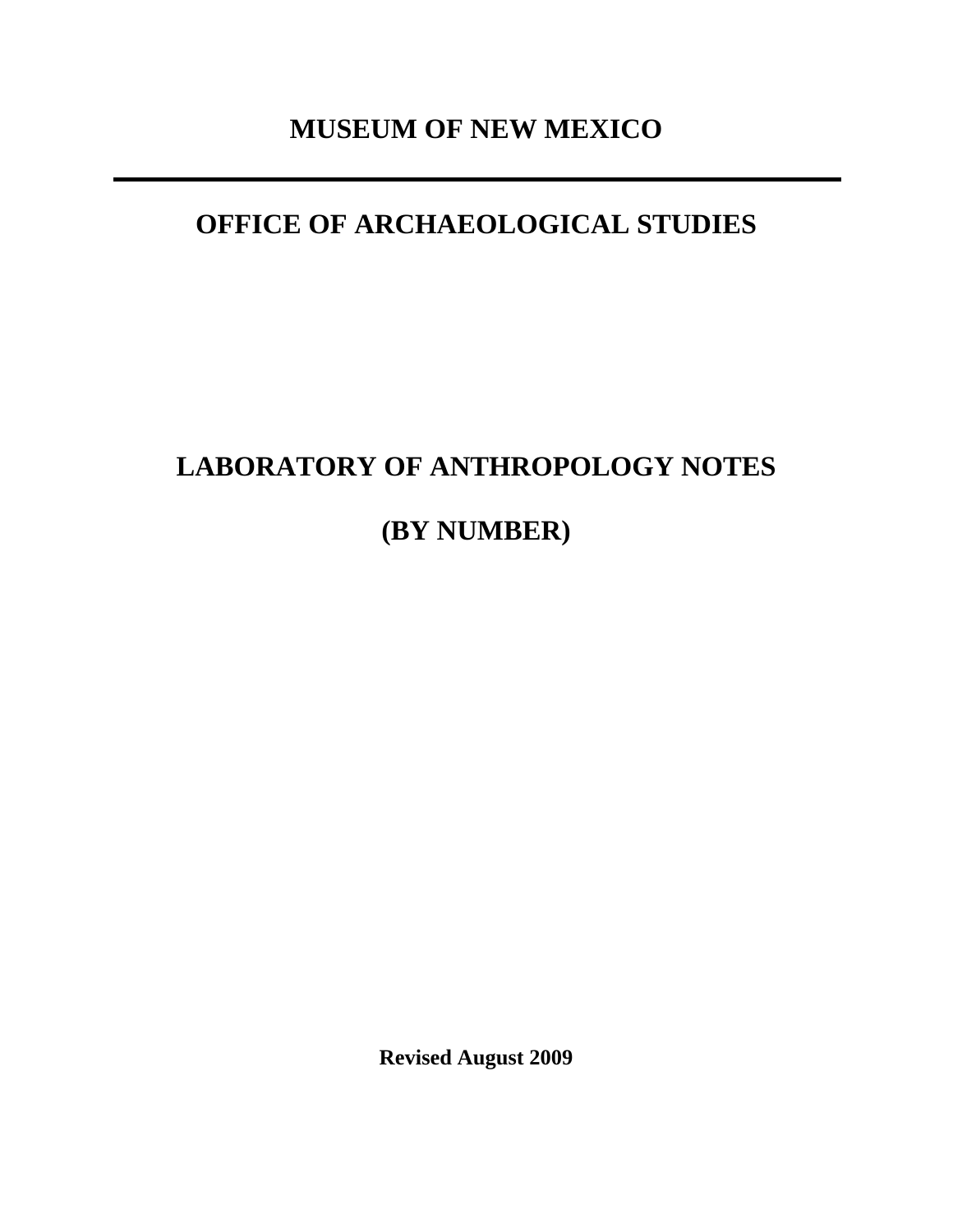## *Preface*

This catalogue lists reports in the Laboratory of Anthropology Notes series, published by the Office of Archaeological Studies, Museum of New Mexico. We hope that it will make it easier for archaeologists and others to find reports relevant to their research. It includes titles published from 1955 to 1991, when it was replaced by the Archaeology Notes series, catalogued separately, which includes reports published from 1990 to the present.

Reports can be obtained as books or CDs. Site location information is not available to the public. Qualified agencies and individuals can obtain this information through the New Mexico Cultural Resource Information System, Archeological Records Management Section, Laboratory of Anthropology, Santa Fe.

To order, or for information on the availability of specific reports, please contact the Office of Archaeological Studies, PO Box 2087, Santa Fe, NM 87504-2087, (505) 827-6343. Send e-mail inquiries to Tom Ireland (thomas.ireland@state.nm.us).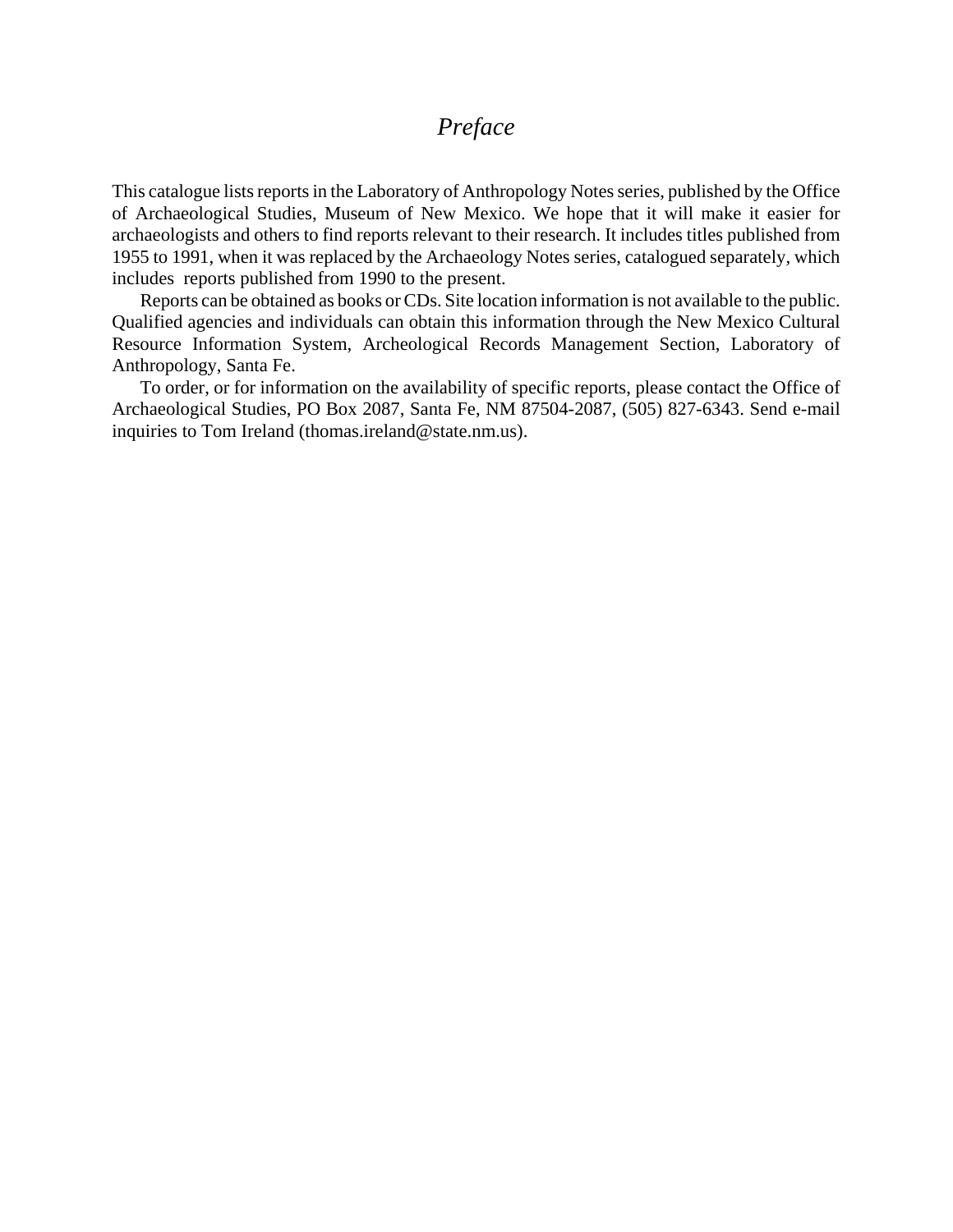| Note number:      | 1                                                                                                                 |  |  |
|-------------------|-------------------------------------------------------------------------------------------------------------------|--|--|
| Author:           | Shiner, Joel L., and W. B. Lark                                                                                   |  |  |
| Title:            | The Archaeological Survey of the Standard Pipeline Company's Products Line between El Paso, Texas, and            |  |  |
|                   | Albuquerque, New Mexico                                                                                           |  |  |
| Date of report:   | 1954                                                                                                              |  |  |
| Date of project:  | 1954                                                                                                              |  |  |
| Type of project:  | Survey                                                                                                            |  |  |
| County:           | Bernalillo                                                                                                        |  |  |
| LA number $(s)$ : | 8699-8705                                                                                                         |  |  |
| Project number:   | $4C-10$                                                                                                           |  |  |
| Project name:     | <b>Standard Pipeline</b>                                                                                          |  |  |
| Number of pages:  | 26                                                                                                                |  |  |
| Subject:          | Thirty-four sites were identified and divided into three groups: seasonal sites along the west side of Los Alamos |  |  |
|                   | Creek dating A.D. 950-1050, village sites near Socorro dating A.D. 1300 and 1500, and temporary camps in          |  |  |
|                   | Jornada del Muerto.                                                                                               |  |  |
|                   |                                                                                                                   |  |  |
| Note number:      | 2                                                                                                                 |  |  |
| Author:           | Hammack, Laurens C.                                                                                               |  |  |
| Title:            | Missile Range Archaeology                                                                                         |  |  |
| Date of report:   | 1960                                                                                                              |  |  |
| Date of project:  | 1960                                                                                                              |  |  |
| Type of project:  | Excavation                                                                                                        |  |  |
| County:           | Doña Ana                                                                                                          |  |  |
| LA number $(s)$ : | 8673                                                                                                              |  |  |
| Project number:   | None                                                                                                              |  |  |
| Project name:     | Missile Range Excavation                                                                                          |  |  |
| Number of pages:  | 16                                                                                                                |  |  |
| Subject:          | Small El Paso-phase pueblo dated A.D. 1300, based on ceramics.                                                    |  |  |
| Note number:      | 3                                                                                                                 |  |  |
| Author:           | Dittert, Alfred E., Jr.                                                                                           |  |  |
| Title:            | An Aerial Survey of the Public Service Company of New Mexico 230 KV Transmission Line, Northwestern New           |  |  |
|                   | Mexico                                                                                                            |  |  |
| Date of report:   | 1962                                                                                                              |  |  |
| Date of project:  | 1962                                                                                                              |  |  |
| Type of project:  | Survey                                                                                                            |  |  |
| County:           | San Juan                                                                                                          |  |  |
| LA number $(s)$ : | 6470                                                                                                              |  |  |
| Project number:   | $4C-12$                                                                                                           |  |  |
| Project name:     | <b>PSC</b> Transmission Line                                                                                      |  |  |
| Number of pages:  | 3                                                                                                                 |  |  |
| Subject:          | Right-of-way 105 miles long surveyed by helicopter. The one site recorded consisted of an upright slab surface    |  |  |
|                   | structure, a refuse mound, and a pithouse depression. White Mound phase, A.D. 750.                                |  |  |
|                   |                                                                                                                   |  |  |
| Note number:      | 4                                                                                                                 |  |  |
| Author:           | Dittert, Alfred E., Jr.                                                                                           |  |  |
| Title:            | A Proposal for Salvage Archaeology Research at the Cochiti and Galisteo Dam Projects                              |  |  |
| Date of report:   | 1968                                                                                                              |  |  |
| Date of project:  | 1968                                                                                                              |  |  |
| Type of project:  | Research proposal                                                                                                 |  |  |
| County:           | Santa Fe                                                                                                          |  |  |
| LA number $(s)$ : | None                                                                                                              |  |  |
| Project number:   | 60.08                                                                                                             |  |  |
| Project name:     | Galisteo and Cochiti Dams                                                                                         |  |  |
| Number of pages:  | 6                                                                                                                 |  |  |
| Subject:          | Summary of occupation in the Cochiti-Galisteo Dam areas and a proposal for research.                              |  |  |
|                   |                                                                                                                   |  |  |
| Note number:      | 5                                                                                                                 |  |  |
| Author:           | Eddy, Frank W.                                                                                                    |  |  |
| Title:            | An Interim Report to the National Park Service on the Navajo Project                                              |  |  |
| Date of report:   | 1962                                                                                                              |  |  |
| Date of project:  | 1956                                                                                                              |  |  |
| Type of project:  | Survey                                                                                                            |  |  |
| County:           | San Juan, Rio Arriba                                                                                              |  |  |
|                   |                                                                                                                   |  |  |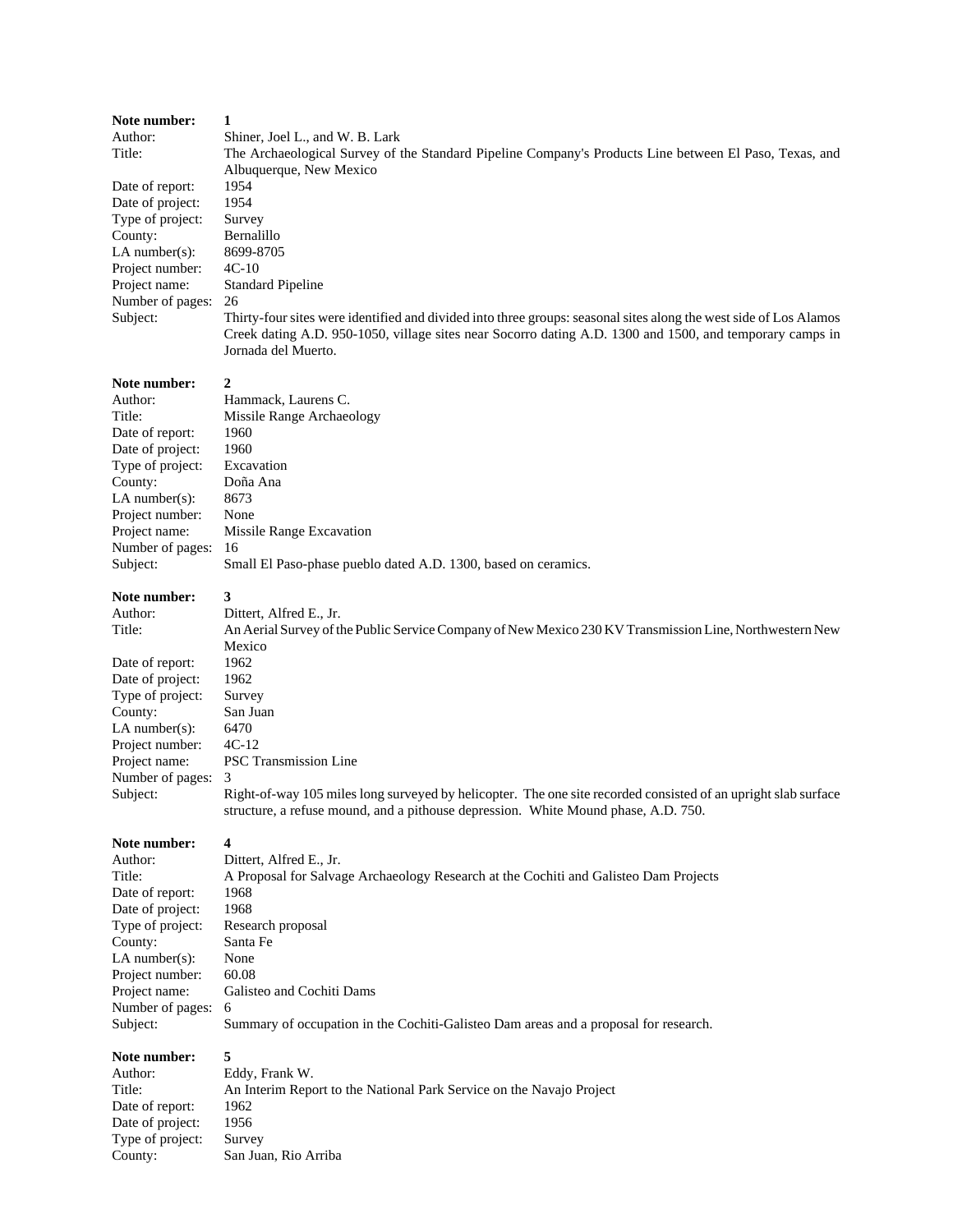| LA number $(s)$ :   | None                                                                                                    |  |
|---------------------|---------------------------------------------------------------------------------------------------------|--|
| Project number:     | 48.01                                                                                                   |  |
| Project name:       | NIIP and Navajo Reservoir                                                                               |  |
| Number of pages: 21 |                                                                                                         |  |
| Subject:            | Research in the NIIP and Navajo Reservoir areas in two parts: a summary of work accomplished (454 sites |  |
|                     | found) and a proposal for remaining work.                                                               |  |

#### **Note number: 6**

| Author:            | Hammack, Laurens C.                                                                                                                                                     |  |
|--------------------|-------------------------------------------------------------------------------------------------------------------------------------------------------------------------|--|
| Title:             | Excavations at Two Cairn Sites near San Antonio, New Mexico                                                                                                             |  |
| Date of report:    | 1962                                                                                                                                                                    |  |
| Date of project:   | 1962                                                                                                                                                                    |  |
| Type of project:   | Excavation                                                                                                                                                              |  |
| County:            | Socorro                                                                                                                                                                 |  |
| LA number $(s)$ :  | 6453, 6454                                                                                                                                                              |  |
| Project number:    | 50.04                                                                                                                                                                   |  |
| Project name:      | San Antonio                                                                                                                                                             |  |
| Number of pages: 5 |                                                                                                                                                                         |  |
| Subject:           | Two sites excavated with two cairns each. No other features. Knapping refuse confined to areas immediately<br>east of the cairns. Period and association indeterminate. |  |

#### **Note number: 7**

| Author:           | Hammack, Laurens C.                                                                           |
|-------------------|-----------------------------------------------------------------------------------------------|
| Title:            | Highway Salvage Excavations near Lordsburg, New Mexico                                        |
| Date of report:   | 1962                                                                                          |
| Date of project:  | 1962                                                                                          |
| Type of project:  | Excavation                                                                                    |
| County:           | Hidalgo                                                                                       |
| LA number $(s)$ : | 5754                                                                                          |
| Project number:   | $4C-10$                                                                                       |
| Project name:     | Lordsburg Excavation                                                                          |
| Number of pages:  | 8                                                                                             |
| Subject:          | Probable temporary campsite with single hearth, chipped stone, ground stone, and brown wares. |
|                   |                                                                                               |

| Note number:      | 8                                                                                                                 |  |
|-------------------|-------------------------------------------------------------------------------------------------------------------|--|
| Author:           | Hammack, Laurens C.                                                                                               |  |
| Title:            | LA 5599: A Pithouse House Village near Rincon, New Mexico                                                         |  |
| Date of report:   | 1962                                                                                                              |  |
| Date of project:  | 1962                                                                                                              |  |
| Type of project:  | Excavation                                                                                                        |  |
| County:           | Doña Ana                                                                                                          |  |
| LA number $(s)$ : | 5599                                                                                                              |  |
| Project number:   | $4C-11$                                                                                                           |  |
| Project name:     | Rincon Excavation                                                                                                 |  |
| Number of pages:  | -62                                                                                                               |  |
| Subject:          | Mesilla-phase site, A.D. 900-1100. Six pithouses, three trash pits, one small storage structure. Plain brown ware |  |

ceramics. Eleven metal projectile points found northwest of site.

| Author:          | Johnson. Chester R., Jr.                                                                                 |  |
|------------------|----------------------------------------------------------------------------------------------------------|--|
| Title:           | An Archaeological Survey of the Shiprock-Cortez 230 KV Powerline                                         |  |
| Date of report:  | 1962                                                                                                     |  |
| Date of project: | 1962                                                                                                     |  |
| Type of project: | Survey                                                                                                   |  |
| County:          | San Juan, Rio Arriba                                                                                     |  |
| $LA$ number(s):  | 2951, 2960-2963                                                                                          |  |
| Project number:  | 50.06                                                                                                    |  |
| Project name:    | Shiprock-Cortez Powerline                                                                                |  |
| Number of pages: | $\overline{4}$                                                                                           |  |
| Subject:         | Survey from Arizona-New Mexico border through Shiprock to Cortez, Colorado. LA 2951, Pueblo II; LA 2960, |  |
|                  | San Jose-phase lithic scatter; LA 2961, Pueblo, Chapin phase; LA 2962, Mancos phase; LA 2963, Montezuma  |  |
|                  | phase.*                                                                                                  |  |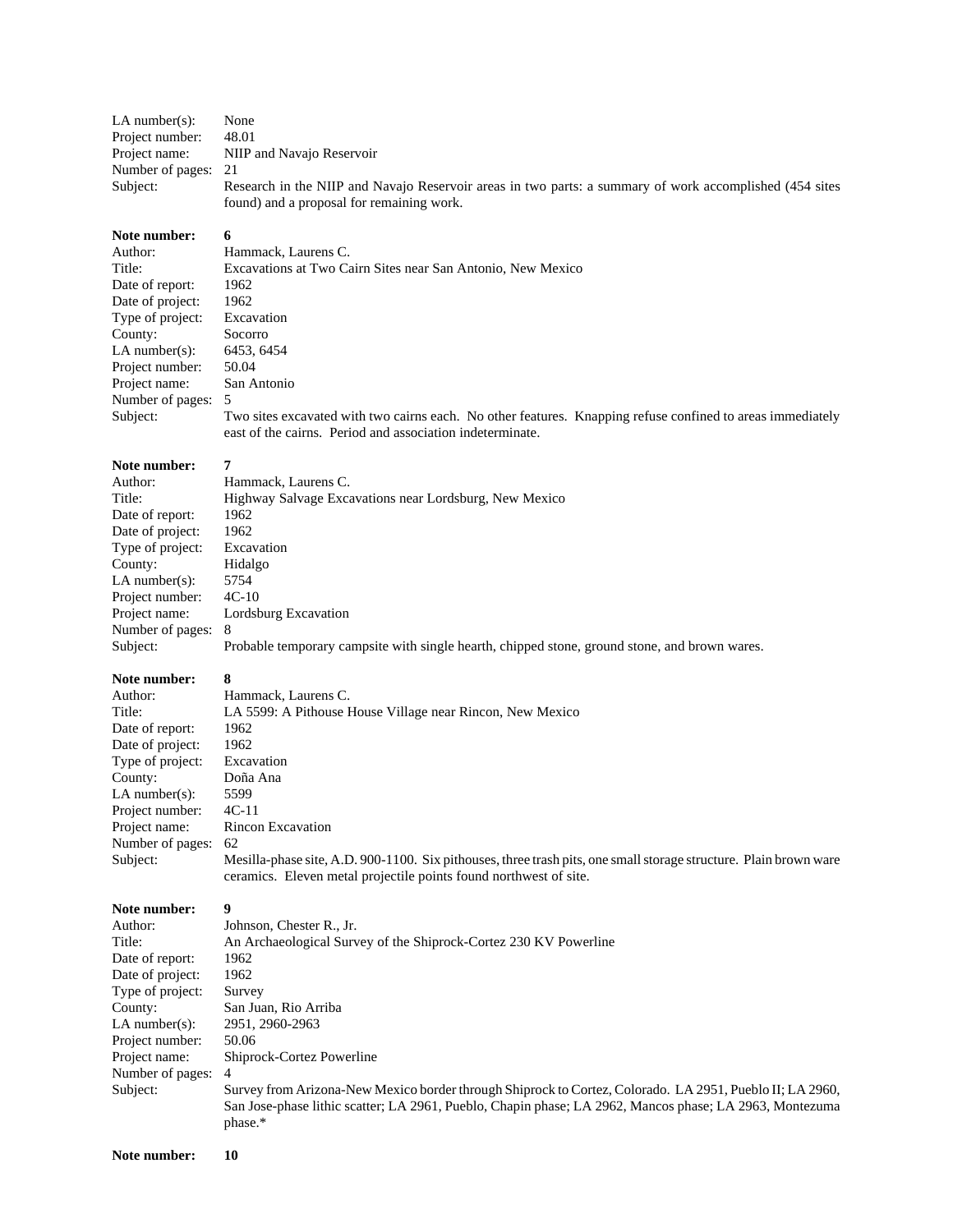| Author:                                                                                                                                                                                        | Johnson, Chester R., Jr.                                                                                                                                                                                                                                                                                                                                                                                                                                                   |
|------------------------------------------------------------------------------------------------------------------------------------------------------------------------------------------------|----------------------------------------------------------------------------------------------------------------------------------------------------------------------------------------------------------------------------------------------------------------------------------------------------------------------------------------------------------------------------------------------------------------------------------------------------------------------------|
| Title:                                                                                                                                                                                         | Excavation of the Thoreau Site, LA 6372                                                                                                                                                                                                                                                                                                                                                                                                                                    |
| Date of report:                                                                                                                                                                                | 1962                                                                                                                                                                                                                                                                                                                                                                                                                                                                       |
| Date of project:                                                                                                                                                                               | 1962                                                                                                                                                                                                                                                                                                                                                                                                                                                                       |
| Type of project:                                                                                                                                                                               | Excavation                                                                                                                                                                                                                                                                                                                                                                                                                                                                 |
| County:                                                                                                                                                                                        | McKinley                                                                                                                                                                                                                                                                                                                                                                                                                                                                   |
| $LA$ number(s):                                                                                                                                                                                | 6372                                                                                                                                                                                                                                                                                                                                                                                                                                                                       |
| Project number:                                                                                                                                                                                | $4C-14$                                                                                                                                                                                                                                                                                                                                                                                                                                                                    |
| Project name:                                                                                                                                                                                  | Thoreau Excavation                                                                                                                                                                                                                                                                                                                                                                                                                                                         |
| Number of pages:                                                                                                                                                                               | 8                                                                                                                                                                                                                                                                                                                                                                                                                                                                          |
| Subject:                                                                                                                                                                                       | The site had two kivas, six surface rooms, four hearths, and eight postholes. Temporary occupation indicated.                                                                                                                                                                                                                                                                                                                                                              |
| Note number:<br>Author:<br>Title:<br>Date of report:<br>Date of project:<br>Type of project:<br>County:<br>$LA$ number(s):<br>Project number:<br>Project name:<br>Number of pages:<br>Subject: | 11<br>Peckham, Stewart L.<br>Archaeological Salvage Excavations on Interstate 40 near McCartys, New Mexico<br>1962<br>1961<br>Excavation<br>Cibola<br>6167, 6168, 6401, 6402, 6424<br>4C-08<br>McCartys Excavation<br>17<br>Five sites excavated, A.D. 950-1100. LA 6167, 20-room pueblo and kiva; LA 6168, surface rooms and<br>pithouses; LA 6401, small pueblo site; LA 6402, 16-20 rooms and refuse area; LA 6424, two room blocks,<br>depression, and sherd scatter.* |
| Note number:                                                                                                                                                                                   | 12                                                                                                                                                                                                                                                                                                                                                                                                                                                                         |
| Author:                                                                                                                                                                                        | Sciscenti, James V.                                                                                                                                                                                                                                                                                                                                                                                                                                                        |
| Title:                                                                                                                                                                                         | The Cañon de San Diego Ruin: Salvage Excavations at LA 5688                                                                                                                                                                                                                                                                                                                                                                                                                |
| Date of report:                                                                                                                                                                                | 1962                                                                                                                                                                                                                                                                                                                                                                                                                                                                       |
| Date of project:                                                                                                                                                                               | 1960                                                                                                                                                                                                                                                                                                                                                                                                                                                                       |
| Type of project:                                                                                                                                                                               | Excavation                                                                                                                                                                                                                                                                                                                                                                                                                                                                 |
| County:                                                                                                                                                                                        | Sandoval                                                                                                                                                                                                                                                                                                                                                                                                                                                                   |
| $LA$ number(s):                                                                                                                                                                                | 5688                                                                                                                                                                                                                                                                                                                                                                                                                                                                       |
| Project number:                                                                                                                                                                                | None                                                                                                                                                                                                                                                                                                                                                                                                                                                                       |
| Project name:                                                                                                                                                                                  | Cañon de San Diego Ruin                                                                                                                                                                                                                                                                                                                                                                                                                                                    |
| Number of pages:                                                                                                                                                                               | 16                                                                                                                                                                                                                                                                                                                                                                                                                                                                         |
| Subject:                                                                                                                                                                                       | One room, possible storage structure, ca. A.D. 1630-1700. Seasonal occupation.                                                                                                                                                                                                                                                                                                                                                                                             |
| Note number:<br>Author:<br>Title:<br>Date of report:<br>Date of project:<br>Type of project:<br>County:<br>$LA$ number(s):<br>Project number:<br>Project name:<br>Number of pages:<br>Subject: | 13<br>Sciscenti, James V.<br>Laguna-Paguate Highway Archaeological Salvage Excavations on U.P. 50<br>1962<br>1961<br>Excavation<br>Cibola (Valencia)<br>5804, 5805<br>None<br>Laguna Excavation<br>7<br>LA 5804, seven-room pueblo, ca. A.D. 1000-1050; LA 5805, pithouse, ceramic and lithic scatter, ca. A.D. 800<br>and Pueblo I (Kiatuthlanna phase).                                                                                                                  |
| Note number:                                                                                                                                                                                   | 14                                                                                                                                                                                                                                                                                                                                                                                                                                                                         |
| Author:                                                                                                                                                                                        | Sciscenti, James V.                                                                                                                                                                                                                                                                                                                                                                                                                                                        |
| Title:                                                                                                                                                                                         | The Manuelito Project: Archaeological Salvage Excavations on Interstate 40                                                                                                                                                                                                                                                                                                                                                                                                 |
| Date of report:                                                                                                                                                                                | 1962                                                                                                                                                                                                                                                                                                                                                                                                                                                                       |
| Date of project:                                                                                                                                                                               | 1961                                                                                                                                                                                                                                                                                                                                                                                                                                                                       |
| Type of project:                                                                                                                                                                               | Excavation                                                                                                                                                                                                                                                                                                                                                                                                                                                                 |
| County:                                                                                                                                                                                        | McKinley                                                                                                                                                                                                                                                                                                                                                                                                                                                                   |
| LA number(s):                                                                                                                                                                                  | 4483, 4485, 4487, 4489                                                                                                                                                                                                                                                                                                                                                                                                                                                     |
| Project number:                                                                                                                                                                                | $4C-07$                                                                                                                                                                                                                                                                                                                                                                                                                                                                    |
| Project name:                                                                                                                                                                                  | Manuelito Excavation                                                                                                                                                                                                                                                                                                                                                                                                                                                       |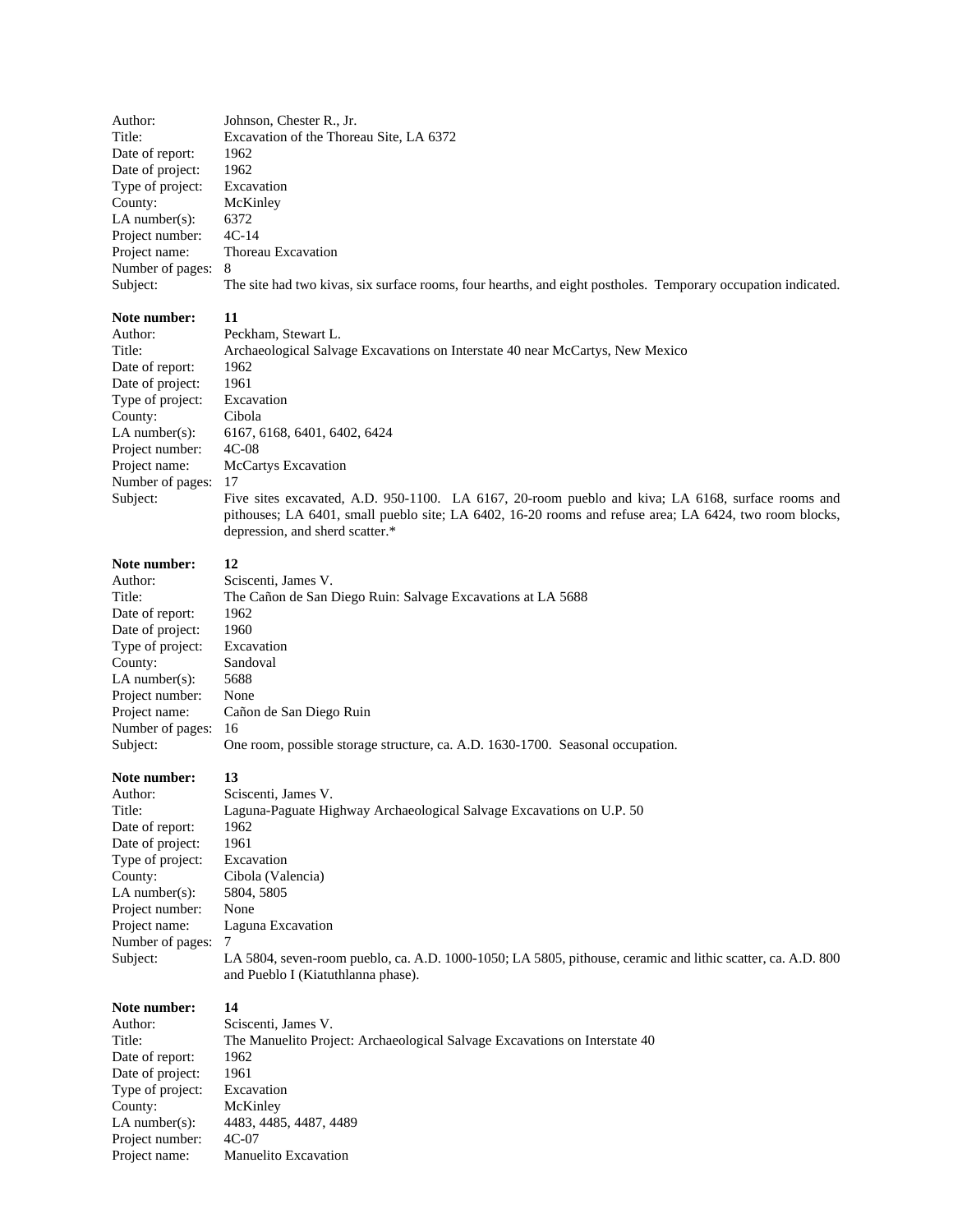# Number of pages: 9<br>Subject: L

LA 4483, pithouse, several rooms, midden, Basketmaker III, ca. A.D. 775; LA 4485, five rooms, midden, possible kiva, A.D. 1150-1300, Pueblo III; LA 4487, eight pithouses, 25 rooms, midden, Basketmaker III-Pueblo I, A.D. 780-810.

#### Note number: 15

| Author:           | Smith, Jack E.                                                                                                |  |
|-------------------|---------------------------------------------------------------------------------------------------------------|--|
| Title:            | The Wingate Site (LA 2714)                                                                                    |  |
| Date of report:   | 1962                                                                                                          |  |
| Date of project:  | 1962                                                                                                          |  |
| Type of project:  | Excavation                                                                                                    |  |
| County:           | McKinley                                                                                                      |  |
| LA number $(s)$ : | 2714                                                                                                          |  |
| Project number:   | 51.04                                                                                                         |  |
| Project name:     | Wingate Excavation                                                                                            |  |
| Number of pages:  | 14                                                                                                            |  |
| Subject:          | Two-room surface structure, pithouse, and adjacent activity area. Human and animal skeletal remains uncovered |  |
|                   | in trash mound. Late Prewitt-series ceramics.                                                                 |  |

#### Note number: 16

| Author:          | Alexander, Robert K.                                                                                     |  |
|------------------|----------------------------------------------------------------------------------------------------------|--|
| Title:           | Crownpoint-North Highway Salvage Project                                                                 |  |
| Date of report:  | 1963                                                                                                     |  |
| Date of project: | 1963                                                                                                     |  |
| Type of project: | Excavation                                                                                               |  |
| County:          | McKinley                                                                                                 |  |
| $LA$ number(s):  | 2985                                                                                                     |  |
| Project number:  | 52.06                                                                                                    |  |
| Project name:    | Crownpoint Excavation                                                                                    |  |
| Number of pages: | 10                                                                                                       |  |
| Subject:         | This Pueblo III site, with 18 rooms and 1 kiva, may represent a short-term farming community occupation. |  |
|                  |                                                                                                          |  |

### **Note number: 17**

| Author:            | Hammack, Laurens C.                                                                                                    |  |  |
|--------------------|------------------------------------------------------------------------------------------------------------------------|--|--|
| Title:             | The Las Cruces Dam Sites: Lithic Sites near Las Cruces, New Mexico                                                     |  |  |
| Date of report:    | 1963                                                                                                                   |  |  |
| Date of project:   | 1962                                                                                                                   |  |  |
| Type of project:   | Survey, excavation                                                                                                     |  |  |
| County:            | Doña Ana                                                                                                               |  |  |
| LA number $(s)$ :  | 6311-6314                                                                                                              |  |  |
| Project number:    | 50.05                                                                                                                  |  |  |
| Project name:      | Las Cruces Dam Excavation                                                                                              |  |  |
| Number of pages: 8 |                                                                                                                        |  |  |
| Subject:           | All sites lithic scatters. LA 6312 tested, three hearth areas present. Dates indeterminate (Hueco phase or<br>Apache). |  |  |

#### **Note number: 18**

| 1 1000 MUMMOL 1   |                                                                                                                 |  |
|-------------------|-----------------------------------------------------------------------------------------------------------------|--|
| Author:           | Hammack, Laurens C.                                                                                             |  |
| Title:            | LA 5539: The Tohatchi School Site                                                                               |  |
| Date of report:   | 1963                                                                                                            |  |
| Date of project:  | 1962                                                                                                            |  |
| Type of project:  | Excavation                                                                                                      |  |
| County:           | McKinley                                                                                                        |  |
| LA number $(s)$ : | 5539                                                                                                            |  |
| Project number:   | 51.02                                                                                                           |  |
| Project name:     | Tohatchi Excavation                                                                                             |  |
| Number of pages:  | -12                                                                                                             |  |
| Subject:          | A small, seasonally occupied site with two rooms, a trash mound, and an exterior hearth. Ceramics of the Chaco- |  |
|                   | Gallup series.                                                                                                  |  |
|                   |                                                                                                                 |  |

| Author:         | Shiner, Joel L.                                        |
|-----------------|--------------------------------------------------------|
| Title:          | Excavation of a Pit House near Zuni Pueblo, New Mexico |
| Date of report: | 1963                                                   |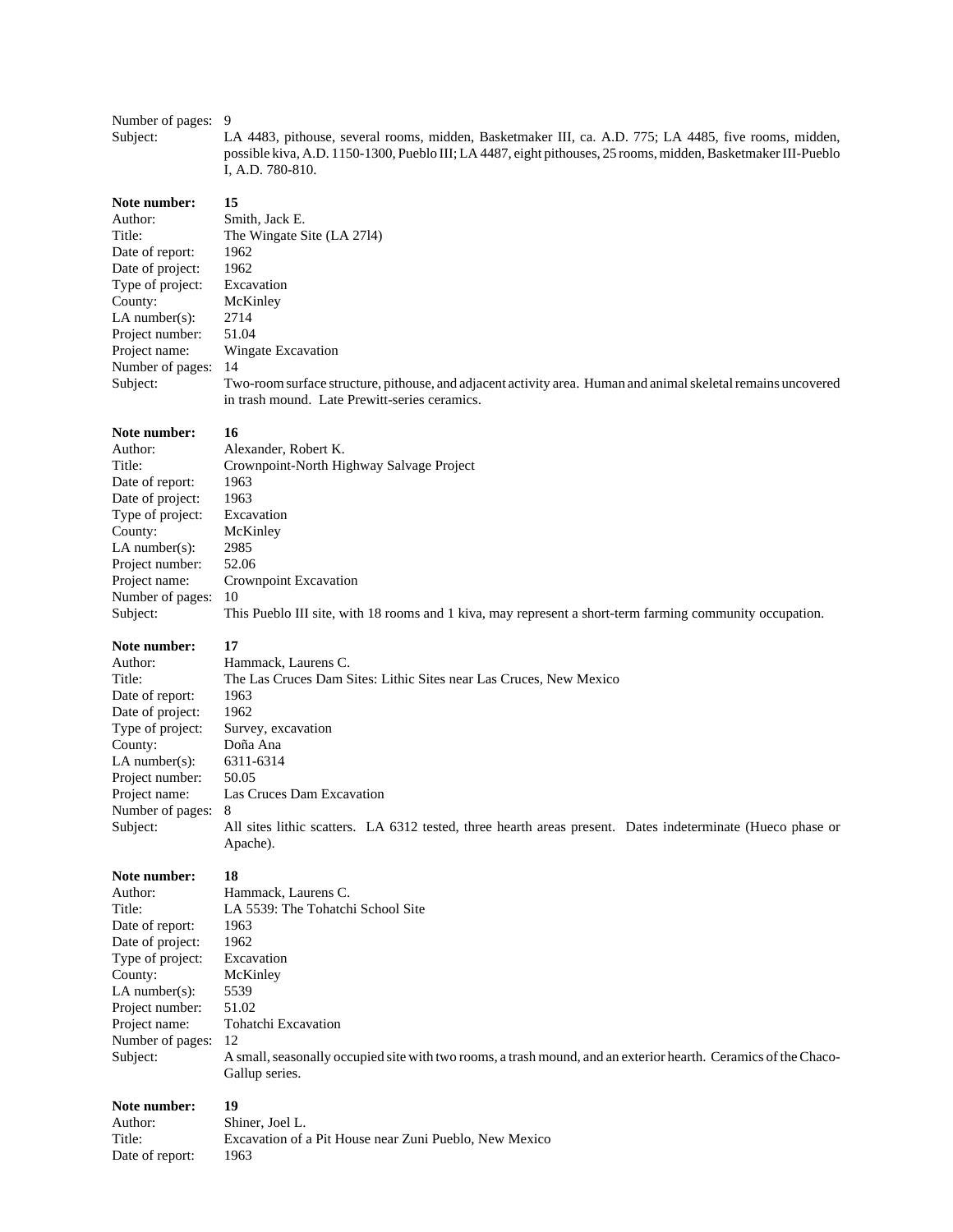Date of project: 1963 Type of project: Excavation<br>County: McKinley McKinley LA number(s):  $8070$ Project number: 51.11 Project name: Zuni Excavation Number of pages: 16 Subject: One pithouse and a bell-shaped storage cist were excavated. Artifacts indicate a date of ca. A.D. 1050.

#### **Note number: 20**

Author: Smith, Jack E. Title: The Bluewater Highway Salvage Project Date of report: 1963 Date of project: 1962 Type of project: Excavation County: Cibola<br>LA number(s): 2761-2 LA number(s): 2761-2764, 6391, 6396, 6397 Project number: 51.05 Project name: Bluewater Excavation Number of pages: 30 Subject: Seven sites excavated, three Pueblo II small farming communities and four recent Navajo sites.\*

#### **Note number: 21**

Author: Smith, Jack E. Title: Excavation of the Salcido Site, LA 6761 Date of report: 1963 Date of project: 1962 Type of project: Excavation County: McKinley LA number(s): 6761 Project number: 51.07 Number of pages: 11

Project name: Salcido Excavation Subject: This early Pueblo II, Chaco Canyon-style site is a six-room pueblo with a kiva and a small plaza. Wingate phase, ca. A.D. 930-1000.

# **Note number:** 22<br>Author: We

Title: Archaeological Salvage Excavations near Rowe, New Mexico, Project 1-025-5(10)302 Date of report: 1963 Date of project: 1963 Type of project: Excavation County: San Miguel Project number: 51.10 Number of pages: 16

LA number(s): 6844, 6846, 8025, 8026 Project name: Rowe Excavation Subject: Three sites with structures are thought to have been used as temporary farming shelters and granaries. All sites

have ceramic and/or lithic scatter. Ceramics date the sites to ca. A.D. 1500-1600.

# **Note number:** 23<br>Author: Bu

Bussey, Stanley D. Date of report: 1963 Date of project: 1963 County: Sandoval LA number(s):  $5859$ Project number: 52.09 Project name: Llaves Survey Number of pages: 28

Title: The Llaves Site Salvage Excavations at LA 5859 Type of project: Survey, excavation

Wood, Gerald L.

Subject: This small habitation site of one pithouse and one surface structure represents the Largo-Gallina phase. Ceramics suggest an occupation date between A.D. 1300 and 1350.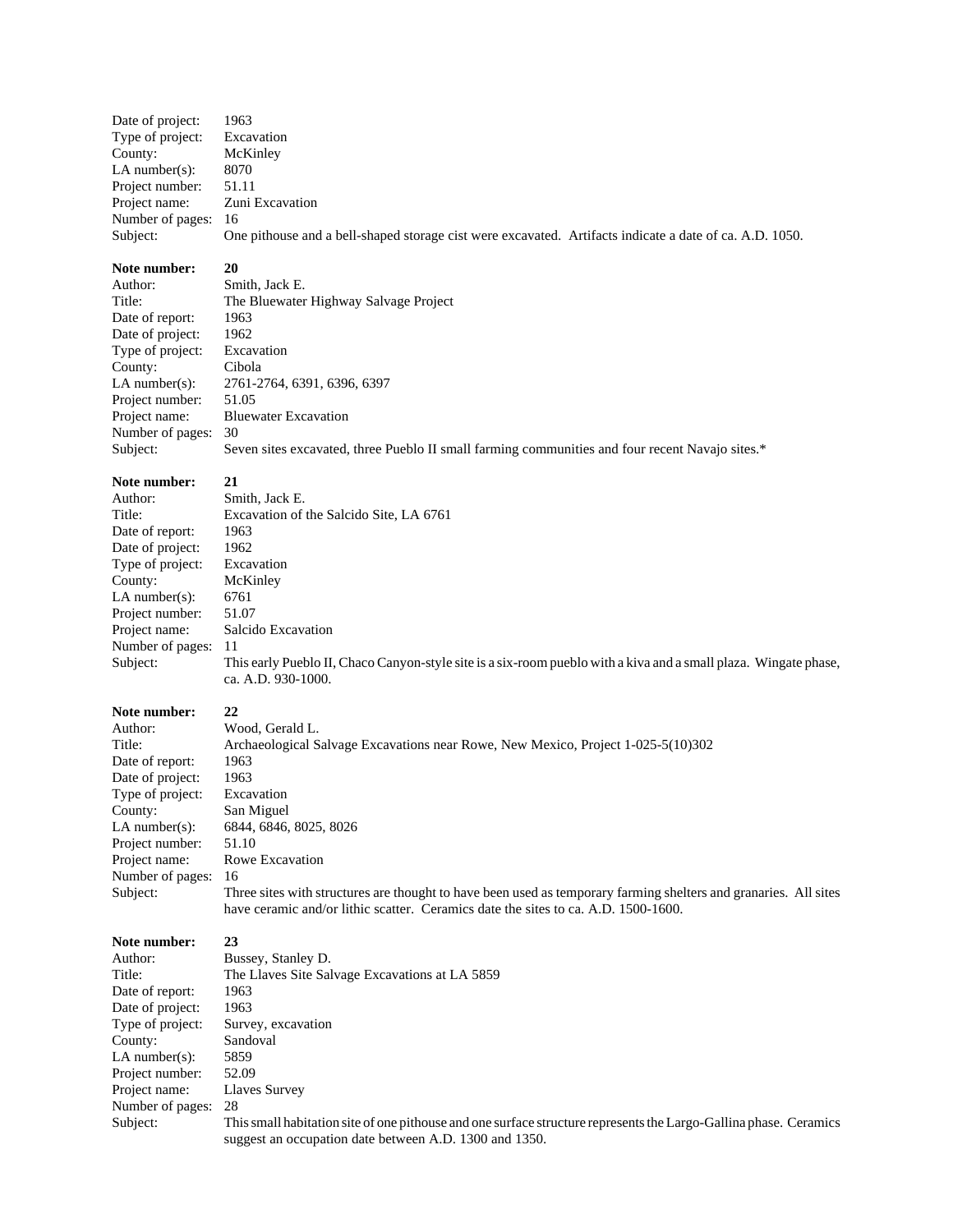| Note number:<br>Author:<br>Title:<br>Date of report:<br>Date of project:<br>Type of project:<br>County:<br>LA number $(s)$ :<br>Project number:<br>Project name:<br>Number of pages:<br>Subject: | 24<br>Dutton, Bertha P.<br>An Archaeological Survey of the Proposed Galisteo Dam and Reservoir<br>1964<br>1965<br>Survey<br>Santa Fe<br>356, 9142, 9143, 9147-9149<br>52.04<br>Galisteo Survey<br>8<br>Six sites recorded. LA 356 was an important Archaic and Basketmaker II site with surface structures, campsite<br>debris, and a pithouse depression. LA 9143, a homestead, dates to the last half of the nineteenth century. |
|--------------------------------------------------------------------------------------------------------------------------------------------------------------------------------------------------|------------------------------------------------------------------------------------------------------------------------------------------------------------------------------------------------------------------------------------------------------------------------------------------------------------------------------------------------------------------------------------------------------------------------------------|
| Note number:<br>Author:<br>Title:<br>Date of report:<br>Date of project:<br>Type of project:<br>County:<br>LA number $(s)$ :<br>Project number:<br>Project name:<br>Number of pages:<br>Subject: | 25<br>Hammack, Laurens C.<br>Archaeology of the New Mexico Section, the American Telephone and Telegraph Communication Cable<br>1964<br>1963<br>Survey<br>Quay, Socorro, Catron<br>3900-3922<br>51.13<br>American Telephone Survey<br>34<br>This 379 mile survey located 23 sites, the majority of which are temporary campsites dating ca. A.D.<br>1000-1500.*                                                                    |
| Note number:<br>Author:<br>Title:<br>Date of report:<br>Date of project:<br>Type of project:<br>County:<br>LA number $(s)$ :<br>Project number:<br>Project name:<br>Number of pages:<br>Subject: | 26<br>Hammack, Laurens C.<br>Excavation of 9152, Aneth, Utah<br>1964<br>1964<br>Excavation<br>San Juan<br>9152<br>52.14<br>Aneth Utah Excavation<br>-18<br>LA 9152, affiliated with Mancos Valley sites, had architectural units, stone artifacts, and potsherds. Ceramics<br>indicated that the site was occupied between A.D. 1000 and 1100.                                                                                     |
| Note number:<br>Author:<br>Title:<br>Date of report:<br>Date of project:<br>Type of project:<br>County:<br>LA number $(s)$ :<br>Project number:<br>Project name:<br>Number of pages:<br>Subject: | 27<br>Hammack, Laurens C.<br>The McCune Highway Salvage Project<br>1964<br>1964<br>Excavation<br>McKinley<br>6364<br>52.15<br>McCune Excavation<br>11<br>LA 6364 had five surface rooms, two work areas, and a kiva resembling those of the McElmo phase in the Mesa<br>Verde area. Ceramics indicate a date between A.D. 1025 and 1050.                                                                                           |
| Note number:<br>Author:<br>Title:<br>Date of report:<br>Date of project:<br>Type of project:<br>County:<br>$LA$ number(s):                                                                       | 28<br>Hammack, Laurens C.<br>The Tohatchi Road Salvage Project: 1963-64<br>1964<br>1963<br>Excavation<br>McKinley<br>2547, 2578, 2987-2990                                                                                                                                                                                                                                                                                         |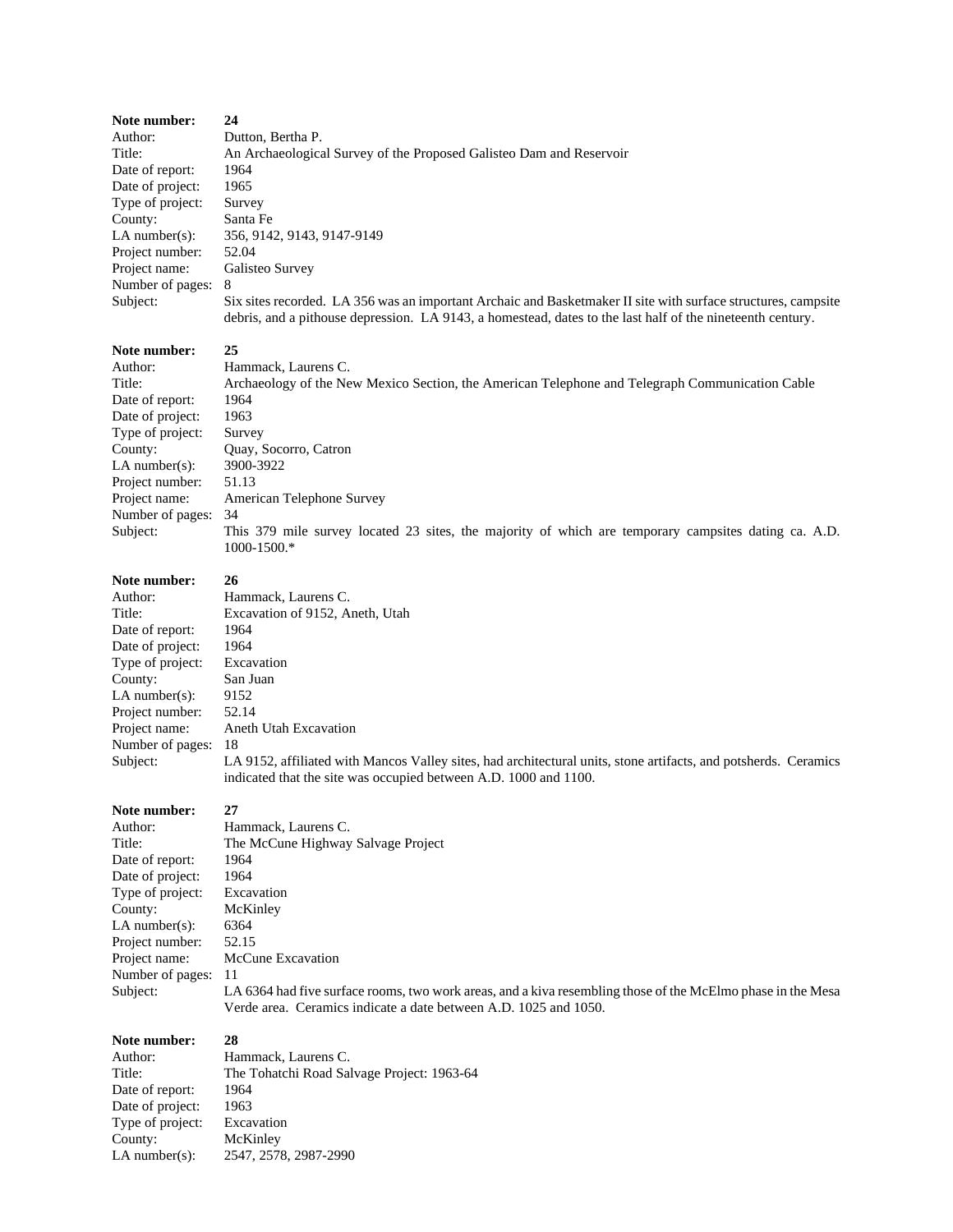Project number: 52.03<br>Project name: Tohat Tohatchi Road Excavation Number of pages: 24 Subject: Six sites were excavated, ranging from one to eight rooms and dating to A.D. 900-1200. LA 2547 also had an early 1800s Navajo component and an early Pueblo component, ca. A.D. 800.

# **Note number:** 29<br>Author: Ho

| Author:          | Honea, Kenneth H.                                                                                |
|------------------|--------------------------------------------------------------------------------------------------|
| Title:           | A Late Archaic Horizon Site near Folsom, New Mexico                                              |
| Date of report:  | 1964                                                                                             |
| Date of project: | 1964                                                                                             |
| Type of project: | Excavation                                                                                       |
| County:          | Union                                                                                            |
| LA number(s):    | 8120, 8122, 8124                                                                                 |
| Project number:  | 52.08                                                                                            |
| Project name:    | <b>Folsom Excavation</b>                                                                         |
| Number of pages: |                                                                                                  |
| Subject:         | Three sites discovered. Based on surface evidence, only LA 8120 was recommended for excavation.* |

#### Note number: 30

| Author:           | Schaafsma, Curtis F.                                                                                        |
|-------------------|-------------------------------------------------------------------------------------------------------------|
| Title:            | Archaeological Salvage Excavation of the Hatch Site, LA 3135 Project I-025-1(11) and S-1172(1)              |
| Date of report:   | 1964                                                                                                        |
| Date of project:  | 1964                                                                                                        |
| Type of project:  | Excavation                                                                                                  |
| County:           | Doña Ana                                                                                                    |
| LA number $(s)$ : | 3135                                                                                                        |
| Project number:   | 52.12                                                                                                       |
| Project name:     | <b>Hatch Excavation</b>                                                                                     |
| Number of pages:  | 8                                                                                                           |
| Subject:          | The pithouses, room blocks, and hearth areas excavated represent the Archaic (before A.D. 500), the Mesilla |
|                   | phase of the Jornada Mogollon (A.D. 1000-1100), and the Doña Ana phase of the Jornada Mogollon (A.D. 1100-  |
|                   | 1150).                                                                                                      |
| Note number:      | 31                                                                                                          |
| Author:           | Bussey, Stanley D.                                                                                          |
| Title:            | Highway Salvage Excavations near Aneth, Utah                                                                |
| Date of report:   | 1965                                                                                                        |
| Date of project:  | 1965                                                                                                        |
| Type of project:  | Excavation                                                                                                  |
| County:           | San Juan                                                                                                    |
| $LA$ number(s):   | 9167, 9171-9174                                                                                             |
| Project number:   | 52.14                                                                                                       |
| Project name:     | <b>Aneth Excavation</b>                                                                                     |
| Number of pages:  | 41                                                                                                          |
| Subject:          | Four sites ranging from Basketmaker III to Pueblo IV were excavated. LA 9167 was a ceramic scatter. LA 9171 |
|                   | had surface houses, pithouses, and a kiva. LA 9172 and LA 9173 were cobble mounds and pithouses. LA 9174    |
|                   | was a kiva.                                                                                                 |
| Note number:      | 32                                                                                                          |
| Author:           | Bussey, Stanley D.                                                                                          |
| Title:            | The Llaves Pipeline Salvage Project, Preliminary Report                                                     |
| Date of report:   | 1965                                                                                                        |
| Date of project:  | 1965                                                                                                        |
| Type of project:  | Survey and excavation                                                                                       |
| County:           | Sandoval                                                                                                    |
| $LA$ number(s):   | 5859                                                                                                        |
| Project number:   | 52.09                                                                                                       |
| Project name:     | Llaves Excavation                                                                                           |
| Number of pages:  | 11                                                                                                          |
| Subject:          | At the time of this preliminary report, the excavation had exposed a surface room and a pithouse.           |
| Note number:      | 33                                                                                                          |
| Author:           | Hammack, Laurens C.                                                                                         |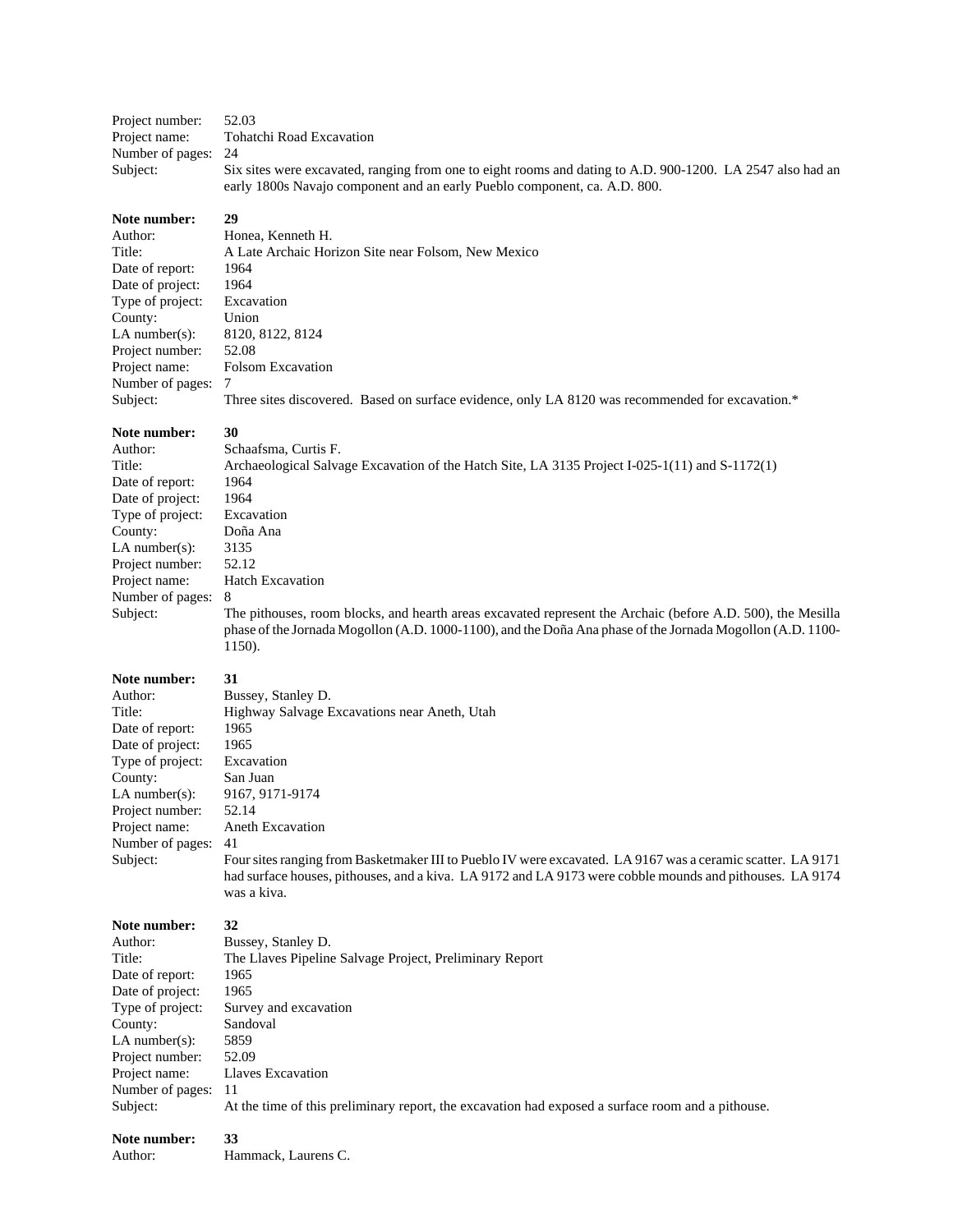Title: The Lagunitas Highway Salvage Project<br>Date of report: 1965 Date of report: 1965<br>Date of project: 1965 Date of project: Type of project: Excavation County: Sandoval LA number(s): 6864-6866 Project number: 53.16 Project name: Lagunitas Excavation Number of pages: 9

Subject: The sites dated to A.D. 850-950 and 1050-1150. All are considered related to Largo-Gallina phases. LA 6864 had a pithouse and a palisade. LA 6865 and LA 6866 had surface rooms and a pithouse. On microfiche only.

#### **Note number: 34**

Author:<br>Title:

| Author:            | Hammack, Laurens C.                                                                                         |
|--------------------|-------------------------------------------------------------------------------------------------------------|
| Title:             | The Mangus Highway Salvage Project                                                                          |
| Date of report:    | 1965                                                                                                        |
| Date of project:   | 1964                                                                                                        |
| Type of project:   | Excavation                                                                                                  |
| County:            | Grant                                                                                                       |
| LA number $(s)$ :  | 6882, 6877                                                                                                  |
| Project number:    | 53.02                                                                                                       |
| Project name:      | <b>Mangus Excavation</b>                                                                                    |
| Number of pages: 9 |                                                                                                             |
| Subject:           | Two sites were tested. LA 6882 was a possible two-room fieldhouse. LA 6877 was a possible residential site. |

## **Note number: 35** Author:<br>Title:

| Author:           | Honea, Kenneth H.                                                                                              |
|-------------------|----------------------------------------------------------------------------------------------------------------|
| Title:            | The Caballo Highway Salvage Project                                                                            |
| Date of report:   | 1966                                                                                                           |
| Date of project:  | 1965                                                                                                           |
| Type of project:  | Excavation                                                                                                     |
| County:           | Sierra                                                                                                         |
| LA number $(s)$ : | 6881                                                                                                           |
| Project number:   | 53.05                                                                                                          |
| Project name:     | Caballo Excavation                                                                                             |
| Number of pages:  | -9                                                                                                             |
| Subject:          | LA 6881, occupied by three prehistoric cultures, had 14 excavated units consisting of pithouses, storage pits, |
|                   | cooking pits, hearths, and middens.*                                                                           |

#### **Note number: 36**

Project name: Truth or Consequences and Hatch Survey

| Author:          | Warren, A. Helene                                                                                                                                                                                                                                     |
|------------------|-------------------------------------------------------------------------------------------------------------------------------------------------------------------------------------------------------------------------------------------------------|
| Title:           | Geologic Studies in Largo Canyon, San Juan County, New Mexico                                                                                                                                                                                         |
| Date of report:  | 1965                                                                                                                                                                                                                                                  |
| Date of project: | 1965                                                                                                                                                                                                                                                  |
| Type of project: | Survey                                                                                                                                                                                                                                                |
| County:          | San Juan                                                                                                                                                                                                                                              |
| $LA$ number(s):  | 8662, 8665                                                                                                                                                                                                                                            |
| Project number:  | None                                                                                                                                                                                                                                                  |
| Project name:    | Largo Canyon                                                                                                                                                                                                                                          |
| Number of pages: | 15                                                                                                                                                                                                                                                    |
| Subject:         | The physical setting and geologic resources of the project area are examined to establish a broader basis for<br>interpreting the cultural evidence of prehistoric occupation at two sites. Petrographic analysis of ceramics. On<br>microfiche only. |
| Note number:     | 37                                                                                                                                                                                                                                                    |
| Author:          | Allen, Joseph W.                                                                                                                                                                                                                                      |
| Title:           | An Archaeological Survey of the Transmission Line to Truth or Consequences and Hatch, New Mexico                                                                                                                                                      |
| Date of report:  | 1967                                                                                                                                                                                                                                                  |
| Date of project: | 1966                                                                                                                                                                                                                                                  |
| Type of project: | Survey                                                                                                                                                                                                                                                |
| County:          | Sierra, Doña Ana                                                                                                                                                                                                                                      |
| $LA$ number(s):  | 8707                                                                                                                                                                                                                                                  |
| Project number:  | 54.15                                                                                                                                                                                                                                                 |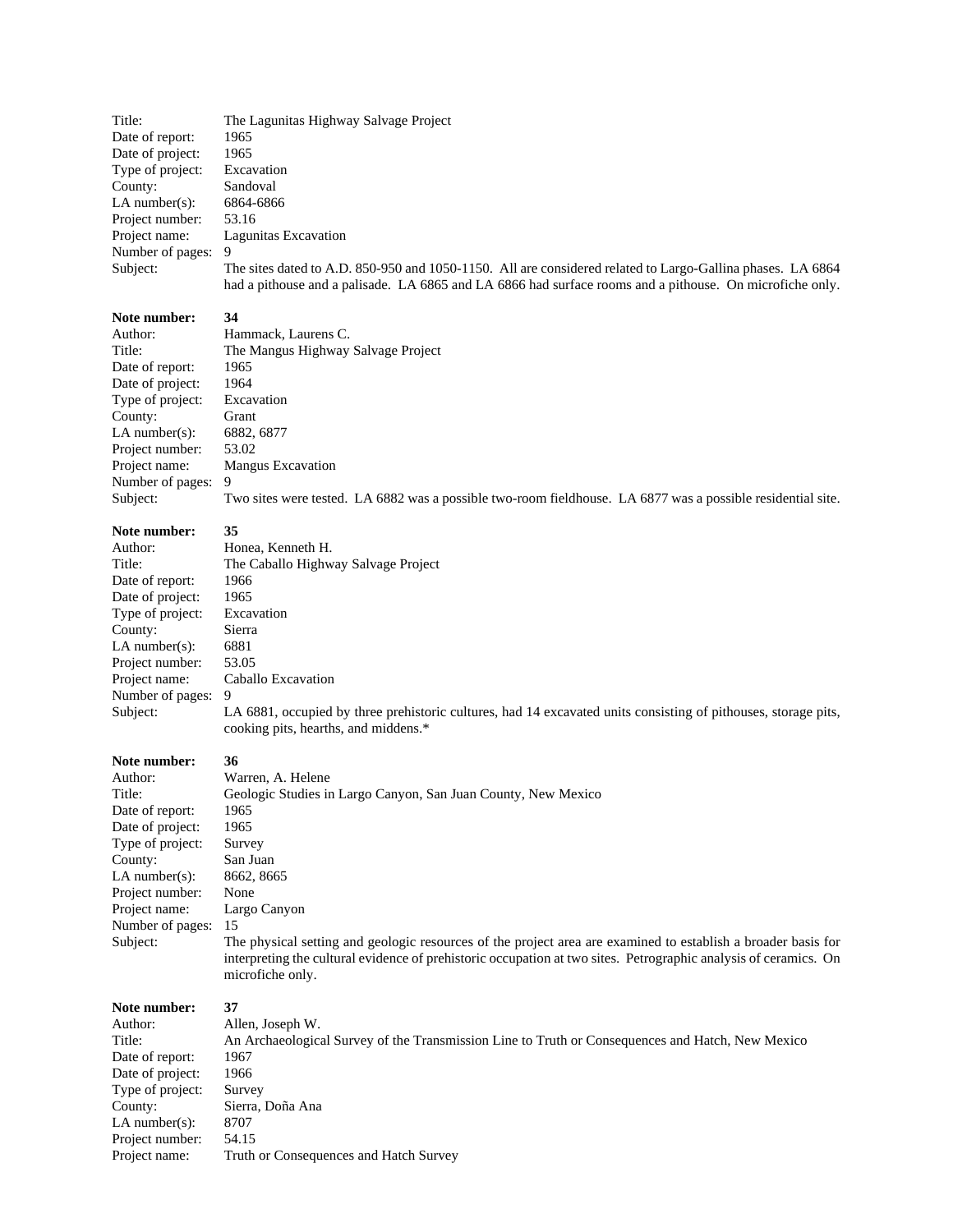| Number of pages: 9 |  |
|--------------------|--|
|                    |  |

Subject: Surface evidence from this pottery and material culture scatter area was assigned to the old town of Palermo.\*

| Note number:        | 38                                                                                                                                                                                                                                                                                |  |  |
|---------------------|-----------------------------------------------------------------------------------------------------------------------------------------------------------------------------------------------------------------------------------------------------------------------------------|--|--|
| Author:             | Benham, Blake L.                                                                                                                                                                                                                                                                  |  |  |
| Title:              | Excavation of La Plata Phase Pithouses near Tohatchi, New Mexico                                                                                                                                                                                                                  |  |  |
| Date of report:     | 1966                                                                                                                                                                                                                                                                              |  |  |
| Date of project:    | 1963                                                                                                                                                                                                                                                                              |  |  |
| Type of project:    | Excavation                                                                                                                                                                                                                                                                        |  |  |
| County:             | McKinley                                                                                                                                                                                                                                                                          |  |  |
| $LA$ number(s):     | 6988, 6989                                                                                                                                                                                                                                                                        |  |  |
| Project number:     | 52.01                                                                                                                                                                                                                                                                             |  |  |
| Project name:       | La Plata Excavation                                                                                                                                                                                                                                                               |  |  |
| Number of pages:    | 18                                                                                                                                                                                                                                                                                |  |  |
| Subject:            | Two single-occupation pithouse sites with storage units are representative of the La Plata phase, ca. A.D. 700.<br>On microfiche only.                                                                                                                                            |  |  |
| Note number:        | 39                                                                                                                                                                                                                                                                                |  |  |
| Author:             | Bussey, Stanley D.                                                                                                                                                                                                                                                                |  |  |
| Title:              | The Mesita-Laguna Highway Salvage Project                                                                                                                                                                                                                                         |  |  |
| Date of report:     | 1966                                                                                                                                                                                                                                                                              |  |  |
| Date of project:    | 1966                                                                                                                                                                                                                                                                              |  |  |
| Type of project:    | Excavation                                                                                                                                                                                                                                                                        |  |  |
| County:             | Cibola (Valencia)                                                                                                                                                                                                                                                                 |  |  |
| LA number $(s)$ :   | 8679                                                                                                                                                                                                                                                                              |  |  |
| Project number:     | 54.13                                                                                                                                                                                                                                                                             |  |  |
| Project name:       | Mesita-Laguna Excavation                                                                                                                                                                                                                                                          |  |  |
| Number of pages:    | 8                                                                                                                                                                                                                                                                                 |  |  |
| Subject:            | LA 8679 is a single family unit pithouse with a three- or four-room surface house and storage pit. The site dates<br>to early in the Red Mesa phase (A.D. 870-950). On microfiche only.*                                                                                          |  |  |
| Note number:        | 40                                                                                                                                                                                                                                                                                |  |  |
| Author:             | Laurens C. Hammack, Stanley D. Bussey, and Ronald J. Ice                                                                                                                                                                                                                          |  |  |
| Title:              | The Cliff Highway Salvage Project                                                                                                                                                                                                                                                 |  |  |
| Date of report:     | 1966                                                                                                                                                                                                                                                                              |  |  |
| Date of project:    | 1966                                                                                                                                                                                                                                                                              |  |  |
| Type of project:    | Excavation                                                                                                                                                                                                                                                                        |  |  |
| County:             | Grant                                                                                                                                                                                                                                                                             |  |  |
| $LA$ number $(s)$ : | 5779, 5793, 6783                                                                                                                                                                                                                                                                  |  |  |
| Project number:     | 54.06                                                                                                                                                                                                                                                                             |  |  |
| Project name:       | Cliff Excavation                                                                                                                                                                                                                                                                  |  |  |
| Number of pages:    | 39                                                                                                                                                                                                                                                                                |  |  |
| Subject:            | These sites represent four and possibly five cultural components, beginning with the late Archaic and ending with<br>the Salado phase.*                                                                                                                                           |  |  |
| Note number:        | 41                                                                                                                                                                                                                                                                                |  |  |
| Author:             | Hammack, Laurens C.                                                                                                                                                                                                                                                               |  |  |
| Title:              | Diablo Highway Salvage Archaeology                                                                                                                                                                                                                                                |  |  |
| Date of report:     | 1966                                                                                                                                                                                                                                                                              |  |  |
| Date of project:    | 1966                                                                                                                                                                                                                                                                              |  |  |
| Type of project:    | Excavation                                                                                                                                                                                                                                                                        |  |  |
| County:             | Catron                                                                                                                                                                                                                                                                            |  |  |
| $LA$ number $(s)$ : | 6536-6538                                                                                                                                                                                                                                                                         |  |  |
| Project number:     | 54.12                                                                                                                                                                                                                                                                             |  |  |
| Project name:       | Diablo Excavation                                                                                                                                                                                                                                                                 |  |  |
| Number of pages:    | 15                                                                                                                                                                                                                                                                                |  |  |
| Subject:            | The three sites excavated represent four cultural periods. LA 6537, a seasonal unit of six rooms, dates to the<br>Mangus phase. LA 6536 is a late Historic homestead of four structures. LA 6538 has ten pithouses, storage pits,<br>two Mimbres-phase surface rooms, and a kiva. |  |  |
| Note number:        | 42                                                                                                                                                                                                                                                                                |  |  |
| Author:             | Peckham, Stewart L.                                                                                                                                                                                                                                                               |  |  |
| Title:              | Archaeological Salvage Excavations in the Vicinity of the Proposed Cochiti Dam, 1965 Season                                                                                                                                                                                       |  |  |
| Date of report:     | 1966                                                                                                                                                                                                                                                                              |  |  |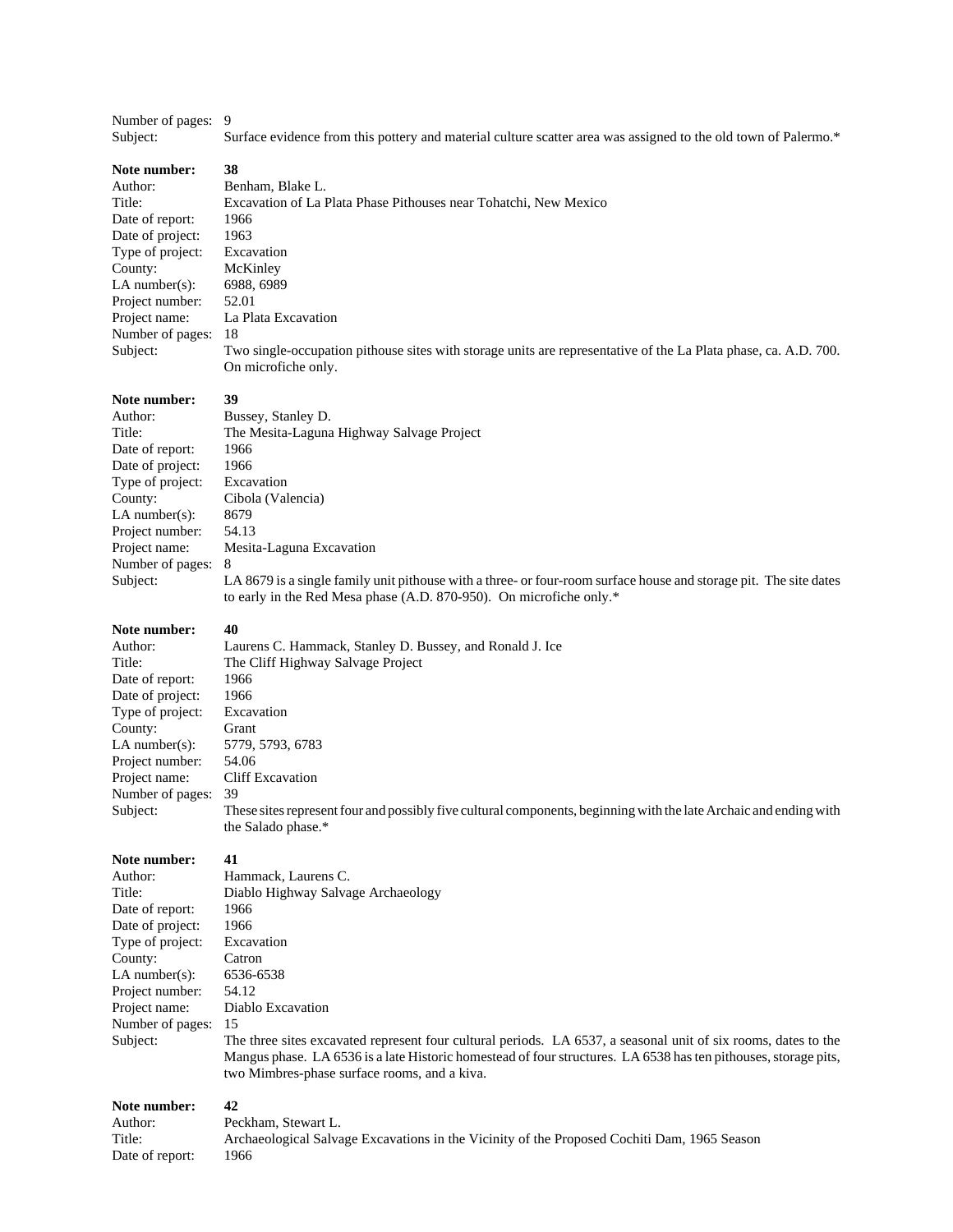Date of project: 1965<br>Type of project: Excavation Type of project: Excavation<br>County: Sandoval  $County:$ LA number(s):  $70$ Project number: 51.12 Project name: Cochiti Excavation Number of pages: 16<br>Subject: In 1

In 1964, 122 surface rooms, two kivas, and two pit rooms were excavated at LA 70. In 1965, 76 surface rooms, seven kivas, five pit rooms, and two pithouses were excavated. Pueblo occupation A.D. 1280-1750. Historic occupation is shown by eight semisubterranean dwellings. On microfiche only.

### **Note number: 43**

| Author:           | Wilson, John P.                                                                         |
|-------------------|-----------------------------------------------------------------------------------------|
| Title:            | Fort Fillmore, New Mexico 1966                                                          |
| Date of report:   | 1966                                                                                    |
| Date of project:  | 1966                                                                                    |
| Type of project:  | Excavation                                                                              |
| County:           | Doña Ana                                                                                |
| LA number $(s)$ : | 8697                                                                                    |
| Project number:   | 54.16                                                                                   |
| Project name:     | Fort Fillmore Excavation                                                                |
| Number of pages:  | 43                                                                                      |
| Subject:          | LA 8697 was a major southwestern army<br>quarters, soldiers' barracks, a hospital, a st |

post in the pre-Civil War era consisting of adobe houses, officers' spital, a store, and corrals. Occupation of the fort dates from September 1851 to November 1862.

### **Note number: 44**

| Author:           | Allen, Joseph W.                                                                                                                                                                                |
|-------------------|-------------------------------------------------------------------------------------------------------------------------------------------------------------------------------------------------|
| Title:            | Excavations at the Twin Hills Site, Santa Fe County, New Mexico: Preliminary Report                                                                                                             |
| Date of report:   | 1967                                                                                                                                                                                            |
| Date of project:  | 1967                                                                                                                                                                                            |
| Type of project:  | Excavation                                                                                                                                                                                      |
| County:           | Santa Fe                                                                                                                                                                                        |
| LA number $(s)$ : | 8866                                                                                                                                                                                            |
| Project number:   | 55.05                                                                                                                                                                                           |
| Project name:     | Twin Hills Excavation                                                                                                                                                                           |
| Number of pages:  | 13                                                                                                                                                                                              |
| Subject:          | LA 8866 was a shaft, not an Indian shrine, as anticipated. Remains of three humans were found, and large<br>animal bones were present. The fill of the shaft was excavated. On microfiche only. |
| Note number:      | 45                                                                                                                                                                                              |
| Author:           | Lambert, Marjorie F.                                                                                                                                                                            |
| Title:            | Excavations at Twin Hills Site, Santa Fe County, New Mexico: A Preliminary Report of Research Conducted<br>at LA 8866                                                                           |
| Date of report:   | 1967                                                                                                                                                                                            |
| Date of project:  | 1967                                                                                                                                                                                            |
| Type of project:  | Excavation                                                                                                                                                                                      |
| County:           | Santa Fe                                                                                                                                                                                        |
| LA number $(s)$ : | 8866                                                                                                                                                                                            |
| Project number:   | 55.05                                                                                                                                                                                           |
| Project name:     | Twin Hills Excavation                                                                                                                                                                           |
| Number of pages:  | 7                                                                                                                                                                                               |
| Subject:          | LA 8866 was a naturally formed open volcanic pipe thought to have been a place where offerings were made                                                                                        |
|                   | in prehistoric times. The excavation found evidence of prehistoric use from as early as 2500 B.C. to the present.                                                                               |
|                   | On microfiche only.                                                                                                                                                                             |
| Note number:      | 46                                                                                                                                                                                              |
| Author:           | Warren, A. Helene                                                                                                                                                                               |
| Title:            | Notes on the Geology of the Twin Hills Site, Santa Fe County, New Mexico                                                                                                                        |
| Dota of raport:   | 1060.                                                                                                                                                                                           |

Date of report: 1969<br>Date of project: 1969 Date of project: Type of project: Survey<br>County: Santa Fe County: Santa<br>LA number(s): 8866 LA  $number(s)$ :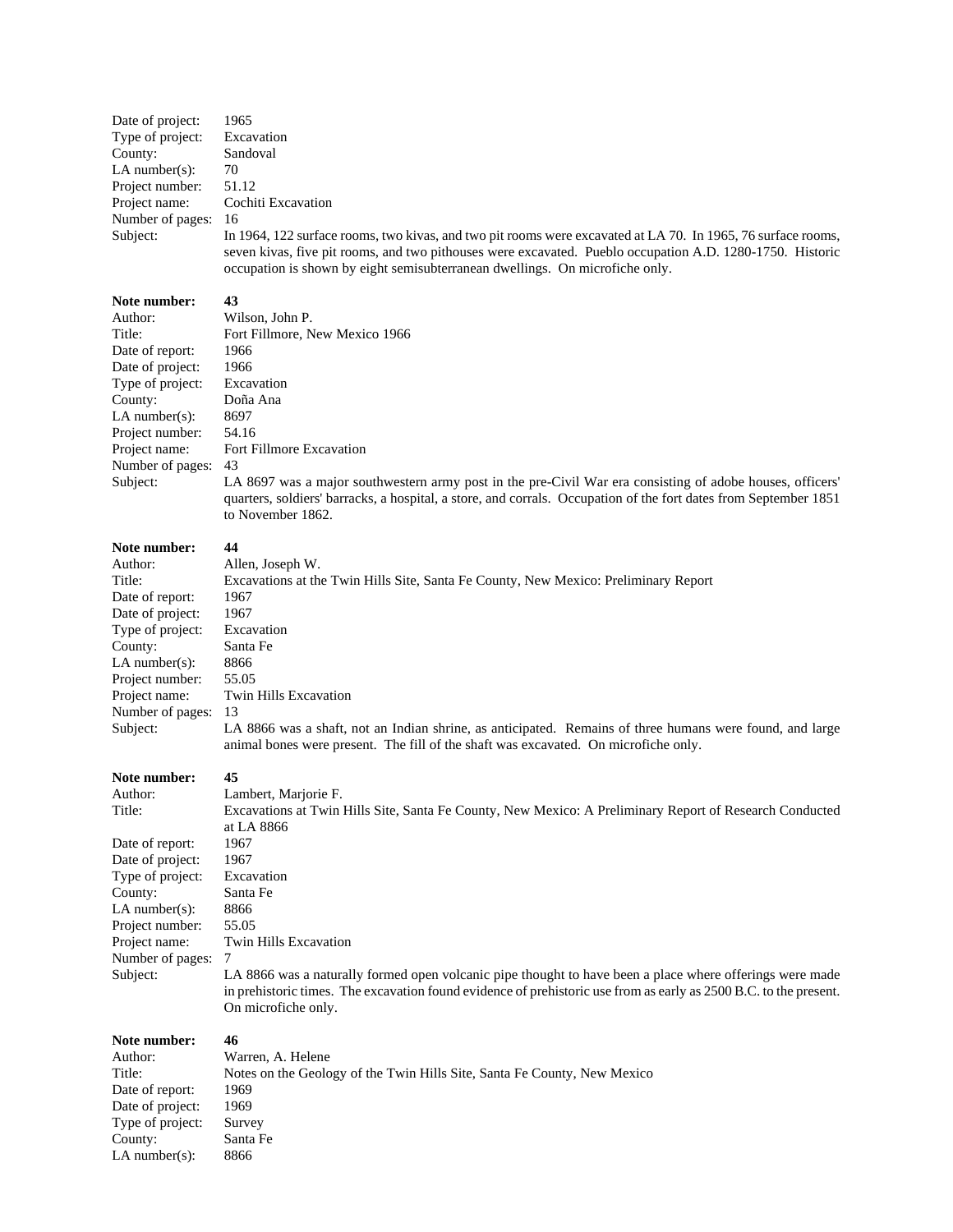| Project number:    | 55.06                                                                                                                                                                                                                            |
|--------------------|----------------------------------------------------------------------------------------------------------------------------------------------------------------------------------------------------------------------------------|
| Project name:      | Twin Hills Geology                                                                                                                                                                                                               |
| Number of pages: 4 |                                                                                                                                                                                                                                  |
| Subject:           | The purpose of this study was to determine the geologic age of the volcanic pipe and the fill at the bottom of the<br>pipe. This open pipe is located on the southern slope of a large Tertiary cinder cone. On microfiche only. |

#### **Note number: 47**

Peckham, Stewart L.

structures, pithouses, and kivas.

Archaeological Salvage Excavations along Interstate 40 near Laguna Pueblo, New Mexico 1967 1966 **Excavation** Grant LA number(s): 5941-5947, 5949, 8763, 8768 55.03 Laguna Pueblo Excavation 28 Most of the eight prehistoric sites excavated were occupied during the Red Mesa and Cebolleta phases (A.D. 850-1100). The sites, which appear to have been seasonal and located near agricultural fields, consist of surface

#### **Note number: 48**

| Author:             | Ice, Ronald J.       |
|---------------------|----------------------|
| Title:              | West Fork Ru         |
| Date of report:     | 1968                 |
| Date of project:    | 1966                 |
| Type of project:    | Excavation           |
| County:             | Catron               |
| $LA$ number $(s)$ : | 8675                 |
| Project number:     | 54.11                |
| Project name:       | West Fork Ex         |
| Number of pages:    | 7                    |
| Subject:            | <b>Excavation</b> of |

| Author:           | Ice. Ronald J.                                                                            |
|-------------------|-------------------------------------------------------------------------------------------|
| Title:            | West Fork Ruin: A Stratified Site near Gila Cliff Dwellings National Monument, New Mexico |
| Date of report:   | 1968                                                                                      |
| Date of project:  | 1966                                                                                      |
| Type of project:  | Excavation                                                                                |
| County:           | Catron                                                                                    |
| LA number $(s)$ : | 8675                                                                                      |
| Project number:   | 54.11                                                                                     |
| Project name:     | <b>West Fork Excavation</b>                                                               |
| Number of pages:  |                                                                                           |

bject: Excavation of LA 8675 exposed an early ranch house, 14 pithouses, and 20 surface rooms. The pithouses and surface rooms were prehistoric (A.D. 900-1100). The homestead is thought to have been occupied after 1876.

#### **Note number: 49**

| Author:            | Schaafsma, Polly                                                                                               |
|--------------------|----------------------------------------------------------------------------------------------------------------|
| Title:             | Archaeological Salvage Investigations along New Mexico Highway 44 near Bernalillo, New Mexico                  |
| Date of report:    | 1968                                                                                                           |
| Date of project:   | 1968                                                                                                           |
| Type of project:   | Excavation                                                                                                     |
| County:            | Sandoval                                                                                                       |
| LA number(s):      | 326, 8991                                                                                                      |
| Project number:    | None                                                                                                           |
| Project name:      | Highway 44 Excavation                                                                                          |
| Number of pages: 8 |                                                                                                                |
| Subject:           | LA 326 had 15 burials, at least half of which were accompanied by ceramic offerings. The site was used between |

A.D. 1350 and 1400. LA 8991 was an Archaic campsite with multiple hearths dating 3500-1000 B.C.

| Author:           | Schaafsma, Polly                                                                                                  |
|-------------------|-------------------------------------------------------------------------------------------------------------------|
| Title:            | Archaeological Salvage Investigations along Interstate 25 near Los Lunas, New Mexico                              |
| Date of report:   | 1968                                                                                                              |
| Date of project:  | 1967                                                                                                              |
| Type of project:  | Excavation                                                                                                        |
| County:           | Valencia                                                                                                          |
| LA number $(s)$ : | 8984                                                                                                              |
| Project number:   | 56.01                                                                                                             |
| Project name:     | Los Lunas Excavation                                                                                              |
| Number of pages:  | 10                                                                                                                |
| Subject:          | This petroglyph site has two major classes of figures dating from A.D. 1300 to recent historic times. The         |
|                   | petroglyphs run for 300 m along basalt cliffs; associated structures lie to the south. The area is said to be the |
|                   | kachina home of Laguna Pueblo.                                                                                    |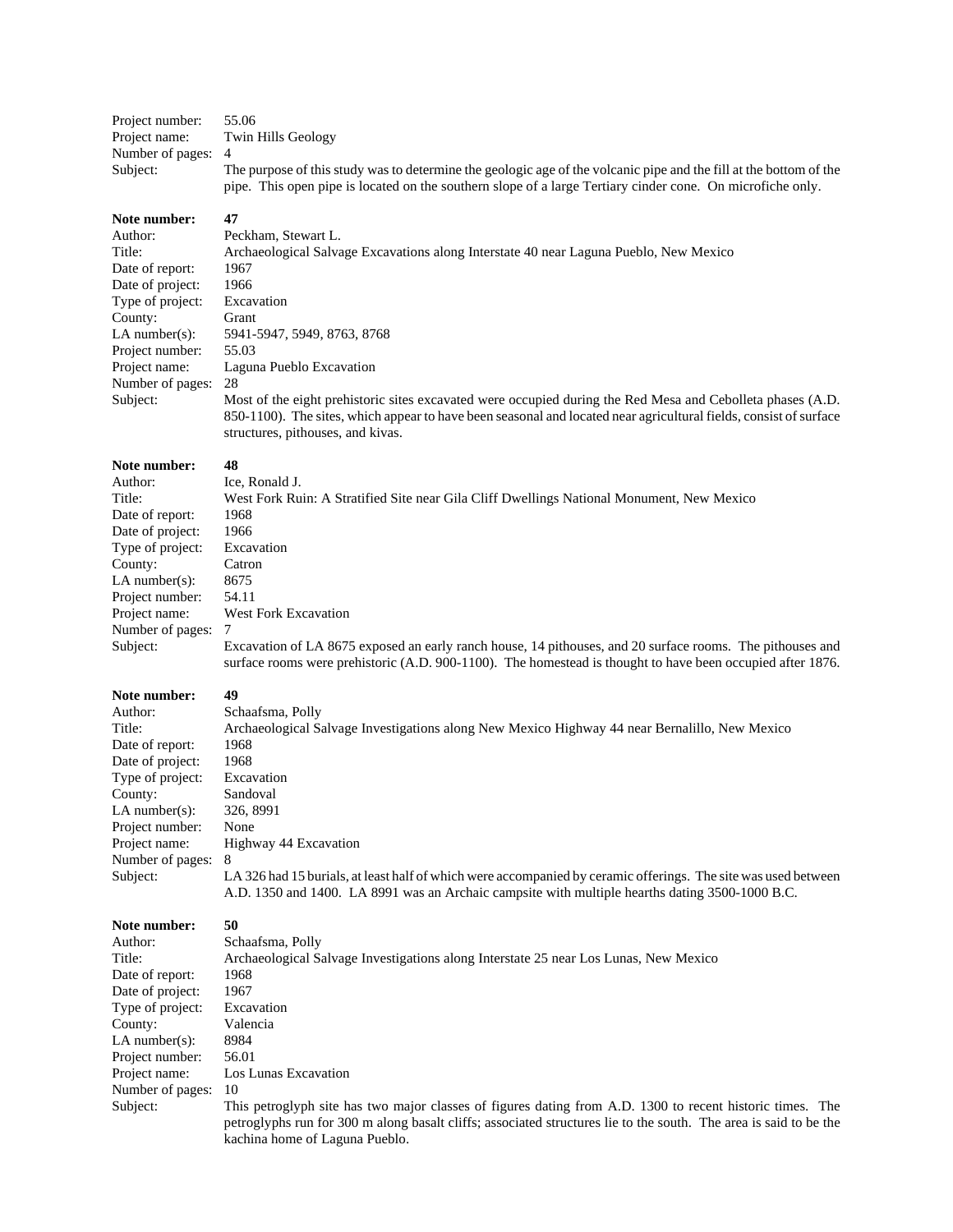| Note number:<br>Author:<br>Title:<br>Date of report:<br>Date of project:<br>Type of project:<br>County:<br>$LA$ number $(s)$ :<br>Project number:<br>Project name:<br>Number of pages:<br>Subject: | 51<br>Allen, Joseph W.<br>Archaeological Salvage Excavations along State Road 32 near Apache Creek, New Mexico<br>1969<br>1969<br>Excavation<br>Catron<br>8886-8891<br>56.05<br>Apache Creek Excavation<br>23<br>Six sites endangered by highway project activities were excavated.                                                                                                                                 |
|----------------------------------------------------------------------------------------------------------------------------------------------------------------------------------------------------|---------------------------------------------------------------------------------------------------------------------------------------------------------------------------------------------------------------------------------------------------------------------------------------------------------------------------------------------------------------------------------------------------------------------|
| Note number:<br>Author:<br>Title:<br>Date of report:<br>Date of project:<br>Type of project:<br>County:<br>$LA$ number(s):<br>Project number:<br>Project name:<br>Number of pages:<br>Subject:     | 52<br>Allen, Joseph W.<br>Archaeological Salvage Investigations along State Road 44 near Zia Pueblo, New Mexico<br>1970<br>1969<br>Excavation<br>Sandoval<br>9181, 9190, 9193<br>58.03<br>Zia Pueblo Excavation<br>28<br>LA 9193 was a large pithouse village dating from Basketmaker to Pueblo II. LA 9181 was a lithic scatter<br>Archaic site. LA 9190 was a two-occupation site, transitional from the Archaic. |
| Note number:<br>Author:<br>Title:<br>Date of report:<br>Date of project:<br>Type of project:<br>County:<br>$LA$ number(s):<br>Project number:<br>Project name:<br>Number of pages:<br>Subject:     | 53<br>Tierney, Gail D.<br>Some Observations on Three Prehistoric Ruins in the Apache Creek Region<br>1971<br>1971<br>Survey<br>Catron<br>4986-4988<br>56.06<br>Apache Creek<br>4<br>A vegetation survey with a food value and economic significance table. Evidence of plants cultivated on ancient<br>terraces from A.D. 1100 to 1250. On microfiche only.                                                         |
| Note number:<br>Author:<br>Title:<br>Date of report:<br>Date of project:<br>Type of project:<br>County:<br>LA number $(s)$ :<br>Project number:<br>Project name:<br>Number of pages:<br>Subject:   | 54<br>Warren, A. Helene<br>Centers of Manufacture and Trade of Rio Grande Glazes: A Preliminary Report<br>1970<br>1970<br>Historical survey<br>Santa Fe<br>None<br>None<br>Rio Grande Glazes<br>8<br>A brief history of Rio Grande glazes since Castañeda of the Coronado expedition (1540-1542). Charts give<br>major centers and periods of trade of Rio Grande glazes.                                           |
| Note number:<br>Author:<br>Title:<br>Date of report:<br>Date of project:<br>Type of project:<br>County:<br>$LA$ number(s):                                                                         | 55<br>Allen, Joseph W.<br>The Mexican Wash Project: Archaeological Excavations along U.S. Highway 666 near Buffalo Springs, New<br>Mexico<br>1972<br>1970<br>Excavation<br>San Juan<br>5007, 5203, 5204                                                                                                                                                                                                             |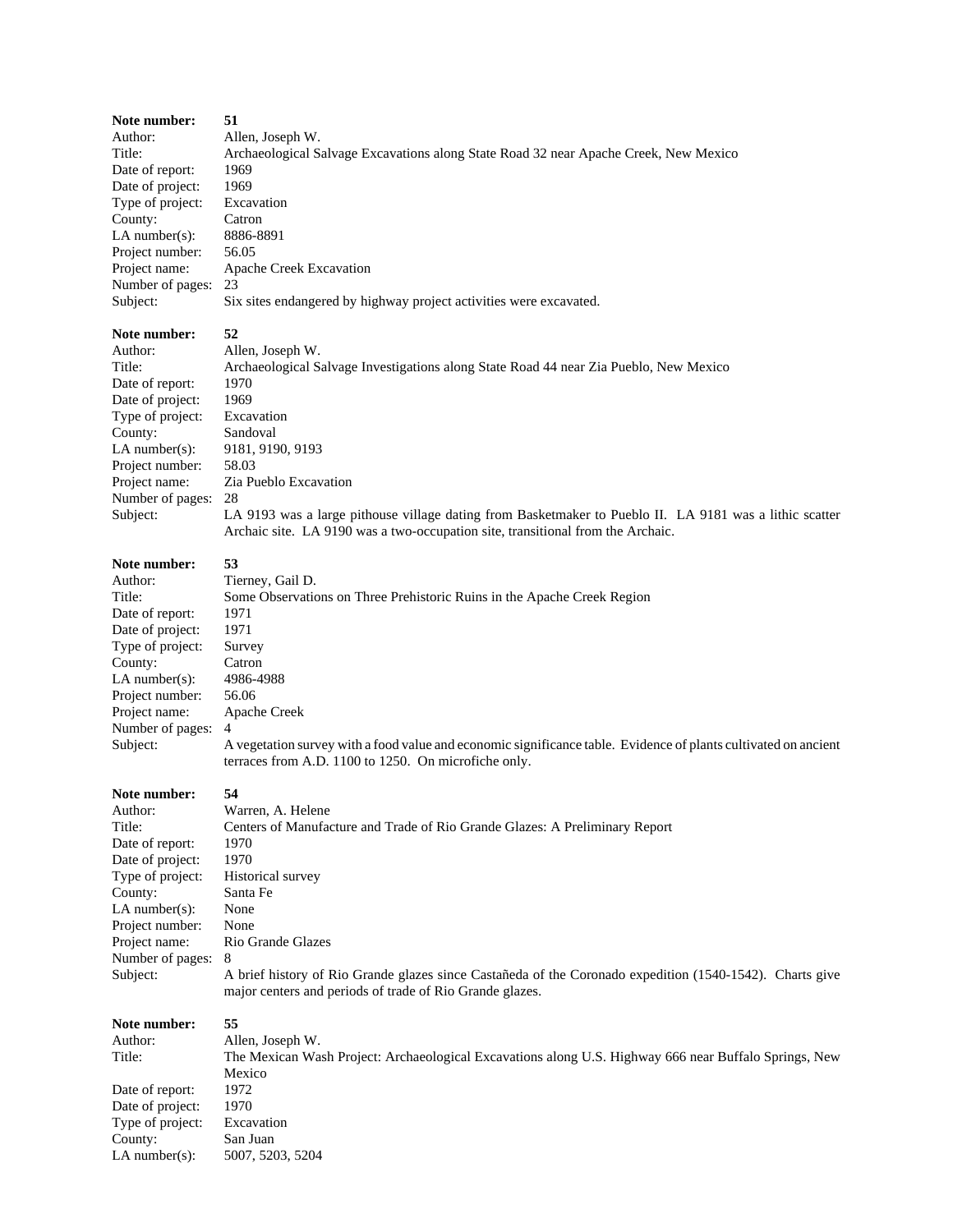| Project number:<br>Project name:<br>Number of pages:<br>Subject:                                                                                                                                 | 59.04<br>Mexican Wash Excavation<br>35<br>LA 5007 has a pithouse; ceramics date the site to late Basketmaker III or early Pueblo I. LA 5204 has a pithouse<br>and three rooms; ceramics date the site from A.D. 750 to 1100. LA 5203 has four rooms, two kivas, a plaza, and<br>a work area.                                                                                                                                                                                                                                                           |
|--------------------------------------------------------------------------------------------------------------------------------------------------------------------------------------------------|--------------------------------------------------------------------------------------------------------------------------------------------------------------------------------------------------------------------------------------------------------------------------------------------------------------------------------------------------------------------------------------------------------------------------------------------------------------------------------------------------------------------------------------------------------|
| Note number:<br>Author:<br>Title:<br>Date of report:<br>Date of project:<br>Type of project:<br>County:<br>LA number(s):<br>Project number:<br>Project name:<br>Number of pages:<br>Subject:     | 56<br>Kayser, David W.<br>Armijo Springs Project: Archaeological Salvage in the Harris Creek Valley Area of the Gallo Mountains<br>1972<br>1972<br>Excavation<br>Catron<br>5239, 5240, 5393, 5400, 5401, 5938, 5939, 6192-6194<br>60.08<br>Armijo Springs Excavation<br>13<br>Ten prehistoric sites were excavated; most were Cochise and early Mogollon small camps or stone tool<br>workshops. Two sites were small fieldhouses. LA 5939 is a large pueblo dating from the Tularosa phase (A.D.<br>1150-1300) to the Reserve phase (A.D. 1000-1075). |
| Note number:<br>Author:<br>Title:                                                                                                                                                                | 57<br>Kayser, David W.<br>Whiskey Creek Project: Archaeological Highway Salvage along State Highway 32 in Apache Creek Valley<br>Catron County, New Mexico                                                                                                                                                                                                                                                                                                                                                                                             |
| Date of report:<br>Date of project:<br>Type of project:<br>County:<br>LA number $(s)$ :<br>Project number:<br>Project name:<br>Number of pages:<br>Subject:                                      | 1972<br>1971<br>Excavation<br>Catron<br>4986-4991, 5932-5937, 10645<br>58.07<br>Whiskey Creek Excavation<br>59<br>Thirteen prehistoric sites were excavated with dates ranging from the Pine Lawn phase (B.C. 300-A.D. 500) to<br>the Tularosa phase $(A.D. 1150-1300)$ .                                                                                                                                                                                                                                                                              |
| Note number:<br>Author:<br>Title:<br>Date of report:<br>Date of project:<br>Type of project:<br>County:<br>LA number $(s)$ :<br>Project number:<br>Project name:<br>Number of pages:<br>Subject: | 58 a<br>Warren, A. Helene<br>Geology and Resources of the Manuelito Area, McKinley County, New Mexico<br>1970<br>1970<br>Survey<br>McKinley<br>5056, 5057, 5059, 5062, 5093<br>59.02<br>Manuelito Geology<br>8<br>This preliminary geologic study of the Manuelito area showed that soils were conducive to prehistoric crop<br>production. On microfiche only.                                                                                                                                                                                        |
| Note number:<br>Author:<br>Title:<br>Date of report:<br>Date of project:<br>Type of project:<br>County:<br>LA number $(s)$ :<br>Project number:<br>Project name:<br>Number of pages:<br>Subject: | 58 b<br>Allen, Joseph W., and David W. Kayser<br>The Defiance Project: Archaeological Salvage Excavations along Interstate Highway 25 near Manuelito, New<br>Mexico<br>1971<br>1970<br>Excavation<br>McKinley<br>5056, 5057, 5059, 5062, 5093<br>59.02<br>Manuelito Excavation<br>25<br>From six to 20-30 rooms were found during the excavation of five Pueblo sites. LA 5056 was against a cliff face                                                                                                                                                |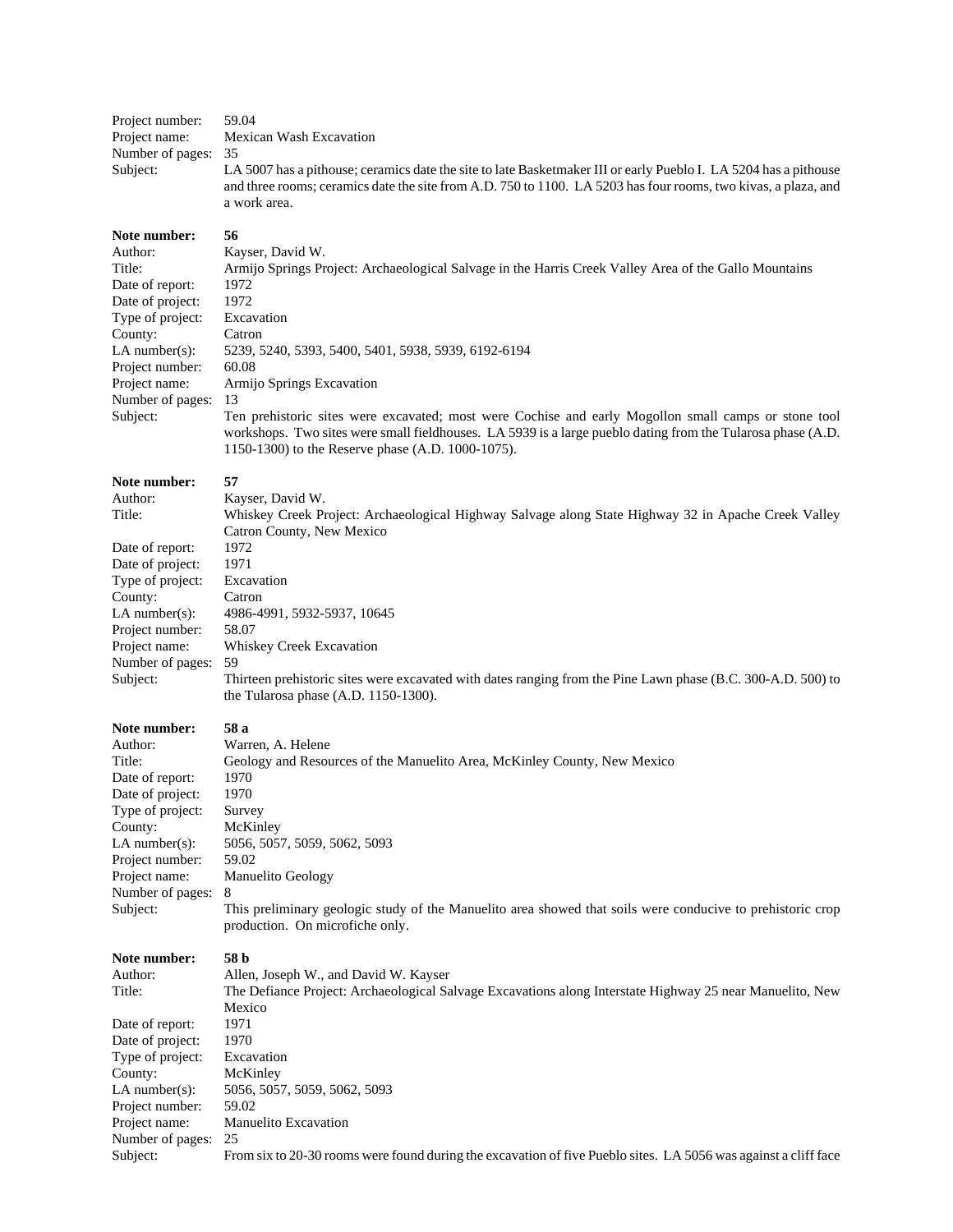with a cave. There are two cultural occupations at this site, Anasazi (A.D. 700-1300) and recent Navajo (1910 present).

| Note number:                         | 59                                                                                                                                                                                                                               |
|--------------------------------------|----------------------------------------------------------------------------------------------------------------------------------------------------------------------------------------------------------------------------------|
| Author:<br>Title:                    | Kayser, David W.<br>An Archaeological Survey of Mobil Oil Corporation Uranium Lease Areas on the Laguna Indian Reservation,                                                                                                      |
| Date of report:                      | Valencia County, New Mexico<br>1971                                                                                                                                                                                              |
| Date of project:<br>Type of project: | 1971<br>Survey                                                                                                                                                                                                                   |
| County:                              | Cibola (Valencia)                                                                                                                                                                                                                |
| LA number(s):                        | 4315, 5250-5330, 5350-5353                                                                                                                                                                                                       |
| Project number:                      | 59.09                                                                                                                                                                                                                            |
| Project name:                        | Mobil Oil Survey                                                                                                                                                                                                                 |
| Number of pages:<br>Subject:         | 24<br>The 85 sites located on this survey show occupation and use of the area by different cultural groups in prehistoric<br>and historic times. The Archaic sites are followed by agricultural ceramic-making Pueblo cultures.* |
| Note number:                         | 60 a                                                                                                                                                                                                                             |
| Author:                              | Warren, A. Helene                                                                                                                                                                                                                |
| Title:<br>Date of report:            | Notes on the Geology and Resources of the Buffalo Springs Area, McKinley County, New Mexico<br>1971                                                                                                                              |
| Date of project:<br>Type of project: | 1971                                                                                                                                                                                                                             |
| County:                              | Survey<br>McKinley                                                                                                                                                                                                               |
| $LA$ number(s):                      | 5007, 5203, 5204                                                                                                                                                                                                                 |
| Project number:                      | 59.01                                                                                                                                                                                                                            |
| Project name:                        | <b>Buffalo Springs Geology</b>                                                                                                                                                                                                   |
| Number of pages:                     | 9                                                                                                                                                                                                                                |
| Subject:                             | Project area geology and the geological source materials used by people from LA 5007. On microfiche only.                                                                                                                        |
| Note number:                         | 60 <sub>b</sub>                                                                                                                                                                                                                  |
| Author:                              | Tierney, Gail D.                                                                                                                                                                                                                 |
| Title:<br>Date of report:            | The Buffalo Springs Site, LA 5229: A Preliminary Botanical Survey<br>1971                                                                                                                                                        |
| Date of project:                     | 1971                                                                                                                                                                                                                             |
| Type of project:                     | Survey                                                                                                                                                                                                                           |
| County:                              | McKinley                                                                                                                                                                                                                         |
| LA number $(s)$ :                    | 5229                                                                                                                                                                                                                             |
| Project number:                      | 59.01                                                                                                                                                                                                                            |
| Project name:<br>Number of pages:    | <b>Buffalo Springs Botany</b><br>12                                                                                                                                                                                              |
| Subject:                             | An overview of botanical species found in the area. On microfiche only.                                                                                                                                                          |
| Note number:                         | 61                                                                                                                                                                                                                               |
| Author:                              | Wilson, John P.                                                                                                                                                                                                                  |
| Title:                               | An Archaeological Survey in the Reserve Oil and Minerals Corporation Uranium Lease Area on the Laguna                                                                                                                            |
| Date of report:                      | Indian Reservation, Valencia County, New Mexico<br>1971                                                                                                                                                                          |
| Date of project:                     | 1971                                                                                                                                                                                                                             |
| Type of project:                     | Survey                                                                                                                                                                                                                           |
| County:                              | Cibola (Valencia)                                                                                                                                                                                                                |
| LA number $(s)$ :                    | 5357-5375                                                                                                                                                                                                                        |
| Project number:                      | 59.15                                                                                                                                                                                                                            |
| Project name:<br>Number of pages:    | Reserve Oil Survey<br>39                                                                                                                                                                                                         |
| Subject:                             | Of the 19 sites recorded, the most numerous are Historic Laguna Indian sheep camps from the nineteenth and                                                                                                                       |
|                                      | early twentieth centuries. Remaining sites represent Puebloan occupation from A.D. 875 to 1050.*                                                                                                                                 |
|                                      | 62                                                                                                                                                                                                                               |

Author: Tierney, Gail D.<br>Title: Some Notes and Some Notes and Observations on the Sitio Creston Site (LA 4939) 1972 Date of report: 1972<br>Date of project: 1972 Date of project: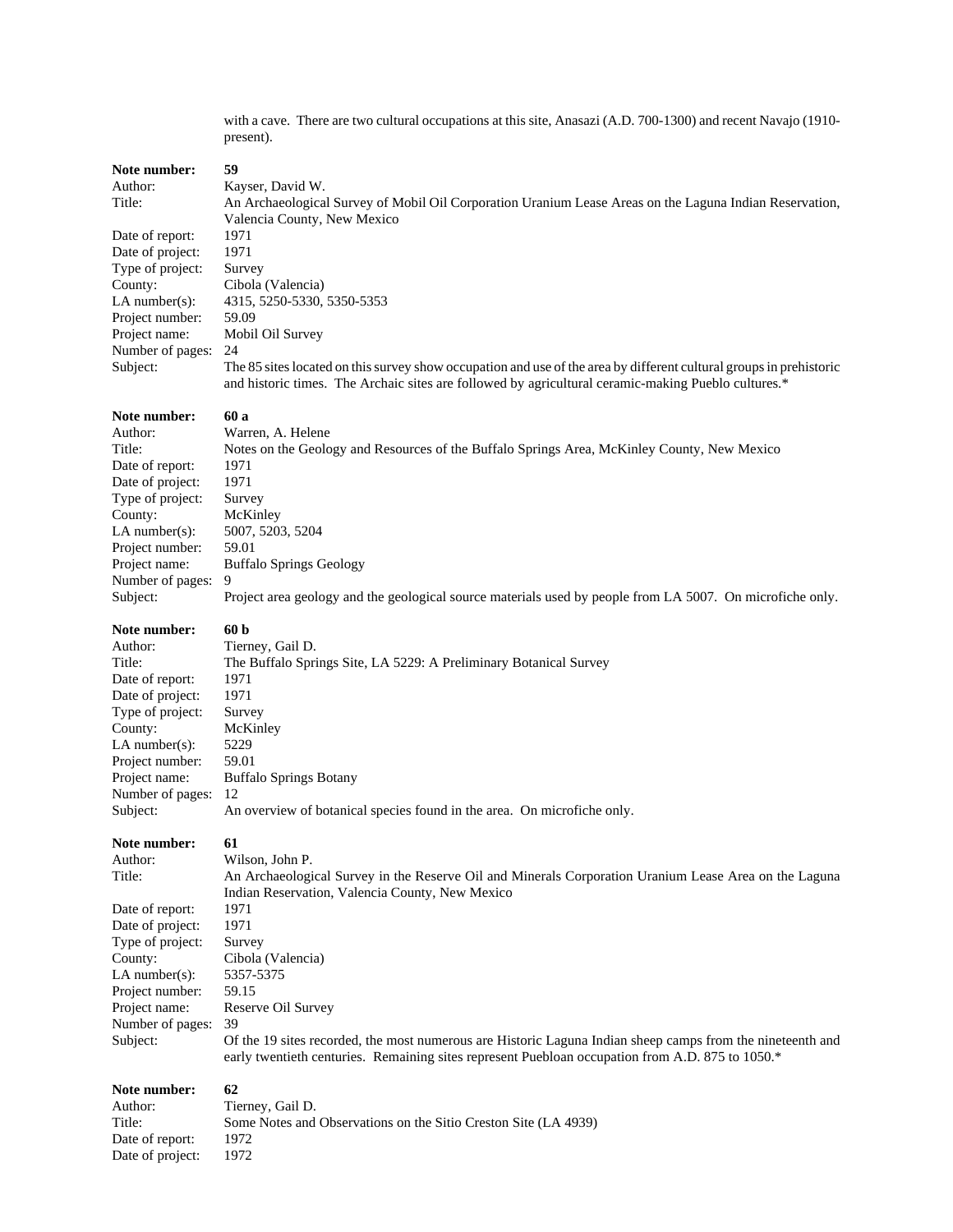| Type of project:   | Survey                                                                    |
|--------------------|---------------------------------------------------------------------------|
| County:            | San Miguel                                                                |
| LA number $(s)$ :  | 4939                                                                      |
| Project number:    | 60.09                                                                     |
| Project name:      | Sitio Creston                                                             |
| Number of pages: 6 |                                                                           |
| Subject:           | The environment of LA 4939 and possible uses for local natural resources. |
|                    |                                                                           |
|                    |                                                                           |

# **Note number:** 63<br>Author: Wa

Date of report: 1972<br>Date of project: 1971 Date of project: 1971<br>Type of project: Survey Type of project:<br>County: LA number(s):  $4939$ Project number: 60.09 Project name: Puerto del Sur Number of pages: 5<br>Subject: St

Author: Warren, A. Helene<br>Title: Notes on the Geolog Notes on the Geology and Mineral Resources of Puerto del Sur and Area: Preliminary Report for Project along Interstate 25 at Romeroville San Miguel Study of geology and mineral resources associated with LA 4939, the Sitio Creston Site.

#### **Note number: 64**

| Author:           | Sciscenti, James V.                                          |
|-------------------|--------------------------------------------------------------|
| Title:            | Fragmentary Storage Rooms in the Largo-Gallina District      |
| Date of report:   | 1962                                                         |
| Date of project:  | 1962                                                         |
| Type of project:  | Excavation                                                   |
| County:           | Rio Arriba                                                   |
| LA number $(s)$ : | 4520                                                         |
| Project number:   | None                                                         |
| Project name:     | Largo-Gallina Excavation                                     |
| Number of pages:  | 17                                                           |
| Subject:          | Excavation of LA 4520 exposed two fragmentary storage rooms. |
|                   |                                                              |

### **Note number: 65**

| w                                                                                         |
|-------------------------------------------------------------------------------------------|
| Warren, A. Helene                                                                         |
| Notes on the General Geology of the Fossil Camel Track Area, Cieneguilla, New Mexico      |
| 1969                                                                                      |
| 1966                                                                                      |
| Survey                                                                                    |
| Santa Fe                                                                                  |
| None                                                                                      |
| None                                                                                      |
| <b>Fossil Camel Geology</b>                                                               |
| Number of pages: 5                                                                        |
| The general geology of the area of the cinder pit where the camel tracks were discovered. |
|                                                                                           |

#### Note number: 67

| Author:          | Warren, A. Helene                                                                         |
|------------------|-------------------------------------------------------------------------------------------|
| Title:           | Notes on the Geology and Resources of the Pueblo Alamo Area, San Sebastian, New Mexico    |
| Date of report:  | 1971                                                                                      |
| Date of project: | 1971                                                                                      |
| Type of project: | Survey                                                                                    |
| County:          | Santa Fe                                                                                  |
| LA number(s):    | 8                                                                                         |
| Project number:  | 59.11                                                                                     |
| Project name:    | Pueblo Alamo Geology                                                                      |
| Number of pages: | $\mathcal{R}$                                                                             |
| Subject:         | Study of geologic and mineral resources available to the occupants of Pueblo Alamo, LA 8. |

| Author: | Broilo, Frank J., A. Helene Warren, and Gail Tierney                                                   |
|---------|--------------------------------------------------------------------------------------------------------|
| Title:  | The Glencoe Project: Archaeological Salvage Investigation along U.S. Highway 70, near Ruidoso, Lincoln |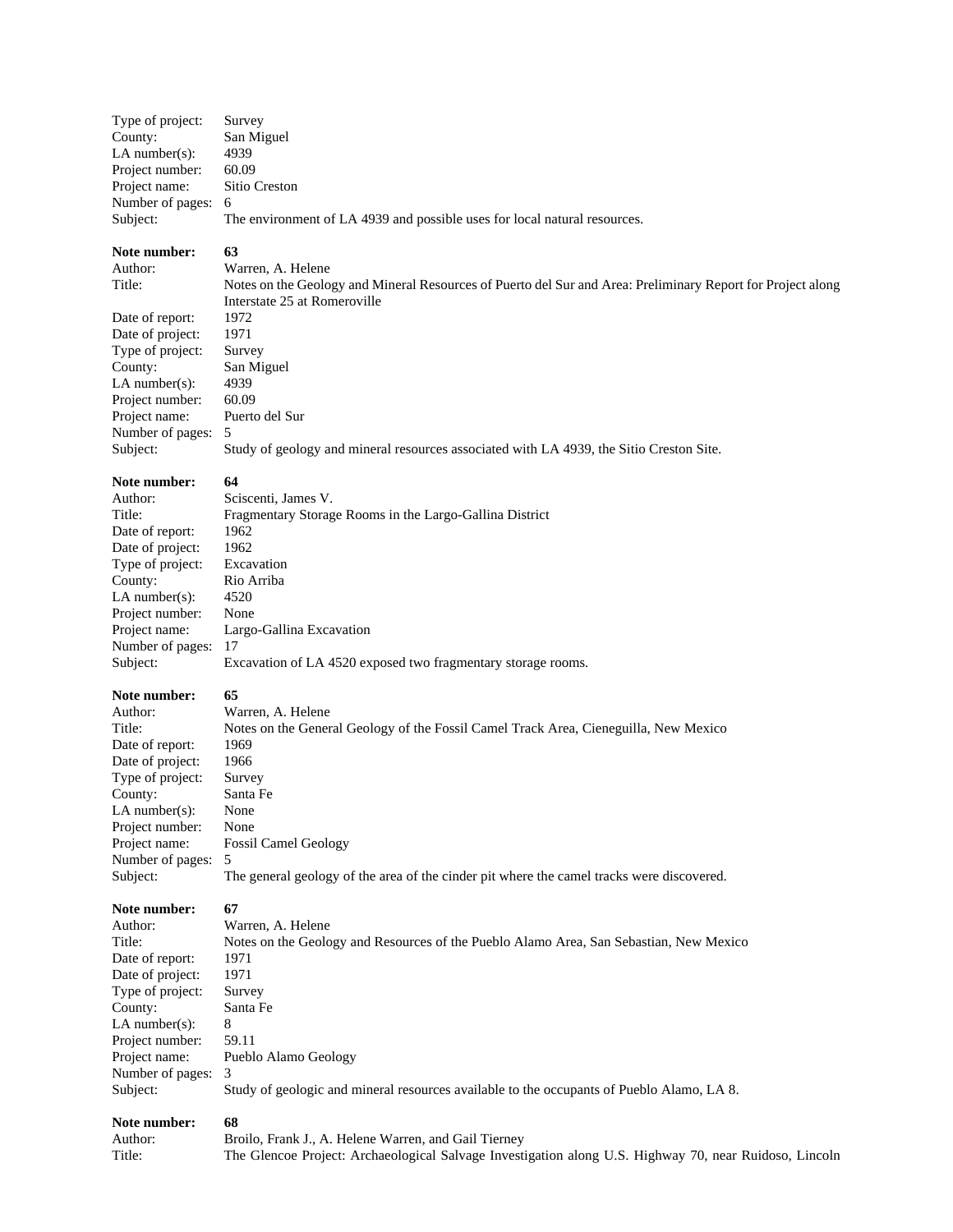| Date of report:<br>Date of project:<br>Type of project:<br>County:<br>$LA$ number(s):<br>Project number:<br>Project name:<br>Number of pages:<br>Subject:                                      | County, New Mexico<br>1973<br>1971<br>Excavation<br>Lincoln<br>5377, 5378, 5380<br>60.02<br><b>Glencoe Excavation</b><br>8<br>Excavation of three Jornada Mogollon pithouse sites dating to the Capitan (A.D. 900-1100) and Three Rivers<br>(A.D. 1100-1200) phases.                                                                                                                                                                                                                                             |
|------------------------------------------------------------------------------------------------------------------------------------------------------------------------------------------------|------------------------------------------------------------------------------------------------------------------------------------------------------------------------------------------------------------------------------------------------------------------------------------------------------------------------------------------------------------------------------------------------------------------------------------------------------------------------------------------------------------------|
| Note number:<br>Author:<br>Title:                                                                                                                                                              | 69<br>Kayser, David W., and Gail Tierney<br>Gallita Springs Project: Archaeological Exploration and Salvage in the Gallo Mountains, Apache National Forest,<br>Catron County, New Mexico                                                                                                                                                                                                                                                                                                                         |
| Date of report:<br>Date of project:<br>Type of project:<br>County:<br>$LA$ number(s):<br>Project number:<br>Project name:<br>Number of pages:<br>Subject:                                      | 1972<br>1972<br>Excavation<br>Catron<br>6078-6083<br>60.15<br>Gallita Excavation<br>27<br>Six sites excavated and six tested. All Mogollon from Pine Lawn phase to Tularosa phase. Largest site was LA<br>6083, with 30 structures, five hearths, five burials, and one storage pit. Smaller sites were two- or three-room<br>structures.                                                                                                                                                                        |
| Note number:<br>Author:<br>Title:<br>Date of report:<br>Date of project:<br>Type of project:<br>County:<br>$LA$ number(s):<br>Project number:<br>Project name:<br>Number of pages:<br>Subject: | 70<br>Wiseman, Regge N.<br>The Puerto del Sur Project: Archaeological Salvage Excavations along Interstate Highway 25 near Las Vegas,<br>New Mexico<br>1972<br>1971<br>Excavation<br>San Miguel<br>4939<br>60.09<br>Puerto del Sur<br>13<br>Excavation of Sitio Creston (LA 4939), 12 circular structures and a modern hearth. Previously unreported<br>pottery types. Possible Apache affiliation.                                                                                                              |
| Note number:<br>Author:<br>Title:<br>Date of report:<br>Date of project:<br>Type of project:<br>County:<br>$LA$ number(s):<br>Project number:<br>Project name:<br>Number of pages:<br>Subject: | 71<br>Kayser, David W.<br>Castle Rock Project: Archaeological Salvage along State Highway 32 in Agua Fria and Largo Creek Canyons,<br>Catron County, New Mexico<br>1973<br>1972<br>Excavation<br>Catron<br>5406-5409, 5411, 6074-6077, 10984<br>60.14<br>Castle Rock Excavation<br>24<br>The seven sites excavated ranged from single-room fieldhouse sites to pithouse and pueblo sites. Waterworks,<br>an important aspect of the majority of these sites, were associated with Reserve and Tularosa ceramics. |
| Note number:<br>Author:<br>Title:<br>Date of report:<br>Date of project:<br>Type of project:                                                                                                   | 72 a<br>Broilo, Frank J.<br>Archaeological Survey of Fruitland Coal Lease, San Juan County, New Mexico<br>1971<br>1971<br>Survey                                                                                                                                                                                                                                                                                                                                                                                 |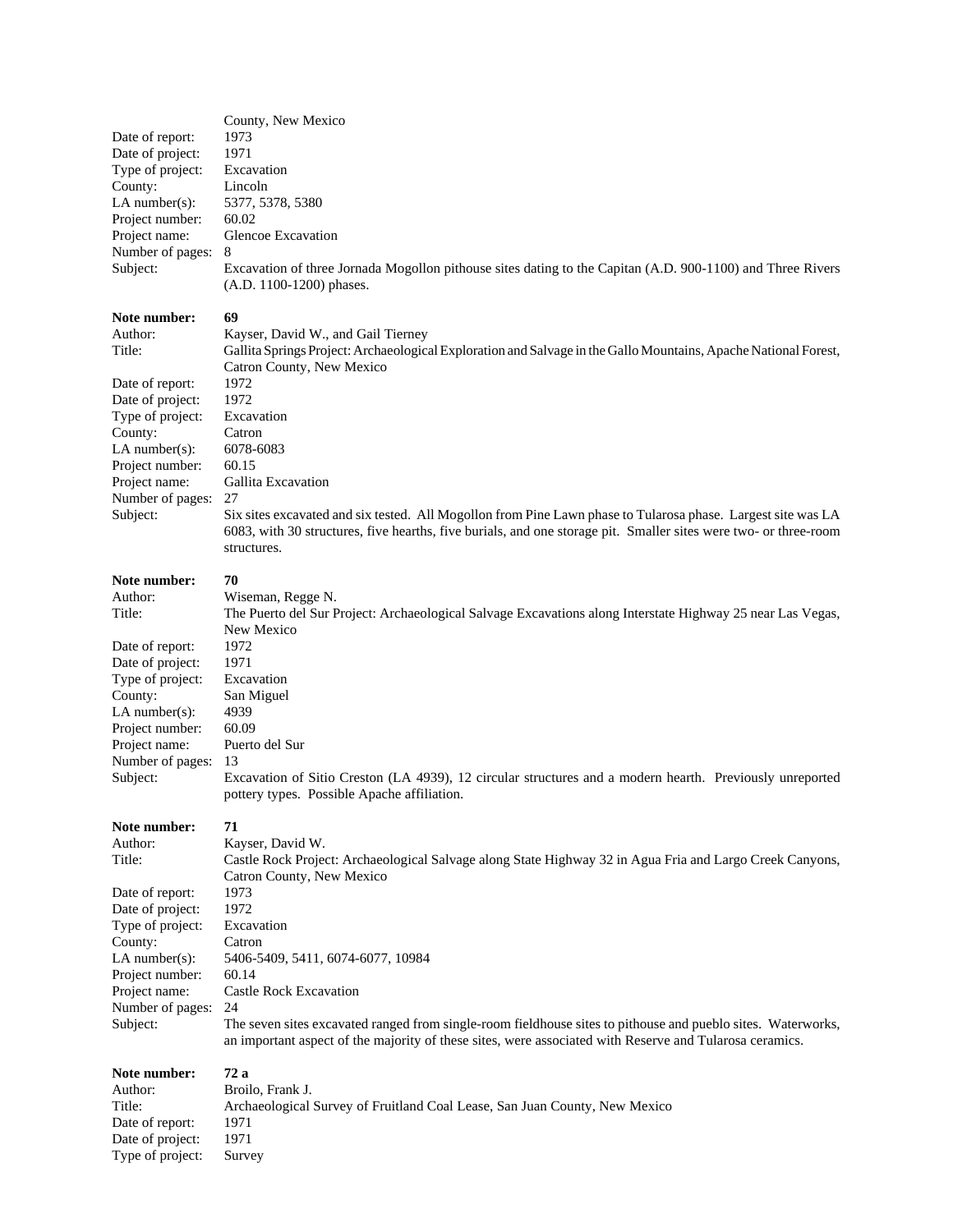| County:<br>LA number $(s)$ :<br>Project number:<br>Project name:<br>Number of pages:<br>Subject:                                                            | San Juan<br>3669, 3688<br>60.06<br>Western Coal Lease<br>20<br>Recommendations for salvage excavation of archaeological sites at 20 drill hole locations.*                                                                                                                                                                                                                             |
|-------------------------------------------------------------------------------------------------------------------------------------------------------------|----------------------------------------------------------------------------------------------------------------------------------------------------------------------------------------------------------------------------------------------------------------------------------------------------------------------------------------------------------------------------------------|
| Note number:<br>Author:<br>Title:                                                                                                                           | 72 b<br>Broilo, Frank J.<br>Archaeological Salvage Excavations at Three Sites on the Western Coal Company Fruitland Lease, San Juan<br>County, New Mexico                                                                                                                                                                                                                              |
| Date of report:<br>Date of project:<br>Type of project:<br>County:<br>LA number $(s)$ :<br>Project number:<br>Project name:<br>Number of pages:<br>Subject: | 1973<br>1972<br>Excavation<br>San Juan<br>3669, 3672, 3676<br>60.06<br><b>Western Coal Excavation</b><br>15<br>Preliminary report on the excavation of two Archaic lithic scatters (LA 3672 and LA 3669) and one two-room<br>fieldhouse dated between A.D. 1100 and 1200.                                                                                                              |
| Note number:<br>Author:<br>Title:<br>Date of report:<br>Date of project:<br>Type of project:<br>County:<br>$LA$ number(s):                                  | 73<br>Allen, Joseph W.<br>The Tsogue Site Highway Salvage Excavations near Tesuque, New Mexico<br>1972<br>1972<br>Excavation<br>Santa Fe<br>746                                                                                                                                                                                                                                        |
| Project number:<br>Project name:<br>Number of pages:<br>Subject:                                                                                            | 60.17<br>Tesuque Excavation<br>-12<br>Excavation of a single pithouse (LA 746). Carbon-14 dates, $909 \pm 150$ years and $815 \pm 121$ years.                                                                                                                                                                                                                                          |
| Note number:<br>Author:<br>Title:                                                                                                                           | 74<br>Wiseman, Regge N., A. Helene Warren, and Gail D. Tierney<br>The Bent Highway Salvage Project, with Notes on the Geology and Resources and a Botanical Survey, Otero<br>County, New Mexico                                                                                                                                                                                        |
| Date of report:<br>Date of project:<br>Type of project:<br>County:<br>LA number $(s)$ :<br>Project number:<br>Project name:<br>Number of pages:<br>Subject: | 1973<br>1972<br>Excavation<br>Otero<br>10831-10835<br>61.03<br><b>Bent Excavation</b><br>50<br>Two sites were excavated: LA 10835, nine bell-shaped storage pits, one burial, indicating short-term occupation<br>in Mesilla through Three Rivers phases; and LA 10832, two pit structures, seven surface rooms, and six hearths<br>dating to the Three Rivers phase (A.D. 1150-1350). |
| Note number:<br>Author:<br>Title:<br>Date of report:<br>Date of project:<br>Type of project:<br>County:<br>LA number $(s)$ :<br>Project number:             | 75<br>Snow, David H., and A. Helene Warren<br>Cochiti Dam Salvage Project: Archaeological Excavation and Pottery of the Las Majadas Site, LA 591, Cochiti<br>Dam, New Mexico<br>1969, 1973<br>1966<br>Excavation<br>Sandoval<br>591<br>51.12                                                                                                                                           |

Project name: Majadas Excavation

Number of pages: 118

Subject: Excavation of LA 591 exposed four separate occupations: a seventeenth-century Spanish Colonial cattle ranch,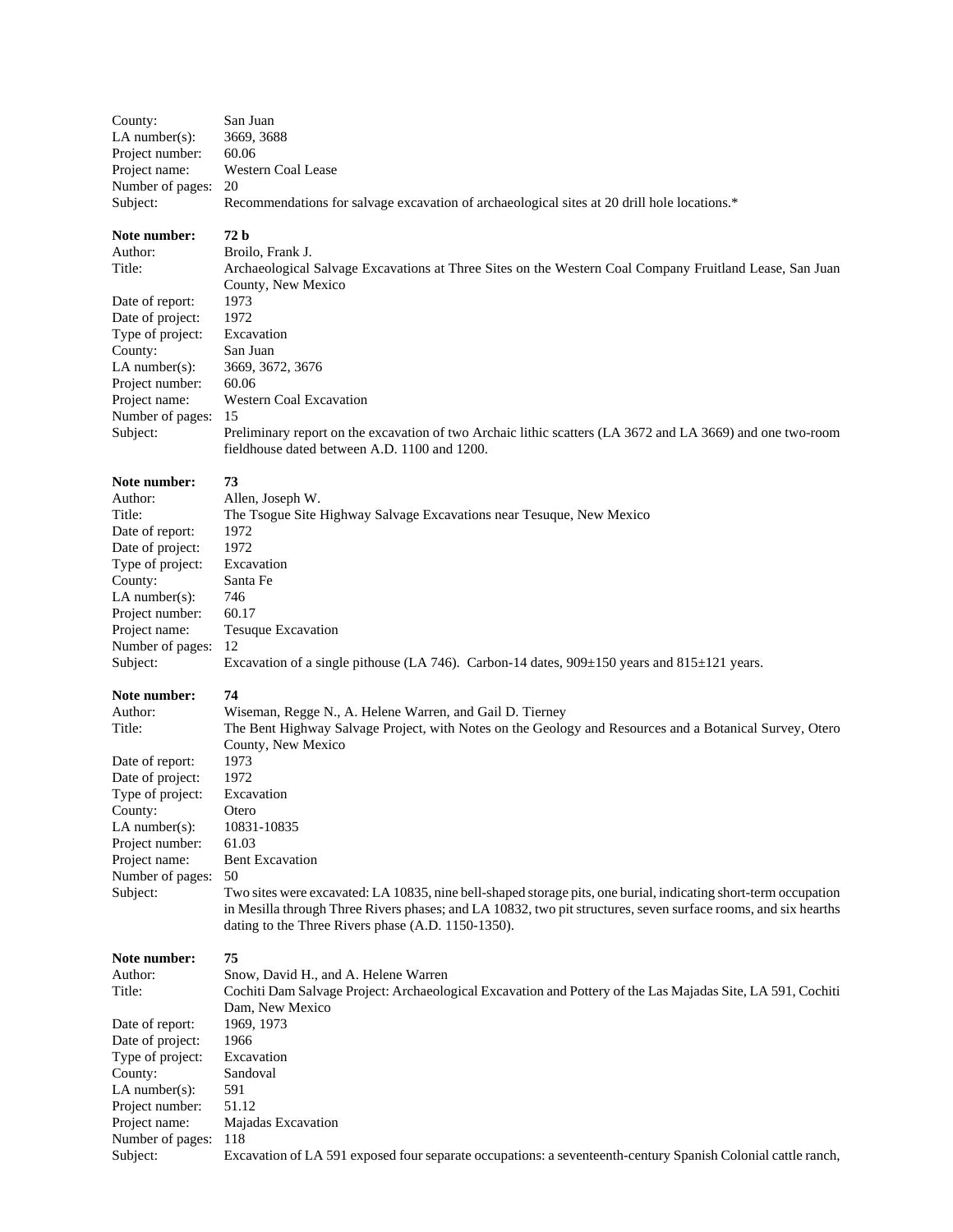post-seventeenth-century use of the ranch corrals, a Pueblo IV fieldhouse, and an unidentified lithic artifact chipping station.

#### Note number: 76

Date of report: 1967, 1973 Date of project: 1966 Type of project: Excavation County: Sandoval<br>LA number(s): 6178 LA number(s): 6178<br>Project number: 51.12 Project number: Project name: Torreon Excavation Number of pages: 94

Author: Snow, David H., and A. Helene Warren Title: Cochiti Dam Salvage Project: Archaeological Excavation and Pottery at the Torreon Site, LA 6178, Cochiti Dam, New Mexico Subject: Excavation of LA 6178, a Pueblo Revolt-period structure reused by Spanish colonists in the eighteenth century

and by loggers and construction crews in the twentieth century. Rectangular structure with two *torreones*.

#### Note number: 77

| Type of project:  | Survey                                                                                                                                                                                                                                                                  |
|-------------------|-------------------------------------------------------------------------------------------------------------------------------------------------------------------------------------------------------------------------------------------------------------------------|
| County:           | Santa Fe                                                                                                                                                                                                                                                                |
| LA number $(s)$ : | 70, 10102-10117, 10119                                                                                                                                                                                                                                                  |
| Project number:   | None                                                                                                                                                                                                                                                                    |
| Project name:     | Rock Art                                                                                                                                                                                                                                                                |
| Number of pages:  | 99                                                                                                                                                                                                                                                                      |
| Subject:          | Recording and systematic analysis of hundreds of Pueblo petroglyphs along a 12 mile stretch of the upper Rio<br>Grande. Published as Papers in Anthropology No. 16, Museum of New Mexico Press, Santa Fe.                                                               |
| Note number:      | 78 a                                                                                                                                                                                                                                                                    |
| Author:           | Snow, David H.                                                                                                                                                                                                                                                          |
| Title:            | Archaeological Excavations at Pueblo del Encierro, LA 70, Cochiti Dam Salvage Project, Cochiti, New Mexico                                                                                                                                                              |
| Date of report:   | 1978                                                                                                                                                                                                                                                                    |
| Date of project:  | 1965                                                                                                                                                                                                                                                                    |
| Type of project:  | Excavation                                                                                                                                                                                                                                                              |
| County:           | Sandoval                                                                                                                                                                                                                                                                |
| LA number $(s)$ : | 70                                                                                                                                                                                                                                                                      |
| Project number:   | 51.12                                                                                                                                                                                                                                                                   |
| Project name:     | LA 70 Excavation                                                                                                                                                                                                                                                        |
| Number of pages:  | 298                                                                                                                                                                                                                                                                     |
| Subject:          | LA 70 was a prehistoric Pueblo village with 198 ground floor rooms, 9 kivas, 7 pit rooms, and 2 circular pit<br>rooms. This site was continuously occupied from A.D. 1275 to 1550. Along with LA 9139, it was reoccupied<br>by the Spaniards in the eighteenth century. |
| Note number:      | 78 b-е                                                                                                                                                                                                                                                                  |

Author: Snow, David H., and A. Helene Warren Title: Archeological Excavations at Pueblo del Encierro, LA 70, Cochiti Dam Salvage Project, Cochiti, New Mexico Date of report: 1979<br>Date of project: 1964-66 Date of project: 1964-66<br>Type of project: Excavation Type of project: County: Sandoval LA number(s):  $70$ Project number: 51.12 Project name: Cochiti Dam Salvage Number of pages: 316 Subject: B: Ceramics and Mineral Resources; C: Descriptions of Rio Grande Glazes; D: Artifacts; E: Los Ranchos de Santa Cruz de Cochiti.

### **Note number: 78 f-k**

Author: Snow, David H., Katherine Guiles, Richard I. Ford, James Schoenwetter, Arthur H. Harris, Polly Schaafsma, and Rodger Heglar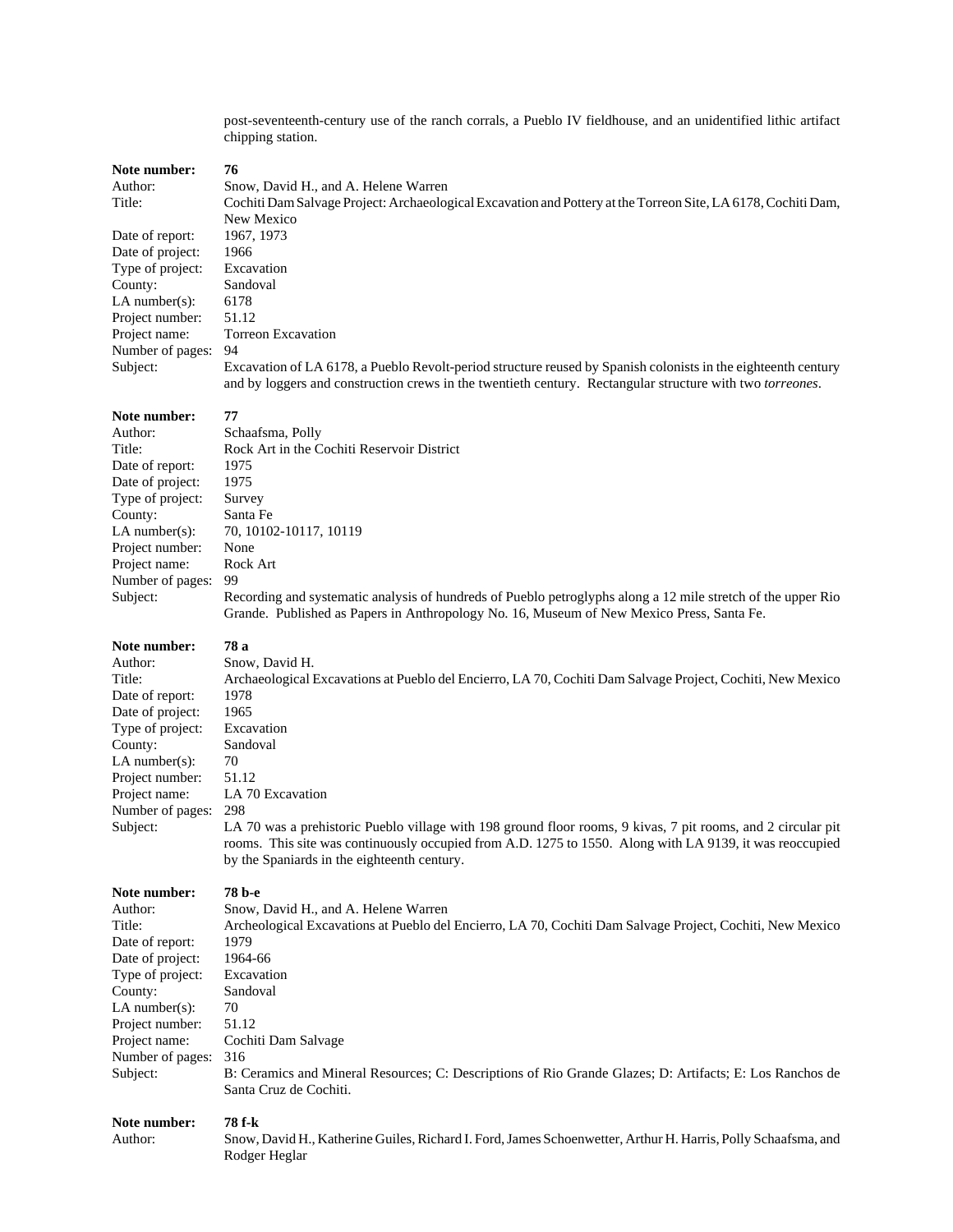| Title:<br>Date of report:<br>Date of project:<br>Type of project:<br>County:<br>$LA$ number(s):<br>Project number:<br>Project name:<br>Number of pages:<br>Subject:                            | Archeological Excavations at Pueblo del Encierro, LA 70, Cochiti Dam Salvage Project, Cochiti, New Mexico<br>1979<br>1965<br>Excavation<br>Sandoval<br>70<br>51.12<br>Cochiti Dam Salvage<br>286<br>F: Paleobotany; G: Pollen Analysis; H: Faunal Remains; I: Kiva Murals; J: Human Skeletal Remains; K:<br>Summary and Conclusions                                                                                                                                                                                                 |
|------------------------------------------------------------------------------------------------------------------------------------------------------------------------------------------------|-------------------------------------------------------------------------------------------------------------------------------------------------------------------------------------------------------------------------------------------------------------------------------------------------------------------------------------------------------------------------------------------------------------------------------------------------------------------------------------------------------------------------------------|
| Note number:<br>Author:<br>Title:<br>Date of report:<br>Date of project:<br>Type of project:<br>County:<br>$LA$ number(s):<br>Project number:<br>Project name:<br>Number of pages:<br>Subject: | 79<br>Snow, David H.<br>Excavations at Cochiti Dam, New Mexico, 1964-1966 Seasons. Volume I: LA 272, LA 9154, LA 34<br>1971<br>1966<br>Excavation<br>Sandoval<br>34, 272, 9154<br>51.12<br>Cochiti Excavation<br>154<br>LA 272 was a pithouse village dated by ceramics to A.D. 850-950. LA 9154 had three room blocks, two kivas,<br>and five rectangular pit rooms, ca. A.D. 1400. LA 34 was a seventeenth-century Spanish Colonial homesite<br>occupied until the Pueblo Revolt.                                                 |
| Note number:<br>Author:<br>Title:<br>Date of report:<br>Date of project:<br>Type of project:<br>County:<br>$LA$ number(s):<br>Project number:<br>Project name:<br>Number of pages:<br>Subject: | 80 a<br>Snow, David H., and David McNeece<br>A Preliminary Report of Archaeological Survey: The Tetilla Peak Recreation Area Access Road, 1972-1973,<br>Cochiti Dam, New Mexico<br>1972<br>1972<br>Survey<br>Sandoval<br>11583-11591<br>51.12<br>Tetilla Peak Survey<br>20<br>Most of the nine sites recorded on the survey were lithic and/or sherd scatter sites used to produce flaking<br>material for tool manufacture. LA 11583 was an agriculture fieldhouse. Dates for the sites range from 1000 B.C.<br>to A.D. 1450.*     |
| Note number:<br>Author:<br>Title:<br>Date of report:<br>Date of project:<br>Type of project:<br>County:<br>$LA$ number(s):<br>Project number:<br>Project name:<br>Number of pages:<br>Subject: | 80 b<br>Snow, David H.<br>An Inventory of Archaeological Sites on Lands Leased by the Great Western United Corporation: 1970 Season<br>1970<br>1970<br>Survey<br>Sandoval<br>5095-5106, 5108, 5110, 5114, 5116, 5117<br>58.02<br>Cochiti Western Survey<br>8<br>Of the 20 sites recorded on the survey, 6 were lithic scatter sites and 4 were rock shelter sites -- 2 of the latter<br>with pictographs and with evidence of use as shrines. The rest of the sites were late Pueblo III and Pueblo IV<br>sites, one a fieldhouse.* |
| Note number:<br>Author:<br>Title:<br>Date of report:<br>Date of project:                                                                                                                       | 80 c<br>Snow, David H.<br>An Inventory of Archaeological Sites on Land Leased by the California City Development Company, Cochiti<br>Pueblo Grant, Sandoval County, New Mexico<br>1970<br>1969                                                                                                                                                                                                                                                                                                                                      |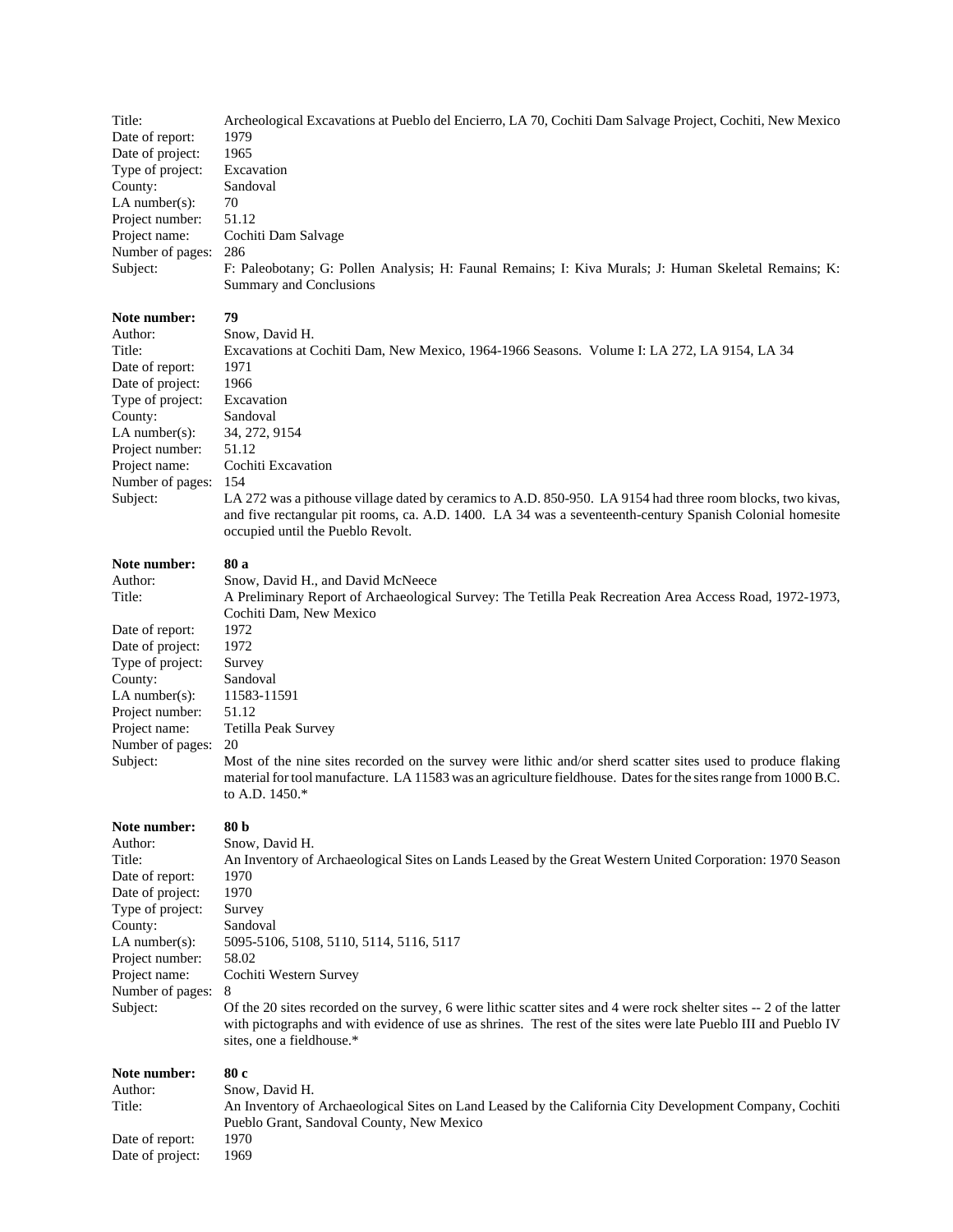| Type of project:                    | Survey                                                                                                                                                                                            |
|-------------------------------------|---------------------------------------------------------------------------------------------------------------------------------------------------------------------------------------------------|
| County:<br>LA number $(s)$ :        | Sandoval<br>3657-3661, 3663-3666, 9931-9956, 10553, 10555-10592                                                                                                                                   |
| Project number:                     | 58.02                                                                                                                                                                                             |
| Project name:                       | Cochiti Grant                                                                                                                                                                                     |
| Number of pages:                    | 15                                                                                                                                                                                                |
| Subject:                            | This survey recorded 75 prehistoric sites divided into six categories: lithic chipping areas, Pueblo period<br>structures, rock shelters, petroglyphs, agricultural field terraces, and shrines.* |
| Note number:                        | 80d                                                                                                                                                                                               |
| Author:                             | Bice, Richard A., and Phyllis Davis                                                                                                                                                               |
| Title:                              | Cochiti Lithic Sites, Project AS-4 of the Albuquerque Archaeological Society under the Sponsorship of the<br>Museum of New Mexico                                                                 |
| Date of report:<br>Date of project: | 1972<br>1970                                                                                                                                                                                      |
| Type of project:                    | Excavation                                                                                                                                                                                        |
| County:                             | Sandoval                                                                                                                                                                                          |
| $LA$ number(s):                     | 9936, 9951, 9952, 10572                                                                                                                                                                           |
| Project number:                     | 58.02                                                                                                                                                                                             |
| Project name:                       | Cochiti Lithics                                                                                                                                                                                   |
| Number of pages:                    | 5                                                                                                                                                                                                 |
| Subject:                            | Preliminary report of the excavation of three Basketmaker and Pueblo-period sites, including agricultural<br>terraces, a possible shrine, a petroglyph, and six hearths.                          |
| Note number:                        | 80 e                                                                                                                                                                                              |
| Author:<br>Title:                   | Bice, Richard A.<br>A Report on the Impact of Cochiti Dam on the Archaeological Resources of the Cochiti Area, New Mexico                                                                         |
| Date of report:                     | 1972                                                                                                                                                                                              |
| Date of project:                    | 1972                                                                                                                                                                                              |
| Type of project:                    | Survey                                                                                                                                                                                            |
| County:                             | Sandoval                                                                                                                                                                                          |
| $LA$ number(s):                     | See report (166 sites)                                                                                                                                                                            |
| Project number:                     | 51.12<br>Cochiti                                                                                                                                                                                  |
| Project name:<br>Number of pages:   | 31                                                                                                                                                                                                |
| Subject:                            | The impact of Cochiti Dam on 166 sites.*                                                                                                                                                          |
| Note number:                        | 80 f                                                                                                                                                                                              |
| Author:                             | Peckham, Stewart L., and Susan Wells                                                                                                                                                              |
| Title:                              | An Inventory of Archaeological Sites at and in the Vicinity of Bandelier National Monument and the Cochiti<br>Dam and Reservoir, New Mexico                                                       |
| Date of report:<br>Date of project: | 1967<br>1967                                                                                                                                                                                      |
| Type of project:                    | Survey                                                                                                                                                                                            |
| County:                             | Sandoval                                                                                                                                                                                          |
| LA number $(s)$ :                   | See report (331 sites)                                                                                                                                                                            |
| Project number:                     | 51.12                                                                                                                                                                                             |
| Project name:                       | Cochiti and Bandelier                                                                                                                                                                             |
| Number of pages:<br>Subject:        | 39<br>Inventory of sites from Museum of New Mexico files that may be subject to vandalism as a result of the<br>construction of Cochiti Dam. Inventory requested by the National Park Service.*   |
| Note number:                        | 80 <sub>g</sub>                                                                                                                                                                                   |
| Author:                             | Snow, David H.                                                                                                                                                                                    |
| Title:<br>Date of report:           | Survey Results at LA 5127-LA 5138, Cochiti Dam and Reservoir, New Mexico<br>1972                                                                                                                  |
| Date of project:                    | 1970                                                                                                                                                                                              |
| Type of project:                    | Survey                                                                                                                                                                                            |
| County:                             | Sandoval                                                                                                                                                                                          |
| LA number $(s)$ :                   | 5127-5138                                                                                                                                                                                         |
| Project number:                     | 51.12                                                                                                                                                                                             |
| Project name:<br>Number of pages:   | Cochiti Survey<br>5                                                                                                                                                                               |
| Subject:                            | This survey of 12 sites and associated agricultural terraces concludes that major use of the area took place during                                                                               |
|                                     |                                                                                                                                                                                                   |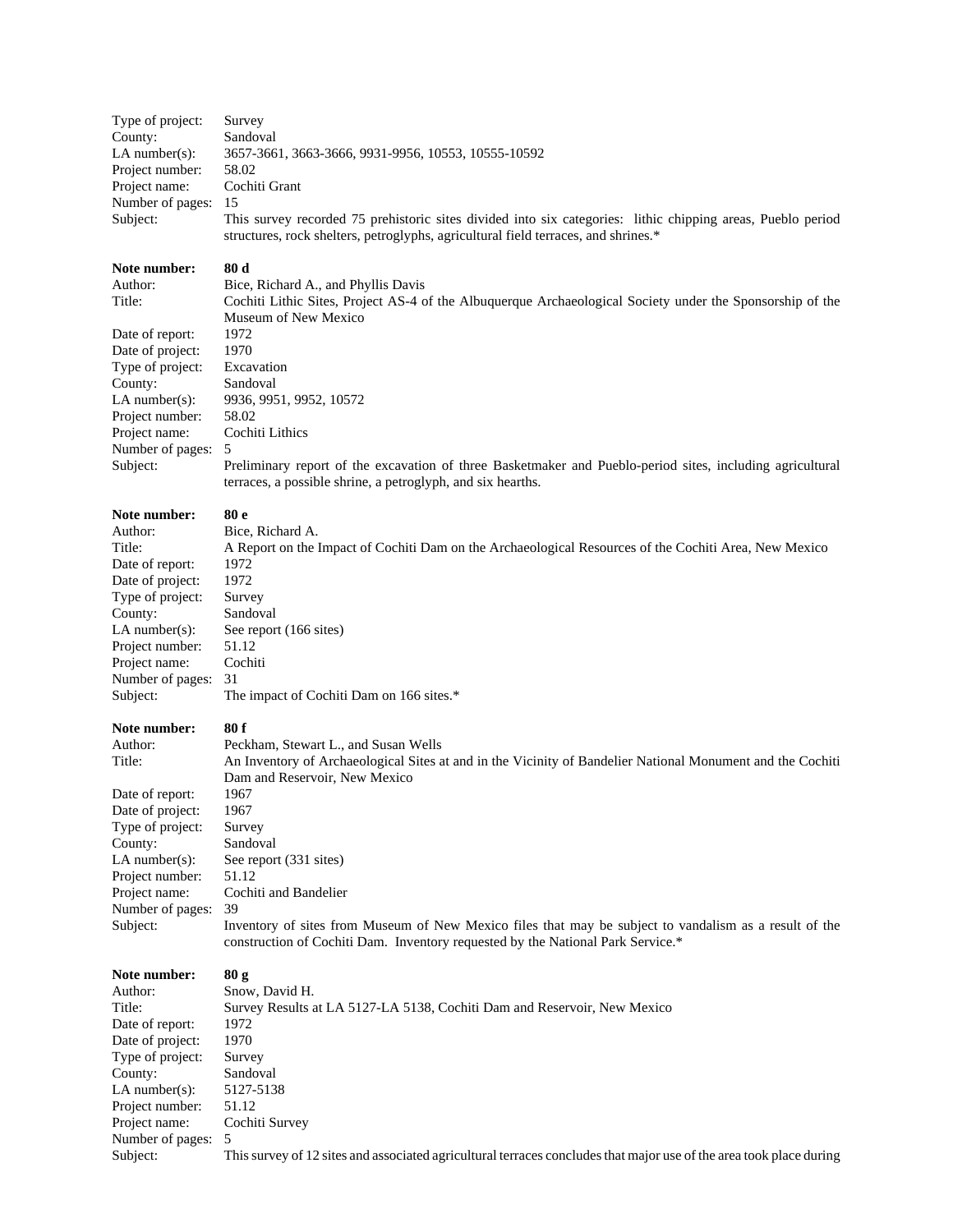### the Pueblo IV period.\*

| Author:           | Peckham, Stewart L., and William C. Allan                                                                                                                                                                                                               |
|-------------------|---------------------------------------------------------------------------------------------------------------------------------------------------------------------------------------------------------------------------------------------------------|
| Title:            | Rescue Archaeology at Mitten Rock Pueblo: LA 8243 and LA 10703, Navajo Nation, New Mexico                                                                                                                                                               |
| Date of report:   | 1972                                                                                                                                                                                                                                                    |
| Date of project:  | 1972                                                                                                                                                                                                                                                    |
| Type of project:  | Excavation                                                                                                                                                                                                                                              |
| County:           | San Juan                                                                                                                                                                                                                                                |
| LA number $(s)$ : | 8243, 10703                                                                                                                                                                                                                                             |
| Project number:   | 60.11                                                                                                                                                                                                                                                   |
| Project name:     | <b>Red Rock Excavation</b>                                                                                                                                                                                                                              |
| Number of pages:  | 22                                                                                                                                                                                                                                                      |
| Subject:          | Parts of two sites were excavated: LA 10703, Basketmaker III; and LA 8243, a large Pueblo III site. Preliminary                                                                                                                                         |
|                   | report. See also final report, Laboratory of Anthropology Notes 448.                                                                                                                                                                                    |
| Note number:      | 82                                                                                                                                                                                                                                                      |
| Author:           | Broilo, Frank J., and William C. Allan                                                                                                                                                                                                                  |
| Title:            | An Archaeological Salvage Excavation of a Basket Maker III Site on U.S. Highway 666, near Naschitti, New                                                                                                                                                |
|                   | Mexico                                                                                                                                                                                                                                                  |
| Date of report:   | 1973                                                                                                                                                                                                                                                    |
| Date of project:  | 1973                                                                                                                                                                                                                                                    |
| Type of project:  | Excavation                                                                                                                                                                                                                                              |
| County:           | McKinley                                                                                                                                                                                                                                                |
| LA number(s):     | 10943                                                                                                                                                                                                                                                   |
| Project number:   | 61.11                                                                                                                                                                                                                                                   |
| Project name:     | Naschitti Excavation                                                                                                                                                                                                                                    |
| Number of pages:  | 11                                                                                                                                                                                                                                                      |
| Subject:          | Excavation of LA 10943 exposed three surface storage structures and one pithouse. Site occupation dated by<br>ceramics to late Basketmaker III (A.D. 700-800).                                                                                          |
| Note number:      | 83                                                                                                                                                                                                                                                      |
| Author:           | Mohr, Albert, and L. L. Sample                                                                                                                                                                                                                          |
| Title:            | Archaeological Excavations at Site No. L/102, Rio Arriba County, New Mexico                                                                                                                                                                             |
| Date of report:   | 1972 and 1975                                                                                                                                                                                                                                           |
| Date of project:  | 1972 and 1975                                                                                                                                                                                                                                           |
| Type of project:  | Excavation                                                                                                                                                                                                                                              |
| County:           | Rio Arriba                                                                                                                                                                                                                                              |
| LA number $(s)$ : | 102                                                                                                                                                                                                                                                     |
| Project number:   | None                                                                                                                                                                                                                                                    |
| Project name:     | $L/102$ Excavation                                                                                                                                                                                                                                      |
| Number of pages:  | 26                                                                                                                                                                                                                                                      |
| Subject:          | The architecture of L/102, showing two periods of occupation, consisted of four buildings and a thin sheet of<br>refuse. The site is representative of the Largo-Gallina phase.                                                                         |
| Note number:      | 84                                                                                                                                                                                                                                                      |
| Author:           | Johnson, Chester R., Jr.                                                                                                                                                                                                                                |
| Title:            | Tohalina Bikitsiel: A Pueblo Ruin at Toadlena, New Mexico                                                                                                                                                                                               |
| Date of report:   | 1963                                                                                                                                                                                                                                                    |
| Date of project:  | 1962                                                                                                                                                                                                                                                    |
| Type of project:  | Survey, excavation                                                                                                                                                                                                                                      |
| County:           | San Juan                                                                                                                                                                                                                                                |
| LA number $(s)$ : | 5596                                                                                                                                                                                                                                                    |
| Project number:   | $4C-18$                                                                                                                                                                                                                                                 |
| Project name:     | Toadlena School Project                                                                                                                                                                                                                                 |
| Number of pages:  | 8                                                                                                                                                                                                                                                       |
| Subject:          | Limited excavation identified the site as a 21 room pueblo with an associated kiva in a central plaza. Tree-ring<br>research dates pueblo rooms from before A.D. 1142 to as late as the fourteenth century. Reprinted from El<br>Palacio (Winter 1963). |
| Note number:      | 85 a                                                                                                                                                                                                                                                    |
| Author:           | Johnson, Chester R.                                                                                                                                                                                                                                     |
| Title:            | A Preliminary Report on the Archaeological Excavations of the El Paso Natural Gas Project                                                                                                                                                               |
| Date of report:   | 1962                                                                                                                                                                                                                                                    |
|                   |                                                                                                                                                                                                                                                         |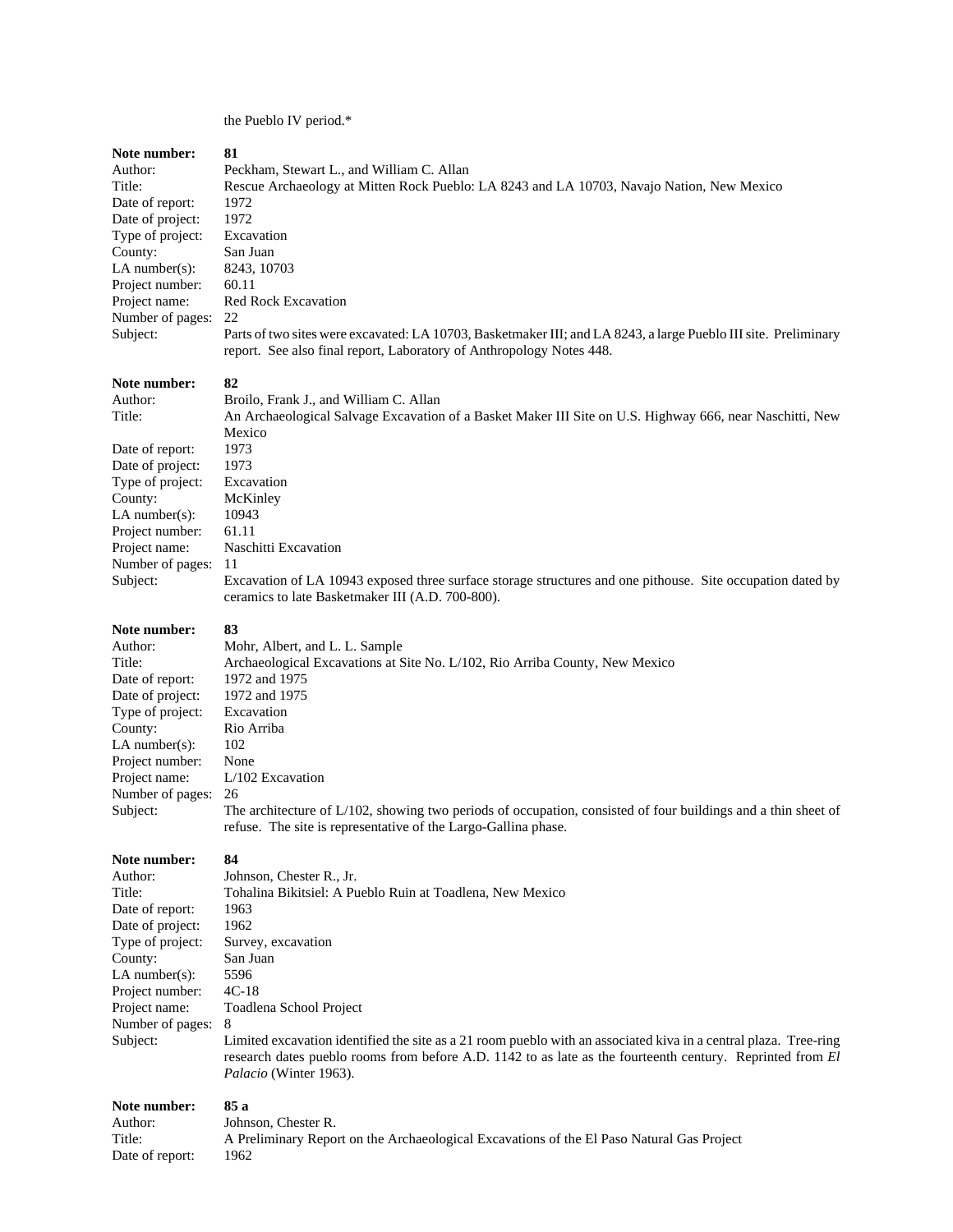| Date of project:<br>Type of project:<br>County:<br>LA number(s):<br>Project number:<br>Project name:<br>Number of pages:<br>Subject: | 1962<br>Survey<br>McKinley<br>2507, 6448<br>$4C-9$<br>Twin Lakes; El Paso Natural Gas<br>5<br>LA 2507 is an extensive Basketmaker III village. Four pithouses and one slab-lined cist were found. LA 6448<br>consists of storage pits with no associated artifacts. |
|--------------------------------------------------------------------------------------------------------------------------------------|---------------------------------------------------------------------------------------------------------------------------------------------------------------------------------------------------------------------------------------------------------------------|
| Note number:<br>Author:<br>Title:                                                                                                    | 85 b<br>Johnson, Chester R.<br>The Stacked House Site: Continuing Excavations on the El Paso Natural Gas Pipeline near Twin Lakes, New                                                                                                                              |
| Date of report:                                                                                                                      | Mexico<br>1962                                                                                                                                                                                                                                                      |
| Date of project:                                                                                                                     | 1962                                                                                                                                                                                                                                                                |
| Type of project:                                                                                                                     | Excavation                                                                                                                                                                                                                                                          |
| County:                                                                                                                              | McKinley                                                                                                                                                                                                                                                            |
| LA number(s):<br>Project number:                                                                                                     | 2507, 6448<br>$4C-9$                                                                                                                                                                                                                                                |
| Project name:                                                                                                                        | <b>Stacked House</b>                                                                                                                                                                                                                                                |
| Number of pages:                                                                                                                     | 33                                                                                                                                                                                                                                                                  |
| Subject:                                                                                                                             | Eight Basketmaker III pithouses, four slab surface rooms, two burials, and three storage cists were excavated                                                                                                                                                       |
| Note number:                                                                                                                         | 86                                                                                                                                                                                                                                                                  |
| Author:                                                                                                                              | Allen, Joseph W.                                                                                                                                                                                                                                                    |
| Title:                                                                                                                               | The Pueblo Alamo Project: Archaeological Salvage at the Junction of U.S. 85 and U.S. 285 South of Santa Fe,                                                                                                                                                         |
| Date of report:                                                                                                                      | New Mexico<br>1973                                                                                                                                                                                                                                                  |
| Date of project:                                                                                                                     | 1971                                                                                                                                                                                                                                                                |
| Type of project:                                                                                                                     | Excavation                                                                                                                                                                                                                                                          |
| County:                                                                                                                              | Santa Fe                                                                                                                                                                                                                                                            |
| LA number( $s$ ):                                                                                                                    | 8<br>59.11                                                                                                                                                                                                                                                          |
| Project number:<br>Project name:                                                                                                     | Pueblo Alamo                                                                                                                                                                                                                                                        |
| Number of pages:                                                                                                                     | 44                                                                                                                                                                                                                                                                  |
| Subject:                                                                                                                             | Excavation of LA 8, a single-story pueblo with three kivas. Ceramics and tree-ring dates indicate the pueblo was<br>occupied between A.D. 1200 and 1300.                                                                                                            |
| Note number:                                                                                                                         | 87                                                                                                                                                                                                                                                                  |
| Author:                                                                                                                              | Snow, David H.                                                                                                                                                                                                                                                      |
| Title:                                                                                                                               | Cochiti Dam Salvage Project: Archaeological Investigations at LA 8720, Cochiti Dam, New Mexico                                                                                                                                                                      |
| Date of report:<br>Date of project:                                                                                                  | 1973<br>1971                                                                                                                                                                                                                                                        |
| Type of project:                                                                                                                     | Excavation                                                                                                                                                                                                                                                          |
| County:                                                                                                                              | Sandoval                                                                                                                                                                                                                                                            |
| LA number(s):                                                                                                                        | 8720                                                                                                                                                                                                                                                                |
| Project number:<br>Project name:                                                                                                     | 51.12<br>Cochiti Excavation                                                                                                                                                                                                                                         |
| Number of pages:                                                                                                                     | 31                                                                                                                                                                                                                                                                  |
| Subject:                                                                                                                             | Excavation of LA 8720, a lithic artifact site. Site divided into three spatial units, which may represent different                                                                                                                                                 |
|                                                                                                                                      | components. Unit three used from Archaic through Pueblo IV times.                                                                                                                                                                                                   |
| Note number:                                                                                                                         | 88                                                                                                                                                                                                                                                                  |
| Author:                                                                                                                              | Warren, A. Helene                                                                                                                                                                                                                                                   |
| Title:                                                                                                                               | Majolica -- New World or Old? Petrographic Notes on the Aplastic Inclusions of Majolica Sherds From Middle                                                                                                                                                          |
|                                                                                                                                      | America and Spain                                                                                                                                                                                                                                                   |
| Date of report:<br>Date of project:                                                                                                  | 1973<br>1973                                                                                                                                                                                                                                                        |
| Type of project:                                                                                                                     | Survey                                                                                                                                                                                                                                                              |
| County:                                                                                                                              | None                                                                                                                                                                                                                                                                |
| LA number(s):                                                                                                                        | None                                                                                                                                                                                                                                                                |
| Project number:<br>Project name:                                                                                                     | None<br>Majolica                                                                                                                                                                                                                                                    |
|                                                                                                                                      |                                                                                                                                                                                                                                                                     |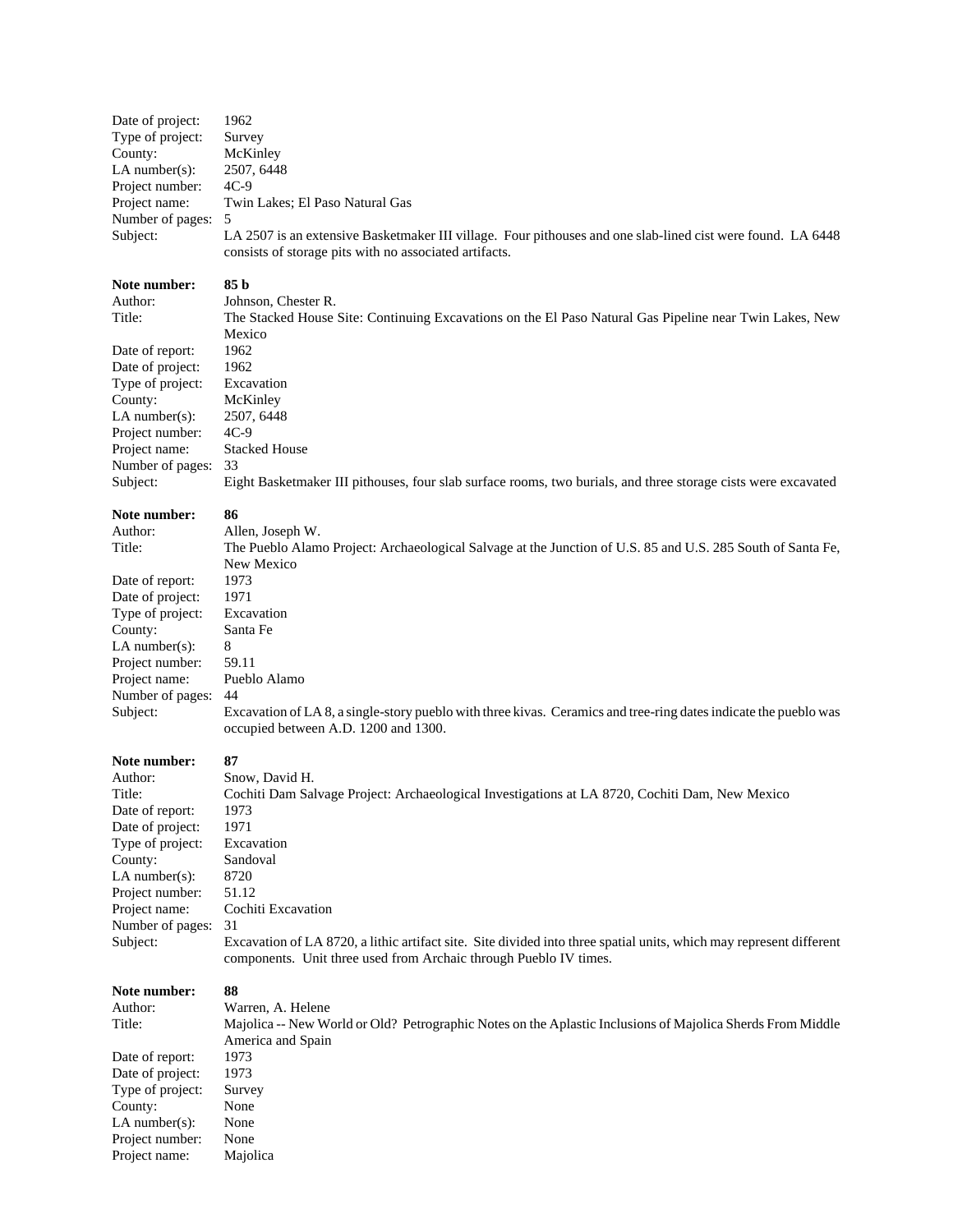### Number of pages: 17

Subject: Petrographic analysis of Majolica sherds performed to determine whether this type of analysis could provide a quick and economical means of source identification (Mexican or Spanish).

**Note number: 89** Author: Broilo, Frank J. Title: Archaeological Salvage Excavations at Three Sites on the Western Coal Company Fruitland Lease, San Juan County, New Mexico Date of report: 1974 Date of project: 1972 Type of project: Excavation County: San Juan LA number(s): 3669, 3672, 3676 Project number: 60.05 Project name: Western Coal Excavation Number of pages: 20 Subject: Final report. LA 3672 and LA 3669 were Archaic lithic artifact sites (700-200 B.P.). LA 3676 was a two-room pueblo structure, possibly a seasonal farm house, dating to A.D. 1100-1200.

### **Note number: 90**

Author: Warren, A. Helene Title: New Dimensions in the Study of Prehistoric Pottery: A Preliminary Report Relating to the Excavations at Cochiti Dam, 1964-1966 Date of report: 1973 Date of project: 1964-1966 Type of project: Ceramic study County: Sandoval LA number(s): 34, 35, 70, 126, 249, 295, 591, 3444, 5137, 6178, 6455, 9154 Project number: 51.12 Project name: Cochiti Prehistoric Pottery Number of pages: 47 Subject: Ceramic centers in the upper Middle Rio Grande on the basis of temper materials.

#### **Note number: 91, 92, 93**

Author: Lange, Charles H. (assembler) Title: The Cochiti Dam Archaeological Salvage Project. Part 1, 1963 Season Date of report: 1968 Date of project: 1963 Type of project: Excavation County: Sandoval LA number(s): 6455, 6461, 6462 Project number: 51.12 Project name: Cochiti Dam Number of pages: 330 Subject: Excavation and analysis of LA 6461, LA 6462, and LA 6455. Published as Museum of New Mexico Research Records No. 6.

#### **Note number: 94**

| Author:             | W            |
|---------------------|--------------|
| Title:              | $\mathbf{A}$ |
| Date of report:     | 19           |
| Date of project:    | 19           |
| Type of project:    | Su           |
| County:             | So           |
| $LA$ number $(s)$ : | 12           |
| Project number:     | N            |
| Project name:       | Gr           |
| Number of pages:    | 42           |
| Subject:            | Pe           |
|                     |              |

Warren, A. Helene A Petrographic Study of the Pottery of Gran Quivira 1970 1967 Survey Socorro 120 None Gran Quivira Pottery

Petrographic study including descriptions of major temper types occurring at Gran Quivira and probable sources of the tempering materials. Comparative collections include those from Cochiti sites.

| Author: | Warren, A. Helene                              |
|---------|------------------------------------------------|
| Title:  | Mineral Resources of the North American Indian |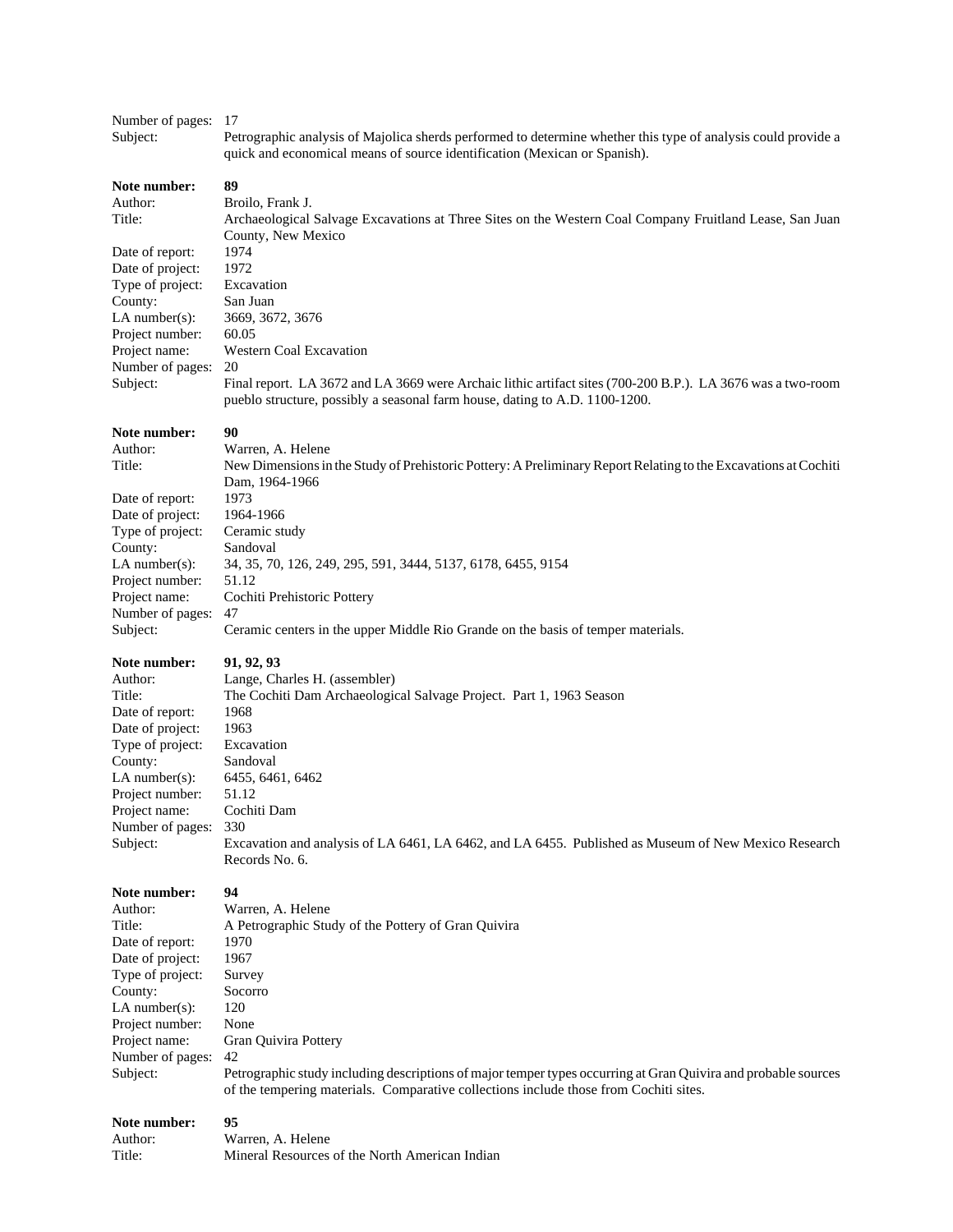| Date of report:     | 1972                                                                             |
|---------------------|----------------------------------------------------------------------------------|
| Date of project:    | 1972                                                                             |
| Type of project:    | Survey                                                                           |
| County:             | None                                                                             |
| LA number $(s)$ :   | None                                                                             |
| Project number:     | None                                                                             |
| Project name:       | <b>Mineral Resources</b>                                                         |
| Number of pages: 17 |                                                                                  |
| Subject:            | Indian use of mineral resources. Includes list of studies on mines and quarries. |
| Note number:        | 96                                                                               |
| $A$ uthor           | Schaafsma Curtis F                                                               |

| Author <sup>.</sup> |
|---------------------|
| Title:              |
| Date of report:     |
| Date of project:    |
| Type of project:    |
| County:             |
| LA number $(s)$ :   |
| Project number:     |
| Project name:       |
| Number of pages:    |
| Subject:            |
|                     |

Schaafsma, Curtis F. The Hatch Site: Archaeological Salvage Excavations on Interstate Highway 25, Doña Ana County, New Mexico 1974 1974 **Excavation** Doña Ana 3135 51.12 Hatch Excavation 69 Excavation of LA 3135. Two components of the Jornada branch of the Mogollon-Mesilla and Doña Ana phases (A.D. 1000-1150). Shallow pithouses and surface rooms. Archaic lithic artifact scatter.

### Note number: 97

| Author:           | Snow, David H.                                                                                                                                           |  |
|-------------------|----------------------------------------------------------------------------------------------------------------------------------------------------------|--|
| Title:            | The Excavation of Saltbush Pueblo, Bandelier National Monument, New Mexico                                                                               |  |
| Date of report:   | 1974                                                                                                                                                     |  |
| Date of project:  | 1971                                                                                                                                                     |  |
| Type of project:  | Excavation                                                                                                                                               |  |
| County:           | Los Alamos                                                                                                                                               |  |
| LA number $(s)$ : | 4997                                                                                                                                                     |  |
| Project number:   | 60.04                                                                                                                                                    |  |
| Project name:     | Saltbush Pueblo                                                                                                                                          |  |
| Number of pages:  | 96                                                                                                                                                       |  |
| Subject:          | Excavation of Coalition-period pueblo of 11 rooms and a kiva. Ceramics, tree-ring samples, and<br>archaeomagnetic samples give a date of A.D. 1175-1250. |  |

| Author:           | Peckham, Stewart L., and Joseph W. Allan                                                   |
|-------------------|--------------------------------------------------------------------------------------------|
| Title:            | An Archaeological Survey on Navajo Indian Reservation for United Nuclear                   |
| Date of report:   | 1971                                                                                       |
| Date of project:  | 1971                                                                                       |
| Type of project:  | Survey                                                                                     |
| County:           | McKinley                                                                                   |
| LA number $(s)$ : | None                                                                                       |
| Project number:   | 60.03                                                                                      |
| Project name:     | <b>United Nuclear</b>                                                                      |
| Number of pages:  | 10                                                                                         |
| Subject:          | Thirty-two sites recorded, dating from about A.D. 800 to twentieth-century Navajo remains. |
| Note number:      | 99                                                                                         |
| Author:           | Grigg, Paul S., A. Helene Warren, and Gail D. Tierney                                      |

| Author:           | Grigg, Paul S., A. Helene Warren, and Gail D. Tierney                                                       |
|-------------------|-------------------------------------------------------------------------------------------------------------|
| Title:            | Mountain Bell Project: Excavation, Geology and Mineral Resources, and Vegetation Survey of the Laguna Site, |
|                   | LA 6546                                                                                                     |
| Date of report:   | 1974                                                                                                        |
| Date of project:  | 1973                                                                                                        |
| Type of project:  | Excavation                                                                                                  |
| County:           | Bernalillo                                                                                                  |
| LA number $(s)$ : | 6546                                                                                                        |
| Project number:   | 99.55                                                                                                       |
| Project name:     | Mountain Bell Excavation, Laguna                                                                            |
| Number of pages:  | 36                                                                                                          |
| Subject:          | Excavation of lithic artifact scatter. Possible Archaic-Basketmaker affiliation.                            |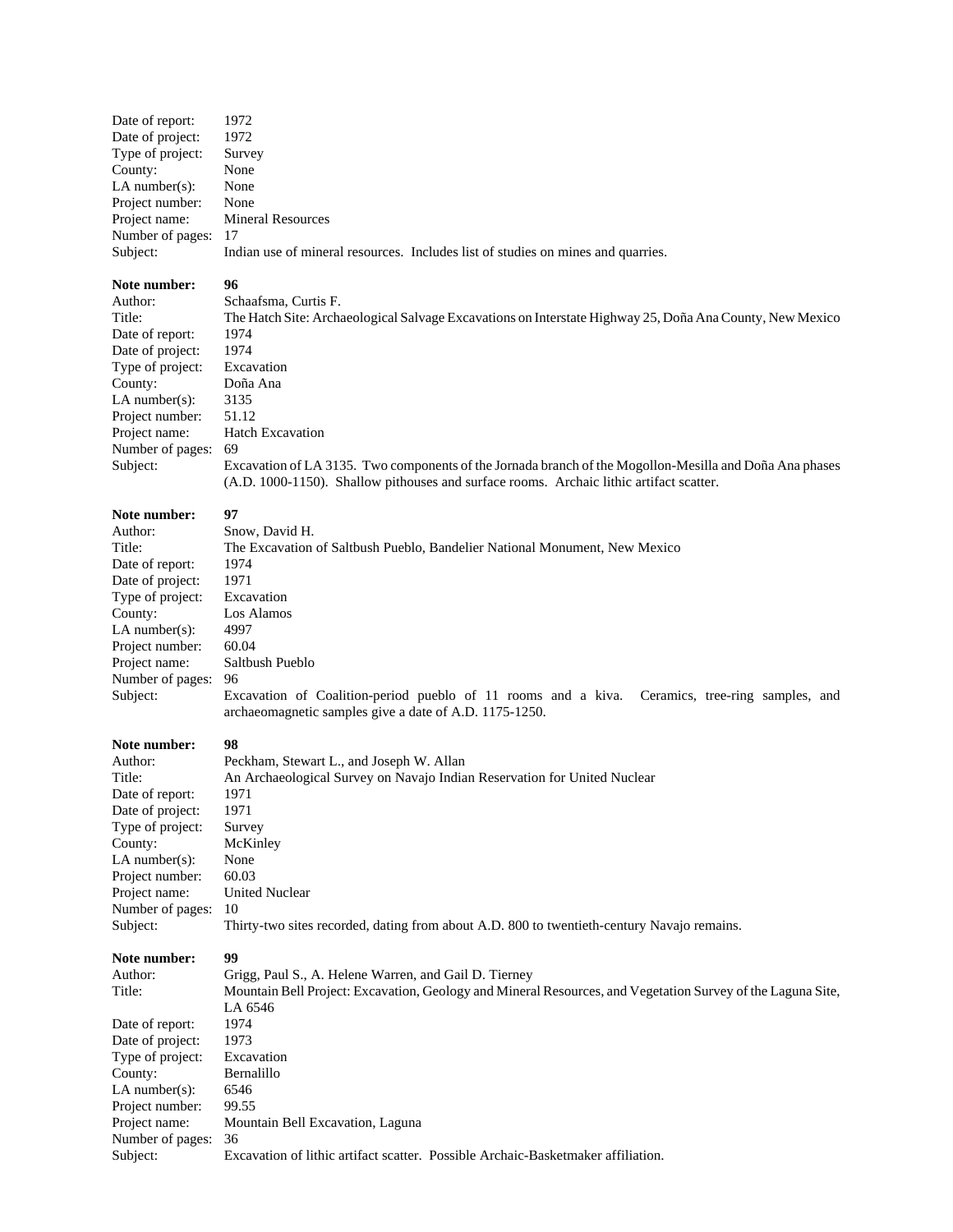| Note number:                         | 100                                                                                                                                                                                   |
|--------------------------------------|---------------------------------------------------------------------------------------------------------------------------------------------------------------------------------------|
| Author:                              | Warren, A. Helene                                                                                                                                                                     |
| Title:                               | The Nambe Project: Archaeological Salvage at Nambe Pueblo, Santa Fe County, New Mexico, Notes on                                                                                      |
| Date of report:                      | Ceramics and Lithics of the Nambe Pueblo<br>1969                                                                                                                                      |
| Date of project:                     | 1966                                                                                                                                                                                  |
| Type of project:                     | Excavation                                                                                                                                                                            |
| County:                              | Santa Fe                                                                                                                                                                              |
| LA number $(s)$ :                    | 17                                                                                                                                                                                    |
| Project number:                      | 54.18                                                                                                                                                                                 |
| Project name:                        | Nambe Pueblo Excavation                                                                                                                                                               |
| Number of pages:                     | 17                                                                                                                                                                                    |
| Subject:                             | Ceramic and lithic artifact analysis of assemblages from LA 17. Identification of glaze wares and tempers.                                                                            |
| Note number:                         | 101                                                                                                                                                                                   |
| Author:                              | Kayser, David W., George H. Ewing, Robert K. Alexander, Laurens C. Hammack, Kenneth Honea, James                                                                                      |
|                                      | Schoenwetter, and A. H. Warren                                                                                                                                                        |
| Title:                               | Salvage Archaeology in the Galisteo Dam and Reservoir Area, New Mexico                                                                                                                |
| Date of report:                      | 1971<br>1965                                                                                                                                                                          |
| Date of project:<br>Type of project: | Excavation                                                                                                                                                                            |
| County:                              | Santa Fe, Sandoval                                                                                                                                                                    |
| LA number(s):                        | 356, 6869, 9142, 9147                                                                                                                                                                 |
| Project number:                      | 53.03                                                                                                                                                                                 |
| Project name:                        | Galisteo Dam Excavation                                                                                                                                                               |
| Number of pages:                     | 255                                                                                                                                                                                   |
| Subject:                             | Four sites were selected for excavation: an Early Archaic horizon site, LA 356; a Santa Fe Black-on-white period                                                                      |
|                                      | site, LA 9147; a Rio Grande Glaze A period pueblo, LA 6869; and an early Historic Spanish house, LA 9142.                                                                             |
| Note number:                         | 102                                                                                                                                                                                   |
| Author:                              | Chapman, Richard C.                                                                                                                                                                   |
| Title:                               | Toadlena Highway Salvage, Final Report                                                                                                                                                |
| Date of report:                      | 1967                                                                                                                                                                                  |
| Date of project:                     | 1967                                                                                                                                                                                  |
| Type of project:                     | Excavation                                                                                                                                                                            |
| County:<br>LA number $(s)$ :         | San Juan<br>8933-8940                                                                                                                                                                 |
| Project number:                      | 55.08                                                                                                                                                                                 |
| Project name:                        | Toadlena Excavation                                                                                                                                                                   |
| Number of pages:                     | 41                                                                                                                                                                                    |
| Subject:                             | Excavation of four Basketmaker sites, LA 8936, LA 8933, LA 8939, and LA 89403; Navajo sites LA 8934, LA<br>8937, and LA 8938; and one sherd scatter dating to A.D. 500-750 (LA 8935). |
|                                      |                                                                                                                                                                                       |
| Note number:                         | 103                                                                                                                                                                                   |
| Author:                              | Wiseman, Regge N.                                                                                                                                                                     |
| Title:                               | The Malpais Reconnaissance: An Archaeological Inventory and Evaluation of Some Prehistoric Sites in the El                                                                            |
|                                      | Malpais Planning Unit, Socorro District, Bureau of Land Management                                                                                                                    |
| Date of report:                      | 1974<br>1974                                                                                                                                                                          |
| Date of project:<br>Type of project: | Survey                                                                                                                                                                                |
| County:                              | Socorro                                                                                                                                                                               |
| LA number $(s)$ :                    | 10884, 11651-11807, 1337-1341                                                                                                                                                         |
| Project number:                      | 62.14                                                                                                                                                                                 |
| Project name:                        | Malpais Survey                                                                                                                                                                        |
| Number of pages:                     | 48                                                                                                                                                                                    |
| Subject:                             | There were 163 sites recorded on the survey. Recommendations are made for site protection, stabilization, and<br>excavation.*                                                         |
| Note number:                         | 104                                                                                                                                                                                   |
| Author:                              | Stein, John R., and Stewart L. Peckham                                                                                                                                                |
| Title:                               | An Inventory of Archaeological and Historic Remains in the Cottonwood-Walnut Drainage, Chaves and Eddy                                                                                |
|                                      | Counties, New Mexico                                                                                                                                                                  |
| Date of report:                      | 1974                                                                                                                                                                                  |
| Date of project:                     | 1974                                                                                                                                                                                  |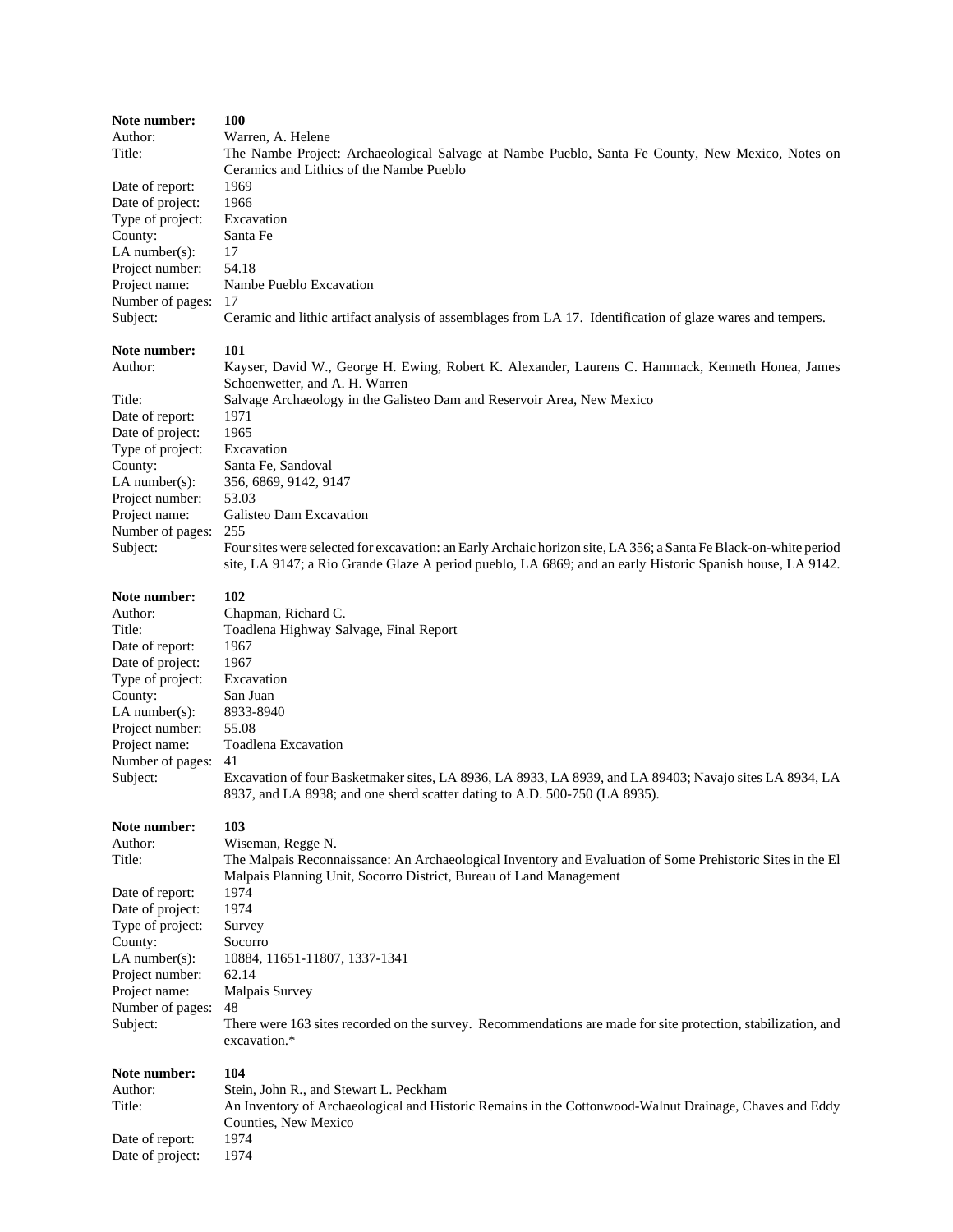| Type of project:<br>County:<br>$LA$ number(s):<br>Project number:<br>Project name:<br>Number of pages:<br>Subject:                                                                                 | Survey<br>Chaves, Eddy<br>11809-11822<br>62.18<br>Cottonwood-Walnut Survey<br>19<br>Fourteen sites recorded in seven square miles: four sites of the Jornada branch of the Mogollon, ca. A.D.<br>300-1400, and ten Historic Anglo homesteads, ca. A.D. 1890-1957.*                                                                                                                                                                                                                      |
|----------------------------------------------------------------------------------------------------------------------------------------------------------------------------------------------------|-----------------------------------------------------------------------------------------------------------------------------------------------------------------------------------------------------------------------------------------------------------------------------------------------------------------------------------------------------------------------------------------------------------------------------------------------------------------------------------------|
| Note number:<br>Author:<br>Title:<br>Date of report:<br>Date of project:<br>Type of project:<br>County:<br>$LA$ number $(s)$ :<br>Project number:<br>Project name:<br>Number of pages:<br>Subject: | 105<br>Enloe, James G., Andrew T. Smith, and Stewart L. Peckham<br>An Archaeological Survey of the San Juan to Ojo 345 KV Transmission Line, Northwestern New Mexico<br>1974<br>1974<br>Survey<br>Rio Arriba<br>11828-11874, 11904<br>62.17<br>Ojo Survey<br>96<br>This 150-mile-long survey of a 100-foot-wide corridor recorded 48 sites. Sites were identified as Archaic,<br>Anasazi, Gallina, Navajo, and Historic. Five sites were recommended for excavation.*                   |
| Note number:<br>Author:<br>Title:<br>Date of report:<br>Date of project:<br>Type of project:<br>County:<br>$LA$ number $(s)$ :<br>Project number:<br>Project name:<br>Number of pages:<br>Subject: | 106<br>Wiseman, Regge N.<br>An Archaeological Clearance Investigation and Impact Statement for the World Humates, Ltd. Mine near San<br>Ysidro, New Mexico<br>1974<br>1974<br>Survey<br>Sandoval<br>11876-11887<br>63.03<br>Humates Ltd. Survey<br>31<br>The survey recorded 12 sites: 3 small pueblos, 4 fieldhouses, and 1 small rock art site with an associated sherd<br>and lithic area. The sites date from A.D. 900-1000 to Historic.*                                           |
| Note number:<br>Author:<br>Title:<br>Date of report:<br>Date of project:<br>Type of project:<br>County:<br>$LA$ number(s):<br>Project number:<br>Project name:<br>Number of pages:<br>Subject:     | 107<br>Wiseman, Regge N.<br>An Archaeological Clearance Investigation and Impact Statement Conducted for Dames and Moore in the<br>Vicinity of Smith Lake, New Mexico<br>1974<br>1974<br>Survey<br>McKinley<br>12100, 12101<br>65.37<br>Smith Lake<br>10<br>Two recent Navajo sites were found within the proposed mine area. DM-1 is a Navajo sweat lodge (nineteenth<br>or twentieth century). DM-2 consists of two adjacent piles of burned rock (nineteenth or twentieth century).* |
| Note number:<br>Author:<br>Title:<br>Date of report:<br>Date of project:<br>Type of project:<br>County:<br>LA number $(s)$ :<br>Project number:<br>Project name:                                   | 108<br>Wiseman, Regge N.<br>An Archaeological Clearance Investigation and Impact Statement for Kerr-McGee's Church Rock II Mine and<br>Access Road near Gallup, New Mexico<br>1974<br>1974<br>Survey<br>McKinley<br>12102-12108<br>62.20<br>Church Rock II Survey                                                                                                                                                                                                                       |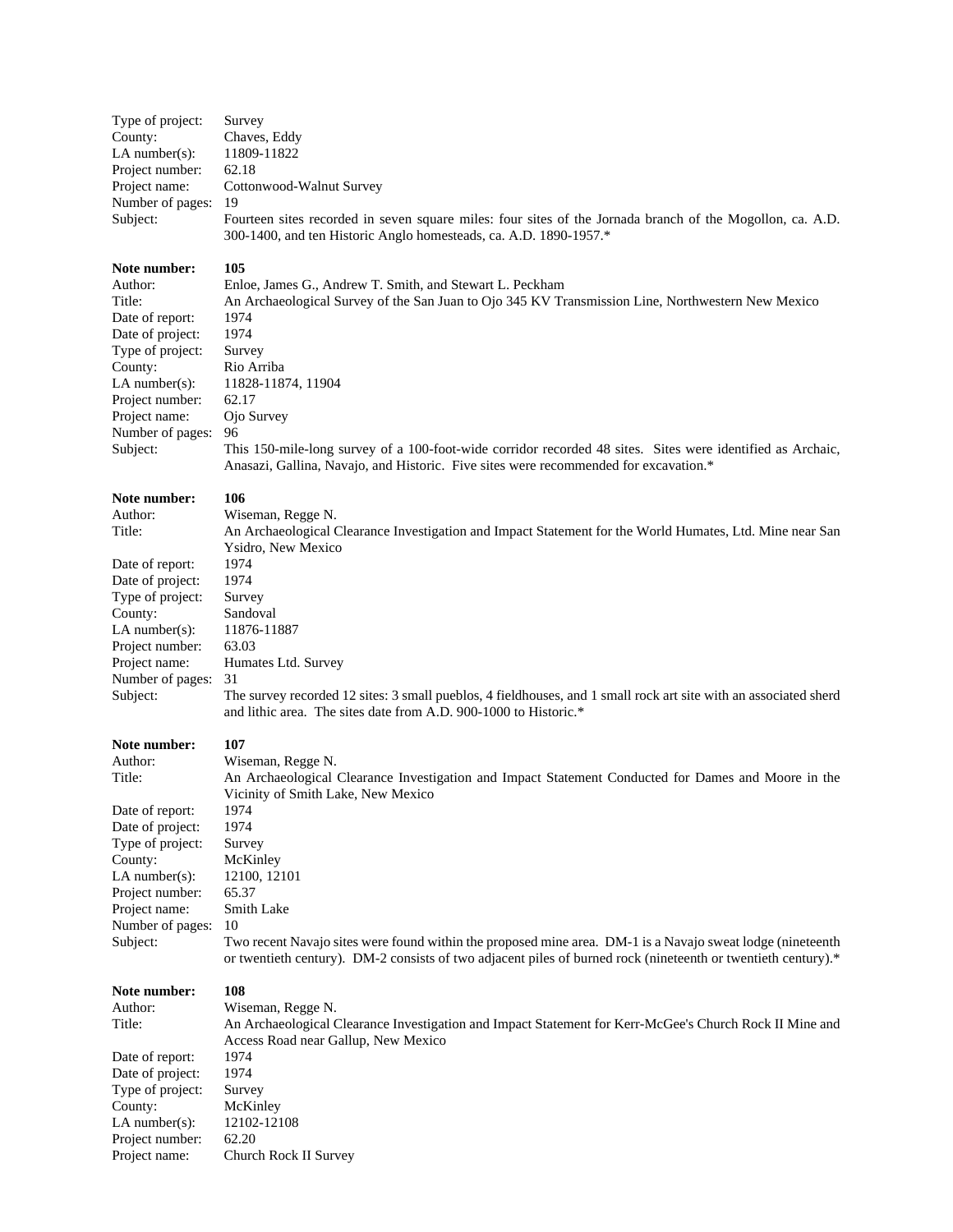| Number of pages:<br>Subject:                                                                                                                                                                   | 38<br>Seven sites recorded. Four are prehistoric sherd areas and small pueblos. Three others are nineteenth-century<br>Navajo: a hogan ring and rock concentration, a sweat lodge, and a small petroglyph site.*                                                                                                                                                                                                                                                                                           |
|------------------------------------------------------------------------------------------------------------------------------------------------------------------------------------------------|------------------------------------------------------------------------------------------------------------------------------------------------------------------------------------------------------------------------------------------------------------------------------------------------------------------------------------------------------------------------------------------------------------------------------------------------------------------------------------------------------------|
| Note number:<br>Author:<br>Title:<br>Date of report:<br>Date of project:<br>Type of project:<br>County:<br>LA number(s):<br>Project number:<br>Project name:<br>Number of pages:<br>Subject:   | 109<br>Wiseman, Regge N.<br>An Archaeological Clearance Investigation and Impact Statement for the San Ysidro-Southern Union Gas<br>Company Storage Facility Distribution Line near San Ysidro, New Mexico<br>1974<br>1974<br>Survey<br>Sandoval<br>12134-12142<br>64.32<br>San Ysidro<br>31<br>Of the nine sites recorded on the survey, three are fieldhouses with water control devices, and the others are<br>small- to medium-sized pueblos, most of which were occupied between A.D. 1200 and 1350.* |
| Note number:<br>Author:<br>Title:<br>Date of report:<br>Date of project:<br>Type of project:<br>County:<br>$LA$ number(s):<br>Project number:<br>Project name:<br>Number of pages:<br>Subject: | 110<br>Alexander, Robert K.<br>An Archaeological Survey of the 345 KV Transmission Line from the Four Corners Power Plant to the<br>Albuquerque Substation<br>1966<br>1966<br>Survey<br>San Juan, McKinley, Sandoval<br>8732<br>54.07<br>Four Corners Survey<br>10<br>Survey recorded 12 sites, either Navajo hogans or sweat lodges or nonceramic campsites and chipping stations.<br>Excavation of one possible Archaic site recommended.                                                                |
| Note number:<br>Author:<br>Title:<br>Date of report:<br>Date of project:<br>Type of project:<br>County:<br>$LA$ number(s):<br>Project number:<br>Project name:<br>Number of pages:<br>Subject: | 111a<br>Snow, David H.<br>Archaeological Investigations at LA 11836: A Pedernal Chert Quarry in Rio Arriba County, New Mexico<br>1978<br>1975<br>Excavation<br>Rio Arriba<br>11836<br>62.17<br>LA 11836 Excavation<br>74<br>LA 11836 was a surface quarry site associated with an extensive lithic workshop. Scanty evidence favors a Late<br>Archaic and Basketmaker age.*                                                                                                                                |
| Note number:<br>Author:<br>Title:<br>Date of report:<br>Date of project:<br>Type of project:<br>County:<br>$LA$ number(s):<br>Project number:<br>Project name:<br>Number of pages:<br>Subject: | 111 <sub>b</sub><br>Whiteaker, Ralph J.<br>Archaeological Investigations on the San Juan-to-Ojo 345 KV Transmission Line: The Excavation of LA 11828,<br>the Arroyo del Palacio Site, Rio Arriba County<br>1976<br>1975<br>Excavation<br>Rio Arriba<br>11828<br>62.17<br>LA 11828<br>25<br>LA 11828 was a lithic scatter and campsite with a Pueblo shrine and intrusive eighteenth-century component.<br>The primary occupation of the site was placed at 3000 to 500 B.C. and Pueblo III-Pueblo IV.*     |
| Note number:                                                                                                                                                                                   | 111c                                                                                                                                                                                                                                                                                                                                                                                                                                                                                                       |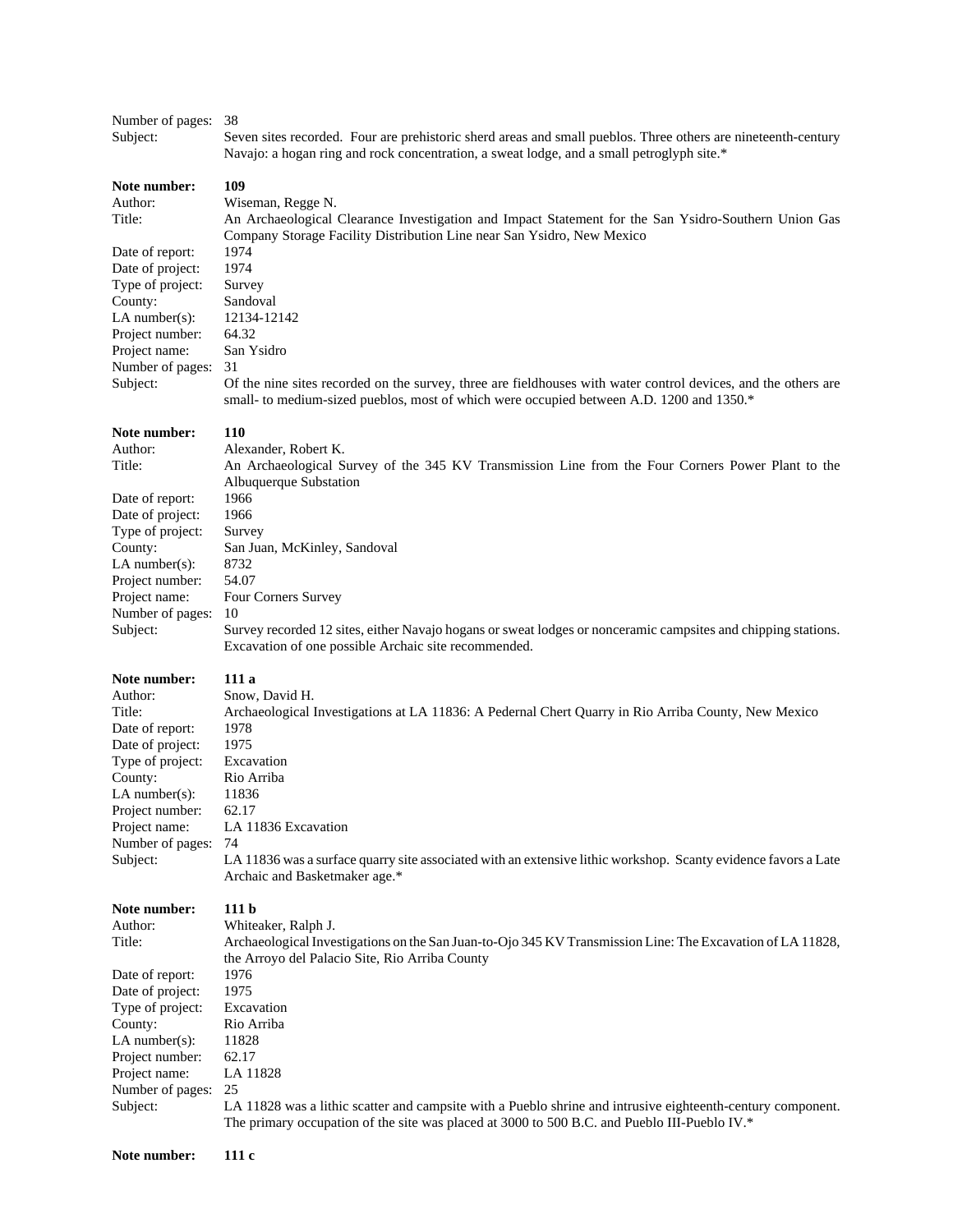| Author:<br>Title:<br>Date of report:<br>Date of project:<br>Type of project:<br>County:<br>LA number( $s$ ):<br>Project number:<br>Project name:<br>Number of pages:<br>Subject:                 | Snow, David H.<br>The Llano Piedra Lumbre Site: A Multicomponent Lithic Scatter in Rio Arriba County, New Mexico<br>1983<br>1975<br>Excavation<br>Rio Arriba<br>11835<br>62.17<br>Piedra Lumbre<br>26<br>LA 11835 was a multicomponent site with an assemblage composed predominantly of chipped stones. The<br>principal activity was bifacial tool finishing using Pedernal chert and Polvadera obsidian. Used from Archaic<br>through late Pueblo III times.                                              |
|--------------------------------------------------------------------------------------------------------------------------------------------------------------------------------------------------|--------------------------------------------------------------------------------------------------------------------------------------------------------------------------------------------------------------------------------------------------------------------------------------------------------------------------------------------------------------------------------------------------------------------------------------------------------------------------------------------------------------|
| Note number:<br>Author:<br>Title:<br>Date of report:<br>Date of project:<br>Type of project:<br>County:<br>$LA$ number(s):<br>Project number:<br>Project name:<br>Number of pages:<br>Subject:   | 111 d<br>Whiteaker, Ralph J.<br>Archaeological Investigations on the San Juan-to-Ojo 345 KV Transmission Line: Excavation of LA 11841, a<br>Gallina Phase Pithouse Site, Rio Arriba County<br>1976<br>1975<br>Excavation<br>Rio Arriba<br>11841<br>62.17<br>LA 11841 Excavation<br>27<br>LA 11841 consisted of a single pithouse and refuse area. Only the refuse area and test trenches were excavated;<br>the pithouse lay outside the right-of-way.*                                                      |
| Note number:<br>Author:<br>Title:<br>Date of report:<br>Date of project:<br>Type of project:<br>County:<br>$LA$ number(s):<br>Project number:<br>Project name:<br>Number of pages:<br>Subject:   | 111 e<br>Fiero, Kathleen<br>Review Draft. Prehistoric Garden Plots along the Lower Rio Chama Valley: Archaeological Investigations at<br>Sites LA 11830, 11831, and 11832, Rio Arriba County, New Mexico<br>1978<br>1975<br>Excavation<br>Rio Arriba<br>11830-11832<br>67.17<br>LA 11830, LA 11831, LA 11832 Excavations<br>71<br>Excavation of three late Pueblo III-early Pueblo IV garden plot sites. Ten-room fieldhouse associated with LA<br>11830. Description of two types of water control systems. |
| Note number:<br>Author:<br>Title:<br>Date of report:<br>Date of project:<br>Type of project:<br>County:<br>LA number $(s)$ :<br>Project number:<br>Project name:<br>Number of pages:<br>Subject: | 111f<br>Fiero, Kathleen<br>Review Draft. Archaeological Investigations at LA 11850: A Gallina Phase Village on the Continental Divide,<br>Rio Arriba County, New Mexico<br>1978<br>1975<br>Excavation<br>Rio Arriba<br>11850<br>62.17<br>LA 11850 Excavation<br>213<br>Excavation of LA 11850, an early to mid thirteenth-century village with two towers (used for habitation), storage<br>rooms, and two pithouses.                                                                                        |
| Note number:<br>Author:<br>Title:<br>Date of report:                                                                                                                                             | 111 <sub>g</sub><br>Seaman, Timothy J.<br>Archaeological Investigations on the San Juan-To-Ojo 345 KY Transmission Link for Public Service Company<br>of New Mexico: Excavation of LA 11843, an Early Stockaded Settlement of the Gallina Phase<br>1976                                                                                                                                                                                                                                                      |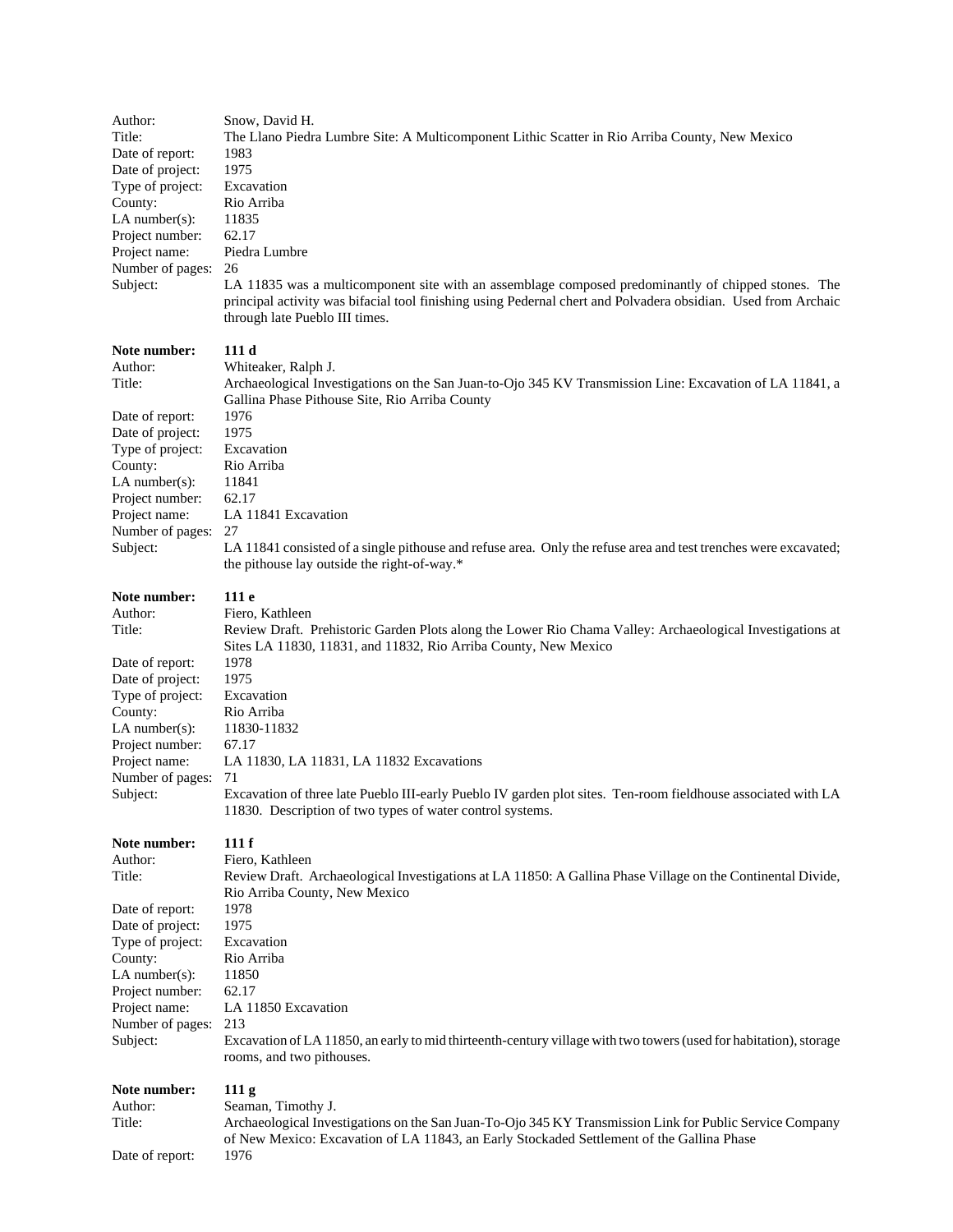| Date of project:                     | 1976                                                                                                             |
|--------------------------------------|------------------------------------------------------------------------------------------------------------------|
| Type of project:                     | Excavation                                                                                                       |
| County:                              | Rio Arriba                                                                                                       |
| LA number $(s)$ :                    | 11843                                                                                                            |
| Project number:                      | 62.17                                                                                                            |
| Project name:                        | LA 11843 Excavation                                                                                              |
| Number of pages:                     | 192                                                                                                              |
| Subject:                             | Research focused on interpretation of variability in architectural forms and material culture. Origins of the    |
|                                      | Gallina culture in the Rosa phase are discussed. LA 11843 was a Gallina-phase pithouse.                          |
| Note number:                         | 111 <sub>h</sub>                                                                                                 |
| Author:                              | Anderson, Dana B.                                                                                                |
| Title:                               | Review Draft. Archaeological Investigations at LA 11904, a Nonceramic Site on Gallegos Wash, San Juan            |
|                                      | County, New Mexico                                                                                               |
| Date of report:                      | 1978                                                                                                             |
| Date of project:                     | 1975                                                                                                             |
| Type of project:                     | Excavation                                                                                                       |
| County:                              | San Juan                                                                                                         |
| LA number $(s)$ :                    | 11904                                                                                                            |
| Project number:                      | 62.17                                                                                                            |
| Project name:                        | LA 11904                                                                                                         |
| Number of pages:                     | 96                                                                                                               |
| Subject:                             | Excavation of a lithic artifact scatter. Examination of dune structure indicated occupation after 5500 B.C. Site |
|                                      | probably used through Basketmaker II.                                                                            |
| Note number:                         | 112                                                                                                              |
| Author:                              | Wiseman, Regge N.                                                                                                |
| Title:                               | A Cultural Resource Investigation of a Proposed Electric Distribution Line across State Trust Land               |
|                                      |                                                                                                                  |
|                                      | Northeast of Cerrillos, Santa Fe County, New Mexico, for the Public Service Company of New                       |
|                                      | Mexico                                                                                                           |
| Date of report:                      | 1976                                                                                                             |
| Date of project:                     | 1976                                                                                                             |
| Type of project:                     | Survey<br>Santa Fe                                                                                               |
| County:<br>LA number $(s)$ :         |                                                                                                                  |
| Project number:                      |                                                                                                                  |
| Project name:                        |                                                                                                                  |
| Number of pages:                     | <b>PNM Survey</b><br>4                                                                                           |
| Subject:                             | Survey of a proposed rural electric distribution line.                                                           |
|                                      |                                                                                                                  |
| Note number:                         | 114                                                                                                              |
| Author:                              | Snow, David H.                                                                                                   |
| Title:                               | Archaeological Survey and Assessment: Sebastian Martin-Black Mesa Watershed, Rio Arriba County, New              |
|                                      | Mexico, Conducted for the U.S. Soil Conservation Service                                                         |
| Date of report:                      | 1975                                                                                                             |
| Date of project:                     | 1975                                                                                                             |
| Type of project:                     | Survey                                                                                                           |
| County:                              | Rio Arriba                                                                                                       |
| LA number $(s)$ :                    | 3942, 12308                                                                                                      |
| Project number:                      | 63.07                                                                                                            |
| Project name:                        | Sebastian-Black Mesa<br>24                                                                                       |
| Number of pages:<br>Subject:         | A Pueblo IV petroglyph site and a shrine.*                                                                       |
|                                      |                                                                                                                  |
| Note number:                         | 115                                                                                                              |
| Author:                              | Snow, David H.                                                                                                   |
| Title:                               | Archaeological Survey and Assessment: Española-Rio Chama Watershed, Santa Fe and Rio Arriba Counties,            |
|                                      | New Mexico, Conducted for the U.S. Soil Conservation Service                                                     |
| Date of report:                      | 1975                                                                                                             |
| Date of project:<br>Type of project: | 1975<br>Survey                                                                                                   |
| County:                              | Santa Fe, Rio Arriba                                                                                             |
| LA number $(s)$ :                    | 12301-12307                                                                                                      |
| Project number:                      | 63.08                                                                                                            |
|                                      |                                                                                                                  |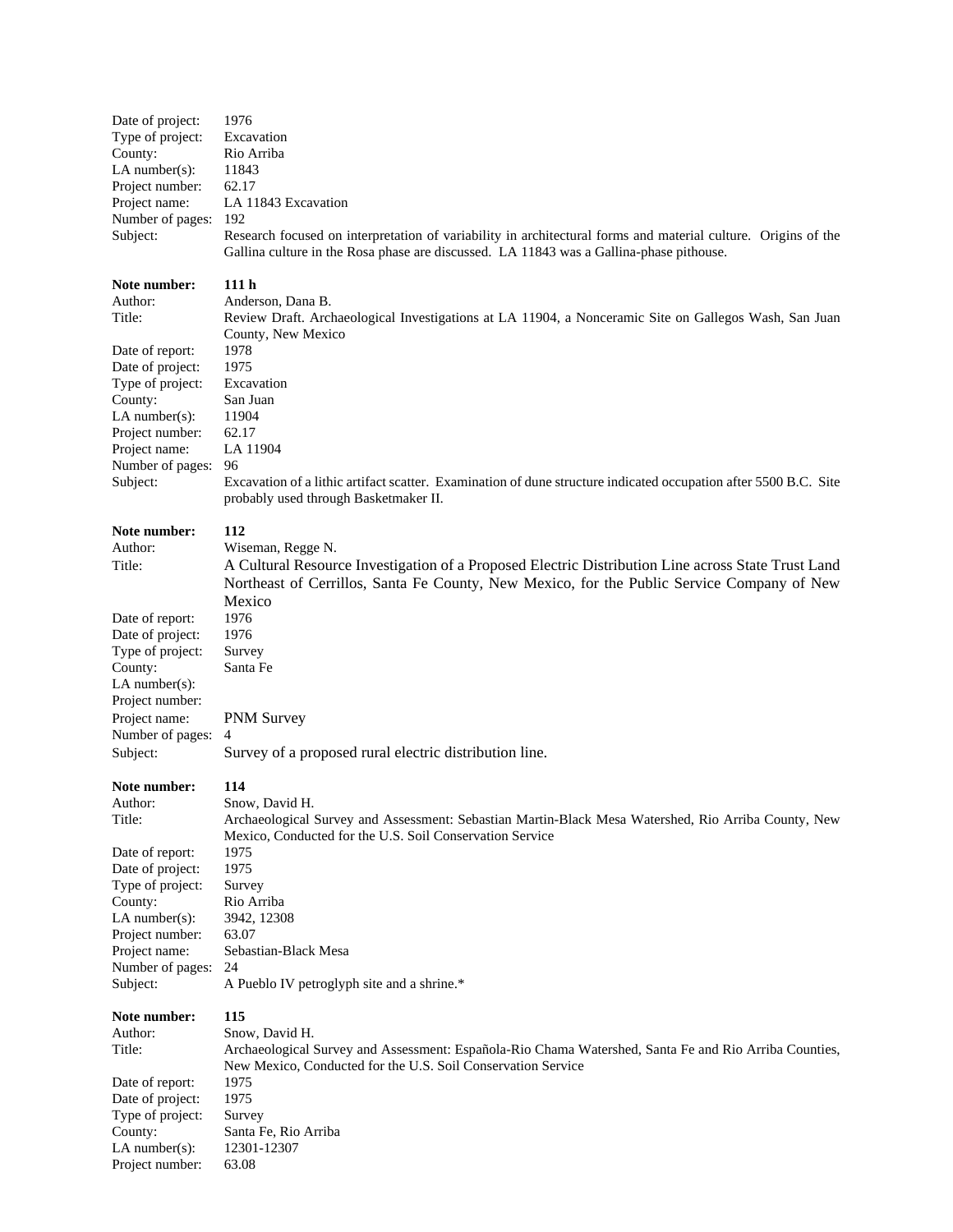| Project name:<br>Number of pages:      | Española-Rio Chama Survey<br>11                                                                                                                                                            |
|----------------------------------------|--------------------------------------------------------------------------------------------------------------------------------------------------------------------------------------------|
| Subject:                               | Survey recorded seven sites: one ceramic scatter (A.D. 1400-1550), three lithic artifact scatters, two masonry<br>pueblos, and a Pueblo shrine.*                                           |
| Note number:                           | 116                                                                                                                                                                                        |
| Author:<br>Title:                      | Wiseman, Regge N.<br>An Archaeological Clearance Investigation and Impact Statement for the New Mexico State Highway                                                                       |
| Date of report:                        | Department, Project 1-040-6(16)351, near San Jon, New Mexico<br>1975                                                                                                                       |
| Date of project:                       | 1975                                                                                                                                                                                       |
| Type of project:                       | Survey                                                                                                                                                                                     |
| County:                                | Quay                                                                                                                                                                                       |
| $LA$ number $(s)$ :<br>Project number: | 12297, 12298<br>63.03-9                                                                                                                                                                    |
| Project name:                          | San Jon Survey                                                                                                                                                                             |
| Number of pages:                       | 38                                                                                                                                                                                         |
| Subject:                               | This survey recorded two late prehistoric (A.D. 500-1540) campsites. LA 12297 had lithic debitage associated<br>with several hearths. LA 12298 had lithic debitage and fire-cracked rock.* |
| Note number:                           | 117 a                                                                                                                                                                                      |
| Author:<br>Title:                      | Wilson, John P.<br>The Excavation of LA 6380, The Horseshoe Site                                                                                                                           |
| Date of report:                        | 1962                                                                                                                                                                                       |
| Date of project:                       | 1962                                                                                                                                                                                       |
| Type of project:                       | Excavation                                                                                                                                                                                 |
| County:<br>$LA$ number $(s)$ :         | McKinley<br>6380                                                                                                                                                                           |
| Project number:                        | 50.08                                                                                                                                                                                      |
| Project name:                          | Horseshoe Excavation                                                                                                                                                                       |
| Number of pages:                       | 51                                                                                                                                                                                         |
| Subject:                               | Excavation of three surface structures, one exterior hearth, two pithouses, and a trash area. Ceramics indicate<br>a Pueblo II occupation (A.D. 900-1000).                                 |
| Note number:                           | 117 <sub>b</sub>                                                                                                                                                                           |
| Author:                                | Wilson, John P.                                                                                                                                                                            |
| Title:                                 | The Excavation of LA 6386, Burro Valley Pueblo                                                                                                                                             |
| Date of report:<br>Date of project:    | 1962<br>1962                                                                                                                                                                               |
| Type of project:                       | Excavation                                                                                                                                                                                 |
| County:                                | McKinley                                                                                                                                                                                   |
| $LA$ number(s):                        | 6386                                                                                                                                                                                       |
| Project number:<br>Project name:       | 50.08<br><b>Burro Valley Excavation</b>                                                                                                                                                    |
| Number of pages:                       | 52                                                                                                                                                                                         |
| Subject:                               | Excavation of a six-room pueblo, six hearths, and one kiva of the Red Mesa phase (Pueblo II, A.D. 900-950).<br>Probable year-round habitation site.                                        |
| Note number:                           | 117c                                                                                                                                                                                       |
| Author:                                | Wilson, John P.                                                                                                                                                                            |
| Title:<br>Date of report:              | The Excavation of LA 6483, the Sowers Site<br>1962                                                                                                                                         |
| Date of project:                       | 1962                                                                                                                                                                                       |
| Type of project:                       | Excavation                                                                                                                                                                                 |
| County:                                | McKinley                                                                                                                                                                                   |
| $LA$ number $(s)$ :                    | 6483                                                                                                                                                                                       |
| Project number:<br>Project name:       | 50.08<br>Sowers Site Excavation                                                                                                                                                            |
| Number of pages:                       | 50                                                                                                                                                                                         |
| Subject:                               | Excavation of one surface structure, one kiva, two pithouses, two exterior hearths, and a trash area. Ceramics<br>indicate a date of A.D. 900-950, or the Red Mesa phase (Pueblo II).*     |
| Note number:<br>Author:                | 117d<br>Brew, Alan P.                                                                                                                                                                      |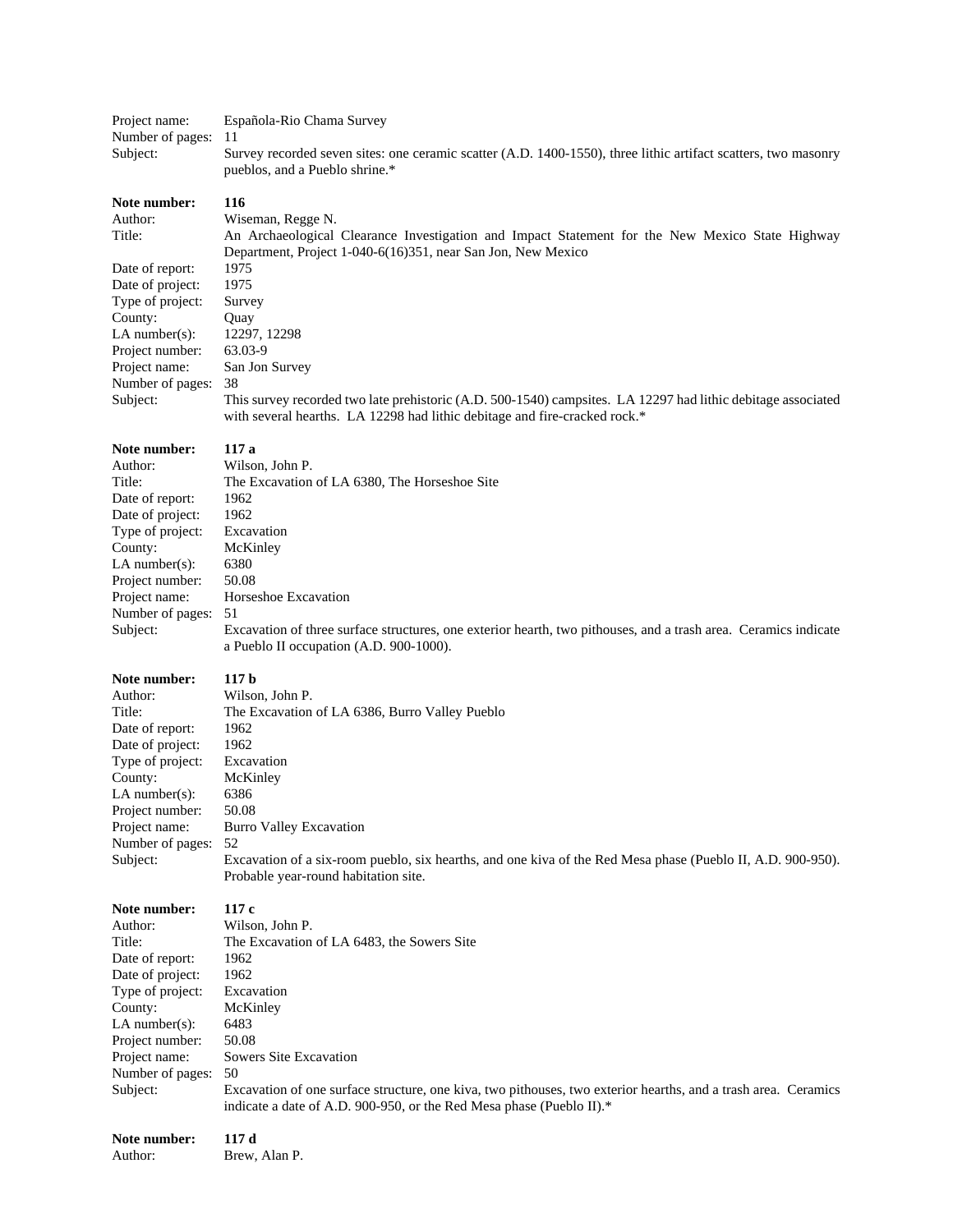Title: Excavation of LA 6481, the Question Mark Site Date of report: 1962<br>Date of project: 1962 Date of project: Type of project: Excavation County: McKinley LA number(s): 6481 Project number: 50.08 Project name: Question Mark Site Excavation Number of pages: 10 Subject: Excavation of a two-room Pueblo II site, possibly seasonally occupied.

# **Note number:** 117 e<br>Author: Brew.

Date of report: 1962 Date of project: 1962 Type of project: Excavation County: McKinley LA number(s): 6485 Project number: 50.08 Number of pages: 48

Author: Brew, Alan P.<br>Title: The Excavation The Excavation of LA 6485, the Terrace Site Project name: Terrace Excavation

Subject: Recording and partial excavation of terrace gardens associated with two pueblo sites: a two-room surface structure, pithouse, or kiva, and a larger pueblo with an enclosed kiva.

# **Note number:** 117 f<br>Author: Hargr

| Author:             | Hargrave, Lyndon H.                                                                                                                |
|---------------------|------------------------------------------------------------------------------------------------------------------------------------|
| Title:              | Ceramics of the Prewitt District, New Mexico                                                                                       |
| Date of report:     | 1962                                                                                                                               |
| Date of project:    | 1962                                                                                                                               |
| Type of project:    | Ceramic study                                                                                                                      |
| County:             | McKinley                                                                                                                           |
| LA number $(s)$ :   | None                                                                                                                               |
| Project number:     | 50.08                                                                                                                              |
| Project name:       | <b>Prewitt Ceramics</b>                                                                                                            |
| Number of pages: 31 |                                                                                                                                    |
| Subject:            | This report is on ceramics indigenous to the Prewitt District. Description and identification of two newly named<br>pottery types. |

#### **Note number: 118**

| Note number:      | 119                                                                           |
|-------------------|-------------------------------------------------------------------------------|
| Subject:          | Botanical survey made in area of known Archaic sites.                         |
| Number of pages:  | 19                                                                            |
| Project name:     | Cuervo Survey                                                                 |
| Project number:   | None                                                                          |
| LA number $(s)$ : | None                                                                          |
| County:           | Sandoval                                                                      |
| Type of project:  | Survey                                                                        |
| Date of project:  | 1968                                                                          |
| Date of report:   | 1972                                                                          |
| Title:            | A Vegetation Survey of the Canyon Cuervo Area for the Anasazi Origins Project |
| Author:           | Tierney, Gail D.                                                              |
|                   |                                                                               |

**Note number: 119** Author: Enloe, James G., William C. Allan, Paul S. Grigg, Andrew T. Smith, and Stewart L. Peckham Title: An Archaeological Inventory and Evaluation of Some Prehistoric and Historic Sites in the Upper San Juan Drainage, New Mexico Date of report: 1973 Date of project: 1973 Type of project: Survey County: San Juan, Rio Arriba LA number(s): 1858, 1868-1871, 2129, 2305, 11003-11017, 11077-11203, 11251 Project number: 61.21 Project name: San Juan Planning Unit Number of pages: 70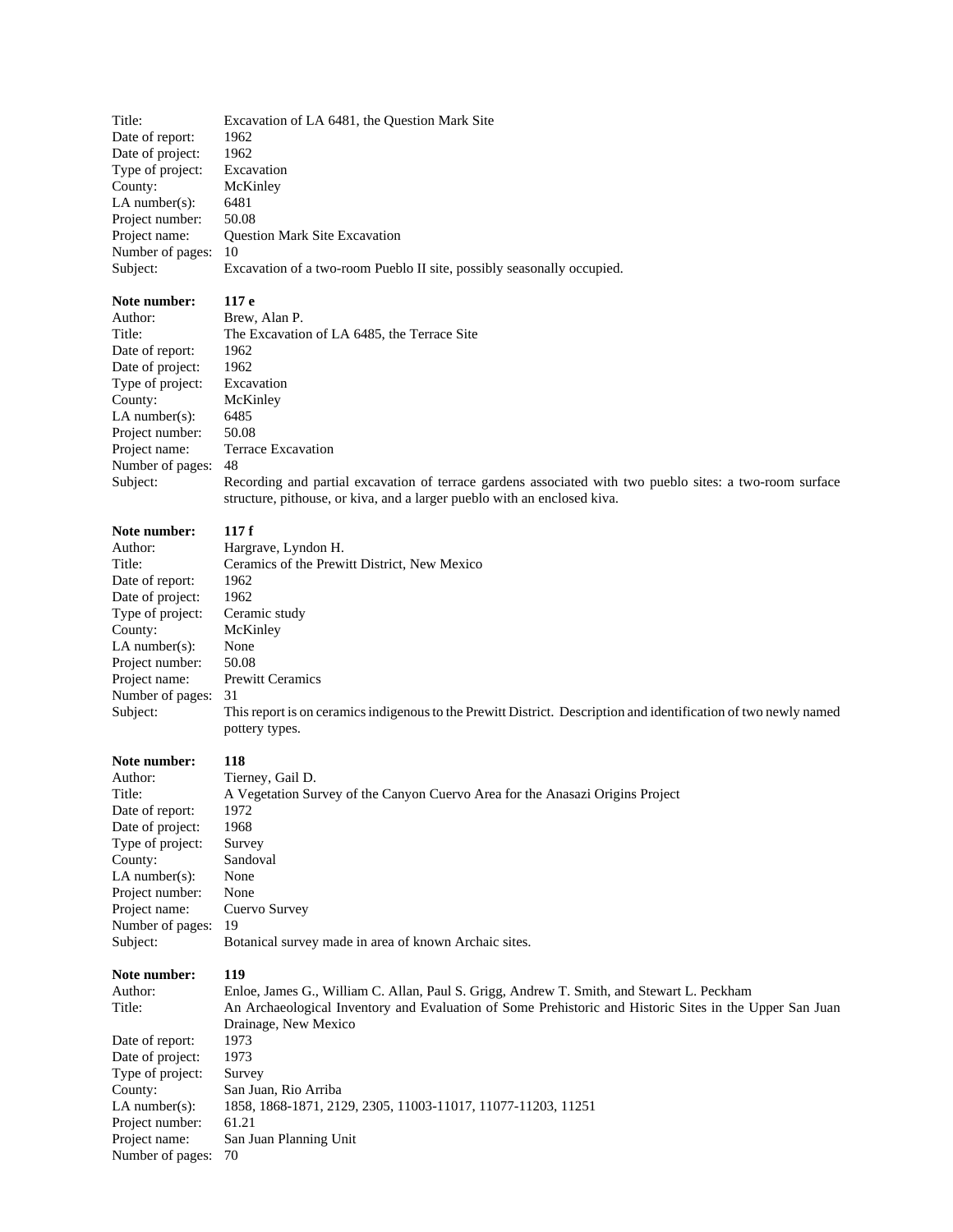| Subject:                                                                                                                                                                                           | Survey recorded 85 sites of which 37 are Navajo (Gobernador period), 34 are Rosa- and Piedra-phase Pueblo<br>sites, 11 are multicomponent (Navajo and Pueblo), and 3 are indeterminate.*                                                                                                                                                                                                                                                                                                                                                     |
|----------------------------------------------------------------------------------------------------------------------------------------------------------------------------------------------------|----------------------------------------------------------------------------------------------------------------------------------------------------------------------------------------------------------------------------------------------------------------------------------------------------------------------------------------------------------------------------------------------------------------------------------------------------------------------------------------------------------------------------------------------|
| Note number:<br>Author:<br>Title:<br>Date of report:<br>Date of project:<br>Type of project:<br>County:<br>$LA$ number $(s)$ :<br>Project number:<br>Project name:<br>Number of pages:<br>Subject: | 120<br>Whiteaker, Ralph J.<br>The Little Deer Trail Site: Excavation of LA 10705<br>1976<br>1975<br>Excavation<br>Rio Arriba<br>10705<br>63.11<br>Little Deer Trail Excavation<br>30<br>Excavation of lithic campsite, Pueblo IV-Pueblo V, with three hearths and two debitage areas.                                                                                                                                                                                                                                                        |
| Note number:<br>Author:<br>Title:<br>Date of report:<br>Date of project:<br>Type of project:<br>County:<br>$LA$ number(s):<br>Project number:<br>Project name:<br>Number of pages:<br>Subject:     | 121<br>Wiseman, Regge N.<br>A Cultural Resource Overview of Eleven Potential Locations for a Recreational Lake in Catron County, New<br>Mexico<br>1975<br>1975<br>Survey<br>Catron<br>None<br>None<br>Recreational Lake Survey<br>19<br>At 10 of the 11 original sites surveyed there were cultural remains. Four of these locations were selected for<br>further consideration.*                                                                                                                                                            |
| Note number:<br>Author:<br>Title:<br>Date of report:<br>Date of project:<br>Type of project:<br>County:<br>$LA$ number(s):<br>Project number:<br>Project name:<br>Number of pages:<br>Subject:     | 122<br>Wiseman, Regge N.<br>An Archaeological Clearance Investigation and Impact Statement of Two Southern Union Gas Company<br>Cathodic Protection Lines South of Gobernador, New Mexico<br>1975<br>1975<br>Survey<br>Rio Arriba<br>12894-12898<br>63.06<br>Southern Union<br>36<br>Ceramics from the five sites recorded during this survey indicate they are Pueblo refugee farm sites, Dinetah<br>phase. LA 12896 has architecture and soil and water control devices. LA 12894 has hearths. The others are<br>ceramic/lithic scatters.* |
| Note number:<br>Author:<br>Title:<br>Date of report:<br>Date of project:<br>Type of project:<br>County:<br>$LA$ number(s):<br>Project number:<br>Project name:<br>Number of pages:<br>Subject:     | 123<br>Kayser, David W.<br>An Archaeological Clearance Investigation of Five Soil Conservation Dam Locations in Doña Ana and Sierra<br>Counties, New Mexico<br>1976<br>1975<br>Survey<br>Doña Ana, Sierra<br>13222-13231, 13279<br>64.20<br>Doña Ana County Survey<br>106<br>Five isolated artifact locales and 11 sites recorded: seven campsites, dating from the Archaic through recent<br>Historic, one Late Archaic pithouse village, two masonry structures, and one rock shelter.*                                                    |
| Note number:<br>Author:                                                                                                                                                                            | 124a<br>Kayser, David W.                                                                                                                                                                                                                                                                                                                                                                                                                                                                                                                     |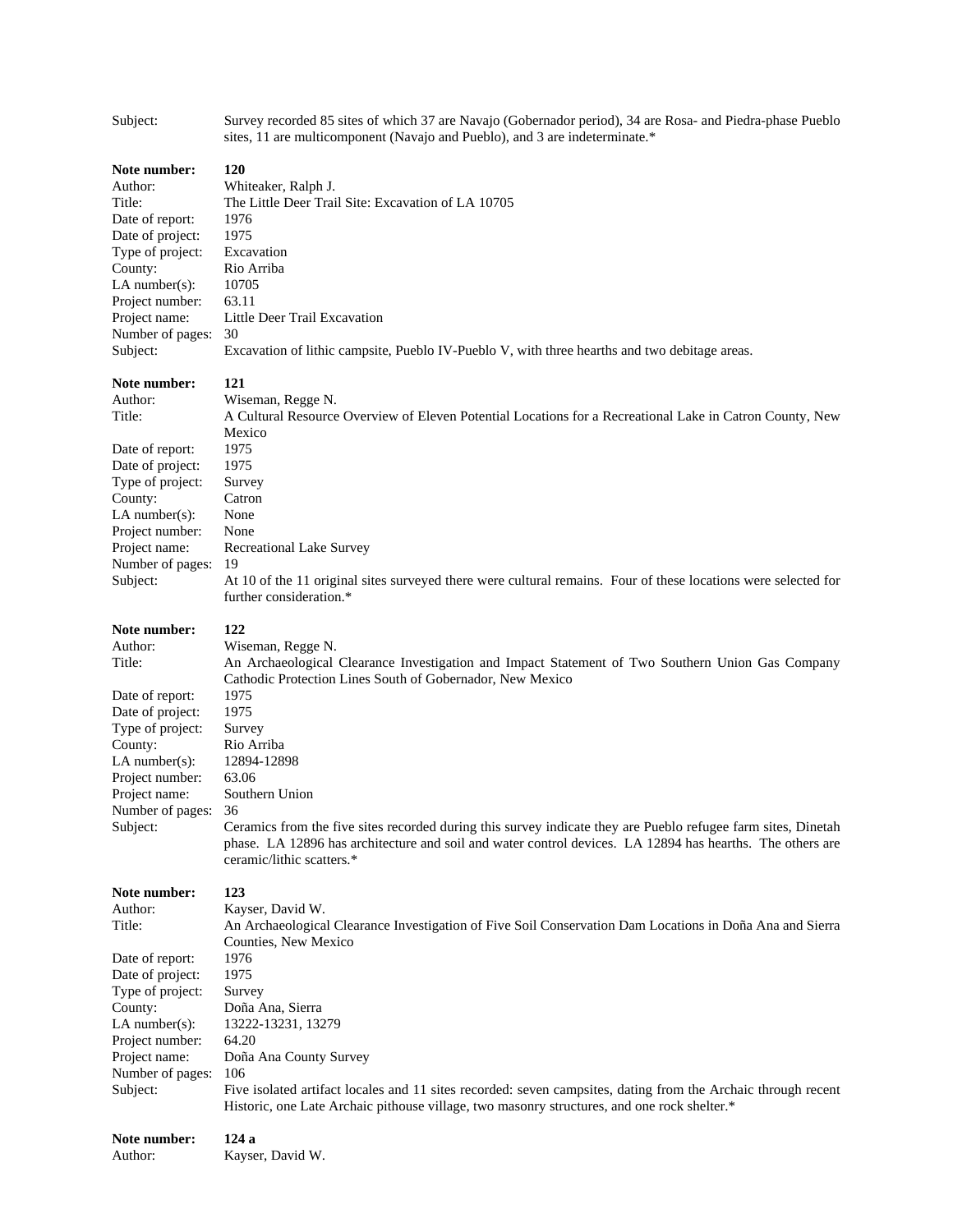| Title:                                                                                           | An Archaeological Clearance Investigation and Mitigation Proposal for New                                                                                                                                                                     |
|--------------------------------------------------------------------------------------------------|-----------------------------------------------------------------------------------------------------------------------------------------------------------------------------------------------------------------------------------------------|
| Mexico State Highway 666 North of Sheep Springs, Navajo Reservation, San Juan County, New Mexico |                                                                                                                                                                                                                                               |
| Date of report:                                                                                  | 1976                                                                                                                                                                                                                                          |
| Date of project:                                                                                 | 1975                                                                                                                                                                                                                                          |
| Type of project:                                                                                 | Excavation                                                                                                                                                                                                                                    |
| County:                                                                                          | San Juan                                                                                                                                                                                                                                      |
| LA number $(s)$ :                                                                                | 12732-12739                                                                                                                                                                                                                                   |
| Project number:                                                                                  | 63.03-18                                                                                                                                                                                                                                      |
| Project name:                                                                                    | Sheep Springs                                                                                                                                                                                                                                 |
| Number of pages:                                                                                 | 93                                                                                                                                                                                                                                            |
| Subject:                                                                                         | Nine sites were recorded on the survey: six Pueblo I-Pueblo III occupations, two nineteenth- and twentieth-<br>century sites, and one Navajo burial area from the 1930s.*                                                                     |
| Note number:                                                                                     | 124 <sub>b</sub>                                                                                                                                                                                                                              |
| Author:                                                                                          | Wiseman, Regge N.                                                                                                                                                                                                                             |
| Title:                                                                                           | A Cultural Resource Investigation of the Proposed Borrow and Surface Pits for New Mexico Highway                                                                                                                                              |
|                                                                                                  | Department Project FLH-12(16), near Sheep Springs, New Mexico                                                                                                                                                                                 |
| Date of report:                                                                                  | 1976                                                                                                                                                                                                                                          |
| Date of project:                                                                                 | 1975                                                                                                                                                                                                                                          |
| Type of project:                                                                                 | Survey                                                                                                                                                                                                                                        |
| County:                                                                                          | San Juan County                                                                                                                                                                                                                               |
| LA number $(s)$ :                                                                                | None                                                                                                                                                                                                                                          |
| Project number:                                                                                  | 63.03-18                                                                                                                                                                                                                                      |
| Project name:                                                                                    | Sheep Springs North Survey                                                                                                                                                                                                                    |
| Number of pages:                                                                                 | 5                                                                                                                                                                                                                                             |
| Subject:                                                                                         | No sites recorded.                                                                                                                                                                                                                            |
| Note number:                                                                                     | 125                                                                                                                                                                                                                                           |
| Author:                                                                                          | Wiseman, Regge N.                                                                                                                                                                                                                             |
| Title:                                                                                           | An Archaeological Impact Statement and Mitigation Proposal for New Mexico State Highway Department                                                                                                                                            |
|                                                                                                  | Project F-033-1(14), near San Ysidro, Sandoval County, New Mexico                                                                                                                                                                             |
| Date of report:                                                                                  | 1976                                                                                                                                                                                                                                          |
| Date of project:                                                                                 | 1975                                                                                                                                                                                                                                          |
| Type of project:                                                                                 | Survey                                                                                                                                                                                                                                        |
| County:                                                                                          | Sandoval                                                                                                                                                                                                                                      |
| LA number $(s)$ :                                                                                | 12527-12531, 13195, 13196, 13282                                                                                                                                                                                                              |
| Project number:                                                                                  | 63.03-10                                                                                                                                                                                                                                      |
| Project name:                                                                                    | San Ysidro West Survey                                                                                                                                                                                                                        |
| Number of pages:                                                                                 | 63                                                                                                                                                                                                                                            |
| Subject:                                                                                         | This survey recorded eight sites: three possible shrines (A.D. 1400-1900), two bathhouses associated with the<br>mineral springs (A.D. 1900), a rock shelter with Pueblo IV and Historic occupations, and soil and water control<br>devices.* |
|                                                                                                  |                                                                                                                                                                                                                                               |
| Note number:<br>Author:                                                                          | 126<br>Oakes, Yvonne R.                                                                                                                                                                                                                       |
| Title:                                                                                           | An Archaeological Clearance Investigation for the Exxon Company, Rio Arriba County, New Mexico                                                                                                                                                |
| Date of report:                                                                                  | 1976                                                                                                                                                                                                                                          |
| Date of project:                                                                                 | 1976                                                                                                                                                                                                                                          |
| Type of project:                                                                                 | Survey                                                                                                                                                                                                                                        |
| County:                                                                                          | Rio Arriba                                                                                                                                                                                                                                    |
| $LA$ number(s):                                                                                  | 13715                                                                                                                                                                                                                                         |
| Project number:                                                                                  | 64.10                                                                                                                                                                                                                                         |
| Project name:                                                                                    | <b>Exxon Company Survey</b>                                                                                                                                                                                                                   |
| Number of pages:                                                                                 | 14                                                                                                                                                                                                                                            |
| Subject:                                                                                         | A collapsed sheep pen (pre-1950), an extensive lithic scatter, a possible workshop area, and another lithic artifact<br>scatter were found during survey of drill pad locations.*                                                             |
| Note number:                                                                                     | 127a                                                                                                                                                                                                                                          |
| Author:                                                                                          | Seaman, Timothy J.                                                                                                                                                                                                                            |
| Title:                                                                                           | An Archaeological Clearance of the Four Corners-Ambrosia-West Mesa Transmission Line, Northwestern New                                                                                                                                        |
|                                                                                                  | Mexico                                                                                                                                                                                                                                        |
| Date of report:                                                                                  | 1976                                                                                                                                                                                                                                          |
| Date of project:                                                                                 | 1976                                                                                                                                                                                                                                          |
| Type of project:                                                                                 | Survey                                                                                                                                                                                                                                        |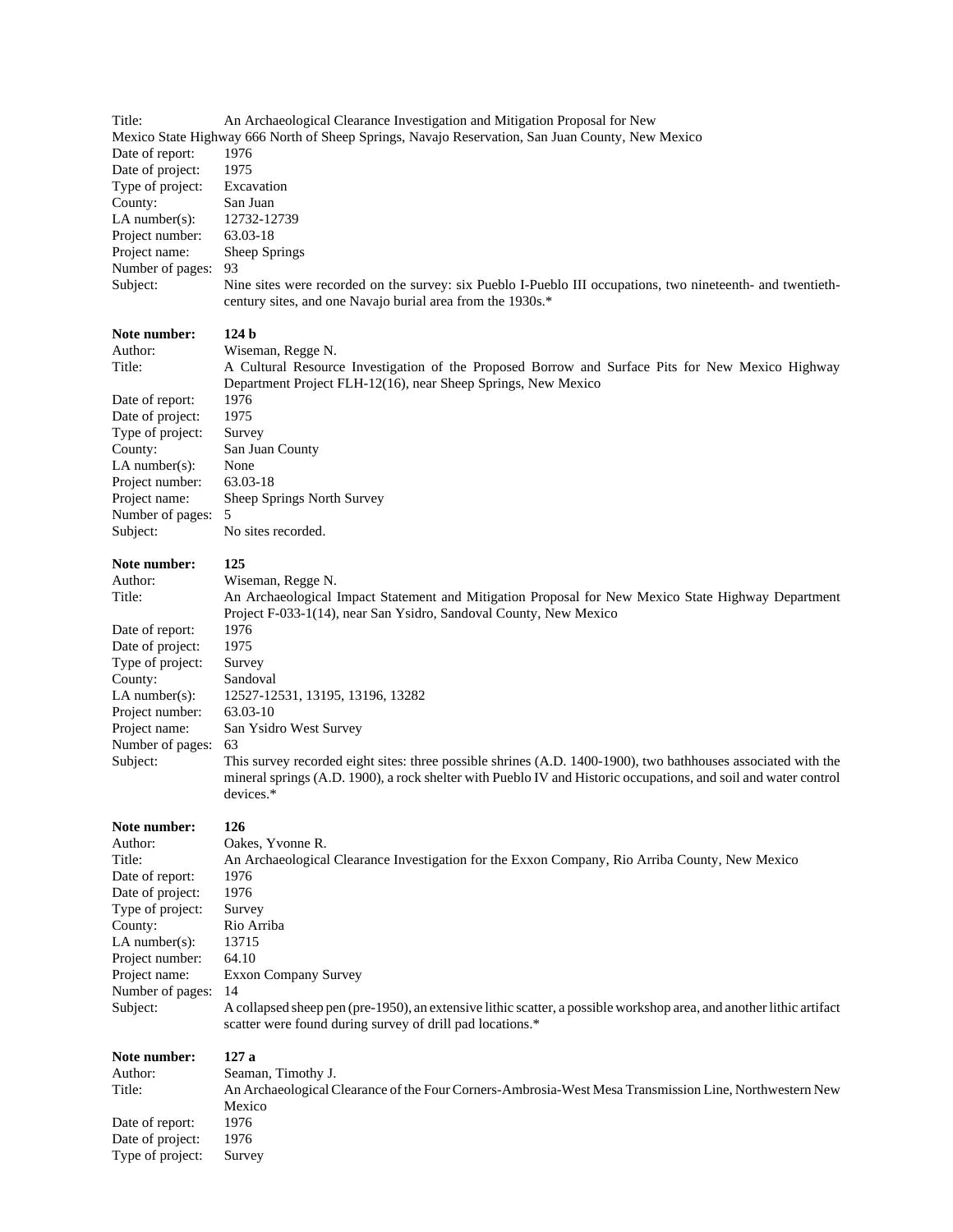| County:<br>$LA$ number $(s)$ :<br>Project number:<br>Project name:<br>Number of pages:<br>Subject:                                                                                                 | San Juan, McKinley, Valencia, Sandoval, Bernalillo<br>6470, 13460-13475, 10387, 10395-10397<br>64.19<br>PBS Four Corners<br>65<br>Twenty-one sites and five isolated occurrences were located in this 156 mile survey: eight Historic, thirteen<br>prehistoric (A.D. 500-1200), and eight nonceramic.*                                                                                                                |
|----------------------------------------------------------------------------------------------------------------------------------------------------------------------------------------------------|-----------------------------------------------------------------------------------------------------------------------------------------------------------------------------------------------------------------------------------------------------------------------------------------------------------------------------------------------------------------------------------------------------------------------|
| Note number:<br>Author:<br>Title:<br>Date of report:<br>Date of project:<br>Type of project:<br>County:<br>LA number $(s)$ :<br>Project number:<br>Project name:<br>Number of pages:<br>Subject:   | 127 <sub>b</sub><br>Seaman, Timothy J.<br>An Archaeological Clearance Survey for the Public Service Co. of New Mexico, Bernalillo County, New Mexico<br>1976<br>1976<br>Survey<br>Bernalillo<br>None<br>63.09<br>PNM Survey, Bernalillo<br>9<br>No cultural resources encountered. Clearance recommended.                                                                                                             |
| Note number:<br>Author:<br>Title:                                                                                                                                                                  | 128<br>Kayser, David W.<br>Archaeological Clearance Survey and Mitigation Report for Construction Stations 482+00 to 501+00 of New                                                                                                                                                                                                                                                                                    |
| Date of report:<br>Date of project:<br>Type of project:<br>County:<br>$LA$ number(s):<br>Project number:<br>Project name:<br>Number of pages:<br>Subject:                                          | Mexico State Highway Department RS-1153(6) in Catron County, New Mexico<br>1976<br>1976<br>Survey, excavation<br>Catron<br>6074-6077, 14463<br>65.10<br>Gallo Mountain Excavation<br>47<br>Five sites recorded and excavated: three small one- or two-room dwelling units, a small multiroom pueblo (LA<br>7076), and a contemporary water control system (LA 14463). Mogollon through Historic periods represented.* |
| Note number:<br>Author:<br>Title:                                                                                                                                                                  | 129a<br>Doleman, William H.<br>Cultural Resources Survey and Inventory for Phillips Petroleum Company, Noserock Project, McKinley County,<br>New Mexico                                                                                                                                                                                                                                                               |
| Date of report:<br>Date of project:<br>Type of project:<br>County:<br>$LA$ number(s):<br>Project number:<br>Project name:<br>Number of pages:<br>Subject:                                          | 1976<br>1976<br>Survey<br>McKinley<br>13739-13811, 13923, 13924<br>64.17<br>Phillips Petroleum Survey<br>222<br>There were 75 archaeological sites and 41 localities recorded on this survey. Archaic, Anasazi, and Navajo<br>occupations.*                                                                                                                                                                           |
| Note number:<br>Author:<br>Title:<br>Date of report:<br>Date of project:<br>Type of project:<br>County:<br>$LA$ number $(s)$ :<br>Project number:<br>Project name:<br>Number of pages:<br>Subject: | 129 <sub>b</sub><br>Nemaric, Juan C.<br>A Cultural Properties Inventory for Phillips Petroleum Company, Becenti Lake, New Mexico<br>1975<br>1975<br>Survey<br>McKinley<br>13153-13160, 13164<br>64.17<br>Phillips Petroleum Survey<br>22<br>Nine sites were recorded, ranging from Anasazi Pueblo III sherd scatters through Historic Navajo (A.D. 1875-<br>$1930$ .*                                                 |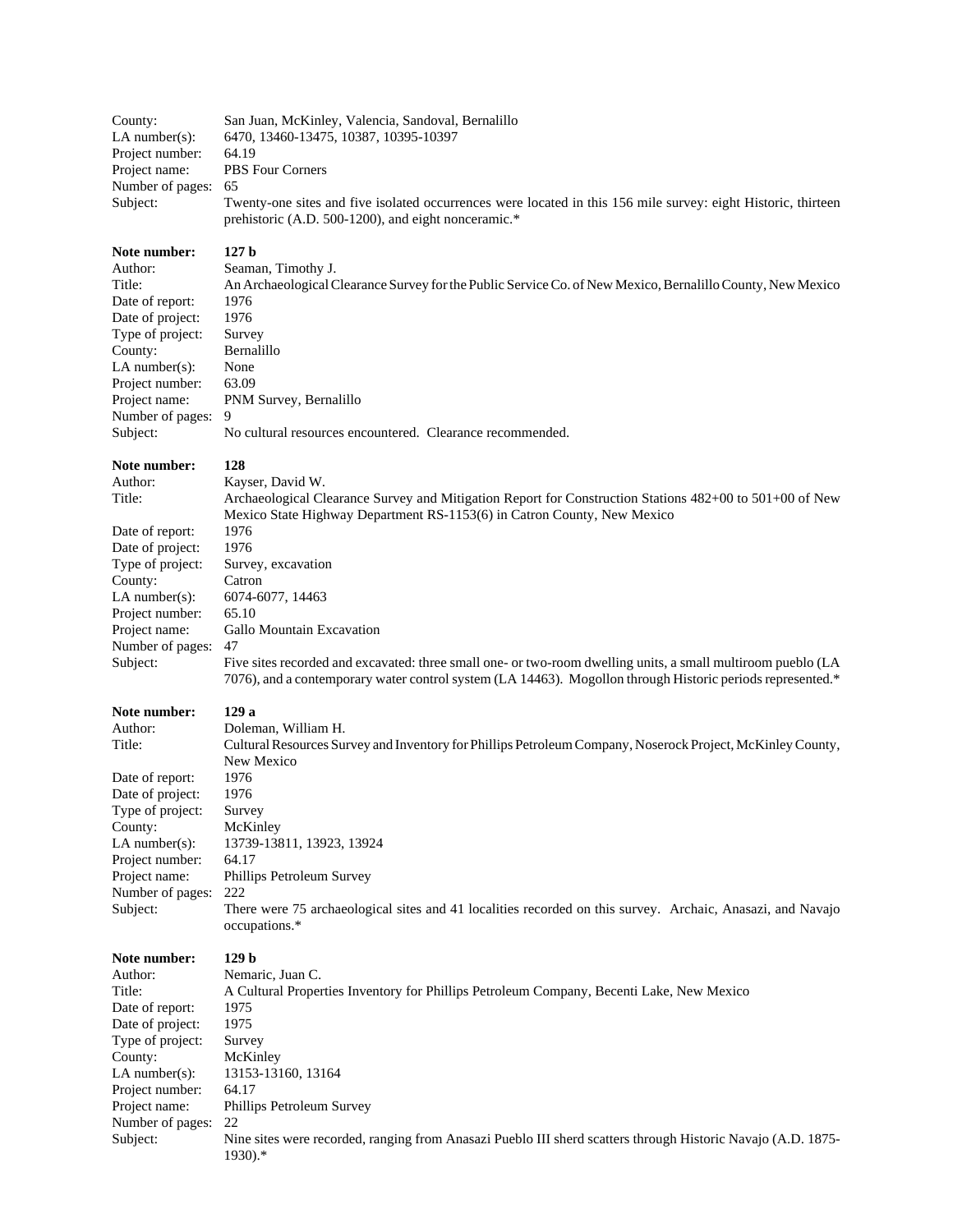| Note number:                | 130                                                                                                                                                                                                                                                       |
|-----------------------------|-----------------------------------------------------------------------------------------------------------------------------------------------------------------------------------------------------------------------------------------------------------|
| Author:                     | Cronk, Lynn E., and Karen Wening                                                                                                                                                                                                                          |
| Title:                      | Sandia Pueblo Survey                                                                                                                                                                                                                                      |
| Date of report:             | 1980                                                                                                                                                                                                                                                      |
| Date of project:            | 1980                                                                                                                                                                                                                                                      |
| Type of project:<br>County: | Survey<br>Bernalillo                                                                                                                                                                                                                                      |
| LA number $(s)$ :           | 716, 717                                                                                                                                                                                                                                                  |
| Project number:             | 68.15                                                                                                                                                                                                                                                     |
| Project name:               | Sandia Pueblo                                                                                                                                                                                                                                             |
| Number of pages:            | 12                                                                                                                                                                                                                                                        |
| Subject:                    | LA 716: sherd and lithic scatter and two disturbed mounds, possible historic pueblo. LA 717: possible location<br>of historic Puaray.*                                                                                                                    |
| Note number:                | 131                                                                                                                                                                                                                                                       |
| Author:                     | Tierney, Gail D.                                                                                                                                                                                                                                          |
| Title:                      | Vegetation Survey and Overview of LA 10794, Carnue, New Mexico                                                                                                                                                                                            |
| Date of report:             | 1977                                                                                                                                                                                                                                                      |
| Date of project:            | 1975                                                                                                                                                                                                                                                      |
| Type of project:            | Survey                                                                                                                                                                                                                                                    |
| County:                     | Bernalillo                                                                                                                                                                                                                                                |
| LA number $(s)$ :           | 10794                                                                                                                                                                                                                                                     |
| Project number:             | 63.04                                                                                                                                                                                                                                                     |
| Project name:               | Carnue                                                                                                                                                                                                                                                    |
| Number of pages:            | 40                                                                                                                                                                                                                                                        |
| Subject:                    | Vegetative survey and geographical overview of area around LA 10794, a small agricultural pueblo in Tijeras<br>Canyon. Included in Laboratory of Anthropology Notes 166.*                                                                                 |
| Note number:                | 132                                                                                                                                                                                                                                                       |
| Author:                     | Boyer, William K.                                                                                                                                                                                                                                         |
| Title:                      | An Archaeological Clearance Investigation for the New Mexico State Highway Department Project I-25-<br>5(23)260(UP-90) near La Bajada Hill, Santa Fe and Sandoval Counties, New Mexico                                                                    |
| Date of report:             | 1976                                                                                                                                                                                                                                                      |
| Date of project:            | 1976                                                                                                                                                                                                                                                      |
| Type of project:            | Survey                                                                                                                                                                                                                                                    |
| County:                     | Santa Fe, Sandoval                                                                                                                                                                                                                                        |
| LA number $(s)$ :           | 14892                                                                                                                                                                                                                                                     |
| Project number:             | 65.26                                                                                                                                                                                                                                                     |
| Project name:               | La Bajada Survey                                                                                                                                                                                                                                          |
| Number of pages:            | 25                                                                                                                                                                                                                                                        |
| Subject:                    | Survey recorded two cultural resources: LA 14892, a fourteenth-fifteenth century sherd and lithic artifact scatter,<br>and a small rock check-dam of indeterminate age. Also, 18 isolated occurrences.*                                                   |
| Note number:                | 133                                                                                                                                                                                                                                                       |
| Author:                     | Wiseman, Regge N.                                                                                                                                                                                                                                         |
| Title:                      | Eastern New Mexico Archaeology: A Case Example of Interpretive Potential                                                                                                                                                                                  |
| Date of report:             | 1978                                                                                                                                                                                                                                                      |
| Date of project:            | 1975                                                                                                                                                                                                                                                      |
| Type of project:            | Survey                                                                                                                                                                                                                                                    |
| County:                     | Quay                                                                                                                                                                                                                                                      |
| LA number $(s)$ :           | 12295-12298                                                                                                                                                                                                                                               |
| Project number:             | None                                                                                                                                                                                                                                                      |
| Project name:               | <b>Eastern New Mexico Survey</b>                                                                                                                                                                                                                          |
| Number of pages:            | 46                                                                                                                                                                                                                                                        |
| Subject:                    | Four post-A.D. 1 possible basecamp sites recorded. LA 12295, 27 mortars and a lithic artifact scatter. LA<br>12297, two hearths and lithic artifact scatter. LA 12298, lithic artifacts and fire-cracked rock. LA 12296, hearth<br>and lithic artifacts.* |
| Note number:                | 134                                                                                                                                                                                                                                                       |
| Author:                     | Swadesh, Frances L.                                                                                                                                                                                                                                       |
| Title:                      | Ethnohistoric Notes on Villanueva and Approaches to the Southside Bridge                                                                                                                                                                                  |
| Date of report:             | 1977                                                                                                                                                                                                                                                      |
| Date of project:            | 1977                                                                                                                                                                                                                                                      |
| Type of project:            | Survey                                                                                                                                                                                                                                                    |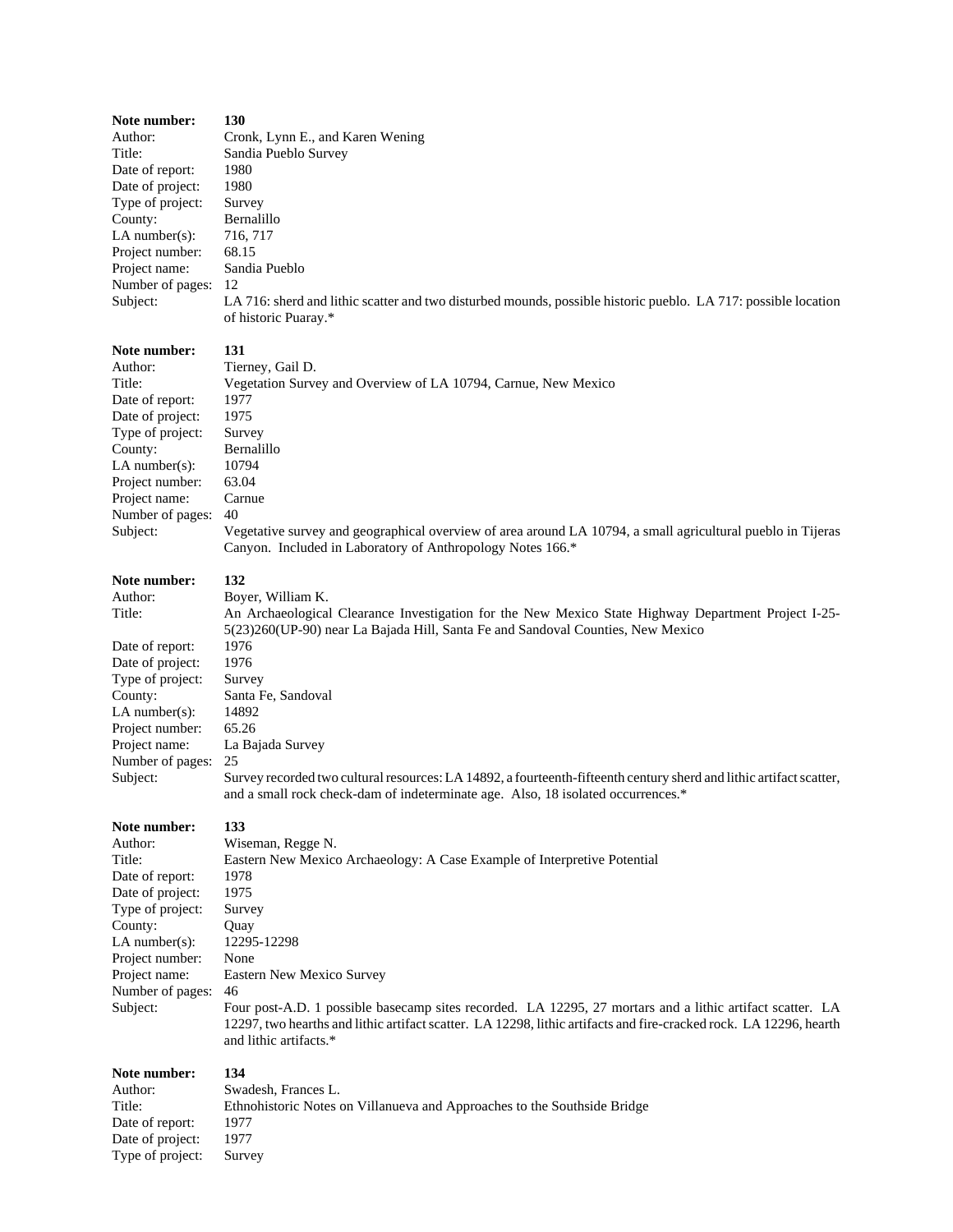| County:<br>LA number( $s$ ):<br>Project number:<br>Project name:<br>Number of pages:<br>Subject:                                            | San Miguel<br>None<br>65.30<br>Villanueva<br>22<br>Description of structures in Villanueva that were threatened by construction of new approach to bridge. Only<br>one structure viewed as historically significant.                                       |
|---------------------------------------------------------------------------------------------------------------------------------------------|------------------------------------------------------------------------------------------------------------------------------------------------------------------------------------------------------------------------------------------------------------|
| Note number:<br>Author:<br>Title:                                                                                                           | 135<br>Fallon, Denise P.<br>An Archaeological Investigation of the Petroglyphs at the Waterflow Site, LA 8970, San Juan County, New<br>Mexico                                                                                                              |
| Date of report:<br>Date of project:<br>Type of project:                                                                                     | 1979<br>1977<br>Survey                                                                                                                                                                                                                                     |
| County:<br>LA number(s):<br>Project number:<br>Project name:                                                                                | San Juan<br>8970<br>65.21<br>Pictured Cliffs                                                                                                                                                                                                               |
| Number of pages:<br>Subject:                                                                                                                | 62<br>The most concentrated use of LA 8970 took place from the Rosa-Piedra phase continuum through the Mesa<br>Verde phase (A.D. 950-1300). Four thousand petroglyph elements were recorded, and three major design groups<br>were found.                  |
| Note number:<br>Author:<br>Title:                                                                                                           | 136<br>Oakes, Yvonne R.<br>A Cultural Resource Survey and Recommendation Proposal, New Mexico State Highway Department Project                                                                                                                             |
| Date of report:                                                                                                                             | FLH-12(19). Toadlena Turnoff-Little Water, San Juan County, New Mexico<br>1979                                                                                                                                                                             |
| Date of project:<br>Type of project:                                                                                                        | 1978<br>Survey                                                                                                                                                                                                                                             |
| County:<br>LA number(s):                                                                                                                    | San Juan<br>16015-16030, 7321, 7338, 7371, 7377                                                                                                                                                                                                            |
| Project number:<br>Project name:<br>Number of pages:                                                                                        | 66.20<br>Little Water Survey<br>79                                                                                                                                                                                                                         |
| Subject:                                                                                                                                    | The sites span five thousand years and include an Archaic lithic site, a Basketmaker III-Pueblo I complex, two<br>Pueblo I-Pueblo II sites, three Pueblo III sites, and one Historic Navajo structure. All are in the Chuska Valley<br>near Little Water.* |
| Note number:                                                                                                                                | 137                                                                                                                                                                                                                                                        |
| Author:<br>Title:<br>Date of report:                                                                                                        | Oakes, Yvonne R.<br>Excavations at Deadman's Curve, Tijeras Canyon, Bernalillo County, New Mexico<br>1979                                                                                                                                                  |
| Date of project:<br>Type of project:                                                                                                        | 1976<br>Excavation                                                                                                                                                                                                                                         |
| County:<br>LA number( $s$ ):                                                                                                                | Bernalillo<br>10794, 14258, 14259, 14261, 14857                                                                                                                                                                                                            |
| Project number:<br>Project name:                                                                                                            | 65.01<br>Deadman's Curve Excavation                                                                                                                                                                                                                        |
| Number of pages:<br>Subject:                                                                                                                | 226<br>Sites excavated: LA 14258, a late Basketmaker-early Pueblo I pithouse (A.D. 700); LA 14259, a Developmental<br>work area; LA 14261, an early Classic fieldhouse (A.D. 1300-1350); and LA 14857, a small, late Coalition<br>pueblo (A.D. 750-1350).  |
| Note number:<br>Author:<br>Title:<br>Date of report:<br>Date of project:<br>Type of project:<br>County:<br>LA number(s):<br>Project number: | 138<br>Koczan, Steven A.<br>The Excavation of LA 13812, a Coalition Period Site in Tijeras Canyon, Bernalillo County, New Mexico<br>1979<br>1976<br>Excavation<br>Bernalillo<br>13812<br>65.01                                                             |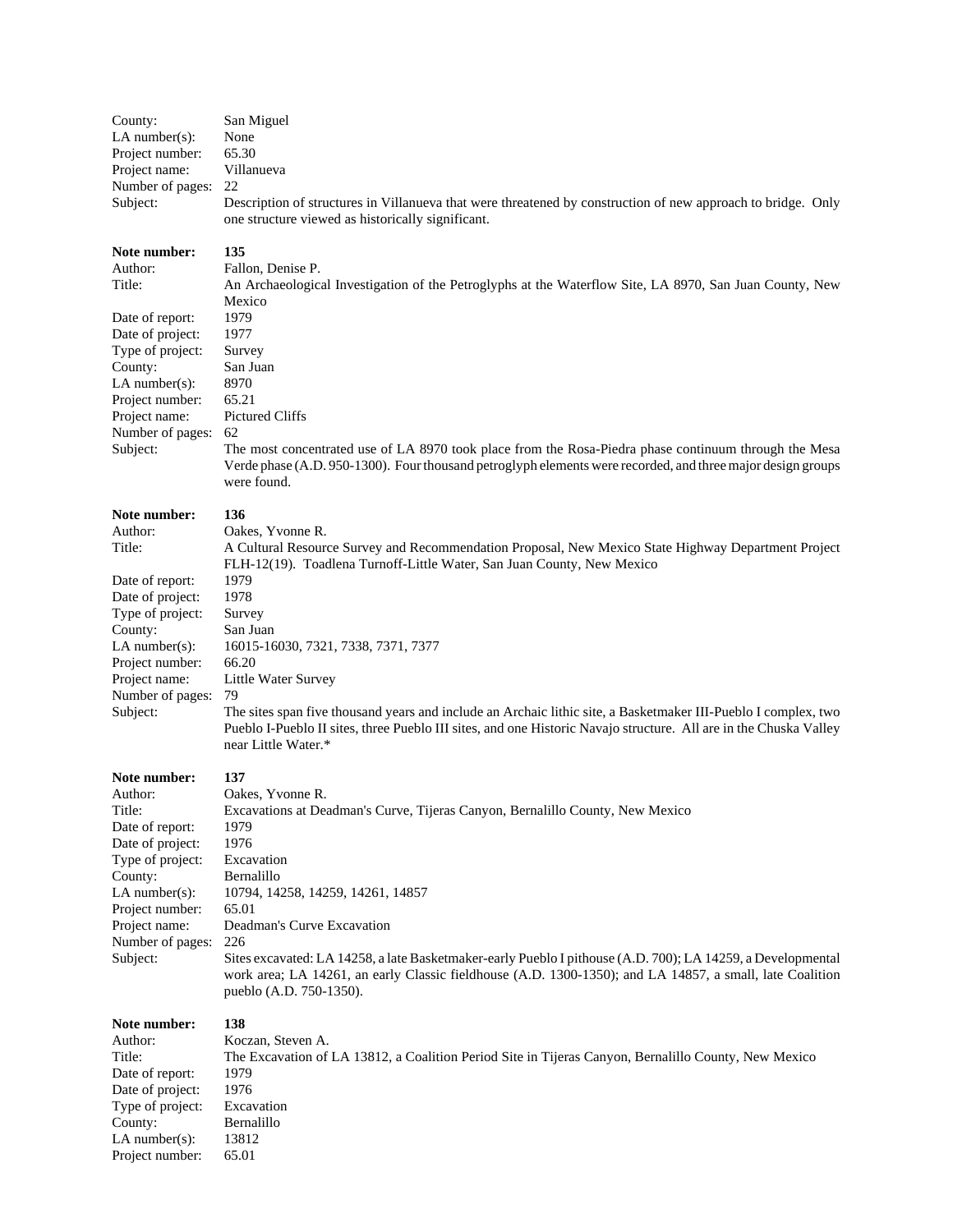| Project name:<br>Number of pages:<br>Subject:                                                                                                                                                      | Deadman's Curve Excavation<br>27<br>LA 13812 consisted of disturbed and eroded refuse originating from a Coalition-period fieldhouse or small<br>pueblo.                                                                                                                                                                                                                                                                                                                                           |  |
|----------------------------------------------------------------------------------------------------------------------------------------------------------------------------------------------------|----------------------------------------------------------------------------------------------------------------------------------------------------------------------------------------------------------------------------------------------------------------------------------------------------------------------------------------------------------------------------------------------------------------------------------------------------------------------------------------------------|--|
| Note number:<br>Author:<br>Title:<br>Date of report:<br>Date of project:<br>Type of project:<br>County:<br>$LA$ number $(s)$ :<br>Project number:<br>Project name:<br>Number of pages:<br>Subject: | 139<br>Doleman, William H., and James W. Lancaster<br>A Cultural Resource Inventory Incorporating Aerial Imagery near Jemez Pueblo, New Mexico<br>1976<br>1976<br>Survey<br>Sandoval<br>14899-14903<br>65.08<br>Jemez Pueblo<br>27<br>Five sites recorded through study of aerial imagery. Three are stone alignments and artifacts, possible shrines.<br>LA 14899, two hearths. LA 14903, sherd and lithic scatter. Ceramic dates ca. A.D. 1300-1700.*                                            |  |
| Note number:<br>Author:<br>Title:<br>Date of report:<br>Date of project:<br>Type of project:<br>County:<br>LA number(s):<br>Project number:<br>Project name:<br>Number of pages:<br>Subject:       | 140<br>Farwell, Robin E.<br>Report on Archaeological Excavations of Four Sites along New Mexico State Highway I-40, Tijeras Canyon,<br>New Mexico<br>1975<br>1975<br>Excavation<br>Bernalillo<br>5227, 10792, 12843, 12845<br>63.17<br>Tijeras Canyon Excavation<br>61<br>Four sites tested from Developmental and Historic periods. LA 5227 was once part of historic Tijeras Plaza.<br>LA 10792 and LA 12843 dated to the Basketmaker III-Pueblo II periods. LA 12845 was a multicomponent site. |  |
| Note number:<br>Author:<br>Title:<br>Date of report:<br>Date of project:<br>Type of project:<br>County:<br>LA number $(s)$ :<br>Project number:<br>Project name:<br>Number of pages:<br>Subject:   | 141 a<br>Wiseman, Regge N.<br>The Blackrock Project: Archaeological Excavations on the Zuni Indian Reservation, McKinley County, New<br>Mexico<br>1977<br>1976<br>Excavation<br>McKinley<br>12840-12842<br>64.11<br>Blackrock<br>207<br>Excavation of two possible seasonal sites (LA 12840 and LA 12841), basalt cobble alignments with associated<br>sherds and lithic artifacts, and a larger pueblo (LA 12842). All sites were occupied between A.D. 1050 and 1175.                            |  |
| Note number:<br>Author:<br>Title:<br>Date of report:<br>Date of project:<br>Type of project:<br>County:<br>LA number $(s)$ :<br>Project number:<br>Project name:<br>Number of pages:<br>Subject:   | 141 b<br>Wiseman, Regge N.<br>Research Design for Mitigation of Adverse Impact on Archeological Sites LA 12840, LA 12841, LA 12842,<br>Located in the Right-of-Way of Zuni Road Z301, McKinley County, New Mexico<br>1976<br>1976<br>Research design<br>McKinley<br>12840-12842<br>64.11<br>Zuni-Blackrock<br>13<br>Research design for mitigation of sites, Zuni-Blackrock.                                                                                                                       |  |
| Note number:                                                                                                                                                                                       | 142                                                                                                                                                                                                                                                                                                                                                                                                                                                                                                |  |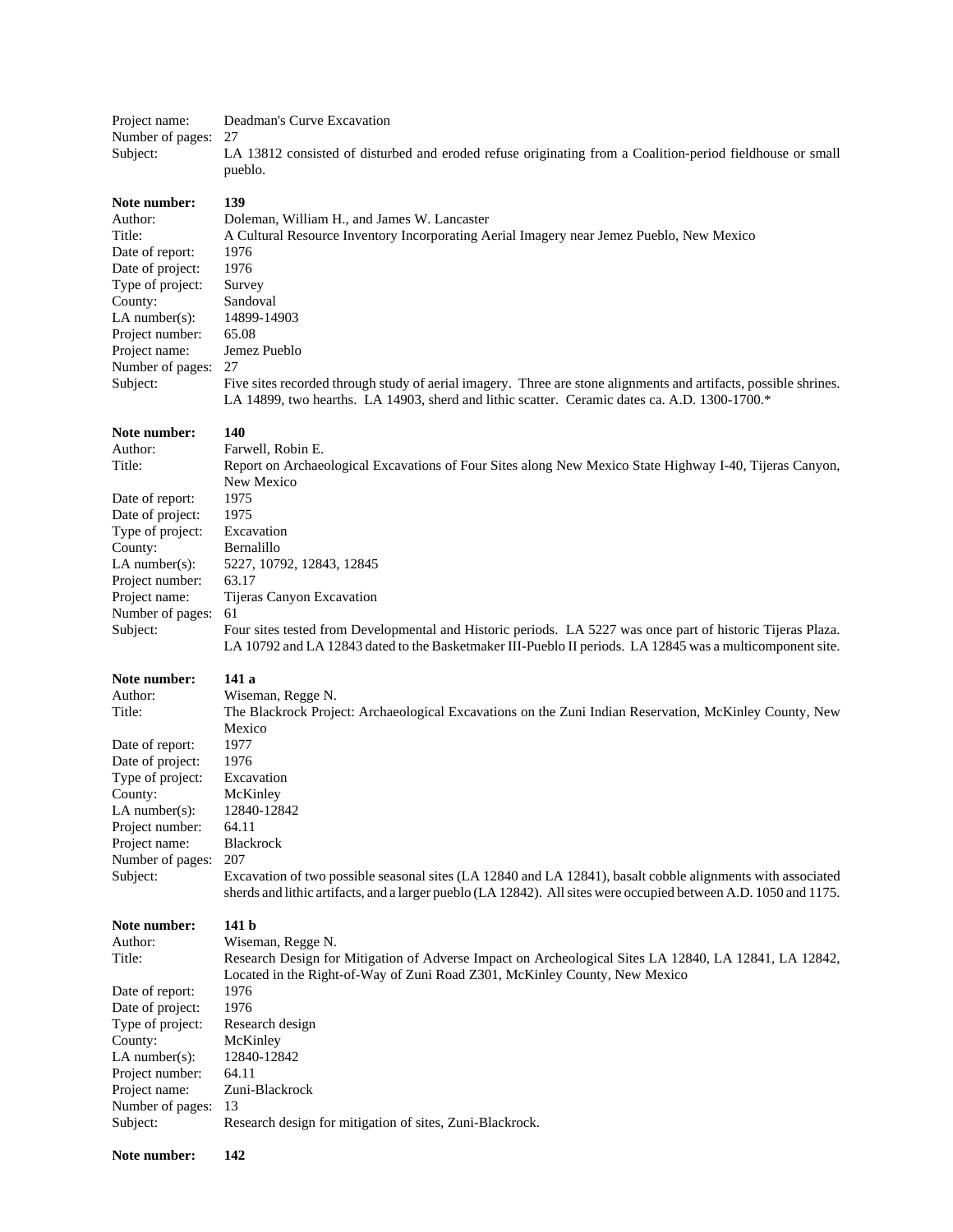| Author:<br>Title:                    | Farwell, Robin E.<br>Excavations at LA 12563: A Nineteenth and Twentieth Century Navajo Site, San Juan County, New Mexico                                                             |  |  |
|--------------------------------------|---------------------------------------------------------------------------------------------------------------------------------------------------------------------------------------|--|--|
| Date of report:                      | 1980                                                                                                                                                                                  |  |  |
| Date of project:                     | 1980                                                                                                                                                                                  |  |  |
| Type of project:                     | Excavation                                                                                                                                                                            |  |  |
| County:                              | San Juan                                                                                                                                                                              |  |  |
| LA number $(s)$ :<br>12563           |                                                                                                                                                                                       |  |  |
| Project number:<br>63.10<br>LA 12563 |                                                                                                                                                                                       |  |  |
| Project name:<br>Number of pages:    | 72                                                                                                                                                                                    |  |  |
| Subject:                             | Excavation of a Navajo rock shelter and associated features, including water control devices and a dog burial.                                                                        |  |  |
|                                      | Historic and prehistoric Pueblo pottery found on the surface could not be associated with any of the features.                                                                        |  |  |
| Note number:<br>Author:              | 143                                                                                                                                                                                   |  |  |
| Title:                               | Wiseman, Regge N.<br>The Naschitti-North Project: The Excavation of Two Small Pueblo II Sites near Sheep Springs, San Juan County,                                                    |  |  |
|                                      | New Mexico                                                                                                                                                                            |  |  |
| Date of report:                      | 1980                                                                                                                                                                                  |  |  |
| Date of project:                     | 1975                                                                                                                                                                                  |  |  |
| Type of project:                     | Excavation                                                                                                                                                                            |  |  |
| County:                              | San Juan                                                                                                                                                                              |  |  |
| $LA$ number $(s)$ :                  | 12564, 12565                                                                                                                                                                          |  |  |
| Project number:                      | 63.10                                                                                                                                                                                 |  |  |
| Project name:                        | Naschitti North                                                                                                                                                                       |  |  |
| Number of pages:                     | 52                                                                                                                                                                                    |  |  |
| Subject:                             | Excavation of two prehistoric sites exposed seasonal agricultural fieldhouses dating A.D. 775-850 and A.D. 950-<br>975. Alignments indicate associated water or soil control devices. |  |  |
| Note number:                         | 144                                                                                                                                                                                   |  |  |
| Author:<br>Title:                    | Kayser, David W., and Allen Dart<br>A Supplemental Archaeological Clearance Investigation of the New Mexico Highway Department Project RS-                                            |  |  |
| Date of report:                      | 1153(6) and FHP-42-1(102) in Largo Creek Valley, Gila National Forest<br>1977                                                                                                         |  |  |
| Date of project:                     | 1976                                                                                                                                                                                  |  |  |
| Type of project:                     | Survey, excavation                                                                                                                                                                    |  |  |
| County:                              | Catron                                                                                                                                                                                |  |  |
| $LA$ number $(s)$ :                  | 14882, 14906-14920, 14930                                                                                                                                                             |  |  |
| Project number:                      | 65.10                                                                                                                                                                                 |  |  |
| Project name:                        | Gallo Excavation                                                                                                                                                                      |  |  |
| Number of pages:                     | 67                                                                                                                                                                                    |  |  |
| Subject:                             | A survey and excavation of 23 sites. Seven sites have architectural components, seven are prehistoric water<br>control devices, and three are prehistoric nonceramic lithic sites.*   |  |  |
| Note number:                         | 145                                                                                                                                                                                   |  |  |
| Author:                              | Maxwell, Timothy D.                                                                                                                                                                   |  |  |
| Title:                               | Archaeological Survey of Proposed Materials Pit Locations near San Jon, New Mexico                                                                                                    |  |  |
| Date of report:                      | 1979<br>1979                                                                                                                                                                          |  |  |
| Date of project:<br>Type of project: | Survey                                                                                                                                                                                |  |  |
| County:                              | Quay                                                                                                                                                                                  |  |  |
| LA number $(s)$ :                    | 18700-18703                                                                                                                                                                           |  |  |
| Project number:                      | 68.02                                                                                                                                                                                 |  |  |
| Project name:                        | San Jon                                                                                                                                                                               |  |  |
| Number of pages:                     | 19                                                                                                                                                                                    |  |  |
| Subject:                             | Survey of borrow pits recorded five sites, prehistoric and twentieth-century homestead occupations.*                                                                                  |  |  |
| Note number:                         | 146                                                                                                                                                                                   |  |  |
| Author:                              | Hoagland, Stephen R., and Denise P. Fallon                                                                                                                                            |  |  |
| Title:                               | A Cultural Resource Survey and Inventory in San Juan County for the New Mexico State Highway Department                                                                               |  |  |
|                                      | Project SP-F-037-1(204) and Associated Material Pits                                                                                                                                  |  |  |
| Date of report:<br>Date of project:  | 1979<br>1977                                                                                                                                                                          |  |  |
| Type of project:                     | Survey                                                                                                                                                                                |  |  |
| County:                              | San Juan                                                                                                                                                                              |  |  |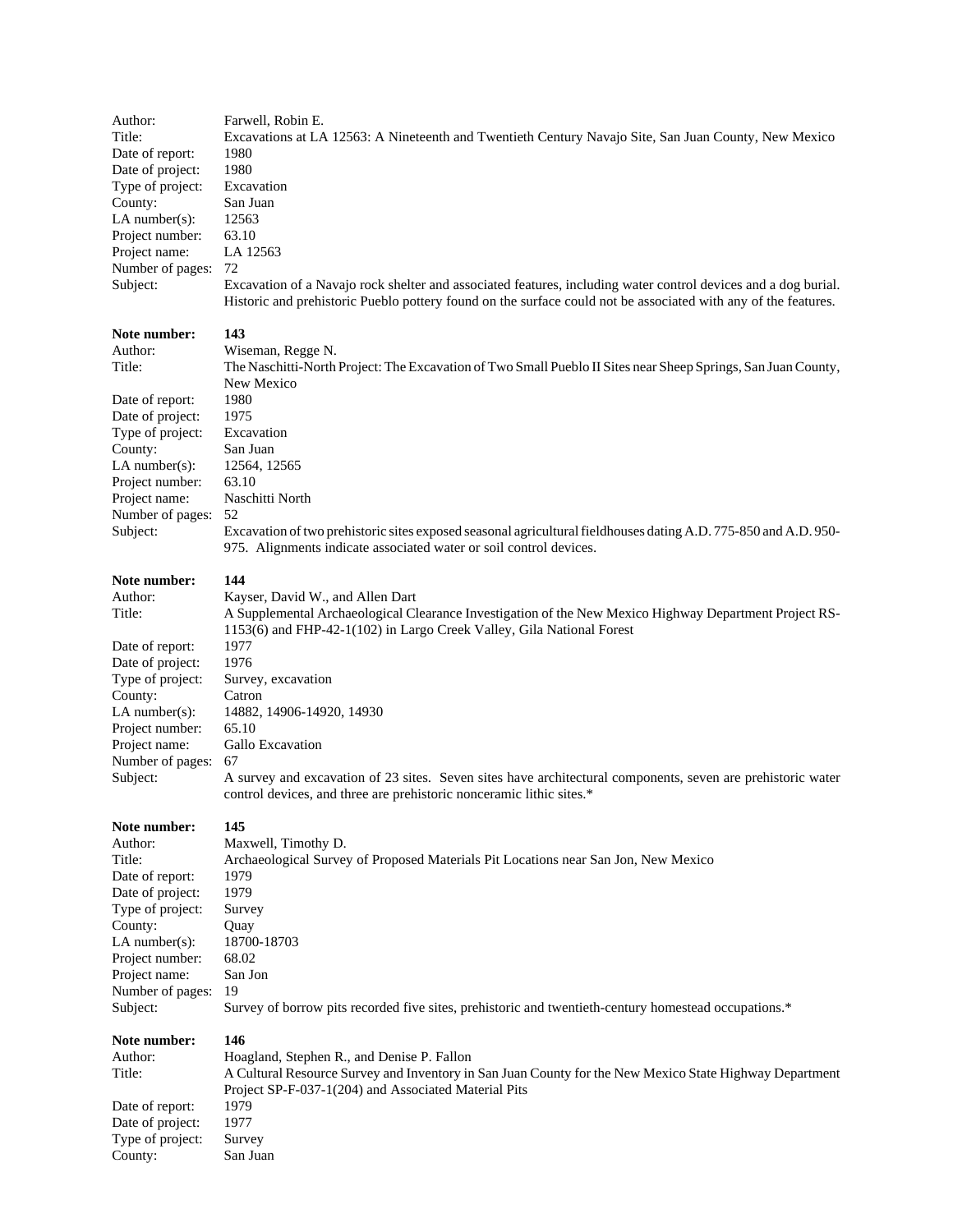| $LA$ number(s):<br>Project number:<br>Project name:<br>Number of pages:<br>Subject:                                                                                                                | 15838-15839<br>65.51<br>Farmington 371<br>34<br>A modern Navajo site and one multicomponent Navajo and Pueblo site were located in the right-of-way. The<br>first site may have been a tent camp, and the other a Navajo herdsman's camp. Clearance recommended.                                                                                                                                                                                                                                                                                                                           |
|----------------------------------------------------------------------------------------------------------------------------------------------------------------------------------------------------|--------------------------------------------------------------------------------------------------------------------------------------------------------------------------------------------------------------------------------------------------------------------------------------------------------------------------------------------------------------------------------------------------------------------------------------------------------------------------------------------------------------------------------------------------------------------------------------------|
| Note number:<br>Author:<br>Title:<br>Date of report:<br>Date of project:<br>Type of project:<br>County:<br>$LA$ number $(s)$ :<br>Project number:<br>Project name:<br>Number of pages:<br>Subject: | 147<br>Seifert, Donna J.<br>An Archaeological Clearance Survey of the Construction Site for the Gallery Addition to the Museum of Fine<br>Arts. Museum of New Mexico, Santa Fe, New Mexico<br>1979<br>1979<br>Survey<br>Santa Fe<br>930<br>68.01<br>Fine Arts<br>21<br>This site was a part of the Spanish Presidio de Santa Fe from the seventeenth century to 1821. The purpose of<br>the survey was to assess the archaeological potential of the area.                                                                                                                                 |
| Note number:<br>Author:<br>Title:<br>Date of report:<br>Date of project:<br>Type of project:<br>County:<br>$LA$ number(s):<br>Project number:<br>Project name:<br>Number of pages:<br>Subject:     | 148<br>Doleman, William H., Yvonne R. Oakes, and Al Dart<br>Archaeological Clearance Investigations along Seismic Testing Corridors in the Galisteo Basin Area, Santa Fe<br>County, New Mexico, for Teledyne Exploration Company<br>1979<br>1976<br>Survey<br>Santa Fe<br>14823-14829, 15224-15227, 15230<br>65.11<br>Teledyne Survey<br>66<br>All sites are prehistoric with the exception of a sixteenth-century site, LA 14825, and one lithic and ceramic<br>scatter dates to A.D. 1100-1800. The prehistoric sites have stone alignments, water control devices, and<br>fieldhouses.* |
| Note number:<br>Author:<br>Title:<br>Date of report:<br>Date of project:<br>Type of project:<br>County:<br>$LA$ number(s):<br>Project number:<br>Project name:<br>Number of pages:<br>Subject:     | 149<br>Condon, Glenn S.<br>An Archaeological Resource Investigation of Historic Navajo, Hispanic, and Prehistoric Pueblo Sites on the<br>Alamo Band Navajo Reservation, Socorro County, New Mexico<br>1980<br>1978<br>Survey<br>Socorro<br>16320-16333<br>66.35<br>Alamo Band Survey<br>77<br>Fourteen sites recorded: Hispanic homesteading sites on the Chavez Ranch, Historic Navajo hogan sites, and<br>Basketmaker III-Pueblo II-III sites.*                                                                                                                                          |
| Note number:<br>Author:<br>Title:<br>Date of report:<br>Date of project:<br>Type of project:<br>County:<br>$LA$ number(s):<br>Project number:<br>Project name:<br>Number of pages:                 | 150<br>Hannaford, Charles A.<br>Archaeological Survey and Mitigation of Three Sites along S.R. 203 in Guadalupe County, New Mexico<br>1979<br>1979<br>Survey, testing<br>Guadalupe<br>18119-18121<br>67.19<br>Santa Rosa Bridge<br>43                                                                                                                                                                                                                                                                                                                                                      |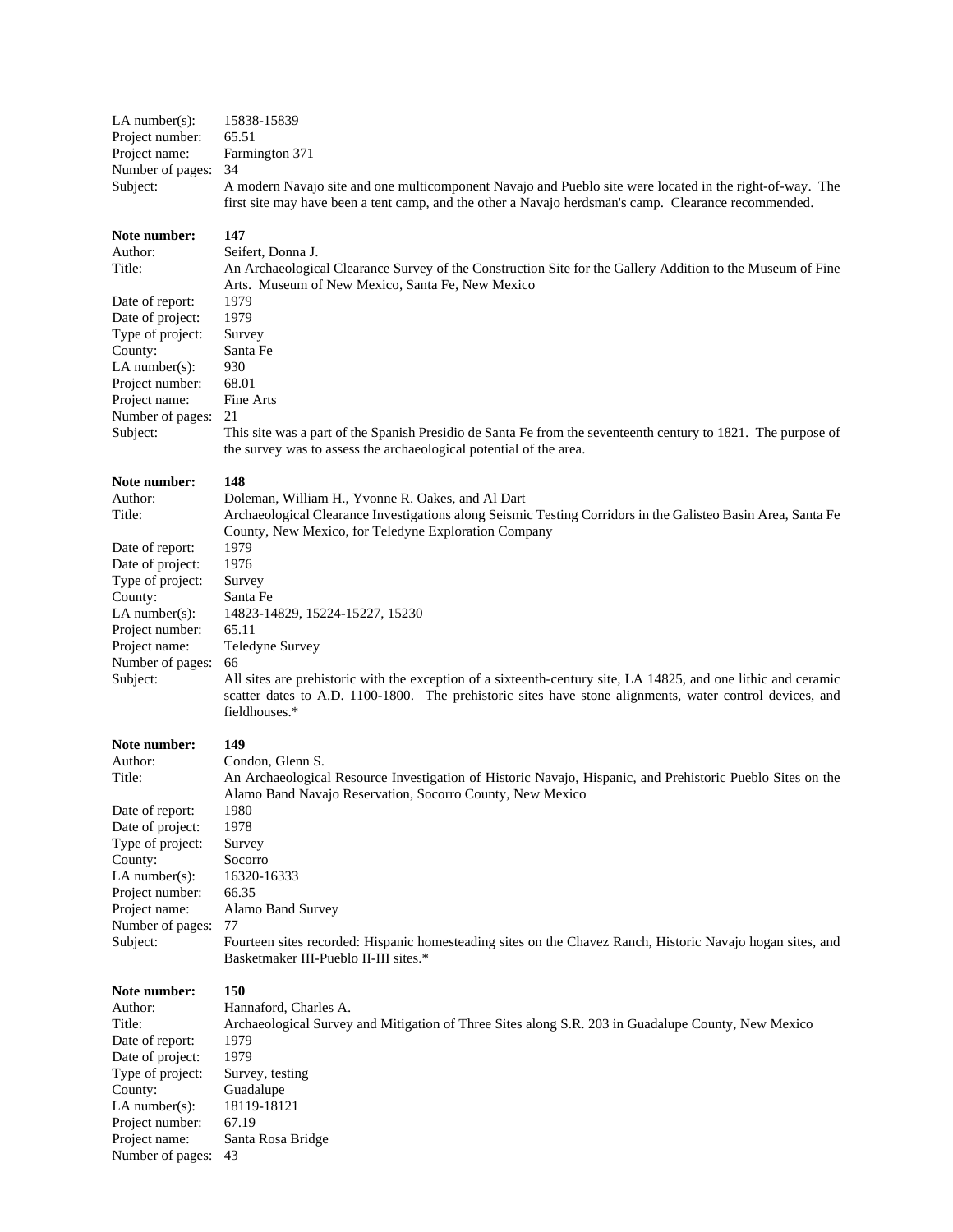| Subject:                          | Three prehistoric Pueblo-period ceramic and lithic artifact scatters dating A.D. 1150-1550.*                                                                                                                                                                                                                                                   |  |
|-----------------------------------|------------------------------------------------------------------------------------------------------------------------------------------------------------------------------------------------------------------------------------------------------------------------------------------------------------------------------------------------|--|
| Note number:                      | 151                                                                                                                                                                                                                                                                                                                                            |  |
| Author:                           | Condon, Glenn S.                                                                                                                                                                                                                                                                                                                               |  |
| Title:                            | A Cultural Resource Investigation along a Proposed Right-of-Way, New Mexico 279, North of Laguna Indian<br>Reservation, Sandoval and Valencia Counties, New Mexico                                                                                                                                                                             |  |
| Date of report:                   | 1980                                                                                                                                                                                                                                                                                                                                           |  |
| Date of project:                  | 1980                                                                                                                                                                                                                                                                                                                                           |  |
| Type of project:                  | Survey                                                                                                                                                                                                                                                                                                                                         |  |
| County:                           | Sandoval, Valencia                                                                                                                                                                                                                                                                                                                             |  |
| $LA$ number(s):                   | 15182, 15183, 16533, 16554, 16555, 22251                                                                                                                                                                                                                                                                                                       |  |
| Project number:                   | 67.02                                                                                                                                                                                                                                                                                                                                          |  |
| Project name:                     | Laguna North                                                                                                                                                                                                                                                                                                                                   |  |
| Number of pages:                  | 31                                                                                                                                                                                                                                                                                                                                             |  |
| Subject:                          | Survey of six sites, including four Navajo sites and one possible Anasazi site, LA 16555.*                                                                                                                                                                                                                                                     |  |
| Note number:                      | 152a                                                                                                                                                                                                                                                                                                                                           |  |
| Author:                           | Dart, Al, and Christine D. Truter                                                                                                                                                                                                                                                                                                              |  |
| Title:                            | A Cultural Resource Survey for the New Mexico State Highway Department, Project BIA-RF-031-1(21),                                                                                                                                                                                                                                              |  |
|                                   | Gamerco North, along U.S. 666, McKinley County, New Mexico                                                                                                                                                                                                                                                                                     |  |
| Date of report:                   | 1978                                                                                                                                                                                                                                                                                                                                           |  |
| Date of project:                  | 1978                                                                                                                                                                                                                                                                                                                                           |  |
| Type of project:                  | Survey                                                                                                                                                                                                                                                                                                                                         |  |
| County:<br>$LA$ number(s):        | McKinley<br>6853, 10822, 16126, 16127, 16136                                                                                                                                                                                                                                                                                                   |  |
| Project number:                   | 41.359, 66.23                                                                                                                                                                                                                                                                                                                                  |  |
| Project name:                     | Gamerco North Survey                                                                                                                                                                                                                                                                                                                           |  |
| Number of pages:                  | 28                                                                                                                                                                                                                                                                                                                                             |  |
| Subject:                          | Five sites and four localities of Anasazi, Navajo, and Euroamerican origin.                                                                                                                                                                                                                                                                    |  |
| Note number:                      | 152 <sub>b</sub>                                                                                                                                                                                                                                                                                                                               |  |
| Author:                           | Maxwell, Timothy D., and James W. Lancaster                                                                                                                                                                                                                                                                                                    |  |
| Title:                            | Data Recovery Plan for Cultural Resources Located within New Mexico State Highway Department Project BIA-<br>RF-031-1(21) near Gamerco, New Mexico                                                                                                                                                                                             |  |
| Date of report:                   | 1983                                                                                                                                                                                                                                                                                                                                           |  |
| Date of project:                  | 1983                                                                                                                                                                                                                                                                                                                                           |  |
| Type of project:                  | Research design                                                                                                                                                                                                                                                                                                                                |  |
| County:                           | McKinley                                                                                                                                                                                                                                                                                                                                       |  |
| $LA$ number(s):                   | 6853, 10822, 16126-16128, 16136, 16880-16882                                                                                                                                                                                                                                                                                                   |  |
| Project number:                   | 41.359                                                                                                                                                                                                                                                                                                                                         |  |
| Project name:<br>Number of pages: | Gamerco North Research Design<br>38                                                                                                                                                                                                                                                                                                            |  |
| Subject:                          | Sites to be directly impacted include LA 16126, a multicomponent Archaic-Pueblo III artifact scatter; and LA<br>16136, an early to mid-twentieth-century Navajo structure. Three sites subject to indirect impact are LA 16127,<br>a possible Navajo burial; LA 16128, a 1920-1950 Navajo habitation; and LA 10822, a small Pueblo II pueblo.* |  |
| Note number:                      | 153                                                                                                                                                                                                                                                                                                                                            |  |
| Author:                           | Doleman, William K., and Glenn S. Condon                                                                                                                                                                                                                                                                                                       |  |
| Title:                            | Archaeological Investigations at a Proposed Surfacing Pit near Cuba, Sandoval County, New Mexico                                                                                                                                                                                                                                               |  |
| Date of report:                   | 1979                                                                                                                                                                                                                                                                                                                                           |  |
| Date of project:                  | 1978                                                                                                                                                                                                                                                                                                                                           |  |
| Type of project:                  | Survey                                                                                                                                                                                                                                                                                                                                         |  |
| County:                           | Sandoval                                                                                                                                                                                                                                                                                                                                       |  |
| $LA$ number(s):                   | 16306-16314                                                                                                                                                                                                                                                                                                                                    |  |
| Project number:                   | 66.29                                                                                                                                                                                                                                                                                                                                          |  |
| Project name:<br>Number of pages: | <b>Mission Road</b><br>98                                                                                                                                                                                                                                                                                                                      |  |
| Subject:                          | Nine sites, including Gallina-phase single and multistructure sites and Archaic campsites with hearths and lithic                                                                                                                                                                                                                              |  |
|                                   | debris.*                                                                                                                                                                                                                                                                                                                                       |  |
| Note number:                      | 154                                                                                                                                                                                                                                                                                                                                            |  |
| Author:                           | Wening, Karen                                                                                                                                                                                                                                                                                                                                  |  |
| Title:                            | Coal Creek Survey: An Archaeological Clearance Survey, New Mexico State Highway Department Project FLH-                                                                                                                                                                                                                                        |  |
|                                   | 12(20)                                                                                                                                                                                                                                                                                                                                         |  |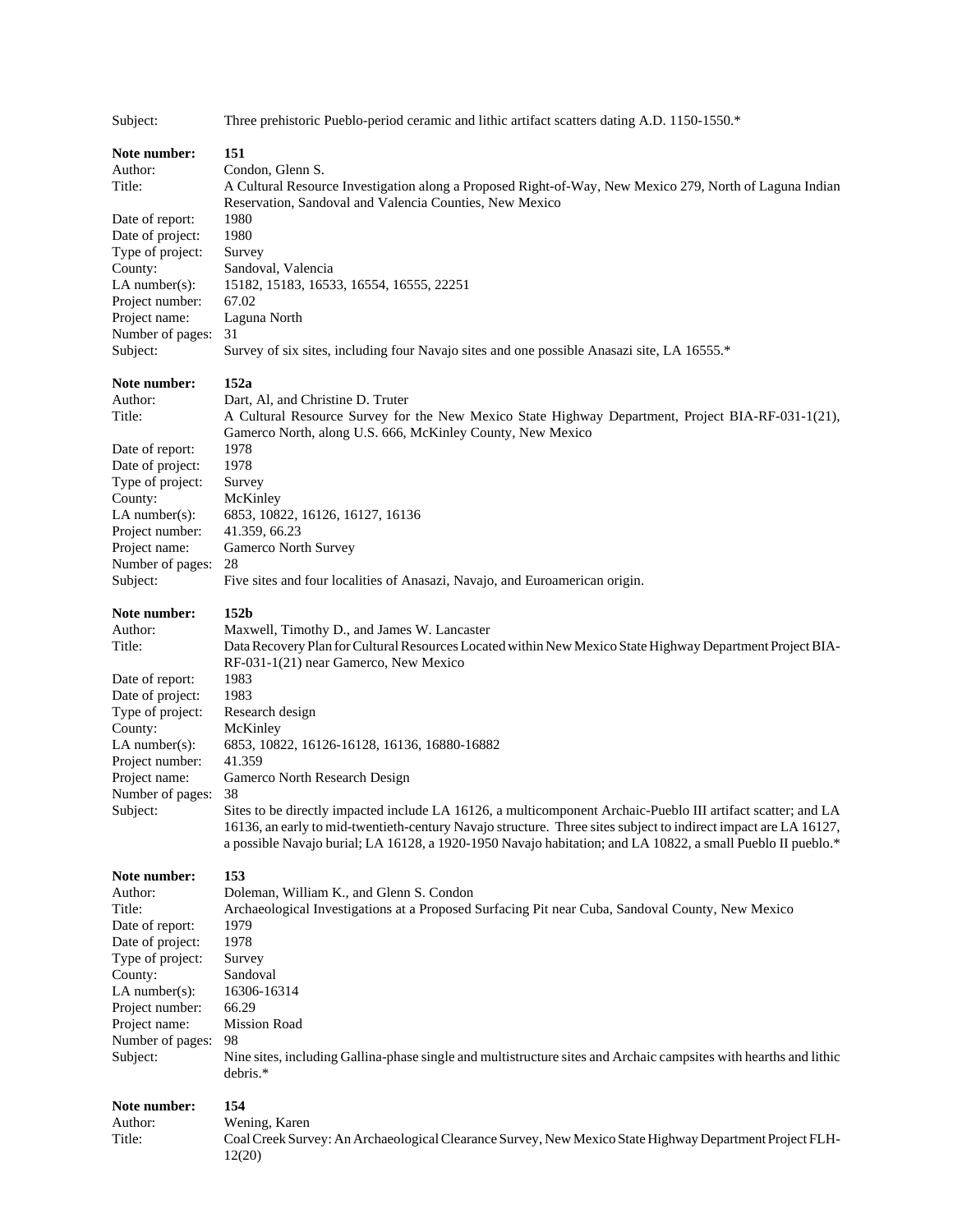| Date of report:   | 1980                                                                                                                |
|-------------------|---------------------------------------------------------------------------------------------------------------------|
| Date of project:  | 1979                                                                                                                |
| Type of project:  | Survey                                                                                                              |
| County:           | San Juan                                                                                                            |
| LA number $(s)$ : | 20037-20038                                                                                                         |
| Project number:   | 68.08                                                                                                               |
| Project name:     | Coal Creek Survey                                                                                                   |
| Number of pages:  | 26                                                                                                                  |
| Subject:          | Two sites recorded. LA 20037 is a Navajo house foundation dating to 1977. LA 20038, a Navajo ramada and             |
|                   | horno, is currently in use.*                                                                                        |
|                   |                                                                                                                     |
| Note number:      | 155                                                                                                                 |
| Author:           | Wening, Karen                                                                                                       |
| Title:            | Table Mesa Survey: An Archaeological Clearance Survey, New Mexico State Highway Department Project                  |
|                   | $FLH-12(21)$                                                                                                        |
| Date of report:   | 1980                                                                                                                |
| Date of project:  | 1979                                                                                                                |
| Type of project:  | Survey                                                                                                              |
| County:           | San Juan                                                                                                            |
| LA number $(s)$ : | None                                                                                                                |
| Project number:   | 68.09                                                                                                               |
| Project name:     | Table Mesa Survey                                                                                                   |
| Number of pages:  | 11                                                                                                                  |
| Subject:          | The survey found three isolated occurrences and no sites.                                                           |
|                   |                                                                                                                     |
| Note number:      | 156                                                                                                                 |
| Author:           | Cronk, Lynn E.                                                                                                      |
| Title:            | Dog Eye Pond Survey: An Archaeological Clearance Survey, New Mexico State Highway Department Project                |
|                   | SP-F-037-1(205)                                                                                                     |
| Date of report:   | 1980                                                                                                                |
| Date of project:  | 1979                                                                                                                |
| Type of project:  | Survey                                                                                                              |
| County:           | San Juan                                                                                                            |
| LA number $(s)$ : | 20220                                                                                                               |
| Project number:   | 68.03                                                                                                               |
| Project name:     | Dog Eye Pond Survey                                                                                                 |
| Number of pages:  | 25                                                                                                                  |
| Subject:          | One site and nine isolated finds. The Historic Navajo site consists of a hogan base, a glass and porcelain scatter, |
|                   | and two middens.*                                                                                                   |
|                   |                                                                                                                     |
| Note number:      | 157 a                                                                                                               |
| Author:           | Cronk, Lynn E.                                                                                                      |
| Title:            | Hunter Wash Survey: An Archaeological Clearance Survey, New Mexico State Highway Department Project                 |
|                   | SP-F-037-1(206)                                                                                                     |
| Date of report:   | 1980                                                                                                                |
| Date of project:  | 1979                                                                                                                |
| Type of project:  | Survey                                                                                                              |
| County:           | San Juan                                                                                                            |
| LA number $(s)$ : | 14838, 20225, 20226, 20228, 20231, 20233, 26143, 30961, 30964, 30965, 30966, 34149, 34377, 8600, 8601               |
| Project number:   | 68.04                                                                                                               |
| Project name:     | Hunter Wash Survey                                                                                                  |
| Number of pages:  | 83<br>Survey recorded four Historic Navajo sites, two multicomponent sites (Navajo, Euroamerican, and unidentified  |
| Subject:          | lithic artifacts), and six prehistoric sites, possibly Archaic.*                                                    |
|                   |                                                                                                                     |
| Note number:      | 157 <sub>b</sub>                                                                                                    |
| Author:           | Cronk, Lynn E.                                                                                                      |
| Title:            | Research Design for the Hunter Wash Survey Sites                                                                    |
| Date of report:   | 1982                                                                                                                |
| Date of project:  | 1982                                                                                                                |
| Type of project:  | Research proposal                                                                                                   |
| County:           | San Juan                                                                                                            |
| LA number $(s)$ : | 14838, 20225, 20231, 26143, 30961, 30964, 30965, 34149                                                              |
| Project number:   | 68.04                                                                                                               |
|                   |                                                                                                                     |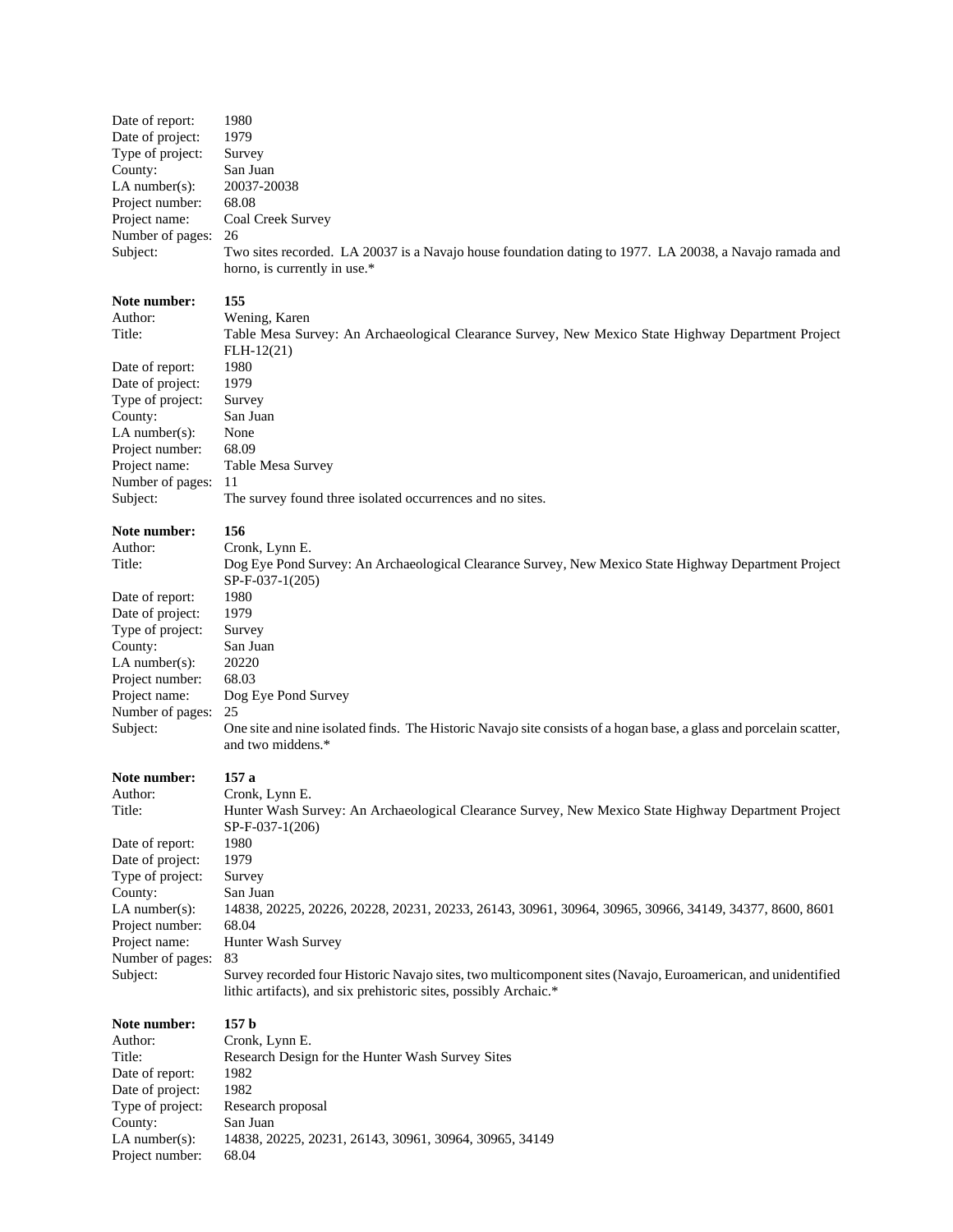| Project name:                        | Hunter Wash Research Design                                                                                    |  |
|--------------------------------------|----------------------------------------------------------------------------------------------------------------|--|
| Number of pages:                     | 47                                                                                                             |  |
| Subject:                             | Research design for excavation of historic and prehistoric sites.                                              |  |
| Note number:                         | 158 a                                                                                                          |  |
| Author:                              | Cronk, Lynn E.                                                                                                 |  |
| Title:                               | Brimhall Wash Survey: An Archaeological Clearance Survey, New Mexico State Highway Department Project          |  |
|                                      | SP-F-037-1(207)                                                                                                |  |
| Date of report:                      | 1980                                                                                                           |  |
| Date of project:                     | 1980                                                                                                           |  |
| Type of project:                     | Survey                                                                                                         |  |
| County:                              | San Juan                                                                                                       |  |
| $LA$ number $(s)$ :                  | 20235-20237, 29369<br>68.05                                                                                    |  |
| Project number:<br>Project name:     | <b>Brimhall Wash Survey</b>                                                                                    |  |
| Number of pages:                     | 71                                                                                                             |  |
| Subject:                             | Four isolated finds and four Historic sites: three Navajo and one Euroamerican. Two Navajo sites are temporary |  |
|                                      | sheepherding campsites. LA 20237 is a Navajo trading post and habitation.*                                     |  |
|                                      |                                                                                                                |  |
| Note number:                         | 158 <sub>b</sub>                                                                                               |  |
| Author:                              | Cronk, Lynn E.                                                                                                 |  |
| Title:                               | Archaeological Testing at LA 30969                                                                             |  |
| Date of report:                      | 1981<br>1981                                                                                                   |  |
| Date of project:<br>Type of project: | Testing                                                                                                        |  |
| County:                              | San Juan                                                                                                       |  |
| LA number $(s)$ :                    | 30969                                                                                                          |  |
| Project number:                      | 70.07                                                                                                          |  |
| Project name:                        | <b>Brimhall Wash Testing</b>                                                                                   |  |
| Number of pages:                     | 11                                                                                                             |  |
| Subject:                             | One severely disturbed, unlined, basin-shaped hearth and fire-cracked rock. Most of the site lies outside the  |  |
|                                      | right-of-way.*                                                                                                 |  |
| Note number:                         | 158 c                                                                                                          |  |
| Author:                              | Cronk, Lynn E.                                                                                                 |  |
| Title:                               | Research Design and Implementation for LA 20237                                                                |  |
| Date of report:                      | 1981                                                                                                           |  |
| Date of project:                     | 1981                                                                                                           |  |
| Type of project:                     | Research design                                                                                                |  |
| County:                              | San Juan                                                                                                       |  |
| $LA$ number(s):                      | 20237                                                                                                          |  |
| Project number:                      | 68.05                                                                                                          |  |
| Project name:                        | Brimhall Wash Research Design                                                                                  |  |
| Number of pages:<br>Subject:         | 26<br>Research design for excavation and ethnographic study of an early twentieth-century Navajo trading post. |  |
|                                      |                                                                                                                |  |
| Note number:                         | 159                                                                                                            |  |
| Author:                              | Cronk, Lynn E.                                                                                                 |  |
| Title:                               | Moncisco Wash Survey: An Archaeological Clearance Survey, New Mexico State Highway Department Project          |  |
|                                      | No. SP-F-037-1 (208)                                                                                           |  |
| Date of report:                      | 1980                                                                                                           |  |
| Date of project:                     | 1979                                                                                                           |  |
| Type of project:<br>County:          | Survey<br>San Juan                                                                                             |  |
| $LA$ number $(s)$ :                  | 21086-21088, 20239                                                                                             |  |
| Project number:                      | 68.06                                                                                                          |  |
| Project name:                        | Moncisco Wash Survey                                                                                           |  |
| Number of pages:                     | 48                                                                                                             |  |
| Subject:                             | One isolated charcoal scatter; one Navajo site (LA 20239) dating to 1915-1920 with a forked-stick hogan, trash |  |
|                                      | area, corral, and hearth area; and three lithic artifact scatters.*                                            |  |
| Note number:                         | 160                                                                                                            |  |
| Author:                              | Schaafsma, Curtis F., Martin Mayer, and John P. Wilson                                                         |  |
| Title:                               | La Plaza de San José: Excavations in the Two River Reservoir                                                   |  |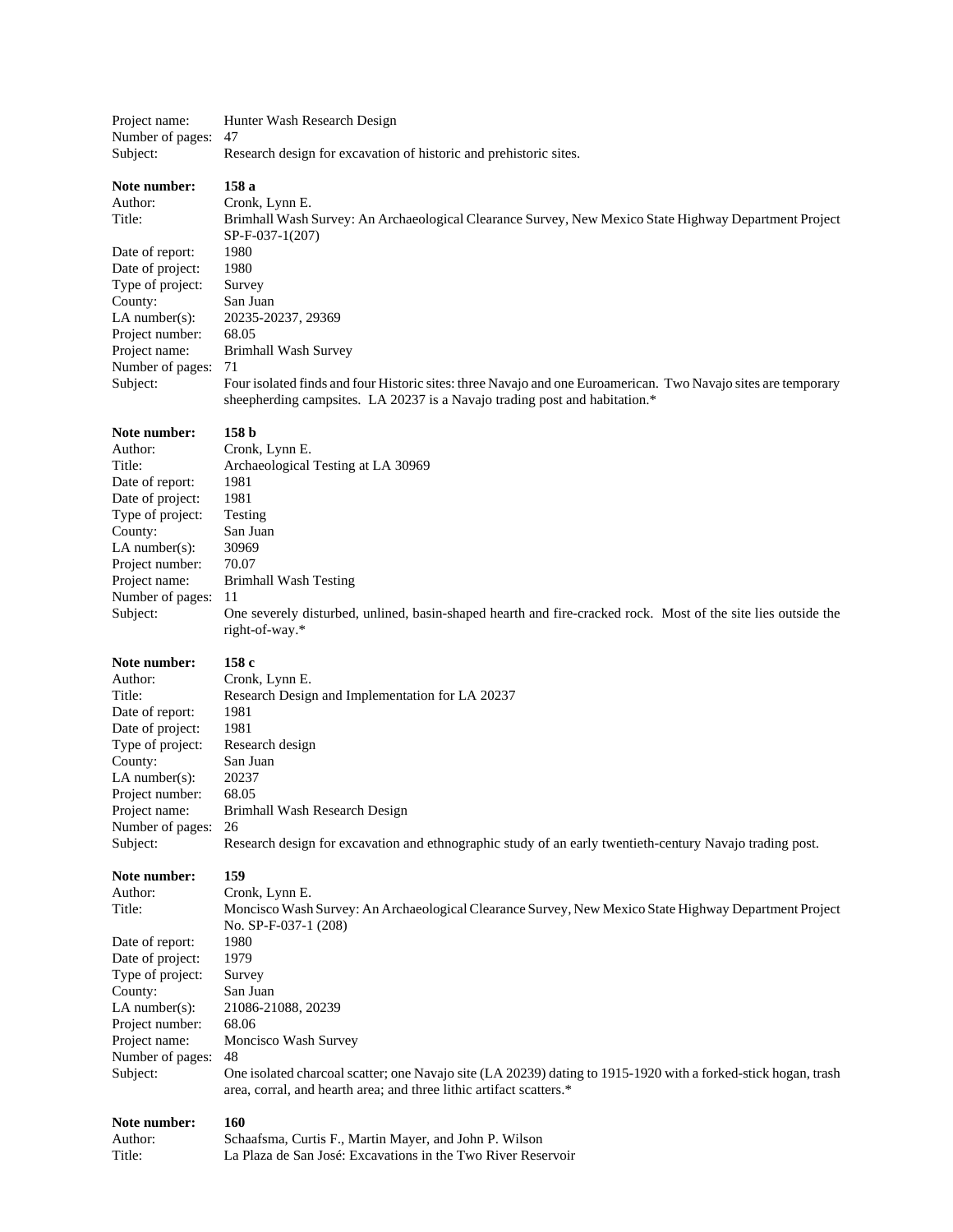| Date of report:  | In preparation                                                                                         |
|------------------|--------------------------------------------------------------------------------------------------------|
| Date of project: | 1967                                                                                                   |
| Type of project: | Excavation                                                                                             |
| County:          | Chaves                                                                                                 |
| LA number(s):    | 6992, 6993                                                                                             |
| Project number:  | 52.05                                                                                                  |
| Project name:    | San José Plaza                                                                                         |
| Number of pages: | In progress                                                                                            |
| Subject:         | Surface collection of nineteenth-century campsite and excavation of Missouri Plaza, abandoned in 1871. |

# **Note number: 161 a**<br>Author: **Condo**

Date of report: Date of project: 1979 Type of project: Survey County: San Juan LA number(s): 7371, 16029 Project number: 68.14 Number of pages: 34

Author: Condon, Glenn S., and Lynn E. Cronk<br>Title: A Cultural Resource Investigation fo A Cultural Resource Investigation for Nielsons Inc., near Sanostee, New Mexico, on the Navajo Indian Reservation<br>1980 Project name: Nielson's 666 Pits Survey

Subject: The survey recorded four sites adjacent to the impact area: one Pueblo III sherd scatter; one Pueblo II-III and Navajo sherd scatter with a Navajo oven; a Pueblo III six-room pueblo with kiva (LA 7371); and a Basketmaker III village (LA 16029). Bound with Laboratory of Anthropology Notes 161b.\*

# **Note number: 161 b**

| том нашом .       |                                                                                                                                                                                                      |
|-------------------|------------------------------------------------------------------------------------------------------------------------------------------------------------------------------------------------------|
| Author:           | Cronk, Lynn E.                                                                                                                                                                                       |
| Title:            | An Archaeological Clearance Survey of Extensions to Borrow Pits N1, N2, and N10                                                                                                                      |
| Date of report:   | 1980                                                                                                                                                                                                 |
| Date of project:  | 1980                                                                                                                                                                                                 |
| Type of project:  | Survey                                                                                                                                                                                               |
| County:           | San Juan                                                                                                                                                                                             |
| LA number $(s)$ : | 7371, 16029                                                                                                                                                                                          |
| Project number:   | 68.16                                                                                                                                                                                                |
| Project name:     | Nielson's 666 Pits                                                                                                                                                                                   |
| Number of pages:  |                                                                                                                                                                                                      |
| Subject:          | Insufficient cultural material to require avoidance except at Borrow Pit N10, LA 16029, where further use would<br>necessitate mitigative action. Bound with Laboratory of Anthropology Notes 161a.* |
| Note number:      | 162                                                                                                                                                                                                  |
| $A$ uthor         | $Farivial$ $Rohin F$                                                                                                                                                                                 |

| Author:          | Farwell, Robin E.                                                                                                                                 |  |  |
|------------------|---------------------------------------------------------------------------------------------------------------------------------------------------|--|--|
| Title:           | The Peach Spring Survey: A Cultural Resource Survey and Inventory along New Mexico State Road 566,                                                |  |  |
|                  | McKinley County, for New Mexico State Highway Project SP-2341(400)                                                                                |  |  |
| Date of report:  | 1980                                                                                                                                              |  |  |
| Date of project: | 1977                                                                                                                                              |  |  |
| Type of project: | Survey                                                                                                                                            |  |  |
| County:          | McKinley                                                                                                                                          |  |  |
| LA number(s):    | 15974-16006, 17148, 17149                                                                                                                         |  |  |
| Project number:  | 66.04                                                                                                                                             |  |  |
| Project name:    | Peach Spring Survey                                                                                                                               |  |  |
| Number of pages: | 99                                                                                                                                                |  |  |
| Subject:         | Seventeen of the thirty-five sites surveyed are Anasazi, six are Navajo, seven are multicomponent, and five are                                   |  |  |
|                  | of indeterminate cultural affiliation. Many of these sites are near LA 10770, a Chacoan outlier, and date to the<br>Pueblo II-Pueblo III period.* |  |  |
| Note number:     | 163                                                                                                                                               |  |  |
| Author:          | Condon, Glenn S.                                                                                                                                  |  |  |
| Title:           | Excavations at Site LA 14893, San Juan County, New Mexico: Mitigation of a Pueblo Period Site along U.S.                                          |  |  |
|                  | 666, New Mexico State Highway Department Project FLH-12(17)                                                                                       |  |  |

| Date of report:  | 1980       |
|------------------|------------|
| Date of project: | 1977       |
| Type of project: | Excavation |
| County:          | San Juan   |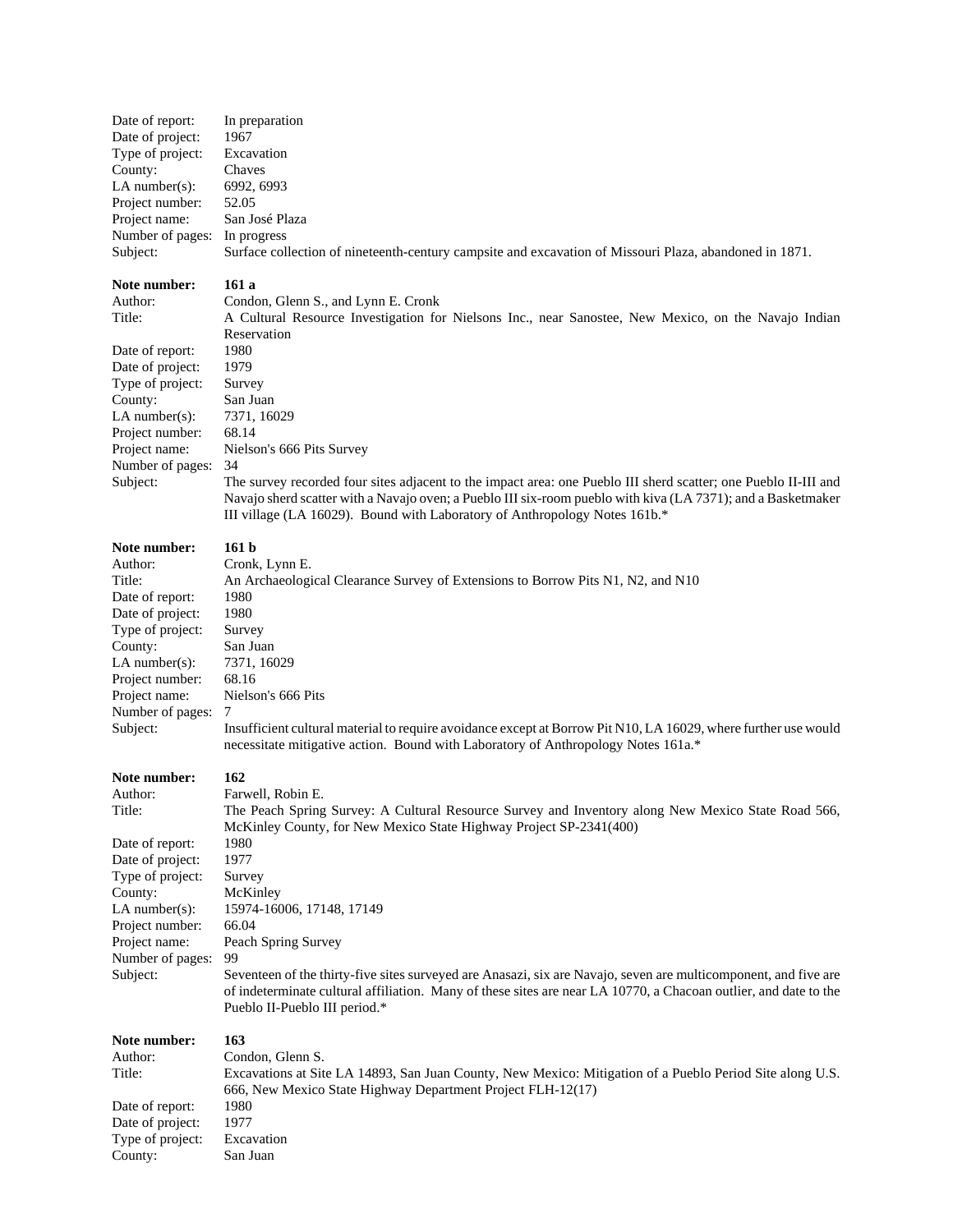| LA number(s):                        | 14893                                                                                                                                                                                              |
|--------------------------------------|----------------------------------------------------------------------------------------------------------------------------------------------------------------------------------------------------|
| Project number:                      | 65.49                                                                                                                                                                                              |
| Project name:                        | LA 14893                                                                                                                                                                                           |
| Number of pages:                     | 15                                                                                                                                                                                                 |
| Subject:                             | Excavation of a disturbed site. No features found. Artifacts indicate a Pueblo-period occupation associated with<br>agricultural activities.                                                       |
| Note number:                         | 164                                                                                                                                                                                                |
| Author:                              | Oakes, Yvonne R.                                                                                                                                                                                   |
| Title:                               | The Cross L Ranch Site: A Study of Plains Adaptation                                                                                                                                               |
| Date of report:                      | 1979<br>1978                                                                                                                                                                                       |
| Date of project:<br>Type of project: | Excavation                                                                                                                                                                                         |
| County:                              | Union                                                                                                                                                                                              |
| LA number $(s)$ :                    | 15867                                                                                                                                                                                              |
| Project number:                      | 66.22                                                                                                                                                                                              |
| Project name:                        | Cross L Ranch                                                                                                                                                                                      |
| Number of pages:                     | 165                                                                                                                                                                                                |
| Subject:                             | LA 15867 yielded evidence of prehistoric Plains Indian adaptations in the Dry Cimarron River Valley from<br>approximately A.D. 600 to 1000. Stone-ringed structures and extensive lithic debitage. |
| Note number:                         | 165a                                                                                                                                                                                               |
| Author:                              | Klausner, Stephanie                                                                                                                                                                                |
| Title:                               | The Westridge Site: A Lithic Quarry and Workshop in Tucumcari, New Mexico: New Mexico State Highway<br>Department Projects I-040-6(11)331 and RF-033-6(4)                                          |
| Date of report:                      | 1980                                                                                                                                                                                               |
| Date of project:                     | 1978                                                                                                                                                                                               |
| Type of project:                     | Excavation                                                                                                                                                                                         |
| County:                              | Quay                                                                                                                                                                                               |
| LA number $(s)$ :                    | 16222                                                                                                                                                                                              |
| Project number:                      | 66.24                                                                                                                                                                                              |
| Project name:                        | Westridge Site                                                                                                                                                                                     |
| Number of pages:                     | 84                                                                                                                                                                                                 |
| Subject:                             | LA 16222 was a quarry and primary reduction workshop with evidence of several distinct core reduction<br>sequences. Possibly occupied during the Paleoindian and Archaic periods.                  |
| Note number:                         | 165 b                                                                                                                                                                                              |
| Author:                              | Seaman, Timothy J.                                                                                                                                                                                 |
| Title:                               | Further Discussion of the Lithic Artifact Scatters at the Westridge Site, Tucumcari, New Mexico                                                                                                    |
| Date of report:                      | 1983                                                                                                                                                                                               |
| Date of project:                     | 1978                                                                                                                                                                                               |
| Type of project:                     | Excavation                                                                                                                                                                                         |
| County:                              | Quay                                                                                                                                                                                               |
| LA number $(s)$ :<br>Project number: | 16222<br>66.24                                                                                                                                                                                     |
| Project name:                        | Westridge Site                                                                                                                                                                                     |
| Number of pages:                     | 250                                                                                                                                                                                                |
| Subject:                             | Lithic quarry excavation.                                                                                                                                                                          |
| Note number:                         | 166                                                                                                                                                                                                |
| Author:                              | Wiseman, Regge N.                                                                                                                                                                                  |
| Title:                               | The Carnue Project: Excavation of a Late Coalition Period Pueblo in Tijeras Canyon, New Mexico                                                                                                     |
| Date of report:                      | 1980                                                                                                                                                                                               |
| Date of project:                     | 1975                                                                                                                                                                                               |
| Type of project:<br>County:          | Excavation<br>Bernalillo                                                                                                                                                                           |
| LA number(s):                        | 10794                                                                                                                                                                                              |
| Project number:                      | 63.04                                                                                                                                                                                              |
| Project name:                        | Carnue                                                                                                                                                                                             |
| Number of pages:<br>Subject:         | 217                                                                                                                                                                                                |
|                                      | Excavation of LA 10794, a late Coalition-period pueblo (ca. A.D. 1250-1350). Surface rooms, pit structures, and a plaza area were                                                                  |

excavated. Evidence for seasonal occupation relating to agricultural activities.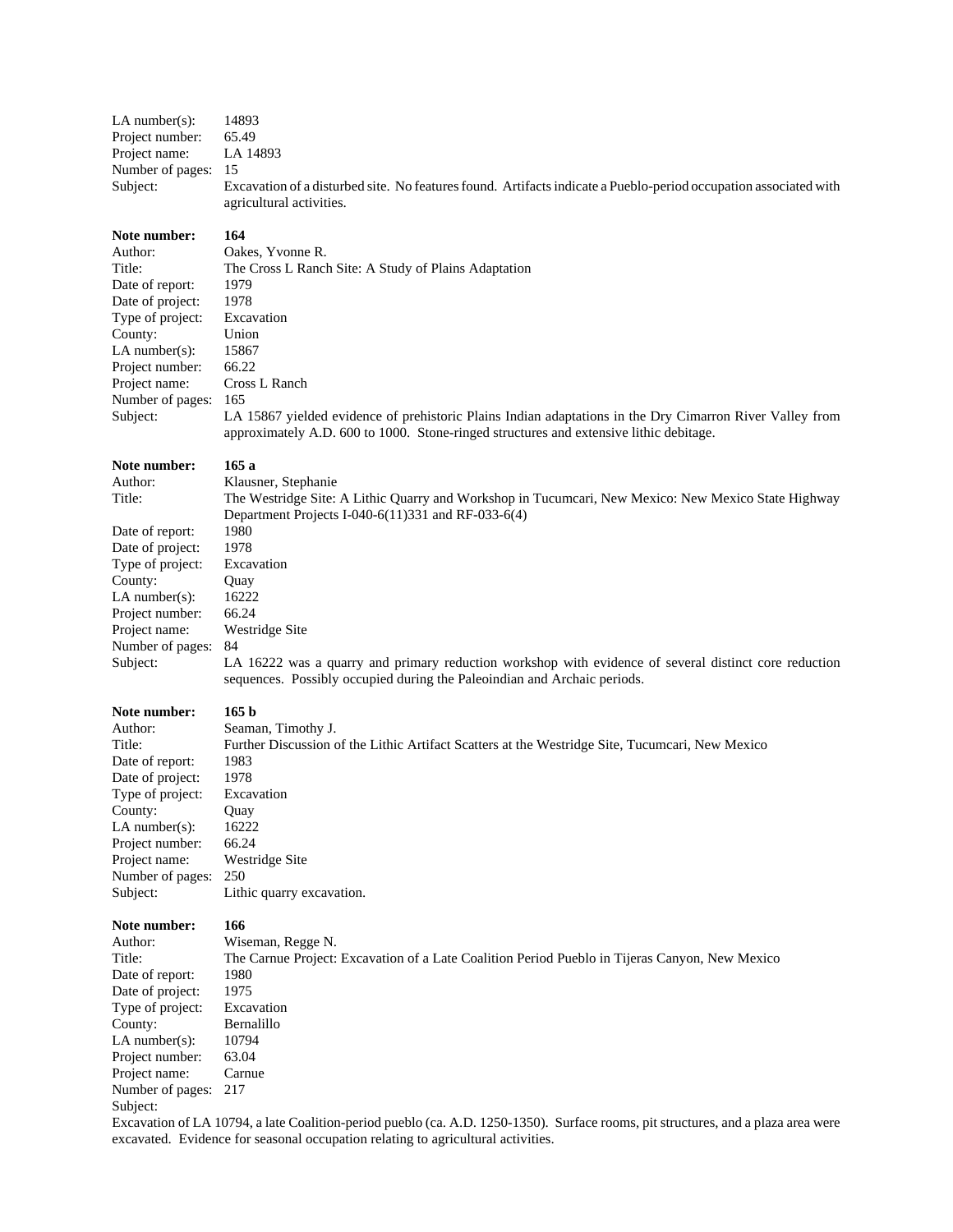| Note number:<br>Author:<br>Title:<br>Date of report:<br>Date of project:<br>Type of project:<br>County:<br>$LA$ number $(s)$ :<br>Project number:<br>Project name:<br>Number of pages:<br>Subject: | 167<br>Dart, Al<br>Archaeological Investigations at San Antonio de Padua, LA 24, Bernalillo County, New Mexico<br>1980<br>1975<br>Excavation<br>Bernalillo<br>24<br>63.05<br>San Antonio<br>410<br>Excavation of multicomponent site in Tijeras Canyon. Prehistoric component had three temporally distinct room<br>blocks. Historic component had several structures, plaza walls, corrals, and irrigation ditches. |
|----------------------------------------------------------------------------------------------------------------------------------------------------------------------------------------------------|----------------------------------------------------------------------------------------------------------------------------------------------------------------------------------------------------------------------------------------------------------------------------------------------------------------------------------------------------------------------------------------------------------------------|
| Note number:                                                                                                                                                                                       | 168                                                                                                                                                                                                                                                                                                                                                                                                                  |
| Author:                                                                                                                                                                                            | Koczan, Steven A.                                                                                                                                                                                                                                                                                                                                                                                                    |
| Title:                                                                                                                                                                                             | An Archeological Clearance Investigation of Two Borrow Pits on the Alamo Band Navajo Reservation                                                                                                                                                                                                                                                                                                                     |
| Date of report:<br>Date of project:                                                                                                                                                                | 1980<br>1980                                                                                                                                                                                                                                                                                                                                                                                                         |
| Type of project:                                                                                                                                                                                   | Survey                                                                                                                                                                                                                                                                                                                                                                                                               |
| County:                                                                                                                                                                                            | Socorro                                                                                                                                                                                                                                                                                                                                                                                                              |
| $LA$ number $(s)$ :                                                                                                                                                                                | None                                                                                                                                                                                                                                                                                                                                                                                                                 |
| Project number:<br>Project name:                                                                                                                                                                   | 69.01<br>Wylie Corporation                                                                                                                                                                                                                                                                                                                                                                                           |
| Number of pages:                                                                                                                                                                                   | 5                                                                                                                                                                                                                                                                                                                                                                                                                    |
| Subject:                                                                                                                                                                                           | Two borrow pits were surveyed, and no archaeological sites were found.                                                                                                                                                                                                                                                                                                                                               |
| Note number:                                                                                                                                                                                       | 169                                                                                                                                                                                                                                                                                                                                                                                                                  |
| Author:                                                                                                                                                                                            | Doleman, William H., James W. Lancaster, and Denise P. Fallon                                                                                                                                                                                                                                                                                                                                                        |
| Title:                                                                                                                                                                                             | Archaeological Excavations at Crownpoint, New Mexico                                                                                                                                                                                                                                                                                                                                                                 |
| Date of report:<br>Date of project:                                                                                                                                                                | 1979<br>1976                                                                                                                                                                                                                                                                                                                                                                                                         |
| Type of project:                                                                                                                                                                                   | Excavation                                                                                                                                                                                                                                                                                                                                                                                                           |
| County:                                                                                                                                                                                            | McKinley                                                                                                                                                                                                                                                                                                                                                                                                             |
| $LA$ number $(s)$ :                                                                                                                                                                                | 14695-14706                                                                                                                                                                                                                                                                                                                                                                                                          |
| Project number:<br>Project name:                                                                                                                                                                   | 65.05<br>Crownpoint Excavation                                                                                                                                                                                                                                                                                                                                                                                       |
| Number of pages:                                                                                                                                                                                   | 215                                                                                                                                                                                                                                                                                                                                                                                                                  |
| Subject:                                                                                                                                                                                           | Excavation and analysis of four Basketmaker Anasazi sites. Also, eight Historic Navajo sites.                                                                                                                                                                                                                                                                                                                        |
| Note number:                                                                                                                                                                                       | 170                                                                                                                                                                                                                                                                                                                                                                                                                  |
| Author:                                                                                                                                                                                            | Oakes, Yvonne R., and Timothy D. Maxwell                                                                                                                                                                                                                                                                                                                                                                             |
| Title:                                                                                                                                                                                             | The Overlook Site: An Archaeological Clearance Survey near Las Vegas, New Mexico                                                                                                                                                                                                                                                                                                                                     |
| Date of report:<br>Date of project:                                                                                                                                                                | 1980<br>1980                                                                                                                                                                                                                                                                                                                                                                                                         |
| Type of project:                                                                                                                                                                                   | Survey                                                                                                                                                                                                                                                                                                                                                                                                               |
| County:                                                                                                                                                                                            | San Miguel                                                                                                                                                                                                                                                                                                                                                                                                           |
| $LA$ number $(s)$ :                                                                                                                                                                                | 25276<br>69.04                                                                                                                                                                                                                                                                                                                                                                                                       |
| Project number:<br>Project name:                                                                                                                                                                   | Las Vegas Bypass                                                                                                                                                                                                                                                                                                                                                                                                     |
| Number of pages:                                                                                                                                                                                   | 20                                                                                                                                                                                                                                                                                                                                                                                                                   |
| Subject:                                                                                                                                                                                           | LA 25276 was an extensive lithic site in the gravel pit. A Historic dump was also recorded. Material culture<br>analysis shows site use from Archaic times (B.C. 5000-A.D. 1) to the recent Historic period (1970).*                                                                                                                                                                                                 |
| Note number:                                                                                                                                                                                       | 171                                                                                                                                                                                                                                                                                                                                                                                                                  |
| Author:                                                                                                                                                                                            | Wiseman, Regge N.                                                                                                                                                                                                                                                                                                                                                                                                    |
| Title:                                                                                                                                                                                             | A Cultural Resources Investigation of Two Proposed Drilling Locations on La Jara Mesa for Teton Exploration<br>Drilling Company, Inc.                                                                                                                                                                                                                                                                                |
| Date of report:                                                                                                                                                                                    | 1978                                                                                                                                                                                                                                                                                                                                                                                                                 |
| Date of project:                                                                                                                                                                                   | 1978                                                                                                                                                                                                                                                                                                                                                                                                                 |
| Type of project:                                                                                                                                                                                   | Survey                                                                                                                                                                                                                                                                                                                                                                                                               |
| County:<br>LA number $(s)$ :                                                                                                                                                                       | Cibola (Valencia)<br>16611                                                                                                                                                                                                                                                                                                                                                                                           |
| Project number:                                                                                                                                                                                    | 67.03                                                                                                                                                                                                                                                                                                                                                                                                                |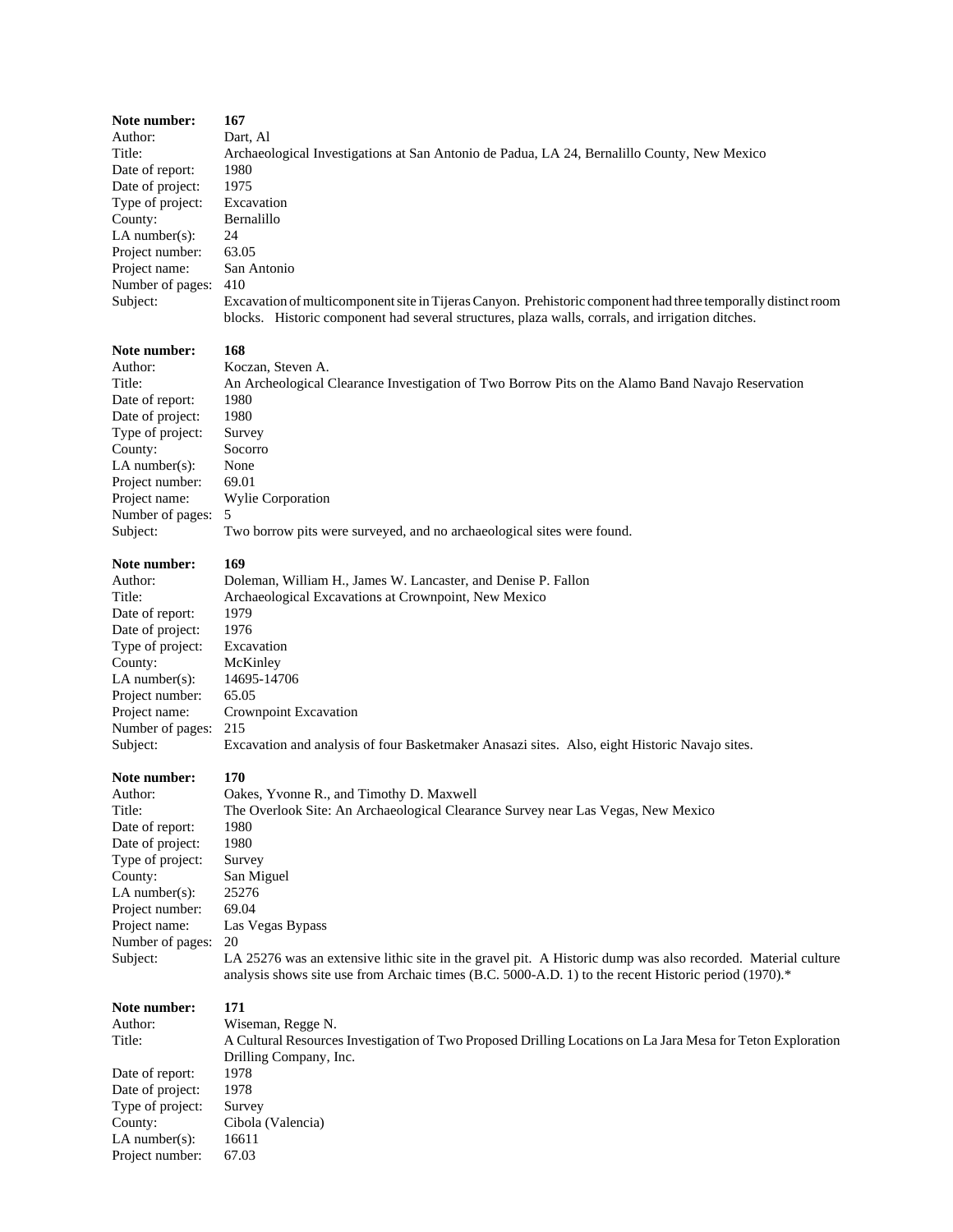Project name: Teton Number of pages: 13 Subject: LA 16611 is a Pueblo II sherd scatter.\*

**Note number: 172**

Author: Wiseman, Regge N. Title: The San Ysidro Project: Archaeological Investigations along New Mexico State Highway Department Project F-FF-033-1(17), At San Ysidro, New Mexico Date of report: 1979 Date of project: 1978<br>Type of project: Survey Type of project: County: Sandoval LA number(s): 16687-16690, 12532, 12533 Project number: 67.11 Project name: San Ysidro Number of pages: 37 Subject: Six prehistoric sites, all Pueblo IV sherd and lithic artifact scatters, and one Historic site dating to 1500-1700.\*

#### **Note number: 173**

Author: Akins, Nancy J., ed. Title: The Tuntsa Project: Excavations at Five Sites near Sheep Springs, New Mexico Date of report: 1990 (rev.) Date of project: 1977 Type of project: Excavation County: San Juan LA number(s): 12732-12737 Project number: 64.30 Project name: Tuntsa Excavation Number of pages: 120 Subject: Five sites excavated, including a Basketmaker II semisubterranean structure; an agricultural site occupied A.D. 850-1125; a 1-room fieldhouse and pitroom; a 6- to 10-room pueblo and kiva, A.D. 900-1200; and a rubble mound.

#### **Note number: 174**

Author: Nemaric, Juan Carlos Title: An Archaeological Clearance Survey for the U.S. BIA, Picuris Pueblo Grant Lands, New Mexico Date of report: 1975 Date of project: 1975 Type of project: Survey County: Taos LA number(s): 926, 12747-12752 Project number: 63.13 Project name: BIA, Picuris Pueblo Number of pages: 16 Subject: Archaeological clearance recommended for all sections except LA 926, which contains a Rio Grande Anasazi circular rock shrine, ca. A.D. 100-1300.\* **Note number: 175**

Author: Klausner, Stephanie Title: A Cultural Resource Assessment of the Area Proposed for the Future City of Santa Fe Wastewater Treatment Site<br>1977 Date of report: 1977<br>Date of project: 1977 Date of project: Type of project: Survey County: Santa Fe LA number(s): 16714, 16768, 16769, 16771 Project number: 66.06 Project name: Santa Fe Wastewater Number of pages: 21 Subject: Eight sites recorded by aerial survey and then checked on the ground, all Spanish Colonial settlements dating from the seventeenth through the nineteenth centuries.\*

| Note number: | 176              |
|--------------|------------------|
| Author:      | Oakes. Yvonne R. |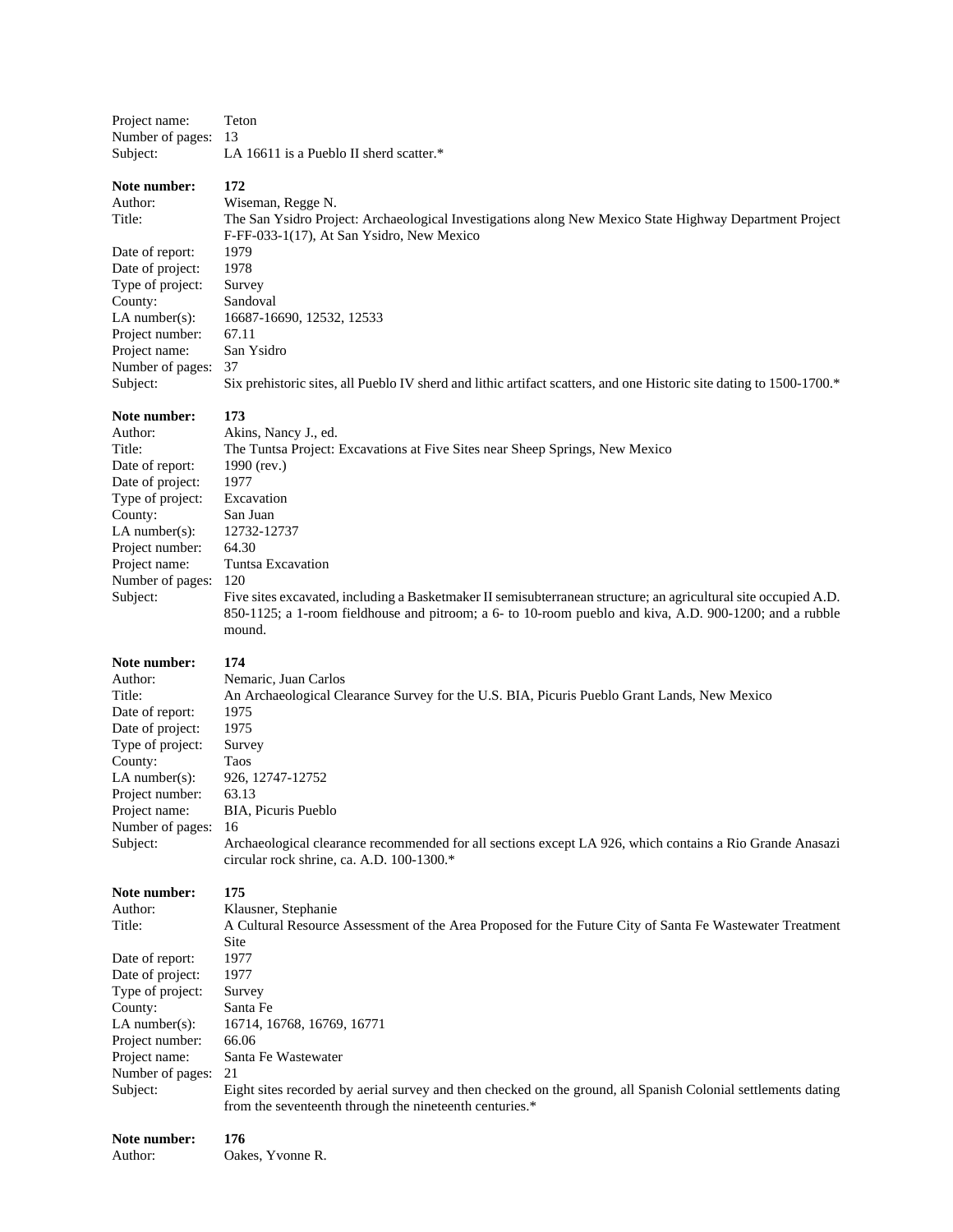| Title:                               | An Archaeological Clearance Investigation of Two Proposed Borrow Pits on Zia Indian Reservation                                                                                                                                      |
|--------------------------------------|--------------------------------------------------------------------------------------------------------------------------------------------------------------------------------------------------------------------------------------|
| Date of report:                      | 1978                                                                                                                                                                                                                                 |
| Date of project:                     | 1978                                                                                                                                                                                                                                 |
| Type of project:                     | Survey                                                                                                                                                                                                                               |
| County:                              | Sandoval                                                                                                                                                                                                                             |
| $LA$ number $(s)$ :                  | 241, 17065                                                                                                                                                                                                                           |
| Project number:                      | 67.15                                                                                                                                                                                                                                |
| Project name:                        | <b>Brown Construction</b>                                                                                                                                                                                                            |
| Number of pages:<br>Subject:         | 10<br>Two sites recorded within one borrow pit: LA 241, a large pueblo with a ceramic date of A.D. 1300-1700, and                                                                                                                    |
|                                      | LA 17065, a one-room fieldhouse dating to the late eighteenth century.*                                                                                                                                                              |
| Note number:                         | 177 (also published as 373)                                                                                                                                                                                                          |
| Author:                              | Dart, Al                                                                                                                                                                                                                             |
| Title:                               | A Cultural Resource Clearance Investigation, Project BIA-RF-033-2(10): Surfacing Pits, New Mexico State<br>Highway Department, La Jara, New Mexico                                                                                   |
| Date of report:                      | 1977                                                                                                                                                                                                                                 |
| Date of project:                     | 1977                                                                                                                                                                                                                                 |
| Type of project:                     | Survey                                                                                                                                                                                                                               |
| County:                              | Sandoval<br>15270                                                                                                                                                                                                                    |
| LA number $(s)$ :<br>Project number: | 65.48                                                                                                                                                                                                                                |
| Project name:                        | La Jara                                                                                                                                                                                                                              |
| Number of pages:                     | 12                                                                                                                                                                                                                                   |
| Subject:                             | A lithic quarry was identified along the ridge where the surfacing pits were located, but no sites were found                                                                                                                        |
|                                      | within the pit perimeters.*                                                                                                                                                                                                          |
| Note number:                         | 178                                                                                                                                                                                                                                  |
| Author:                              | Farwell, Robin E.                                                                                                                                                                                                                    |
| Title:                               | La Bajada: A Cultural Resource Clearance Investigation for the New Mexico State Highway Department BIA-<br>SP-2545(200) Surfacing Pit 77-1-S, Sandoval County, New Mexico                                                            |
| Date of report:                      | 1980                                                                                                                                                                                                                                 |
| Date of project:                     | 1977                                                                                                                                                                                                                                 |
| Type of project:                     | Excavation                                                                                                                                                                                                                           |
| County:                              | Sandoval                                                                                                                                                                                                                             |
| $LA$ number(s):                      | 15279                                                                                                                                                                                                                                |
| Project number:                      | 65.26                                                                                                                                                                                                                                |
| Project name:                        | La Bajada Excavation                                                                                                                                                                                                                 |
| Number of pages:                     | 42                                                                                                                                                                                                                                   |
| Subject:                             | Excavation of LA 15279, a lithic artifact scatter covering the top of a ridge. Cultural affiliation undetermined.<br>The primary activity was the exploitation of terrace gravels for lithic tool manufacture.*                      |
| Note number:                         | 179 a                                                                                                                                                                                                                                |
| Author:                              | Dart, Al, Robin Farwell, Frances L. Swadesh, and Brenda Yates                                                                                                                                                                        |
| Title:                               | New Mexico State Highway Department Project I-IG-025-5(18) 342, Interstate 25, the Las Vegas By-Pass:<br><b>Impact on Cultural Resources</b>                                                                                         |
| Date of report:                      | 1978                                                                                                                                                                                                                                 |
| Date of project:                     | 1976                                                                                                                                                                                                                                 |
| Type of project:                     | Survey                                                                                                                                                                                                                               |
| County:                              | San Miguel                                                                                                                                                                                                                           |
| LA number $(s)$ :                    | 12981-12983, 13281, 13418-13421, 15280-15285                                                                                                                                                                                         |
| Project number:                      | 64.22                                                                                                                                                                                                                                |
| Project name:                        | Las Vegas Bypass                                                                                                                                                                                                                     |
| Number of pages:                     | 60                                                                                                                                                                                                                                   |
| Subject:                             | Of the 14 sites recorded, two are prehistoric campsites, two prehistoric hunting or food processing sites, two<br>Historic homesteads, two sites affiliated with the Santa Fe Railroad, and one a possible Santa Fe Trail campsite.* |
| Note number:                         | 179 <sub>b</sub>                                                                                                                                                                                                                     |
| Author:                              | Swadesh, Frances L.                                                                                                                                                                                                                  |
| Title:                               | New Mexico State Highway Department Project I-I8-025-5(18)342, Interstate 25, Las Vegas Highway Bypass:                                                                                                                              |
|                                      | Follow-up Social, Economic, and Environmental Study                                                                                                                                                                                  |
| Date of report:                      | 1977                                                                                                                                                                                                                                 |
| Date of project:                     | 1977                                                                                                                                                                                                                                 |
| Type of project:                     | Survey                                                                                                                                                                                                                               |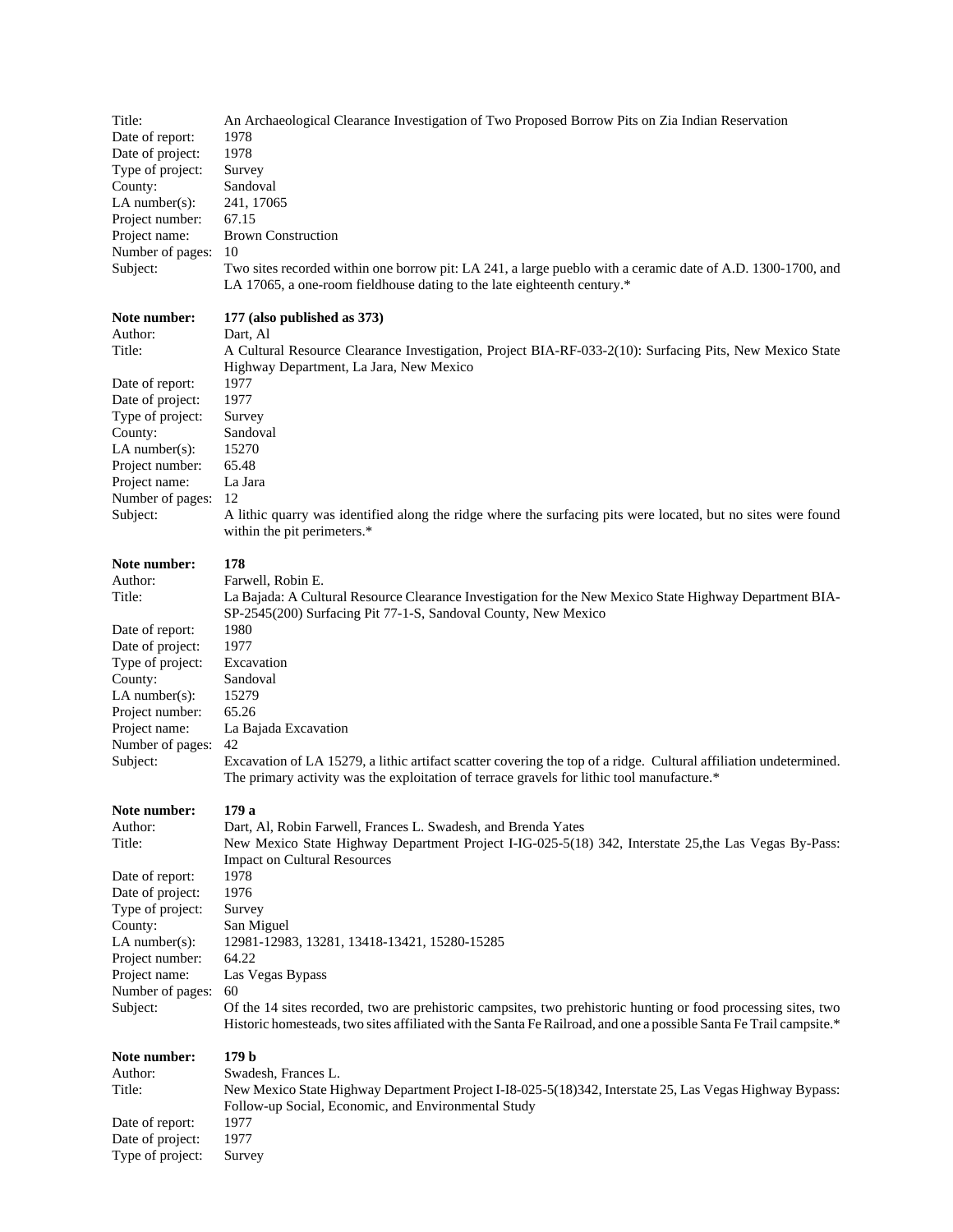| County:<br>LA number $(s)$ :<br>Project number:<br>Project name:<br>Number of pages:<br>Subject:                                                                                                   | San Miguel<br>None<br>64.22<br>Las Vegas Bypass Ethnology<br>20<br>Recommendations for future ethnographic studies.                                                                                                                                                                                                                                                                                                                                            |
|----------------------------------------------------------------------------------------------------------------------------------------------------------------------------------------------------|----------------------------------------------------------------------------------------------------------------------------------------------------------------------------------------------------------------------------------------------------------------------------------------------------------------------------------------------------------------------------------------------------------------------------------------------------------------|
| Note number:<br>Author:<br>Title:<br>Date of report:<br>Date of project:<br>Type of project:<br>County:<br>$LA$ number $(s)$ :<br>Project number:<br>Project name:<br>Number of pages:<br>Subject: | 180<br>Koczan, Steven A.<br>A Cultural Resource Inventory of a Portion of the Kerr-McGee Roca Honda Uranium Claims Northwest of San<br>Mateo, New Mexico<br>1978<br>1978<br>Survey<br>McKinley<br>13000, 13257, 13286-13323, 15333-15369<br>65.41<br>San Mateo Survey<br>147<br>Anasazi sites (A.D. 700-1125) and Navajo occupation from 1700s into the twentieth century.*                                                                                    |
| Note number:<br>Author:<br>Title:<br>Date of report:<br>Date of project:<br>Type of project:<br>County:<br>LA number(s):<br>Project number:<br>Project name:<br>Number of pages: 57<br>Subject:    | 181<br>MacGillivray, Allen, III<br>A Cultural Resources Survey and Inventory for New Mexico State Highway Department Project BIA-RF-037-1-<br>(3)<br>1977<br>1977<br>Survey<br>McKinley, San Juan<br>15840-15847<br>65.42<br>La Vida Mission<br>Eight sites and 17 localities recorded. Sites include Pueblo I-Pueblo II (A.D. 700-900) through Navajo (post-<br>1900) occupation of the area.*                                                                |
| Note number:<br>Author:<br>Title:<br>Date of report:<br>Date of project:<br>Type of project:<br>County:<br>$LA$ number(s):<br>Project number:<br>Project name:<br>Number of pages:<br>Subject:     | 182<br>Yates, Brenda R., and Valerie Plettenberg<br>An Archaeological Clearance Investigation for the Gulf Mineral Resource Company, Catron County, New<br>Mexico Cibola National Forest<br>1977<br>1977<br>Survey<br>Catron<br>15869, 15870<br>66.05<br>White Deer Canyon<br>13<br>Two sites and one isolated occurrence located on two drill pad locations. The sites were a multiroom pueblo with<br>a kiva and a petroglyph panel. Avoidance recommended.* |
| Note number:<br>Author:<br>Title:<br>Date of report:<br>Date of project:<br>Type of project:<br>County:<br>LA number $(s)$ :<br>Project number:<br>Project name:<br>Number of pages:               | 183<br>Dart, Al<br>Cultural Resource Impact Statement, New Mexico State Highway Department Project BRS-1443(7), State<br>Highway 325, East of Folsom, New Mexico<br>1977<br>1977<br>Survey<br>Union<br>15867<br>65.20<br>Folsom East<br>16                                                                                                                                                                                                                     |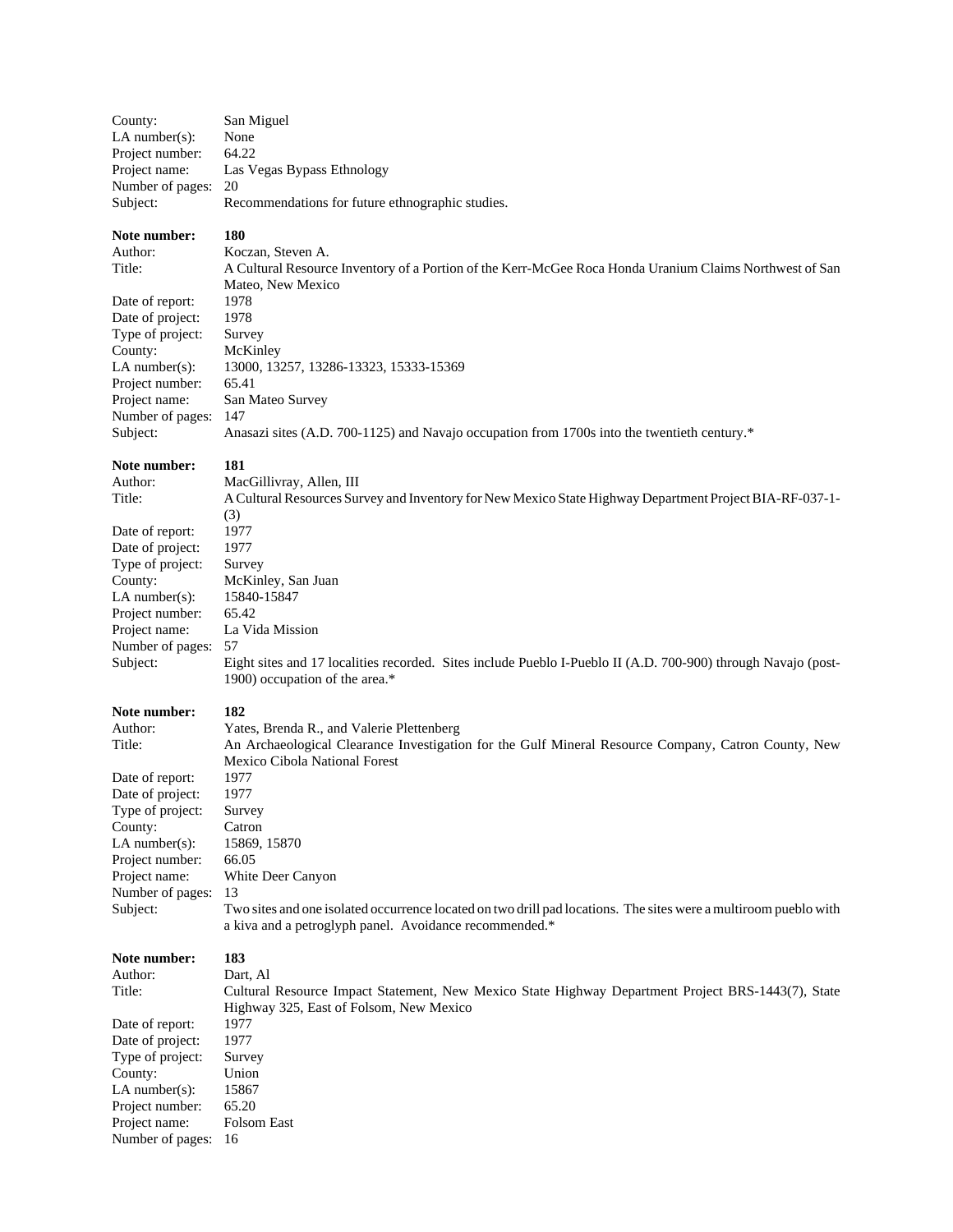| Subject:                                                                                                                                                       | LA 15867 has seven tipi rings and six unidentified stone structures. Tentatively assigned to the Panhandle aspect<br>$(A.D. 1300-1870).$ *                                                                                                                                                                     |
|----------------------------------------------------------------------------------------------------------------------------------------------------------------|----------------------------------------------------------------------------------------------------------------------------------------------------------------------------------------------------------------------------------------------------------------------------------------------------------------|
| Note number:<br>Author:<br>Title:<br>Date of report:<br>Date of project:<br>Type of project:<br>County:<br>$LA$ number(s):<br>Project number:<br>Project name: | 184<br>Hoagland, Stephen R.<br>An Archaeological Clearance Investigation of Uranium Exploration Locations North of Grants for Sunburst<br>Energy and Research Corporation, Cibola National Forest, New Mexico<br>1977<br>1977<br>Survey<br>Cibola (Valencia)<br>15886-15891<br>66.03<br><b>Sunburst Energy</b> |
| Number of pages:<br>Subject:                                                                                                                                   | 27<br>Three of six sites suggest a mobile Navajo economy based on animal husbandry. Two of these sites are<br>temporary brush shelters, one is a corral, one is a hogan enclosure. Two sites date from the Archaic period.*                                                                                    |
| Note number:                                                                                                                                                   | 185                                                                                                                                                                                                                                                                                                            |
| Author:<br>Title:                                                                                                                                              | Carter, Laura A.<br>A Cultural Inventory for Kerr-McGee Nuclear Corp., Two Vent Holes for the Rio Puerco Drill Location,                                                                                                                                                                                       |
|                                                                                                                                                                | Sandoval County, New Mexico                                                                                                                                                                                                                                                                                    |
| Date of report:<br>Date of project:                                                                                                                            | 1977<br>1977                                                                                                                                                                                                                                                                                                   |
| Type of project:                                                                                                                                               | Survey                                                                                                                                                                                                                                                                                                         |
| County:                                                                                                                                                        | Sandoval                                                                                                                                                                                                                                                                                                       |
| $LA$ number $(s)$ :                                                                                                                                            | None                                                                                                                                                                                                                                                                                                           |
| Project number:<br>Project name:                                                                                                                               | 65.27<br>Kerr McGee, Rio Puerco                                                                                                                                                                                                                                                                                |
| Number of pages:                                                                                                                                               | 5                                                                                                                                                                                                                                                                                                              |
| Subject:                                                                                                                                                       | No archaeological resources encountered, clearance recommended.*                                                                                                                                                                                                                                               |
|                                                                                                                                                                |                                                                                                                                                                                                                                                                                                                |
| Note number:                                                                                                                                                   | 186                                                                                                                                                                                                                                                                                                            |
| Author:                                                                                                                                                        | Boyer, William K.                                                                                                                                                                                                                                                                                              |
| Title:                                                                                                                                                         | Archaeological Clearance Investigation, Proposed Drill Locations for Morrison-Knudson Company, Inc., San<br>Juan and McKinley Counties, New Mexico                                                                                                                                                             |
| Date of report:                                                                                                                                                | 1977                                                                                                                                                                                                                                                                                                           |
| Date of project:                                                                                                                                               | 1977                                                                                                                                                                                                                                                                                                           |
| Type of project:<br>County:                                                                                                                                    | Survey<br>San Juan, McKinley                                                                                                                                                                                                                                                                                   |
| $LA$ number $(s)$ :                                                                                                                                            | None                                                                                                                                                                                                                                                                                                           |
| Project number:                                                                                                                                                | 65.29                                                                                                                                                                                                                                                                                                          |
| Project name:                                                                                                                                                  | Morrison-Knudson                                                                                                                                                                                                                                                                                               |
| Number of pages:<br>Subject:                                                                                                                                   | 10<br>No cultural resources were located during this survey in the areas surrounding the drill sites or along the access<br>corridors inspected. Archaeological clearance was recommended.*                                                                                                                    |
| Note number:                                                                                                                                                   | 187                                                                                                                                                                                                                                                                                                            |
| Author:                                                                                                                                                        | Kayser, David W.                                                                                                                                                                                                                                                                                               |
| Title:                                                                                                                                                         | Report of Cultural Resources Investigations for Union Carbide Corporation, Metals Division, near Coyote,                                                                                                                                                                                                       |
|                                                                                                                                                                | Sandoval County, New Mexico                                                                                                                                                                                                                                                                                    |
| Date of report:<br>Date of project:                                                                                                                            | 1977<br>1977                                                                                                                                                                                                                                                                                                   |
| Type of project:                                                                                                                                               | Survey                                                                                                                                                                                                                                                                                                         |
| County:                                                                                                                                                        | Sandoval                                                                                                                                                                                                                                                                                                       |
| $LA$ number $(s)$ :                                                                                                                                            | None                                                                                                                                                                                                                                                                                                           |
| Project number:<br>Project name:                                                                                                                               | 65.46<br>Union Carbide                                                                                                                                                                                                                                                                                         |
| Number of pages:                                                                                                                                               | 6                                                                                                                                                                                                                                                                                                              |
| Subject:                                                                                                                                                       | No cultural remains were encountered within either of the two drilling areas nor along the access roads to them.*                                                                                                                                                                                              |

Author: Farwell, Robin E.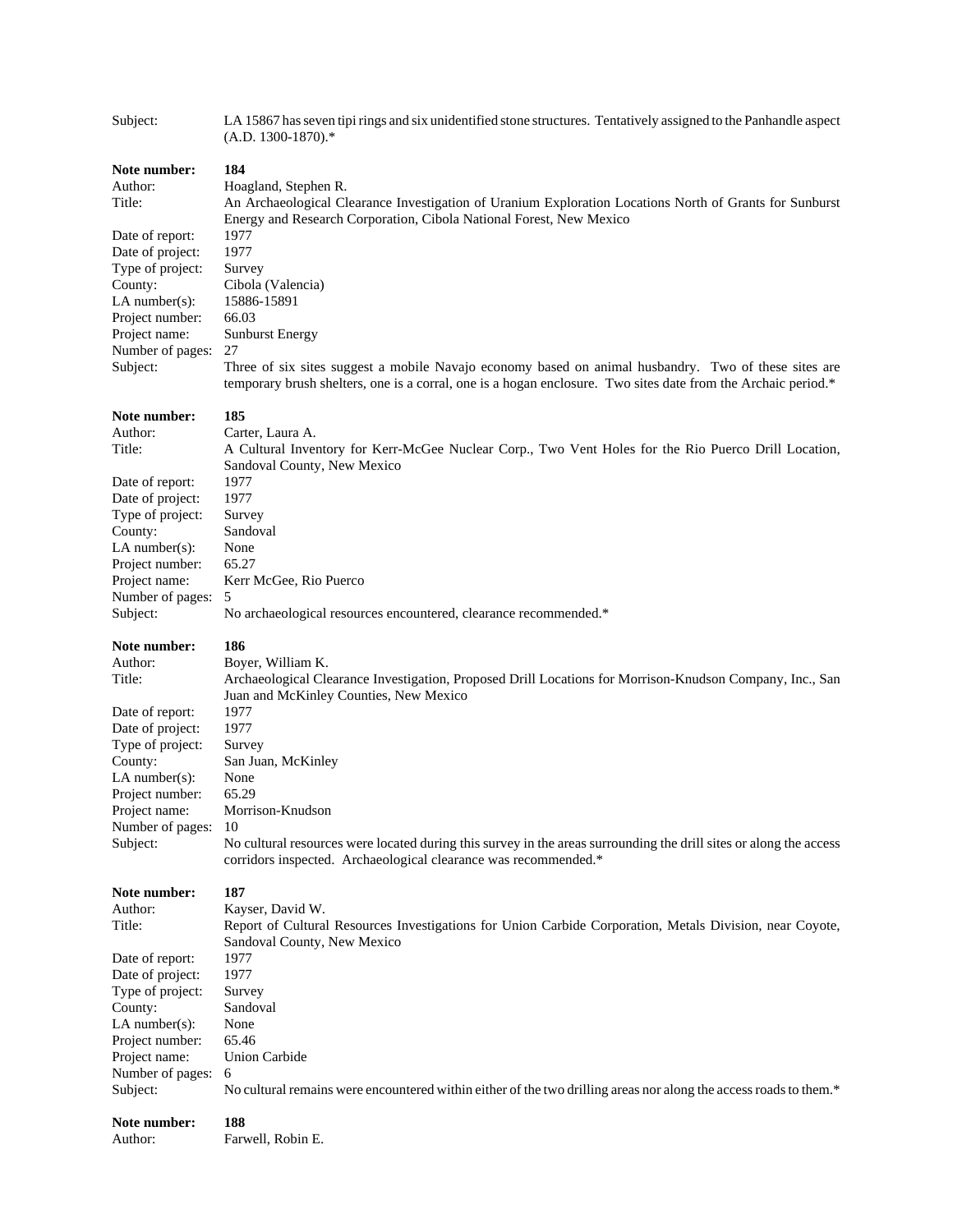| Title:                       | Roy North: Archaeological Clearance Investigations along New Mexico State Road 39 and the Haul Road for<br>Borrow Pit D, for New Mexico State Highway Department Projects |
|------------------------------|---------------------------------------------------------------------------------------------------------------------------------------------------------------------------|
| Date of report:              | 1979                                                                                                                                                                      |
| Date of project:             | 1977                                                                                                                                                                      |
| Type of project:             | Survey                                                                                                                                                                    |
| County:                      | Harding                                                                                                                                                                   |
| $LA$ number $(s)$ :          | 15848, 15928-15931, 15934                                                                                                                                                 |
| Project number:              | 65.19                                                                                                                                                                     |
| Project name:                | Roy North                                                                                                                                                                 |
| Number of pages:             | 20                                                                                                                                                                        |
| Subject:                     | Four of the six sites located are possible remnants of late nineteenth- or early twentieth-century homesteads.<br>Two circular stone features were not classifiable.*     |
| Note number:                 | 189                                                                                                                                                                       |
| Author:                      | MacGillivray, Allen, III, and Brenda R. Yates                                                                                                                             |
| Title:                       | Archaeological Monitoring along the Old Santa Fe Trail, Santa Fe, New Mexico, New Mexico State Highway                                                                    |
|                              | Project M-4734 (2)                                                                                                                                                        |
| Date of report:              | 1978                                                                                                                                                                      |
| Date of project:             | 1976                                                                                                                                                                      |
| Type of project:             | Survey                                                                                                                                                                    |
| County:                      | Santa Fe                                                                                                                                                                  |
| LA number $(s)$ :            | None                                                                                                                                                                      |
| Project number:              | 65.09                                                                                                                                                                     |
| Project name:                | Santa Fe Trail Monitor                                                                                                                                                    |
| Number of pages:             | 54                                                                                                                                                                        |
| Subject:                     | Nine locales recorded with Historic artifacts reflecting residential and commercial use along the trail.                                                                  |
| Note number:                 | 190                                                                                                                                                                       |
| Author:                      | Wiseman, Regge N.                                                                                                                                                         |
| Title:                       | An Archeological Survey of a Portion of a Subdivision Distribution Line North of Cienega, New Mexico, for                                                                 |
|                              | the Public Service Company                                                                                                                                                |
| Date of report:              | 1975                                                                                                                                                                      |
| Date of project:             | 1975                                                                                                                                                                      |
| Type of project:<br>County:  | Survey<br>Santa Fe                                                                                                                                                        |
| LA number $(s)$ :            | None                                                                                                                                                                      |
| Project number:              | 63.30                                                                                                                                                                     |
| Project name:                | Cienega North Survey                                                                                                                                                      |
| Number of pages:             | 5                                                                                                                                                                         |
| Subject:                     | No sites were encountered within or adjacent to the proposed right-of-way.                                                                                                |
| Note number:                 | 191                                                                                                                                                                       |
| Author:                      | Koczan, Steven A.                                                                                                                                                         |
| Title:                       | Archaeological Clearance Investigation Report, Gulf Mineral Resources Company, La Aguila Project, McKinley                                                                |
|                              | County, New Mexico                                                                                                                                                        |
| Date of report:              | 1977                                                                                                                                                                      |
| Date of project:             | 1977                                                                                                                                                                      |
| Type of project:             | Survey                                                                                                                                                                    |
| County:<br>LA number $(s)$ : | McKinley<br>None                                                                                                                                                          |
| Project number:              | 65.45                                                                                                                                                                     |
| Project name:                | La Aguila Survey                                                                                                                                                          |
| Number of pages:             | 6                                                                                                                                                                         |
| Subject:                     | No cultural resources were encountered, and clearance for the surveyed areas was recommended.                                                                             |
| Note number:                 | 192                                                                                                                                                                       |
| Author:                      | Wiseman, Regge N.                                                                                                                                                         |
| Title:                       | Archaeological Survey of Five Proposed Southern Union Gas Cathodic Protection Lines near Cuba, New                                                                        |
|                              | Mexico, for Jemez Mountains Electric Cooperative, Inc.                                                                                                                    |
| Date of report:              | 1975                                                                                                                                                                      |
| Date of project:             | 1975                                                                                                                                                                      |
| Type of project:             | Survey                                                                                                                                                                    |
| County:<br>$LA$ number(s):   | Sandoval<br>None                                                                                                                                                          |
|                              |                                                                                                                                                                           |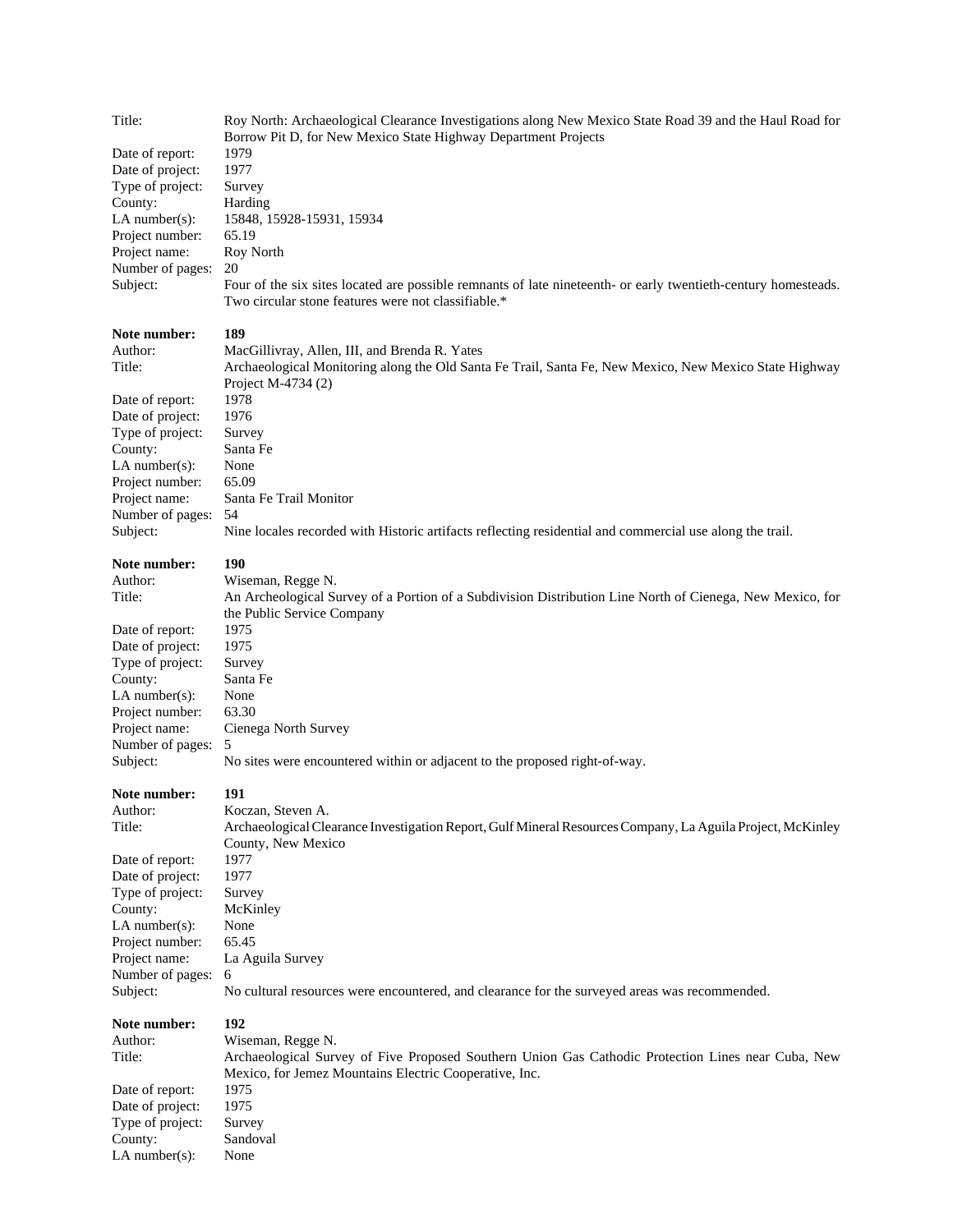| Project number:  | 63.06                                                                                                                                |
|------------------|--------------------------------------------------------------------------------------------------------------------------------------|
| Project name:    | Southern Union Gas Survey                                                                                                            |
| Number of pages: | 13                                                                                                                                   |
| Subject:         | No sites were found, and archaeological clearance was recommended.                                                                   |
| Note number:     | 193                                                                                                                                  |
| Author:          | Koczan, Steven A.                                                                                                                    |
| Title:           | A Cultural Resource Inventory of Two 1/2 Sections of Land near Tse Bonita School, New Mexico, for Pittsburg                          |
|                  | and Midway Mining Company                                                                                                            |
| Date of report:  | 1977                                                                                                                                 |
| Date of project: | 1975                                                                                                                                 |
| Type of project: | Survey                                                                                                                               |
| County:          | McKinley                                                                                                                             |
| $LA$ number(s):  | 12801-12823                                                                                                                          |
| Project number:  | 64.04                                                                                                                                |
| Project name:    | Pittsburgh and Midway Survey                                                                                                         |
| Number of pages: | 45                                                                                                                                   |
| Subject:         | Twenty sites threatened by mining operations. Anasazi occupation was limited to a small architectural site.                          |
|                  |                                                                                                                                      |
|                  | Navajo occupation is represented by five hogans, eight sweat houses, one cave shelter, petroglyphs, and a lean-<br>$\mathfrak{g}$ .* |
|                  |                                                                                                                                      |
| Note number:     | 194                                                                                                                                  |
| Author:          | Dart, Al                                                                                                                             |
| Title:           | Cultural Resource Impact Statement, New Mexico State Park and Recreation Commission, Alamogordo, New                                 |
|                  | Mexico, Project No. 66.12                                                                                                            |
| Date of report:  | 1977                                                                                                                                 |
| Date of project: | 1977                                                                                                                                 |
| Type of project: | Survey                                                                                                                               |
| County:          | Otero                                                                                                                                |
| $LA$ number(s):  | 15936-15939                                                                                                                          |
| Project number:  | 66.12                                                                                                                                |
| Project name:    | Oliver Lee Survey                                                                                                                    |
| Number of pages: | 48                                                                                                                                   |
| Subject:         | Four sites recorded during survey of Oliver Lee Memorial State Park: one twentieth-century site, two prehistoric                     |
|                  | rock shelters, and one multicomponent site.*                                                                                         |
|                  |                                                                                                                                      |
| Note number:     | 195                                                                                                                                  |
| Author:          | Dart, Al                                                                                                                             |
| Title:           | Cultural Resource Impact Statement for Molzen-Corbin & Associates, City of Las Vegas Wastewater Facilities,                          |
|                  | 1977 E.P.A. Project No. C-35-2034-02-0                                                                                               |
| Date of report:  | 1977                                                                                                                                 |
| Date of project: | 1977                                                                                                                                 |
| Type of project: | Survey                                                                                                                               |
| County:          | San Miguel                                                                                                                           |
| LA number(s):    | 15953-15958                                                                                                                          |
| Project number:  | 66.14                                                                                                                                |
| Project name:    | Molzen-Corbin Survey                                                                                                                 |
| Number of pages: | 21                                                                                                                                   |
| Subject:         | Six nineteenth- and twentieth-century sites recorded, all habitation sites relating to sheepherding, ranching,                       |
|                  | homesteading, and the railroad.*                                                                                                     |
|                  |                                                                                                                                      |
| Note number:     | 196                                                                                                                                  |
| Author:          | Dart, Al                                                                                                                             |
| Title:           | Cultural Resource Impact Statement for New Mexico State Park and Recreation Commission, Dog Canyon                                   |
|                  | Landfill Site, Otero County, New Mexico                                                                                              |
| Date of report:  | 1977                                                                                                                                 |
| Date of project: | 1977                                                                                                                                 |
| Type of project: | Survey                                                                                                                               |
| County:          | Otero                                                                                                                                |
| $LA$ number(s):  | 15959                                                                                                                                |
| Project number:  | 66.15                                                                                                                                |
| Project name:    | Dog Canyon Landfill Survey                                                                                                           |
| Number of pages: | 16                                                                                                                                   |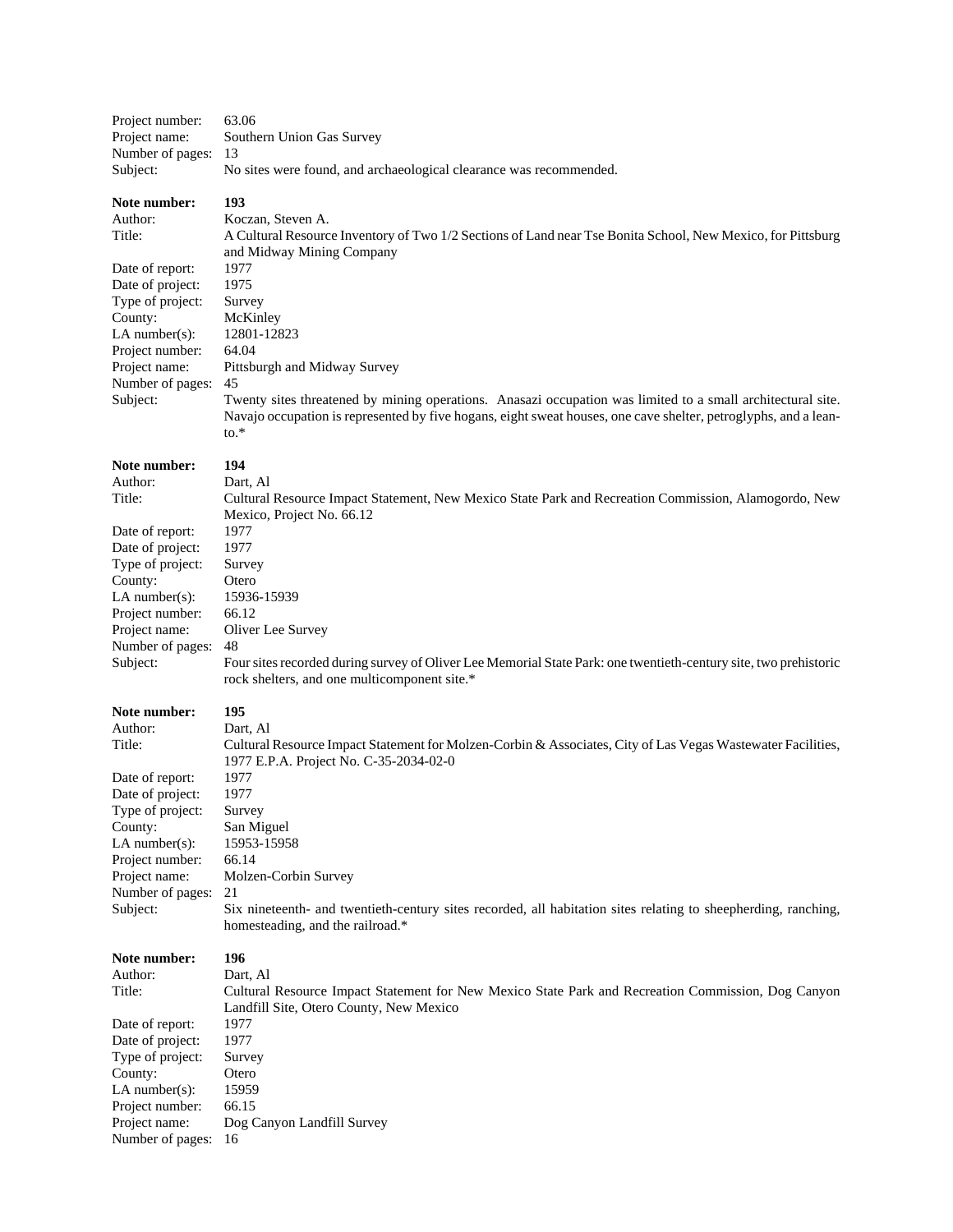| Subject:                                                                                                                                                                                       | Survey recorded one multicomponent site with occupation dates ranging from 4000 B.C. to A.D. 1400. Three<br>adobe room blocks attributed to the Jornada Mogollon.*                                                                                                                                                                                                                                                                |
|------------------------------------------------------------------------------------------------------------------------------------------------------------------------------------------------|-----------------------------------------------------------------------------------------------------------------------------------------------------------------------------------------------------------------------------------------------------------------------------------------------------------------------------------------------------------------------------------------------------------------------------------|
| Note number:<br>Author:<br>Title:<br>Date of report:<br>Date of project:<br>Type of project:<br>County:<br>LA number(s):<br>Project number:<br>Project name:<br>Number of pages:<br>Subject:   | 197<br>Wiseman, Regge N.<br>An Archaeological Survey for the Community Development Program, Santa Fe, New Mexico<br>1978<br>1977<br>Survey<br>Santa Fe<br>15962-15973<br>66.02<br><b>Buckman Survey</b><br>70<br>Twelve archaeological sites, 314 localities, 83 hearths, 14 circular rock concentrations, 80 erosion control<br>devices, an abandoned railroad grade, and a Historic trail between Tesuque Pueblo and Santa Fe.* |
| Note number:<br>Author:<br>Title:<br>Date of report:<br>Date of project:<br>Type of project:<br>County:<br>$LA$ number(s):<br>Project number:<br>Project name:<br>Number of pages:<br>Subject: | 198<br>Nemaric, Juan C.<br>An Archaeological Clearance Survey for the Gulf Mineral Resources, Inc., Cibola National Forest, New Mexico<br>1975<br>1975<br>Survey<br>McKinley, Valencia<br>None<br>64.13<br><b>Gulf Mineral Survey</b><br>6<br>No sites were found, and archaeological clearance was given.*                                                                                                                       |
| Note number:<br>Author:<br>Title:<br>Date of report:<br>Date of project:<br>Type of project:<br>County:<br>LA number(s):<br>Project number:<br>Project name:<br>Number of pages:<br>Subject:   | 199<br>Lancaster, James W., and Brenda Yates<br>An Archaeological Clearance Investigation of Twelve Proposed Drill Hole Locations and Access Roads near<br>Socorro, New Mexico<br>1976<br>1976<br>Survey<br>Socorro<br>14762<br>65.12<br><b>Salt River Survey</b><br>15<br>One pithouse site dating to A.D. 1000-1200.*                                                                                                           |
| Note number:<br>Author:<br>Title:<br>Date of report:<br>Date of project:<br>Type of project:<br>County:<br>$LA$ number(s):<br>Project number:<br>Project name:<br>Number of pages:<br>Subject: | 200<br>Doleman, William H.<br>Archaeological Clearance Survey of Proposed Drill Locations, San Juan County, New Mexico, Prepared for<br>Morrison-Knudsen Company, Inc.<br>1976<br>1976<br>Survey<br>San Juan<br>None<br>65.29<br>Morrison-Knudsen<br>7<br>All drill sites and access corridors in the area were surveyed, and no cultural resources were found.                                                                   |
| Note number:<br>Author:<br>Title:<br>Date of report:<br>Date of project:<br>Type of project:                                                                                                   | 201<br>Kelly, Jane Holden, and Stewart L. Peckham<br>Two Fragmentary Pithouse Sites near Mayhill, New Mexico<br>1962<br>1955<br>Excavation                                                                                                                                                                                                                                                                                        |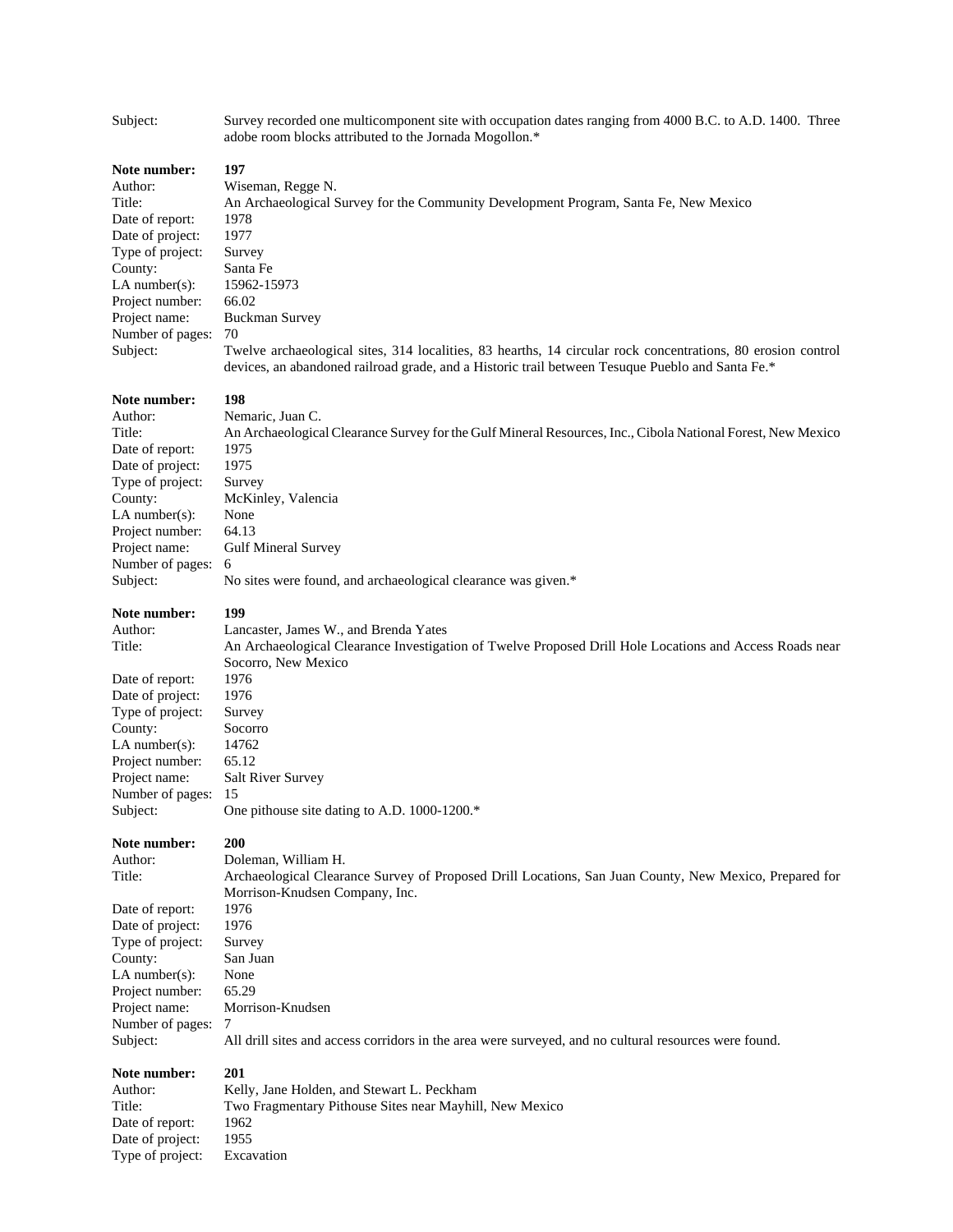| County:             | Otero                                                                                                                                                                   |
|---------------------|-------------------------------------------------------------------------------------------------------------------------------------------------------------------------|
| $LA$ number(s):     | 3323, 3249                                                                                                                                                              |
| Project number:     | None                                                                                                                                                                    |
| Project name:       | <b>Mayhill Excavation</b>                                                                                                                                               |
| Number of pages: 19 |                                                                                                                                                                         |
| Subject:            | Excavation of two late Capitan-early Three Rivers phase sites. LA 3323, two fragmentary pithouses and two<br>storage pits. LA 3249, partial pithouse destroyed by fire. |

#### **Note number: 202**

Author: Oakes, Yvonne R. Date of report: 1976 Date of project: 1976 Type of project: Survey County: San Juan Project number: 65.07 Project name: Salt River Survey Number of pages: 63

Title: A Cultural Resource Investigation of the Nageezi Area, San Juan County, New Mexico, for the Salt River Project LA number(s): 14707-14729, 14788 Subject: Cultural resources were recorded at eight drill locations. Of the 16 sites, one is a prehistoric Chacoan road, and the others are Navajo sites, hearth sites, and lithic sites.\*

#### **Note number: 203**

Author: Seaman, Timothy J.

Date of report: 1976<br>Date of project: 1976 Date of project: Type of project: Survey Project number: 64.19 Number of pages: 49

Title: An Archaeological Clearance Investigation of the Four Corners-Ambrosia-West Mesa Transmission Line, Northwestern, New Mexico County: San Juan, McKinley, Valencia LA number(s): 6740, 10387, 10395-10397, 10460-10475 Project name: Four Corners-Ambrosia-West Mesa

Subject: A survey of 150 miles recorded eight Historic Navajo sites, five prehistoric pueblo sites (A.D. 500-1200), and eight nonceramic sites.\*

#### **Note number: 204**

Author: Snow, David H. Title: Archaeological Clearance Survey of Proposed Drill Locations, Western Sandoval County, New Mexico Date of report: 1976 Date of project: 1976 Type of project: Survey County: Sandoval LA number(s): None Project number: 65.29 Project name: Morrison-Knudsen Number of pages: 7 Subject: No cultural resources were found within two proposed drill locations or along the access road. Clearance was recommended.\* **Note number: 205** Author: Condon, Glenn S., and William Doleman Title: Archaeological Clearance Investigation Report, New Mexico State Highway Department Project SP-F-031-1 (400), Shiprock (North), New Mexico Date of report: 1977 Date of project: 1976

Type of project: Survey County: San Juan LA number(s):  $14808$ Project number: 65.18 Project name: Shiprock Survey Number of pages: 12 Subject: No cultural resources were located within or adjacent to the borrow pits or haul roads. Clearance recommended.\*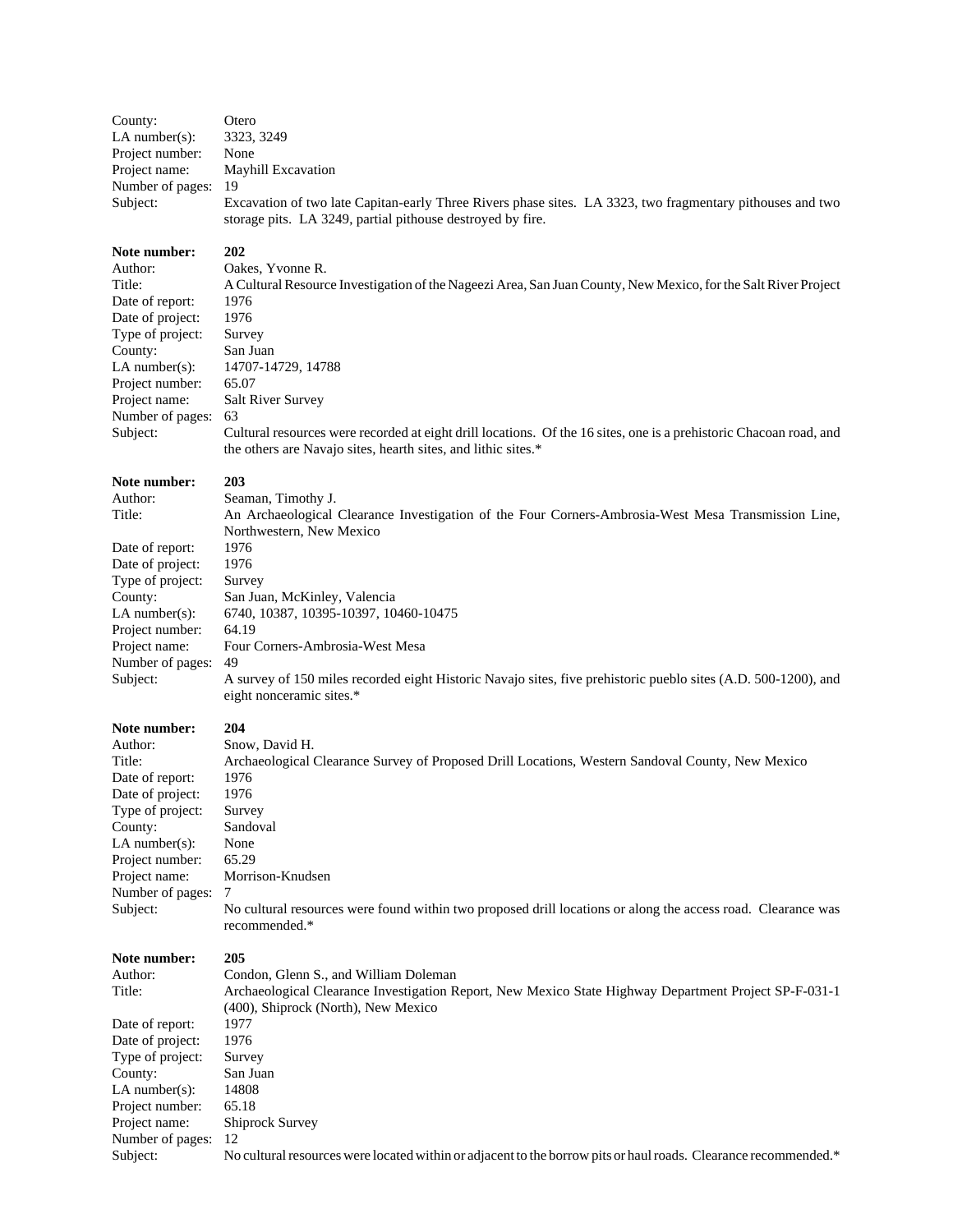| Note number:      | 206                                                                                                                                                                                                             |
|-------------------|-----------------------------------------------------------------------------------------------------------------------------------------------------------------------------------------------------------------|
| Author:           | Wilson, John P.                                                                                                                                                                                                 |
| Title:            | Archaeological Clearance Investigation, Tucson Gas and Electric Company San Juan-Vail Transmission Line,                                                                                                        |
|                   | New Mexico-Arizona.                                                                                                                                                                                             |
| Date of report:   | 1972                                                                                                                                                                                                            |
| Date of project:  | 1972                                                                                                                                                                                                            |
| Type of project:  | Survey                                                                                                                                                                                                          |
| County:           | Cibola (Valencia), Catron                                                                                                                                                                                       |
| $LA$ number(s):   | 3984-4037                                                                                                                                                                                                       |
| Project number:   | 59.10                                                                                                                                                                                                           |
| Project name:     | <b>Tucson Gas Survey</b>                                                                                                                                                                                        |
| Number of pages:  | 94                                                                                                                                                                                                              |
| Subject:          | These 55 sites all predate the fourteenth century except one Historic site and two multicomponent sites. The sites                                                                                              |
|                   | range from a single artifact to a large pueblo. The oldest remains are Archaic campsites.*                                                                                                                      |
| Note number:      | 207                                                                                                                                                                                                             |
| Author:           | Wiseman, Regge N.                                                                                                                                                                                               |
| Title:            | Archaeological Clearance Investigation for the Tucson Gas and Electric Company, 345 KV San Juan-Vail                                                                                                            |
|                   | Transmission Line, New Mexico-Arizona                                                                                                                                                                           |
|                   |                                                                                                                                                                                                                 |
| Date of report:   | 1973                                                                                                                                                                                                            |
| Date of project:  | 1971                                                                                                                                                                                                            |
| Type of project:  | Survey                                                                                                                                                                                                          |
| County:           | McKinley                                                                                                                                                                                                        |
| $LA$ number(s):   | 6189, 8963-8969, 11236, 11458-11474                                                                                                                                                                             |
| Project number:   | 59.10                                                                                                                                                                                                           |
| Project name:     | <b>Tucson Gas Survey</b>                                                                                                                                                                                        |
| Number of pages:  | 81                                                                                                                                                                                                              |
| Subject:          | Forty-one prehistoric and Historic sites were recorded, including sherd scatters, pithouse communities, pueblos,                                                                                                |
|                   | sweat lodges, hogans, and petroglyphs dating from Basketmaker II through the Kintiel phase.*                                                                                                                    |
| Note number:      | 208                                                                                                                                                                                                             |
| Author:           | Wiseman, Regge N.                                                                                                                                                                                               |
| Title:            | A Cultural Resource Investigation of a Proposed Electric Distribution Line Across State Trust Land Northeast                                                                                                    |
|                   | of Cerrillos, Santa Fe County, New Mexico                                                                                                                                                                       |
| Date of report:   | 1976                                                                                                                                                                                                            |
|                   |                                                                                                                                                                                                                 |
|                   |                                                                                                                                                                                                                 |
| Date of project:  | 1976                                                                                                                                                                                                            |
| Type of project:  | Survey                                                                                                                                                                                                          |
| County:           | Santa Fe                                                                                                                                                                                                        |
| LA number $(s)$ : | None                                                                                                                                                                                                            |
| Project number:   | 63.03                                                                                                                                                                                                           |
| Project name:     | Cerrillos Survey                                                                                                                                                                                                |
| Number of pages:  | 6                                                                                                                                                                                                               |
| Subject:          | No cultural remains were recorded, and clearance was recommended.                                                                                                                                               |
| Note number:      | 209                                                                                                                                                                                                             |
| Author:           | Condon, Glenn S., and Steven A. Koczan                                                                                                                                                                          |
| Title:            | Cultural Resource Investigation and Recommendation Report, New Mexico State Highway Department Project                                                                                                          |
|                   |                                                                                                                                                                                                                 |
|                   | FLH-12 (17), FLH-12 (18) 2, Nine Miles North of Sheep Springs, New Mexico                                                                                                                                       |
| Date of report:   | 1977                                                                                                                                                                                                            |
| Date of project:  | 1976                                                                                                                                                                                                            |
| Type of project:  | Survey                                                                                                                                                                                                          |
| County:           | San Juan                                                                                                                                                                                                        |
| $LA$ number(s):   | 14893-14898, 3220, 3221                                                                                                                                                                                         |
| Project number:   | 65.22                                                                                                                                                                                                           |
| Project name:     | Newcomb Survey                                                                                                                                                                                                  |
| Number of pages:  | 66                                                                                                                                                                                                              |
| Subject:          | Only one of eight sites was in one right-of-way. In the other right-of-way, there were four prehistoric Anasazi<br>sites, three Historic Navajo sites, and a disturbed hearth of unknown cultural affiliation.* |
|                   |                                                                                                                                                                                                                 |
| Note number:      | 210                                                                                                                                                                                                             |
| Author:           | Wiseman, Regge N.                                                                                                                                                                                               |
| Title:            | An Archaeological Clearance Investigation of a Proposed NMSHD District Three Maintenance Pit near Jemez                                                                                                         |
| Date of report:   | Pueblo, New Mexico<br>1976                                                                                                                                                                                      |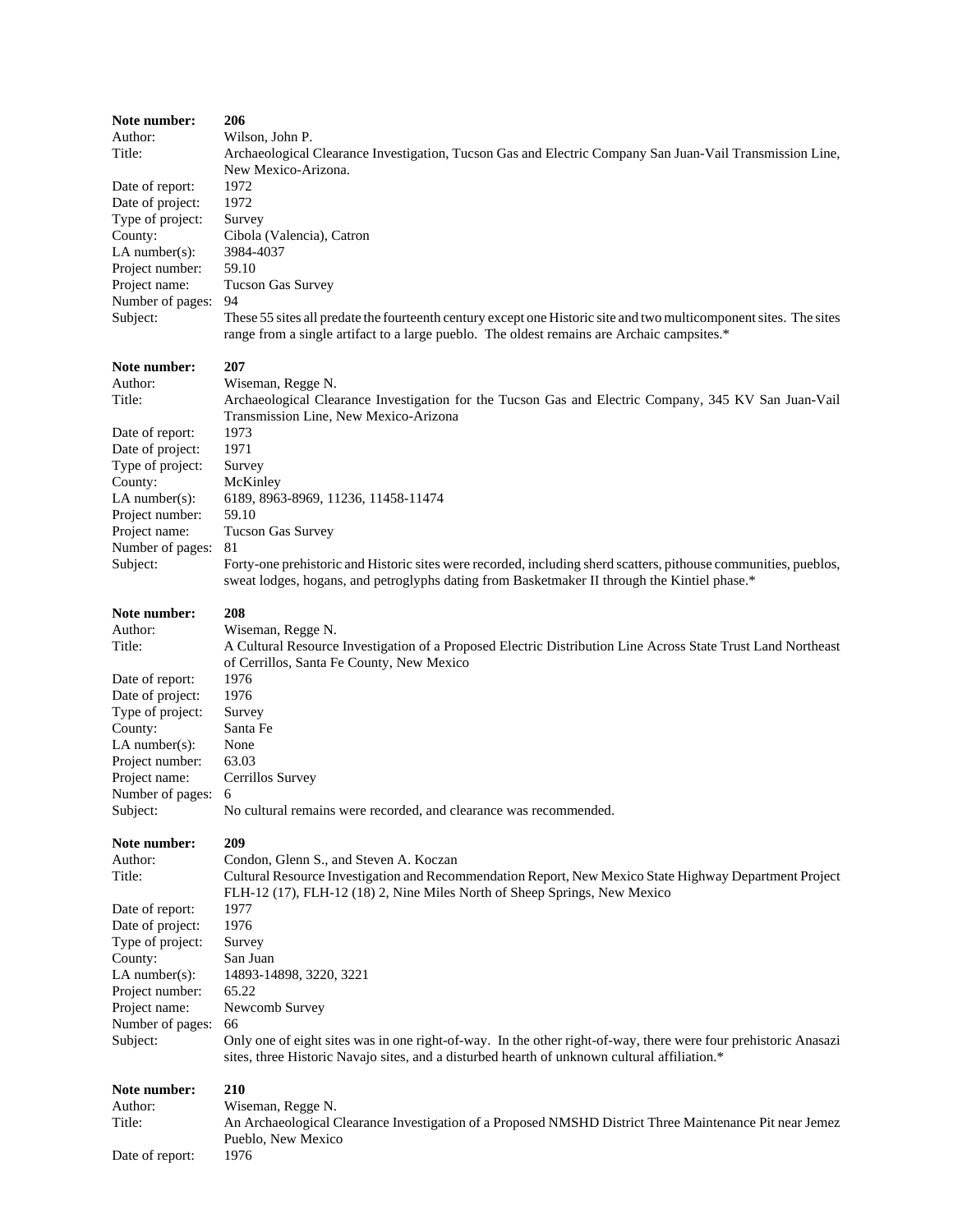| Date of project:<br>Type of project:<br>County:<br>LA number $(s)$ :<br>Project number:<br>Project name:<br>Number of pages:<br>Subject:                                                         | 1975<br>Survey<br>Sandoval<br>13196<br>63.03-8<br>Jemez Pueblo<br>7<br>This survey of a borrow pit recorded one site, LA 13196. Four components range in age from Basketmaker III<br>to Pueblo IV. Features include a circular rock concentration, petroglyphs, a two-to-six-room fieldhouse, two pit<br>structures, and a sherd area.*                                                                                                                                                                                                              |
|--------------------------------------------------------------------------------------------------------------------------------------------------------------------------------------------------|------------------------------------------------------------------------------------------------------------------------------------------------------------------------------------------------------------------------------------------------------------------------------------------------------------------------------------------------------------------------------------------------------------------------------------------------------------------------------------------------------------------------------------------------------|
| Note number:<br>Author:<br>Title:<br>Date of report:<br>Date of project:<br>Type of project:<br>County:<br>LA number $(s)$ :<br>Project number:<br>Project name:<br>Number of pages:<br>Subject: | 211<br>Wiseman, Regge N.<br>An Archaeological Survey of the New Mexico State Highway Department Surfacing Pit and Borrow Pits for<br>New Mexico Project RF-052-1 9100, Rio Arriba County, New Mexico<br>1975<br>1975<br>Survey<br>Rio Arriba<br>None<br>63.03-15<br>Chili Survey<br>4<br>No sites were found, and archaeological clearance was recommended.                                                                                                                                                                                          |
| Note number:<br>Author:<br>Title:<br>Date of report:<br>Date of project:<br>Type of project:<br>County:<br>LA number $(s)$ :<br>Project number:<br>Project name:<br>Number of pages:<br>Subject: | 212<br>Museum of New Mexico Staff<br>New Mexico Historic Sites: A Survey Prepared by the Staff of the Museum of New Mexico<br>1967<br>1967<br>Survey<br>Not applicable<br>None<br>53.01<br>Historic Sites Inventory<br>46<br>Inventory and description of 25 Historic sites in New Mexico.*                                                                                                                                                                                                                                                          |
| Note number:<br>Author:<br>Title:<br>Date of report:<br>Date of project:<br>Type of project:<br>County:<br>LA number $(s)$ :<br>Project number:<br>Project name:<br>Number of pages:<br>Subject: | 213 a<br>Snow, David H., and Stewart L. Peckham<br>Cultural Resource Inventory and Assessment: Tracts 8, 9, and 10, Bernabe Montano Grant, Laguna Reservation,<br>New Mexico<br>1976<br>1970<br>Survey<br>Sandoval, Bernalillo<br>10356-10552<br>59.05<br>Bernabe Montano Survey<br>13<br>The original survey recorded 196 sites, Archaic through mid-eighteenth century Spanish Colonial. Six sites were<br>further investigated: a Historic house (A.D. 1900-1930), a Pueblo III pueblo, three lithic scatters, and a Navajo<br>hogan foundation.* |
| Note number:<br>Author:<br>Title:<br>Date of report:<br>Date of project:<br>Type of project:<br>County:<br>LA number $(s)$ :<br>Project number:                                                  | 213 <sub>b</sub><br>Peckham, Stewart L.<br>An Archaeological Survey of Continental Oil Company Uranium Lease Areas, Bernabe M. Montano Grant,<br>Laguna Indian Reservation, New Mexico<br>1976<br>1970<br>Survey<br>Sandoval, Bernalillo<br>10356-10552<br>59.05, 65.33                                                                                                                                                                                                                                                                              |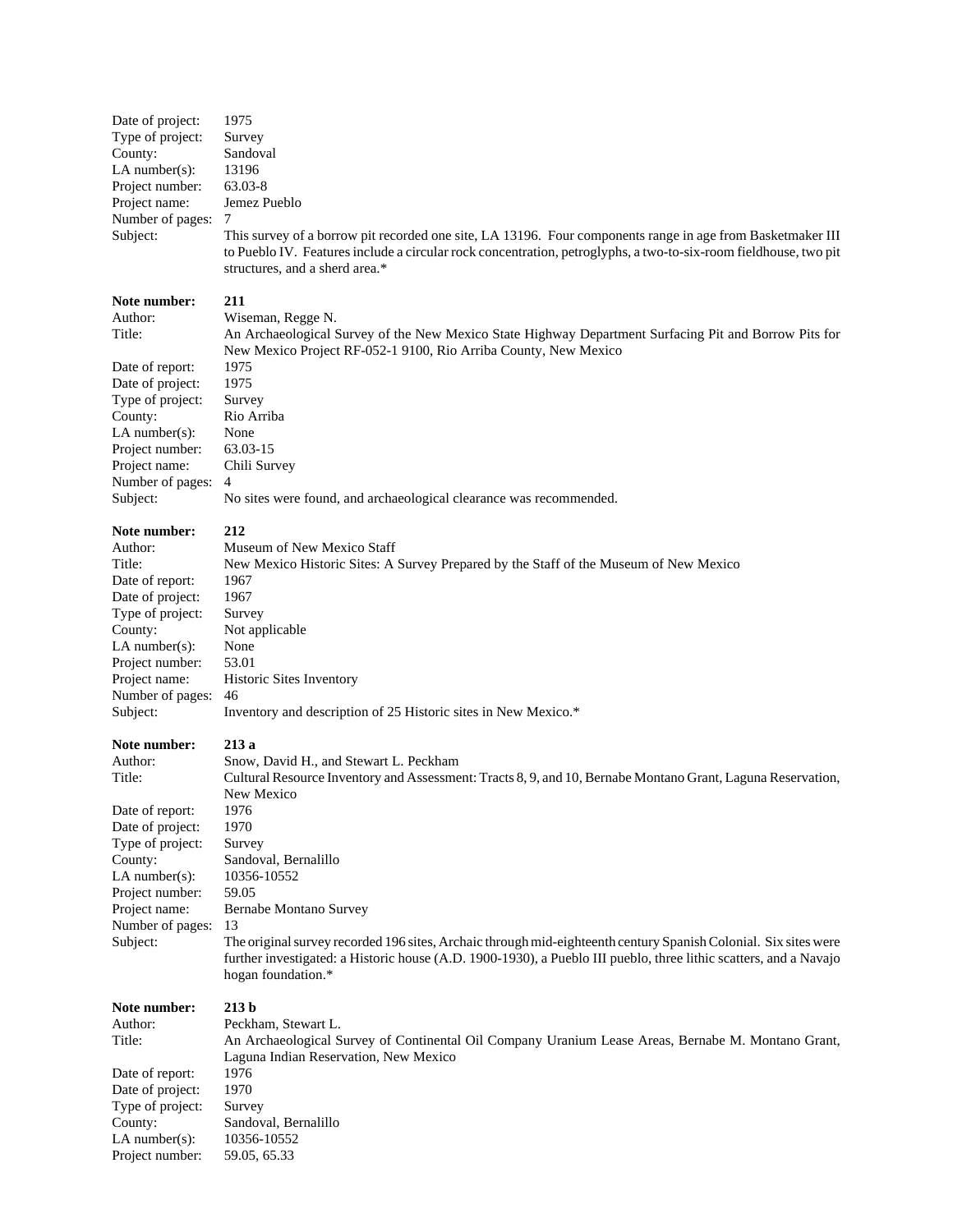Project name: Bernabe Montano Survey Number of pages: 13, and 195 pages of site descriptions<br>Subject: Of the 211 sites recorded, 60 showed of Of the 211 sites recorded, 60 showed evidence of occupation. Bound with Laboratory of Anthropology Notes 213a.\*

# **Note number:** 214<br>Author: Wils

| Author:          | Wilson, John P., and Stewart L. Peckham                                                                        |
|------------------|----------------------------------------------------------------------------------------------------------------|
| Title:           | Draft Environmental Impact Statement, 345 KV Transmission Line from San Juan Power Plant to Tucson:            |
|                  | Probably Effects on Prehistoric and Historic Paleontological Remains along the New Mexico Portion of the       |
|                  | Right-of-way                                                                                                   |
| Date of report:  | 1971                                                                                                           |
| Date of project: | 1971                                                                                                           |
| Type of project: | Survey                                                                                                         |
| County:          | San Juan, McKinley                                                                                             |
| $LA$ number(s):  | 6189, 8963-8969, 11236, 11458-11474                                                                            |
| Project number:  | 59.10                                                                                                          |
| Project name:    | San Juan-Tucson Survey                                                                                         |
| Number of pages: | 17                                                                                                             |
| Subject:         | Fifty-four sites dating A.D. 500-1300 and a few nineteenth-twentieth century Navajo occupations were recorded. |
|                  | Bound with Laboratory of Anthropology Notes 215.*                                                              |
| Note number:     | 215                                                                                                            |
| Author:          | Peckham, Stewart L.                                                                                            |
| Title:           | Preliminary Report of an Archaeological Survey of the Tucson Gas and Electric Company 345 KV Transmission      |
|                  | Line between the San Juan Power Plant and the New Mexico-Arizona Boundary                                      |
| Date of report:  | 1971                                                                                                           |

Date of report: 1971<br>Date of project: 1971 Date of project: Type of project: Survey County: San Juan, McKinley Project number: 59.10 Number of pages: 50

LA number(s): 6189, 8963-8969, 11236, 11458-11474 Project name: Tucson Gas Survey Subject: Most of the 54 sites recorded on this survey were prehistoric (A.D. 500-1300), and a few dated from nineteenthand twentieth-century Navajo occupations. Bound with Laboratory of Anthropology Notes 214.\*

### **Note number: 216 a**

| Author:                                                             | Harris, Arthur H., James Schoenwetter, and A. Helene Warren                                                  |
|---------------------------------------------------------------------|--------------------------------------------------------------------------------------------------------------|
| Title:                                                              | An Archaeological Survey of the Chuska Valley and the Chaco Plateau of New Mexico, Part I                    |
| Date of report:                                                     | 1967                                                                                                         |
| Date of project:                                                    | 1967                                                                                                         |
| Type of project:                                                    | Survey                                                                                                       |
| County:                                                             | San Juan                                                                                                     |
| $LA$ number(s):                                                     | 1,697 sites, on file in site survey room                                                                     |
| Project number:                                                     | 48.01 (61.10)                                                                                                |
| Project name:                                                       | Chuska                                                                                                       |
| Number of pages:                                                    | 160                                                                                                          |
| Subject:                                                            | "The Land in the Chuska"; "Ecological: Geographic Distribution of Vertebrates in the Shiprock Area"; "Pollen |
|                                                                     | Survey of the Chuska Valley"; "Petrographic Analysis of Pottery and Lithics."                                |
| <b>NT</b> . <b>A</b> . <b>a</b> . <b>a</b> . <b>1. a</b> . <b>a</b> |                                                                                                              |

| Note number:     | 216 b                                                                                      |
|------------------|--------------------------------------------------------------------------------------------|
| Author:          | Peckham, Stewart L., and John P. Wilson                                                    |
| Title:           | An Archaeological Survey of the Chuska Valley and the Chaco Plateau of New Mexico, Part II |
| Date of report:  | 1967                                                                                       |
| Date of project: | 1967                                                                                       |
| Type of project: | Survey                                                                                     |
| County:          | San Juan                                                                                   |
| $LA$ number(s):  | 1,697 sites, on file in site survey room                                                   |
| Project number:  | 48.01 (61.10)                                                                              |
| Project name:    | Chuska                                                                                     |
| Number of pages: | 128                                                                                        |
| Subject:         | "Intrusive Pottery Types"; "Ceramic Groups"; "Cultural Ecology."                           |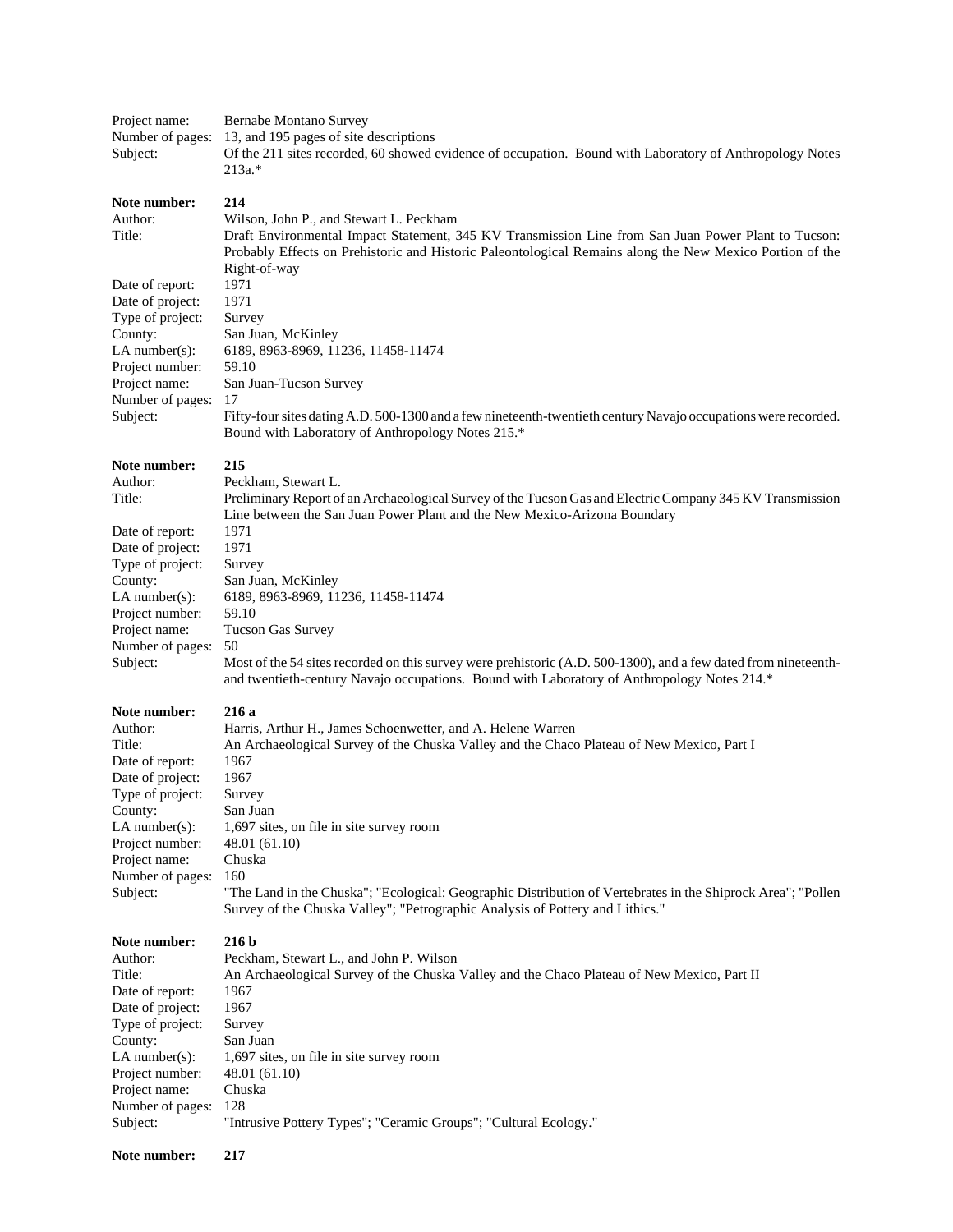Author: Doleman, William H. Title: An Archaeological Clearance Survey for New Mexico State Highway Department Project: BIA-RF-037-1(2), New State Road 371 Date of report: 1977 Date of project: 1976 Type of project: Survey County: McKinley LA number(s): None Project number: 65.05 Project name: NM 371 Number of pages: 5 Subject: A Navajo sheep corral was the only site recorded. Clearance recommended. **Note number: 218** Author: Wiseman, Regge N. Title: An Archaeological Survey of the San Felipe Pueblo Distribution Line for PNM Date of report: 1975 Date of project: 1975 Type of project: Survey County: Sandoval County LA number(s): None Project number: 64.08 Project name: PNM San Felipe Survey Number of pages: 4 Subject: No sites recorded. **Note number: 219** Author: Boyer, William K., and Denise P. Fallon Title: An Archaeological Clearance Survey for the New Mexico State Highway Department Project FF-033-1(14) near San Ysidro Date of report: 1976 Date of project: 1976 Type of project: Survey County: Sandoval LA number(s):  $12533$ Project number: 65.28 Project name: San Ysidro Survey Number of pages: 9 Subject: LA 12533 is a multiroom pueblo of the late Santa Fe period.\* **Note number: 220** Author: Dart, Al Title: Cultural Resource Impact Statement for Scanlon and Associates Wastewater Treatment Facility Effluent Disposal Site Soil Tests, Santa Fe County, New Mexico Date of report: 1978 Date of project: 1978 Type of project: Survey County: Santa Fe LA number(s): 16280-16282 Project number: 66.27 Project name: Scanlon and Associates Survey Number of pages: 35 Subject: Three prehistoric field structures and two campsites postdating 1910.\* **Note number: 221** Author: Wiseman, Regge N. Title: Archeological Survey of the Original and Realigned Sections between the Southern Boundary of the Navajo Reservation and the Northern Boundary of the Zuni Reservation Date of report: 1973 Date of project: 1973<br>Type of project: Survey Type of project:

County: McKinley LA number(s): Unknown Project number: Unknown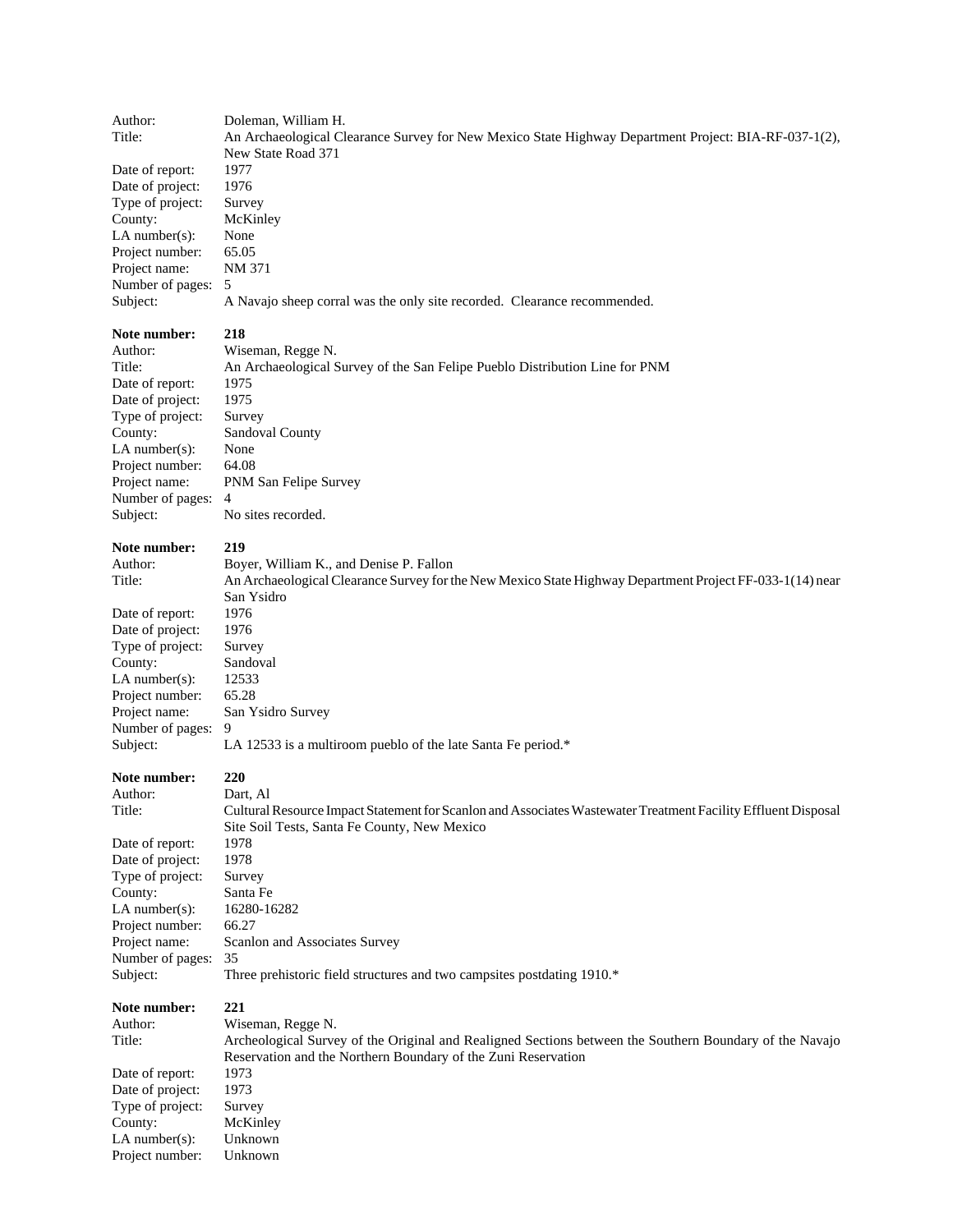| Project name:                | Zuni-Blackrock Survey                                                                                         |
|------------------------------|---------------------------------------------------------------------------------------------------------------|
| Number of pages:             | Unknown                                                                                                       |
| Subject:                     | No copy available.                                                                                            |
| Note number:                 | 222                                                                                                           |
| Author:                      | Wiseman, Regge N.                                                                                             |
| Title:                       | First Interim Report of an Archaeological Clearance Investigation of Selected Tracts near Gallup, New Mexico, |
|                              | for Homestake Mining Company                                                                                  |
| Date of report:              | 1976                                                                                                          |
| Date of project:             | 1976                                                                                                          |
| Type of project:             | Survey                                                                                                        |
| County:                      | McKinley                                                                                                      |
| LA number $(s)$ :            | None<br>64.25                                                                                                 |
| Project number:              |                                                                                                               |
| Project name:                | Homestake Survey<br>6                                                                                         |
| Number of pages:<br>Subject: | No archaeological or historic sites encountered. Clearance recommended.*                                      |
| Note number:                 | 223                                                                                                           |
| Author:                      | Carter, Laura A.                                                                                              |
| Title:                       | An Archaeological Clearance Survey of the Continental Oil Company, U.S.A., Mount Taylor District, Cibola      |
|                              | National Forest, New Mexico                                                                                   |
| Date of report:              | 1975                                                                                                          |
| Date of project:             | 1975                                                                                                          |
| Type of project:             | Survey                                                                                                        |
| County:<br>LA number( $s$ ): | McKinley                                                                                                      |
| Project number:              | None<br>63.15                                                                                                 |
| Project name:                | Continental Oil Survey                                                                                        |
| Number of pages:             | 10                                                                                                            |
| Subject:                     | No sites recorded. Archaeological clearance recommended.                                                      |
|                              |                                                                                                               |
|                              |                                                                                                               |
| Note number:                 | 224                                                                                                           |
| Author:<br>Title:            | Wiseman, Regge N.                                                                                             |
|                              | Archaeological Clearance Investigation: An Archaeological Survey of Two Proposed Drill Locations in the       |
| Date of report:              | Church Rock District for Continental Oil Company<br>1975                                                      |
| Date of project:             | 1975                                                                                                          |
| Type of project:             | Survey                                                                                                        |
| County:                      | McKinley                                                                                                      |
| $LA$ number(s):              | None                                                                                                          |
| Project number:              | 63.15                                                                                                         |
| Project name:                | Continental Oil Survey                                                                                        |
| Number of pages:             | 4                                                                                                             |
| Subject:                     | No sites recorded. Archaeological clearance recommended.                                                      |
| Note number:                 | 225                                                                                                           |
| Author:                      | Powell, Nena                                                                                                  |
| Title:                       | A Cultural Resource Investigation of Two Proposed Drill Locations North of San Mateo, New Mexico, for         |
|                              | Continental Oil Company                                                                                       |
| Date of report:              | 1976                                                                                                          |
| Date of project:             | 1976                                                                                                          |
| Type of project:             | Survey                                                                                                        |
| County:                      | McKinley                                                                                                      |
| LA number(s):                | None                                                                                                          |
| Project number:              | 63.15                                                                                                         |
| Project name:                | Continental Oil Survey                                                                                        |
| Number of pages:<br>Subject: | 5<br>No sites recorded. Archaeological clearance recommended.                                                 |
| Note number:                 | 226                                                                                                           |
| Author:                      | Carter, Laura A.                                                                                              |
| Title:                       | Archaeological Clearance Investigation: An Archaeological Clearance Survey of the Ralph E. Vail Consulting    |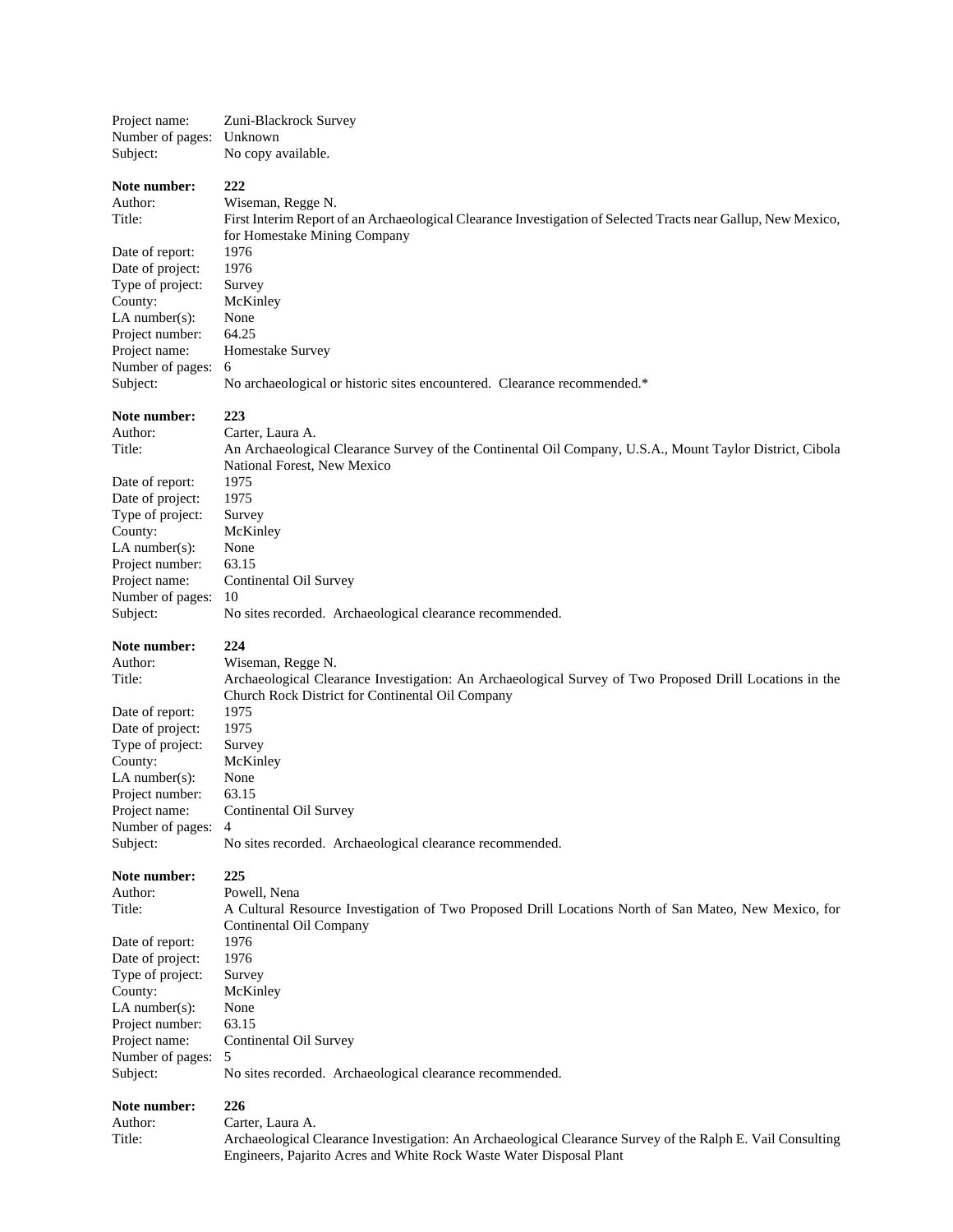| Date of report:    | 1975                                                                                                       |
|--------------------|------------------------------------------------------------------------------------------------------------|
| Date of project:   | 1975                                                                                                       |
| Type of project:   | Survey                                                                                                     |
| County:            | Los Alamos                                                                                                 |
| LA number $(s)$ :  | None                                                                                                       |
| Project number:    | 64.05                                                                                                      |
| Project name:      | White Rock-Pajarito Survey                                                                                 |
| Number of pages:   | 6                                                                                                          |
| Subject:           | No sites were located during this survey, and archaeological clearance was recommended.                    |
| Note number:       | 227 a                                                                                                      |
| Author:            | Koczan, Steven A.                                                                                          |
| Title:             | An Archaeological Clearance Survey of the Continental Divide Electric Company, U.S.A., Mount Taylor        |
|                    | District, Cibola National Forest, New Mexico                                                               |
| Date of report:    | 1975                                                                                                       |
| Date of project:   | 1975                                                                                                       |
| Type of project:   | Survey                                                                                                     |
| County:            | Grant                                                                                                      |
| LA number $(s)$ :  | None                                                                                                       |
| Project number:    | 64.09                                                                                                      |
| Project name:      | Continental Divide Survey                                                                                  |
| Number of pages:   | 4                                                                                                          |
| Subject:           | No archaeological sites recorded. Archaeological clearance recommended.                                    |
| Note number:       | 227 <sub>b</sub>                                                                                           |
| Author:            | Nemaric, Juan C.                                                                                           |
| Title:             | An Archaeological Clearance Survey of the Continental Divide Electric Cooperative, Inc., MNM Project No.   |
|                    | 64.09, Cibola National Forest, New Mexico                                                                  |
| Date of report:    | 1975                                                                                                       |
| Date of project:   | 1975                                                                                                       |
| Type of project:   | Survey                                                                                                     |
| County:            | Grant                                                                                                      |
| LA number $(s)$ :  | None                                                                                                       |
| Project number:    | 64.09                                                                                                      |
| Project name:      | Continental Divide Survey                                                                                  |
| Number of pages:   | $\overline{4}$                                                                                             |
| Subject:           | No sites recorded. Clearance recommended.                                                                  |
| Note number:       | 228                                                                                                        |
| Author:            | Koczan, Steven A.                                                                                          |
| Title:             | Archaeological Clearance Investigation and Archaeological Clearance Survey for the Exxon Company, U.S.A.,  |
|                    | Hanosh Project 3024, Mount Taylor District                                                                 |
| Date of report:    | 1975                                                                                                       |
| Date of project:   | 1975                                                                                                       |
| Type of project:   | Survey                                                                                                     |
| County:            | Cibola (Valencia)                                                                                          |
| LA number $(s)$ :  | None                                                                                                       |
| Project number:    | 64.10                                                                                                      |
| Project name:      | <b>Exxon Company Survey</b>                                                                                |
| Number of pages:   | 5                                                                                                          |
| Subject:           | No sites were found during this survey, and archaeological clearance was recommended.                      |
| Note number:       | 229a                                                                                                       |
| Author:            | Whiteaker, Ralph J.                                                                                        |
| Title:             | Archaeological Clearance Investigation: An Archaeological Clearance Survey for the Gulf Mineral Resources, |
|                    | Inc., McKinley County, New Mexico                                                                          |
| Date of report:    | 1976                                                                                                       |
| Date of project:   | 1976                                                                                                       |
| Type of project:   | Survey                                                                                                     |
| County:            | McKinley                                                                                                   |
| LA number $(s)$ :  | None                                                                                                       |
| Project number:    | 64.13                                                                                                      |
| Project name:      | <b>Gulf Mineral Survey</b>                                                                                 |
| Number of pages: 5 |                                                                                                            |
|                    |                                                                                                            |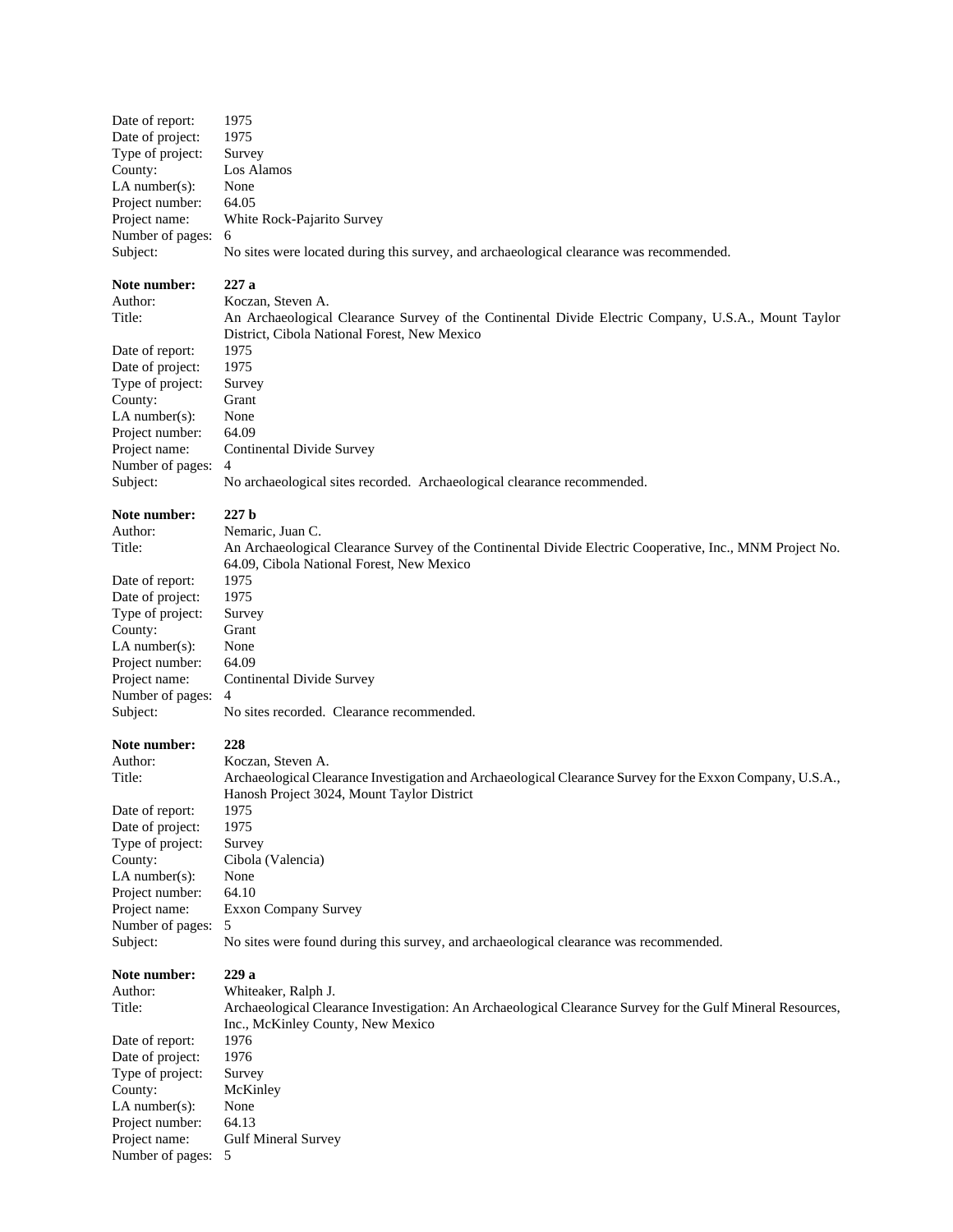Subject: No sites recorded. Archaeological clearance recommended.

| Note number:<br>Author:<br>Title:<br>Date of report:<br>Date of project:<br>Type of project:<br>County:<br>$LA$ number(s):<br>Project number:<br>Project name:<br>Number of pages:<br>Subject:                 | 229 <sub>b</sub><br>Whiteaker, Ralph J.<br>An Archaeological Clearance Investigation for Gulf Mineral Company Proposed Drilling Program, Datil Project,<br><b>West-central New Mexico</b><br>1976<br>1976<br>Survey<br>Catron<br>13699-13714<br>64.13<br><b>Gulf Mineral Survey</b><br>24<br>The survey recorded 16 sites and 18 isolated finds. Except for one lithic site, all site locales are small pueblo<br>units dating from A.D. 800 to 1300.* |
|----------------------------------------------------------------------------------------------------------------------------------------------------------------------------------------------------------------|--------------------------------------------------------------------------------------------------------------------------------------------------------------------------------------------------------------------------------------------------------------------------------------------------------------------------------------------------------------------------------------------------------------------------------------------------------|
| Note number:<br>Author:<br>Title:<br>Date of report:<br>Date of project:<br>Type of project:<br>County:<br>LA number(s):<br>Project number:<br>Project name:<br>Number of pages:<br>Subject:                   | 229c<br>Whiteaker, Ralph J.<br>An Archaeological Clearance Survey for the Gulf Mineral Resources, Inc., McKinley County, New Mexico<br>1976<br>1976<br>Survey<br>McKinley<br>None<br>65.02<br><b>Gulf Mineral Survey</b><br>4<br>No cultural resources were encountered, and archaeological clearance was recommended.                                                                                                                                 |
| Note number:<br>Author:<br>Title:<br>Date of report:<br>Date of project:<br>Type of project:<br>County:<br>$LA$ number(s):<br>Project number:<br>Project name:<br>Number of pages:                             | 230<br>Condon, Glenn S.<br>An Archaeological Clearance Investigation of Seven Proposed Drill Locations on Mount Taylor, New Mexico,<br>for Gulf Mineral Resources Company<br>1976<br>1976<br>Survey<br>Cibola (Valencia)<br>None<br>64.13<br><b>Gulf Mineral Survey</b><br>6                                                                                                                                                                           |
| Subject:<br>Note number:<br>Author:<br>Title:<br>Date of report:<br>Date of project:<br>Type of project:<br>County:<br>$LA$ number $(s)$ :<br>Project number:<br>Project name:<br>Number of pages:<br>Subject: | No cultural resources were encountered, and archaeological clearance was recommended.<br>231<br>Powell, Nena<br>A Cultural Resource Investigation of Two Proposed Drill Locations on Mount Taylor near San Mateo, New<br>Mexico, for Gulf Mineral Resources Company<br>1976<br>1976<br>Survey<br>McKinley<br>None<br>64.13<br><b>Gulf Mineral Survey</b><br>5<br>No sites were encountered, and archaeological clearance was recommended.              |
| Note number:<br>Author:<br>Title:<br>Date of report:<br>Date of project:                                                                                                                                       | 232<br>Wiseman, Regge N.<br>Archaeological Clearance Investigation: An Archaeological Survey of Two Proposed Drill Holes on La Jara<br>Mesa North of Grants, for Frontier Mining Corporation<br>1975<br>1975                                                                                                                                                                                                                                           |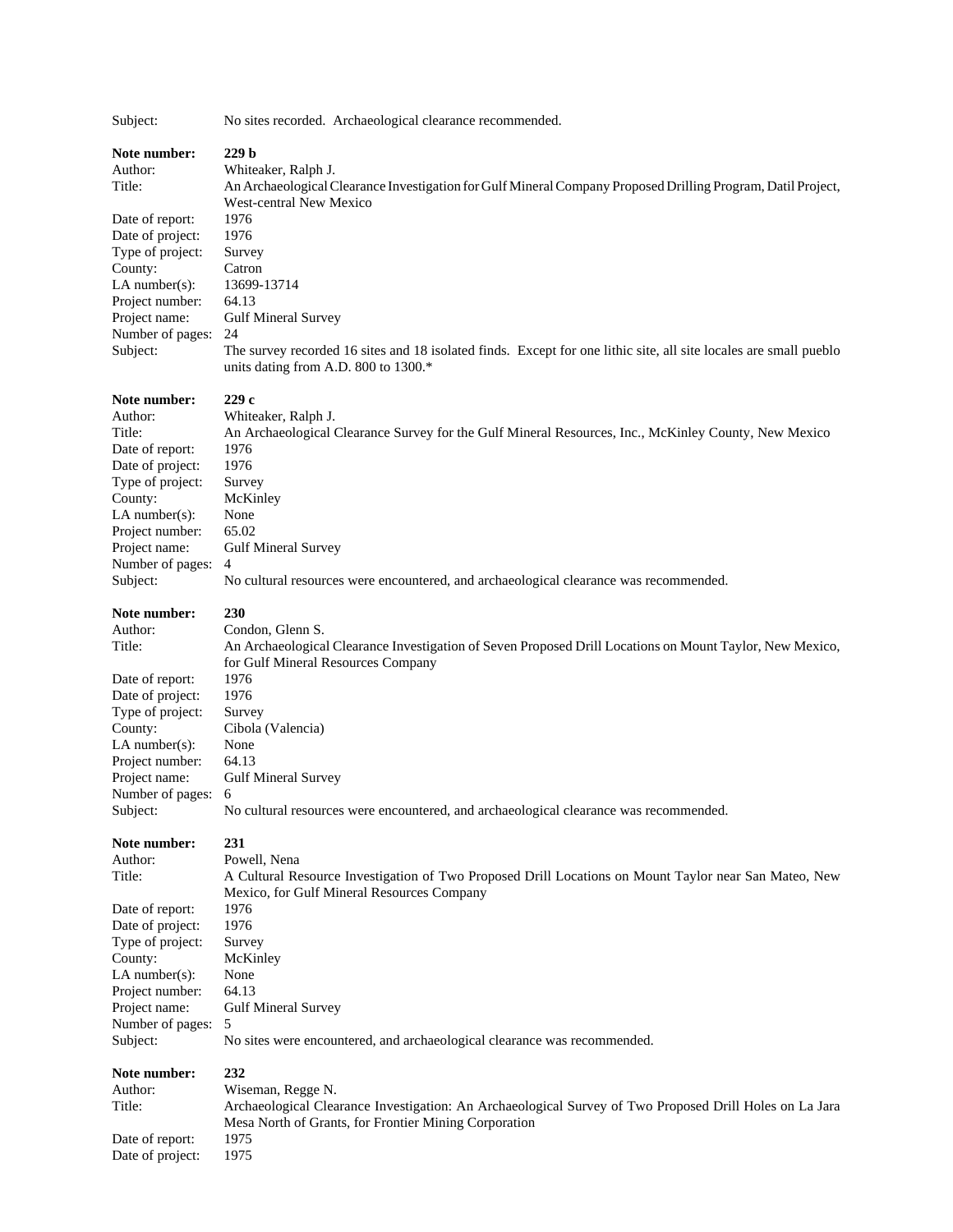| Type of project:   | Survey                                                                        |
|--------------------|-------------------------------------------------------------------------------|
| County:            | Cibola (Valencia)                                                             |
| LA number $(s)$ :  | None                                                                          |
| Project number:    | 64.18                                                                         |
| Project name:      | <b>Frontier Mining Survey</b>                                                 |
| Number of pages: 6 |                                                                               |
| Subject:           | No cultural remains were found, and archaeological clearance was recommended. |

### **Note number: 233**

Date of report: 1976<br>Date of project: 1975 Date of project: Type of project: Survey County: McKinley Project number: 64.15 Number of pages: 30

Author: Koczan, Steven A. Title: An Archaeological Inventory of a Five Section Tract Northwest of San Mateo, New Mexico, for Kerr-McGee Corporation LA number(s): 13000, 13001, 13167-13194, 13239-13270 Project name: Kerr-McGee Survey Subject: The 62 sites recorded consisted of 24 fieldhouses; 7 pithouses; 22 miscellaneous sites, including rock art; sherd scatters; hearths and shrines; and nine Navajo sites. Basketmaker through Navajo occupations.\*

#### **Note number: 234 a**

Author: Condon, Glenn S. Title: An Archaeological Clearance Survey for the Pioneer Nuclear Corporation, McKinley County, New Mexico Date of report: 1976 Date of project: 1976 Type of project: Survey County: McKinley LA number(s): None Project number: 64.21 Project name: Pioneer Nuclear Survey Number of pages: 4 Subject: No cultural resources were encountered, and archaeological clearance was recommended.

**Note number:** 234 b<br>Author: Wisen Wiseman, Regge N. Title: An Archaeological Survey of a One-quarter section Tract in the Becenti Lake District for Pioneer Nuclear, Inc. Date of report: 1975 Date of project: 1975 Type of project: Survey County: McKinley LA number(s): 13272-13276 Project number: 64.21 Project name: Pioneer Nuclear Survey Number of pages: 7 Subject: One post-1860s Navajo structure and four fieldhouse sites dating to A.D. 850-1275.\*

**Note number: 235** Author: Wiseman, Regge N.<br>Title: A Cultural Resource A Cultural Resource Investigation of 14 Proposed Mineral Drill Sites near San Mateo, New Mexico, for Homestake Mining Company Date of report: 1976 Date of project: 1976 Type of project: Survey County: McKinley LA number(s): None Project number: 64.25 Project name: Homestake Survey Number of pages: 6 Subject: No cultural resources found. Clearance recommended.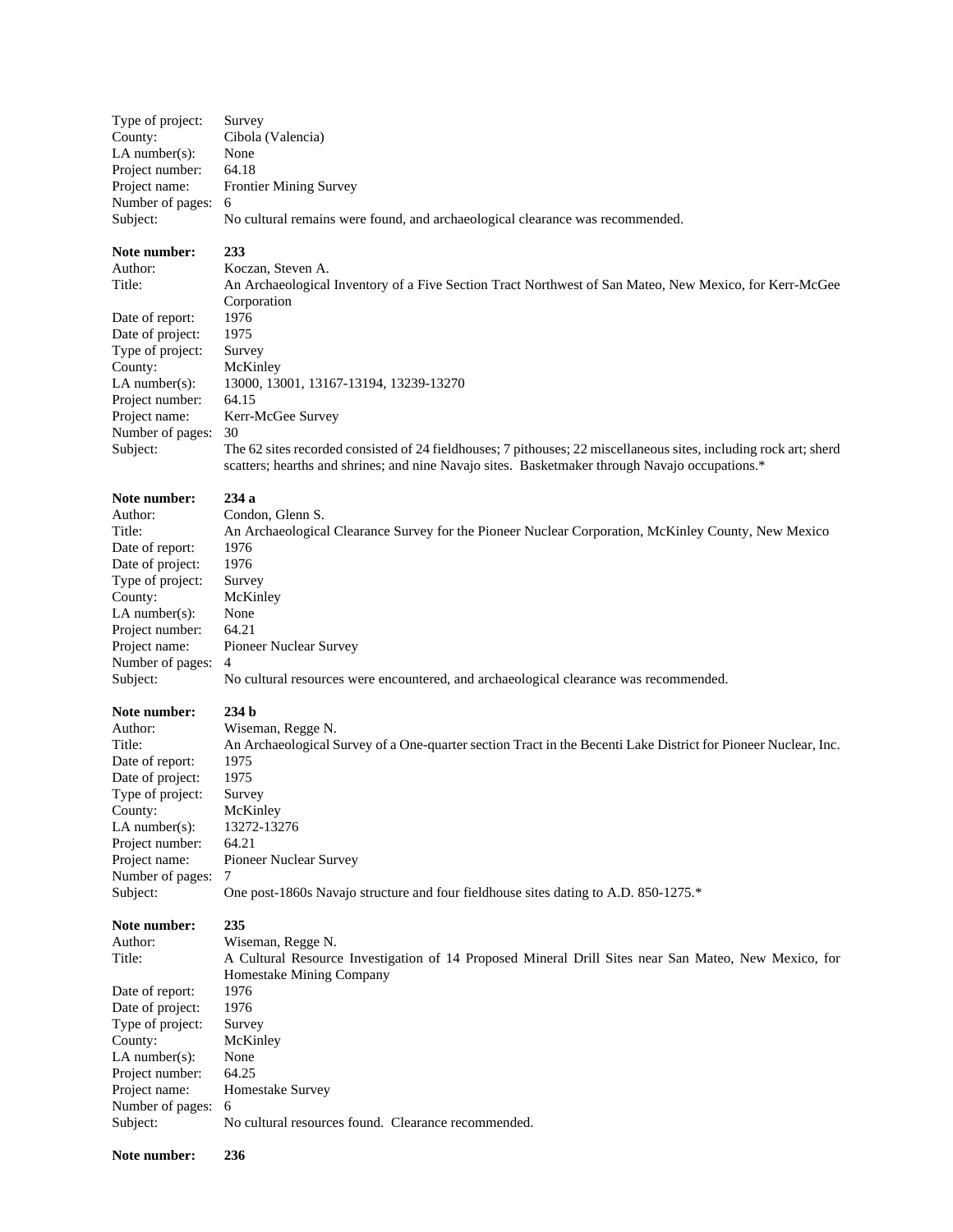| Author:                 | Seaman, Timothy J.                                                                                             |
|-------------------------|----------------------------------------------------------------------------------------------------------------|
| Title:                  | Archaeological Clearance Investigation Report, Gulf Mineral Resources Company C and G Claims                   |
| Date of report:         | 1977                                                                                                           |
| Date of project:        | 1977                                                                                                           |
| Type of project:        | Survey                                                                                                         |
| County:                 | Grant                                                                                                          |
| LA number $(s)$ :       | None                                                                                                           |
| Project number:         | 65.02                                                                                                          |
| Project name:           | <b>Gulf Mineral Survey</b>                                                                                     |
| Number of pages:        | 5                                                                                                              |
| Subject:                | No cultural resources were discovered, and archaeological clearance was recommended.                           |
| Note number:            | 237                                                                                                            |
| Author:                 | Grigg, Paul S.                                                                                                 |
| Title:                  | Second Interim Report of an Archaeological Clearance Survey of Selected Tracts near Crownpoint and Prewitt,    |
|                         | New Mexico, for Homestake Mining Company                                                                       |
| Date of report:         | 1976                                                                                                           |
| Date of project:        | 1976                                                                                                           |
| Type of project:        | Survey                                                                                                         |
| County:                 | McKinley                                                                                                       |
| $LA$ number(s):         | None                                                                                                           |
| Project number:         | 64.25                                                                                                          |
| Project name:           | Crownpoint                                                                                                     |
| Number of pages:        | 9                                                                                                              |
| Subject:                | No sites recorded. Archaeological clearance recommended.                                                       |
|                         | 238                                                                                                            |
| Note number:<br>Author: |                                                                                                                |
|                         | Grigg, Paul S., and Nena A. Powell                                                                             |
| Title:                  | A Cultural Resource Investigation of Several Tracts between Gallup and Grants, New Mexico, for Homestake       |
| Date of report:         | Mining Company<br>1976                                                                                         |
| Date of project:        | 1976                                                                                                           |
| Type of project:        | Survey                                                                                                         |
| County:                 | McKinley, Cibola                                                                                               |
| LA number $(s)$ :       | 13550-13656                                                                                                    |
| Project number:         | 64.25                                                                                                          |
| Project name:           | Homestake Survey                                                                                               |
| Number of pages:        | 69                                                                                                             |
| Subject:                | The survey recorded 105 sites. The earliest occupation was Basketmaker III-Pueblo I (A.D. 400-900). There      |
|                         | are 38 Navajo sites in the area, with periods of occupation dating to the beginning of the twentieth century.* |
| Note number:            | 239                                                                                                            |
| Author:                 | Condon, Glenn S.                                                                                               |
| Title:                  | Archaeological Clearance Investigation: Report of Archaeological Clearance Survey for Continental Oil          |
|                         | Company, McKinley County, New Mexico                                                                           |
| Date of report:         | 1976                                                                                                           |
| Date of project:        | 1976                                                                                                           |
| Type of project:        | Survey                                                                                                         |
| County:                 | McKinley                                                                                                       |
| LA number $(s)$ :       | None                                                                                                           |
| Project number:         | 65.04                                                                                                          |
| Project name:           | Conoco Survey                                                                                                  |
| Number of pages:        | 4                                                                                                              |
| Subject:                | No cultural resources were encountered, and archaeological clearance was recommended.*                         |
| Note number:            | 240                                                                                                            |
| Author:                 | Doleman, William H.                                                                                            |
| Title:                  | Report of Cultural Resources Survey and Inventory for New Mexico State Highway Department Project: BIA-        |
|                         | RF-037-1 (1), and BIA-RF-037-1 (2), New Mexico State Road 371                                                  |
| Date of report:         | 1976                                                                                                           |
| Date of project:        | 1976                                                                                                           |
| Type of project:        | Survey                                                                                                         |
| County:                 | McKinley                                                                                                       |
| $LA$ number(s):         | 14695-14706                                                                                                    |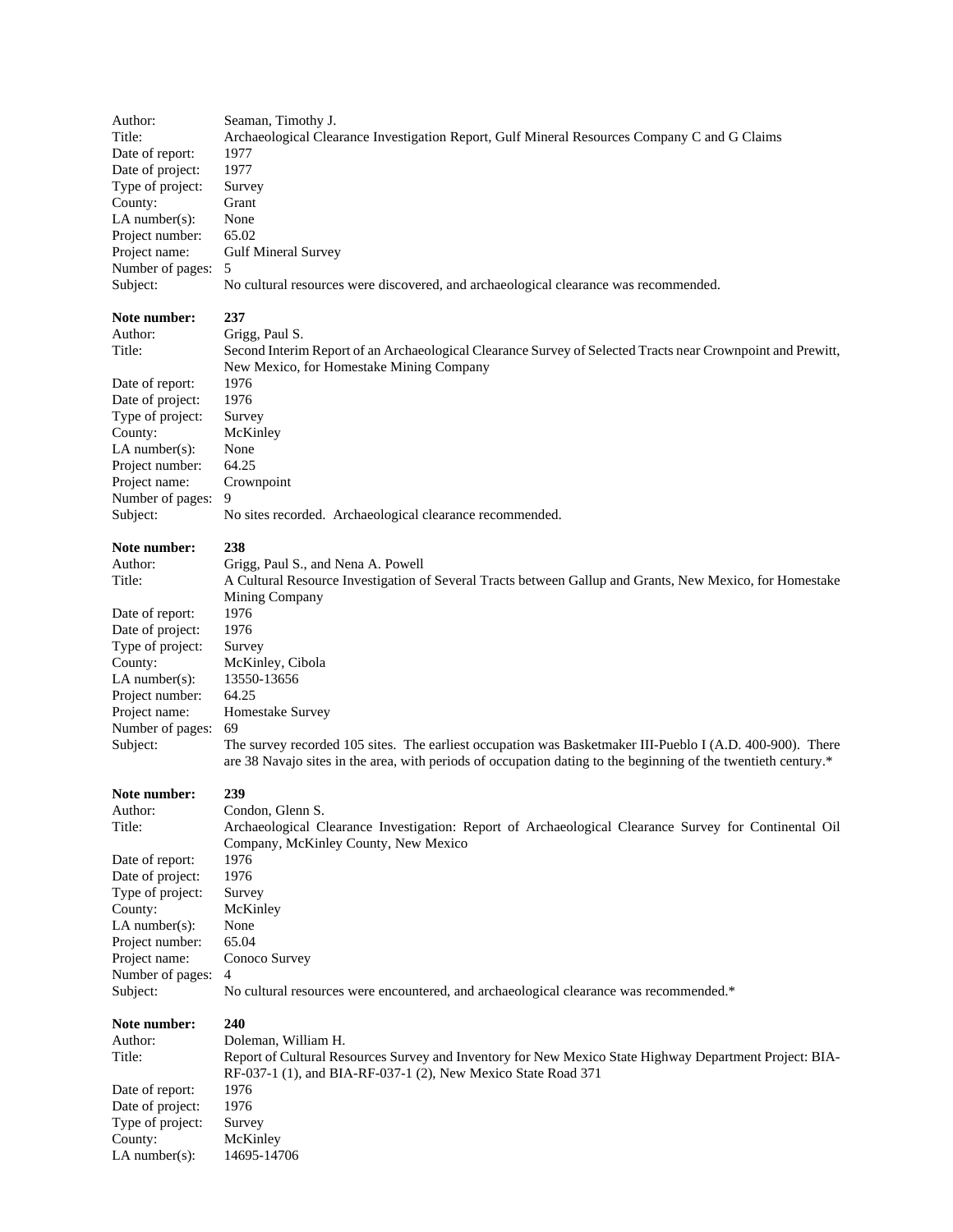| Subject:                          | Survey recorded and photographed petroglyphs within the highway right-of-way and made recommendations<br>for avoidance.* |
|-----------------------------------|--------------------------------------------------------------------------------------------------------------------------|
| Number of pages:                  | 17                                                                                                                       |
| Project name:                     | Pictured Cliffs                                                                                                          |
| Project number:                   | 65.21                                                                                                                    |
| LA number $(s)$ :                 | 8970                                                                                                                     |
| Type of project:<br>County:       | Survey<br>San Juan                                                                                                       |
| Date of project:                  | 1973                                                                                                                     |
| Date of report:                   | 1973                                                                                                                     |
|                                   | Pictured Cliffs near Waterflow, New Mexico                                                                               |
| Title:                            | A Report of the Environmental Impact of New Mexico Project F-032-1(17) on Archaeological Remains at the                  |
| Author:                           | Peckham, Stewart L.                                                                                                      |
| Note number:                      | 244                                                                                                                      |
|                                   |                                                                                                                          |
| Subject:                          | No cultural resources were found, and archaeological clearance was recommended.                                          |
| Project name:<br>Number of pages: | Sandia Peak Survey<br>7                                                                                                  |
| Project number:                   | 65.15                                                                                                                    |
| LA number $(s)$ :                 | None                                                                                                                     |
| County:                           | Santa Fe                                                                                                                 |
| Type of project:                  | Survey                                                                                                                   |
| Date of project:                  | 1976                                                                                                                     |
| Date of report:                   | 1976                                                                                                                     |
|                                   | Sandia Ranger District                                                                                                   |
| Title:                            | An Archaeological Clearance Investigation of Proposed Ski Trails, Sandia Ski Basin, Cibola National Forest,              |
| Author:                           | Condon, Glenn S., and James W. Lancaster                                                                                 |
| Note number:                      | 243                                                                                                                      |
| Subject:                          | 6<br>No cultural resources were discovered, and archaeological clearance was recommended.                                |
| Project name:<br>Number of pages: | Petro-Lewis                                                                                                              |
| Project number:                   | 65.14                                                                                                                    |
| LA number $(s)$ :                 | None                                                                                                                     |
| County:                           | Sandoval                                                                                                                 |
| Type of project:                  | Survey                                                                                                                   |
| Date of project:                  | 1976                                                                                                                     |
| Date of report:                   | 1976                                                                                                                     |
| Title:                            | An Archaeological Clearance Investigation near Cuba, New Mexico                                                          |
| Author:                           | Lancaster, James W., and Glenn S. Condon                                                                                 |
| Note number:                      | 242                                                                                                                      |
| Subject:                          | No cultural resources were located, and archaeological clearance was recommended.                                        |
| Number of pages:                  | 9                                                                                                                        |
| Project name:                     | Mountain Bell                                                                                                            |
| Project number:                   | 65.06                                                                                                                    |
| LA number $(s)$ :                 | None                                                                                                                     |
| County:                           | McKinley                                                                                                                 |
| Type of project:                  | Survey                                                                                                                   |
| Date of project:                  | 1976                                                                                                                     |
| Date of report:                   | 1976                                                                                                                     |
|                                   | Lake Area, New Mexico                                                                                                    |
| Title:                            | An Archaeological Clearance Investigation of Two Proposed Rights-of-way for Mountain Bell in the Ambrosia                |
| Author:                           | Condon, Glenn S.                                                                                                         |
| Note number:                      | 241                                                                                                                      |
|                                   | large boulder with a water catchment basin, and one occupied Navajo homesite. Possible Chaco road identified.*           |
| Subject:                          | Twelve sites recorded: four Basketmaker III sites, four Navajo shelters, two unidentified rock alignments, one           |
| Number of pages:                  | 74                                                                                                                       |
| Project name:                     | NM 371                                                                                                                   |
| Project number:                   | 65.05                                                                                                                    |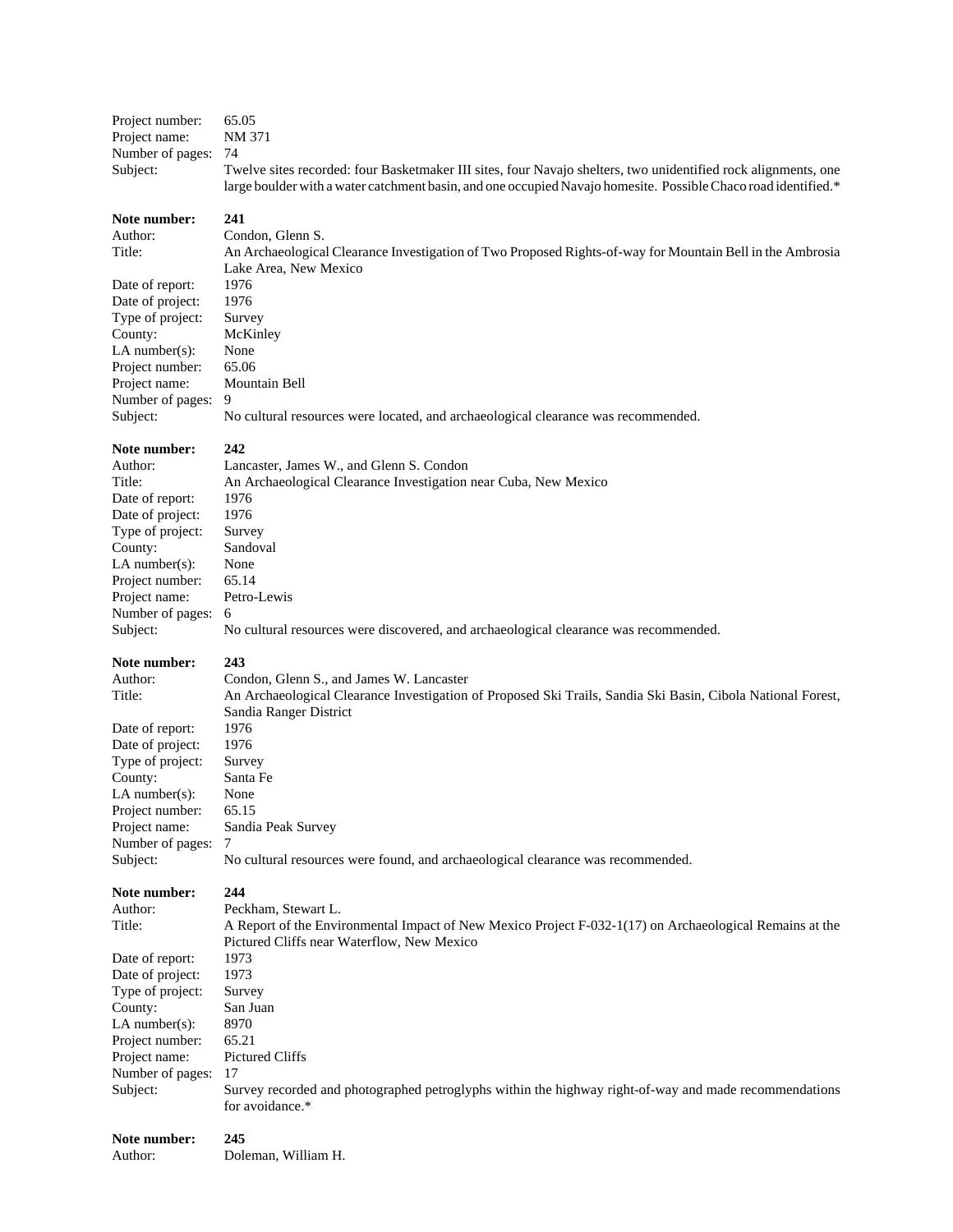| Title:<br>Date of report:<br>Date of project:<br>Type of project:<br>County:<br>$LA$ number(s):<br>Project number:<br>Project name:<br>Number of pages:<br>Subject:                              | An Archeological Clearance Investigation of a Proposed Drilling Location, Northeast of San Mateo, for<br>Continental Oil Company, Cibola National Forest, New Mexico<br>1976<br>1976<br>Survey<br>McKinley<br>None<br>65.23<br>Conoco Survey<br>5<br>No cultural resources were found, and archaeological clearance was recommended.                                                                                                                                                                                  |
|--------------------------------------------------------------------------------------------------------------------------------------------------------------------------------------------------|-----------------------------------------------------------------------------------------------------------------------------------------------------------------------------------------------------------------------------------------------------------------------------------------------------------------------------------------------------------------------------------------------------------------------------------------------------------------------------------------------------------------------|
| Note number:<br>Author:<br>Title:<br>Date of report:<br>Date of project:<br>Type of project:<br>County:<br>$LA$ number(s):<br>Project number:<br>Project name:<br>Number of pages:<br>Subject:   | 246<br>Seaman, Timothy J.<br>Cultural Resource Investigations for Exxon, L-Bar Ranch Property, Valencia County, New Mexico<br>1977<br>1977<br>Survey<br>Cibola (Valencia)<br>15175-15184, 15217-15221, 15223<br>65.24<br>Woodward Clyde<br>49<br>Sixteen sites and twenty isolated occurrences were recorded. Sites included Archaic lithic artifact scatter, lithic<br>artifact scatter, lithic and sherd scatters, and one-to-seven-room masonry structures of Pueblo II to Pueblo III age<br>$(A.D. 1000-1125).$ * |
| Note number:<br>Author:<br>Title:<br>Date of report:<br>Date of project:<br>Type of project:<br>County:<br>LA number $(s)$ :<br>Project number:<br>Project name:<br>Number of pages:<br>Subject: | 247<br>Carter, Laura A.<br>Archaeological Clearance Investigation: An Archaeological Clearance Survey for Molzen-Corbin Associates,<br>Los Lunas and Belen Facilities Plan, Valencia County, New Mexico<br>1976<br>1976<br>Survey<br>Valencia<br>None<br>65.25<br>Molzen-Corbin<br>6<br>No cultural resources were located, and archaeological clearance was recommended.*                                                                                                                                            |
| Note number:<br>Author:<br>Title:<br>Date of report:<br>Date of project:<br>Type of project:<br>County:<br>$LA$ number(s):<br>Project number:<br>Project name:<br>Number of pages:<br>Subject:   | 248<br>Wiseman, Regge N.<br>An Archaeological Survey of Project S1153(8), Quemado-South, for the New Mexico State Highway Department<br>1975<br>1973<br>Survey<br>Catron<br>12275, 12276<br>63.03-27<br>Quemado-South Survey<br>6<br>Two sites recorded outside of the proposed right-of-way. Clearance recommended.*                                                                                                                                                                                                 |
| Note number:<br>Author:<br>Title:<br>Date of report:<br>Date of project:<br>Type of project:<br>County:<br>LA number(s):<br>Project number:                                                      | 249<br>Nemaric, Juan Carlos<br>An Archaeological Clearance Survey for BIA Northern Pueblo Agency, Reservation Programs Division, Santa<br>Clara Pueblo Grant, New Mexico<br>1975<br>1975<br>Survey<br>Rio Arriba<br>None<br>64.14                                                                                                                                                                                                                                                                                     |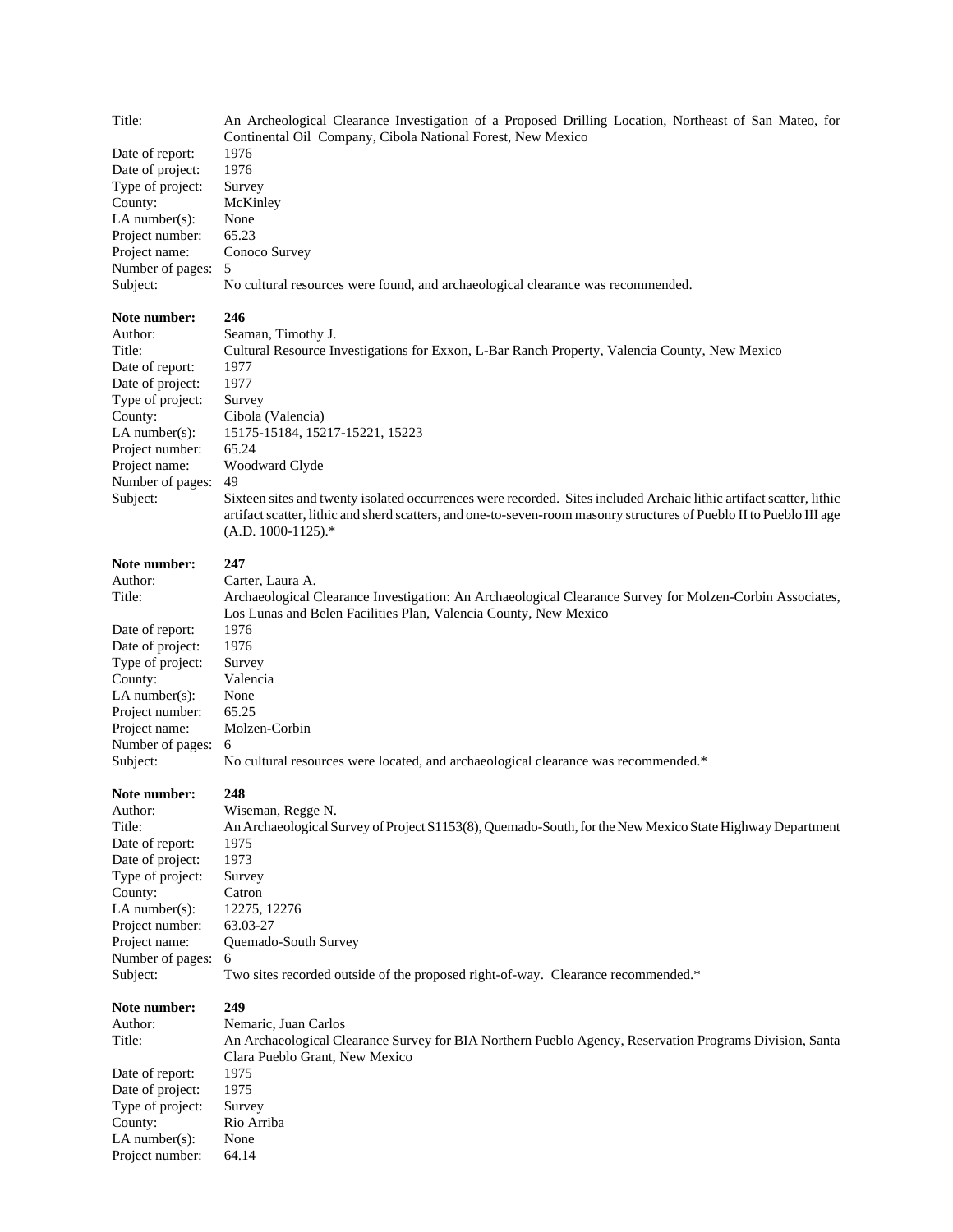| Project name:                        | BIA, Santa Clara Pueblo                                                                                           |
|--------------------------------------|-------------------------------------------------------------------------------------------------------------------|
| Number of pages:                     | 5                                                                                                                 |
| Subject:                             | No cultural remains were found, and clearance was recommended.                                                    |
| Note number:                         | 250                                                                                                               |
| Author:                              | Oakes, Yvonne R.                                                                                                  |
| Title:                               | Cultural Resource Clearance Investigation of Proposed Drill Locations, Zuni Mountains, Cibola National Forest,    |
|                                      | Valencia County, New Mexico, for Continental Oil Company                                                          |
| Date of report:                      | 1977                                                                                                              |
| Date of project:                     | 1977                                                                                                              |
| Type of project:                     | Survey                                                                                                            |
| County:                              | Cibola (Valencia)                                                                                                 |
| LA number $(s)$ :<br>Project number: | None<br>65.47                                                                                                     |
| Project name:                        | Conoco                                                                                                            |
| Number of pages:                     | 12                                                                                                                |
| Subject:                             | Cultural resources encountered at two drill locations consisted of only a few lithic artifacts. Cultural resource |
|                                      | clearance was recommended.*                                                                                       |
| Note number:                         | 251                                                                                                               |
| Author:                              | Dart, Al                                                                                                          |
| Title:                               | The Santa Fe Community Development Historic Preservation Project: Survey and Monitoring for Cultural              |
|                                      | Resources                                                                                                         |
| Date of report:                      | 1977                                                                                                              |
| Date of project:                     | 1977                                                                                                              |
| Type of project:                     | Survey                                                                                                            |
| County:                              | Santa Fe                                                                                                          |
| $LA$ number(s):                      | 4450                                                                                                              |
| Project number:<br>Project name:     | 66.02<br>Santa Fe Community Development                                                                           |
| Number of pages:                     | 28                                                                                                                |
| Subject:                             | A plan to alleviate potential adverse impacts on any cultural resources that might be discovered by the           |
|                                      | Community Development Project.                                                                                    |
| Note number:                         | 252                                                                                                               |
| Author:                              | Oakes, Yvonne R.                                                                                                  |
| Title:                               | A Cultural Resource Investigation of Proposed Water System Improvements, Village of Los Lunas, Valencia           |
|                                      | County, New Mexico                                                                                                |
| Date of report:                      | 1978                                                                                                              |
| Date of project:                     | 1977                                                                                                              |
| Type of project:                     | Survey                                                                                                            |
| County:                              | Valencia                                                                                                          |
| $LA$ number(s):                      | None                                                                                                              |
| Project number:<br>Project name:     | 66.18                                                                                                             |
| Number of pages:                     | Los Lunas Survey<br>8                                                                                             |
| Subject:                             | Only six sherds were found, and archaeological clearance was recommended.*                                        |
| Note number:                         | 253                                                                                                               |
| Author:                              | Koczan, Steven A.                                                                                                 |
| Title:                               | A Cultural Resource Investigation on a Portion of San Mateo Mesa, McKinley County, New Mexico                     |
| Date of report:                      | 1978                                                                                                              |
| Date of project:                     | 1978                                                                                                              |
| Type of project:                     | Survey                                                                                                            |
| County:                              | McKinley                                                                                                          |
| $LA$ number(s):                      | None                                                                                                              |
| Project number:                      | 66.26                                                                                                             |
| Project name:<br>Number of pages:    | Kerr-McGee Survey                                                                                                 |
|                                      |                                                                                                                   |
| Subject:                             | 10<br>Four drill locations were surveyed, and no sites were encountered.                                          |
| Note number:                         | 254                                                                                                               |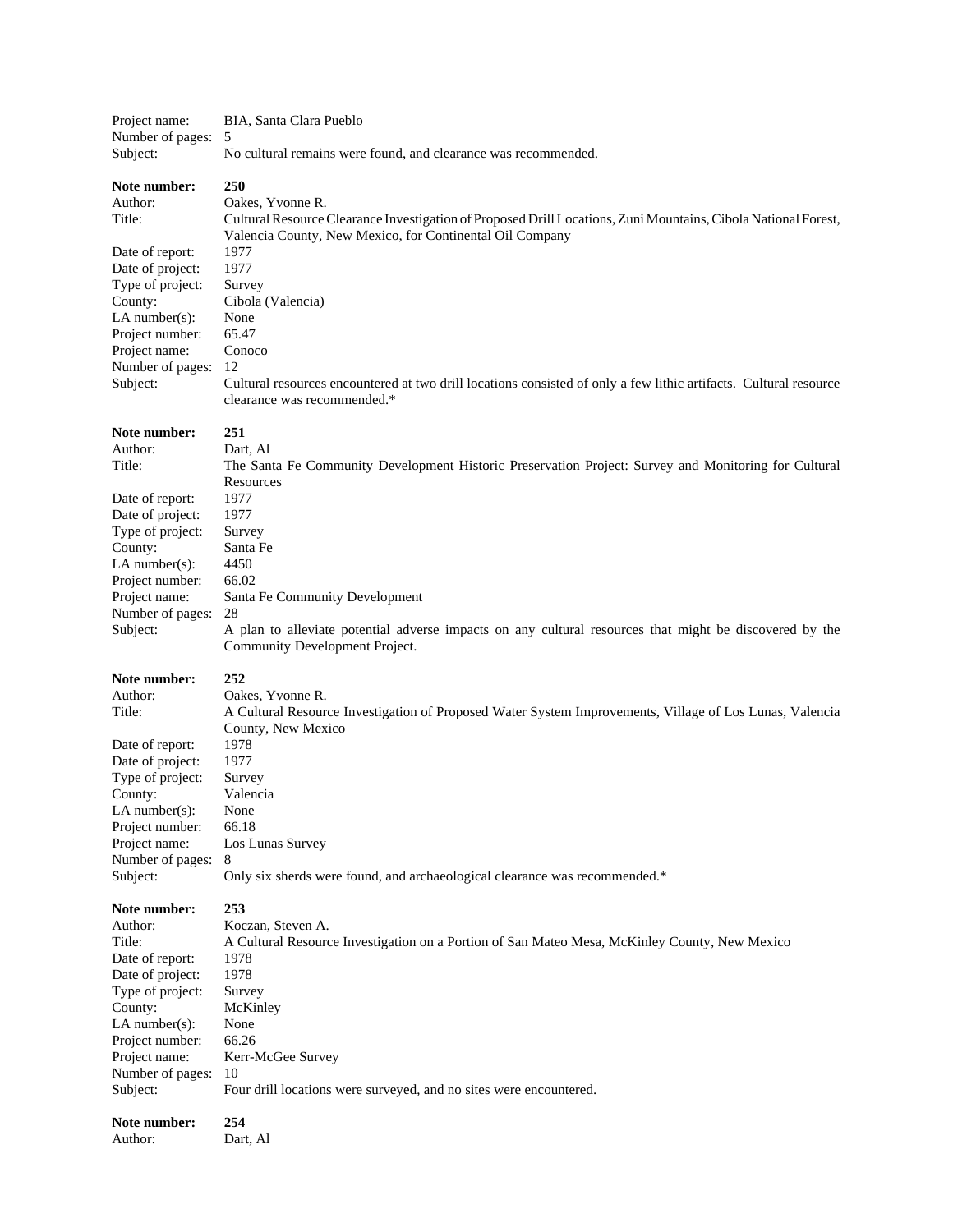| Title:           | Archaeological Clearance for Lobo Canyon, Cantina Homesites Area, Buried Telephone Cable, Northeast of   |
|------------------|----------------------------------------------------------------------------------------------------------|
|                  | Grants, New Mexico                                                                                       |
| Date of report:  | 1978                                                                                                     |
| Date of project: | 1978                                                                                                     |
| Type of project: | Survey                                                                                                   |
| County:          | Cibola (Valencia)                                                                                        |
| LA number(s):    | 16283                                                                                                    |
| Project number:  | 66.28                                                                                                    |
| Project name:    | Lobo Canyon Survey                                                                                       |
| Number of pages: | 9                                                                                                        |
| Subject:         | One multicomponent site consisted of a pueblo dating from A.D. 900 to 1200 and a Navajo component dating |
|                  | to A.D. 1930-1948.*                                                                                      |
| Note number:     | 256                                                                                                      |
| Author:          | Farwell, Robin E.                                                                                        |
| Title:           | A Cultural Resource Investigation near Cabezon Peak, Sandoval County, New Mexico                         |
| Date of report:  | 1978                                                                                                     |
| Date of project: | 1978                                                                                                     |
| Type of project: | Survey                                                                                                   |
| County:          | Sandoval                                                                                                 |
| $LA$ number(s):  | None                                                                                                     |

Number of pages: 6<br>Subject: Tl The survey of the one drill location revealed no archaeological manifestations, and clearance was recommended.

# **Note number: 257**

Project number: 66.33 Project name: Gulf Cabezon

| Author:           | MacGillivray, Allen III, and Christine Truter                                                                        |
|-------------------|----------------------------------------------------------------------------------------------------------------------|
| Title:            | An Archaeological Survey along York Canyon Road, Colfax County, New Mexico                                           |
| Date of report:   | 1978                                                                                                                 |
| Date of project:  | 1978                                                                                                                 |
| Type of project:  | Survey                                                                                                               |
| County:           | Colfax                                                                                                               |
| LA number $(s)$ : | 16316-16318                                                                                                          |
| Project number:   | 66.34                                                                                                                |
| Project name:     | York Canyon                                                                                                          |
| Number of pages:  | 19                                                                                                                   |
| Subject:          | Three sites were recorded: a prehistoric lithic artifact scatter and two Historic sites associated with an abandoned |
|                   | logging town inhabited from 1890 to 1916, with four associated charcoal ovens.*                                      |
|                   |                                                                                                                      |

# **Note number: 258**

| Farwell, Robin E.                                                                 |
|-----------------------------------------------------------------------------------|
| A Cultural Resource Investigation near Nambe Pueblo, Santa Fe County, New Mexico  |
| 1978                                                                              |
| 1978                                                                              |
| Survey                                                                            |
| Santa Fe                                                                          |
| None                                                                              |
| 67.07                                                                             |
| Nambe Pueblo                                                                      |
| - 6                                                                               |
| No archaeological manifestations were encountered, and clearance was recommended. |
|                                                                                   |

| Wiseman, Regge N.                                                                                     |
|-------------------------------------------------------------------------------------------------------|
| An Archaeological Survey of Ten Proposed Drill Holes in the Borrego Pass Area for Continental Oil Co. |
| 1975                                                                                                  |
| 1975                                                                                                  |
| Survey                                                                                                |
| McKinley                                                                                              |
| None                                                                                                  |
| 63.15                                                                                                 |
| Continental Oil Survey                                                                                |
| Number of pages: 4                                                                                    |
|                                                                                                       |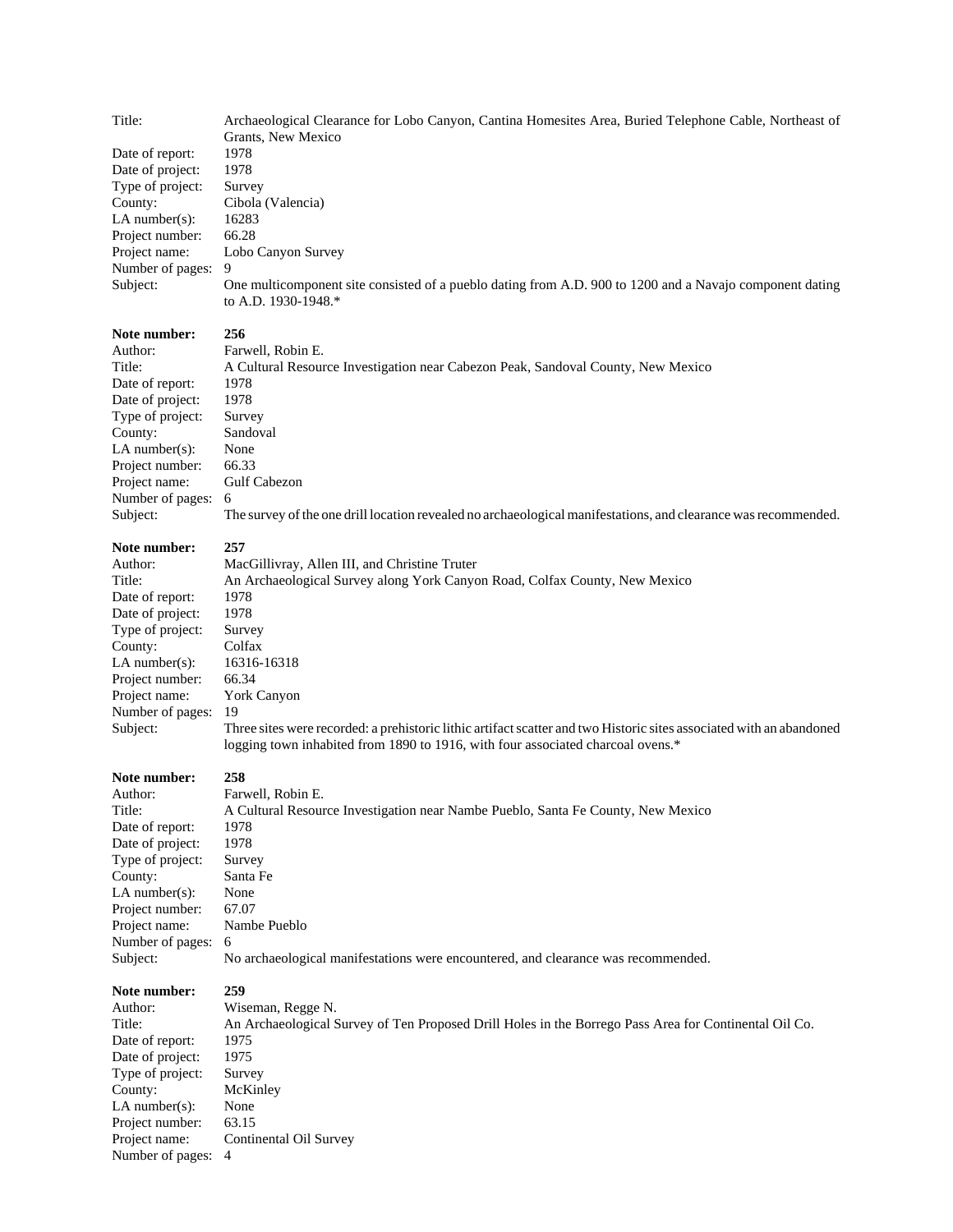Subject: No sites recorded. Archaeological clearance recommended.

# **Note number: 260**

| Author:<br>Title:<br>Date of report:<br>Date of project:<br>Type of project:<br>County:<br>$LA$ number(s):<br>Project number:<br>Project name:<br>Number of pages:<br>Subject:                     | Wilson, John P., and Alfred E. Dittert, Jr.<br>Fort Sumner: A Development Proposal<br>1966<br>1966<br>Development proposal<br>De Baca<br>8777<br>None<br>Fort Sumner Proposal<br>23<br>History and present condition of Fort Sumner. Recommendations and time schedule for development as a<br>Historic site.                                                                                                                         |
|----------------------------------------------------------------------------------------------------------------------------------------------------------------------------------------------------|---------------------------------------------------------------------------------------------------------------------------------------------------------------------------------------------------------------------------------------------------------------------------------------------------------------------------------------------------------------------------------------------------------------------------------------|
| Note number:<br>Author:<br>Title:<br>Date of report:<br>Date of project:<br>Type of project:<br>County:<br>$LA$ number $(s)$ :<br>Project number:<br>Project name:<br>Number of pages:<br>Subject: | 261 a<br>Fallon, Denise P.<br>A Mitigation Proposal for Howiri, LA 71, a Northern Rio Grande Biscuit Ware Site<br>1978<br>1978<br>Research design<br>Taos<br>71<br>66.25<br>Howiri Research Design<br>16<br>Research proposal for the excavation of portions of Howiri (LA 71) that lay within the right-of-way of SR 285.<br>Howiri is the northernmost biscuit ware site, occupied in the fourteenth and early fifteenth centuries. |
| Note number:<br>Author:<br>Title:<br>Date of report:<br>Date of project:<br>Type of project:<br>County:<br>$LA$ number(s):<br>Project number:<br>Project name:<br>Number of pages:<br>Subject:     | 261 <sub>b</sub><br>Fallon, Denise P., and Karen Wening<br>Excavations at Howiri Pueblo, LA 71, Northern Rio Grande Biscuit Ware Site<br>1990<br>1978<br>Excavation<br>Taos<br>71<br>66.25<br><b>Howiri Excavations</b><br>182<br>Short but continuous occupation of a large pueblo near the end of the Pueblo IV period.                                                                                                             |
| Note number:<br>Author:<br>Title:<br>Date of report:<br>Date of project:<br>Type of project:<br>County:<br>LA number $(s)$ :<br>Project number:<br>Project name:<br>Number of pages:<br>Subject:   | 262<br>Maxwell, Timothy D.<br>The La Jara Site: Archaeological Investigations of a Historic Sheepherding Camp and Prehistoric Cultural<br>Remains<br>1981<br>1979<br>Survey<br>Sandoval<br>20155<br>68.12<br>La Jara Survey<br>95<br>Excavation of LA 20155. Prehistoric trash associated with a Gallina-phase pithouse (not excavated). The<br>Historic component was a sheepherder's camp dating to 1906 or 1907.*                  |
| Note number:<br>Author:<br>Title:                                                                                                                                                                  | 263<br>Wiseman, Regge N.<br>An Archeological Survey of a One and Three-Quarters Section Tract near Borrego Pass, McKinley County, New<br>Mexico, for Continental Oil Company                                                                                                                                                                                                                                                          |

Date of report: 1975 Date of project: 1975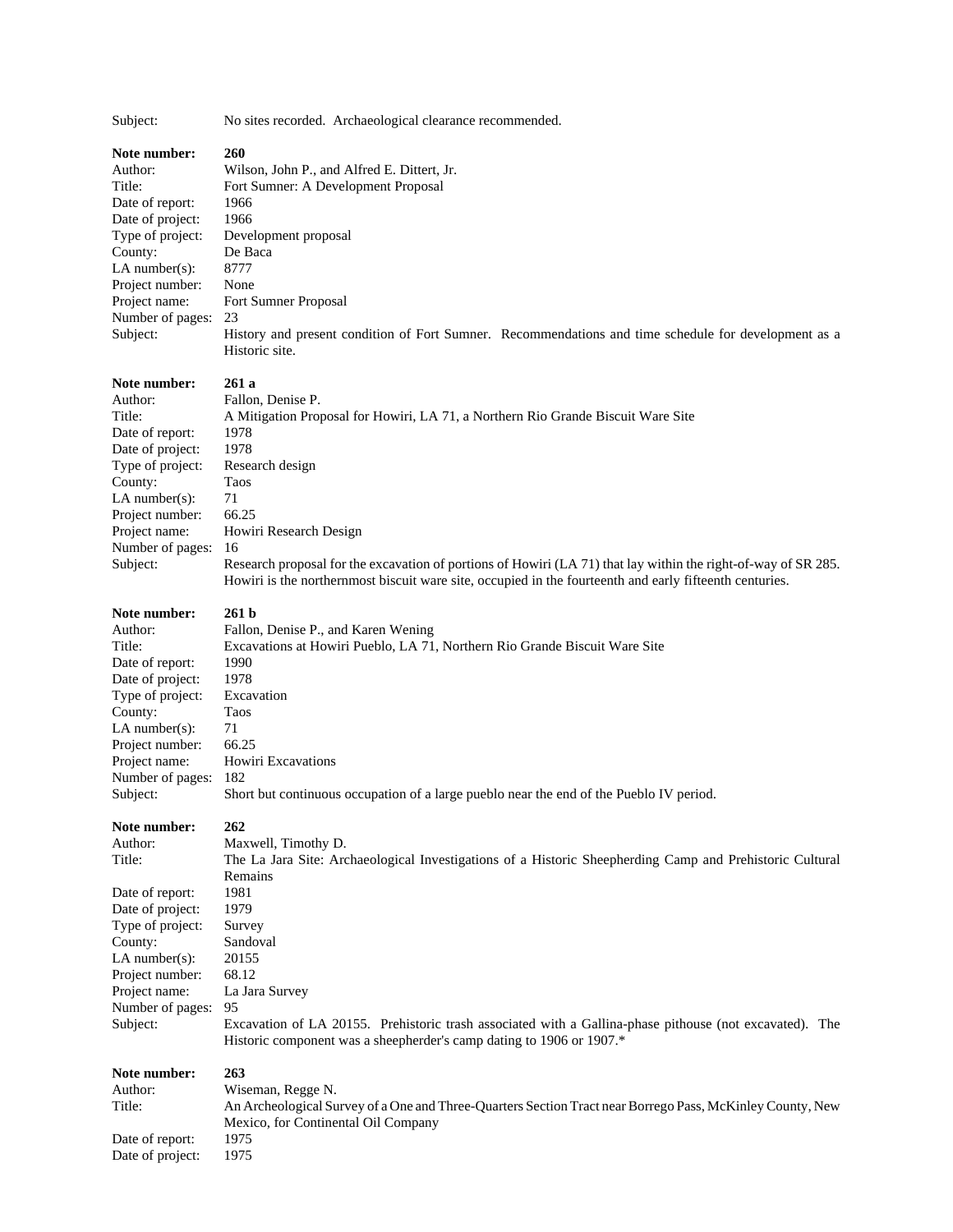| Type of project:   | Survey                                                                                               |
|--------------------|------------------------------------------------------------------------------------------------------|
| County:            | McKinley                                                                                             |
| LA number(s):      | 12900-12909                                                                                          |
| Project number:    | 63.15                                                                                                |
| Project name:      | Continental Oil Survey                                                                               |
| Number of pages: 9 |                                                                                                      |
| Subject:           | Ten sites, late nineteenth- to twentieth-century Navajo occupations, to be flagged during drilling.* |
|                    |                                                                                                      |

# **Note number:** 264<br>Author: Falle

County:

Author: Fallon, Denise P., Brenda R. Yates, and James W. Lancaster<br>Title: An Archaeological Survey for the Proposed Santa Fe Land Archaeological Survey for the Proposed Santa Fe An Archaeological Survey for the Proposed Santa Fe Land Application Project, Santa Fe County, New Mexico Date of report: 1978<br>Date of project: 1978 Date of project: 1978<br>Type of project: Survey Type of project: Survey<br>County: Santa Fe LA number(s): 16691-16693, 16769, 16773 Project number: 67.04 Project name: Santa Fe Wastewater Number of pages: 38 Subject: Five Historic sites consisting of two seventeenth- and eighteenth-century Spanish Colonial ranchos and three post-1900 Spanish homestead sites.\*

#### **Note number: 265**

| Author:           | Bussey, Stanley D.                                                                                           |
|-------------------|--------------------------------------------------------------------------------------------------------------|
| Title:            | Archaeological Surveys and Salvage Excavations along the Main Canal of the Navajo Indian Irrigation Project  |
|                   | and the Hammond Irrigation Project, Northeastern New Mexico                                                  |
| Date of report:   | 1973                                                                                                         |
| Date of project:  | 1956                                                                                                         |
| Type of project:  | Survey, excavation                                                                                           |
| County:           | San Juan                                                                                                     |
| LA number $(s)$ : | 658-667, 3009, 3341, 3348, 3355-3363, 3365-3369, 3371-3373, 3377, 3454, 3461-3471, 4069                      |
| Project number:   | 48.01                                                                                                        |
| Project name:     | <b>NIIP Survey</b>                                                                                           |
| Number of pages:  | 393                                                                                                          |
| Subject:          | Sixty-seven sites surveyed, ranging from the Archaic to the Lucero phase. Three Rosa-phase pithouses         |
|                   | excavated. The survey is part of a larger project, which recorded 454 sites -- Archaic, Anasazi, Navajo, and |
|                   | Spanish American. On microfiche only.*                                                                       |

**Note number:** 266<br>Author: Pecl Peckham, Stewart L. Title: The Piojo Dunes Site (LA 13669): Archaeological Investigation in Southwestern Sandoval County, New Mexico Date of report: 1980 Date of project: 1980 Type of project: Survey, excavation County: Sandoval<br>LA number(s): 13669 LA number(s): 13669<br>Project number: 65.27 Project number: Project name: Piojo Excavation Number of pages: 168 Subject: Testing of LA 13669, a multicomponent lithic artifact site. Evidence for use during Paleoindian, Archaic, and Historic (Navajo) periods.

| Author:            | Seaman, Timothy J.                                                                       |
|--------------------|------------------------------------------------------------------------------------------|
| Title:             | An Archaeological Clearance Survey for Gardner & Gardner Associates, Tijeras, New Mexico |
| Date of report:    | 1975                                                                                     |
| Date of project:   | 1975                                                                                     |
| Type of project:   | Survey                                                                                   |
| County:            | Bernalillo                                                                               |
| LA number $(s)$ :  | None                                                                                     |
| Project number:    | 64.16                                                                                    |
| Project name:      | <b>Tranguillo Pines Survey</b>                                                           |
| Number of pages: 3 |                                                                                          |
| Subject:           | No sites recorded. Clearance recommended.                                                |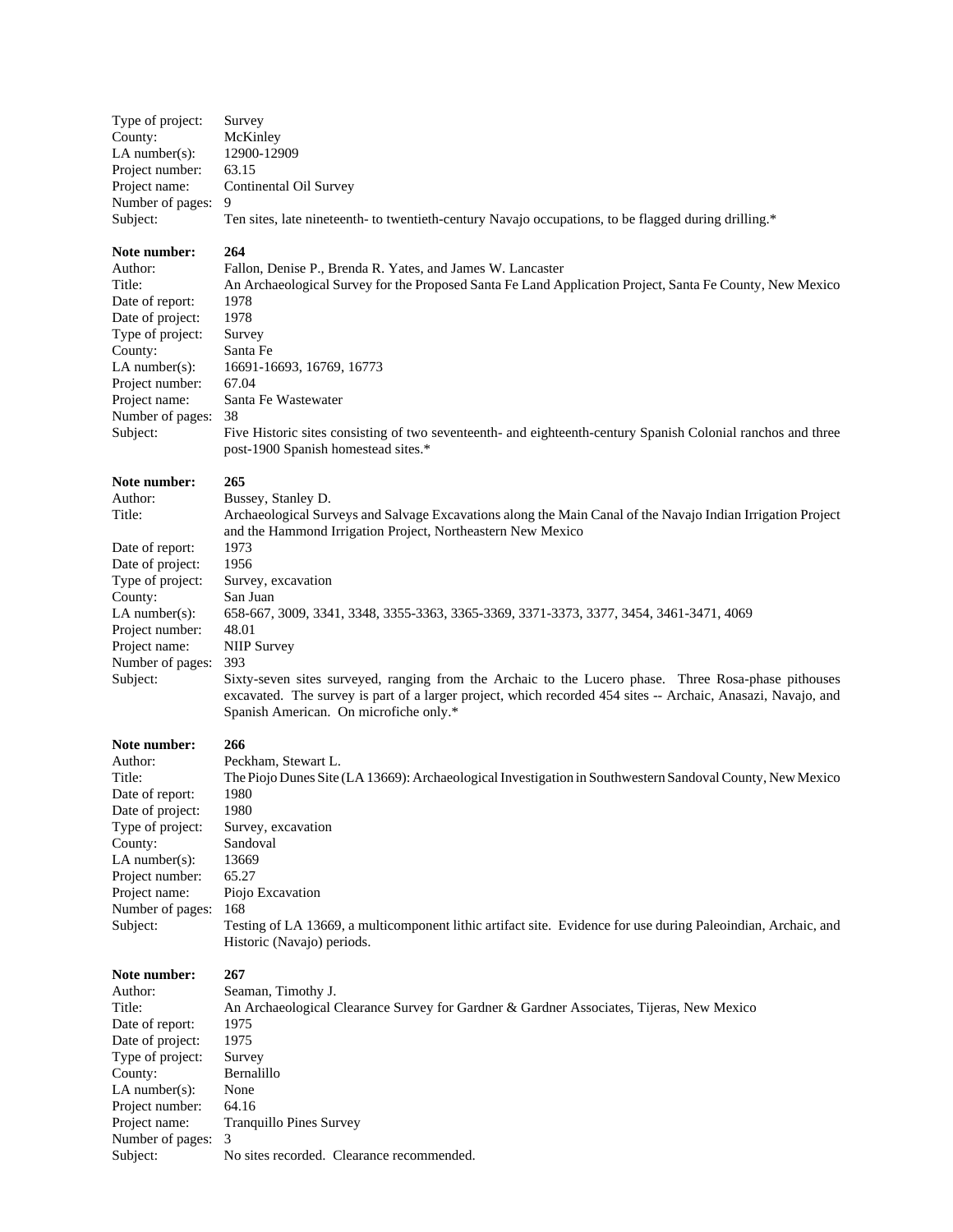| Note number:<br>Author:<br>Title:<br>Date of report:<br>Date of project:<br>Type of project:<br>County:<br>LA number $(s)$ :<br>Project number:<br>Project name:<br>Number of pages:<br>Subject: | 268<br>Koczan, Steven A.<br>An Archaeological Clearance Investigation near Church Rock, New Mexico, for United Nuclear Corp.<br>1974<br>1971<br>Survey<br>McKinley<br>11617, 11618<br>63.19<br><b>United Nuclear</b><br>7<br>LA 11617 is a one-room fieldhouse. LA 11618 is a sherd area, Pueblo II-III (A.D. 1000-1125), and a recent<br>Navajo shelter probably related to sheep raising.* |
|--------------------------------------------------------------------------------------------------------------------------------------------------------------------------------------------------|----------------------------------------------------------------------------------------------------------------------------------------------------------------------------------------------------------------------------------------------------------------------------------------------------------------------------------------------------------------------------------------------|
| Note number:                                                                                                                                                                                     | 269                                                                                                                                                                                                                                                                                                                                                                                          |
| Author:<br>Title:                                                                                                                                                                                | Grochowski, Stanley G., Steven A. Koczan, and Guadalupe A. Martinez<br>Historic Artifact Collection Handbook                                                                                                                                                                                                                                                                                 |
|                                                                                                                                                                                                  | Not published                                                                                                                                                                                                                                                                                                                                                                                |
| Date of report:<br>Date of project:                                                                                                                                                              | 1981                                                                                                                                                                                                                                                                                                                                                                                         |
| Type of project:                                                                                                                                                                                 | Excavation                                                                                                                                                                                                                                                                                                                                                                                   |
| County:                                                                                                                                                                                          | San Miguel                                                                                                                                                                                                                                                                                                                                                                                   |
| $LA$ number(s):                                                                                                                                                                                  | 13418-13421, 15281-15285                                                                                                                                                                                                                                                                                                                                                                     |
| Project number:                                                                                                                                                                                  | 67.01, 67.08, 67.09, 67.10                                                                                                                                                                                                                                                                                                                                                                   |
| Project name:                                                                                                                                                                                    | Las Vegas Bypass                                                                                                                                                                                                                                                                                                                                                                             |
| Number of pages:                                                                                                                                                                                 | 408                                                                                                                                                                                                                                                                                                                                                                                          |
| Subject:                                                                                                                                                                                         | Photographic catalogue of historic artifacts.                                                                                                                                                                                                                                                                                                                                                |
| Note number:                                                                                                                                                                                     | 271                                                                                                                                                                                                                                                                                                                                                                                          |
| Author:                                                                                                                                                                                          | Wiseman, Regge N.                                                                                                                                                                                                                                                                                                                                                                            |
| Title:                                                                                                                                                                                           | An Archaeological Clearance Investigation of a Surfacing Pit for J. W. Jones Construction Co.                                                                                                                                                                                                                                                                                                |
| Date of report:                                                                                                                                                                                  | 1980                                                                                                                                                                                                                                                                                                                                                                                         |
| Date of project:                                                                                                                                                                                 | 1980                                                                                                                                                                                                                                                                                                                                                                                         |
| Type of project:                                                                                                                                                                                 | Survey                                                                                                                                                                                                                                                                                                                                                                                       |
| County:                                                                                                                                                                                          | Sandoval                                                                                                                                                                                                                                                                                                                                                                                     |
| LA number( $s$ ):                                                                                                                                                                                | 22174                                                                                                                                                                                                                                                                                                                                                                                        |
| Project number:                                                                                                                                                                                  | 68.18                                                                                                                                                                                                                                                                                                                                                                                        |
| Project name:                                                                                                                                                                                    | Jones Pit                                                                                                                                                                                                                                                                                                                                                                                    |
| Number of pages:                                                                                                                                                                                 | 6                                                                                                                                                                                                                                                                                                                                                                                            |
| Subject:                                                                                                                                                                                         | LA 22174 is presumed to be a twentieth-century Apache or Navajo temporary camp just outside of pit area. No<br>sites within project area.*                                                                                                                                                                                                                                                   |
|                                                                                                                                                                                                  |                                                                                                                                                                                                                                                                                                                                                                                              |
| Note number:                                                                                                                                                                                     | 272<br>Koczan, Steven A.                                                                                                                                                                                                                                                                                                                                                                     |
| Author:<br>Title:                                                                                                                                                                                | Cultural Resources Investigations at Bis Deezahi, Newcomb Flats, Jim John, and Bush Mound Sites near                                                                                                                                                                                                                                                                                         |
|                                                                                                                                                                                                  | Newcomb, New Mexico                                                                                                                                                                                                                                                                                                                                                                          |
| Date of report:                                                                                                                                                                                  | 1981                                                                                                                                                                                                                                                                                                                                                                                         |
| Date of project:                                                                                                                                                                                 | 1979<br>Excavation                                                                                                                                                                                                                                                                                                                                                                           |
| Type of project:<br>County:                                                                                                                                                                      | San Juan                                                                                                                                                                                                                                                                                                                                                                                     |
| LA number( $s$ ):                                                                                                                                                                                | 3220, 3221, 7113, 14894                                                                                                                                                                                                                                                                                                                                                                      |
| Project number:                                                                                                                                                                                  | 65.50                                                                                                                                                                                                                                                                                                                                                                                        |
| Project name:                                                                                                                                                                                    | Newcomb Excavation                                                                                                                                                                                                                                                                                                                                                                           |
| Number of pages:                                                                                                                                                                                 | 140                                                                                                                                                                                                                                                                                                                                                                                          |
| Subject:                                                                                                                                                                                         | Excavation of two prehistoric and two Navajo sites in the Chuska Valley. The prehistoric sites were fieldhouses.                                                                                                                                                                                                                                                                             |
|                                                                                                                                                                                                  | The Historic sites were an early twentieth-century Navajo habitation site and an early twentieth-century tent<br>camp.                                                                                                                                                                                                                                                                       |
|                                                                                                                                                                                                  |                                                                                                                                                                                                                                                                                                                                                                                              |
| Note number:                                                                                                                                                                                     | 273                                                                                                                                                                                                                                                                                                                                                                                          |
| Author:                                                                                                                                                                                          | Koczan, Steven A.                                                                                                                                                                                                                                                                                                                                                                            |
| Title:                                                                                                                                                                                           | An Archaeological Survey of the Peabody Coal Company Mining Lease, Star Lake, New Mexico                                                                                                                                                                                                                                                                                                     |
| Date of report:                                                                                                                                                                                  | 1975<br>1975                                                                                                                                                                                                                                                                                                                                                                                 |
| Date of project:<br>Type of project:                                                                                                                                                             | Survey                                                                                                                                                                                                                                                                                                                                                                                       |
| County:                                                                                                                                                                                          | San Juan                                                                                                                                                                                                                                                                                                                                                                                     |
|                                                                                                                                                                                                  |                                                                                                                                                                                                                                                                                                                                                                                              |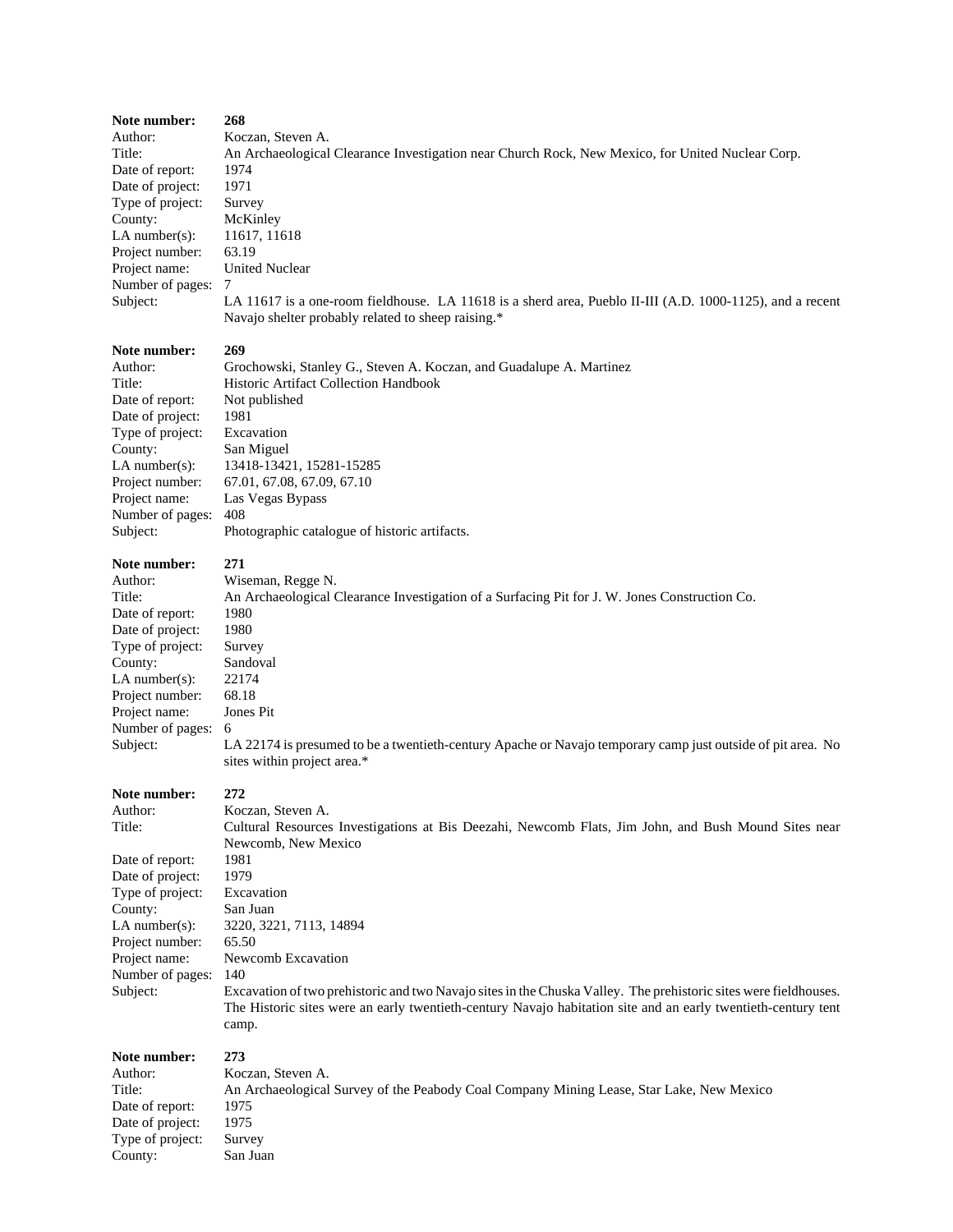| $LA$ number(s):                                                                                                                                                                                | 8727, 12753-12756                                                                                                                                                                                                                                                                                                                                                                                                                                                                                      |
|------------------------------------------------------------------------------------------------------------------------------------------------------------------------------------------------|--------------------------------------------------------------------------------------------------------------------------------------------------------------------------------------------------------------------------------------------------------------------------------------------------------------------------------------------------------------------------------------------------------------------------------------------------------------------------------------------------------|
| Project number:                                                                                                                                                                                | 64.07                                                                                                                                                                                                                                                                                                                                                                                                                                                                                                  |
| Project name:                                                                                                                                                                                  | Peabody Mining Lease                                                                                                                                                                                                                                                                                                                                                                                                                                                                                   |
| Number of pages:                                                                                                                                                                               | 3                                                                                                                                                                                                                                                                                                                                                                                                                                                                                                      |
| Subject:                                                                                                                                                                                       | Four previously recorded sites.*                                                                                                                                                                                                                                                                                                                                                                                                                                                                       |
| Note number:                                                                                                                                                                                   | 274a                                                                                                                                                                                                                                                                                                                                                                                                                                                                                                   |
| Author:                                                                                                                                                                                        | Peckham, Stewart L.                                                                                                                                                                                                                                                                                                                                                                                                                                                                                    |
| Title:                                                                                                                                                                                         | An Archaeological Survey of a Proposed AT&T Co. Buried Cable Route between Clovis and Zuni, New Mexico                                                                                                                                                                                                                                                                                                                                                                                                 |
| Date of report:                                                                                                                                                                                | 1973                                                                                                                                                                                                                                                                                                                                                                                                                                                                                                   |
| Date of project:                                                                                                                                                                               | 1972                                                                                                                                                                                                                                                                                                                                                                                                                                                                                                   |
| Type of project:                                                                                                                                                                               | Survey                                                                                                                                                                                                                                                                                                                                                                                                                                                                                                 |
| County:                                                                                                                                                                                        | Cibola                                                                                                                                                                                                                                                                                                                                                                                                                                                                                                 |
| $LA$ number(s):                                                                                                                                                                                | 10734-10740, 10742-10751, 10762, 10763, 10765, 10766, 10830                                                                                                                                                                                                                                                                                                                                                                                                                                            |
| Project number:                                                                                                                                                                                | 60.10                                                                                                                                                                                                                                                                                                                                                                                                                                                                                                  |
| Project name:                                                                                                                                                                                  | Clovis-Zuni AT&T                                                                                                                                                                                                                                                                                                                                                                                                                                                                                       |
| Number of pages:                                                                                                                                                                               | 42                                                                                                                                                                                                                                                                                                                                                                                                                                                                                                     |
| Subject:                                                                                                                                                                                       | Thirty-three sites recorded, 6000 B.C.-A.D. 500 up to prehistoric Pueblo period (A.D. 500-1500).                                                                                                                                                                                                                                                                                                                                                                                                       |
| Note number:<br>Author:<br>Title:<br>Date of report:                                                                                                                                           | 274 b<br>Peckham, Stewart L.<br>An Archeological Survey of a Portion of a Proposed American Telephone and Telegraph Company Buried Cable<br>Route on the Laguna Indian Reservation, New Mexico<br>1973                                                                                                                                                                                                                                                                                                 |
| Date of project:                                                                                                                                                                               | 1973                                                                                                                                                                                                                                                                                                                                                                                                                                                                                                   |
| Type of project:                                                                                                                                                                               | Survey                                                                                                                                                                                                                                                                                                                                                                                                                                                                                                 |
| County:                                                                                                                                                                                        | Cibola                                                                                                                                                                                                                                                                                                                                                                                                                                                                                                 |
| $LA$ number(s):                                                                                                                                                                                | 10739-10746                                                                                                                                                                                                                                                                                                                                                                                                                                                                                            |
| Project number:                                                                                                                                                                                | 60.10                                                                                                                                                                                                                                                                                                                                                                                                                                                                                                  |
| Project name:                                                                                                                                                                                  | Laguna AT&T                                                                                                                                                                                                                                                                                                                                                                                                                                                                                            |
| Number of pages:                                                                                                                                                                               | 11                                                                                                                                                                                                                                                                                                                                                                                                                                                                                                     |
| Subject:                                                                                                                                                                                       | Eight small sites, ca. 6000 B.C.-A.D. 1700. Testing recommended at three sites.                                                                                                                                                                                                                                                                                                                                                                                                                        |
| Note number:<br>Author:<br>Title:<br>Date of report:<br>Date of project:<br>Type of project:<br>County:<br>$LA$ number(s):<br>Project number:<br>Project name:<br>Number of pages:<br>Subject: | 275<br>Hannaford, Charles A.<br>Archaeological Survey and Testing of Sites along U.S. 70 in Chaves and Lincoln Counties, New Mexico<br>1981<br>1980<br>Survey, testing<br>Chaves, Lincoln<br>19201, 22272-22291, 27572-27574<br>69.07<br>Roswell, Riverside<br>118<br>Seven lithic sites, seven isolated occurrences of lithic material, and ten twentieth-century sites. The lithic scatters<br>were considered quarry locations. The twentieth-century sites are probably cattle and sheep ranches.* |
| Note number:<br>Author:<br>Title:                                                                                                                                                              | 276<br>Seaman, Timothy J., and James W. Lancaster<br>An Inventory of Cultural Resources on the Mescalero Apache Indian Reservation for the New Mexico State<br>Highway Department Project FFD-021-1(21-26)                                                                                                                                                                                                                                                                                             |
| Date of report:                                                                                                                                                                                | 1981                                                                                                                                                                                                                                                                                                                                                                                                                                                                                                   |
| Date of project:                                                                                                                                                                               | 1981                                                                                                                                                                                                                                                                                                                                                                                                                                                                                                   |
| Type of project:                                                                                                                                                                               | Survey                                                                                                                                                                                                                                                                                                                                                                                                                                                                                                 |
| County:                                                                                                                                                                                        | Otero                                                                                                                                                                                                                                                                                                                                                                                                                                                                                                  |
| $LA$ number(s):                                                                                                                                                                                | 30949-30955                                                                                                                                                                                                                                                                                                                                                                                                                                                                                            |
| Project number:                                                                                                                                                                                | 69.12                                                                                                                                                                                                                                                                                                                                                                                                                                                                                                  |
| Project name:                                                                                                                                                                                  | Mescalero Survey                                                                                                                                                                                                                                                                                                                                                                                                                                                                                       |
| Number of pages:                                                                                                                                                                               | 71                                                                                                                                                                                                                                                                                                                                                                                                                                                                                                     |
| Subject:                                                                                                                                                                                       | Seven sites, three Historic and four related to the prehistoric Jornada Mogollon.*                                                                                                                                                                                                                                                                                                                                                                                                                     |
| Note number:                                                                                                                                                                                   | 277                                                                                                                                                                                                                                                                                                                                                                                                                                                                                                    |
| Author:                                                                                                                                                                                        | Oakes, Yvonne R.                                                                                                                                                                                                                                                                                                                                                                                                                                                                                       |
| Title:                                                                                                                                                                                         | Prehistoric Subsistence Adaptations on White Sands Missile Range                                                                                                                                                                                                                                                                                                                                                                                                                                       |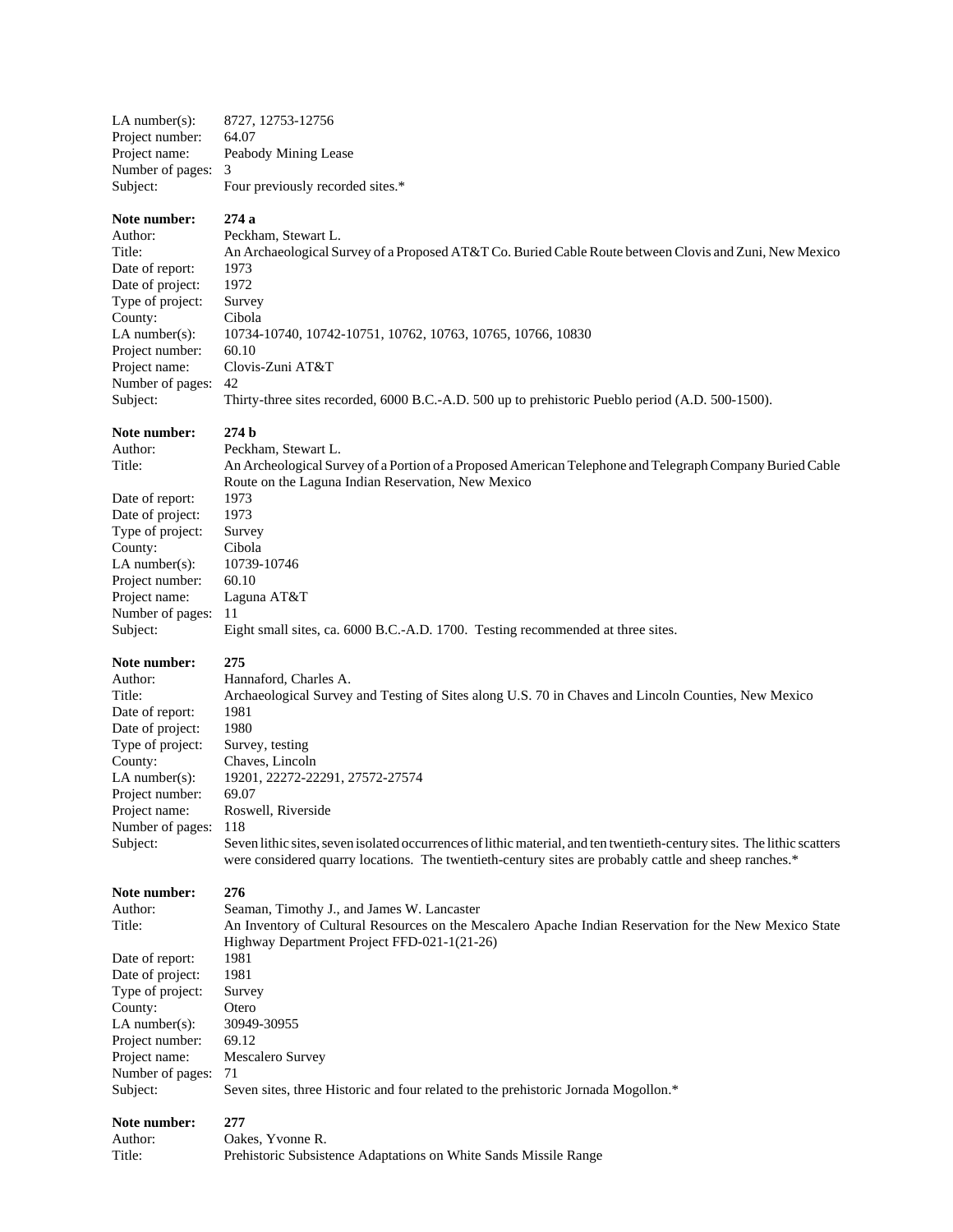| 1981                                                                                                                                                                                        |
|---------------------------------------------------------------------------------------------------------------------------------------------------------------------------------------------|
| 1980                                                                                                                                                                                        |
| Testing                                                                                                                                                                                     |
| Doña Ana                                                                                                                                                                                    |
| 22262-22271, 19200, 29564                                                                                                                                                                   |
| 69.09                                                                                                                                                                                       |
| White Sands Testing                                                                                                                                                                         |
| 147                                                                                                                                                                                         |
| Testing of 12 prehistoric sites ranging from Archaic to late Mesilla phase. Sites were predominantly lithic and<br>sherd scatters with hearths and roasting pits. One site with structures. |
|                                                                                                                                                                                             |

# **Note number: 278** Author:<br>Title:

| Author:           | Post, Stephen S.                                                                                           |
|-------------------|------------------------------------------------------------------------------------------------------------|
| Title:            | A Cultural Resource Investigation at San Juan Pueblo, Rio Arriba County, New Mexico                        |
| Date of report:   | 1981                                                                                                       |
| Date of project:  | 1981                                                                                                       |
| Type of project:  | Testing                                                                                                    |
| County:           | Rio Arriba                                                                                                 |
| LA number $(s)$ : | 59                                                                                                         |
| Project number:   | 70.08                                                                                                      |
| Project name:     | San Juan Housing                                                                                           |
| Number of pages:  | -10                                                                                                        |
| Subject:          | Archaeological testing revealed no significant cultural manifestations. Occupants are thought to have been |

involved in agriculture. LA 13812 is a Coalition-period site (A.D. 1300).\*

#### **Note number: 279**

| Author:           | Oakes, Yvonne R.                                                                                          |
|-------------------|-----------------------------------------------------------------------------------------------------------|
| Title:            | An Archaeological Survey near Dilia, New Mexico                                                           |
| Date of report:   | 1981                                                                                                      |
| Date of project:  | 1981                                                                                                      |
| Type of project:  | Survey                                                                                                    |
| County:           | Guadalupe                                                                                                 |
| LA number $(s)$ : | 31781-783                                                                                                 |
| Project number:   | 70.02                                                                                                     |
| Project name:     | Dilia                                                                                                     |
| Number of pages:  | -33                                                                                                       |
| Subject:          | The survey recorded two extensive Archaic lithic artifact scatters and one twentieth-century sheep camp.* |

| Note number:      | 280                                                                                                        |
|-------------------|------------------------------------------------------------------------------------------------------------|
| Author:           | Post, Stephen S.                                                                                           |
| Title:            | Archaeological Testing for a House Construction at Nambe Pueblo, Santa Fe County, New Mexico               |
| Date of report:   | 1981                                                                                                       |
| Date of project:  | 1981                                                                                                       |
| Type of project:  | Testing                                                                                                    |
| County:           | Santa Fe                                                                                                   |
| LA number $(s)$ : | 17                                                                                                         |
| Project number:   | 70.10                                                                                                      |
| Project name:     | Nambe Pueblo Testing                                                                                       |
| Number of pages:  | 13                                                                                                         |
| Subject:          | Test trenches were made in the proposed house area. No features were found, and clearance was recommended. |

| Note number:      | 281                                                                                                              |
|-------------------|------------------------------------------------------------------------------------------------------------------|
| Author:           | Wiseman, Regge N.                                                                                                |
| Title:            | The Recovery and Description of Human Remains from a Prehistoric Site at Fort Stanton, New Mexico                |
| Date of report:   | 1981                                                                                                             |
| Date of project:  | 1981                                                                                                             |
| Type of project:  | Excavation                                                                                                       |
| County:           | Lincoln                                                                                                          |
| LA number $(s)$ : | 18165, 20298, 33062                                                                                              |
| Project number:   | None                                                                                                             |
| Project name:     | Remains at Fort Stanton                                                                                          |
| Number of pages:  | -16                                                                                                              |
| Subject:          | Excavation of prehistoric site LA 33062. Grab sample of sherds and lithics indicates a Capitan-phase occupation. |
|                   | Habitation sites LA 18165 and LA 20298 dated to A.D. 500-900.*                                                   |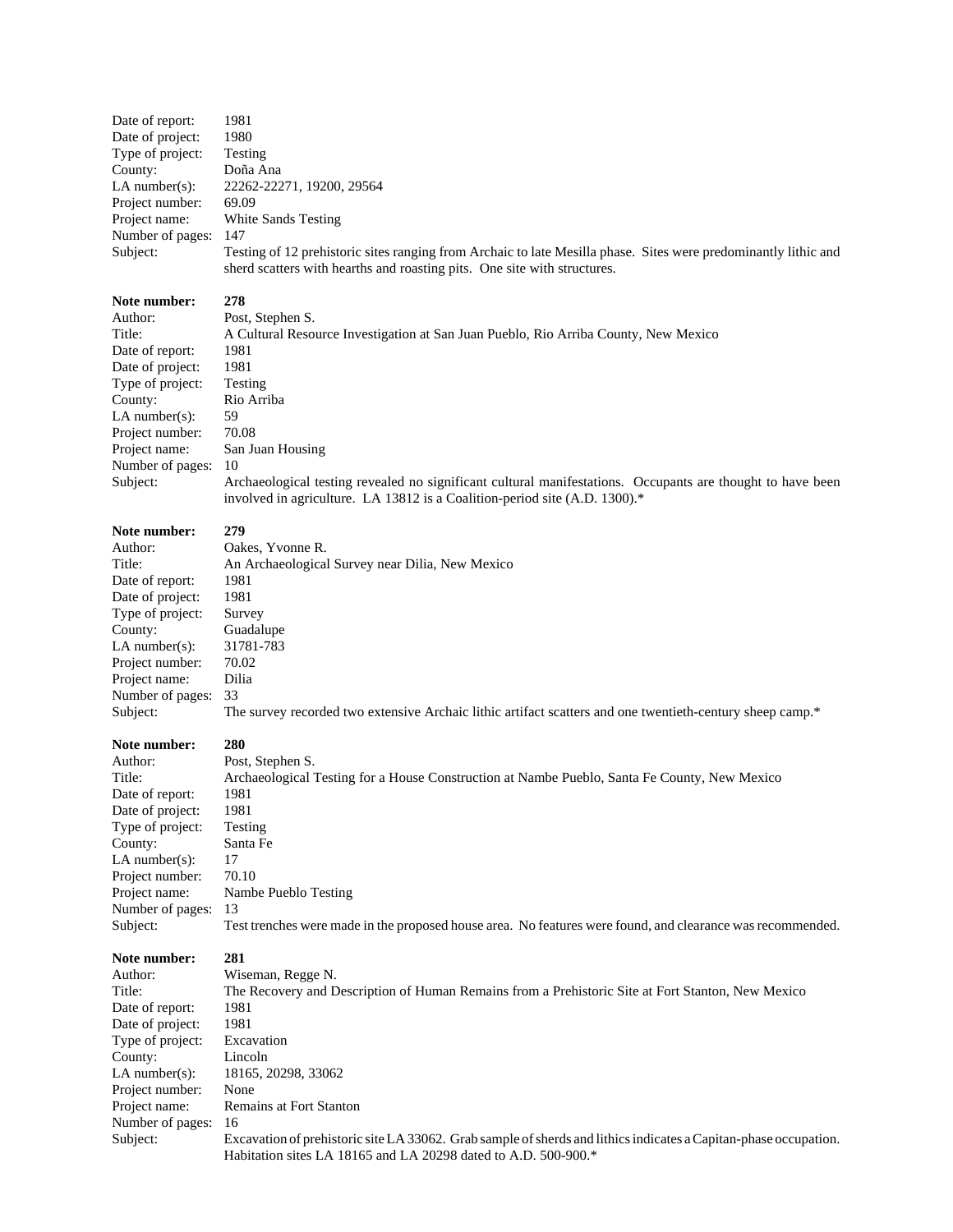| Note number:<br>Author:<br>Title:<br>Date of report:<br>Date of project:<br>Type of project:<br>County:<br>LA number $(s)$ :<br>Project number:<br>Project name:<br>Number of pages:<br>Subject:        | 282<br>Post, Stephen S., and David H. Snow<br>Archaeological Investigations for the Gallery Addition to the Museum of Fine Arts<br>1982<br>1979<br>Excavation<br>Santa Fe<br>930<br>69.02<br>Fine Arts Gallery Addition<br>24<br>Extensive subsurface sampling of the area located components from the Spanish Colonial period and the Fort<br>Marcy Military Reservation.                                                                                                                                                |
|---------------------------------------------------------------------------------------------------------------------------------------------------------------------------------------------------------|---------------------------------------------------------------------------------------------------------------------------------------------------------------------------------------------------------------------------------------------------------------------------------------------------------------------------------------------------------------------------------------------------------------------------------------------------------------------------------------------------------------------------|
| Note number:<br>Author:<br>Title:<br>Date of report:<br>Date of project:<br>Type of project:<br>County:<br>LA number $(s)$ :<br>Project number:<br>Project name:<br>Number of pages:<br>Subject:        | 283<br>Lancaster, James W.<br>Recording of Archaeological Sites along the La Plata Highway, San Juan County, New Mexico<br>1982<br>1982<br>Survey<br>San Juan<br>37586-37626, 1897, 1903, 1926, 3293<br>41.309 (70.04)<br>La Plata<br>87<br>This survey recorded 43 prehistoric sites, the majority of which are the remains of small two- or three-room<br>cobble structures and date to Pueblo II-Pueblo III. Of four Historic sites, two appear to be homesteads dating<br>to 1900, and two are somewhat more recent.* |
| <b>Note number:</b><br>Author:<br>Title:<br>Date of report:<br>Date of project:<br>Type of project:<br>County:<br>LA number $(s)$ :<br>Project number:<br>Project name:<br>Number of pages:<br>Subject: | 284<br>Honea, Kenneth H.<br>The Diablo Complex of the San Pedro Stage at Gila Hot Springs, New Mexico<br>1963<br>1963<br>Excavation<br>Grant<br>6535<br>51.08<br>Gila Hot Springs<br>45<br>The site was a single-component, open campsite with associated hearths, a local component of the San Pedro<br>phase of the Cochise Culture.                                                                                                                                                                                    |
| Note number:<br>Author:<br>Title:<br>Date of report:<br>Date of project:<br>Type of project:<br>County:<br>LA number $(s)$ :<br>Project number:<br>Project name:<br>Number of pages:<br>Subject:        | 285<br>Johnson, Chester R., Jr.<br><b>Explorations at Victoria Peak</b><br>1963<br>1963<br>Survey<br>Doña Ana<br>2527<br>52.02<br>Victoria Peak<br>30<br>Excavation revealed Archaic through Mogollon occupation at Victoria Peak. Draft copy only.                                                                                                                                                                                                                                                                       |
| Note number:<br>Author:<br>Title:<br>Date of report:<br>Date of project:<br>Type of project:<br>County:                                                                                                 | 286<br>Koczan, Steven A.<br>Preliminary Report of Museum of New Mexico Participation and Archaeological Findings at Victorio Peak,<br>White Sands Missile Range, New Mexico<br>1977<br>1977<br>Survey<br>Doña Ana                                                                                                                                                                                                                                                                                                         |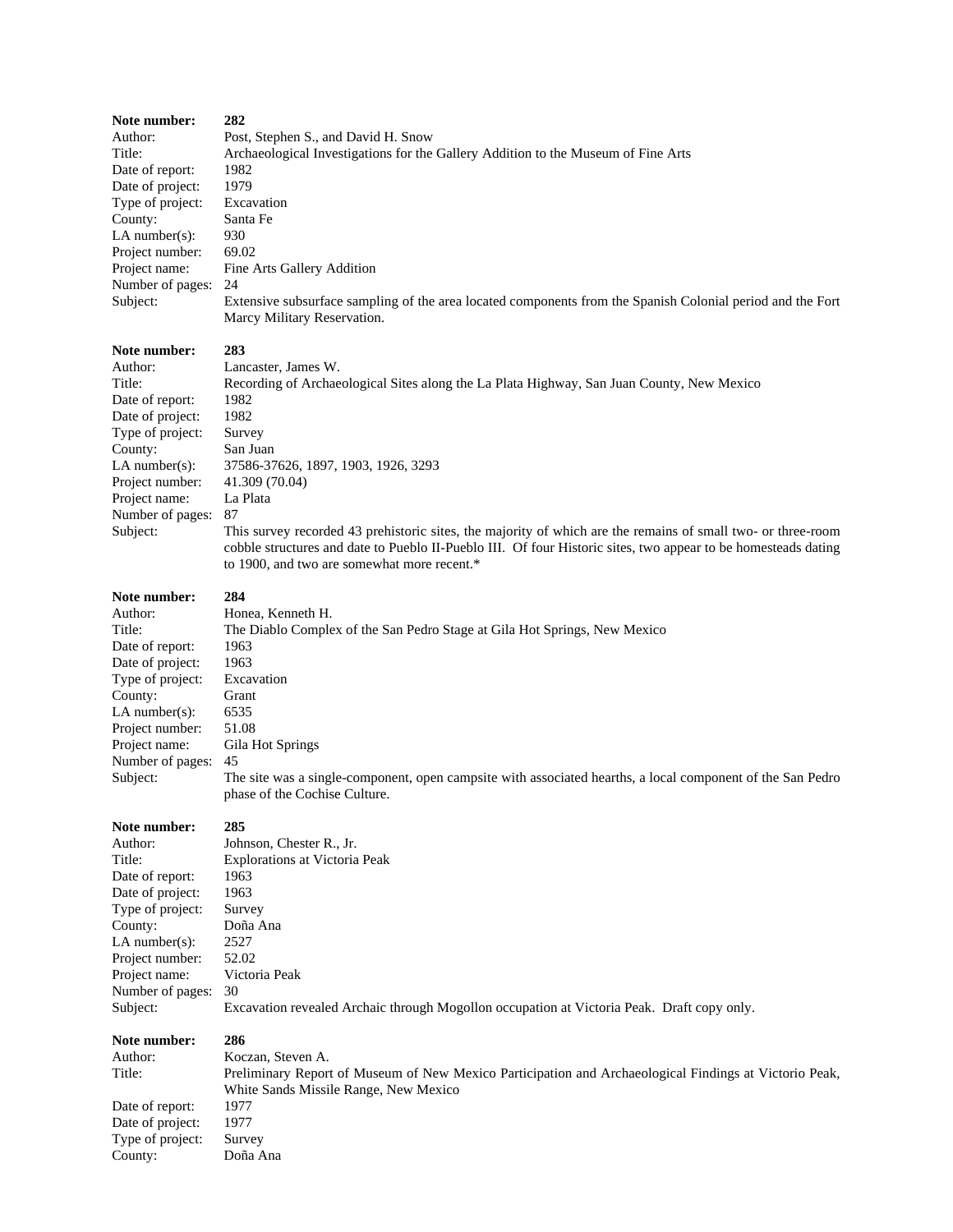| LA number $(s)$ :                                                                                                                                                                                                  | None                                                                                                                                                                                                                                                                                                                                                                                                                                                                                                                      |
|--------------------------------------------------------------------------------------------------------------------------------------------------------------------------------------------------------------------|---------------------------------------------------------------------------------------------------------------------------------------------------------------------------------------------------------------------------------------------------------------------------------------------------------------------------------------------------------------------------------------------------------------------------------------------------------------------------------------------------------------------------|
| Project number:                                                                                                                                                                                                    | 64.31                                                                                                                                                                                                                                                                                                                                                                                                                                                                                                                     |
| Project name:                                                                                                                                                                                                      | <b>Expeditions Unlimited</b>                                                                                                                                                                                                                                                                                                                                                                                                                                                                                              |
| Number of pages:                                                                                                                                                                                                   | 5                                                                                                                                                                                                                                                                                                                                                                                                                                                                                                                         |
| Subject:                                                                                                                                                                                                           | Monitoring of treasure hunting activity in vicinity of Victoria Peak.*                                                                                                                                                                                                                                                                                                                                                                                                                                                    |
| Note number:<br>Author:<br>Title:                                                                                                                                                                                  | 287<br>Wiseman, Regge N.<br>An Archeological Survey of the Filon Corporation Distribution Line near Johnson's Trading Post, New Mexico,<br>for Jemez Mountains Electric Cooperative                                                                                                                                                                                                                                                                                                                                       |
| Date of report:                                                                                                                                                                                                    | 1975                                                                                                                                                                                                                                                                                                                                                                                                                                                                                                                      |
| Date of project:                                                                                                                                                                                                   | 1975                                                                                                                                                                                                                                                                                                                                                                                                                                                                                                                      |
| Type of project:                                                                                                                                                                                                   | Survey                                                                                                                                                                                                                                                                                                                                                                                                                                                                                                                    |
| County:                                                                                                                                                                                                            | Sandoval                                                                                                                                                                                                                                                                                                                                                                                                                                                                                                                  |
| $LA$ number $(s)$ :                                                                                                                                                                                                | 12848                                                                                                                                                                                                                                                                                                                                                                                                                                                                                                                     |
| Project number:                                                                                                                                                                                                    | 63.06                                                                                                                                                                                                                                                                                                                                                                                                                                                                                                                     |
| Project name:                                                                                                                                                                                                      | Filon Corporation, Jemez Electric                                                                                                                                                                                                                                                                                                                                                                                                                                                                                         |
| Number of pages:                                                                                                                                                                                                   | 8                                                                                                                                                                                                                                                                                                                                                                                                                                                                                                                         |
| Subject:                                                                                                                                                                                                           | One site, a Historic homestead, was located, and clearance was recommended.*                                                                                                                                                                                                                                                                                                                                                                                                                                              |
| Note number:<br>Author:<br>Title:                                                                                                                                                                                  | 288<br>Wiseman, Regge N.<br>Archeological Survey of Two Southern Union Gas Cathodic Protection Drop Lines near Cuba, New Mexico, for<br>Jemez Mountains Electric                                                                                                                                                                                                                                                                                                                                                          |
| Date of report:                                                                                                                                                                                                    | 1975                                                                                                                                                                                                                                                                                                                                                                                                                                                                                                                      |
| Date of project:                                                                                                                                                                                                   | 1975                                                                                                                                                                                                                                                                                                                                                                                                                                                                                                                      |
| Type of project:                                                                                                                                                                                                   | Survey                                                                                                                                                                                                                                                                                                                                                                                                                                                                                                                    |
| County:                                                                                                                                                                                                            | Sandoval                                                                                                                                                                                                                                                                                                                                                                                                                                                                                                                  |
| LA number(s):                                                                                                                                                                                                      | None                                                                                                                                                                                                                                                                                                                                                                                                                                                                                                                      |
| Project number:                                                                                                                                                                                                    | 63.06                                                                                                                                                                                                                                                                                                                                                                                                                                                                                                                     |
| Project name:                                                                                                                                                                                                      | Jemez Electric                                                                                                                                                                                                                                                                                                                                                                                                                                                                                                            |
| Number of pages:                                                                                                                                                                                                   | 5                                                                                                                                                                                                                                                                                                                                                                                                                                                                                                                         |
| Subject:                                                                                                                                                                                                           | No site was found within or adjacent to the right-of-way. Clearance recommended.                                                                                                                                                                                                                                                                                                                                                                                                                                          |
| Note number:<br>Author:<br>Title:<br>Date of report:<br>Date of project:<br>Type of project:<br>County:<br>$LA$ number $(s)$ :<br>Project number:<br>Project name:<br>Number of pages:<br>Subject:<br>Note number: | 289<br>Hannaford, Charles A.<br>Survey and Testing of LA 33221 for the New Mexico State Highway Department Project HES-F-028-1(4)<br>1982<br>1982<br>Survey, testing<br>Otero<br>33221<br>41.315 (70.18)<br>Cloudcroft Survey<br>30<br>Testing of an extensive chipped stone scatter with small numbers of sherds and ground stone artifacts. Evidence<br>for use as a tool manufacturing site during Archaic and Mogollon periods. Further investigation proposed (see<br>Laboratory of Anthropology Notes 318).*<br>290 |
| Author:<br>Title:<br>Date of report:<br>Date of project:<br>Type of project:<br>County:<br>$LA$ number $(s)$ :<br>Project number:<br>Project name:<br>Number of pages:<br>Subject:                                 | Novick, Elisa A.<br>Preliminary Test Excavations at the Taylor Ranch Site<br>1982<br>1982<br>Testing<br>Bernalillo<br>33223<br>70.14<br><b>Taylor Ranch</b><br>24<br>Testing of LA 33223, an Anasazi Pueblo IV site at the Montano crossing of the Rio Grande in Albuquerque.<br>Identifiable stratigraphic levels and numerous artifacts indicated substantial and long-term occupation of the<br>site.*                                                                                                                 |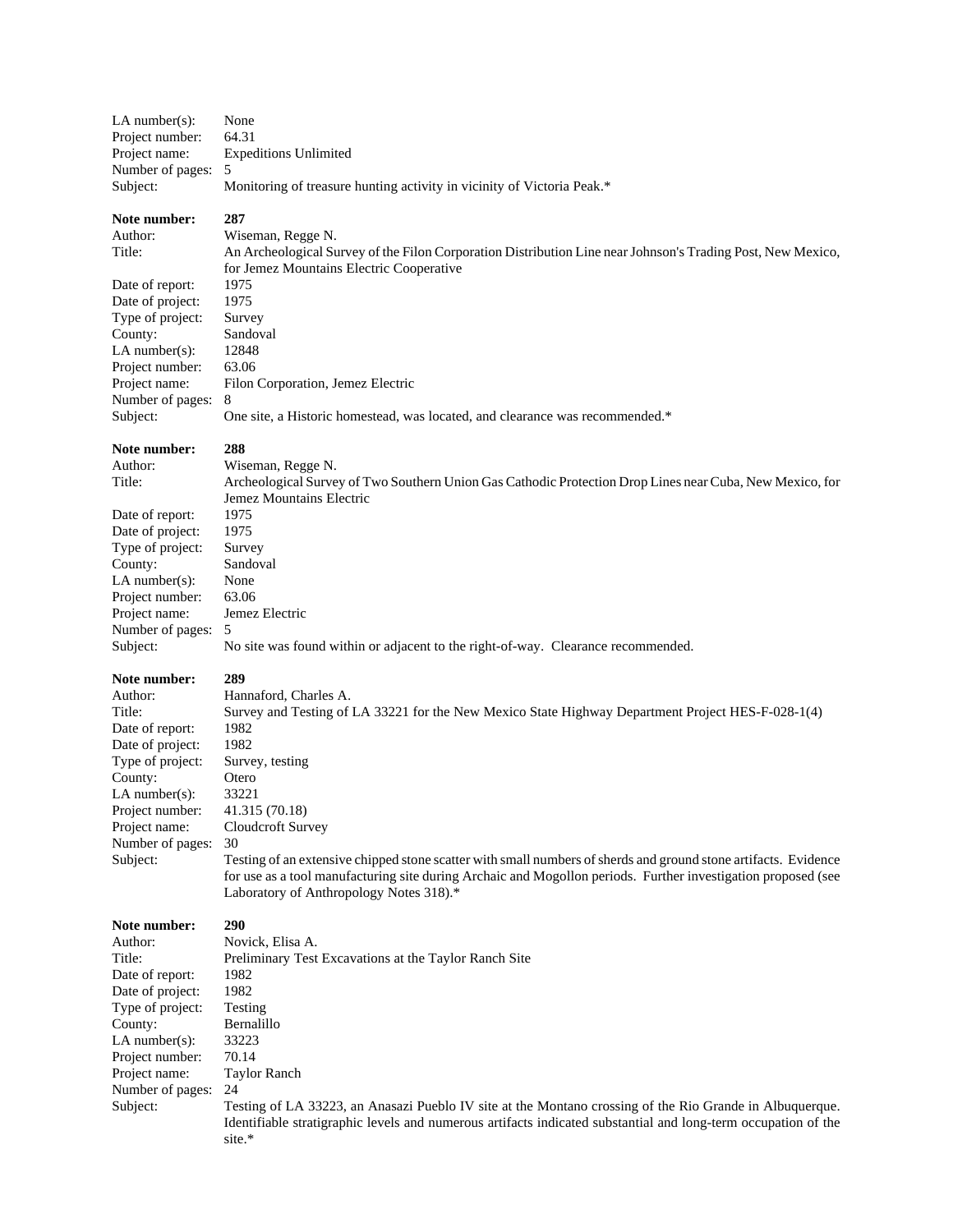| Note number:      | 291                                                                                                                                                                                                                                           |
|-------------------|-----------------------------------------------------------------------------------------------------------------------------------------------------------------------------------------------------------------------------------------------|
| Author:           | Groody, Kathleen                                                                                                                                                                                                                              |
| Title:            | Survey and Testing along N.M. State Road 117: The York Ranch Project                                                                                                                                                                          |
| Date of report:   | 1982                                                                                                                                                                                                                                          |
| Date of project:  | 1982                                                                                                                                                                                                                                          |
| Type of project:  | Survey, testing                                                                                                                                                                                                                               |
| County:           | Cibola                                                                                                                                                                                                                                        |
| $LA$ number(s):   | 11788, 34885-34887, 34889, 34890, 34892-34895, 35448, 35449                                                                                                                                                                                   |
| Project number:   | 70.11                                                                                                                                                                                                                                         |
| Project name:     | York Ranch Survey                                                                                                                                                                                                                             |
| Number of pages:  | 51                                                                                                                                                                                                                                            |
| Subject:          | Sixteen sites recorded, including seasonal field shelters and lithic artifact and ceramic scatters dating to the<br>Cebolleta and Pilares phases.*                                                                                            |
| Note number:      | 292                                                                                                                                                                                                                                           |
| Author:           | Condon, Glenn S.                                                                                                                                                                                                                              |
| Title:            | Cultural Resource Assessment of Two Archaeological Sites Located Within the Proposed Right-of-way of                                                                                                                                          |
|                   | NMSHD Project I-025-5(61)261, La Bajada Hill, Santa Fe County, New Mexico                                                                                                                                                                     |
| Date of report:   | 1982                                                                                                                                                                                                                                          |
| Date of project:  | 1982                                                                                                                                                                                                                                          |
| Type of project:  | Survey                                                                                                                                                                                                                                        |
| County:           | Santa Fe                                                                                                                                                                                                                                      |
| $LA$ number(s):   | 35281, 35282                                                                                                                                                                                                                                  |
| Project number:   | 41.316 (70.22)                                                                                                                                                                                                                                |
| Project name:     | La Bajada                                                                                                                                                                                                                                     |
| Number of pages:  | 14                                                                                                                                                                                                                                            |
| Subject:          | A single-room structural site contains significant information concerning Pueblo IV farming strategies, and a full-                                                                                                                           |
|                   | scale excavation program has been recommended (see Laboratory of Anthropology Notes 320). One other site,<br>an indeterminate artifact scatter, was also recorded.*                                                                           |
| Note number:      | 293                                                                                                                                                                                                                                           |
| Author:           | Cronk, Lynn E.                                                                                                                                                                                                                                |
| Title:            | Archeological Excavations at a 1920s Navajo Temporary Campsite Located near Moncisco Wash in                                                                                                                                                  |
|                   | Northwestern New Mexico                                                                                                                                                                                                                       |
| Date of report:   | 1989                                                                                                                                                                                                                                          |
| Date of project:  | 1982                                                                                                                                                                                                                                          |
| Type of project:  | Excavation                                                                                                                                                                                                                                    |
| County:           | San Juan                                                                                                                                                                                                                                      |
| LA number $(s)$ : | 20239                                                                                                                                                                                                                                         |
| Project number:   | 69.08                                                                                                                                                                                                                                         |
| Project name:     | Moncisco Wash Excavation                                                                                                                                                                                                                      |
| Number of pages:  | 87                                                                                                                                                                                                                                            |
| Subject:          | Excavation of early twentieth-century Navajo campsite.                                                                                                                                                                                        |
| Note number:      | 294                                                                                                                                                                                                                                           |
| Author:           | Cronk, Lynn E.                                                                                                                                                                                                                                |
| Title:            | Archeological Testing at LA 31675, LA 31676, LA 31677, LA 31678, and LA 31679, near Pinabete Arroyo,                                                                                                                                          |
|                   | Northwestern New Mexico                                                                                                                                                                                                                       |
| Date of report:   | 1990                                                                                                                                                                                                                                          |
| Date of project:  | 1981                                                                                                                                                                                                                                          |
| Type of project:  | Testing                                                                                                                                                                                                                                       |
| County:           | San Juan                                                                                                                                                                                                                                      |
| LA number $(s)$ : | 31675-31679                                                                                                                                                                                                                                   |
| Project number:   | 70.06                                                                                                                                                                                                                                         |
| Project name:     | Brown's Pit                                                                                                                                                                                                                                   |
| Number of pages:  | 67                                                                                                                                                                                                                                            |
| Subject:          | Five sites can be viewed as one large multicomponent site. The lithic component dates from Archaic through<br>early Basketmaker time. The Navajo component indicates continuous, low-level occupation from the late 1800s<br>into the 1920s.* |
| Note number:      | 295                                                                                                                                                                                                                                           |
| Author:           | Condon, Glenn S.                                                                                                                                                                                                                              |
| Title:            | Little Water Project: An Archaeological Investigation of Seven Sites in the Chuska Valley, Northwestern New                                                                                                                                   |
|                   | Mexico                                                                                                                                                                                                                                        |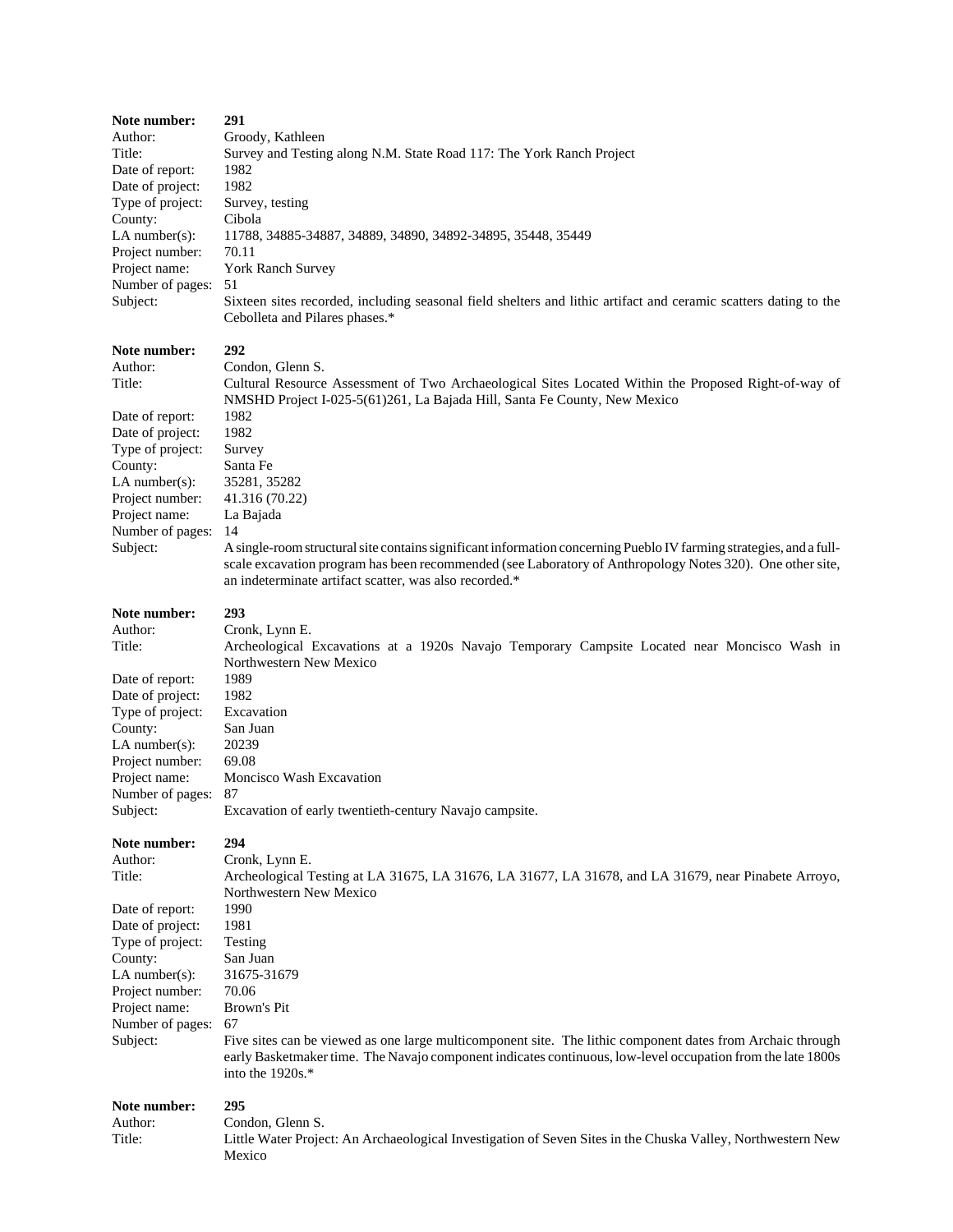| Date of report:   | 1990                                                                                                            |
|-------------------|-----------------------------------------------------------------------------------------------------------------|
| Date of project:  | 1982                                                                                                            |
| Type of project:  | Excavation                                                                                                      |
| County:           | San Juan                                                                                                        |
| LA number $(s)$ : | 16020-16022, 16026, 16028, 16029, 20975                                                                         |
| Project number:   | 67.21                                                                                                           |
| Project name:     | Little Water Excavation                                                                                         |
| Number of pages:  | 350                                                                                                             |
| Subject:          | Seven archaeological sites were investigated: one Archaic dune site, three Pueblo II sherd scatters, one Pueblo |
|                   | II fieldhouse, and one extensive Basketmaker III-Pueblo I pithouse village.                                     |

| Author:           | Condon, Glenn S.                                                                                                                                                                                                                                   |
|-------------------|----------------------------------------------------------------------------------------------------------------------------------------------------------------------------------------------------------------------------------------------------|
| Title:            | An Archaeological Investigation of Two Lithic Sites in Catron County, New Mexico                                                                                                                                                                   |
| Date of report:   | 1984                                                                                                                                                                                                                                               |
| Date of project:  | 1981                                                                                                                                                                                                                                               |
| Type of project:  | Excavation                                                                                                                                                                                                                                         |
| County:           | Catron                                                                                                                                                                                                                                             |
| LA number $(s)$ : | 29443, 30630                                                                                                                                                                                                                                       |
| Project number:   | 70.01, 70.05                                                                                                                                                                                                                                       |
| Project name:     | Alma Bridge-Horse Springs                                                                                                                                                                                                                          |
| Number of pages:  | -65                                                                                                                                                                                                                                                |
| Subject:          | Report on the excavation of two nondiagnostic lithic artifact scatters. LA 30630 assemblage interpreted as<br>situational gear, characteristic of expedient reduction technology. Activities at LA 29443 focused on producing<br>hunting tool kit. |

### **Note number: 297**

| 11900 MMMM901    |                                                                                                                |
|------------------|----------------------------------------------------------------------------------------------------------------|
| Author:          | Farwell, Robin E., Yvonne R. Oakes, and Regge N. Wiseman                                                       |
| Title:           | Excavations in the Sacramento Mountains, Lincoln County, New Mexico: Pithouses, Pipelines, and Homesteads      |
| Date of report:  | 1992                                                                                                           |
| Date of project: | 1982                                                                                                           |
| Type of project: | Excavation                                                                                                     |
| County:          | Lincoln                                                                                                        |
| $LA$ number(s):  | 702, 2315, 16297-16488                                                                                         |
| Project number:  | 41.306 (67.16)                                                                                                 |
| Project name:    | Angus Excavation (also see Archaeology Notes 276)                                                              |
| Number of pages: | 125                                                                                                            |
| Subject:         | Eight archaeological sites were impacted by highway construction: four pithouse villages (A.D. 1150-1350), two |
|                  | middens, and two historic (pre-1920s) sites.                                                                   |
|                  |                                                                                                                |

# **Note number:**<br>Author:

| Note number:     | 298                                                                                                                                                                                                  |
|------------------|------------------------------------------------------------------------------------------------------------------------------------------------------------------------------------------------------|
| Author:          | Farwell, Robin E.                                                                                                                                                                                    |
| Title:           | A Cultural Resource Clearance Investigation along New Mexico State Road 37, Lincoln County, for New                                                                                                  |
|                  | Mexico State Highway Department Project No. RS-1226 (6)                                                                                                                                              |
| Date of report:  | 1978                                                                                                                                                                                                 |
| Date of project: | 1978                                                                                                                                                                                                 |
| Type of project: | Survey                                                                                                                                                                                               |
| County:          | Lincoln                                                                                                                                                                                              |
| $LA$ number(s):  | 702, 2315, 16297-16302, 16488                                                                                                                                                                        |
| Project number:  | 41.306 (67.16)                                                                                                                                                                                       |
| Project name:    | Angus Survey                                                                                                                                                                                         |
| Number of pages: | 25                                                                                                                                                                                                   |
| Subject:         | Survey recorded nine sites: five prehistoric Jornada Mogollon (A.D. 900-1100) and four Historic, dating to the<br>early twentieth century, including a National Register wood stave water pipeline.* |
|                  |                                                                                                                                                                                                      |

| Note number:      | 299                                                                                       |
|-------------------|-------------------------------------------------------------------------------------------|
| Author:           | Farwell, Robin E., and Karen Wening                                                       |
| Title:            | The Pictured Cliffs Project Petroglyphs and Talus Shelters in San Juan County, New Mexico |
| Date of report:   | 1985                                                                                      |
| Date of project:  | 1981                                                                                      |
| Type of project:  | Excavation                                                                                |
| County:           | San Juan                                                                                  |
| LA number $(s)$ : | 8970                                                                                      |
| Project number:   | 41.308                                                                                    |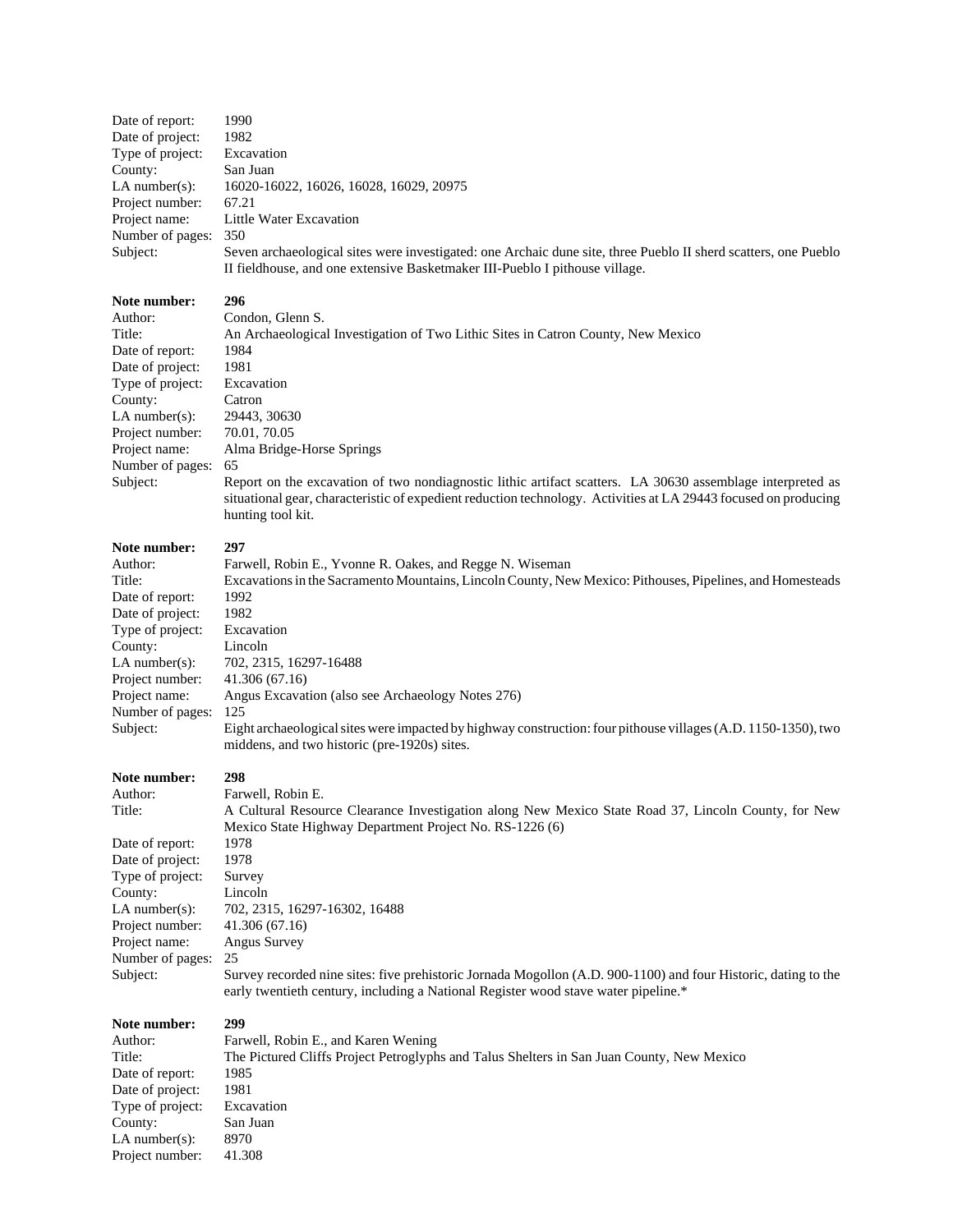| Project name:     | Pictured Cliffs                                                                                              |
|-------------------|--------------------------------------------------------------------------------------------------------------|
| Number of pages:  | 155                                                                                                          |
| Subject:          | Rock art at this State Register site was recorded. Excavation of associated rock shelters and a surface room |
|                   | dating to Pueblo II-Pueblo III. Also, an Archaic lithic artifact scatter.                                    |
| Note number:      | 300                                                                                                          |
| Author:           | Kinslow, Paul D., and Kathleen Groody                                                                        |
| Title:            | Report of Impact of Proposed Highway Construction on the Pictured Cliffs Site, LA 8970, New Mexico Highway   |
|                   | Department Project F-032-1 (17), near Waterflow, New Mexico                                                  |
| Date of report:   | 1977                                                                                                         |
| Date of project:  | 1977                                                                                                         |
| Type of project:  | Survey                                                                                                       |
| County:           | San Juan                                                                                                     |
| $LA$ number(s):   | 8970                                                                                                         |
| Project number:   | 65.21                                                                                                        |
| Project name:     | Pictured Cliffs                                                                                              |
| Number of pages:  | 20                                                                                                           |
|                   |                                                                                                              |
| Subject:          | Survey and photographic documentation of 4,000 petroglyphs at LA 8970. Inventory of petroglyphs and          |
|                   | associated features to be affected by highway construction.                                                  |
| Note number:      | 301                                                                                                          |
|                   |                                                                                                              |
| Author:<br>Title: | Lancaster, James W.                                                                                          |
|                   | The Testing of Three Archaeological Sites along the La Plata Highway, San Juan County, New Mexico            |
| Date of report:   | 1982                                                                                                         |
| Date of project:  | 1982                                                                                                         |
| Type of project:  | Testing                                                                                                      |
| County:           | San Juan                                                                                                     |
| $LA$ number(s):   | 37586, 37587, 37608                                                                                          |
| Project number:   | 41.309 (70.04)                                                                                               |
| Project name:     | La Plata Testing                                                                                             |
| Number of pages:  | 23                                                                                                           |
| Subject:          | Three Pueblo I-Pueblo III sites, two with structures and one a sherd scatter.                                |
|                   |                                                                                                              |
| Note number:      | 302                                                                                                          |
| Author:           | Nemaric, Juan C.                                                                                             |
| Title:            | Archaeological Clearance Survey, San Ildefonso Sacred Land                                                   |
| Date of report:   | 1975                                                                                                         |
| Date of project:  | 1975                                                                                                         |
| Type of project:  | Survey                                                                                                       |
| County:           | Santa Fe                                                                                                     |
| $LA$ number(s):   | 12828-12833                                                                                                  |
| Project number:   | 63.12                                                                                                        |
| Project name:     | San Ildefonso Sacred Land                                                                                    |
| Number of pages:  | 17                                                                                                           |
| Subject:          | Preliminary archaeological reconnaissance of the area. Six Rio Grande Coalition and Classic sites recorded.  |
|                   | Complete survey of area advised.*                                                                            |
|                   |                                                                                                              |
| Note number:      | 303                                                                                                          |
| Author:           | Maxwell, Timothy D., and Stephen S. Post                                                                     |
| Title:            | The Cathedral Cliff Site: A Multicomponent Lithic Scatter in the Chuska Valley                               |
| Date of report:   | 1982                                                                                                         |
| Date of project:  | 1982                                                                                                         |
| Type of project:  | Excavation                                                                                                   |
| County:           | San Juan                                                                                                     |
| LA number $(s)$ : | 36194                                                                                                        |
| Project number:   | 71.02                                                                                                        |
| Project name:     | Cathedral Cliff Site                                                                                         |
| Number of pages:  | 27                                                                                                           |
| Subject:          | Excavation of LA 36194, multicomponent site with Archaic artifacts dating to the Bajada phase (4800-3200)    |
|                   | B.C.) and Anasazi materials dating to A.D. 850-950. Nearby Navajo occupation also recorded.*                 |
|                   |                                                                                                              |
| Note number:      | 304                                                                                                          |
| Author:           | Oakes, Yvonne R.                                                                                             |
| Title:            | Testing Results and Proposed Research Design for Colfax, New Mexico                                          |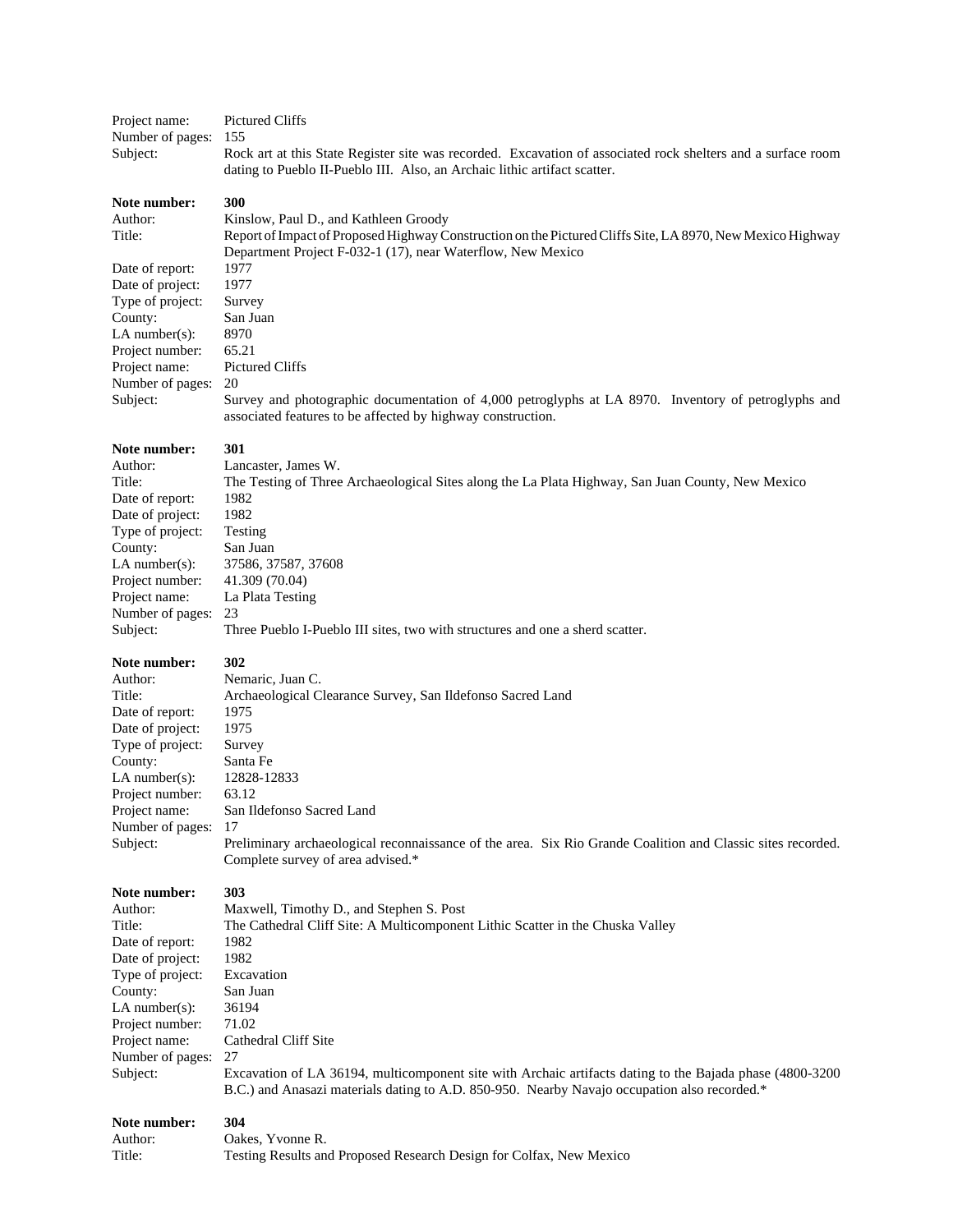| Date of report:  | 1982                                                                                                                                                                                                     |
|------------------|----------------------------------------------------------------------------------------------------------------------------------------------------------------------------------------------------------|
| Date of project: | 1982                                                                                                                                                                                                     |
| Type of project: | Survey                                                                                                                                                                                                   |
| County:          | Colfax                                                                                                                                                                                                   |
| LA number(s):    | 35458                                                                                                                                                                                                    |
| Project number:  | 70.21                                                                                                                                                                                                    |
| Project name:    | Colfax Survey                                                                                                                                                                                            |
| Number of pages: | - 33                                                                                                                                                                                                     |
| Subject:         | This survey exposed three areas of cultural resources related to the twentieth-century community of Colfax: the<br>town of Colfax, a shantytown, and a trash dump. Recommendations made for excavation.* |

| Author:          | Oakes, Yvonne R.                                                                                                                            |
|------------------|---------------------------------------------------------------------------------------------------------------------------------------------|
| Title:           | Prehistoric Gathering Sites near Hackberry Lake, Eddy County, New Mexico                                                                    |
| Date of report:  | 1982                                                                                                                                        |
| Date of project: | 1982                                                                                                                                        |
| Type of project: | Testing                                                                                                                                     |
| County:          | Eddy                                                                                                                                        |
| LA number(s):    | 36561-36563                                                                                                                                 |
| Project number:  | 71.03                                                                                                                                       |
| Project name:    | Hackberry Lake                                                                                                                              |
| Number of pages: | 57                                                                                                                                          |
| Subject:         | Testing of three artifact scatters with hearths and pits. Carbon-14 dates place one site at A.D. 750-910 and<br>another at A.D. 1000-1160.* |

#### **Note number: 306**

| Note number:                 | 307                                                                                                                      |
|------------------------------|--------------------------------------------------------------------------------------------------------------------------|
|                              | gravels. Nondiagnostic.                                                                                                  |
| Number of pages:<br>Subject: | 34<br>Excavation of LA 43230, a diffuse lithic artifact scatter. Evidence for quarrying and expedient reduction of local |
| Project name:                | Sabinoso Pit                                                                                                             |
| Project number:              | 71.04                                                                                                                    |
| LA number $(s)$ :            | 43230                                                                                                                    |
| County:                      | San Miguel                                                                                                               |
| Type of project:             | Excavation                                                                                                               |
| Date of project:             | 1982                                                                                                                     |
| Date of report:              | 1982                                                                                                                     |
| Title:                       | The Sabinoso Pit Site, San Miguel County, New Mexico                                                                     |
| Author:                      | Lancaster, James W., and Timothy J. Seaman                                                                               |

| Note number: |  |
|--------------|--|
| Author:      |  |
| Title:       |  |

| том пашлет.       | .,,,,                                                                               |
|-------------------|-------------------------------------------------------------------------------------|
| Author:           | Seaman, Timothy J.                                                                  |
| Title:            | An Archaeological Clearance Survey for Dawson Geophysical Company of Midland, Texas |
| Date of report:   | 1976                                                                                |
| Date of project:  | 1976                                                                                |
| Type of project:  | Survey                                                                              |
| County:           | Torrance                                                                            |
| LA number $(s)$ : | None                                                                                |
| Project number:   | 64.27                                                                               |
| Project name:     | Dawson Survey                                                                       |
| Number of pages:  | $\overline{4}$                                                                      |
| Subject:          | Inspection of a proposed seismic survey route revealed no cultural resources.       |

# **Note number: 308**

| Author:          | Wiseman, Regge N.                                                                           |
|------------------|---------------------------------------------------------------------------------------------|
| Title:           | The Tsaya Project: Archaeological Excavations near Lake Valley, San Juan County, New Mexico |
| Date of report:  | 1982                                                                                        |
| Date of project: | 1978                                                                                        |
| Type of project: | Excavation                                                                                  |
| County:          | San Juan                                                                                    |
| LA number(s):    | 15844-15846                                                                                 |
| Project number:  | 41.302(66.21)                                                                               |
| Project name:    | <b>Tsaya Excavation</b>                                                                     |
| Number of pages: | 266                                                                                         |
|                  |                                                                                             |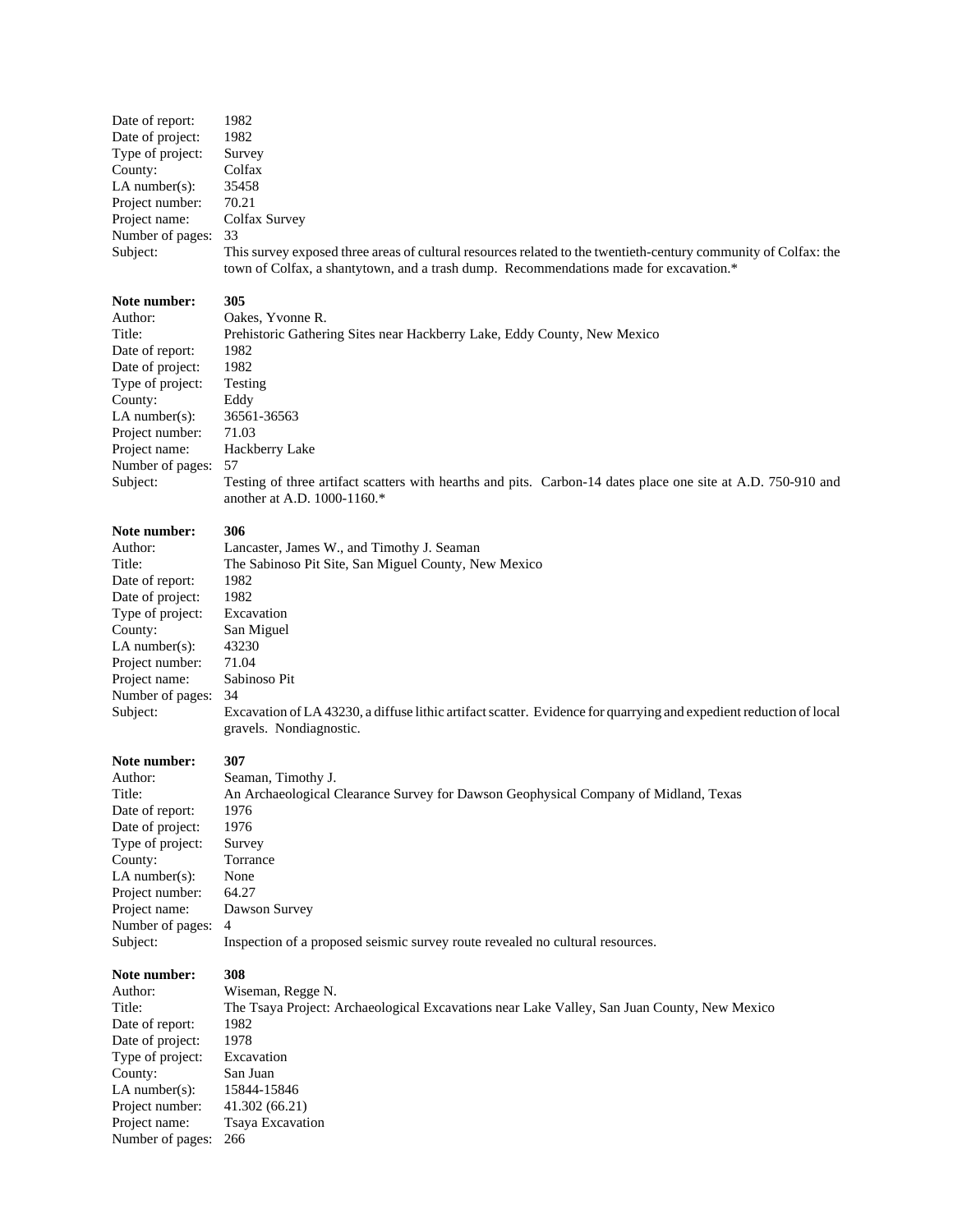| Subject:                                                                                                                                                                                           | Excavations uncovered the remains of seasonal and year-round occupations from Basketmaker III to Pueblo III.<br>Features include fieldhouses, pithouses, a kiva, and artifact scatters.                                                                                                                                                                                                                                              |
|----------------------------------------------------------------------------------------------------------------------------------------------------------------------------------------------------|--------------------------------------------------------------------------------------------------------------------------------------------------------------------------------------------------------------------------------------------------------------------------------------------------------------------------------------------------------------------------------------------------------------------------------------|
| Note number:<br>Author:<br>Title:<br>Date of report:<br>Date of project:<br>Type of project:<br>County:<br>$LA$ number $(s)$ :<br>Project number:<br>Project name:<br>Number of pages:<br>Subject: | 309<br>Seaman, Timothy J.<br>Archaeological Investigations on Guadalupe Mountain, Taos County, New Mexico<br>1983<br>1982<br>Survey<br>Taos<br>38422-38432<br>71.05<br>Molycorp Survey<br>40<br>Nine of the eleven sites recorded were lithic artifact scatters reflecting collecting and processing sites, quarry<br>locations, and tool manufacturing sites. Two Historic sheepherding camps date to the early twentieth century.* |
| Note number:<br>Author:<br>Title:<br>Date of report:<br>Date of project:<br>Type of project:<br>County:<br>LA number(s):<br>Project number:<br>Project name:<br>Number of pages:<br>Subject:       | 310 a<br>Seaman, Timothy J.<br>Inventory of Cultural Resources along New Mexico 112, Rio Arriba County, New Mexico<br>1983<br>1982<br>Survey and testing<br>Rio Arriba<br>1364, 1365, 5860, 5862, 12349, 12368, 12392, 35977-35996<br>41.331 (70.13)<br>NM 112 Survey<br>69<br>Survey and testing of 28 Gallina-phase (A.D. 1150-1250) pithouse sites. Excavation recommended for four of<br>these sites.*                           |
| Note number:<br>Author:<br>Title:<br>Date of report:<br>Date of project:<br>Type of project:<br>County:<br>$LA$ number(s):<br>Project number:<br>Project name:<br>Number of pages:<br>Subject:     | 310 b<br>Post, Stephen S.<br>Testing at LA 12381, along State Road 112, Rio Arriba County<br>1982<br>1982<br>Testing<br>Rio Arriba<br>12381<br>41.331 (70.13)<br>LA 12381<br>7<br>Limited testing, no significant subsurface cultural resources. Clearance recommended.*                                                                                                                                                             |
| Note number:<br>Author:<br>Title:<br>Date of report:<br>Date of project:<br>Type of project:<br>County:<br>$LA$ number(s):<br>Project number:<br>Project name:<br>Number of pages:<br>Subject:     | 310 c<br>Lancaster, James W.<br>Research Design for the Excavation and Testing of Four Gallina Phase Sites along New Mexico 112, Rio Arriba<br>County, New Mexico<br>1983<br>1983<br>Research proposal<br>Rio Arriba<br>5862, 35977, 35985, 35987<br>41.331 (72.03)<br><b>NM 112</b><br>22<br>Research proposal for the excavation of four sites of the Gallina phase with pithouses and surface structures.*                        |
| Note number:<br>Author:<br>Title:<br>Date of report:<br>Date of project:<br>Type of project:                                                                                                       | 311<br>Oakes, Yvonne R.<br>The Ontiberos Site: A Hispanic Homestead near Roswell, New Mexico<br>1983<br>1981<br>Excavation                                                                                                                                                                                                                                                                                                           |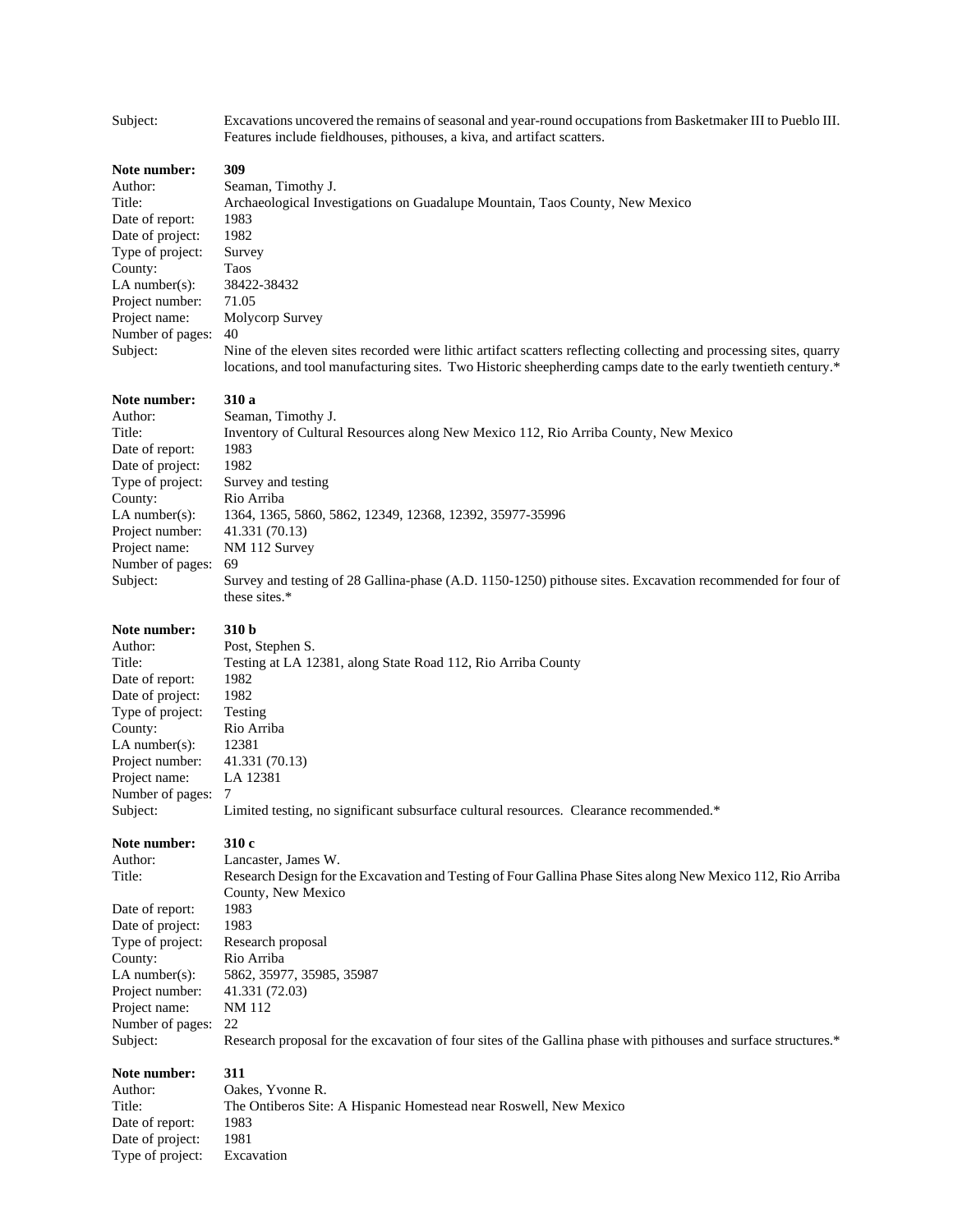| County:<br>LA number $(s)$ :<br>Project number:<br>Project name:<br>Number of pages:<br>Subject: | Chaves<br>27573<br>70.09<br>Ontiberos Site<br>133<br>Excavation of LA 27573, a dugout and surface structure occupied by a Hispanic sheepherder and his family in<br>the early twentieth century. Archival documentation supplemented archaeological investigations. |
|--------------------------------------------------------------------------------------------------|---------------------------------------------------------------------------------------------------------------------------------------------------------------------------------------------------------------------------------------------------------------------|
| Note number:<br>Author:<br>Title:                                                                | 312<br>Klausner, Stephanie<br>An Archaeological Clearance Investigation for the Gulf Mineral Resources Company Catron County, New<br>Mexico, Cibola National Forest                                                                                                 |
| Date of report:                                                                                  | 1977                                                                                                                                                                                                                                                                |
| Date of project:                                                                                 | 1977                                                                                                                                                                                                                                                                |
| Type of project:                                                                                 | Survey                                                                                                                                                                                                                                                              |
| County:                                                                                          | Catron                                                                                                                                                                                                                                                              |
| LA number $(s)$ :                                                                                | None                                                                                                                                                                                                                                                                |
| Project number:                                                                                  | 66.17                                                                                                                                                                                                                                                               |
| Project name:                                                                                    | Datil-Gulf Mineral Survey                                                                                                                                                                                                                                           |
| Number of pages:                                                                                 | 7                                                                                                                                                                                                                                                                   |
| Subject:                                                                                         | No cultural resources were encountered, and archaeological clearance was recommended.                                                                                                                                                                               |
| Note number:                                                                                     | 313                                                                                                                                                                                                                                                                 |
| Author:                                                                                          | Oakes, Yvonne R.                                                                                                                                                                                                                                                    |
| Title:                                                                                           | Colfax, New Mexico: A Study of Land Use Patterns on the Maxwell Land Grant                                                                                                                                                                                          |
| Date of report:                                                                                  | 1983                                                                                                                                                                                                                                                                |
| Date of project:                                                                                 | 1982                                                                                                                                                                                                                                                                |
| Type of project:                                                                                 | Excavation                                                                                                                                                                                                                                                          |
| County:                                                                                          | Colfax                                                                                                                                                                                                                                                              |
| LA number $(s)$ :                                                                                | 35458                                                                                                                                                                                                                                                               |
| Project number:                                                                                  | 41.317                                                                                                                                                                                                                                                              |
| Project name:                                                                                    | <b>Colfax Testing</b>                                                                                                                                                                                                                                               |
| Number of pages:<br>Subject:                                                                     | 82<br>Remains and material goods of transients and railroad section crews from 1905 to the 1920s. Functional analysis<br>of 8,894 Historic artifacts.*                                                                                                              |
| Note number:<br>Author:<br>Title:                                                                | 314<br>Peckham, Stewart L.<br>An Archaeological Survey of Proposed Highway Construction Projects on New Mexico Highway 14 from U.S.<br>166 North to San Antonio                                                                                                     |
| Date of report:                                                                                  | 1973                                                                                                                                                                                                                                                                |
| Date of project:                                                                                 | 1973                                                                                                                                                                                                                                                                |
| Type of project:                                                                                 | Survey                                                                                                                                                                                                                                                              |
| County:                                                                                          | Bernalillo                                                                                                                                                                                                                                                          |
| LA number $(s)$ :                                                                                | 24, 11611-11615                                                                                                                                                                                                                                                     |
| Project number:                                                                                  | 63.05                                                                                                                                                                                                                                                               |
| Project name:                                                                                    | San Antonio                                                                                                                                                                                                                                                         |
| Number of pages:                                                                                 | 18                                                                                                                                                                                                                                                                  |
| Subject:                                                                                         | Six sites found within the right of way. LA 24 was excavated (see Laboratory of Anthropology Notes 167).                                                                                                                                                            |
|                                                                                                  | Indian occupation A.D. 1250-1700, Hispanic occupation A.D. 1700 to present.*                                                                                                                                                                                        |
| Note number:                                                                                     | 315 a                                                                                                                                                                                                                                                               |
| Author:                                                                                          | Lancaster, James W.                                                                                                                                                                                                                                                 |
| Title:                                                                                           | Archaeological Testing at the Rio Bonito Site, Lincoln County, New Mexico                                                                                                                                                                                           |
| Date of report:                                                                                  | 1983                                                                                                                                                                                                                                                                |
| Date of project:                                                                                 | 1983                                                                                                                                                                                                                                                                |
| Type of project:                                                                                 | Testing                                                                                                                                                                                                                                                             |
| County:                                                                                          | Lincoln                                                                                                                                                                                                                                                             |
| LA number $(s)$ :                                                                                | 37452                                                                                                                                                                                                                                                               |
| Project number:                                                                                  | 41.324 (71.15)                                                                                                                                                                                                                                                      |
| Project name:                                                                                    | Rio Bonito                                                                                                                                                                                                                                                          |
| Number of pages:                                                                                 | 21                                                                                                                                                                                                                                                                  |
| Subject:                                                                                         | Preliminary testing at LA 37452 revealed a possible pithouse village dating to the early Glencoe phase of the                                                                                                                                                       |
|                                                                                                  | Jornada Mogollon. Recommendations made for further excavation.*                                                                                                                                                                                                     |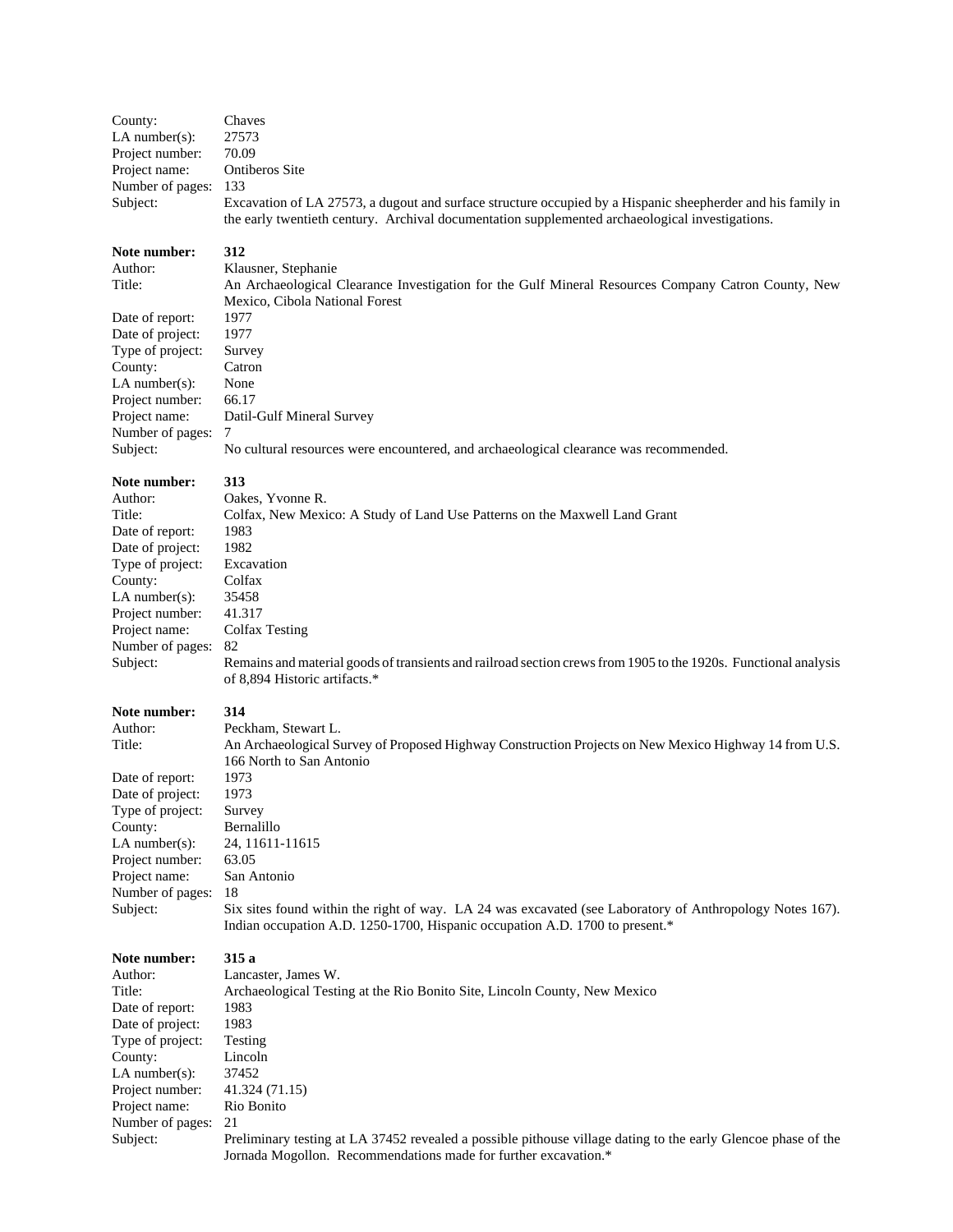| Note number:      | 315 b                                                                                                                                                                                                        |
|-------------------|--------------------------------------------------------------------------------------------------------------------------------------------------------------------------------------------------------------|
| Author:           | Lancaster, James W.                                                                                                                                                                                          |
| Title:            | The First Field Phase at the Rio Bonito Site, Lincoln County, New Mexico                                                                                                                                     |
| Date of report:   | 1983                                                                                                                                                                                                         |
| Date of project:  | 1983                                                                                                                                                                                                         |
| Type of project:  | Excavation                                                                                                                                                                                                   |
| County:           | Lincoln                                                                                                                                                                                                      |
| $LA$ number(s):   | 37452                                                                                                                                                                                                        |
| Project number:   | 41.324 (71.15)                                                                                                                                                                                               |
| Project name:     | Rio Bonito Phase 1                                                                                                                                                                                           |
| Number of pages:  | 21                                                                                                                                                                                                           |
| Subject:          | Report on the results of an experiment in site burial. LA 37452 was tested, buried, and reexcavated to determine<br>the effects of burial and subsequent use of heavy machinery on archaeological resources. |
| Note number:      | 316                                                                                                                                                                                                          |
| Author:           | Lancaster, James W.                                                                                                                                                                                          |
| Title:            | The Testing of Archaeological Sites along the La Plata Highway, San Juan County, New Mexico                                                                                                                  |
| Date of report:   | 1983                                                                                                                                                                                                         |
| Date of project:  | 1982                                                                                                                                                                                                         |
| Type of project:  | Testing                                                                                                                                                                                                      |
| County:           | San Juan                                                                                                                                                                                                     |
| $LA$ number(s):   | 37586, 37587, 37589-37602, 37604-37608, 37610-37615, 37617-37619, 37624, 37626                                                                                                                               |
| Project number:   | 41.309 (70.04)                                                                                                                                                                                               |
| Project name:     | La Plata Testing                                                                                                                                                                                             |
| Number of pages:  | 97                                                                                                                                                                                                           |
| Subject:          | Twenty-eight sites in La Plata Valley were tested, and recommendations were made for further excavation. Most                                                                                                |
|                   | sites fall into the Pueblo II-Pueblo III period.*                                                                                                                                                            |
| Note number:      | 317                                                                                                                                                                                                          |
| Author:           | Doleman, William H., and Denise P. Fallon                                                                                                                                                                    |
| Title:            | An Archaeological Clearance Investigation of Five Seismic Testing Corridors in the Galisteo Basin, Santa Fe                                                                                                  |
|                   | County, New Mexico, For Teledyne Corporation                                                                                                                                                                 |
| Date of report:   | 1976                                                                                                                                                                                                         |
| Date of project:  | 1976                                                                                                                                                                                                         |
| Type of project:  | Survey                                                                                                                                                                                                       |
| County:           | Santa Fe                                                                                                                                                                                                     |
| LA number $(s)$ : | 13411-13417                                                                                                                                                                                                  |
| Project number:   | 64.23                                                                                                                                                                                                        |
| Project name:     | Teledyne Survey                                                                                                                                                                                              |
| Number of pages:  | 17                                                                                                                                                                                                           |
| Subject:          | Seven archaeological sites: three hearths, three fieldhouses, and one small pueblo. The material collected dates                                                                                             |
|                   | from about A.D. 1200 to 1600. Cultural resources in the vicinity have not been adversely affected by Teledyne's                                                                                              |
|                   | activities.*                                                                                                                                                                                                 |
| Note number:      | 318                                                                                                                                                                                                          |
| Author:           | Hannaford, Charles A.                                                                                                                                                                                        |
| Title:            | Extended Testing of LA 33221, an Archaic and Mogollon Lithic Site in Otero County (Cloudcroft)                                                                                                               |
| Date of report:   | 1987                                                                                                                                                                                                         |
| Date of project:  | 1983                                                                                                                                                                                                         |
| Type of project:  | Testing                                                                                                                                                                                                      |
| County:           | Otero                                                                                                                                                                                                        |
| $LA$ number(s):   | 33221                                                                                                                                                                                                        |
| Project number:   | 41.315 (70.18)                                                                                                                                                                                               |
| Project name:     | Cloudcroft Excavation                                                                                                                                                                                        |
| Number of pages:  | 53                                                                                                                                                                                                           |
| Subject:          | Late Archaic and Mogollon components. Possible structures, high artifact density, bedrock mortar holes. The<br>site is interpreted as a possible camp.*                                                      |
| Note number:      | 319                                                                                                                                                                                                          |
| Author:           | Hannaford, Charles A.                                                                                                                                                                                        |
| Title:            | Historical Investigations at the Mills Townsite, Harding County, New Mexico                                                                                                                                  |
| Date of report:   | 1984                                                                                                                                                                                                         |
| Date of project:  | 1982                                                                                                                                                                                                         |
| Type of project:  | Testing                                                                                                                                                                                                      |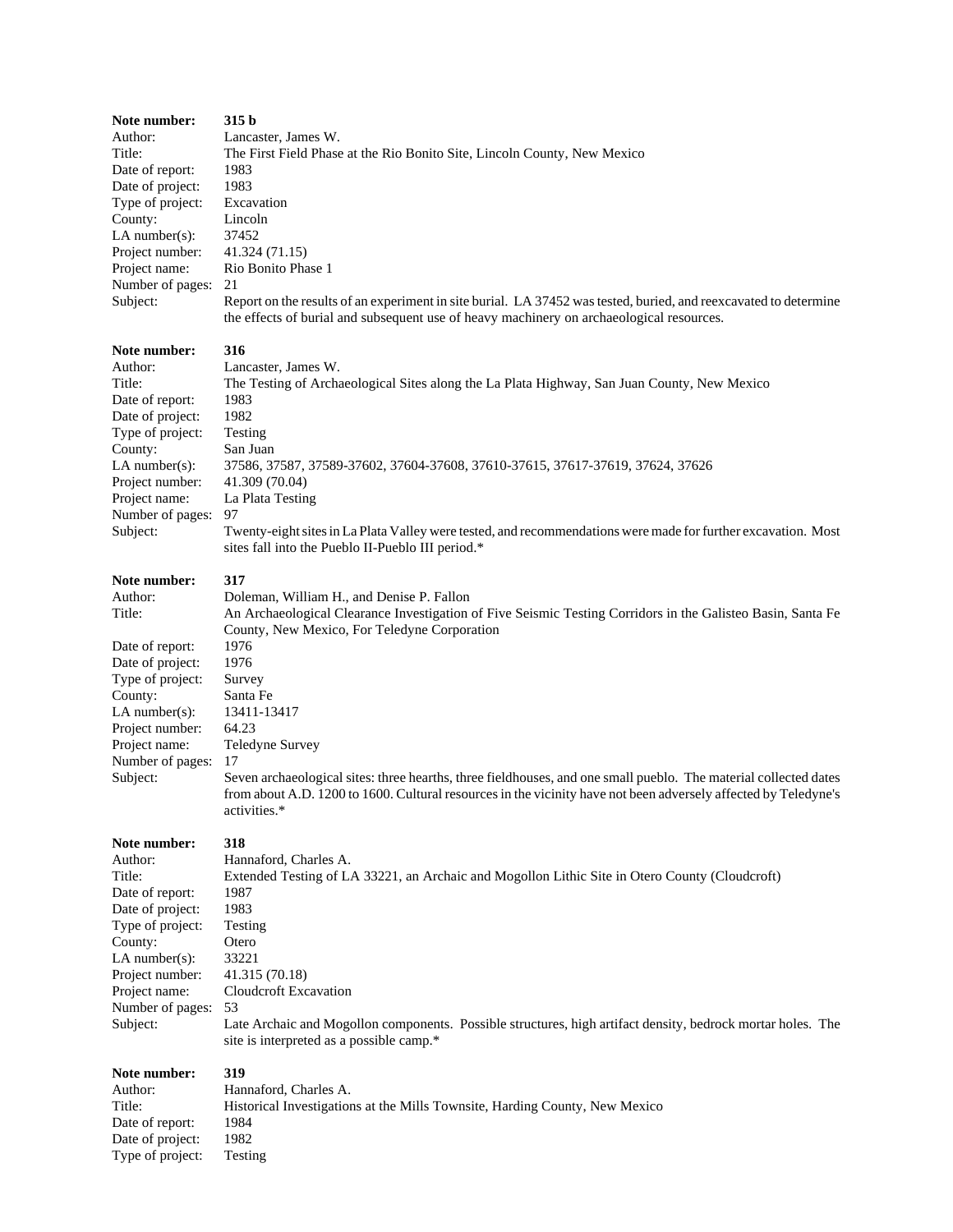| County:                      | Harding                                                                                                                                                          |
|------------------------------|------------------------------------------------------------------------------------------------------------------------------------------------------------------|
| $LA$ number $(s)$ :          | 15928                                                                                                                                                            |
| Project number:              | 41.318 (71.08)                                                                                                                                                   |
| Project name:                | Mills Townsite                                                                                                                                                   |
| Number of pages:             | 39                                                                                                                                                               |
| Subject:                     | Archival documentation and limited archaeological testing of six features associated with the late nineteenth-                                                   |
|                              | to early twentieth-century town of Mills. Features included a wheat scale, a section crew's house, a foreman's                                                   |
|                              | house, a store, and foundations.                                                                                                                                 |
| Note number:                 | 320                                                                                                                                                              |
| Author:                      | Condon, Glenn S.                                                                                                                                                 |
| Title:                       | Investigations at LA 35281: A Small Single Structure Pueblo IV Site on La Bajada Hill, Santa Fe County, New                                                      |
|                              | Mexico                                                                                                                                                           |
| Date of report:              | 1983                                                                                                                                                             |
| Date of project:             | 1982                                                                                                                                                             |
| Type of project:             | Excavation                                                                                                                                                       |
| County:                      | Santa Fe                                                                                                                                                         |
| $LA$ number $(s)$ :          | 35281                                                                                                                                                            |
| Project number:              | 41.316 (70.22)                                                                                                                                                   |
| Project name:                | La Bajada Excavation                                                                                                                                             |
| Number of pages:             | 34                                                                                                                                                               |
| Subject:                     | Excavation of a small agricultural fieldhouse of the Pueblo IV period. Evidence for seasonal, short-term use.                                                    |
| Note number:                 | 321                                                                                                                                                              |
| Author:                      | Maxwell, Timothy D.                                                                                                                                              |
| Title:                       | Excavations at the Cavanaugh Site, Las Vegas, New Mexico                                                                                                         |
| Date of report:              | 1983                                                                                                                                                             |
| Date of project:             | 1981                                                                                                                                                             |
| Type of project:             | Excavation                                                                                                                                                       |
| County:                      | San Miguel                                                                                                                                                       |
| $LA$ number $(s)$ :          | 12983                                                                                                                                                            |
| Project number:              | 41.307 (69.03)                                                                                                                                                   |
| Project name:                | Cavanaugh Excavation                                                                                                                                             |
| Number of pages:             | 152                                                                                                                                                              |
| Subject:                     | Excavation of a late nineteenth-century residential site. Site and artifacts examined in context of a frontier<br>economy. Extensive Historic artifact analysis. |
| Note number:                 | 322                                                                                                                                                              |
| Author:                      | Kayser, David W.                                                                                                                                                 |
| Title:                       | An Archaeological Clearance Survey for the Mountain Bell Underground Communications Facility at the Pueblo                                                       |
|                              | of San Ildefonso, New Mexico                                                                                                                                     |
| Date of report:              | 1975                                                                                                                                                             |
| Date of project:             | 1975                                                                                                                                                             |
| Type of project:             | Survey                                                                                                                                                           |
| County:                      | Santa Fe                                                                                                                                                         |
| LA $number(s)$ :             | None                                                                                                                                                             |
| Project number:              | 63.16                                                                                                                                                            |
| Project name:                | Mountain Bell Survey                                                                                                                                             |
| Number of pages:<br>Subject: | 5<br>No archaeological sites encountered.                                                                                                                        |
|                              |                                                                                                                                                                  |
| Note number:                 | 323                                                                                                                                                              |
| Author:<br>Title:            | Seaman, Timothy J.                                                                                                                                               |
| Date of report:              | Excavations at S. M. Butcher and A. E. Wyatt Homesteads<br>2000                                                                                                  |
| Date of project:             | 1983                                                                                                                                                             |
| Type of project:             | Excavation                                                                                                                                                       |
| County:                      | Quay                                                                                                                                                             |
| LA number $(s)$ :            | 16645-16650                                                                                                                                                      |
| Project number:              | 67.17, 67.18                                                                                                                                                     |
| Project name:                | Tucumcari II and III Excavation; Butcher-Wyatt Excavation                                                                                                        |
| Number of pages:             | 156                                                                                                                                                              |
| Subject:                     | Excavation of Butcher-Wyatt homestead, occupied from 1906 to 1913.                                                                                               |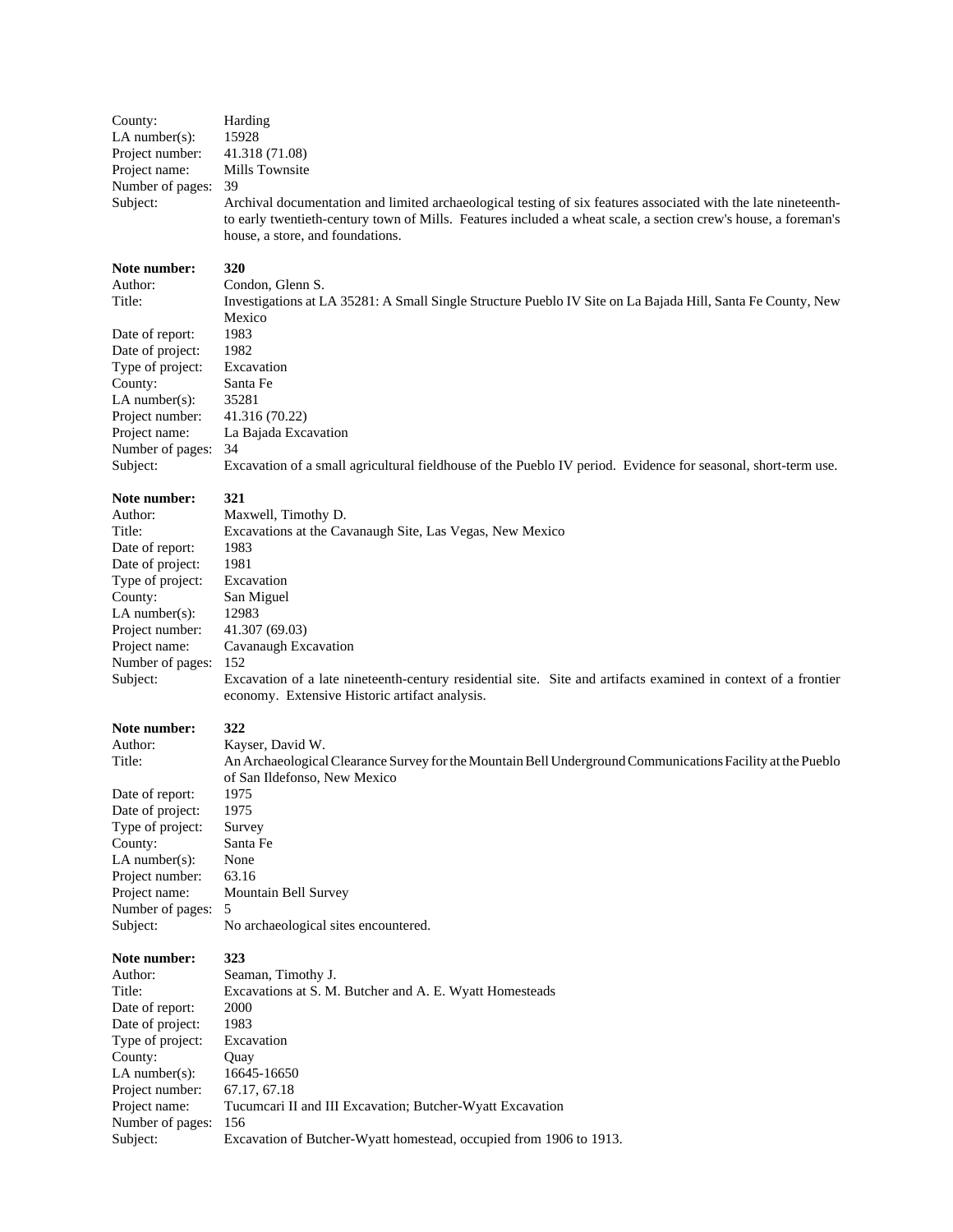| Note number:<br>Author:<br>Title:<br>Date of report:<br>Date of project:<br>Type of project:<br>County:<br>LA number $(s)$ :<br>Project number:<br>Project name:<br>Number of pages:<br>Subject: | 324<br>Klausner, Stephanie, and Tannis Johnson<br>A Cultural Resource Clearance Investigation near Tucumcari, New Mexico, for the New Mexico State Highway<br>Department Project I-040-6(7)333 and I-040-6(31)335<br>1978<br>1978<br>Survey<br>Quay<br>16645-16650<br>67.06<br>Tucumcari Survey<br>31<br>Four prehistoric lithic sites and two late nineteenth- to early twentieth-century homesteads were surveyed.*                         |
|--------------------------------------------------------------------------------------------------------------------------------------------------------------------------------------------------|-----------------------------------------------------------------------------------------------------------------------------------------------------------------------------------------------------------------------------------------------------------------------------------------------------------------------------------------------------------------------------------------------------------------------------------------------|
| Note number:<br>Author:<br>Title:<br>Date of report:<br>Date of project:<br>Type of project:<br>County:<br>LA number $(s)$ :<br>Project number:<br>Project name:<br>Number of pages:<br>Subject: | 325<br>Seaman, Timothy J.<br>Archaeological Testing at an Archaic Campsite near Caballo Dam, Sierra County, New Mexico<br>1983<br>1983<br>Testing<br>Sierra<br>39184<br>41.323 (71.14)<br>Caballo<br>21<br>Testing of LA 39184, an Archaic campsite composed of discrete concentrations of lithic artifacts presumably<br>from hearth areas.*                                                                                                 |
| Note number:<br>Author:<br>Title:<br>Date of report:<br>Date of project:<br>Type of project:<br>County:<br>LA number $(s)$ :<br>Project number:<br>Project name:<br>Number of pages:<br>Subject: | 326<br>Cronk, Lynn E.<br>Archaeological Investigations at Trementina Creek, San Miguel County, New Mexico<br>1983<br>1983<br>Survey<br>San Miguel<br>35459<br>41.320 (71.10)<br>Trementina<br>24<br>LA 35459 has an unspecialized lithic assemblage. The primary knapping objective was to check for raw material<br>suitability. The use of the site for hunting and vegetal processing is indicated. The site has a Historic<br>component.* |
| Note number:<br>Author:<br>Title:<br>Date of report:<br>Date of project:<br>Type of project:<br>County:<br>$LA$ number(s):<br>Project number:<br>Project name:<br>Number of pages:<br>Subject:   | 327<br>Cronk, Lynn E.<br>Archaeological Investigations along State Road 14 near Gran Quivira, New Mexico<br>1984<br>1983<br>Testing<br>Torrance<br>44047, 44055<br>41.328<br>Gran Quivira<br>23<br>Testing of two ceramic scatters near Gran Quivira National Monument revealed no features. Clearance was<br>recommended.*                                                                                                                   |
| Note number:<br>Author:<br>Title:<br>Date of report:<br>Date of project:                                                                                                                         | 328<br>Oakes, Yvonne R.<br>Results of Testing Program for Eleven Sites along U.S. 380 near Carthage, New Mexico<br>1984<br>1983                                                                                                                                                                                                                                                                                                               |

Type of project: Testing County: Socorro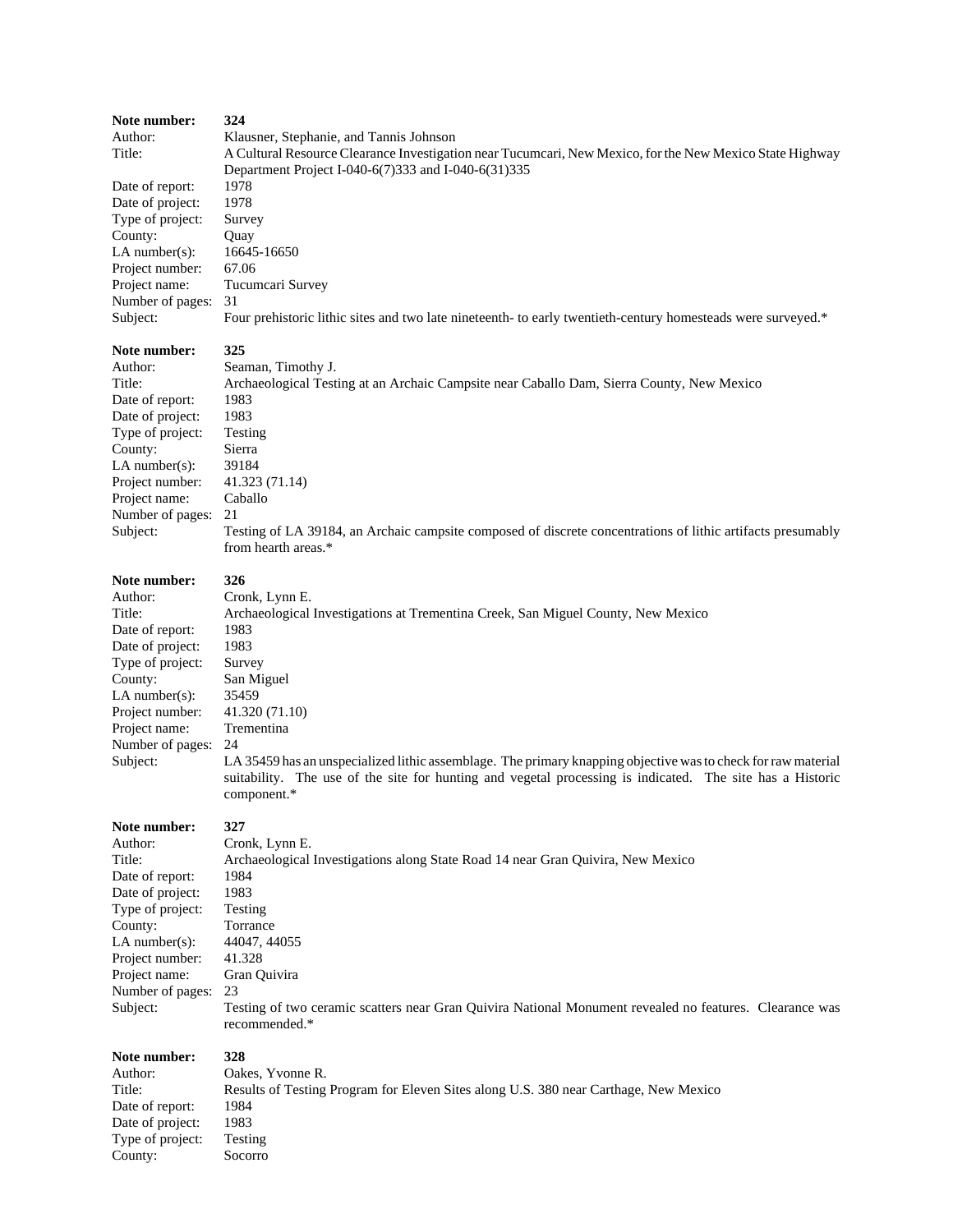| LA number(s):<br>Project number:<br>Project name:<br>Number of pages:<br>Subject:                                                                                                                | 45877-45887<br>41.335 (72.07)<br><b>Carthage Testing</b><br>85<br>Testing of a late nineteenth-century Historic site, possibly associated with mining and railroad activities, and 10<br>prehistoric sites ranging from Paleoindian to Pueblo IV in age. Most of the latter were lithic artifact scatters with<br>possible hearths.                                                                                       |
|--------------------------------------------------------------------------------------------------------------------------------------------------------------------------------------------------|---------------------------------------------------------------------------------------------------------------------------------------------------------------------------------------------------------------------------------------------------------------------------------------------------------------------------------------------------------------------------------------------------------------------------|
| Note number:<br>Author:<br>Title:<br>Date of report:<br>Date of project:<br>Type of project:<br>County:<br>$LA$ number(s):<br>Project number:<br>Project name:<br>Number of pages:<br>Subject:   | 329<br>Oakes, Yvonne R.<br>The Sims Mesa Project<br>1985<br>1983<br>Survey<br>Rio Arriba<br>3416, 36591, 36593, 36594, 36598, 36601, 36602, 36604, 37413, 38067, 39192<br>41.327 (71.18)<br>Sims Mesa<br>101<br>The survey recorded 11 sites, including Anasazi pithouses, hearths, and a petroglyph area, five Navajo sites, and<br>two early twentieth-century Hispanic homesteads. Carbon-14 dates obtained by auger.* |
| Note number:<br>Author:<br>Title:<br>Date of report:<br>Date of project:<br>Type of project:<br>County:<br>LA number $(s)$ :<br>Project number:<br>Project name:<br>Number of pages:<br>Subject: | 330<br>Grigg, Paul S.<br>An Archaeological Survey of the Proposed Location of Red Rocks State Park, McKinley County, New Mexico<br>1974<br>1974<br>Survey<br>McKinley<br>11603-11607<br>99.55<br>Red Rock Survey<br>16<br>The survey recorded five prehistoric seasonal Anasazi dwelling sites dating from Basketmaker III to Pueblo III<br>$(A.D. 750-1150).$ *                                                          |
| Note number:<br>Author:<br>Title:<br>Date of report:<br>Date of project:<br>Type of project:<br>County:<br>$LA$ number(s):<br>Project number:<br>Project name:<br>Number of pages:<br>Subject:   | 331<br>Grigg, Paul S.<br>A Cultural Resource Investigation of Eleven Proposed Mineral Exploration Drill Sites near San Mateo, New<br>Mexico for Teton Exploration Drilling Company, Inc.<br>1976<br>1976<br>Survey<br>McKinley<br>13657<br>64.28<br>San Mateo, Teton<br>6<br>One archaeological site (LA 13657) located north of the proposed drill site. Clearance recommended.*                                         |
| Note number:<br>Author:<br>Title:<br>Date of report:<br>Date of project:<br>Type of project:<br>County:<br>LA number $(s)$ :<br>Project number:<br>Project name:<br>Number of pages:<br>Subject: | 332 a<br>Maxwell, Timothy D.<br>An Archaeological Survey of the I-40 Right-of-way in the Red Mesa Valley, New Mexico<br>1984<br>1984<br>Survey<br>McKinley<br>2937, 6384, 6386, 47482-47501<br>41.340<br>Red Mesa Survey<br>36<br>Survey recorded 24 sites, including undated lithic artifact scatters, Pueblo II-Pueblo III sites, and Basketmaker<br>III-Pueblo II sites. Recommendations made for excavation.*         |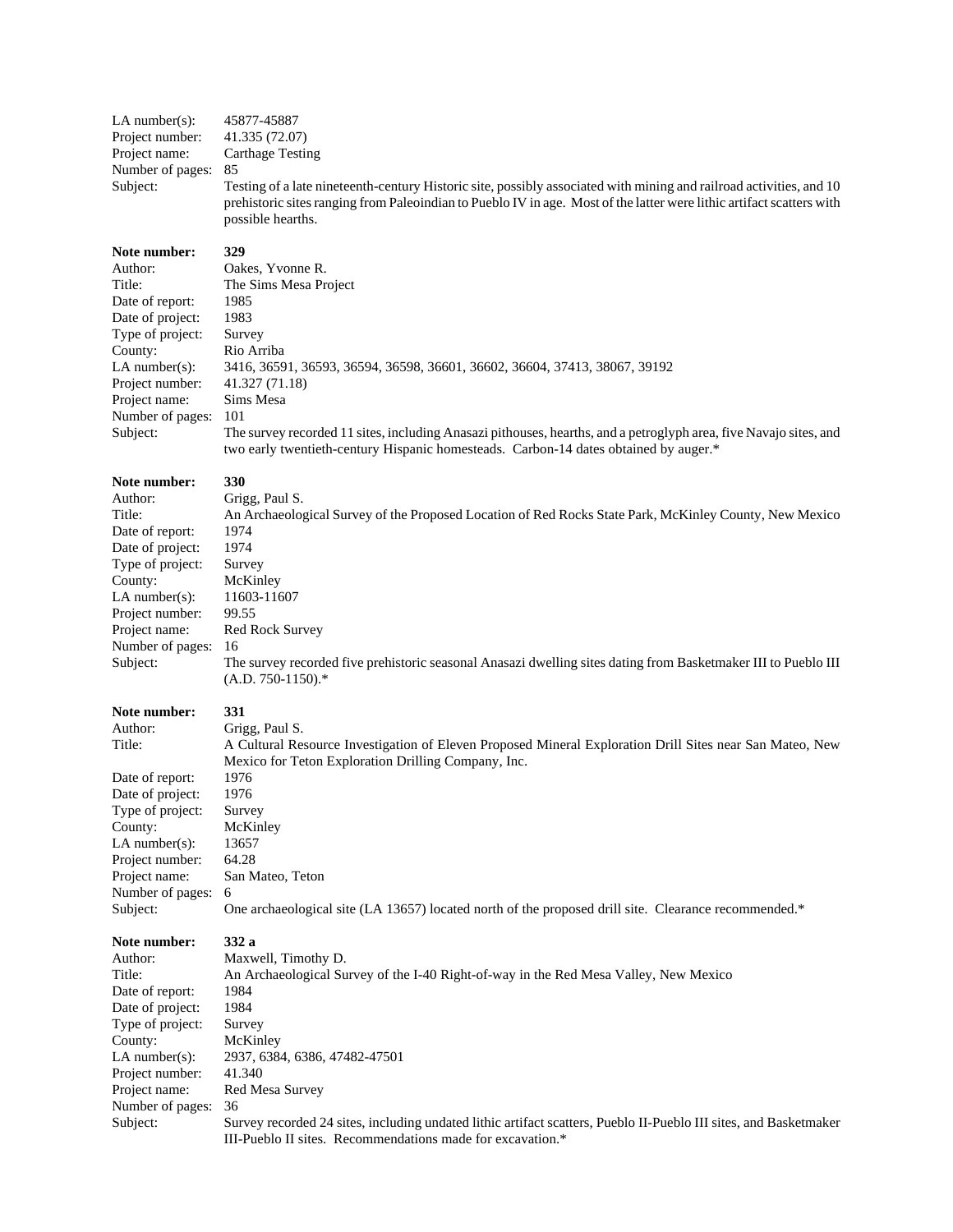| Note number:        | 332 b                                                                                                                                                              |
|---------------------|--------------------------------------------------------------------------------------------------------------------------------------------------------------------|
| Author:             | Maxwell, Timothy D.                                                                                                                                                |
| Title:              | Proposed Mitigation Plan: The Turpen Site                                                                                                                          |
| Date of report:     | 1984                                                                                                                                                               |
| Date of project:    | 1984                                                                                                                                                               |
| Type of project:    | Research proposal                                                                                                                                                  |
| County:             | McKinley                                                                                                                                                           |
| LA number $(s)$ :   | 47496                                                                                                                                                              |
| Project number:     | 41.340 (70.13)                                                                                                                                                     |
| Project name:       | Turpen Site                                                                                                                                                        |
| Number of pages:    | 23                                                                                                                                                                 |
| Subject:            | Recommendations for the excavation of the site.*                                                                                                                   |
| Note number:        | 333                                                                                                                                                                |
| Author:             | Carter, Laura A.                                                                                                                                                   |
| Title:              | An Archaeological Clearance Survey of the United Nuclear Company, U.S.A. Pipeline Right-of-way, McKinley<br>County, Church Rock, New Mexico                        |
| Date of report:     | 1975                                                                                                                                                               |
| Date of project:    | 1975                                                                                                                                                               |
| Type of project:    | Survey                                                                                                                                                             |
| County:             | McKinley                                                                                                                                                           |
| LA number $(s)$ :   | 12746                                                                                                                                                              |
| Project number:     | 64.03                                                                                                                                                              |
| Project name:       | Churchrock Survey                                                                                                                                                  |
| Number of pages:    | 4                                                                                                                                                                  |
| Subject:            | One ceramic and lithic scatter site. Ceramics date the site from Pueblo II through Pueblo III. Clearance was<br>recommended.*                                      |
| Note number:        | 334                                                                                                                                                                |
| Author:             | Koczan, Steven A.                                                                                                                                                  |
| Title:              | A Cultural Resource Inventory of Four Drill Locations on San Mateo Mesa for Kerr-McGee Resource                                                                    |
|                     | Corporation                                                                                                                                                        |
| Date of report:     | 1983                                                                                                                                                               |
| Date of project:    | 1978                                                                                                                                                               |
| Type of project:    | Survey                                                                                                                                                             |
| County:             | McKinley                                                                                                                                                           |
| LA number $(s)$ :   | None                                                                                                                                                               |
| Project number:     | 66.26                                                                                                                                                              |
| Project name:       | San Mateo Mesa                                                                                                                                                     |
| Number of pages:    | 10                                                                                                                                                                 |
| Subject:            | Survey of four drill locations recorded no sites. Clearance was recommended. See Laboratory of Anthropology<br>Notes 253.*                                         |
| Note number:        | 335 a                                                                                                                                                              |
| Author:             | Wiseman, Regge N.                                                                                                                                                  |
| Title:              | A Cultural Resource Clearance Investigation of the Proposed Buckman Wells Project, Santa Fe County, New                                                            |
|                     | Mexico                                                                                                                                                             |
| Date of report:     | 1977                                                                                                                                                               |
| Date of project:    | 1977                                                                                                                                                               |
| Type of project:    | Survey                                                                                                                                                             |
| County:             | Santa Fe                                                                                                                                                           |
| LA number $(s)$ :   | 15222                                                                                                                                                              |
| Project number:     | 66.01                                                                                                                                                              |
| Project name:       | Buckman Wells                                                                                                                                                      |
| Number of pages:    | 14                                                                                                                                                                 |
| Subject:            | Survey of two well locations on Caja del Rio Grant recorded several features associated with the town of<br>Buckman (LA 15222), occupied from the 1880s to 1941.*  |
| <b>Note number:</b> | 335 b                                                                                                                                                              |
| Author:             | Wiseman, Regge N.                                                                                                                                                  |
| Title:              | Final Report of the Buckman Project: Archaeological Monitoring and Recording along the Public Service<br>Company Water Pipeline at Buckman Wells, West of Santa Fe |
| Date of report:     | 1977                                                                                                                                                               |
| Date of project:    | 1977                                                                                                                                                               |
|                     |                                                                                                                                                                    |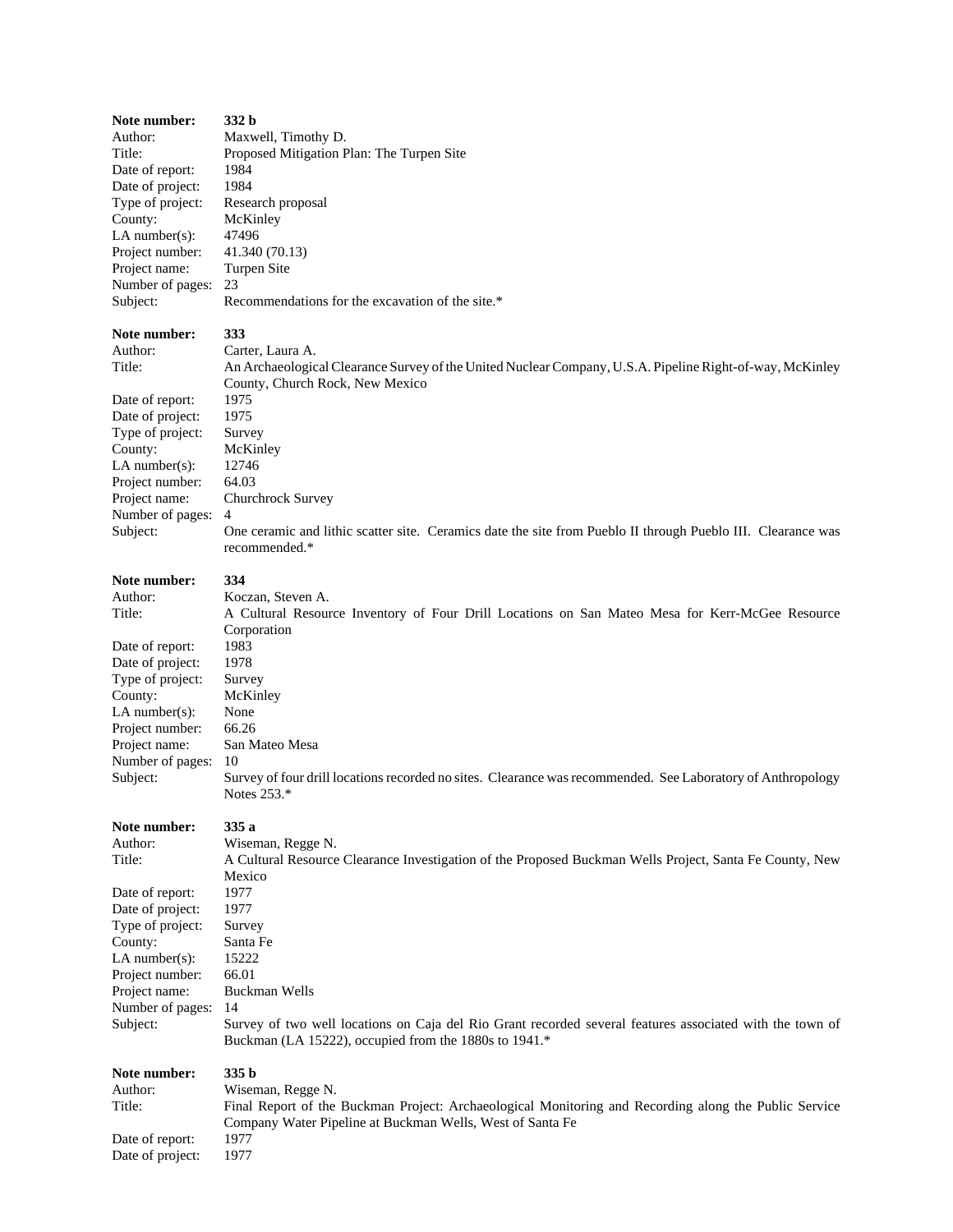| Type of project:<br>County:<br>LA number(s):<br>Project number:<br>Project name:<br>Number of pages:<br>Subject:                                                                                   | Excavation<br>Santa Fe<br>15222<br>67.05<br>Buckman<br>11<br>The excavation revealed a limited number and variety of artifacts from an adobe structure dating from late in the<br>occupation of Buckman.*                                                                                                                                                                                                |
|----------------------------------------------------------------------------------------------------------------------------------------------------------------------------------------------------|----------------------------------------------------------------------------------------------------------------------------------------------------------------------------------------------------------------------------------------------------------------------------------------------------------------------------------------------------------------------------------------------------------|
| Note number:<br>Author:<br>Title:<br>Date of report:<br>Date of project:<br>Type of project:<br>County:<br>LA number $(s)$ :<br>Project number:<br>Project name:<br>Number of pages:<br>Subject:   | 336<br>Maxwell, Timothy D.<br>Archaeological Survey at Fenton Lake, New Mexico<br>1984<br>1984<br>Survey<br>Sandoval<br>48488<br>41.345<br>Fenton Lake Survey<br>12<br>One sherd dating to A.D. 1300-1750. The isolated occurrence was designated LA 48488.*                                                                                                                                             |
| Note number:<br>Author:<br>Title:<br>Date of report:<br>Date of project:<br>Type of project:<br>County:<br>$LA$ number $(s)$ :<br>Project number:<br>Project name:<br>Number of pages:<br>Subject: | 337<br>Vierra, Bradley J.<br>A Cultural Resource Mitigation Plan for the Proposed Molybdenum Tailings Disposal Facility<br>1984<br>1984<br>Research proposal<br>Taos<br>38422-38432<br>41.368<br>Molycorp, Guadalupe<br>55<br>Excavation proposal for 11 sites ranging from Paleoindian to Jicarilla Apache (see Laboratory of Anthropology<br>Notes 309).*                                              |
| Note number:<br>Author:<br>Title:<br>Date of report:<br>Date of project:<br>Type of project:<br>County:<br>LA number $(s)$ :<br>Project number:<br>Project name:<br>Number of pages:<br>Subject:   | 338<br>Maxwell, Timothy D.<br>Archaeological Survey of Tesuque Peak Summit, near Santa Fe, New Mexico<br>1984<br>1984<br>Survey<br>Santa Fe<br>None<br>41.349<br><b>Tesuque Peak</b><br>9<br>The survey revealed no cultural remains, and clearance was recommended.                                                                                                                                     |
| Note number:<br>Author:<br>Title:<br>Date of report:<br>Date of project:<br>Type of project:<br>County:<br>$LA$ number(s):<br>Project number:<br>Project name:<br>Number of pages:<br>Subject:     | 339<br>Lancaster, James W., and Timothy D. Maxwell<br>Archaeological Investigation of Two Lithic Sites on Albuquerque's West Mesa<br>1984<br>1983<br>Testing<br>Bernalillo<br>26999, 27000<br>41.334 (72.06)<br>West Mesa<br>22<br>Testing of two nondiagnostic lithic artifact sites (LA 26999 and LA 27000). No features were found, and the<br>sites appear to have functioned primarily as quarries. |
| Note number:                                                                                                                                                                                       | 340                                                                                                                                                                                                                                                                                                                                                                                                      |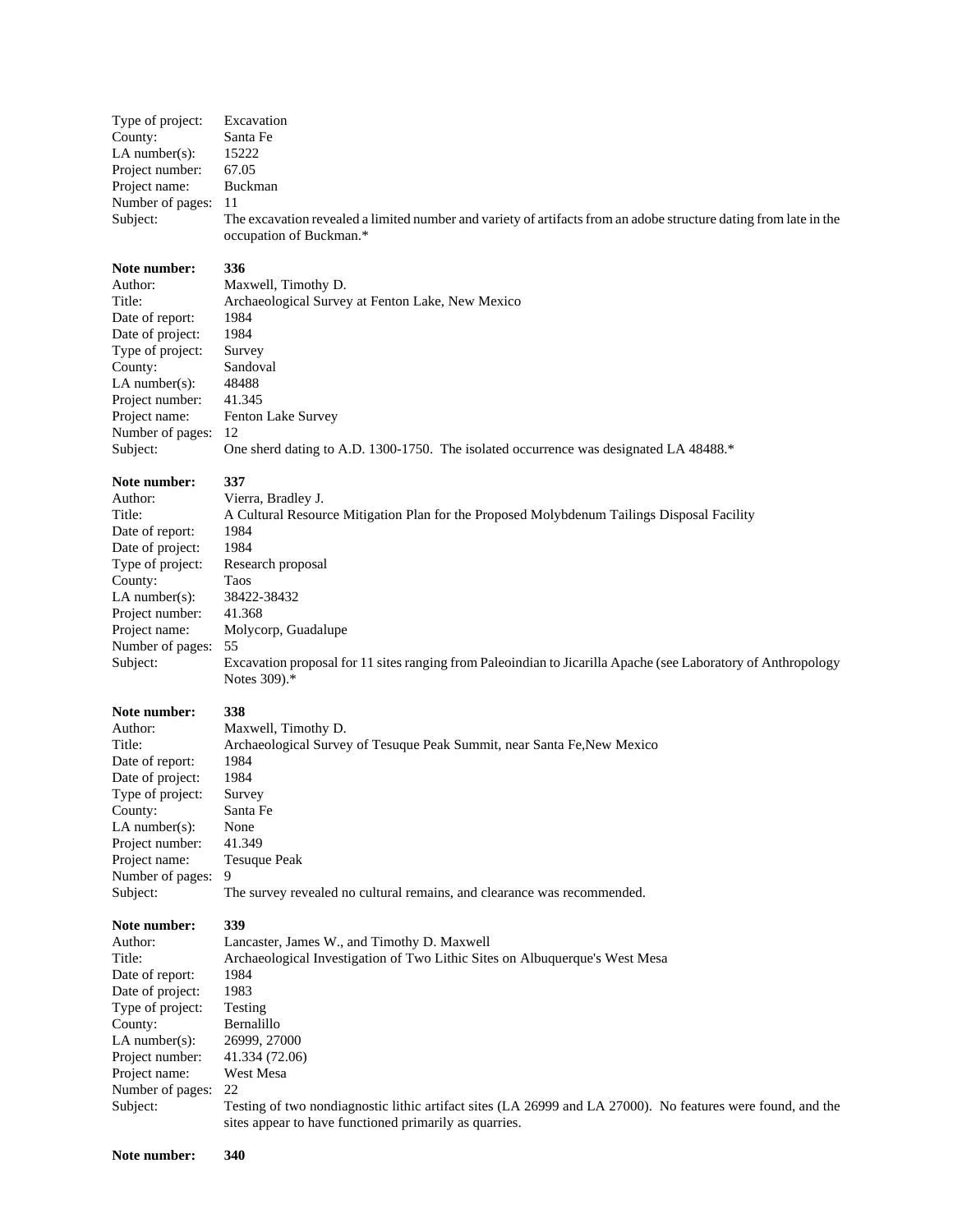| Author:<br>Title:<br>Date of report:<br>Date of project:<br>Type of project:<br>County:<br>$LA$ number(s):<br>Project number:<br>Project name:<br>Number of pages:<br>Subject: | Oakes, Yvonne R.<br>Archaeological Assessment of the El Rito-Ojo Caliente Transmission Line for Contel of the West<br>1984<br>1984<br>Survey<br>Rio Arriba<br>49227-49228<br>41.350<br>El Rito, Ojo Line<br>23<br>This survey recorded two sites: a Genizaro settlement at La Cueva dating to before 1820 (LA 49227) and a small<br>garden plot (LA 49228).* |
|--------------------------------------------------------------------------------------------------------------------------------------------------------------------------------|--------------------------------------------------------------------------------------------------------------------------------------------------------------------------------------------------------------------------------------------------------------------------------------------------------------------------------------------------------------|
| Note number:                                                                                                                                                                   | 341                                                                                                                                                                                                                                                                                                                                                          |
| Author:                                                                                                                                                                        | Maxwell, Timothy D., and Stephen S. Post                                                                                                                                                                                                                                                                                                                     |
| Title:                                                                                                                                                                         | Test Excavations in Red Mesa Valley, McKinley County, New Mexico                                                                                                                                                                                                                                                                                             |
| Date of report:                                                                                                                                                                | 1990                                                                                                                                                                                                                                                                                                                                                         |
| Date of project:                                                                                                                                                               | 1985                                                                                                                                                                                                                                                                                                                                                         |
| Type of project:                                                                                                                                                               | Excavation                                                                                                                                                                                                                                                                                                                                                   |
| County:                                                                                                                                                                        | McKinley                                                                                                                                                                                                                                                                                                                                                     |
| $LA$ number(s):                                                                                                                                                                | 2937, 6383, 6384, 6386, 47482, 47484, 47496-47500                                                                                                                                                                                                                                                                                                            |
| Project number:                                                                                                                                                                | 41.340                                                                                                                                                                                                                                                                                                                                                       |
| Project name:                                                                                                                                                                  | Prewitt; Red Mesa Excavation                                                                                                                                                                                                                                                                                                                                 |
| Number of pages:                                                                                                                                                               | 83                                                                                                                                                                                                                                                                                                                                                           |
| Subject:                                                                                                                                                                       | Archaeological investigation of 11 sites: 7 habitation sites dating to the Pueblo II-Pueblo III period; 4 scatters<br>of chipped stone dating to the Late Archaic and Pueblo II-Pueblo III.*                                                                                                                                                                 |
| Note number:                                                                                                                                                                   | 342                                                                                                                                                                                                                                                                                                                                                          |
| Author:                                                                                                                                                                        | Hannaford, Charles A.                                                                                                                                                                                                                                                                                                                                        |

# Title: The Quemado Site, LA 8066 Date of report: 1985 Date of project: 1983 Type of project: Testing County: Catron LA number(s):  $8066$ Project number: 41.338<br>Project name: Quema

Quemado Site, Red Hill Number of pages: 46<br>Subject: Tes Testing of a chipped stone procurement and processing site dating to the Paleoindian-Archaic period (7000-6000 B.P.). Primary material was basalt. Historic component consisted of a brush shelter, ca. 1920s.\*

### **Note number: 343 a**

Author:

Number of<br>Subject:

| Author:          | Koczan, Steven A.                                     |
|------------------|-------------------------------------------------------|
| Title:           | Cultural Resource Investigations on State Road 44     |
| Date of report:  | 1983                                                  |
| Date of project: | 1983                                                  |
| Type of project: | Survey, research proposal                             |
| County:          | Sandoval, Rio Arriba                                  |
| $LA$ number(s):  | 3100, 3101, 3103, 3104, 3107, 3108, 6649, 45959-45964 |
| Project number:  | 41.334                                                |
| Project name:    | NM 44                                                 |
| Number of pages: | 68                                                    |
|                  |                                                       |

A cultural resource inventory of three proposed borrow pits.\*

#### **Note number: 343 b**

Author: Lancaster, James W. Title: Test Excavations along State Road 44, Sandoval, Rio Arriba, and San Juan Counties, New Mexico Date of report: 1985 Date of project: 1984 Type of project: Testing, excavation County: Sandoval, Rio Arriba, San Juan LA number(s): 45959-45961, 45963-45965 Project number: 41.339 (72.11)<br>Project name: NM 44 Project name: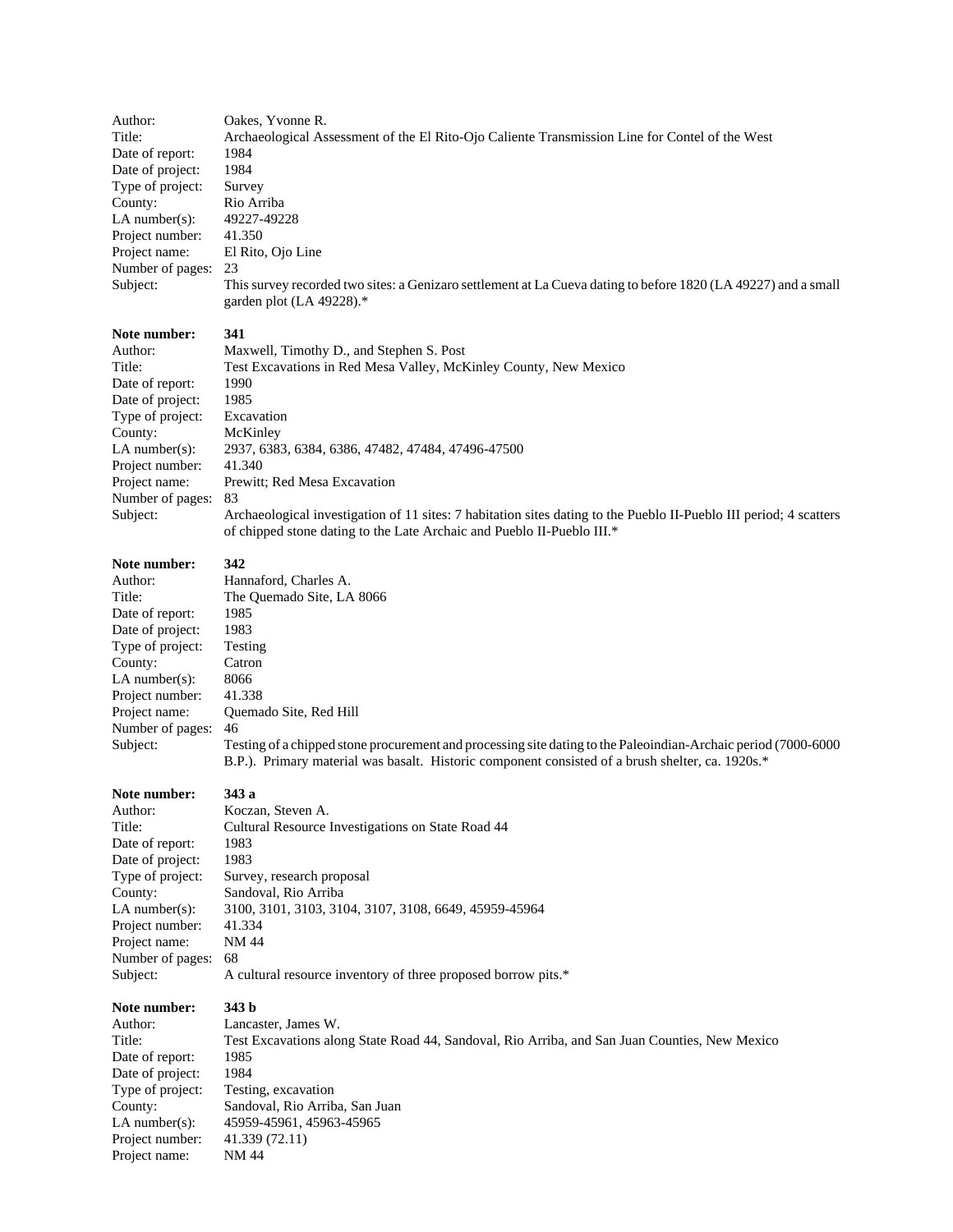### Number of pages: 43

Subject: Testing of six Archaic through Basketmaker II lithic artifact sites and one Historic structure, possibly occupied in the 1920s and 1930s. Clearance was recommended.\*

**Note number: 344**

Author: Maxwell, Timothy D. Title: Archaeological Test Excavations at the Townsend Site (LA 34150), Chaves County, New Mexico Date of report: 1986 Date of project: 1986 Type of project: Testing County: Chaves<br>LA number(s): 34150 LA number(s): 34150<br>Project number: 41.314 Project number: Project name: Townsend, Salt Creek Number of pages: 114 Subject: Test excavations revealed three periods of occupation: 490-250 B.C., A.D. 460-820, and A.D. 1200-1400.\*

**Note number: 345**

| Author:           | Vierra, Bradley J., and Kurt F. Anschuetz                                                                      |  |
|-------------------|----------------------------------------------------------------------------------------------------------------|--|
| Title:            | Testing Procedures and Research Design for the Coors Road Site, Bernalillo County, New Mexico                  |  |
| Date of report:   | 1985                                                                                                           |  |
| Date of project:  | 1984                                                                                                           |  |
| Type of project:  | Excavation                                                                                                     |  |
| County:           | Bernalillo                                                                                                     |  |
| LA number $(s)$ : | 15260                                                                                                          |  |
| Project number:   | 41.352                                                                                                         |  |
| Project name:     | Coors Road                                                                                                     |  |
| Number of pages:  | -74                                                                                                            |  |
| Subject:          | Test excavations at LA 15260 revealed two pit structures, a subsurface trash deposit, and a lithic and ceramic |  |
|                   | artifact scatter. Ceramics indicate occupation from A.D. 1150 to 1300.                                         |  |

| Note number:      | 346                                                                                                                                                                                                                                                 |
|-------------------|-----------------------------------------------------------------------------------------------------------------------------------------------------------------------------------------------------------------------------------------------------|
| Author:           | Hannaford, Charles A.                                                                                                                                                                                                                               |
| Title:            | Archaeological Investigations West of Chama, New Mexico                                                                                                                                                                                             |
| Date of report:   | 1985                                                                                                                                                                                                                                                |
| Date of project:  | 1984                                                                                                                                                                                                                                                |
| Type of project:  | Testing                                                                                                                                                                                                                                             |
| County:           | Rio Arriba                                                                                                                                                                                                                                          |
| LA number $(s)$ : | 46170-46172                                                                                                                                                                                                                                         |
| Project number:   | 41.344                                                                                                                                                                                                                                              |
| Project name:     | Chama Testing                                                                                                                                                                                                                                       |
| Number of pages:  | 39                                                                                                                                                                                                                                                  |
| Subject:          | The three sites tested were middle to late Archaic-period lithic artifact scatters exhibiting similar and consistent<br>patterns of material selection and technological behavior. Emphasis on secondary core reduction and biface<br>manufacture.* |
| Note number:      | 347                                                                                                                                                                                                                                                 |
| Author:           | Anschuetz, Kurt F., Timothy D. Maxwell, and John A. Ware                                                                                                                                                                                            |
| Title:            | Testing Report and Research Design for the Medanales North Project, Rio Arriba County, New Mexico                                                                                                                                                   |
| Date of report:   | 1985                                                                                                                                                                                                                                                |
| Date of project:  | 1985                                                                                                                                                                                                                                                |

Type of project: Testing, research design<br>County: Rio Arriba LA number(s): 6595, 48669, 48671-48681, 49452 Project number: 41.360 Project name: Medanales Testing Number of pages: 150 Subject: Testing of 14 sites: four Historic, four agricultural sites of the Anasazi period, and six lithic and/or sherd scatters

Rio Arriba

of the Archaic and unknown periods. Research design contains extensive background information on garden construction techniques. **Note number: 348**

| .       | .                                                                                        |
|---------|------------------------------------------------------------------------------------------|
| Author: | Lancaster, James W.                                                                      |
| Title:  | The Bain Sites: Archaeological Testing of Two Lithic Scatters in Quay County, New Mexico |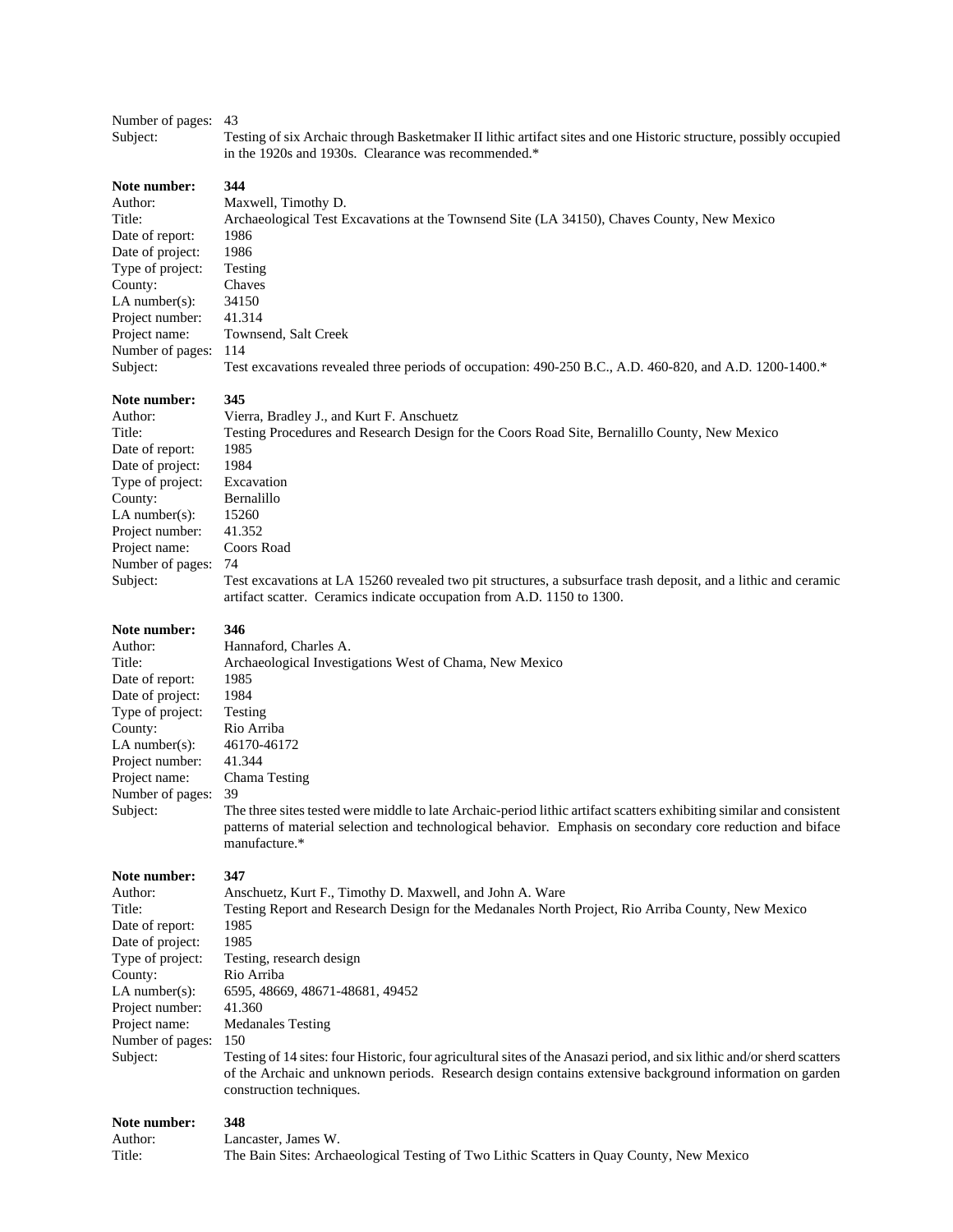| Date of report:  | 1986                                                                                                                                                                                                                                                     |
|------------------|----------------------------------------------------------------------------------------------------------------------------------------------------------------------------------------------------------------------------------------------------------|
| Date of project: | 1985                                                                                                                                                                                                                                                     |
| Type of project: | Testing                                                                                                                                                                                                                                                  |
| County:          | <b>Ouay</b>                                                                                                                                                                                                                                              |
| LA number(s):    | 49834, 49836                                                                                                                                                                                                                                             |
| Project number:  | 41.363                                                                                                                                                                                                                                                   |
| Project name:    | <b>Bain Sites</b>                                                                                                                                                                                                                                        |
| Number of pages: | 32                                                                                                                                                                                                                                                       |
| Subject:         | Testing of two lithic artifact scatters along Canadian River. The primary site function appears to have been tool<br>production, using local gravels for expedient tools and intrusive materials for formal tools. Probable<br>multicomponent campsites. |

Date of report: 1987 Date of project: 1987 Type of project: Testing County: McKinley Project number: Project name: State Road 264 Number of pages: 58

Author: Post, Stephen S. Title: Testing Results and Research Design for Three Sites along State Road 264, McKinley County, New Mexico LA number(s): 55647, 57411, 59497<br>Project number: 41.401 Subject: LA 57411 is a multicomponent, prehistoric, limited-activity site. LA 55647, the remains of Wildcat Springs

Trading Post, was occupied between A.D. 1940 and 1960. LA 59497 is a prehistoric rubble mound and midden.\*

#### **Note number: 350**

Date of report: 1977 Date of project: 1977 Type of project: Survey County: San Juan LA number(s): None Project number: 65.52 Project name: Shiprock Number of pages: 6

# Author: Snow, David H.

Title: Cultural Resources Clearance Investigation: New Mexico State Highway Department Project RF-031-1(23) Subject: No cultural resources were encountered within or adjacent to areas surveyed. Clearance recommended.

#### **Note number: 351**

Author: Oakes, Yvonne R. Title: Testing of Two Small Lithic Sites along U.S. 285, Chaves County, New Mexico Date of report: 1986 Date of project: 1985 Type of project: Testing County: Chaves LA number(s): 51094, 51095 Project number: 41.366 Project name: WIPP Number of pages: 29 Subject: Testing of two lithic artifact scatters near the Pecos River. No subsurface cultural materials and no diagnostic artifacts were found. Probably temporary campsites. **Note number: 352** Author: Clifton, Donald, and David A Phillips, Jr. Title: The Archaeological Investigation of Four Sites along U.S. Interstate 10 near the Las Cruces Airport, for the New Mexico State Highway Department Date of report: 1989 Date of project: 1985 Type of project: Testing<br>County: Doña A

Doña Ana LA number(s): 6310, 50136-50139 Project number: 41.356 Project name: Las Cruces Airport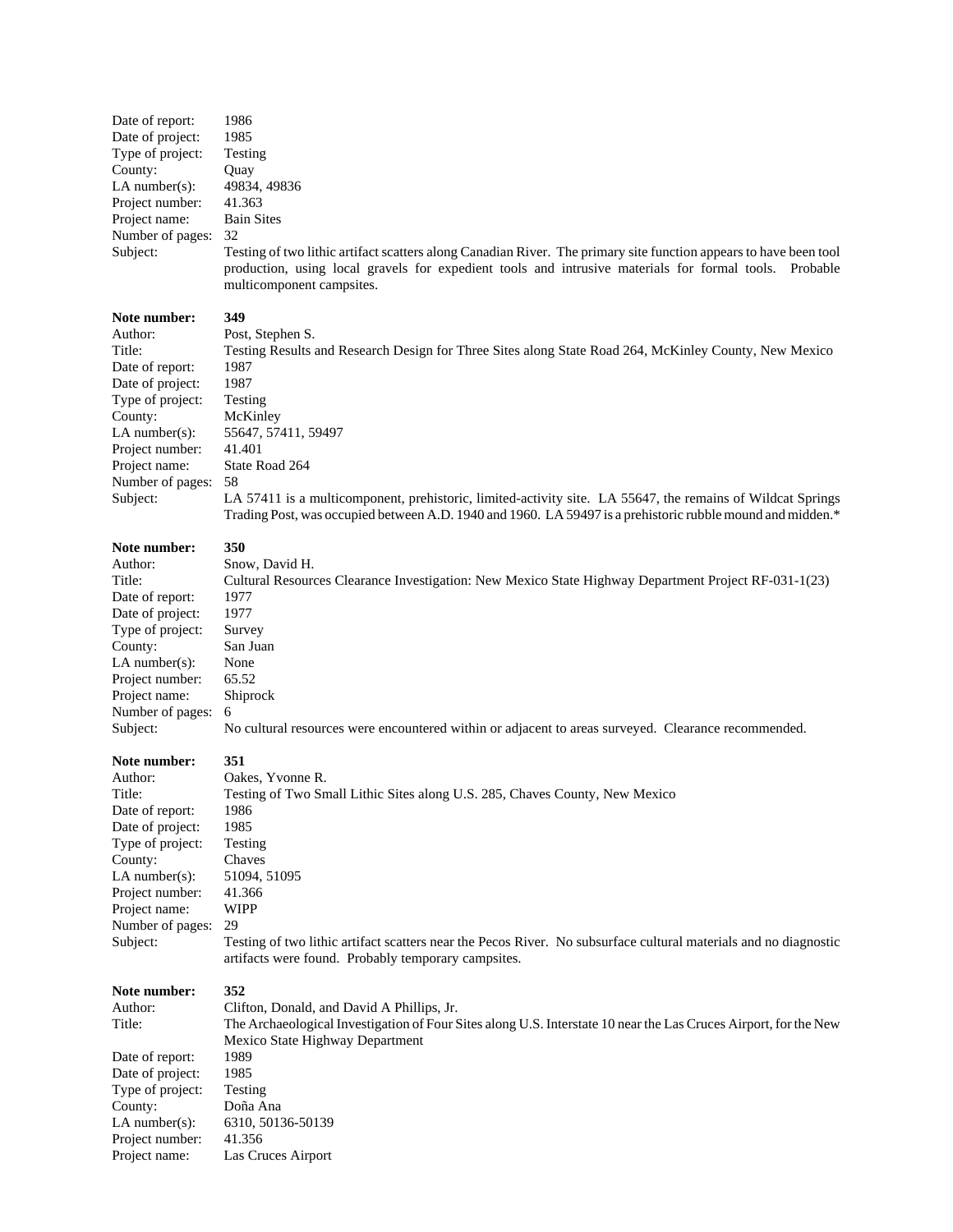| Subject:            | Ample evidence of Archaic occupation. Artifacts collected on five sites.*                                                                                                                                         |
|---------------------|-------------------------------------------------------------------------------------------------------------------------------------------------------------------------------------------------------------------|
| Note number:        | 353                                                                                                                                                                                                               |
| Author:             | Anschuetz, Kurt F.                                                                                                                                                                                                |
| Title:              | Archaeological Excavation of Two Human Burials within the U.S. 285 Right-of-Way at Pojoaque Pueblo, Santa<br>Fe County, New Mexico                                                                                |
| Date of report:     | 1986                                                                                                                                                                                                              |
| Date of project:    | 1985                                                                                                                                                                                                              |
| Type of project:    | Excavation                                                                                                                                                                                                        |
| County:             | Santa Fe                                                                                                                                                                                                          |
| $LA$ number(s):     | 61                                                                                                                                                                                                                |
|                     |                                                                                                                                                                                                                   |
| Project number:     | 41.367, 41.375                                                                                                                                                                                                    |
| Project name:       | Pojoaque Burials                                                                                                                                                                                                  |
| Number of pages:    | 54                                                                                                                                                                                                                |
| Subject:            | Restricted distribution. Excavation of two prehistoric burials eroding out of the edge of a borrow pit. Associated<br>ceramics indicate a date after 1350 (middle or late Classic period).*                       |
| Note number:        | 354                                                                                                                                                                                                               |
| Author:             | Anschuetz, Kurt F.                                                                                                                                                                                                |
| Title:              | Archaeological Test Excavations at LA 50837, an Anasazi Special-Use Site along State Road 4, West of the                                                                                                          |
|                     | Pojoaque Pueblo Reservation, Santa Fe County, New Mexico                                                                                                                                                          |
| Date of report:     | 1986                                                                                                                                                                                                              |
| Date of project:    | 1985                                                                                                                                                                                                              |
| Type of project:    | Testing                                                                                                                                                                                                           |
| County:             | Santa Fe                                                                                                                                                                                                          |
| LA number $(s)$ :   | 50837                                                                                                                                                                                                             |
| Project number:     | 41.367, 41.375                                                                                                                                                                                                    |
| Project name:       | Pojoaque                                                                                                                                                                                                          |
| Number of pages:    | 41                                                                                                                                                                                                                |
| Subject:            | Testing of sparse sherd and lithic artifact scatter indicate the site's possible use as a temporary dry farming<br>agricultural camp during the late Coalition-early Classic period and the late Classic period.  |
|                     |                                                                                                                                                                                                                   |
| Note number:        | 355                                                                                                                                                                                                               |
| Author:             |                                                                                                                                                                                                                   |
| Title:              | Oakes, Yvonne R.                                                                                                                                                                                                  |
|                     | Navajo and Basketmaker III-Pueblo I Occupations of Two Sites near Quemado, Catron County                                                                                                                          |
| Date of report:     | 1986                                                                                                                                                                                                              |
| Date of project:    | 1985                                                                                                                                                                                                              |
| Type of project:    | Testing                                                                                                                                                                                                           |
| County:             | Catron                                                                                                                                                                                                            |
| $LA$ number(s):     | 8063, 51922                                                                                                                                                                                                       |
| Project number:     | 41.371                                                                                                                                                                                                            |
| Project name:       | Quemado West                                                                                                                                                                                                      |
| Number of pages: 48 |                                                                                                                                                                                                                   |
| Subject:            | Testing of two sherd and lithic artifact scatters revealed one temporary Navajo campsite dating to the late<br>sixteenth-early seventeenth century and a temporary prehistoric camp.*                             |
| Note number:        | 356                                                                                                                                                                                                               |
| Author:             | Hannaford, Charles A.                                                                                                                                                                                             |
| Title:              | Archaeological Survey of the Tierra Contenta Subdivision, Santa Fe County, New Mexico                                                                                                                             |
| Date of report:     | 1986                                                                                                                                                                                                              |
| Date of project:    | 1985                                                                                                                                                                                                              |
| Type of project:    | Survey                                                                                                                                                                                                            |
| County:             | Santa Fe                                                                                                                                                                                                          |
| $LA$ number(s):     | 54741-54785                                                                                                                                                                                                       |
| Project number:     | 41.369 and 41.385 (SHPO matching grant)                                                                                                                                                                           |
| Project name:       | Tierra Contenta Survey                                                                                                                                                                                            |
|                     | 194                                                                                                                                                                                                               |
| Number of pages:    |                                                                                                                                                                                                                   |
| Subject:            | Survey of 1500 acres along Airport Road in Santa Fe recorded 45 archaeological sites and 510 isolated<br>occurrences. Most of the sites were artifact scatters. Occupation ranging from late Archaic to present.* |
| Note number:        | 357                                                                                                                                                                                                               |
| Author:             | Oakes, Yvonne R.                                                                                                                                                                                                  |

Number of pages: 73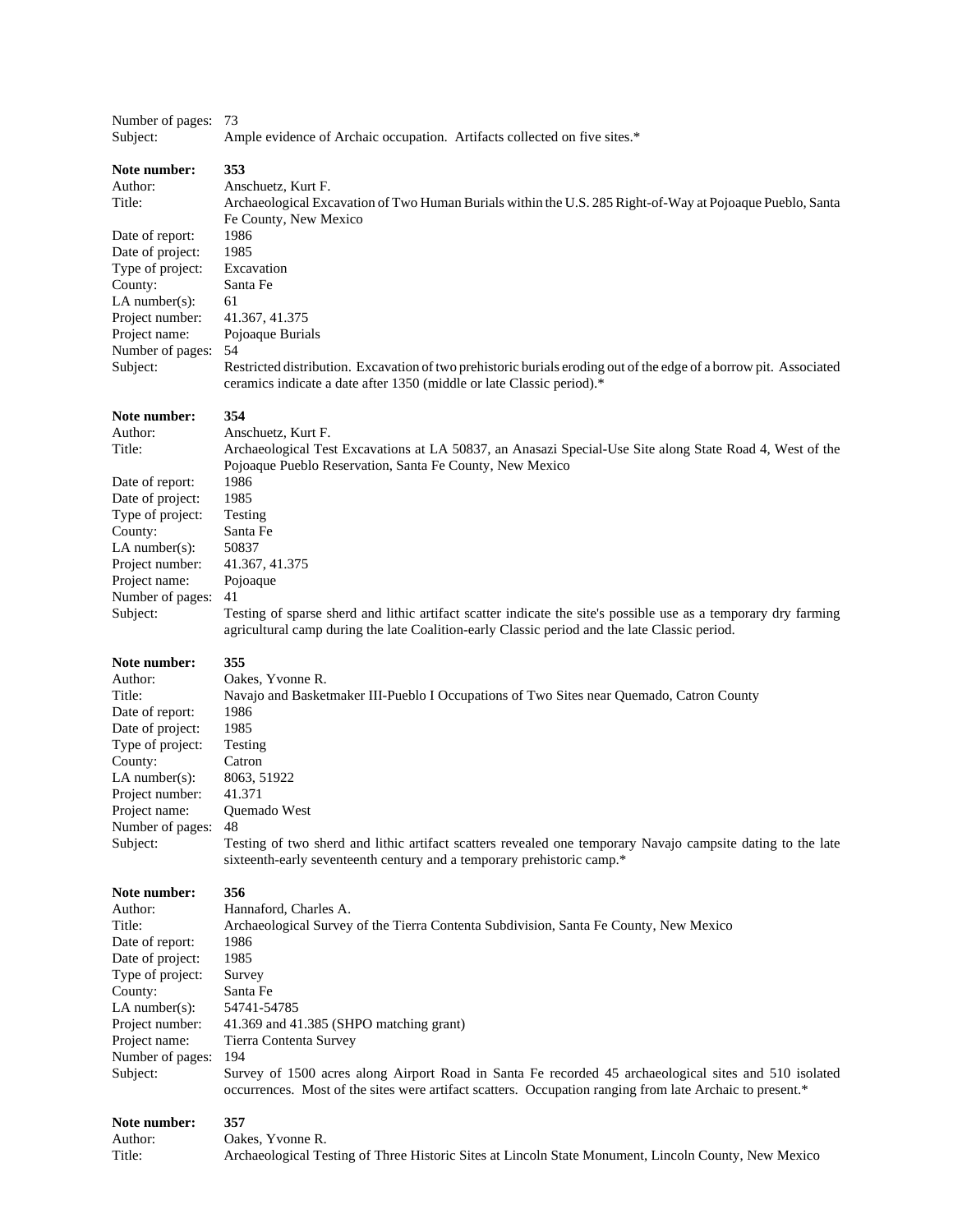| Date of report:                      | 1986                                                                                                                                                                                                                                |
|--------------------------------------|-------------------------------------------------------------------------------------------------------------------------------------------------------------------------------------------------------------------------------------|
| Date of project:                     | 1985                                                                                                                                                                                                                                |
| Type of project:                     | Testing                                                                                                                                                                                                                             |
| County:                              | Lincoln                                                                                                                                                                                                                             |
| LA number $(s)$ :                    | 89777                                                                                                                                                                                                                               |
| Project number:                      | 41.361                                                                                                                                                                                                                              |
| Project name:                        | <b>Lincoln Testing</b>                                                                                                                                                                                                              |
| Number of pages:                     | 107                                                                                                                                                                                                                                 |
| Subject:                             | Testing revealed wall foundations, a fenceline, brick paving, water pipelines, a 1885 vault, a 1930s fireplace,<br>wall remnants from a 1882-1889 jail, and a 1950s cistern. Eleven thousand artifacts were collected and analyzed. |
| Note number:                         | 358                                                                                                                                                                                                                                 |
| Author:                              | Vierra, Bradley J., and James W. Lancaster                                                                                                                                                                                          |
| Title:                               | Archaeological Excavations at the Rio Bonito Site, Lincoln County, New Mexico                                                                                                                                                       |
| Date of report:                      | 1987                                                                                                                                                                                                                                |
| Date of project:                     | 1983-84                                                                                                                                                                                                                             |
| Type of project:                     | Excavation                                                                                                                                                                                                                          |
| County:                              | Lincoln                                                                                                                                                                                                                             |
| LA number $(s)$ :                    | 37452                                                                                                                                                                                                                               |
| Project number:                      | 41.324 and 41.326                                                                                                                                                                                                                   |
| Project name:                        | Rio Bonito Excavations                                                                                                                                                                                                              |
| Number of pages:                     | 67                                                                                                                                                                                                                                  |
| Subject:                             | Archaeological testing and data recovery of LA 37452. Ceramics indicate an eleventh-century A.D. pithouse.                                                                                                                          |
| Note number:                         | 359                                                                                                                                                                                                                                 |
| Author:                              | Oakes, Yvonne R.                                                                                                                                                                                                                    |
| Title:                               | Archeological Clearance Investigation for the Ralph E. Vail Consulting Engineer Company, Sile, New Mexico                                                                                                                           |
| Date of report:                      | 1976                                                                                                                                                                                                                                |
| Date of project:                     | 1976                                                                                                                                                                                                                                |
| Type of project:                     | Survey                                                                                                                                                                                                                              |
| County:<br>LA number $(s)$ :         | Sandoval<br>58496                                                                                                                                                                                                                   |
| Project number:                      | 64.24                                                                                                                                                                                                                               |
| Project name:                        | Vail Engineer Survey                                                                                                                                                                                                                |
| Number of pages:                     | 9                                                                                                                                                                                                                                   |
| Subject:                             | Survey of a pipeline right-of-way encountered a scatter of sherds (Rio Grande Glazes A and B) and chipped and                                                                                                                       |
|                                      | ground stone, probably associated with structures outside the right-of-way.*                                                                                                                                                        |
| Note number:                         | 360                                                                                                                                                                                                                                 |
| Author:                              | Sullivan, Richard B.                                                                                                                                                                                                                |
| Title:                               | A Research Design for the Mitigation of LA 9075, the La Vega Site, along New Mexico 53, Cibola County, New                                                                                                                          |
| Date of report:                      | Mexico<br>1987                                                                                                                                                                                                                      |
| Date of project:                     | 1987                                                                                                                                                                                                                                |
| Type of project:                     | Research design                                                                                                                                                                                                                     |
| County:                              | Cibola                                                                                                                                                                                                                              |
| LA number $(s)$ :                    | 9075                                                                                                                                                                                                                                |
| Project number:                      | 41.397                                                                                                                                                                                                                              |
| Project name:                        | La Vega                                                                                                                                                                                                                             |
| Number of pages:                     | 20                                                                                                                                                                                                                                  |
| Subject:                             | Late Paleoindian through Pueblo III site recorded in 1969.*                                                                                                                                                                         |
| Note number:                         | 361                                                                                                                                                                                                                                 |
| Author:                              | Groody, Kathleen                                                                                                                                                                                                                    |
| Title:                               | The York Ranch Project: Investigations of Cultural Sites on Proposed Right-of-Way Easements of New Mexico                                                                                                                           |
|                                      | State Road 117                                                                                                                                                                                                                      |
| Date of report:                      | 1987                                                                                                                                                                                                                                |
| Date of project:<br>Type of project: | 1982                                                                                                                                                                                                                                |
| County:                              | Survey<br>McKinley                                                                                                                                                                                                                  |
| LA number $(s)$ :                    | 34885, 34886, 34889                                                                                                                                                                                                                 |
| Project number:                      | 41.311                                                                                                                                                                                                                              |
|                                      |                                                                                                                                                                                                                                     |

Project name: York Ranch Survey

Number of pages: 111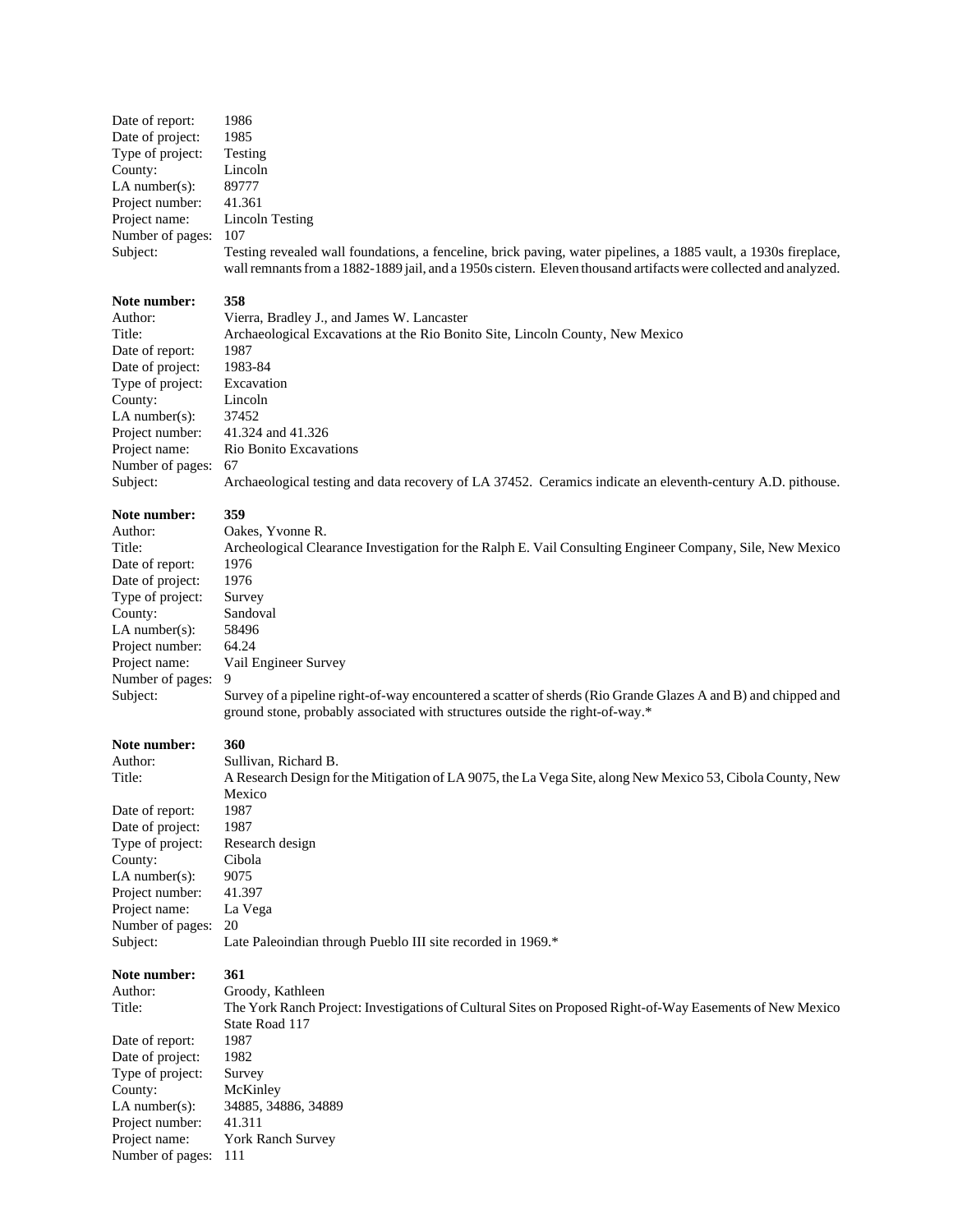Subject: Three prehistoric structures tested.\*

#### **Note number: 362**

Author: Snow, David H. Title: Archaeological Survey, Mortandad Canyon Date of report: 1982 Date of project: 1982 Type of project: Survey County: Los Alamos<br>LA number(s): 30638 LA number(s): Project number: None Project name: Mortandad Canyon Number of pages: 5 Subject: LA 30638, a limited-use configuration (ca. 1920-1940), should be preserved.\*

### **Note number: 363**

Author: Wiseman, Regge N. Title: Research Design for Proposed Testing and Evaluation of Three Sites on the Cimarron West Project Date of report: 1986 Date of project: 1986 Type of project: Research design County: Colfax LA number(s): LA 55885, LA 55886, and LA 55887 Project number: 41.396 Project name: Cimarron West Research Design Number of pages: 7 Subject: Three scatters of sherds and lithic artifacts tested.\*

#### **Note number: 364**

| Author:           | Rudecoff, Christine A.                                                                                     |
|-------------------|------------------------------------------------------------------------------------------------------------|
| Title:            | Test Excavations at LA 54674 and Archaeological Survey along State Road 8 near Oil Center, Lea County, New |
|                   | Mexico                                                                                                     |
| Date of report:   | 1987                                                                                                       |
| Date of project:  | 1986                                                                                                       |
| Type of project:  | Testing                                                                                                    |
| County:           | Lea                                                                                                        |
| LA number $(s)$ : | 54674                                                                                                      |
| Project number:   | 41.389                                                                                                     |
| Project name:     | Oil Center                                                                                                 |
| Number of pages:  | 23                                                                                                         |
| Subject:          | The site was occupied briefly during the thirteenth century. Clearance recommended.                        |
|                   |                                                                                                            |

**Note number: 365**

County:

Author: Seaman, Timothy J. Title: An Archaeological Clearance Survey for Ralph E. Vail, Consulting Engineer, Santa Fe, New Mexico Date of report: 1976 Date of project: 1976 Type of project: Survey<br>County: Colfax LA number(s): None Project number: 65.03 Project name: Raton Wastewater Facilities Number of pages: 5 Subject: No cultural resources.

#### **Note number: 366**

Author: Oakes, Yvonne R. Title: An Archaeological Survey near Cuba, New Mexico, for Contel of the West Date of report: 1984 Date of project: 1984<br>Type of project: Survey Type of project: County: Sandoval LA number(s): None Project number: 41.353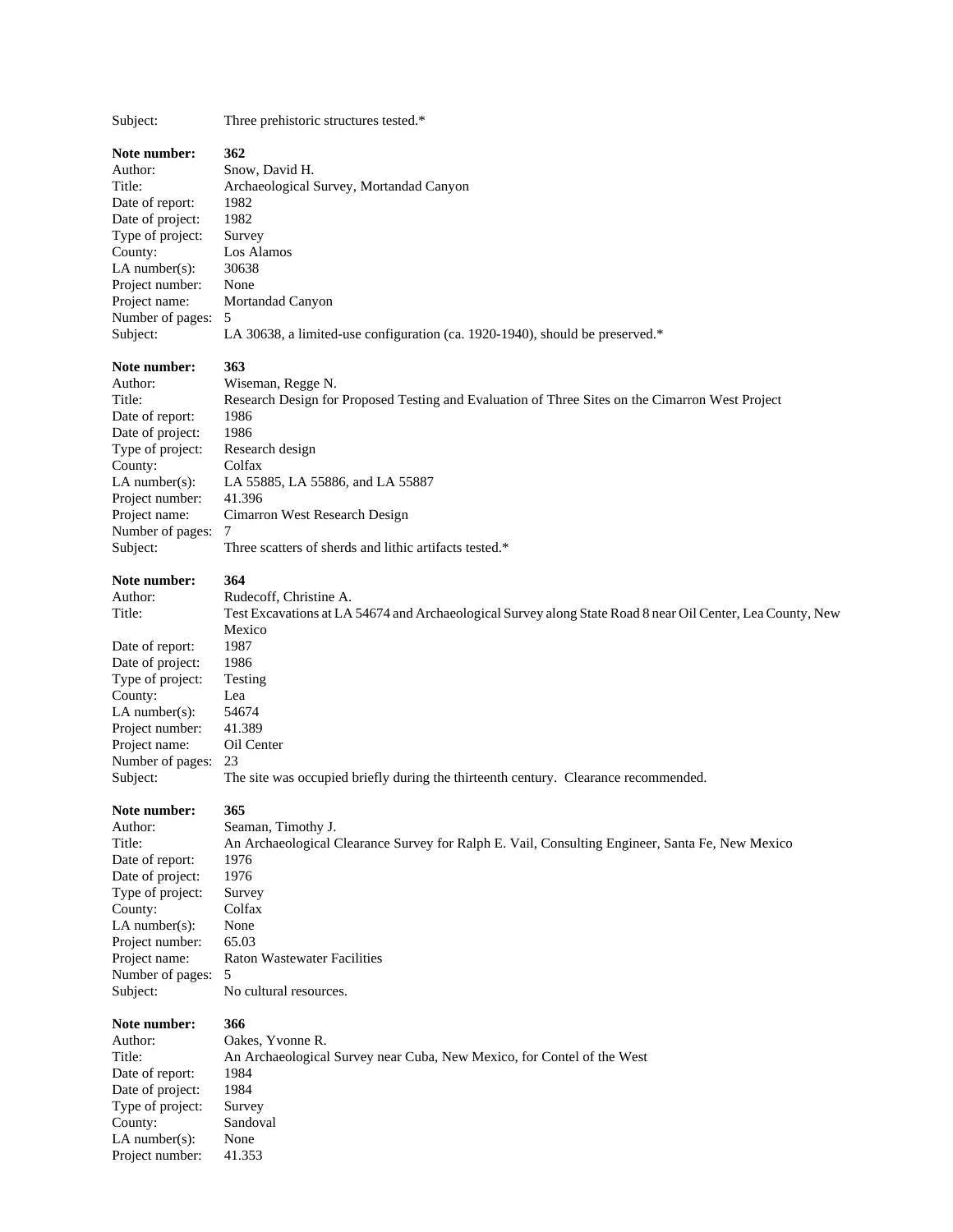| Project name:       | Contel Cuba Survey                                  |  |
|---------------------|-----------------------------------------------------|--|
| Number of pages: 12 |                                                     |  |
| Subject:            | No cultural resources found. Clearance recommended. |  |

Date of report: 1985 Date of project: 1985 Type of project: Survey<br>County: Cibola. Project number: 41.354 Number of pages: 27

Author: Hannaford, Charles A. Title: An Archaeological Survey of the I-40 Right-of-way at the State Road 6 Interchange Cibola, Bernalillo LA number(s): 3548-3551, 3554, 3555-3558, 6520-6523, 6543, 6547, 6553-6555 Project name: I-40/SR 6 Interchange

Subject: Fourteen previously recorded sites, possibly from Archaic through Pueblo III occupations. The sites with Basketmaker III-Pueblo III components, characterized by masonry 1- to 20-room pueblos, are recommended for testing.\*

#### **Note number: 368**

Author: Maxwell, Timothy D. Title: Archaeological Sites along State Road 50 between Glorieta and Pecos, New Mexico, and Proposals for Testing Date of report: 1985 Date of project: 1984 Type of project: Survey County: Santa Fe, San Miguel LA number(s): 32455, 49183-49189, 49265, 49315 Project number: 41.348 Project name: NM 50 Number of pages: 26

Subject: Three sherd and lithic scatters containing Pueblo IV sherds; one undated lithic site; three rock shelters; a portion of Pigeon's Ranch, part of the Glorieta Pass Battlefield; and a historic homestead were recommended for further study.\*

#### **Note number: 369**

Author: Oakes, Yvonne R. Title: Clearance Survey along SR 44 between Lybrook and the Santa Fe National Forest, for Contel of the West Date of report: 1985 Date of project: 1985 Type of project: Survey County: Sandoval, Rio Arriba LA number(s): 45959, 45961, 49979, 49980 Project number: 41.358 Project name: Lybrook Survey Number of pages: 27 Subject: Recommends avoidance of two previously tested sites, LA 45959 and LA 45961.\*

#### **Note number: 370**

| Author:           | Oakes, Yvonne R.                                                                   |
|-------------------|------------------------------------------------------------------------------------|
| Title:            | Testing Proposal for Glorieta Battlefield and Pigeon's Ranch, Glorieta, New Mexico |
| Date of report:   | 1984                                                                               |
| Date of project:  | 1984                                                                               |
| Type of project:  | Research design                                                                    |
| County:           | Santa Fe                                                                           |
| LA number $(s)$ : | 8031                                                                               |
| Project number:   | 41.348                                                                             |
| Project name:     | Pigeon's Ranch                                                                     |
| Number of pages:  | -13                                                                                |
| Subject:          | Portions of the site will be impacted by highway construction.                     |

#### **Note number: 371**

Author: Farwell, Robin E. Title: Archaeological Survey of Aspen Vista Road, Tesuque Peak, near Santa Fe, New Mexico Date of report: 1985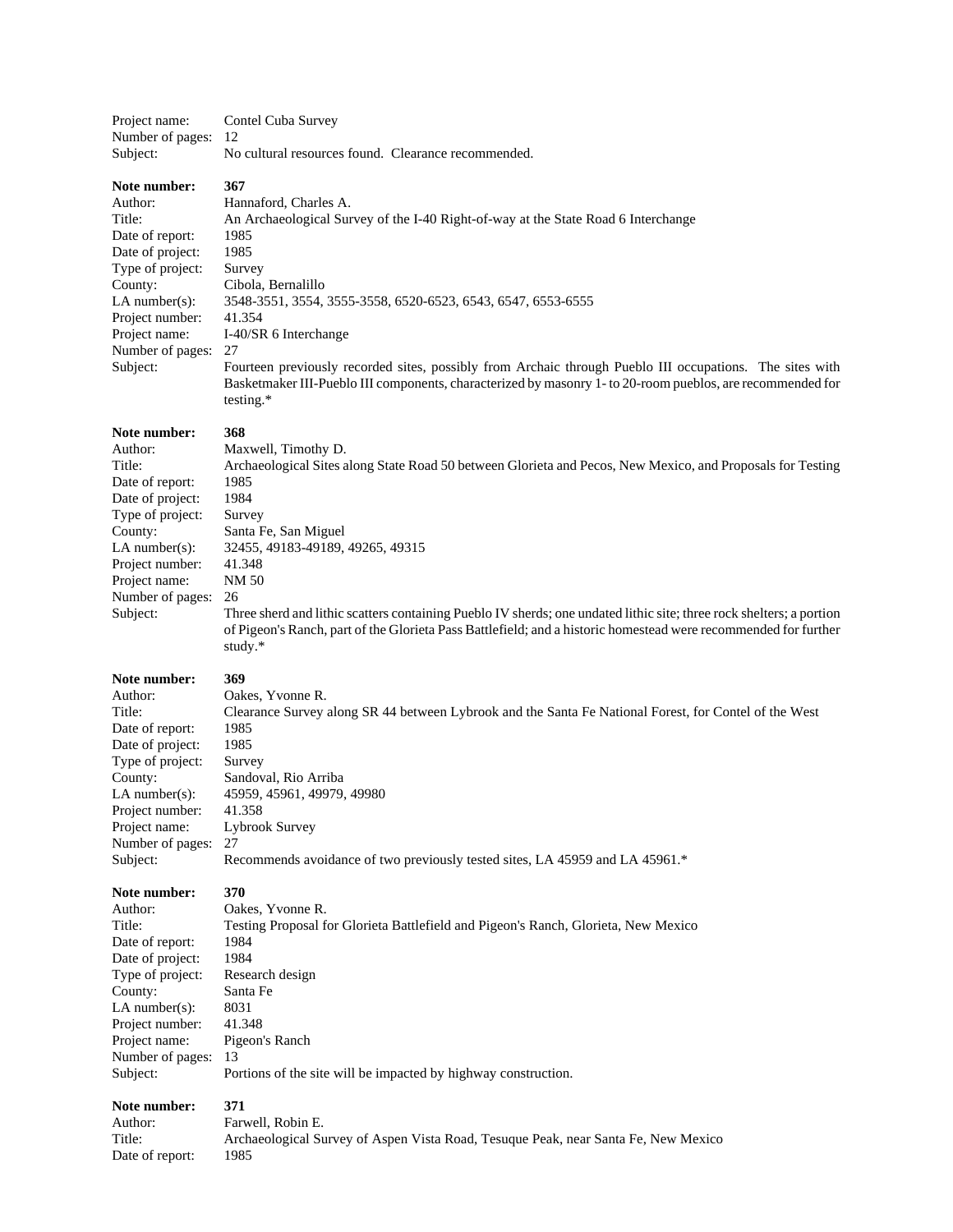| Date of project:                                                                                                                                            | 1985                                                                                                                                                                                                         |
|-------------------------------------------------------------------------------------------------------------------------------------------------------------|--------------------------------------------------------------------------------------------------------------------------------------------------------------------------------------------------------------|
| Type of project:                                                                                                                                            | Survey                                                                                                                                                                                                       |
| County:                                                                                                                                                     | Santa Fe                                                                                                                                                                                                     |
| LA number(s):                                                                                                                                               | None                                                                                                                                                                                                         |
| Project number:                                                                                                                                             | 41.365                                                                                                                                                                                                       |
| Project name:                                                                                                                                               | Aspen Vista Road                                                                                                                                                                                             |
| Number of pages:                                                                                                                                            | 9                                                                                                                                                                                                            |
| Subject:                                                                                                                                                    | No cultural resources found. Clearance recommended.                                                                                                                                                          |
| Note number:<br>Author:<br>Title:                                                                                                                           | 372<br>Snow, David H.<br>Assessment Report of Cultural Resources Located in the Right-of-way of New Mexico Highway Department<br>Projects 1-040-6(11)331 and RF-003-6(4), Tucumcari, Quay County, New Mexico |
| Date of report:                                                                                                                                             | 1978                                                                                                                                                                                                         |
| Date of project:                                                                                                                                            | 1977                                                                                                                                                                                                         |
| Type of project:                                                                                                                                            | Survey                                                                                                                                                                                                       |
| County:                                                                                                                                                     | Quay                                                                                                                                                                                                         |
| $LA$ number(s):                                                                                                                                             | None                                                                                                                                                                                                         |
| Project number:                                                                                                                                             | None                                                                                                                                                                                                         |
| Project name:                                                                                                                                               | Tucumcari                                                                                                                                                                                                    |
| Number of pages:                                                                                                                                            | 16                                                                                                                                                                                                           |
| Subject:                                                                                                                                                    | Recommends further investigation of Sites 4, 5, and 10.*                                                                                                                                                     |
| Note number:                                                                                                                                                | 373 (also published as 177)                                                                                                                                                                                  |
| Author:                                                                                                                                                     | Dart, Al                                                                                                                                                                                                     |
| Title:                                                                                                                                                      | A Cultural Resource Clearance Investigation, Project BIA-RF-033-2(10): Surfacing Pits, New Mexico State                                                                                                      |
| Date of report:<br>Date of project:<br>Type of project:<br>County:<br>LA number $(s)$ :<br>Project number:<br>Project name:<br>Number of pages:<br>Subject: | Highway Department, La Jara, New Mexico, Vicinity<br>1977<br>1977<br>Survey<br>Sandoval<br>15270<br>65.48<br>La Jara<br>12<br>No cultural resources found. Clearance recommended.                            |
| Note number:                                                                                                                                                | 374                                                                                                                                                                                                          |
| Author:                                                                                                                                                     | Maxwell, Timothy D.                                                                                                                                                                                          |
| Title:                                                                                                                                                      | Archaeological Survey of a 2.55 Acre Parcel on West Agua Fria Road, Santa Fe, New Mexico                                                                                                                     |
| Date of report:                                                                                                                                             | 1984                                                                                                                                                                                                         |
| Date of project:                                                                                                                                            | 1984                                                                                                                                                                                                         |
| Type of project:                                                                                                                                            | Survey                                                                                                                                                                                                       |
| County:                                                                                                                                                     | Santa Fe                                                                                                                                                                                                     |
| $LA$ number(s):                                                                                                                                             | None                                                                                                                                                                                                         |
| Project number:                                                                                                                                             | 41.342                                                                                                                                                                                                       |
| Project name:                                                                                                                                               | West Agua Fria Road                                                                                                                                                                                          |
| Number of pages:                                                                                                                                            | 5                                                                                                                                                                                                            |
| Subject:                                                                                                                                                    | No cultural resources found. Clearance recommended.                                                                                                                                                          |
| Note number:                                                                                                                                                | 375                                                                                                                                                                                                          |
| Author:                                                                                                                                                     | Vierra, Bradley J.                                                                                                                                                                                           |
| Title:                                                                                                                                                      | Archaeological Survey of a Proposed Transmission Line Corridor near Medanales, Rio Arriba County                                                                                                             |
| Date of report:                                                                                                                                             | 1986                                                                                                                                                                                                         |
| Date of project:                                                                                                                                            | 1986                                                                                                                                                                                                         |
| Type of project:                                                                                                                                            | Survey                                                                                                                                                                                                       |
| County:                                                                                                                                                     | Rio Arriba                                                                                                                                                                                                   |
| $LA$ number(s):                                                                                                                                             | 48671-48674, 48676-48677, 48679, 53670                                                                                                                                                                       |
| Project number:                                                                                                                                             | 41.360                                                                                                                                                                                                       |
| Project name:                                                                                                                                               | Medanales Transmission Line                                                                                                                                                                                  |
| Number of pages:                                                                                                                                            | 29                                                                                                                                                                                                           |
| Subject:                                                                                                                                                    | Four isolated occurrences and one site recorded, none within the right-of-way. Clearance recommended.*                                                                                                       |
| Note number:                                                                                                                                                | 376                                                                                                                                                                                                          |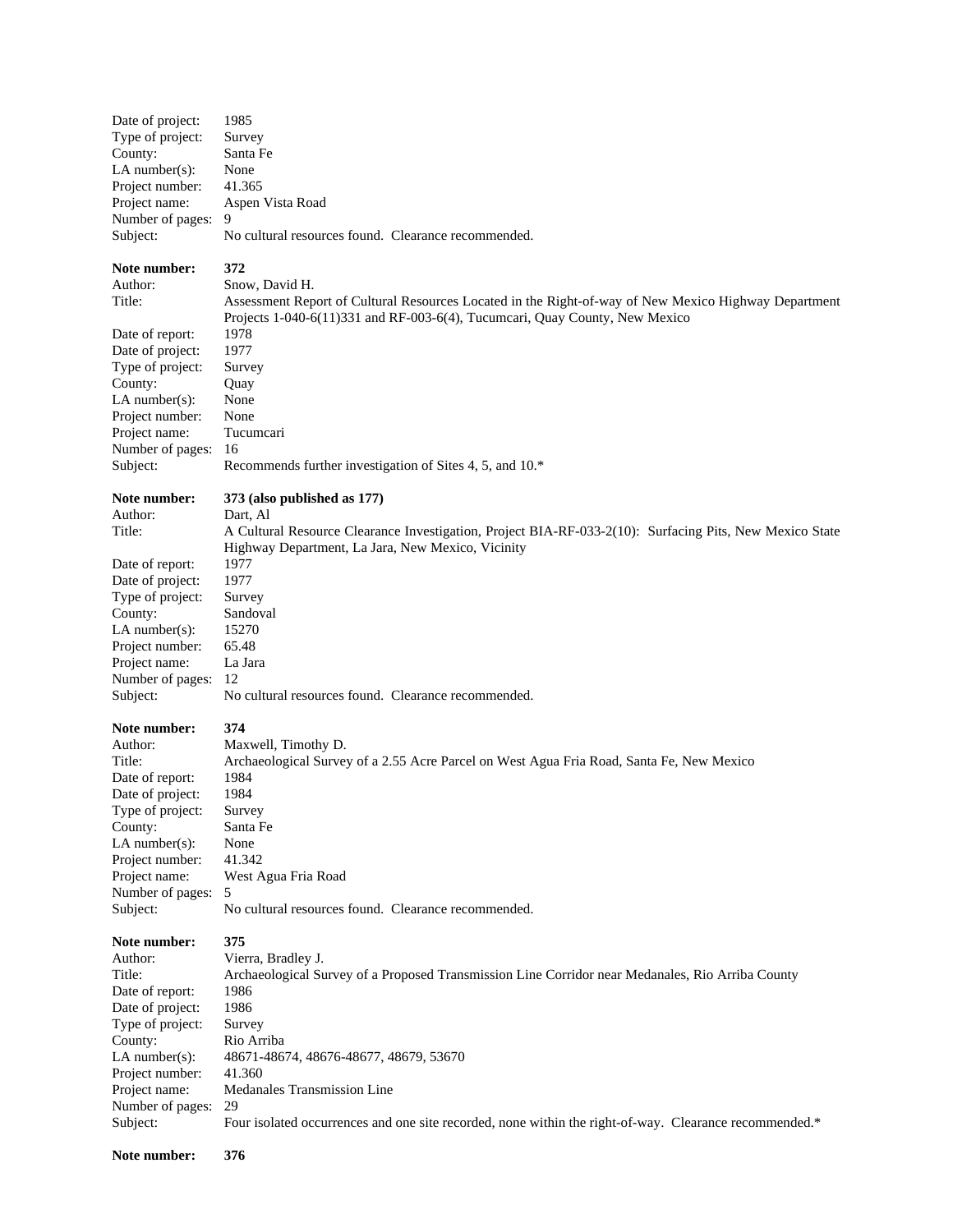Author: Vierra, Bradley J. Title: Archaeological Survey of a Proposed Transmission Line Corridor near Dixon, Rio Arriba County Date of report: 1986 Date of project: 1986 Type of project: Survey County: Rio Arriba LA number(s): None Project number: 41.383 Project name: Dixon Transmission Line Number of pages: 9 Subject: No archaeological sites recorded. Clearance recommended. **Note number: 377** Author: Maxwell, Timothy D.

Date of report: 1986 Date of project: 1986 Type of project: Survey County: Rio Arriba LA number(s): None Project number: 41.74 Project name: La Puente Number of pages: 9

Title: Archaeological Survey of a Proposed Borrow Pit near La Puente, New Mexico Subject: No cultural resources found. Clearance recommended.

#### **Note number: 378**

Author: Phillips, David A., Jr. Title: Archaeological Survey of a Proposed Transmission Line Reroute near Abiquiu Dam, Rio Arriba County Date of report: 1986 Date of project: 1986 Type of project: Survey County: Rio Arriba<br>LA number(s): None LA number $(s)$ : Project number: 41.379 Number of pages: 9

#### **Note number: 379**

Date of report: 1975 Date of project: 1975 Type of project: Survey County: Taos LA number(s): None Project number: 64.02 Number of pages: 4

Project name: Abiquiu Dam Transmission Line Subject: No cultural resources found. Clearance recommended. Author: Carter, Laura A. Title: An Archaeological Clearance Survey of the Molybdenum Corp., Inc., U.S.A. Pipeline Right-of-way, Taos

County, New Mexico Project name: Molybdenum Corp. Survey Subject: No archaeological sites encountered. Clearance recommended.

## **Note number: 380**

Author: Oakes, Yvonne R.

Title: Archaeological Survey of Mine Land at Organ, Doña Ana County, New Mexico, for Abandoned Mine Land Bureau Date of report: 1986 Date of project: 1986 Type of project: Survey County: Doña Ana LA number(s): 56188 Project number: 41.392 Project name: Organ Number of pages: 30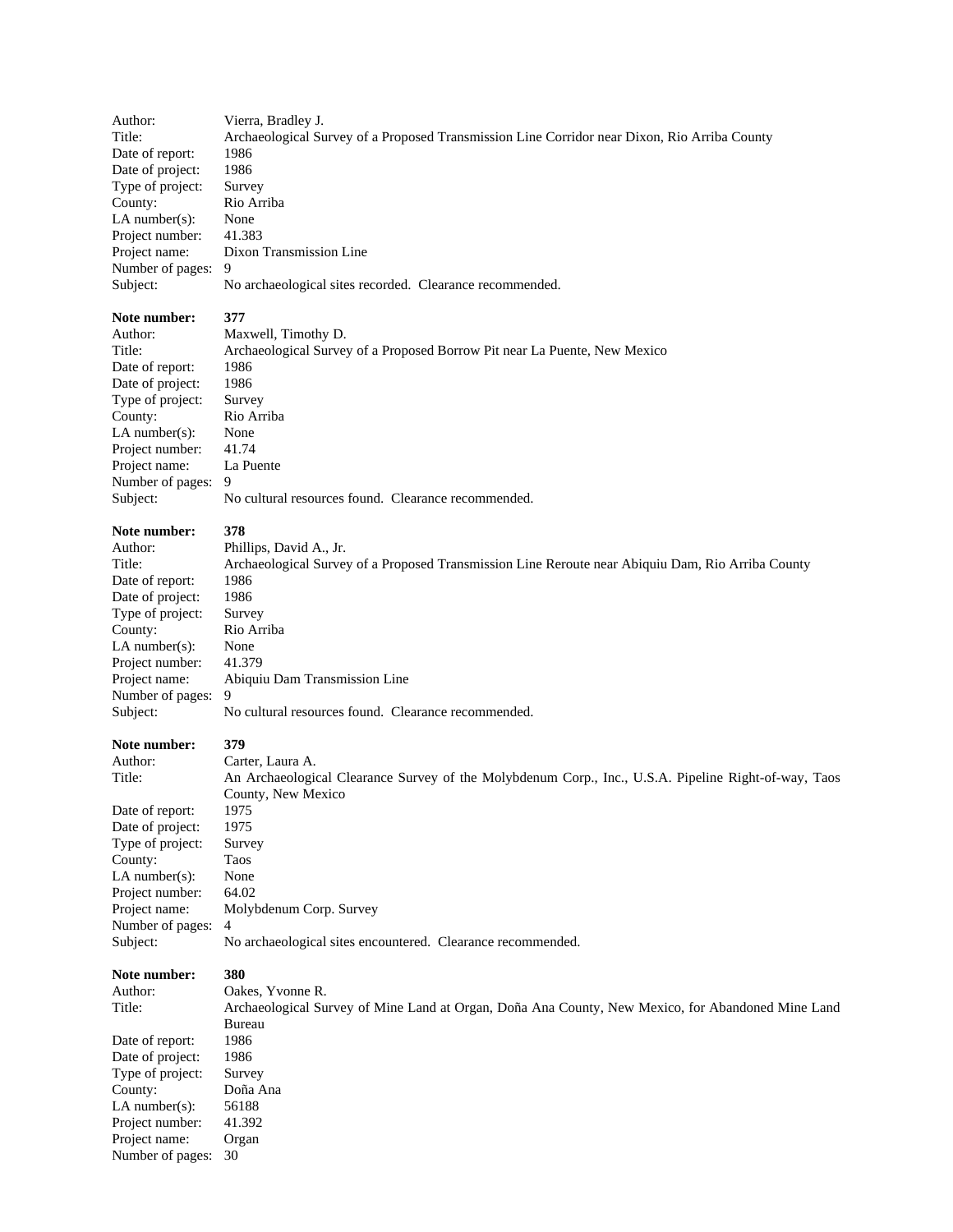| Subject:                          | Survey of 41 abandoned mine shafts, adits, stopes, and wells. Provisional clearance recommended to seal mine<br>openings.                                                     |
|-----------------------------------|-------------------------------------------------------------------------------------------------------------------------------------------------------------------------------|
| Note number:<br>Author:<br>Title: | 381<br>Oakes, Yvonne R.<br>Archaeological Survey of Mine Lands at Tortugas Mountain, Doña Ana County, New Mexico, for Abandoned<br>Mine Land Bureau                           |
| Date of report:                   | 1986                                                                                                                                                                          |
| Date of project:                  | 1986                                                                                                                                                                          |
| Type of project:                  | Survey                                                                                                                                                                        |
| County:                           | Doña Ana                                                                                                                                                                      |
| LA number $(s)$ :                 | 56208                                                                                                                                                                         |
| Project number:                   | 41.392                                                                                                                                                                        |
| Project name:                     | <b>Tortugas Mountain</b>                                                                                                                                                      |
| Number of pages:<br>Subject:      | 25<br>Recommend avoidance of or archaeological testing around foundations of Tortugas Mine (LA 56208).<br>Archaeological clearance recommended to seal rest of mine openings. |
| Note number:                      | 382                                                                                                                                                                           |
| Author:                           | Oakes, Yvonne R.                                                                                                                                                              |
| Title:                            | Archaeological Survey of Mine Lands at La Ventana, Sandoval County, New Mexico, for Abandoned Mine Land<br>Bureau                                                             |
| Date of report:                   | 1987                                                                                                                                                                          |
| Date of project:                  | 1986                                                                                                                                                                          |
| Type of project:                  | Survey                                                                                                                                                                        |
| County:                           | Sandoval                                                                                                                                                                      |
| LA number $(s)$ :                 | 56727, 57256, 57257                                                                                                                                                           |
| Project number:                   | 41.392                                                                                                                                                                        |
| Project name:                     | La Ventana                                                                                                                                                                    |
| Number of pages:                  | 20                                                                                                                                                                            |
| Subject:                          | One site, LA 56727, may be representative of early to mid twentieth-century small-scale mine operations.<br>Cultural resource clearance recommended to seal mine openings.    |
| Note number:                      | 383                                                                                                                                                                           |
| Author:                           | Oakes, Yvonne R.                                                                                                                                                              |
| Title:                            | Archaeological Survey of Skull Shaft Mine, Santa Fe County, New Mexico, for Abandoned Mine Land Bureau                                                                        |
| Date of report:                   | 1986                                                                                                                                                                          |
| Date of project:                  | 1986                                                                                                                                                                          |
| Type of project:                  | Survey                                                                                                                                                                        |
| County:                           | Santa Fe                                                                                                                                                                      |
| LA number $(s)$ :                 | None                                                                                                                                                                          |
| Project number:                   | 41.392                                                                                                                                                                        |
| Project name:                     | Skull Shaft Mine                                                                                                                                                              |
| Number of pages:                  | 14                                                                                                                                                                            |
| Subject:                          | Cultural resource clearance recommended to seal mine.                                                                                                                         |
| Note number:                      | 384                                                                                                                                                                           |
| Author:                           | Sullivan, Richard B.                                                                                                                                                          |
| Title:                            | A Cultural Resource Survey and Extension of a Borrow Pit                                                                                                                      |
| Date of report:                   | 1986                                                                                                                                                                          |
| Date of project:                  | 1986                                                                                                                                                                          |
| Type of project:                  | Survey                                                                                                                                                                        |
| County:                           | Catron                                                                                                                                                                        |
| LA number $(s)$ :                 | None                                                                                                                                                                          |
| Project number:                   | 41.390                                                                                                                                                                        |
| Project name:                     | Pietown                                                                                                                                                                       |
| Number of pages:                  | 4                                                                                                                                                                             |
| Subject:                          | No surface cultural resources. Provisional clearance recommended.                                                                                                             |
| Note number:                      | 385                                                                                                                                                                           |
| Author:                           | Sullivan, Richard B., and Stephen C. Lent                                                                                                                                     |
| Title:                            | Testing Results and Research Design for LA 51912, along State Road 4, San Ildefonso Pueblo Grant, Santa Fe                                                                    |
| Date of report:                   | County, New Mexico<br>1987                                                                                                                                                    |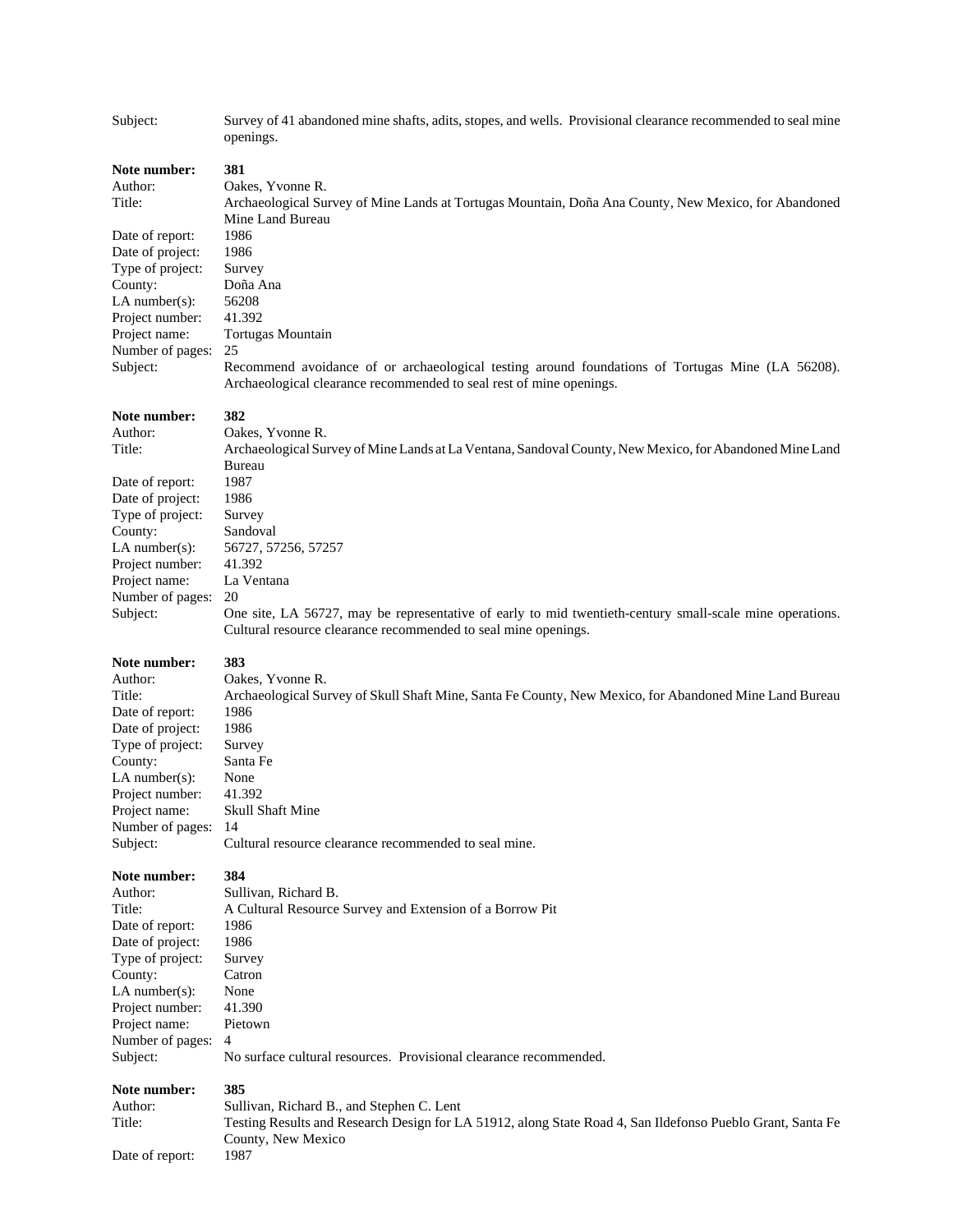Date of project: 1987 County: Santa Fe LA number(s):  $51912$ Project number: 41.391 Number of pages: 36

Type of project: Testing, research design Project name: LA 51912 Testing Subject: Significant subsurface archaeological remains located within right-of-way. Possible Basketmaker and Pueblo III-IV occupation. Mitigation of site recommended.

#### **Note number: 386**

Date of report: 1987 Date of project: 1986 Type of project: Survey County: Colfax LA number(s): 57193-57202 Project number: 41.392 Number of pages: 75

Author: Oakes, Yvonne R. Title: Archaeological Survey of Mine Lands, Raton Coal Field, for the Abandoned Mine Land Bureau Project name: Raton Coal Field Subject: Cultural resource clearance for sealing mine openings LA 57197 and LA 57202. Significant cultural complexes encountered at LA 57193, LA 57194, LA 57196, and LA 57202.

#### **Note number: 387**

Author: Rudecoff, Christine A. Title: Archaeological Testing in the Paseo del Norte Right-of-way, Los Ranchos de Albuquerque, Bernalillo County,

Date of report: 1987 Date of project: 1987 Type of project: Testing County: Bernalillo LA number(s): None Project number: 41.402

New Mexico Project name: Paseo del Norte Number of pages: 39

#### Subject: No cultural resources found in project area. Clearance recommended.

#### **Note number: 388**

| Author:           | Rudecoff, Christine A.                                                                                  |
|-------------------|---------------------------------------------------------------------------------------------------------|
| Title:            | Archival and Archaeological Research at Water Street Parking Lot                                        |
| Date of report:   | 1987                                                                                                    |
| Date of project:  | 1986                                                                                                    |
| Type of project:  | Testing                                                                                                 |
| County:           | Santa Fe                                                                                                |
| LA number $(s)$ : | 54312                                                                                                   |
| Project number:   | 41.382                                                                                                  |
| Project name:     | Water Street Parking Lot                                                                                |
| Number of pages:  | 78                                                                                                      |
| Subject:          | Archival study and test excavations of LA 54312. All material collected was from the twentieth century. |

#### **Note number: 389**

Author: Rudecoff, Christine A. Title: Test Excavations on the Caprock, LA 35673, Lea County, New Mexico Date of report: 1987 Date of project: 1986 Type of project: Testing County: Lea LA number(s):  $35673$ Project number: 41.387 Project name: Mescalero Ridge Number of pages: 46 Subject: Ceramic analysis indicates that the site was used for production of expedient tools primarily between A.D. 900 and 1100, and perhaps less intensively until 1350. Clearance recommended.\*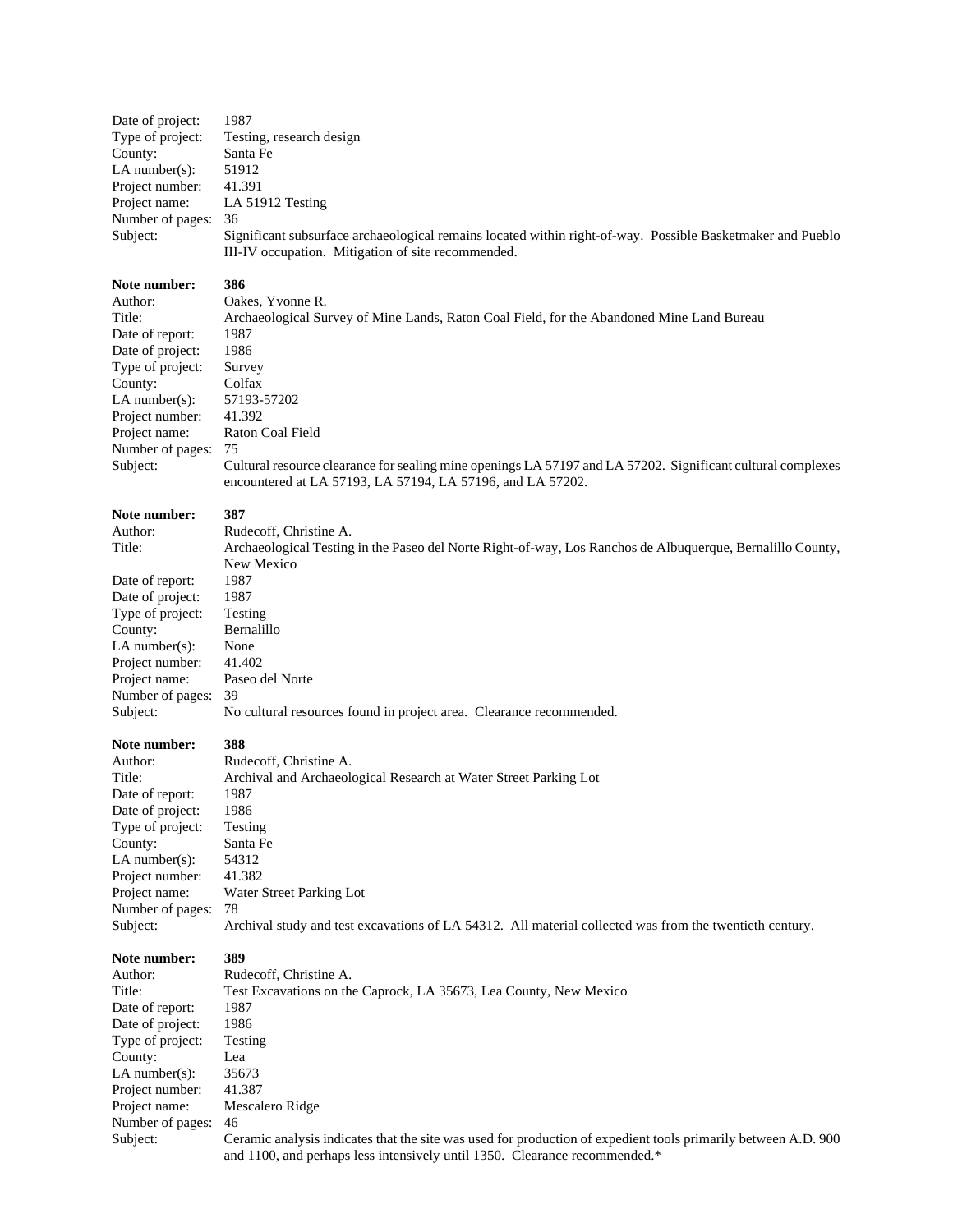| Note number:     | 390                                      |
|------------------|------------------------------------------|
| Author:          | Staff                                    |
| Title:           | 1986 Research Section Annual Report      |
| Date of report:  | 1987                                     |
| Date of project: | 1986                                     |
| Type of project: | Not applicable                           |
| County:          | Not applicable                           |
| $LA$ number(s):  | Not applicable                           |
| Project number:  | Not applicable                           |
| Project name:    | 1986 Annual Report                       |
| Number of pages: | 36                                       |
| Subject:         | Summaries of projects completed in 1986. |
|                  |                                          |

# **Note number:** 391<br>Author: Max

Date of report: 1983 Date of project: 1983 Type of project: Survey County: Santa Fe<br>LA number(s): 45692, 45693 LA number(s): 45692, 45693<br>Project number: 41.333 (72.05) Project number: 41.333 (72.05<br>Project name: Villa Marika Project name: Number of pages: 17<br>Subject: Ind

Maxwell, Timothy D. Title: Archaeological Survey for Villa Marika, Inc., Santa Fe County, New Mexico Indications of Basketmaker tool manufacturing and hunting camp sites. Avoidance recommended.\*

| Note number:     | 392                                                                                                                                |
|------------------|------------------------------------------------------------------------------------------------------------------------------------|
| Author:          | Lent, Stephen C.                                                                                                                   |
| Title:           | Testing Results at LA 58973, near Corrales, New Mexico                                                                             |
| Date of report:  | 1987                                                                                                                               |
| Date of project: | 1987                                                                                                                               |
| Type of project: | Testing                                                                                                                            |
| County:          | Sandoval                                                                                                                           |
| LA number(s):    | 58973                                                                                                                              |
| Project number:  | 41.384                                                                                                                             |
| Project name:    | Corrales                                                                                                                           |
| Number of pages: | 29                                                                                                                                 |
| Subject:         | Excavation suggests there are significant archaeological resources within the right-of-way. Further investigation<br>recommended.* |

### **Note number: 393**

#### Author: Rudecoff, Christine A. Title: Archaeological Testing at LA 46635 (San Antonio de los Poblanos), Bernalillo County, New Mexico Date of report: 1987 Date of project: 1986 Type of project: Testing<br>County: Bernalillo County: Bernal<br>LA number(s): 46635 LA number(s): 46635<br>Project number: 41.378 Project number: 41.378<br>Project name: Buffalo Curve Project name: Number of pages: 58<br>Subject: Spa Spanish Colonial site, remains of the village of San Antonio de Los Poblanos.\*

### **Note number: 394**

| Author:          | Hannaford, Charles A., and Timothy D. Maxwell                                                             |
|------------------|-----------------------------------------------------------------------------------------------------------|
| Title:           | Survey Report and Research Design for Sites along U.S. 84 between the State Road 96 Junction and Abiquiu, |
|                  | Rio Arriba County, New Mexico                                                                             |
| Date of report:  | 1987                                                                                                      |
| Date of project: | 1987                                                                                                      |
| Type of project: | Research design                                                                                           |
| County:          | Rio Arriba                                                                                                |
| $LA$ number(s):  | 275, 806, 6599, 54313, 59656-59659                                                                        |
| Project number:  | 41.405                                                                                                    |
| Project name:    | Abiquiu Survey                                                                                            |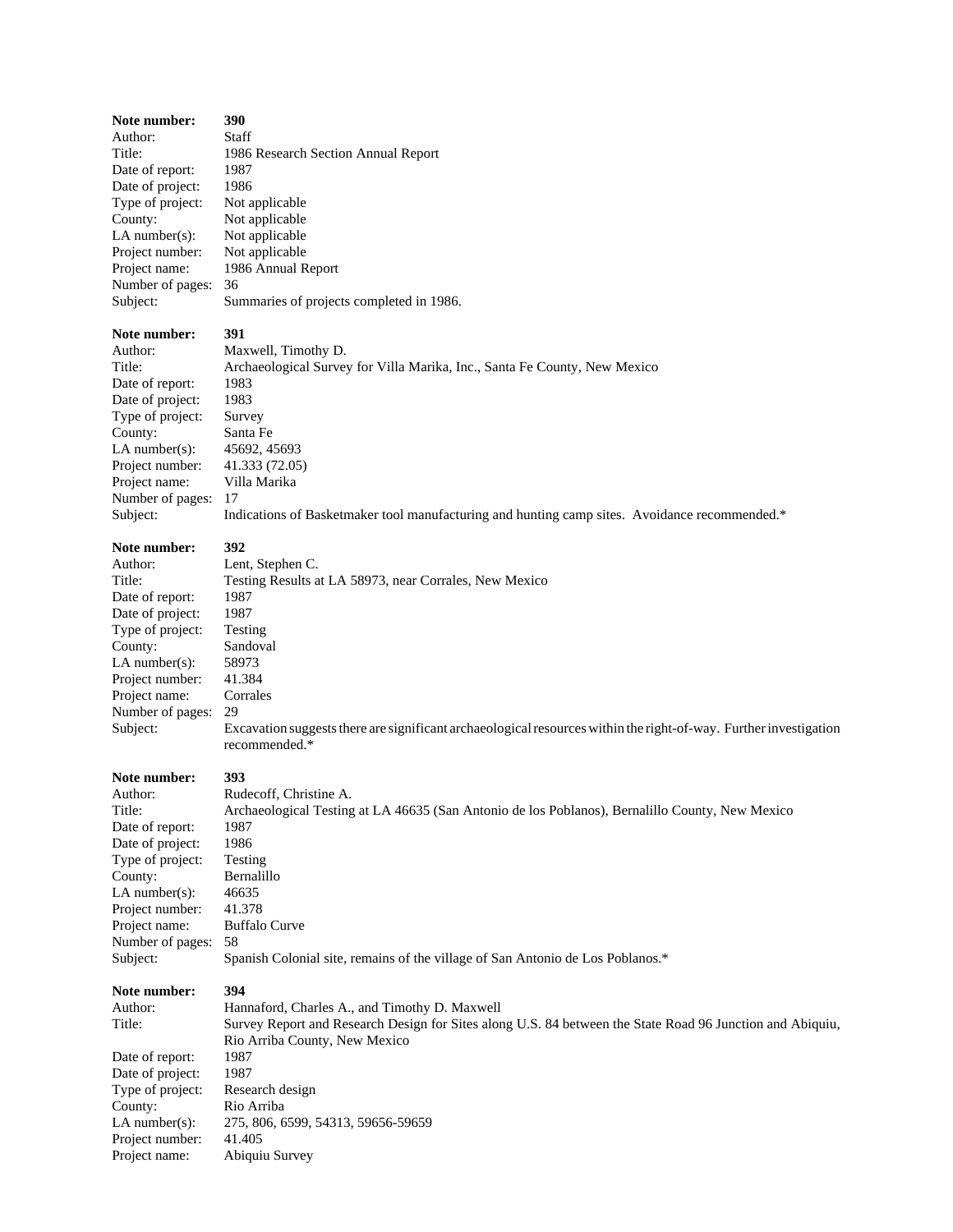# Number of pages: 72

Subject: Four Historic Hispanic and possibly Tewa settlements, two prehistoric fieldhouses, one petroglyph panel, and one stone enclosure.\*

**Note number: 395** Author: Lent, Stephen C. Title: An Archaeological Survey of Two Proposed Microwave Tower Locations near Eunice, South of Carlsbad, New Mexico Date of report: 1987 Date of project: 1987 Type of project: Survey County: Eddy LA number(s): None<br>Project number: 41.409 Project number: Project name: Eunice Number of pages: 16 Subject: Provisional clearance recommended.

#### **Note number: 396**

| Author:          | Vierra, Bradley J.                                                                                                                                                                                              |
|------------------|-----------------------------------------------------------------------------------------------------------------------------------------------------------------------------------------------------------------|
| Title:           | <b>Test Excavations at Kuaua Pueblo</b>                                                                                                                                                                         |
| Date of report:  | 1987                                                                                                                                                                                                            |
| Date of project: | 1986                                                                                                                                                                                                            |
| Type of project: | Testing                                                                                                                                                                                                         |
| County:          | Sandoval                                                                                                                                                                                                        |
| LA number(s):    | 187                                                                                                                                                                                                             |
| Project number:  | 41.388                                                                                                                                                                                                          |
| Project name:    | Kuaua                                                                                                                                                                                                           |
| Number of pages: | 65                                                                                                                                                                                                              |
| Subject:         | Excavations to test for the presence of subsurface cultural deposits which could be impacted by a proposed<br>restroom facility. Ceramic analysis dates occupations of the site from the 1300s into the 1700s.* |
| Note number:     | 397                                                                                                                                                                                                             |
| Author:          | Levine, Daisy F.                                                                                                                                                                                                |
| Title:           | An Archaeological Survey of a Proposed Transmission Line near Cuyamungue, Santa Fe County, New Mexico                                                                                                           |
| Date of report:  | 1987                                                                                                                                                                                                            |
| Date of project: | 1987                                                                                                                                                                                                            |
| Type of project: | Survey                                                                                                                                                                                                          |
| County:          | Santa Fe                                                                                                                                                                                                        |
| LA number(s):    | 835                                                                                                                                                                                                             |
| Project number:  | 41.413                                                                                                                                                                                                          |

Number of pages: 15 Subject: The line was rerouted to avoid a trash scatter from a nearby pueblo complex, LA 835 (A.D. 900-1200).\*

**Note number: 398**

Date of project:

LA number(s):

Project name: Pojoaque Transmission Line

Author: Wiseman, Regge N. Title: Archaeological Survey at White Rock Y Date of report: 1987<br>Date of project: 1987 Type of project: Survey County: Santa Fe<br>LA number(s): 61033-61050 Project number: 41.412 Project name: White Rock Y Number of pages: 39 Subject: Eighteen prehistoric sites, A.D. 1200-1600: sherds, lithic artifacts, structures, and rock art.\*

#### **Note number: 399**

| Author:          | Sullivar |
|------------------|----------|
| Title:           | Test Exe |
| Date of report:  | 1987     |
| Date of project: | 1986     |
| Type of project: | Testing  |

Sullivan, Richard B. Test Excavations along State Road 36, Catron County, New Mexico 1987 1986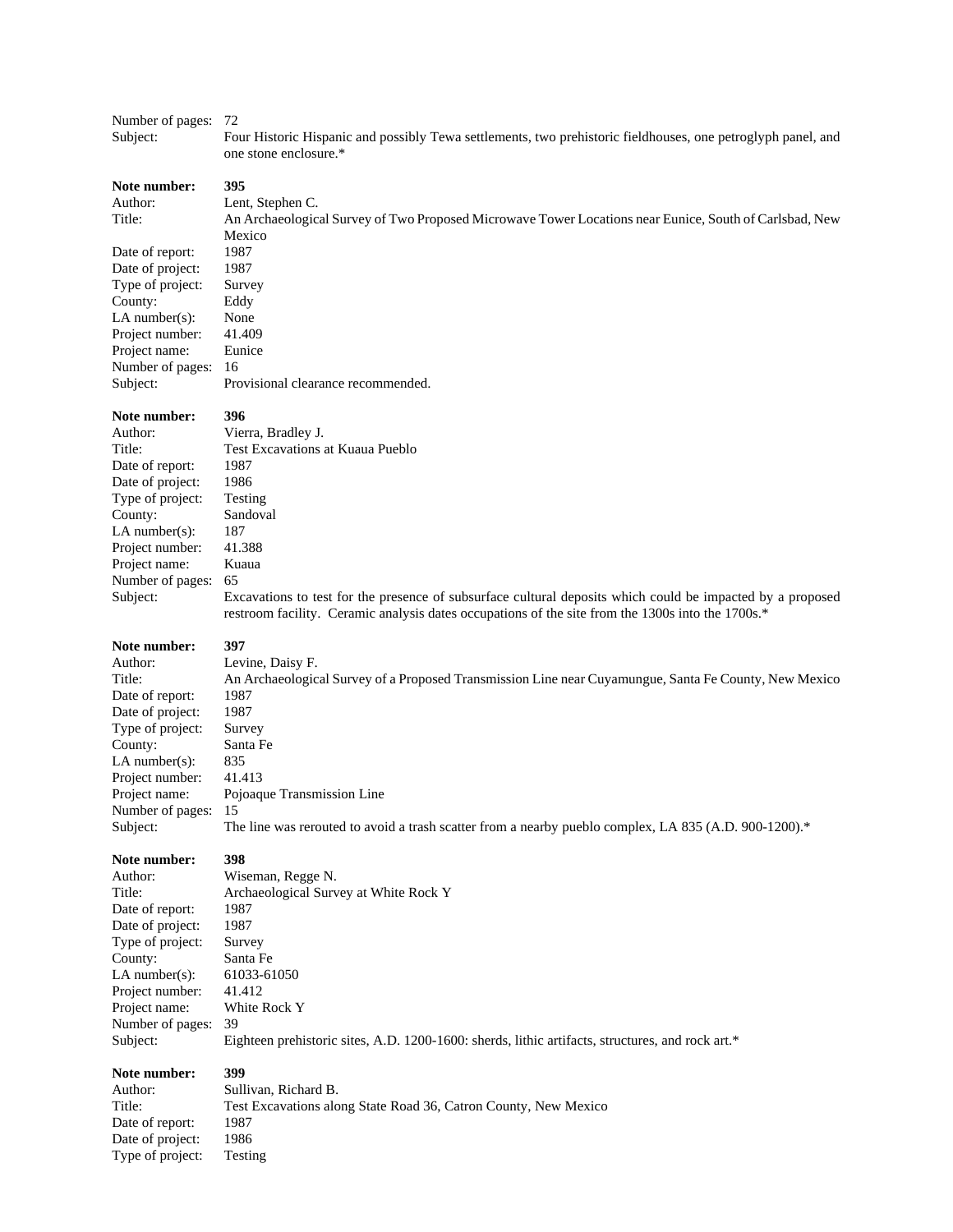| County:                                                                                                                                                                                          | Catron                                                                                                                                                                                                                                                                                                                                                                                                                                            |
|--------------------------------------------------------------------------------------------------------------------------------------------------------------------------------------------------|---------------------------------------------------------------------------------------------------------------------------------------------------------------------------------------------------------------------------------------------------------------------------------------------------------------------------------------------------------------------------------------------------------------------------------------------------|
| LA number $(s)$ :                                                                                                                                                                                | 54844                                                                                                                                                                                                                                                                                                                                                                                                                                             |
| Project number:                                                                                                                                                                                  | 41.390                                                                                                                                                                                                                                                                                                                                                                                                                                            |
| Project name:                                                                                                                                                                                    | Pietown                                                                                                                                                                                                                                                                                                                                                                                                                                           |
| Number of pages:                                                                                                                                                                                 | 32                                                                                                                                                                                                                                                                                                                                                                                                                                                |
| Subject:                                                                                                                                                                                         | Pueblo II lithic and ceramic artifact scatter. Clearance recommended.*                                                                                                                                                                                                                                                                                                                                                                            |
| Note number:<br>Author:<br>Title:<br>Date of report:<br>Date of project:<br>Type of project:<br>County:<br>LA number $(s)$ :<br>Project number:<br>Project name:<br>Number of pages:<br>Subject: | 400<br>Post, Stephen S.<br>An Archaeological Survey Report and Research Design for Eight<br>Sites Located along Proposed State Road 509 near Whitehorse, McKinley County, New Mexico<br>1987<br>1987<br>Survey, research design<br>McKinley<br>59957-59964<br>41.404<br>Whitehorse<br>76<br>Six Historic Navajo sites, homestead units and sweat lodges; a multicomponent Historic Navajo and Mesa Verde<br>site, and a lithic artifact scatter.* |
| Note number:                                                                                                                                                                                     | 401                                                                                                                                                                                                                                                                                                                                                                                                                                               |
| Author:                                                                                                                                                                                          | Sullivan, Richard B.                                                                                                                                                                                                                                                                                                                                                                                                                              |
| Title:                                                                                                                                                                                           | Archaeological Surveys at a Proposed Gravel Pit and Construction Yard/Office, Guadalupe County, New Mexico                                                                                                                                                                                                                                                                                                                                        |
| Date of report:                                                                                                                                                                                  | 1987                                                                                                                                                                                                                                                                                                                                                                                                                                              |
| Date of project:                                                                                                                                                                                 | 1987                                                                                                                                                                                                                                                                                                                                                                                                                                              |
| Type of project:                                                                                                                                                                                 | Survey                                                                                                                                                                                                                                                                                                                                                                                                                                            |
| County:                                                                                                                                                                                          | Guadalupe                                                                                                                                                                                                                                                                                                                                                                                                                                         |
| $LA$ number $(s)$ :                                                                                                                                                                              | None                                                                                                                                                                                                                                                                                                                                                                                                                                              |
| Project number:                                                                                                                                                                                  | 41.417                                                                                                                                                                                                                                                                                                                                                                                                                                            |
| Project name:                                                                                                                                                                                    | Los Tanos                                                                                                                                                                                                                                                                                                                                                                                                                                         |
| Number of pages:                                                                                                                                                                                 | 12                                                                                                                                                                                                                                                                                                                                                                                                                                                |
| Subject:                                                                                                                                                                                         | Archaeological clearance recommended provided no sites are encountered during construction.                                                                                                                                                                                                                                                                                                                                                       |
| Note number:                                                                                                                                                                                     | 402                                                                                                                                                                                                                                                                                                                                                                                                                                               |
| Author:                                                                                                                                                                                          | Oakes, Yvonne R.                                                                                                                                                                                                                                                                                                                                                                                                                                  |
| Title:                                                                                                                                                                                           | The Civil War Engagement at Glorieta, New Mexico. An Exhibition and Videotape Show                                                                                                                                                                                                                                                                                                                                                                |
| Date of report:                                                                                                                                                                                  | 1988                                                                                                                                                                                                                                                                                                                                                                                                                                              |
| Date of project:                                                                                                                                                                                 | 1988                                                                                                                                                                                                                                                                                                                                                                                                                                              |
| Type of project:                                                                                                                                                                                 | Grant proposal                                                                                                                                                                                                                                                                                                                                                                                                                                    |
| County:                                                                                                                                                                                          | Santa Fe                                                                                                                                                                                                                                                                                                                                                                                                                                          |
| $LA$ number $(s)$ :                                                                                                                                                                              | 8031                                                                                                                                                                                                                                                                                                                                                                                                                                              |
| Project number:                                                                                                                                                                                  | None                                                                                                                                                                                                                                                                                                                                                                                                                                              |
| Project name:                                                                                                                                                                                    | Glorieta Grant Proposal                                                                                                                                                                                                                                                                                                                                                                                                                           |
| Number of pages:                                                                                                                                                                                 | 66                                                                                                                                                                                                                                                                                                                                                                                                                                                |
| Subject:                                                                                                                                                                                         | A grant proposal.                                                                                                                                                                                                                                                                                                                                                                                                                                 |
| Note number:<br>Author:<br>Title:<br>Date of report:<br>Date of project:<br>Type of project:<br>County:<br>$LA$ number(s):<br>Project number:<br>Project name:<br>Number of pages:<br>Subject:   | 403<br>Post, Stephen S.<br>A Cultural Resource Survey of Two Well Drill Pads for Molycorp, Inc., near Guadalupe Mountain, Taos County,<br>New Mexico<br>1987<br>1987<br>Survey<br>Taos<br>61599<br>41.418<br>Taos<br>17<br>Avoidance of lithic artifact scatter recommended.*                                                                                                                                                                     |
| Note number:                                                                                                                                                                                     | 404                                                                                                                                                                                                                                                                                                                                                                                                                                               |
| Author:                                                                                                                                                                                          | Oakes, Yvonne R.                                                                                                                                                                                                                                                                                                                                                                                                                                  |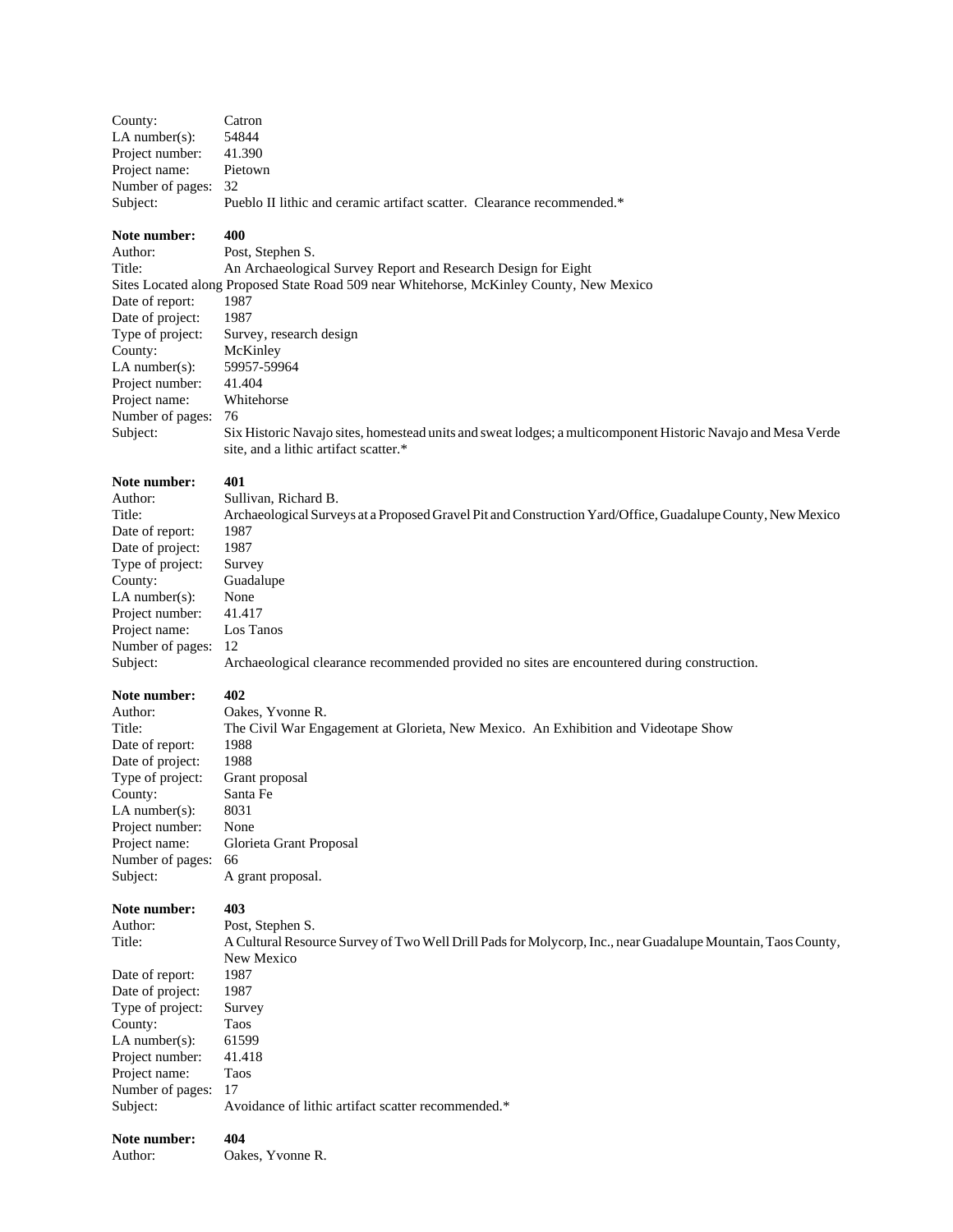| Title:            | Archaeological Survey of Mine Lands at Mentmore, New Mexico, for the Abandoned Mine Land Bureau              |
|-------------------|--------------------------------------------------------------------------------------------------------------|
| Date of report:   | 1987                                                                                                         |
| Date of project:  | 1987                                                                                                         |
| Type of project:  | Survey                                                                                                       |
| County:           | McKinley                                                                                                     |
| LA number $(s)$ : | 14513, 14549, 14649, 50412, 61108                                                                            |
| Project number:   | 41.392                                                                                                       |
| Project name:     | Mentmore                                                                                                     |
| Number of pages:  | -31                                                                                                          |
| Subject:          | Eight coal mine sites within the Gallup coal fields. Cultural resources were recorded at six areas, and four |
|                   | locations were designated as archaeological sites.*                                                          |

# **Note number:** 405<br>Author: Moo

Author: Moore, James L.<br>Title: An Archaeologic An Archaeological Survey of Two Proposed Gravel Pits near Santa Rosa and Puerto De Luna, Guadalupe County, New Mexico Date of report: 1987 Date of project: 1987 Type of project: Survey County: Guadalupe LA number(s): None<br>Project number: 41.420 Project number: 41.420<br>Project name: Santa Rosa Number of pages: 19<br>Subject: No No cultural resources found. Provisional clearance recommended.

#### **Note number: 406**

Project name:

| Zamora, Dorothy A.                                                                                                    |
|-----------------------------------------------------------------------------------------------------------------------|
| Testing Results and Research Proposal for the Cristo Rey Site, Sunland Park, New Mexico                               |
| 1987                                                                                                                  |
| 1987                                                                                                                  |
| Testing, research proposal                                                                                            |
| Doña Ana                                                                                                              |
| 1644                                                                                                                  |
| 41.415                                                                                                                |
| <b>Sunland Park</b>                                                                                                   |
| 42                                                                                                                    |
| Limited testing of this sherd and lithic artifact scatter indicates the site may date to the Mesilla phase (A.D. 900- |
| 1100). Excavation recommended.                                                                                        |
|                                                                                                                       |

#### **Note number: 407**

| Author:           | Lent, Stephen C., and James L. Moore                                                                    |
|-------------------|---------------------------------------------------------------------------------------------------------|
| Title:            | An Archaeological Survey of a Proposed Gravel Pit near Santa Rosa, New Mexico                           |
| Date of report:   | 1987                                                                                                    |
| Date of project:  | 1987                                                                                                    |
| Type of project:  | Survey                                                                                                  |
| County:           | Guadalupe                                                                                               |
| LA number $(s)$ : | 50500                                                                                                   |
| Project number:   | 41.420                                                                                                  |
| Project name:     | Santa Rosa Gravel Pit                                                                                   |
| Number of pages:  | 19                                                                                                      |
| Subject:          | A multicomponent, prehistoric quarry and a recent Historic component. Avoidance recommended.*           |
| Note number:      | 408                                                                                                     |
| Author:           | Moore, James L., Daisy F. Levine                                                                        |
| Title:            | An Archaeological Survey of Proposed Adjustments and Realignments to State Road 4, Santa Fe County, New |
|                   | Mexico                                                                                                  |
| Date of report:   | 1987                                                                                                    |

Date of project: 1987 Type of project: Survey<br>County: Santa Fe  $Country: LA number(s):$ Project number: 41.416<br>Project name: NM 4 Project name:

65001-65023, 65032<br>41.416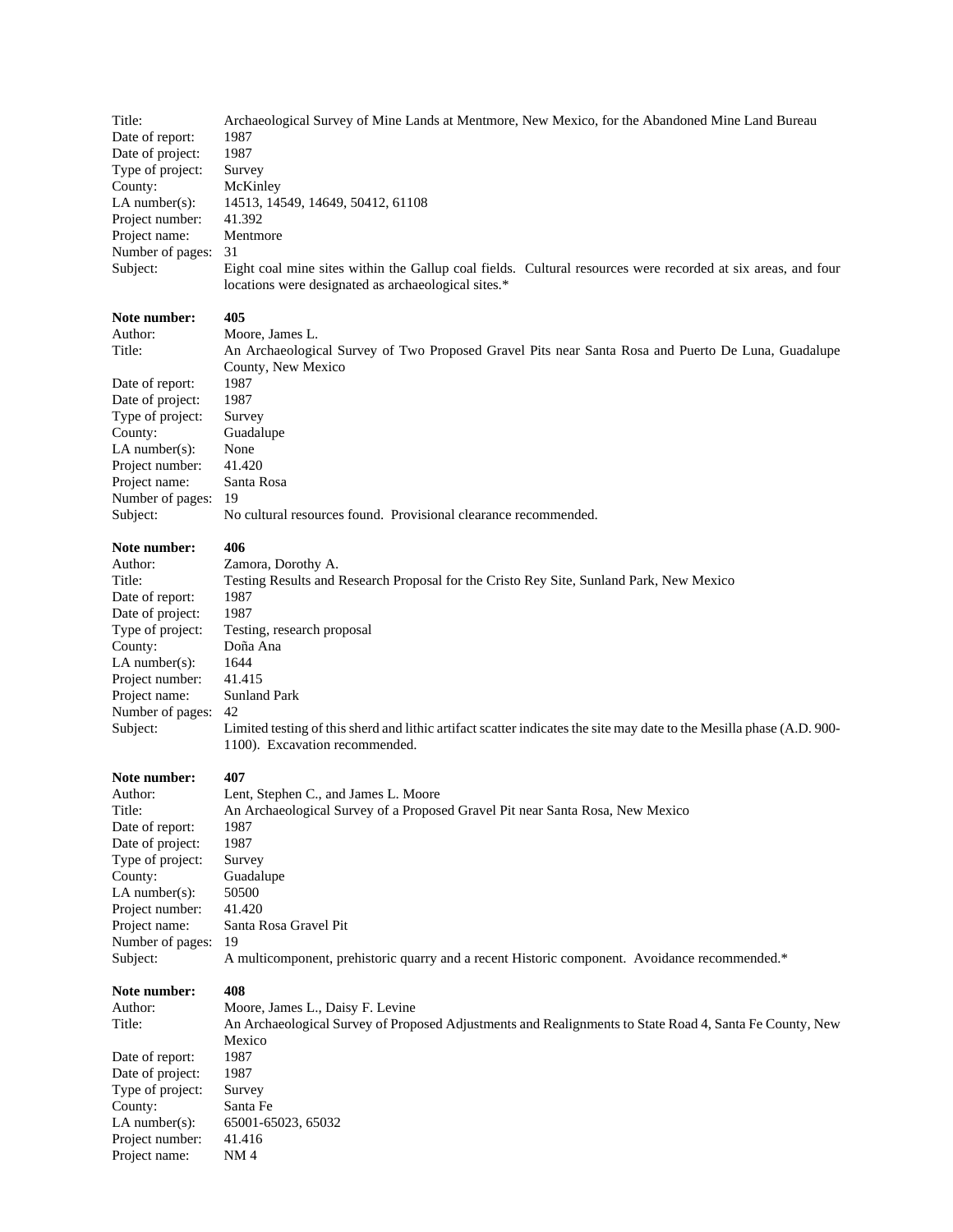| Number of pages:<br>Subject:                                                                                                                                                                       | 47<br>Twenty-four sites and eight isolated occurrences, including two Archaic sites, four fieldhouses, and two sites<br>containing Puebloan room blocks and middens (Pueblo IV and ca. A.D. 1425-1550). Further investigation<br>recommended.                                                                                                                                                                         |
|----------------------------------------------------------------------------------------------------------------------------------------------------------------------------------------------------|-----------------------------------------------------------------------------------------------------------------------------------------------------------------------------------------------------------------------------------------------------------------------------------------------------------------------------------------------------------------------------------------------------------------------|
| Note number:<br>Author:<br>Title:<br>Date of report:<br>Date of project:<br>Type of project:<br>County:<br>$LA$ number(s):<br>Project number:<br>Project name:<br>Number of pages:<br>Subject:     | 409<br>Seaman, Timothy J., and Elisa A. Novick<br>Archaeological and Historic Records Survey of Quay County, New Mexico<br>1982<br>1982<br>Research proposal<br>Quay<br>None<br>None<br>Quay Records Survey<br>51<br>Proposal to document existing historical and archaeological data on the settlement and use of the public domain<br>during the period of initial urbanization and economic growth in Quay County. |
| Note number:<br>Author:<br>Title:<br>Date of report:<br>Date of project:<br>Type of project:<br>County:<br>LA number( $s$ ):<br>Project number:<br>Project name:<br>Number of pages:<br>Subject:   | 410<br>Zamora, Dorothy A.<br>An Archaeological Survey of a Proposed Borrow Pit and Yard on Fort Stanton Mesa, Lincoln County, New<br>Mexico<br>1987<br>1987<br>Survey<br>Lincoln<br>None<br>41.422<br>Fort Stanton<br>-12<br>No cultural resources found. Conditional clearance recommended.                                                                                                                          |
| Note number:<br>Author:<br>Title:<br>Date of report:<br>Date of project:<br>Type of project:<br>County:<br>$LA$ number(s):<br>Project number:<br>Project name:<br>Number of pages:<br>Subject:     | 411<br>Levine, Daisy F.<br>Archaeological Survey of a Proposed Gravel Quarry near Chama, Rio Arriba County, New Mexico<br>1987<br>1987<br>Survey<br>Rio Arriba<br>None<br>41.423<br><b>Brazos Survey</b><br>9<br>No cultural remains. Clearance recommended.                                                                                                                                                          |
| Note number:<br>Author:<br>Title:<br>Date of report:<br>Date of project:<br>Type of project:<br>County:<br>$LA$ number $(s)$ :<br>Project number:<br>Project name:<br>Number of pages:<br>Subject: | 412<br>Oakes, Yvonne R.<br>Archaeological Survey of Mine Lands at Carthage, Socorro County, New Mexico<br>1987<br>1986<br>Survey<br>Socorro<br>45882<br>41.392<br>Carthage Mine Survey<br>36<br>Cultural resources located at three mine complexes: mine adits, shafts, residences, tipple, and mine buildings<br>(1880s-mid 1930s).*                                                                                 |
| Note number:<br>Author:<br>Title:<br>Date of report:                                                                                                                                               | 413<br>Maxwell, Timothy D.<br>Archaeological Survey of the Proposed Santa Fe Bypass, Santa Fe County<br>1988                                                                                                                                                                                                                                                                                                          |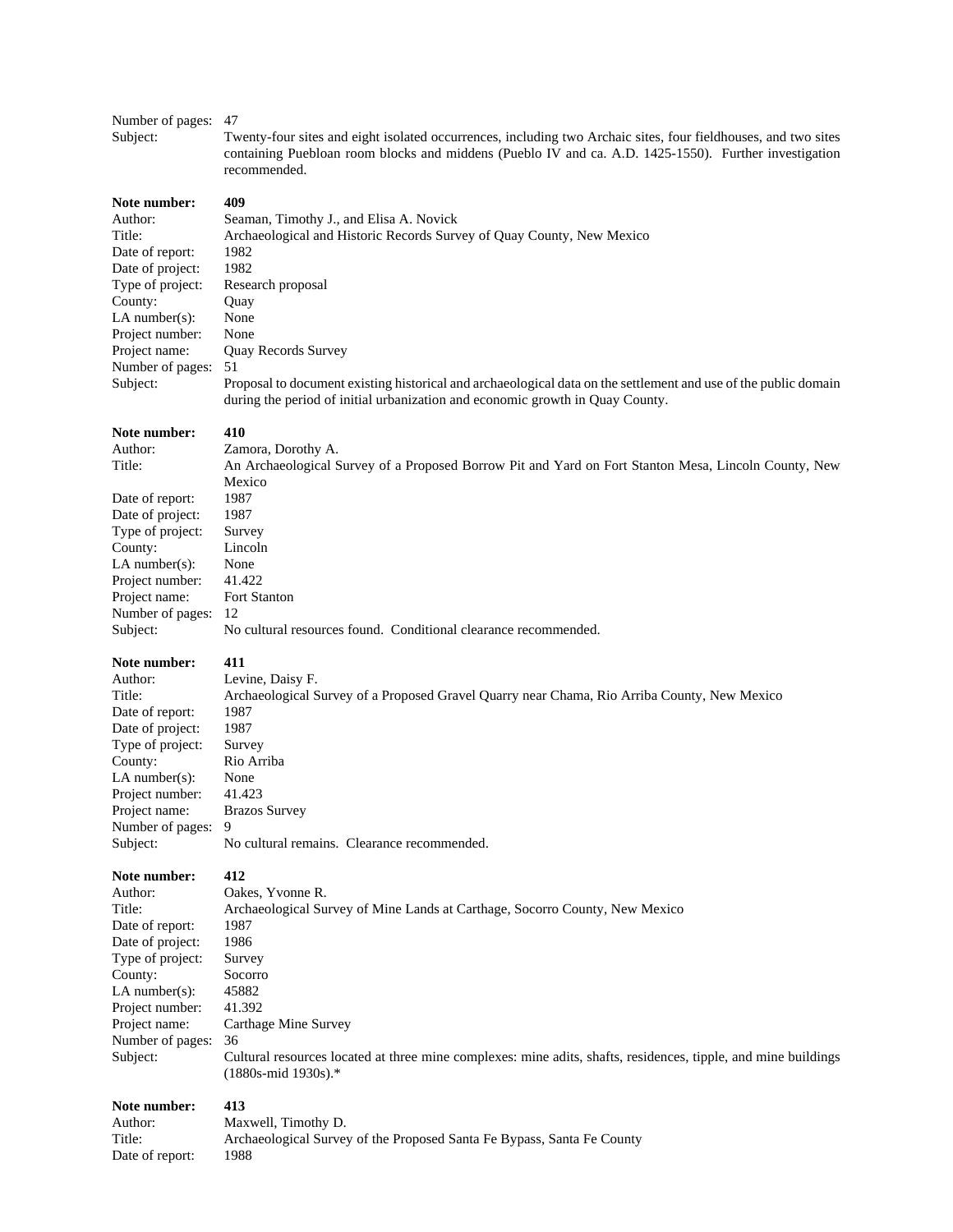| Note number:      | 414                                                                                                                    |
|-------------------|------------------------------------------------------------------------------------------------------------------------|
|                   | century sites. Testing of 32 sites recommended.                                                                        |
| Subject:          | Forty-seven prehistoric sites, mostly lithic artifact scatters; one site with a historic component; and two twentieth- |
| Number of pages:  | -82                                                                                                                    |
| Project name:     | Santa Fe Bypass                                                                                                        |
| Project number:   | 41.414                                                                                                                 |
| LA number $(s)$ : | 61281-61329                                                                                                            |
| County:           | Santa Fe                                                                                                               |
| Type of project:  | Survey                                                                                                                 |
| Date of project:  | 1987                                                                                                                   |

| --------- |  |  |
|-----------|--|--|
| thor:     |  |  |

| Author:           | Post, Stephen S., and James L. Moore                                                                         |
|-------------------|--------------------------------------------------------------------------------------------------------------|
| Title:            | An Archaeological Survey of a Proposed Surfacing Pit near Puerto De Luna, Guadalupe County, New Mexico       |
| Date of report:   | 1988                                                                                                         |
| Date of project:  | 1987                                                                                                         |
| Type of project:  | Survey                                                                                                       |
| County:           | Guadalupe                                                                                                    |
| LA number $(s)$ : | 65326                                                                                                        |
| Project number:   | 41.417                                                                                                       |
| Project name:     | Puerto De Luna                                                                                               |
| Number of pages:  | -19                                                                                                          |
| Subject:          | One site of unknown age used for food processing, camping, and reduction of chippable stone. Further testing |
|                   | of the area recommended.*                                                                                    |

#### **Note number: 415**

| .                 |                                                                                                                                                                    |
|-------------------|--------------------------------------------------------------------------------------------------------------------------------------------------------------------|
| Author:           | Oakes, Yvonne R.                                                                                                                                                   |
| Title:            | An Assessment of Gathering Sites near Hackberry Lake, Eddy County, New Mexico                                                                                      |
| Date of report:   | 1985                                                                                                                                                               |
| Date of project:  | 1985                                                                                                                                                               |
| Type of project:  | Testing                                                                                                                                                            |
| County:           | Eddy                                                                                                                                                               |
| LA number $(s)$ : | 36564-36568                                                                                                                                                        |
| Project number:   | 41.347                                                                                                                                                             |
| Project name:     | Carlsbad                                                                                                                                                           |
| Number of pages:  | 80                                                                                                                                                                 |
| Subject:          | Sites represent remains of collecting and processing by prehistoric gatherers (A.D. 890 $\pm$ 60 to A.D. 1240 $\pm$ 80,<br>one hearth dated to 30 B.C. $\pm$ 120.* |

**Note number:** 416<br>Author: Dart Dart, Al Title: A Cultural Resource Impact Statement for Otero County, New Mexico: Orogrande and Boles Landfill Sites Date of report: 1978 Date of project: 1977 Type of project: Survey County: Otero LA number(s): None Project number: 66.19 Project name: Orogrande Number of pages: 14<br>Subject: No No cultural resources found. Clearance recommended.\*

**Note number:** 417<br>Author: Wis Wiseman, Regge N. Title: An Archaeological Survey of Three Proposed Drill locations in Tohatchi Flats for Continental Oil Company Date of report: 1975 Date of project: 1975 Type of project: Survey County: McKinley LA number(s): None<br>Project number: None Project number: None<br>Project name: Tohatchi Flats Project name: Number of pages: 5<br>Subject: N No cultural resources found. Clearance recommended.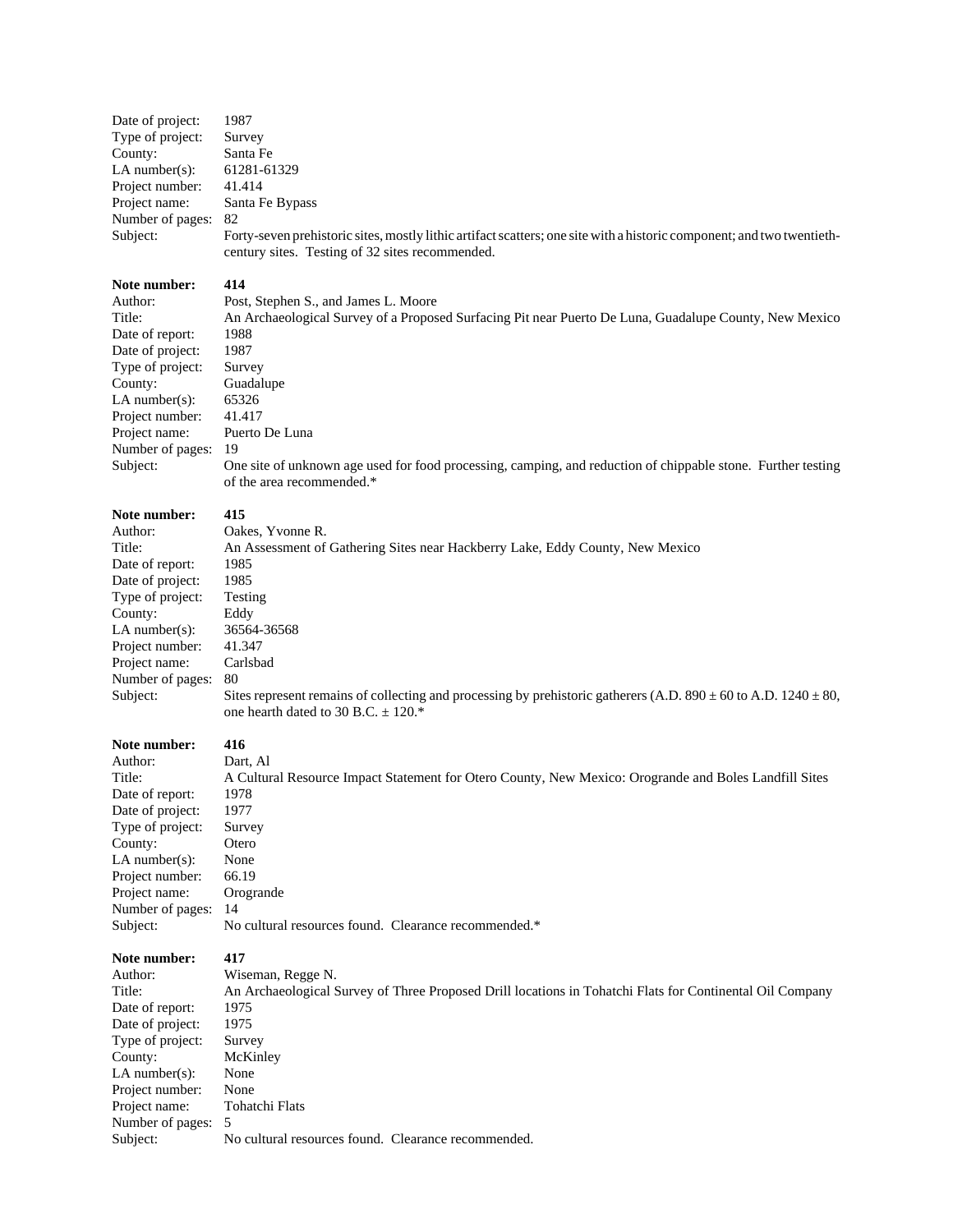| Note number:      | 418                                                                                                                                                         |
|-------------------|-------------------------------------------------------------------------------------------------------------------------------------------------------------|
| Author:           | Oakes, Yvonne R.                                                                                                                                            |
| Title:            | A Cultural Resource Investigation of a One-half Section Tract Northeast of Arch Mesa, Southwestern Sandoval                                                 |
|                   | County, New Mexico, for Kerr-McGee Corporation                                                                                                              |
| Date of report:   | 1976                                                                                                                                                        |
| Date of project:  | 1976                                                                                                                                                        |
| Type of project:  | Survey                                                                                                                                                      |
| County:           | Sandoval                                                                                                                                                    |
| $LA$ number(s):   | 13669-13671                                                                                                                                                 |
| Project number:   | 64.15                                                                                                                                                       |
| Project name:     | Arch Mesa                                                                                                                                                   |
| Number of pages:  | 10                                                                                                                                                          |
| Subject:          | Two lithic artifact sites and one Historic masonry wall were recorded. Conditional clearance recommended.*                                                  |
| Note number:      | 419                                                                                                                                                         |
| Author:           | Snow, David H.                                                                                                                                              |
| Title:            | Survey and Recommendations for Alleviation of Impact on LA 14857, New Mexico State Highway Department<br>Project I-040-3(36)169, Tijeras Canyon, New Mexico |
| Date of report:   | 1987                                                                                                                                                        |
| Date of project:  | 1987                                                                                                                                                        |
| Type of project:  | Survey                                                                                                                                                      |
| County:           | Bernalillo                                                                                                                                                  |
| LA number $(s)$ : | 14857                                                                                                                                                       |
| Project number:   | 65.01                                                                                                                                                       |
| Project name:     | LA 14857                                                                                                                                                    |
| Number of pages:  | -11                                                                                                                                                         |
| Subject:          | A late Rio Grande Coalition-period pueblo (ca. A.D. 1250-1325). Testing and excavation recommended.*                                                        |
| Note number:      | 420                                                                                                                                                         |
| Author:           | Seifert, Donna J.                                                                                                                                           |
| Title:            | Archaeological Excavations at the Palace of the Governors, Santa Fe, New Mexico, 1974 and 1975                                                              |
| Date of report:   | 1979                                                                                                                                                        |
| Date of project:  | 1974-75                                                                                                                                                     |
| Type of project:  | Excavation                                                                                                                                                  |
| County:           | Santa Fe                                                                                                                                                    |
| $LA$ number(s):   | 4451                                                                                                                                                        |
| Project number:   | None                                                                                                                                                        |
| Project name:     | The Palace                                                                                                                                                  |
| Number of pages:  | 269                                                                                                                                                         |
| Subject:          | History of Palace excavations and analysis of artifacts recovered. Dates from 1610.                                                                         |
| Note number:      | 421                                                                                                                                                         |
| Author:           | Dart, Al                                                                                                                                                    |
| Title:            | Cultural Resource Clearance Investigation: Valencia County Vehicle Maintenance Building Site, Los Lunas,<br>New Mexico                                      |
| Date of report:   | 1977                                                                                                                                                        |
| Date of project:  | 1977                                                                                                                                                        |
| Type of project:  | Survey                                                                                                                                                      |
| County:           | Valencia                                                                                                                                                    |
| LA number $(s)$ : | None                                                                                                                                                        |
| Project number:   | 66.10                                                                                                                                                       |
| Project name:     | Vehicle Maintenance Building                                                                                                                                |
| Number of pages:  | 7                                                                                                                                                           |
| Subject:          | No cultural resources encountered. Clearance recommended.                                                                                                   |
| Note number:      | 422                                                                                                                                                         |
| Author:           | Boyer, Kent W.                                                                                                                                              |
| Title:            | Cultural Resources Inventory Survey for Western Nuclear Incorporated Denver, Colorado-Smith Lake Trading<br>Post Vicinity, McKinley County, New Mexico      |
| Date of report:   | 1977                                                                                                                                                        |
| Date of project:  | 1977                                                                                                                                                        |
| Type of project:  | Survey                                                                                                                                                      |
| County:           | McKinley                                                                                                                                                    |
| $LA$ number(s):   | 10801, 15248-15257                                                                                                                                          |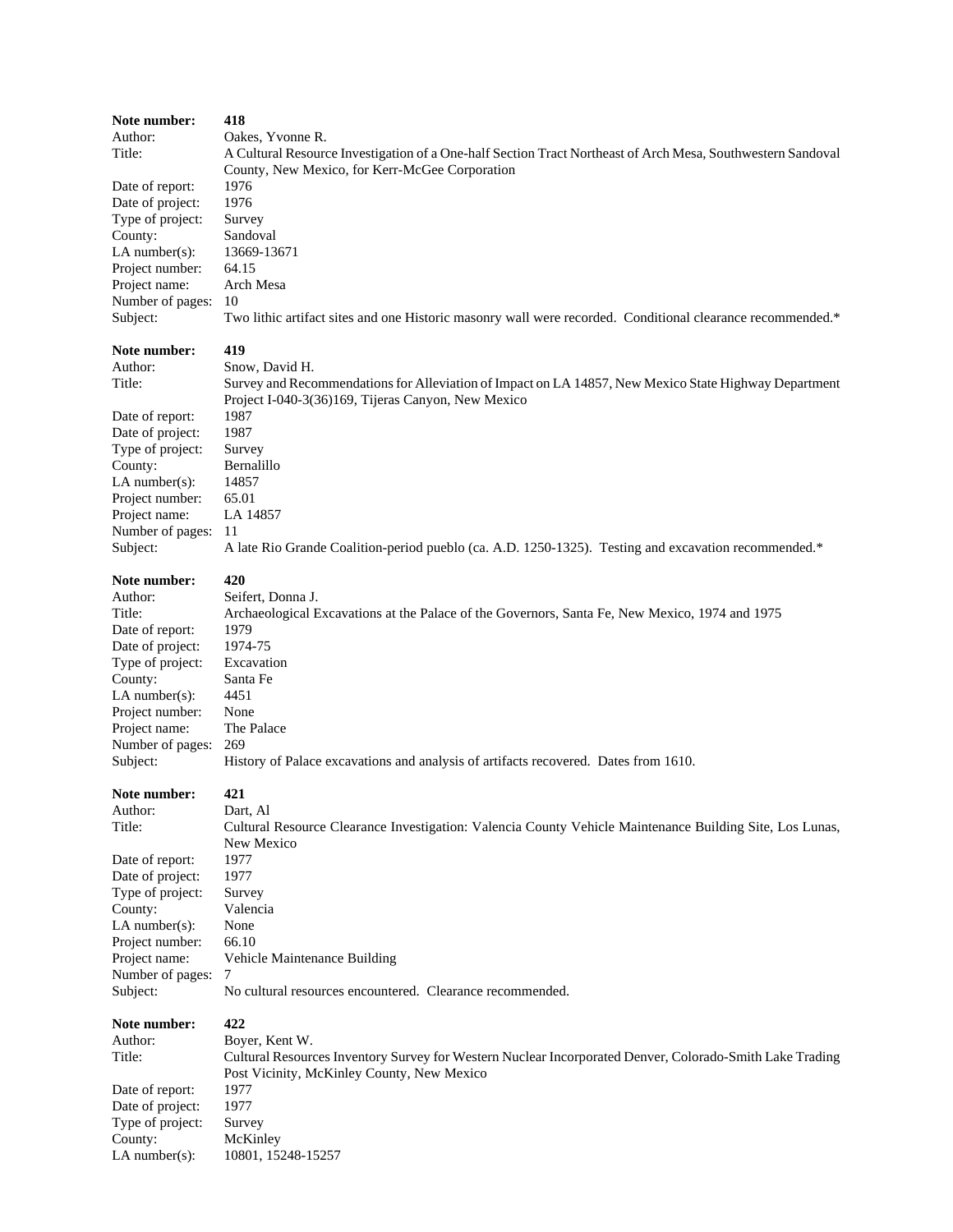| Project number:                  | 65.37                                                                                                                                                                                                                                                 |
|----------------------------------|-------------------------------------------------------------------------------------------------------------------------------------------------------------------------------------------------------------------------------------------------------|
| Project name:                    | Western Nuclear                                                                                                                                                                                                                                       |
| Number of pages:                 | 36                                                                                                                                                                                                                                                    |
| Subject:                         | Recorded sites range in age from Pueblo II-III through recent Navajo.*                                                                                                                                                                                |
| Note number:<br>Author:          | 423<br>Snow, David H.                                                                                                                                                                                                                                 |
| Title:                           | Survey and Recommendations for Alleviation of Impact on LA 13812, New Mexico Highway Department                                                                                                                                                       |
|                                  | Project I-040-3(55)171, Tijeras Canyon, New Mexico                                                                                                                                                                                                    |
| Date of report:                  | 1976                                                                                                                                                                                                                                                  |
| Date of project:                 | 1976                                                                                                                                                                                                                                                  |
| Type of project:                 | Survey                                                                                                                                                                                                                                                |
| County:                          | Bernalillo                                                                                                                                                                                                                                            |
| LA number $(s)$ :                | 13812                                                                                                                                                                                                                                                 |
| Project number:                  | 65.01                                                                                                                                                                                                                                                 |
| Project name:                    | LA 13812                                                                                                                                                                                                                                              |
| Number of pages:                 | 12                                                                                                                                                                                                                                                    |
| Subject:                         | A late Rio Grande Coalition-period pueblo (ca. A.D. 1250-1325). Testing and excavation recommended.                                                                                                                                                   |
| Note number:                     | 424                                                                                                                                                                                                                                                   |
| Author:                          | Snow, David H.                                                                                                                                                                                                                                        |
| Title:                           | Cultural Resources Investigation and Recommended Program for Alleviation of Direct and Indirect Impact on<br>Archeological Sites in Cibola National Forest, New Mexico State Highway Department Project I-040-3(55)171,<br>Tijeras Canyon, New Mexico |
| Date of report:                  | 1976                                                                                                                                                                                                                                                  |
| Date of project:                 | 1971                                                                                                                                                                                                                                                  |
| Type of project:                 | Survey                                                                                                                                                                                                                                                |
| County:                          | Bernalillo                                                                                                                                                                                                                                            |
| LA number $(s)$ :                | 14238-14241, 14257-14259                                                                                                                                                                                                                              |
| Project number:                  | 65.01                                                                                                                                                                                                                                                 |
| Project name:                    | Cibola National Forest                                                                                                                                                                                                                                |
| Number of pages:                 | 36                                                                                                                                                                                                                                                    |
| Subject:                         | Seven sites located, late Pueblo II through very early historic times. Excavation and recovery of cultural data<br>recommended.*                                                                                                                      |
| Note number:                     | 425                                                                                                                                                                                                                                                   |
| Author:                          | Snow, David H.                                                                                                                                                                                                                                        |
| Title:                           | Survey and Recommendations of Alleviation of Adverse Impacts, New Mexico State Highway Department<br>Project I-040-3(55)171, Tijeras Canyon, New Mexico                                                                                               |
| Date of report:                  | 1976                                                                                                                                                                                                                                                  |
| Date of project:                 | 1976                                                                                                                                                                                                                                                  |
| Type of project:                 | Survey                                                                                                                                                                                                                                                |
| County:                          | Bernalillo                                                                                                                                                                                                                                            |
| $LA$ number(s):                  | 14261                                                                                                                                                                                                                                                 |
| Project number:                  | 65.01                                                                                                                                                                                                                                                 |
| Project name:                    | Tijeras Canyon                                                                                                                                                                                                                                        |
| Number of pages:<br>Subject:     | 10<br>LA 14261 is one of four or five suspected fieldhouse sites, perhaps of the Coalition period. Excavation and                                                                                                                                     |
|                                  | testing recommended.                                                                                                                                                                                                                                  |
| Note number:                     | 426                                                                                                                                                                                                                                                   |
| Author:                          | Maxwell, Timothy D., and Frederick F. York                                                                                                                                                                                                            |
| Title:                           | Archaeological and Ethnohistorical Investigations of Sites between Yah-Tah-Hey and China Springs, McKinley                                                                                                                                            |
|                                  | County, New Mexico                                                                                                                                                                                                                                    |
| Date of report:                  | 1988                                                                                                                                                                                                                                                  |
| Date of project:                 | 1985                                                                                                                                                                                                                                                  |
| Type of project:                 | Excavation and ethnohistorical research                                                                                                                                                                                                               |
| County:                          | McKinley                                                                                                                                                                                                                                              |
| LA number $(s)$ :                | 16126, 16128, 16136                                                                                                                                                                                                                                   |
| Project number:<br>Project name: | 41.372<br>China Springs                                                                                                                                                                                                                               |
| Number of pages:                 | 84                                                                                                                                                                                                                                                    |
| Subject:                         | Excavation of a limited activity Pueblo II site (LA 16126), ethnohistory of LA 16128, school bus stop (LA                                                                                                                                             |
|                                  | 16136).                                                                                                                                                                                                                                               |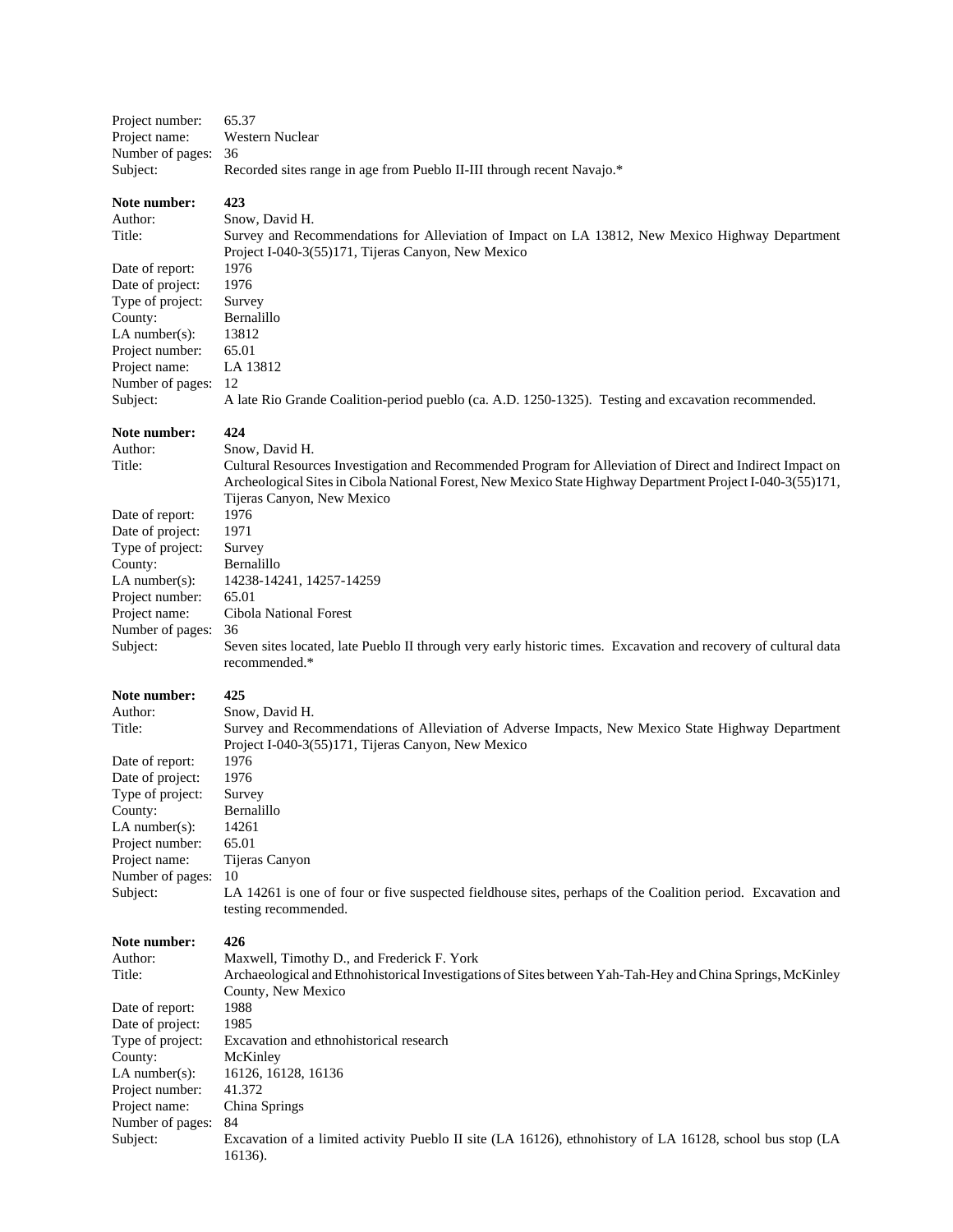| Note number:                      | 427                                                                                                                             |
|-----------------------------------|---------------------------------------------------------------------------------------------------------------------------------|
| Author:                           | Zamora, Dorothy A.                                                                                                              |
| Title:                            | Archaeological Survey near Clayton, New Mexico                                                                                  |
| Date of report:                   | 1988                                                                                                                            |
| Date of project:                  | 1988                                                                                                                            |
| Type of project:                  | Survey                                                                                                                          |
| County:                           | Union                                                                                                                           |
| LA number $(s)$ :                 | None                                                                                                                            |
| Project number:                   | 41.428                                                                                                                          |
| Project name:                     | Clayton                                                                                                                         |
| Number of pages:<br>Subject:      | 19<br>No cultural resources found. Clearance recommended.                                                                       |
|                                   |                                                                                                                                 |
| Note number:                      | 428                                                                                                                             |
| Author:                           | Peckham, Stewart L.                                                                                                             |
| Title:                            | Archaeological and Historical Remains along a Proposed Transmission Line from Ojo Switching Station, near                       |
|                                   | Hernandez, New Mexico, to Los Alamos, New Mexico                                                                                |
| Date of report:                   | 1972                                                                                                                            |
| Date of project:                  | 1971                                                                                                                            |
| Type of project:                  | Environmental impact study                                                                                                      |
| County:                           | Rio Arriba, Sandoval                                                                                                            |
| $LA$ number(s):                   | 41, 252                                                                                                                         |
| Project number:                   | None                                                                                                                            |
| Project name:                     | The Ojo Project                                                                                                                 |
| Number of pages:                  | 40                                                                                                                              |
| Subject:                          | After the right-of-way is surveyed, an intensive archaeological survey should be conducted along the length of<br>the project.* |
|                                   |                                                                                                                                 |
| Note number:                      | 429                                                                                                                             |
| Author:                           | Levine, Daisy F.                                                                                                                |
| Title:                            | Archaeological Survey of a Proposed Transmission Line Reroute near Abiquiu, Rio Arriba County, New Mexico                       |
| Date of report:                   | 1988                                                                                                                            |
| Date of project:                  | 1988                                                                                                                            |
| Type of project:                  | Survey                                                                                                                          |
| County:                           | Rio Arriba                                                                                                                      |
| LA number $(s)$ :                 | None                                                                                                                            |
| Project number:                   | 41.301                                                                                                                          |
| Project name:<br>Number of pages: | U.S. 84<br>9                                                                                                                    |
| Subject:                          | No cultural resources within the project area. Clearance recommended.                                                           |
|                                   |                                                                                                                                 |
| <b>Note number:</b>               | 430                                                                                                                             |
| Author:                           | Staff                                                                                                                           |
| Title:                            | Research Section 1987 Annual Report                                                                                             |
| Date of report:                   | 1988                                                                                                                            |
| Date of project:                  | 1987                                                                                                                            |
| Type of project:                  | Not applicable                                                                                                                  |
| County:                           | Not applicable                                                                                                                  |
| LA number $(s)$ :                 | Not applicable                                                                                                                  |
| Project number:                   | Not applicable                                                                                                                  |
| Project name:<br>Number of pages: | 1987 Annual Report<br>37                                                                                                        |
| Subject:                          | Summaries of projects completed in 1987.                                                                                        |
|                                   |                                                                                                                                 |
| Note number:                      | 431                                                                                                                             |
| Author:                           | Willmer, Adisa J., and Yvonne R. Oakes                                                                                          |
| Title:                            | Archaeological Survey of Mine Lands near Gallup, New Mexico, for the Abandoned Mine Lands Bureau                                |
| Date of report:                   | 1988                                                                                                                            |
| Date of project:                  | 1988                                                                                                                            |
| Type of project:                  | Survey                                                                                                                          |
| County:                           | McKinley                                                                                                                        |
| LA number $(s)$ :                 | 44846, 34127, 66499, 66500, 66501                                                                                               |
| Project number:                   | 41.427                                                                                                                          |
| Project name:                     | Gallup                                                                                                                          |
|                                   |                                                                                                                                 |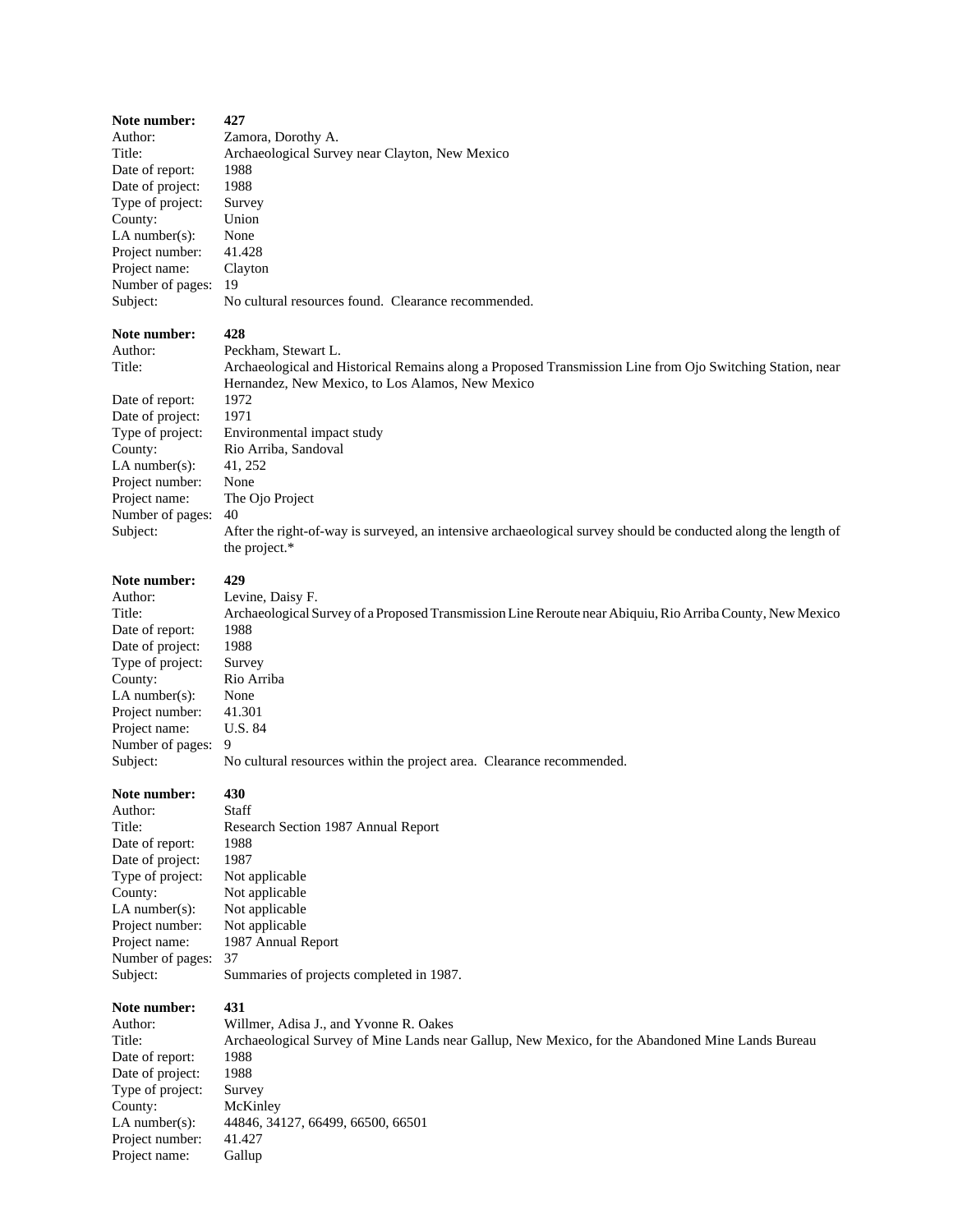| Number of pages: 35<br>Subject:                                                                                                                                                                | Mine features located at five abandoned communities, 1887-1922.*                                                                                                                                                                                                                                                                                                                                                                                                                                                       |
|------------------------------------------------------------------------------------------------------------------------------------------------------------------------------------------------|------------------------------------------------------------------------------------------------------------------------------------------------------------------------------------------------------------------------------------------------------------------------------------------------------------------------------------------------------------------------------------------------------------------------------------------------------------------------------------------------------------------------|
| Note number:<br>Author:<br>Title:<br>Date of report:<br>Date of project:<br>Type of project:<br>County:<br>$LA$ number(s):<br>Project number:<br>Project name:<br>Number of pages:<br>Subject: | 432<br>Oakes, Yvonne R.<br>The Fite Ranch Project: The Excavation of Two Pueblo Sites along San Pedro Wash, Socorro County, New<br>Mexico<br>1986<br>1984<br>Excavation<br>Socorro<br>45884, 45885<br>41.341<br>Fite Ranch<br>126<br>The Fite Ranch site, LA 45884, is a complex of five pithouses radiocarbon dated to A.D. $955\pm31$ . The Gold<br>Station site, LA 45885, is a Pueblo V field camp of three associated room blocks, radiocarbon and ceramic dated<br>to the first half of the seventeenth century. |
| Note number:                                                                                                                                                                                   | 433                                                                                                                                                                                                                                                                                                                                                                                                                                                                                                                    |
| Author:                                                                                                                                                                                        | Farwell, Robin E.                                                                                                                                                                                                                                                                                                                                                                                                                                                                                                      |
| Title:                                                                                                                                                                                         | Four Sites along New Mexico State Highway I-40, Tijeras Canyon, New Mexico                                                                                                                                                                                                                                                                                                                                                                                                                                             |
| Date of report:                                                                                                                                                                                | 1977                                                                                                                                                                                                                                                                                                                                                                                                                                                                                                                   |
| Date of project:                                                                                                                                                                               | 1975                                                                                                                                                                                                                                                                                                                                                                                                                                                                                                                   |
| Type of project:                                                                                                                                                                               | Excavation                                                                                                                                                                                                                                                                                                                                                                                                                                                                                                             |
| County:                                                                                                                                                                                        | Bernalillo                                                                                                                                                                                                                                                                                                                                                                                                                                                                                                             |
| $LA$ number(s):                                                                                                                                                                                | 5227, 10792, 12843, 12845                                                                                                                                                                                                                                                                                                                                                                                                                                                                                              |
| Project number:                                                                                                                                                                                | 63.17                                                                                                                                                                                                                                                                                                                                                                                                                                                                                                                  |
| Project name:                                                                                                                                                                                  | I-40, Tijeras Canyon                                                                                                                                                                                                                                                                                                                                                                                                                                                                                                   |
| Number of pages:                                                                                                                                                                               | 63                                                                                                                                                                                                                                                                                                                                                                                                                                                                                                                     |
| Subject:                                                                                                                                                                                       | Three Developmental-period pithouse sites and one Historic village plaza.                                                                                                                                                                                                                                                                                                                                                                                                                                              |
| Note number:                                                                                                                                                                                   | 434                                                                                                                                                                                                                                                                                                                                                                                                                                                                                                                    |
| Author:                                                                                                                                                                                        | Wiseman, Regge N.                                                                                                                                                                                                                                                                                                                                                                                                                                                                                                      |
| Title:                                                                                                                                                                                         | Cimarron West: The Testing and Evaluation of Three Prehistoric Sites on the Southern Edge of the Park Plateau,                                                                                                                                                                                                                                                                                                                                                                                                         |
| Date of report:                                                                                                                                                                                | Northeastern New Mexico                                                                                                                                                                                                                                                                                                                                                                                                                                                                                                |
| Date of project:                                                                                                                                                                               | 1988                                                                                                                                                                                                                                                                                                                                                                                                                                                                                                                   |
| Type of project:                                                                                                                                                                               | 1986                                                                                                                                                                                                                                                                                                                                                                                                                                                                                                                   |
| County:                                                                                                                                                                                        | Testing                                                                                                                                                                                                                                                                                                                                                                                                                                                                                                                |
| LA number(s):                                                                                                                                                                                  | Colfax                                                                                                                                                                                                                                                                                                                                                                                                                                                                                                                 |
| Project number:                                                                                                                                                                                | 55885-55887                                                                                                                                                                                                                                                                                                                                                                                                                                                                                                            |
| Project name:                                                                                                                                                                                  | 41.396                                                                                                                                                                                                                                                                                                                                                                                                                                                                                                                 |
| Number of pages:                                                                                                                                                                               | Cimarron West                                                                                                                                                                                                                                                                                                                                                                                                                                                                                                          |
| Subject:                                                                                                                                                                                       | 72<br>LA 55885 is a small lithic artifact concentration of uncertain age. LA 55886, a ceramic and lithic site, was dated<br>to A.D. $1060 \pm 100$ . LA 55887 is a large, multicomponent site containing substantial surface and subsurface<br>deposits.*                                                                                                                                                                                                                                                              |
| Note number:                                                                                                                                                                                   | 436                                                                                                                                                                                                                                                                                                                                                                                                                                                                                                                    |
| Author:                                                                                                                                                                                        | Wiseman, Regge N.                                                                                                                                                                                                                                                                                                                                                                                                                                                                                                      |
| Title:                                                                                                                                                                                         | Archaeological Reconnaissance of the North Parcel, Rodeo Business Park, Santa Fe, New Mexico                                                                                                                                                                                                                                                                                                                                                                                                                           |
| Date of report:                                                                                                                                                                                | 1988                                                                                                                                                                                                                                                                                                                                                                                                                                                                                                                   |
| Date of project:                                                                                                                                                                               | 1988                                                                                                                                                                                                                                                                                                                                                                                                                                                                                                                   |
| Type of project:                                                                                                                                                                               | Survey                                                                                                                                                                                                                                                                                                                                                                                                                                                                                                                 |
| County:                                                                                                                                                                                        | Santa Fe                                                                                                                                                                                                                                                                                                                                                                                                                                                                                                               |
| $LA$ number(s):                                                                                                                                                                                | 66697, 66698, 20602                                                                                                                                                                                                                                                                                                                                                                                                                                                                                                    |
| Project number:                                                                                                                                                                                | 41.431                                                                                                                                                                                                                                                                                                                                                                                                                                                                                                                 |
| Project name:                                                                                                                                                                                  | Rodeo Park                                                                                                                                                                                                                                                                                                                                                                                                                                                                                                             |
| Number of pages:                                                                                                                                                                               | 12                                                                                                                                                                                                                                                                                                                                                                                                                                                                                                                     |
| Subject:                                                                                                                                                                                       | No cultural resources older than 75 years were found. Clearance recommended.                                                                                                                                                                                                                                                                                                                                                                                                                                           |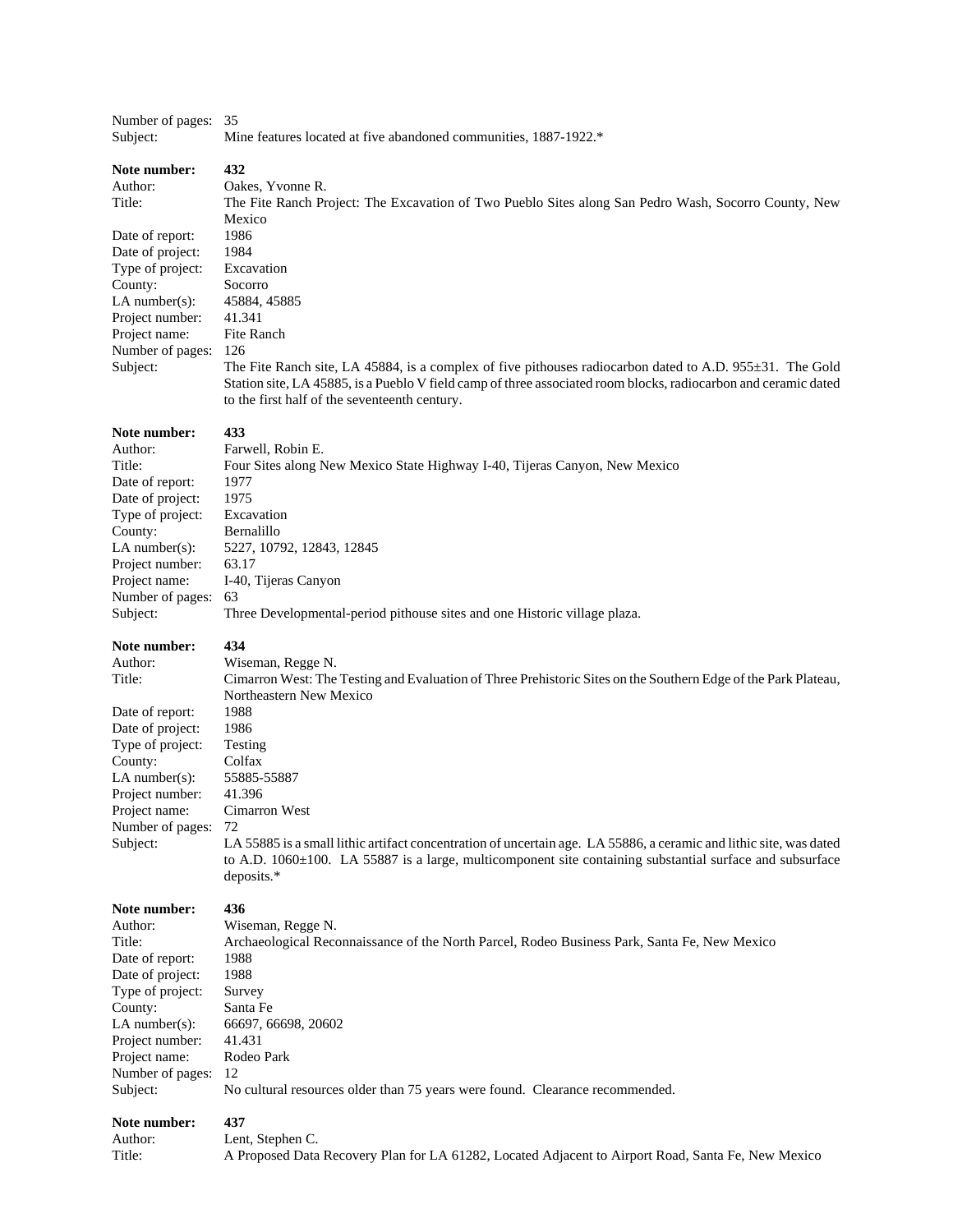| Date of report:     | 1988                                                                           |
|---------------------|--------------------------------------------------------------------------------|
| Date of project:    | 1987                                                                           |
| Type of project:    | Research design                                                                |
| County:             | Santa Fe                                                                       |
| LA number $(s)$ :   | 61282                                                                          |
| Project number:     | 41.414                                                                         |
| Project name:       | Santa Fe Relief Route                                                          |
| Number of pages: 45 |                                                                                |
| Subject:            | A data recovery plan for LA 61282, a multicomponent lithic and sherd scatter.* |

### **Note number:** 438<br>Author: **2**am

Date of report: 1988<br>Date of project: 1988 Date of project: Type of project: Survey County: Bernalillo LA number(s): None Project number: 41.427 Project name: Cedar Crest Number of pages: 15<br>Subject: Clo

Author: Zamora, Dorothy A.<br>Title: Archaeological Surve Archaeological Survey of Mine Lands near Cedar Crest, New Mexico, for the Abandoned Mine Lands Bureau<br>1988 Closing of mine openings recommended.

#### **Note number: 439a**

| Author:              | Pace, Joa       |
|----------------------|-----------------|
| Title:               | <b>Test Exc</b> |
| Date of report:      | 1988            |
| Date of project:     | 1987            |
| Type of project:     | Testing         |
| County:              | Santa Fe        |
| LA number $(s)$ :    | 65040           |
| Project number:      | 41.421          |
| Project name:        | Sandova         |
| Number of pages:     | 35              |
| $\mathsf{C}$ uhioct: | Toeting 1       |

# Joan M. Ixcavations at the Sandoval Parking Lot, Santa Fe County, New Mexico val Parking Lot

#### Subject: Testing revealed a consistent mixture of trash dating from the mid 1800s to ca. 1970. Clearance recommended.

### **Note number: 439b**

| Author:           | Pace, Joan M., Stanley M. Hordes, and Philip J. Davis                                                           |
|-------------------|-----------------------------------------------------------------------------------------------------------------|
| Title:            | History of the Sandoval Street Parking Garage Site (LA 65040), Santa Fe, New Mexico                             |
| Date of report:   | 1990                                                                                                            |
| Date of project:  | 1987                                                                                                            |
| Type of project:  | Archival research                                                                                               |
| County:           | Santa Fe                                                                                                        |
| LA number $(s)$ : | 65040                                                                                                           |
| Project number:   | 41.421                                                                                                          |
| Project name:     | Sandoval Parking Lot                                                                                            |
| Number of pages:  | 19                                                                                                              |
| Subject:          | The property was used for farming in the 1600s and 1700s, private residences during the early to mid 1800s, and |
|                   | business purposes in the mid to late 1800s.                                                                     |

440

| Note number:        | 441                                                                                                  |
|---------------------|------------------------------------------------------------------------------------------------------|
| Author:             | Lent, Stephen C.                                                                                     |
| Title:              | An Archaeological Survey of an Abandoned Mine Site near Pueblo Blanco, New Mexico, for the Abandoned |
|                     | Mine Land Bureau                                                                                     |
| Date of report:     | 1988                                                                                                 |
| Date of project:    | 1988                                                                                                 |
| Type of project:    | Survey                                                                                               |
| County:             | McKinley                                                                                             |
| LA number $(s)$ :   | 68894                                                                                                |
| Project number:     | 41.427                                                                                               |
| Project name:       | Pueblo Blanco                                                                                        |
| Number of pages: 22 |                                                                                                      |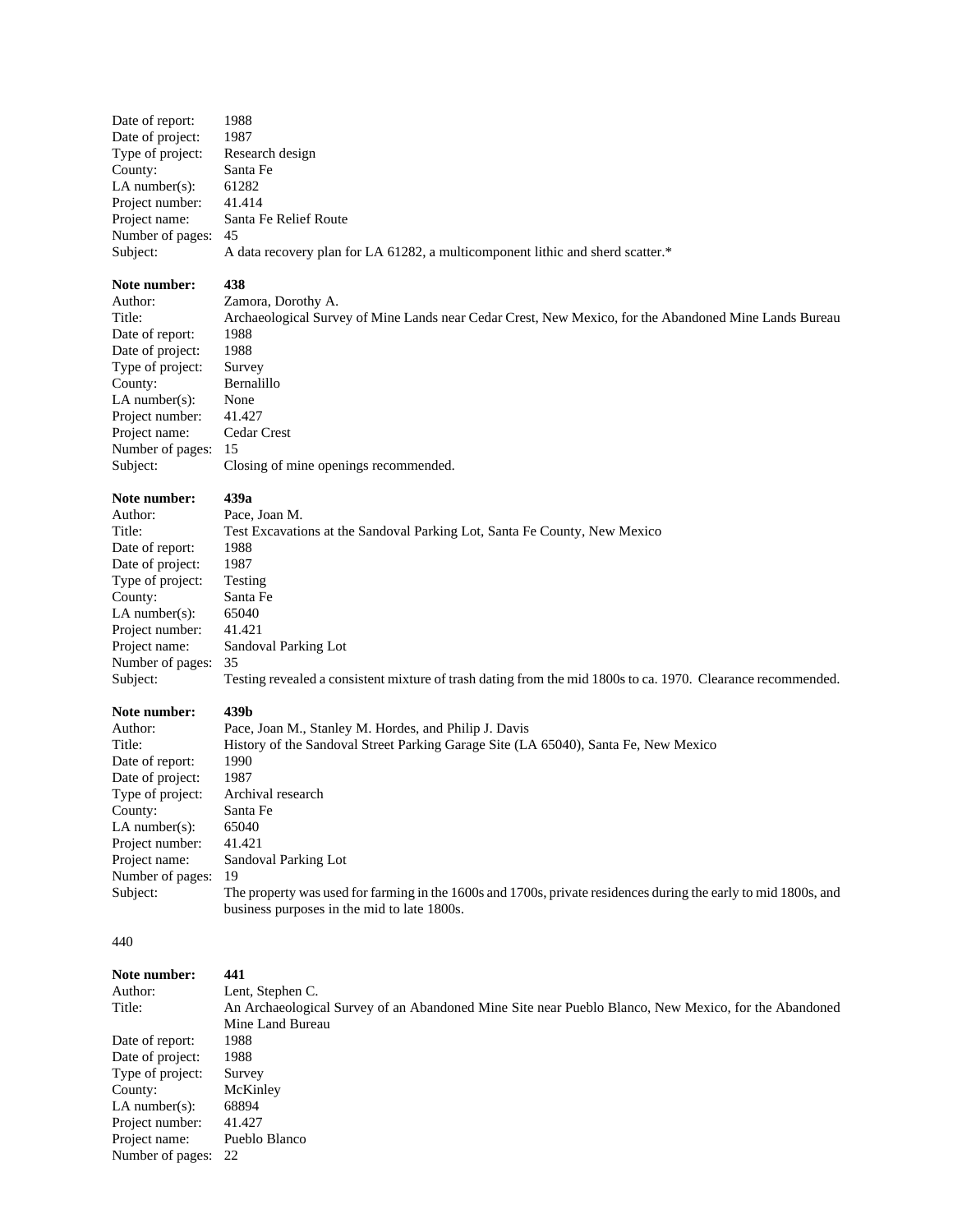| Note number:<br>442<br>Author:<br>Maxwell, Timothy D.<br>Title:<br>Archaeological Survey of the Proposed Villa Teresa Development, Santa Fe, New Mexico<br>Date of report:<br>1988<br>Date of project:<br>1988<br>Type of project:<br>Survey<br>County:<br>Santa Fe<br>LA number $(s)$ :<br>None<br>Project number:<br>41.301<br>Project name:<br>Villa Teresa<br>Number of pages:<br>18<br>Subject:<br>Historic cultural material consisted of a glass sherd (1880-1920) and remains of an irrigation ditch. Clearance<br>recommended.<br>443<br>Note number:<br>Post, Stephen S.<br>Author:<br>Title:<br>Testing Results from LA 66470 and a Data Recovery Plan for LA 66471 and LA 66472, along State Road 44,<br>North of Cuba, Sandoval County, New Mexico<br>Date of report:<br>1988<br>1988<br>Date of project:<br>Type of project:<br>Testing and research design<br>Sandoval<br>County:<br>LA number $(s)$ :<br>66470-66472<br>Project number:<br>41.434<br>Project name:<br>Cuba<br>Number of pages:<br>60<br>Subject:<br>Testing revealed two small lithic scatters.<br>444<br>Note number:<br>Author:<br>Wiseman, Regge N.<br>Title:<br>Archaeological Survey of the Alamogordo Relief Route<br>1988<br>Date of report:<br>Date of project:<br>1988<br>Type of project:<br>Survey<br>County:<br>Otero<br>LA number $(s)$ :<br>66914-66923<br>Project number:<br>41.433<br>Project name:<br>Alamogordo Relief Route<br>Number of pages:<br>38<br>Ten sites (3 prehistoric, 7 Historic) and 30 isolated occurrences (28 prehistoric, 2 Historic) were recorded.<br>Subject:<br>445<br>Note number:<br>Oakes, Yvonne R.<br>Author:<br>Title:<br>An Archaeological Survey near Nogal, New Mexico, for Twin Mountain Rock Company<br>Date of report:<br>1988<br>Date of project:<br>1988<br>Type of project:<br>Survey<br>County:<br>Lincoln<br>LA number $(s)$ :<br>None<br>Project number:<br>41.301<br>Project name:<br>Nogal<br>Number of pages:<br>-11<br>No cultural resources found. Clearance recommended.<br>Subject:<br>Note number:<br>446<br>Author:<br>Wiseman, Regge N.<br>Title:<br>The Valencia Project: A Proposal for Data Recovery<br>Date of report:<br>1988<br>Date of project:<br>1988<br>Type of project:<br>Data recovery plan<br>County:<br>Valencia | Subject: | LA 68894 consists of a prehistoric one- or two-room masonry fieldhouse, a two-room frame structure, a Historic<br>masonry room block, and an abandoned ranch complex. |
|--------------------------------------------------------------------------------------------------------------------------------------------------------------------------------------------------------------------------------------------------------------------------------------------------------------------------------------------------------------------------------------------------------------------------------------------------------------------------------------------------------------------------------------------------------------------------------------------------------------------------------------------------------------------------------------------------------------------------------------------------------------------------------------------------------------------------------------------------------------------------------------------------------------------------------------------------------------------------------------------------------------------------------------------------------------------------------------------------------------------------------------------------------------------------------------------------------------------------------------------------------------------------------------------------------------------------------------------------------------------------------------------------------------------------------------------------------------------------------------------------------------------------------------------------------------------------------------------------------------------------------------------------------------------------------------------------------------------------------------------------------------------------------------------------------------------------------------------------------------------------------------------------------------------------------------------------------------------------------------------------------------------------------------------------------------------------------------------------------------------------------------------------------------------------------------------------------------------------------------------------------------------------------------|----------|-----------------------------------------------------------------------------------------------------------------------------------------------------------------------|
|                                                                                                                                                                                                                                                                                                                                                                                                                                                                                                                                                                                                                                                                                                                                                                                                                                                                                                                                                                                                                                                                                                                                                                                                                                                                                                                                                                                                                                                                                                                                                                                                                                                                                                                                                                                                                                                                                                                                                                                                                                                                                                                                                                                                                                                                                      |          |                                                                                                                                                                       |
|                                                                                                                                                                                                                                                                                                                                                                                                                                                                                                                                                                                                                                                                                                                                                                                                                                                                                                                                                                                                                                                                                                                                                                                                                                                                                                                                                                                                                                                                                                                                                                                                                                                                                                                                                                                                                                                                                                                                                                                                                                                                                                                                                                                                                                                                                      |          |                                                                                                                                                                       |
|                                                                                                                                                                                                                                                                                                                                                                                                                                                                                                                                                                                                                                                                                                                                                                                                                                                                                                                                                                                                                                                                                                                                                                                                                                                                                                                                                                                                                                                                                                                                                                                                                                                                                                                                                                                                                                                                                                                                                                                                                                                                                                                                                                                                                                                                                      |          |                                                                                                                                                                       |
|                                                                                                                                                                                                                                                                                                                                                                                                                                                                                                                                                                                                                                                                                                                                                                                                                                                                                                                                                                                                                                                                                                                                                                                                                                                                                                                                                                                                                                                                                                                                                                                                                                                                                                                                                                                                                                                                                                                                                                                                                                                                                                                                                                                                                                                                                      |          |                                                                                                                                                                       |
|                                                                                                                                                                                                                                                                                                                                                                                                                                                                                                                                                                                                                                                                                                                                                                                                                                                                                                                                                                                                                                                                                                                                                                                                                                                                                                                                                                                                                                                                                                                                                                                                                                                                                                                                                                                                                                                                                                                                                                                                                                                                                                                                                                                                                                                                                      |          |                                                                                                                                                                       |
|                                                                                                                                                                                                                                                                                                                                                                                                                                                                                                                                                                                                                                                                                                                                                                                                                                                                                                                                                                                                                                                                                                                                                                                                                                                                                                                                                                                                                                                                                                                                                                                                                                                                                                                                                                                                                                                                                                                                                                                                                                                                                                                                                                                                                                                                                      |          |                                                                                                                                                                       |
|                                                                                                                                                                                                                                                                                                                                                                                                                                                                                                                                                                                                                                                                                                                                                                                                                                                                                                                                                                                                                                                                                                                                                                                                                                                                                                                                                                                                                                                                                                                                                                                                                                                                                                                                                                                                                                                                                                                                                                                                                                                                                                                                                                                                                                                                                      |          |                                                                                                                                                                       |
|                                                                                                                                                                                                                                                                                                                                                                                                                                                                                                                                                                                                                                                                                                                                                                                                                                                                                                                                                                                                                                                                                                                                                                                                                                                                                                                                                                                                                                                                                                                                                                                                                                                                                                                                                                                                                                                                                                                                                                                                                                                                                                                                                                                                                                                                                      |          |                                                                                                                                                                       |
|                                                                                                                                                                                                                                                                                                                                                                                                                                                                                                                                                                                                                                                                                                                                                                                                                                                                                                                                                                                                                                                                                                                                                                                                                                                                                                                                                                                                                                                                                                                                                                                                                                                                                                                                                                                                                                                                                                                                                                                                                                                                                                                                                                                                                                                                                      |          |                                                                                                                                                                       |
|                                                                                                                                                                                                                                                                                                                                                                                                                                                                                                                                                                                                                                                                                                                                                                                                                                                                                                                                                                                                                                                                                                                                                                                                                                                                                                                                                                                                                                                                                                                                                                                                                                                                                                                                                                                                                                                                                                                                                                                                                                                                                                                                                                                                                                                                                      |          |                                                                                                                                                                       |
|                                                                                                                                                                                                                                                                                                                                                                                                                                                                                                                                                                                                                                                                                                                                                                                                                                                                                                                                                                                                                                                                                                                                                                                                                                                                                                                                                                                                                                                                                                                                                                                                                                                                                                                                                                                                                                                                                                                                                                                                                                                                                                                                                                                                                                                                                      |          |                                                                                                                                                                       |
|                                                                                                                                                                                                                                                                                                                                                                                                                                                                                                                                                                                                                                                                                                                                                                                                                                                                                                                                                                                                                                                                                                                                                                                                                                                                                                                                                                                                                                                                                                                                                                                                                                                                                                                                                                                                                                                                                                                                                                                                                                                                                                                                                                                                                                                                                      |          |                                                                                                                                                                       |
|                                                                                                                                                                                                                                                                                                                                                                                                                                                                                                                                                                                                                                                                                                                                                                                                                                                                                                                                                                                                                                                                                                                                                                                                                                                                                                                                                                                                                                                                                                                                                                                                                                                                                                                                                                                                                                                                                                                                                                                                                                                                                                                                                                                                                                                                                      |          |                                                                                                                                                                       |
|                                                                                                                                                                                                                                                                                                                                                                                                                                                                                                                                                                                                                                                                                                                                                                                                                                                                                                                                                                                                                                                                                                                                                                                                                                                                                                                                                                                                                                                                                                                                                                                                                                                                                                                                                                                                                                                                                                                                                                                                                                                                                                                                                                                                                                                                                      |          |                                                                                                                                                                       |
|                                                                                                                                                                                                                                                                                                                                                                                                                                                                                                                                                                                                                                                                                                                                                                                                                                                                                                                                                                                                                                                                                                                                                                                                                                                                                                                                                                                                                                                                                                                                                                                                                                                                                                                                                                                                                                                                                                                                                                                                                                                                                                                                                                                                                                                                                      |          |                                                                                                                                                                       |
|                                                                                                                                                                                                                                                                                                                                                                                                                                                                                                                                                                                                                                                                                                                                                                                                                                                                                                                                                                                                                                                                                                                                                                                                                                                                                                                                                                                                                                                                                                                                                                                                                                                                                                                                                                                                                                                                                                                                                                                                                                                                                                                                                                                                                                                                                      |          |                                                                                                                                                                       |
|                                                                                                                                                                                                                                                                                                                                                                                                                                                                                                                                                                                                                                                                                                                                                                                                                                                                                                                                                                                                                                                                                                                                                                                                                                                                                                                                                                                                                                                                                                                                                                                                                                                                                                                                                                                                                                                                                                                                                                                                                                                                                                                                                                                                                                                                                      |          |                                                                                                                                                                       |
|                                                                                                                                                                                                                                                                                                                                                                                                                                                                                                                                                                                                                                                                                                                                                                                                                                                                                                                                                                                                                                                                                                                                                                                                                                                                                                                                                                                                                                                                                                                                                                                                                                                                                                                                                                                                                                                                                                                                                                                                                                                                                                                                                                                                                                                                                      |          |                                                                                                                                                                       |
|                                                                                                                                                                                                                                                                                                                                                                                                                                                                                                                                                                                                                                                                                                                                                                                                                                                                                                                                                                                                                                                                                                                                                                                                                                                                                                                                                                                                                                                                                                                                                                                                                                                                                                                                                                                                                                                                                                                                                                                                                                                                                                                                                                                                                                                                                      |          |                                                                                                                                                                       |
|                                                                                                                                                                                                                                                                                                                                                                                                                                                                                                                                                                                                                                                                                                                                                                                                                                                                                                                                                                                                                                                                                                                                                                                                                                                                                                                                                                                                                                                                                                                                                                                                                                                                                                                                                                                                                                                                                                                                                                                                                                                                                                                                                                                                                                                                                      |          |                                                                                                                                                                       |
|                                                                                                                                                                                                                                                                                                                                                                                                                                                                                                                                                                                                                                                                                                                                                                                                                                                                                                                                                                                                                                                                                                                                                                                                                                                                                                                                                                                                                                                                                                                                                                                                                                                                                                                                                                                                                                                                                                                                                                                                                                                                                                                                                                                                                                                                                      |          |                                                                                                                                                                       |
|                                                                                                                                                                                                                                                                                                                                                                                                                                                                                                                                                                                                                                                                                                                                                                                                                                                                                                                                                                                                                                                                                                                                                                                                                                                                                                                                                                                                                                                                                                                                                                                                                                                                                                                                                                                                                                                                                                                                                                                                                                                                                                                                                                                                                                                                                      |          |                                                                                                                                                                       |
|                                                                                                                                                                                                                                                                                                                                                                                                                                                                                                                                                                                                                                                                                                                                                                                                                                                                                                                                                                                                                                                                                                                                                                                                                                                                                                                                                                                                                                                                                                                                                                                                                                                                                                                                                                                                                                                                                                                                                                                                                                                                                                                                                                                                                                                                                      |          |                                                                                                                                                                       |
|                                                                                                                                                                                                                                                                                                                                                                                                                                                                                                                                                                                                                                                                                                                                                                                                                                                                                                                                                                                                                                                                                                                                                                                                                                                                                                                                                                                                                                                                                                                                                                                                                                                                                                                                                                                                                                                                                                                                                                                                                                                                                                                                                                                                                                                                                      |          |                                                                                                                                                                       |
|                                                                                                                                                                                                                                                                                                                                                                                                                                                                                                                                                                                                                                                                                                                                                                                                                                                                                                                                                                                                                                                                                                                                                                                                                                                                                                                                                                                                                                                                                                                                                                                                                                                                                                                                                                                                                                                                                                                                                                                                                                                                                                                                                                                                                                                                                      |          |                                                                                                                                                                       |
|                                                                                                                                                                                                                                                                                                                                                                                                                                                                                                                                                                                                                                                                                                                                                                                                                                                                                                                                                                                                                                                                                                                                                                                                                                                                                                                                                                                                                                                                                                                                                                                                                                                                                                                                                                                                                                                                                                                                                                                                                                                                                                                                                                                                                                                                                      |          |                                                                                                                                                                       |
|                                                                                                                                                                                                                                                                                                                                                                                                                                                                                                                                                                                                                                                                                                                                                                                                                                                                                                                                                                                                                                                                                                                                                                                                                                                                                                                                                                                                                                                                                                                                                                                                                                                                                                                                                                                                                                                                                                                                                                                                                                                                                                                                                                                                                                                                                      |          |                                                                                                                                                                       |
|                                                                                                                                                                                                                                                                                                                                                                                                                                                                                                                                                                                                                                                                                                                                                                                                                                                                                                                                                                                                                                                                                                                                                                                                                                                                                                                                                                                                                                                                                                                                                                                                                                                                                                                                                                                                                                                                                                                                                                                                                                                                                                                                                                                                                                                                                      |          |                                                                                                                                                                       |
|                                                                                                                                                                                                                                                                                                                                                                                                                                                                                                                                                                                                                                                                                                                                                                                                                                                                                                                                                                                                                                                                                                                                                                                                                                                                                                                                                                                                                                                                                                                                                                                                                                                                                                                                                                                                                                                                                                                                                                                                                                                                                                                                                                                                                                                                                      |          |                                                                                                                                                                       |
|                                                                                                                                                                                                                                                                                                                                                                                                                                                                                                                                                                                                                                                                                                                                                                                                                                                                                                                                                                                                                                                                                                                                                                                                                                                                                                                                                                                                                                                                                                                                                                                                                                                                                                                                                                                                                                                                                                                                                                                                                                                                                                                                                                                                                                                                                      |          |                                                                                                                                                                       |
|                                                                                                                                                                                                                                                                                                                                                                                                                                                                                                                                                                                                                                                                                                                                                                                                                                                                                                                                                                                                                                                                                                                                                                                                                                                                                                                                                                                                                                                                                                                                                                                                                                                                                                                                                                                                                                                                                                                                                                                                                                                                                                                                                                                                                                                                                      |          |                                                                                                                                                                       |
|                                                                                                                                                                                                                                                                                                                                                                                                                                                                                                                                                                                                                                                                                                                                                                                                                                                                                                                                                                                                                                                                                                                                                                                                                                                                                                                                                                                                                                                                                                                                                                                                                                                                                                                                                                                                                                                                                                                                                                                                                                                                                                                                                                                                                                                                                      |          |                                                                                                                                                                       |
|                                                                                                                                                                                                                                                                                                                                                                                                                                                                                                                                                                                                                                                                                                                                                                                                                                                                                                                                                                                                                                                                                                                                                                                                                                                                                                                                                                                                                                                                                                                                                                                                                                                                                                                                                                                                                                                                                                                                                                                                                                                                                                                                                                                                                                                                                      |          |                                                                                                                                                                       |
|                                                                                                                                                                                                                                                                                                                                                                                                                                                                                                                                                                                                                                                                                                                                                                                                                                                                                                                                                                                                                                                                                                                                                                                                                                                                                                                                                                                                                                                                                                                                                                                                                                                                                                                                                                                                                                                                                                                                                                                                                                                                                                                                                                                                                                                                                      |          |                                                                                                                                                                       |
|                                                                                                                                                                                                                                                                                                                                                                                                                                                                                                                                                                                                                                                                                                                                                                                                                                                                                                                                                                                                                                                                                                                                                                                                                                                                                                                                                                                                                                                                                                                                                                                                                                                                                                                                                                                                                                                                                                                                                                                                                                                                                                                                                                                                                                                                                      |          |                                                                                                                                                                       |
|                                                                                                                                                                                                                                                                                                                                                                                                                                                                                                                                                                                                                                                                                                                                                                                                                                                                                                                                                                                                                                                                                                                                                                                                                                                                                                                                                                                                                                                                                                                                                                                                                                                                                                                                                                                                                                                                                                                                                                                                                                                                                                                                                                                                                                                                                      |          |                                                                                                                                                                       |
|                                                                                                                                                                                                                                                                                                                                                                                                                                                                                                                                                                                                                                                                                                                                                                                                                                                                                                                                                                                                                                                                                                                                                                                                                                                                                                                                                                                                                                                                                                                                                                                                                                                                                                                                                                                                                                                                                                                                                                                                                                                                                                                                                                                                                                                                                      |          |                                                                                                                                                                       |
|                                                                                                                                                                                                                                                                                                                                                                                                                                                                                                                                                                                                                                                                                                                                                                                                                                                                                                                                                                                                                                                                                                                                                                                                                                                                                                                                                                                                                                                                                                                                                                                                                                                                                                                                                                                                                                                                                                                                                                                                                                                                                                                                                                                                                                                                                      |          |                                                                                                                                                                       |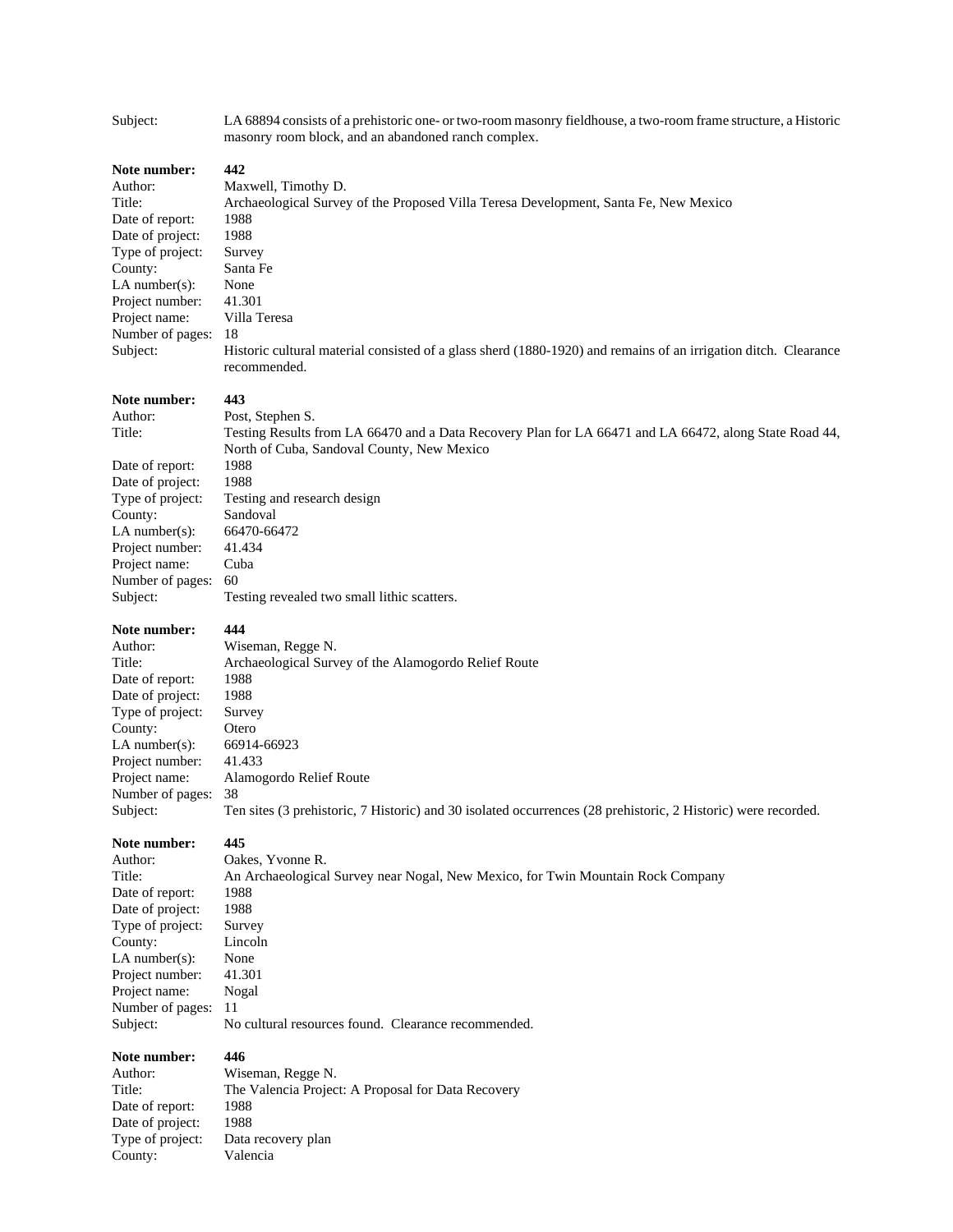LA number(s): 953, 67321<br>Project number: 41.435 Project number:<br>Project name: Valencia Data Recovery Number of pages: 34 Subject: LA 953 is a protohistoric Indian village known as Valencia Pueblo, and LA 67321 is an eighteenth- or early nineteenth-century Hispanic site of unknown type.

#### **Note number: 448**

| Author:             | Peckham, Stewart L., and William C. Allan                                                                             |
|---------------------|-----------------------------------------------------------------------------------------------------------------------|
| Title:              | Archaeological Excavations                                                                                            |
| Date of report:     | 1990                                                                                                                  |
| Date of project:    | 1972                                                                                                                  |
| Type of project:    | Excavation                                                                                                            |
| County:             | San Juan                                                                                                              |
| LA number $(s)$ :   | 8243, 10703                                                                                                           |
| Project number:     | 60.11                                                                                                                 |
| Project name:       | Mitten Rock                                                                                                           |
| Number of pages: 32 |                                                                                                                       |
| Subject:            | Two prehistoric sites: LA 10703, two pithouses on a stabilized dune; and LA 8243, six rooms of Mitten Rock<br>Pueblo. |
|                     |                                                                                                                       |

## **Note number:** 449<br>Author: Post

Author: Post, Stephen S.<br>Title: A Study of Two Date of report: Date of project: Type of project: County: LA number(s): Project number: Project name: Number of pages: Subject:

|                     | - 00 the best best for                                                       |
|---------------------|------------------------------------------------------------------------------|
| Title:              | A Study of Two Houses along State Road 75 in Vadito, Taos County, New Mexico |
| Date of report:     | 1987                                                                         |
| Date of project:    | 1987                                                                         |
| Type of project:    | Survey and research                                                          |
| County:             | Taos                                                                         |
| LA number $(s)$ :   | 64977, 64978                                                                 |
| Project number:     | 41.424                                                                       |
| Project name:       | Vadito                                                                       |
| Number of pages: 21 |                                                                              |
| Subject:            | A study of two vernacular houses.                                            |
|                     |                                                                              |

### **Note number:** 450<br>Author: Moo

| Author:          | Moore, James L., Daisy F. Levine, and Rhonda Main                                                     |
|------------------|-------------------------------------------------------------------------------------------------------|
| Title:           | An Archaeological Survey of Proposed Improvements to State Road 456, Union County, New Mexico         |
| Date of report:  | 1988                                                                                                  |
| Date of project: | 1988                                                                                                  |
| Type of project: | Survey                                                                                                |
| County:          | Union                                                                                                 |
| LA number(s):    | 48829, 48832-48834, 48839, 48848, 48880, 48888, 48889, 50636, 65003, 66208, 67547-67567               |
| Project number:  | 41.426                                                                                                |
| Project name:    | Dry Cimarron                                                                                          |
| Number of pages: | -87                                                                                                   |
| Subject:         | The survey located 22 sites and 17 isolated occurrences and reexamined 11 previously recorded sites.* |

#### **Note number: 451**

| Author:             | Levine, Daisy F.                                                                              |
|---------------------|-----------------------------------------------------------------------------------------------|
| Title:              | An Archaeological Survey of a Proposed County Road near Lordsburg, Hidalgo County, New Mexico |
| Date of report:     | 1990                                                                                          |
| Date of project:    | 1988                                                                                          |
| Type of project:    | Survey                                                                                        |
| County:             | Hidalgo, Grant                                                                                |
| LA number(s):       | 68989                                                                                         |
| Project number:     | 41.432                                                                                        |
| Project name:       | Lordsburg                                                                                     |
| Number of pages: 26 |                                                                                               |
| Subject:            | One lithic artifact site and six isolated occurrences were located.                           |
|                     |                                                                                               |

| Author:         | Zamora, Dorothy A.                                                               |
|-----------------|----------------------------------------------------------------------------------|
| Title:          | Excavations at the Coal Mining Community of Carthage, Socorro County, New Mexico |
| Date of report: | In progress                                                                      |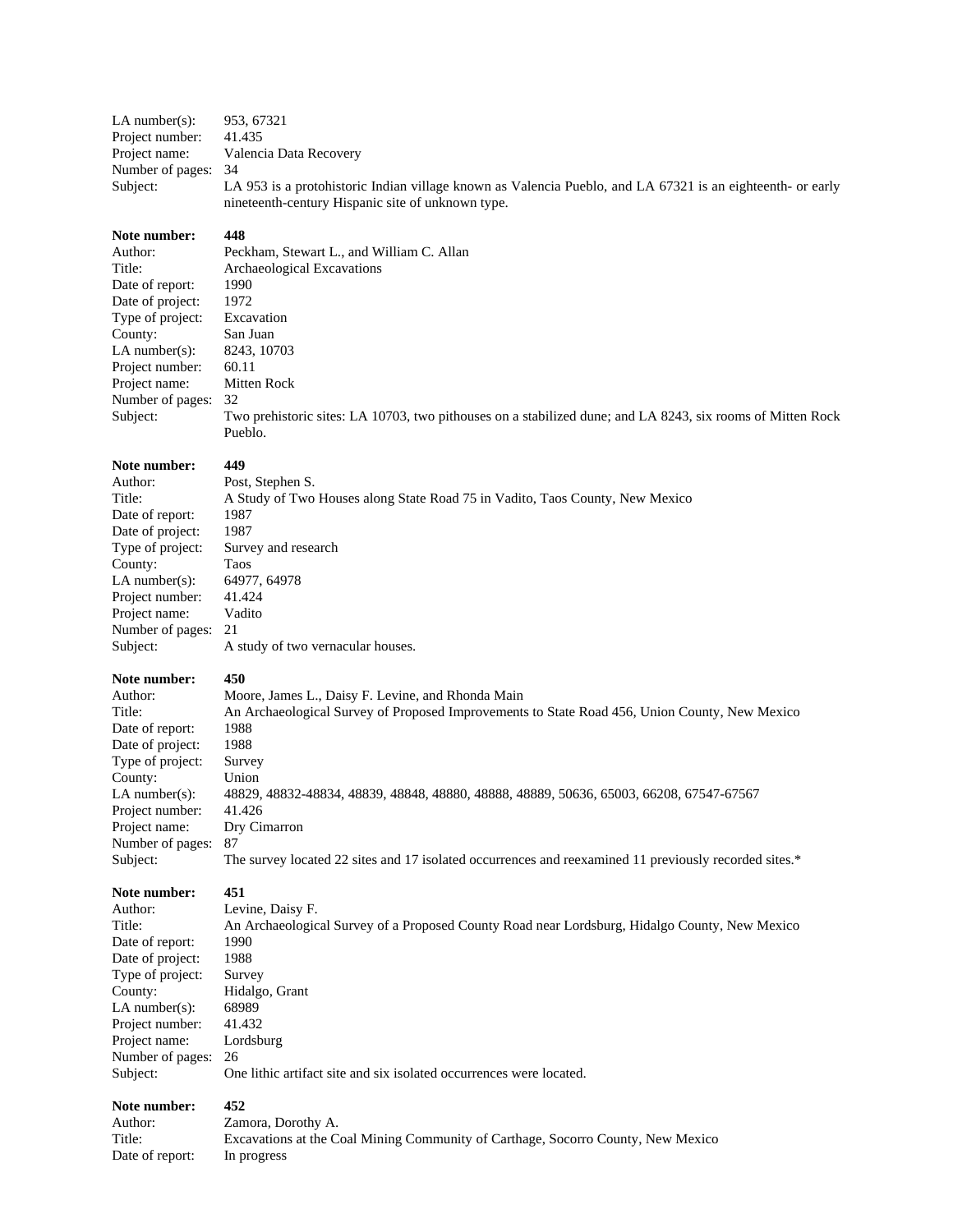| Date of project:<br>Type of project:<br>County:<br>$LA$ number(s):<br>Project number:<br>Project name:<br>Number of pages:<br>Subject:                                                           | 1986-87<br>Excavation<br>Socorro<br>45877, 45878, 45882<br>41.395<br>Carthage<br>The historic coal mining community of Carthage was partially excavated.                                                                                                                                                                |
|--------------------------------------------------------------------------------------------------------------------------------------------------------------------------------------------------|-------------------------------------------------------------------------------------------------------------------------------------------------------------------------------------------------------------------------------------------------------------------------------------------------------------------------|
| Note number:<br>Author:<br>Title:<br>Date of report:<br>Date of project:<br>Type of project:<br>County:<br>$LA$ number(s):<br>Project number:<br>Project name:<br>Number of pages:<br>Subject:   | 453<br>Maxwell, Timothy D.<br>Archaeological Investigation at the Big Jo Site, Santa Fe, New Mexico<br>In progress<br>1984-85<br>Excavation<br>Santa Fe<br>46174<br>41.336<br>Big Joe<br>Excavation of a residence built in the late 1700s and occupied through 1984. In progress.                                      |
| Note number:<br>Author:<br>Title:<br>Date of report:<br>Date of project:<br>Type of project:<br>County:<br>$LA$ number(s):<br>Project number:<br>Project name:<br>Number of pages:<br>Subject:   | 454<br>Hannaford, Charles A.<br>Archaeological Testing of LA 53497, near Paguate, Cibola County, New Mexico<br>In progress<br>1986<br>Testing<br>Cibola<br>53497<br>41.380<br>Paguate<br>40<br>Probable seasonal fieldhouse near Laguna Pueblo dating to A.D. 1000-1100.*                                               |
| Note number:<br>Author:<br>Title:<br>Date of report:<br>Date of project:<br>Type of project:<br>County:<br>LA number $(s)$ :<br>Project number:<br>Project name:<br>Number of pages:<br>Subject: | 455<br>Akins, Nancy J.<br>Archaeological Testing at the Nutt Site, LA 37524, a Large Lithic Quarry along State Road 26 in Luna County,<br>New Mexico<br>1985<br>1985<br>Testing<br>Luna<br>37524<br>41.355<br>Nutt<br>49<br>Siliceous cobbles at the site were a source of chert and rhyolites for prehistoric groups.* |
| Note number:<br>Author:<br>Title:<br>Date of report:<br>Date of project:<br>Type of project:<br>County:<br>$LA$ number(s):<br>Project number:<br>Project name:<br>Number of pages:<br>Subject:   | 456<br>Hannaford, Charles A.<br>Archaeological Testing at Four Sites near Laguna Pueblo<br>In progress<br>1985<br>Testing<br>Cibola<br>48729, 48730, 48732, 48733<br>41.351<br>Laguna Testing<br>Four Anasazi Pueblo II sites.*                                                                                         |
| Note number:<br>Author:                                                                                                                                                                          | 457<br>Moore, James L., and Anthony Martinez                                                                                                                                                                                                                                                                            |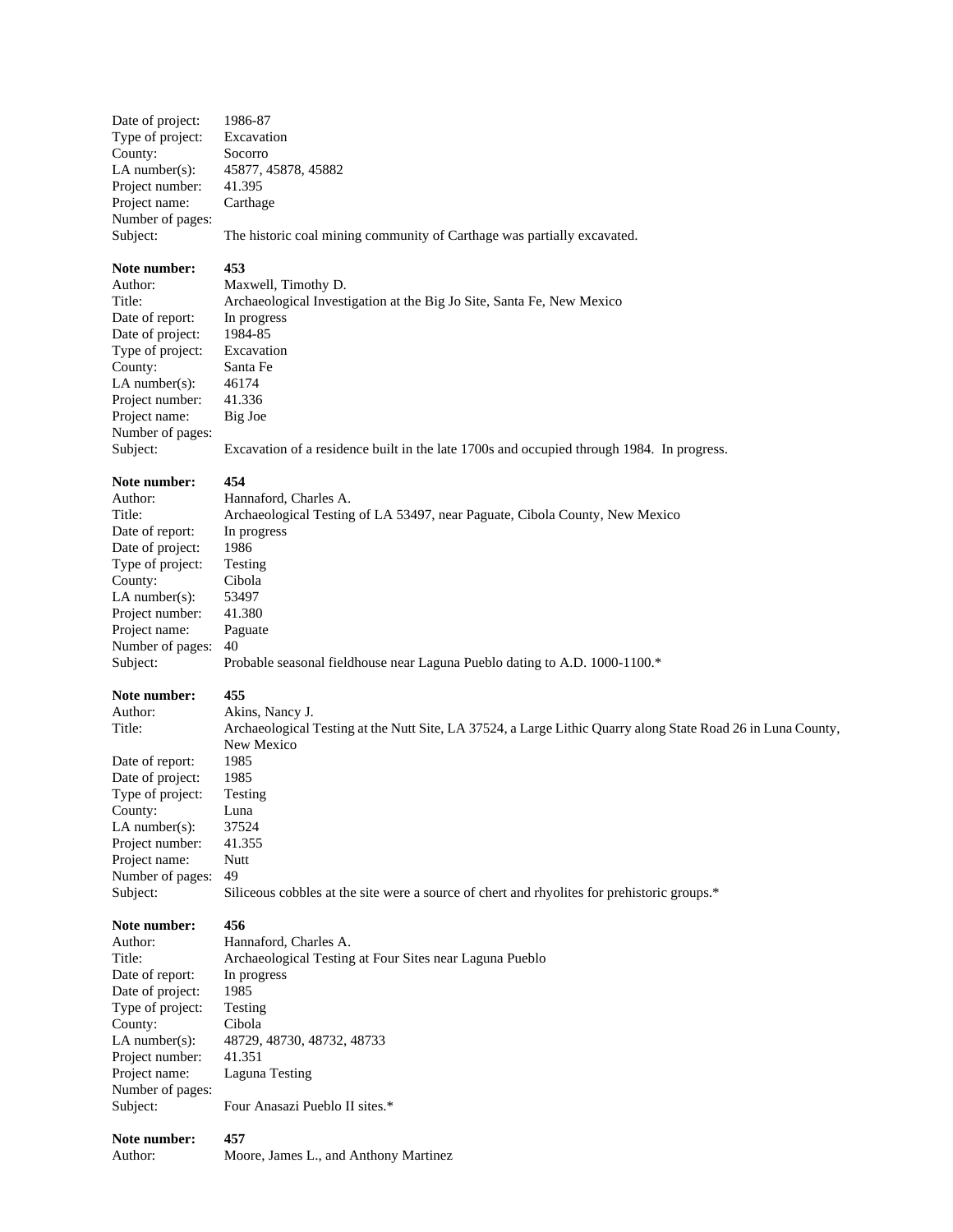Title: The Old House Survey: An Examination of LA 65356, the Padilla Residence, at Plaza del Llano, San Miguel County, New Mexico Date of report: Date of project: 1987 Type of project: Survey County: San Miguel LA number(s):  $65356$ Project number: 41.424 Project name: Plaza del Llano Number of pages: 20 Subject: The date of construction of the Padilla house, a standing adobe residence, is estimated between 1900 and 1920.

#### **Note number: 458**

| Author:          | Moore, James L.                                                                                                                                           |
|------------------|-----------------------------------------------------------------------------------------------------------------------------------------------------------|
| Title:           | Archaeological Test Excavations at Two Pueblo II Sites along the Farmington Relief Route                                                                  |
| Date of report:  | 1988                                                                                                                                                      |
| Date of project: | 1987                                                                                                                                                      |
| Type of project: | Testing                                                                                                                                                   |
| County:          | San Juan                                                                                                                                                  |
| $LA$ number(s):  | 46683, 46684                                                                                                                                              |
| Project number:  | 41.406                                                                                                                                                    |
| Project name:    | <b>Farmington Relief Route</b>                                                                                                                            |
| Number of pages: | 77                                                                                                                                                        |
| Subject:         | Test excavations of two Pueblo II sites revealed no significant subsurface deposition at LA 46684 and badly<br>disturbed subsurface deposits at LA 46683. |

#### **Note number: 459**

| Author:           | Cronk, Lynn E., and Nancy J. Akins                                                                                                                                              |
|-------------------|---------------------------------------------------------------------------------------------------------------------------------------------------------------------------------|
| Title:            | Test Excavations at Seven Archaeological Sites near Hunter Wash, San Juan County, New Mexico                                                                                    |
| Date of report:   | 1986                                                                                                                                                                            |
| Date of project:  | 1983                                                                                                                                                                            |
| Type of project:  | Test excavation                                                                                                                                                                 |
| County:           | San Juan                                                                                                                                                                        |
| LA number $(s)$ : | 14838, 20225, 20231, 30961, 30964, 30965, 34149                                                                                                                                 |
| Project number:   | 41.325                                                                                                                                                                          |
| Project name:     | Hunter Wash                                                                                                                                                                     |
| Number of pages:  | 84                                                                                                                                                                              |
| Subject:          | Six lithic scatters, all seasonal resource sites. No subsurface cultural remains were found. LA 14838, a historic<br>site, revealed use surfaces in two of the four structures. |

#### **Note number: 460**

#### Author: Rudecoff, Christine A.

Title: Archaic Occupations on the Southeastern Chaco Slope: Archaeological Survey and Test Excavations at LA 49171, LA 57173, and LA 57174, McKinley County, New Mexico Date of report: 1988 Date of project: 1986 Type of project: Survey and testing County: McKinley LA number(s): 49171, 57173, 57174 Project number: 41.393 Project name: Ambrosia Lake Number of pages: 65 Subject: LA 49171: hearth. LA 57173: point fragments and milling equipment suggest Middle to Late Archaic occupation. LA 57174: a briefly occupied late San Jose or Early Archaic camp.

**Note number: 461** Author: Wiseman, Regge N., and David A. Phillips, Jr. Title: Data Recovery Plan for the Picacho Site (LA 58971), Lincoln County, New Mexico Date of report: 1988 Date of project: 1987 Type of project: Research design County: Lincoln LA number(s): 58971 Project number: 41.441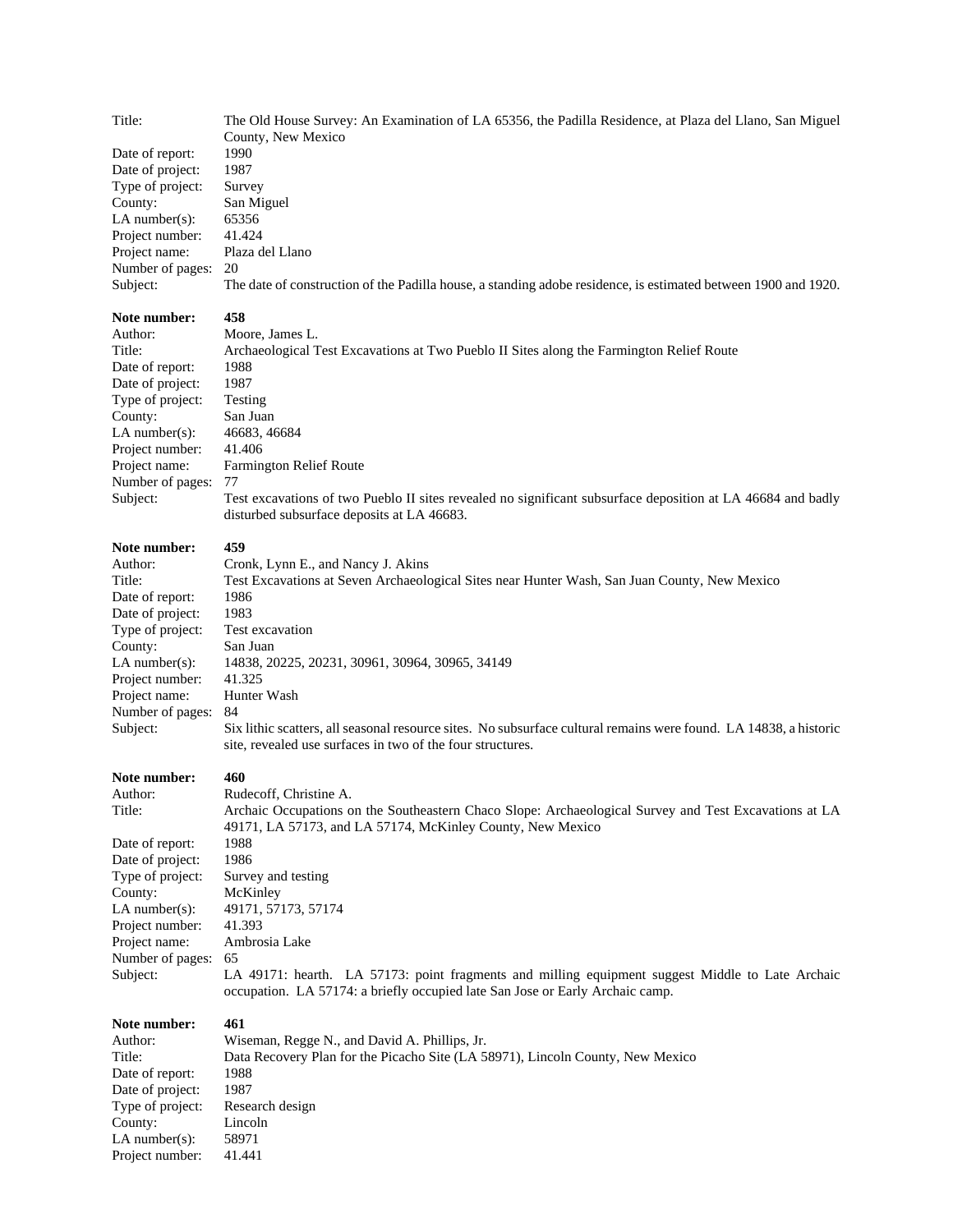| Project name:<br>Number of pages: | Picacho<br>36                                                                                                                                                                                            |
|-----------------------------------|----------------------------------------------------------------------------------------------------------------------------------------------------------------------------------------------------------|
| Subject:                          | This nonceramic site with pit features and a possible pit structure may belong to the Late Archaic period.                                                                                               |
| Note number:                      | 462                                                                                                                                                                                                      |
| Author:                           | Moore, James L.                                                                                                                                                                                          |
| Title:                            | Archaeological Test Excavations at the Cherry Creek Site near Tyrone, Grant County, New Mexico                                                                                                           |
| Date of report:                   | 1988                                                                                                                                                                                                     |
| Date of project:                  | 1987                                                                                                                                                                                                     |
| Type of project:                  | <b>Test Excavation</b>                                                                                                                                                                                   |
| County:                           | Grant                                                                                                                                                                                                    |
| LA number $(s)$ :                 | 5787                                                                                                                                                                                                     |
| Project number:                   | 41.403                                                                                                                                                                                                   |
| Project name:                     | Cherry Creek                                                                                                                                                                                             |
| Number of pages:                  | 72                                                                                                                                                                                                       |
| Subject:                          | A pithouse and two middens were found at this Cumbres-phase Mogollon site.                                                                                                                               |
| Note number:                      | 464                                                                                                                                                                                                      |
| Author:                           | Boyer, Jeffrey L.                                                                                                                                                                                        |
| Title:                            | The Rainbow-Erler Coal Mines: Archaeological Inventory Survey near Dulce, Rio Arriba County, New Mexico                                                                                                  |
| Date of report:                   | 1988                                                                                                                                                                                                     |
| Date of project:                  | 1988                                                                                                                                                                                                     |
| Type of project:                  | Rio Arriba                                                                                                                                                                                               |
| County:                           | Survey                                                                                                                                                                                                   |
| LA number $(s)$ :                 | 68735                                                                                                                                                                                                    |
| Project number:                   | 41.440                                                                                                                                                                                                   |
| Project name:                     | Dulce                                                                                                                                                                                                    |
| Number of pages:                  | 37                                                                                                                                                                                                       |
| Subject:                          | The site consists of three mine areas, including six mine adit openings, a prospect hole, a narrow railbed, a<br>powderhouse, three loadout chutes with associated spillage piles, and a miner's shack.* |
| Note number:                      | 465                                                                                                                                                                                                      |
| Author:                           | Carter, Laura A.                                                                                                                                                                                         |
| Title:                            | An Archaeological Clearance Survey of the Indian Hospital, Public Health Service Solid Waste Disposal Areas,<br>Santa Clara Pueblo, Rio Arriba County, New Mexico                                        |
| Date of report:                   | 1975                                                                                                                                                                                                     |
| Date of project:                  | 1975                                                                                                                                                                                                     |
| Type of project:                  | Survey                                                                                                                                                                                                   |
| County:                           | Rio Arriba                                                                                                                                                                                               |
| LA number $(s)$ :                 | None                                                                                                                                                                                                     |
| Project number:                   | 63.18                                                                                                                                                                                                    |
| Project name:                     | Solid Waste Disposal, Santa Clara                                                                                                                                                                        |
| Number of pages: 4                |                                                                                                                                                                                                          |
| Subject:                          | Clearance recommended.                                                                                                                                                                                   |
| Note number:                      | 466                                                                                                                                                                                                      |
| Author:                           | Moore, James L., and Anthony Martinez                                                                                                                                                                    |
| Title:                            | Archaeological Test Excavations at the Dead Raven Site, near Montezuma, San Miguel County, New Mexico                                                                                                    |
| Date of report:                   | 1988                                                                                                                                                                                                     |
| Date of project:                  | 1987                                                                                                                                                                                                     |
| Type of project:                  | Test excavation                                                                                                                                                                                          |
| County:                           | San Miguel                                                                                                                                                                                               |
| LA number $(s)$ :                 | 55369                                                                                                                                                                                                    |
| Project number:                   | 41.410                                                                                                                                                                                                   |
| Project name:                     | Dead Raven                                                                                                                                                                                               |
| Number of pages:                  | 63                                                                                                                                                                                                       |
| Subject:                          | No prehistoric features or structures at this lithic scatter and historic cabin.                                                                                                                         |
| Note number:                      | 467                                                                                                                                                                                                      |
| Author:                           | Wiseman, Regge N.                                                                                                                                                                                        |
| Title:                            | The Roswell Relief Route Project: Survey, Testing, Evaluation, and Data Recovery Plan for Ten Prehistoric and<br>Historic Sites in Chaves County, New Mexico                                             |
| Date of report:                   | 1989                                                                                                                                                                                                     |
| Date of project:                  | 1988                                                                                                                                                                                                     |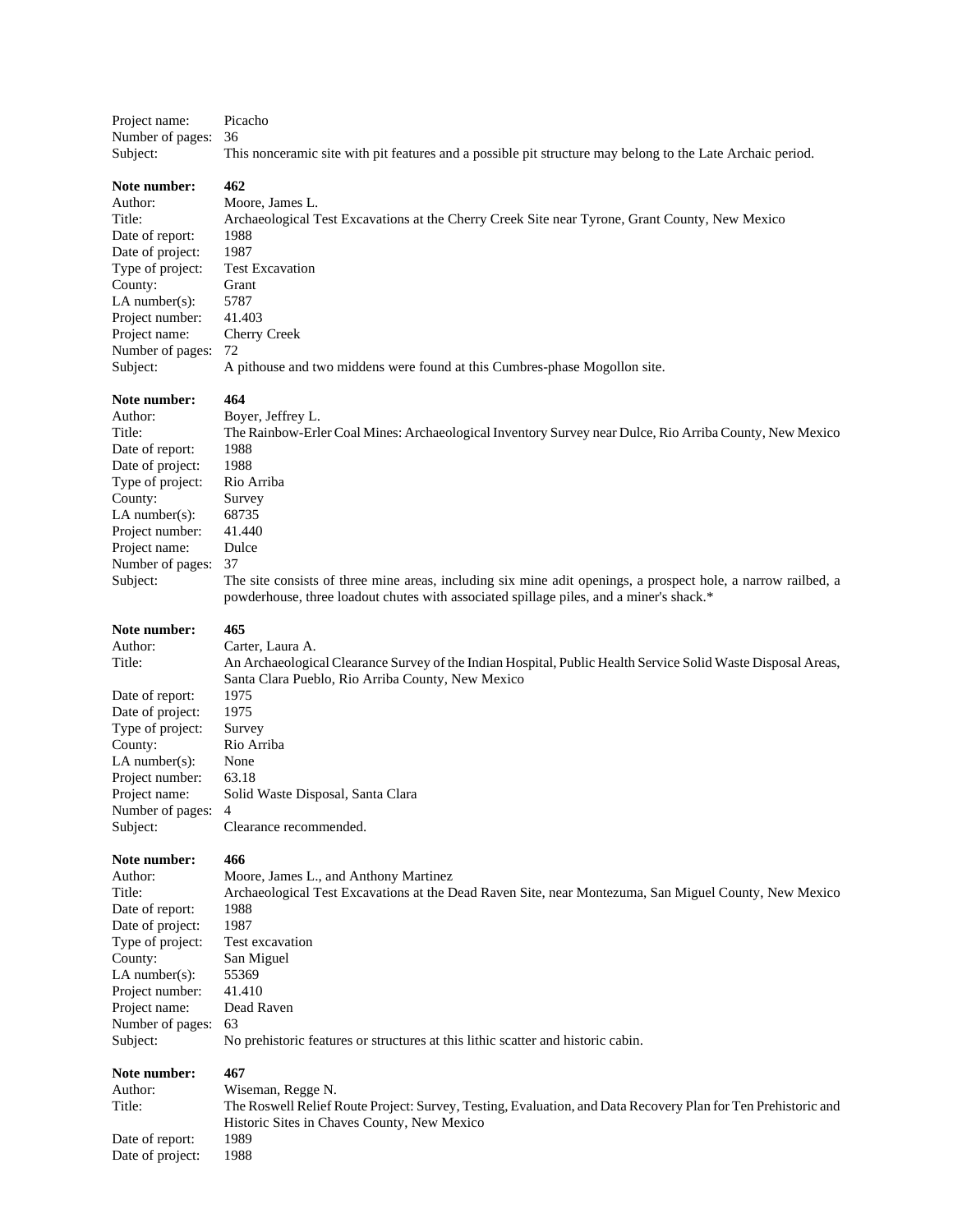| Type of project:  | Survey, testing, data recovery plan                                                                                                                                                                                                                                |
|-------------------|--------------------------------------------------------------------------------------------------------------------------------------------------------------------------------------------------------------------------------------------------------------------|
| County:           | Chaves                                                                                                                                                                                                                                                             |
| $LA$ number(s):   | 54346, 54347, 68182, 68183, 68184, 68185, 68186, 68187, 68188, 68189                                                                                                                                                                                               |
| Project number:   | 41.429                                                                                                                                                                                                                                                             |
| Project name:     | <b>Roswell Relief Route</b>                                                                                                                                                                                                                                        |
| Number of pages:  | 68                                                                                                                                                                                                                                                                 |
| Subject:          | Five prehistoric sites, including a large thirteenth-century pithouse village, a ceramic period hearth, a bedrock<br>mortar, and two Archaic sites. Five historic sites, including three possible homesteads, a concrete water tank, and<br>a roadside trash dump. |
| Note number:      | 468                                                                                                                                                                                                                                                                |
| Author:           | Boyer, Jeffrey L.                                                                                                                                                                                                                                                  |
| Title:            | The Hopewell Gold Mines: Archaeological Inventory Survey near Hopewell Lake, Rio Arriba County, New                                                                                                                                                                |
|                   | Mexico                                                                                                                                                                                                                                                             |
| Date of report:   | 1989                                                                                                                                                                                                                                                               |
| Date of project:  | 1988                                                                                                                                                                                                                                                               |
| Type of project:  | Survey                                                                                                                                                                                                                                                             |
| County:           | Rio Arriba                                                                                                                                                                                                                                                         |
| LA number $(s)$ : | 5199                                                                                                                                                                                                                                                               |
| Project number:   | 41.440                                                                                                                                                                                                                                                             |
| Project name:     | Hopewell Gold Mines                                                                                                                                                                                                                                                |

Number of pages: 66<br>Subject: The The site consists of nine mine shafts, one well shaft, eight mine adits, three log cabins, a mill shed, a warehouse, placer mine scars, numerous prospect holes, and the possible location of the abandoned mining town of Hopewell.\*

#### **Note number: 469**

| Author:             | Hammack, Lauren C.    |
|---------------------|-----------------------|
| Title:              | The Tunnard Site      |
| Date of report:     | 1966                  |
| Date of project:    | 1965                  |
| Type of project:    | Survey                |
| County:             | Bernalillo            |
| $LA$ number $(s)$ : | 6868                  |
| Project number:     | 53.10                 |
| Project name:       | <b>Tunnard Site</b>   |
| Number of pages:    | 29                    |
| Subject:            | Surface pottery sugge |
|                     |                       |

53.10 Tunnard Site 29 Surface pottery suggests the site was occupied in the first half of the fourteenth century. Flooding has removed all evidence of habitation but a refuse mound. Published as Research Records 3, Museum of New Mexico.

#### **Note number: 470**

| Author:             | Moore.  |
|---------------------|---------|
| Title:              | Archae  |
| Date of report:     | 1989    |
| Date of project:    | 1989    |
| Type of project:    | Survey  |
| County:             | Sandoy  |
| $LA$ number $(s)$ : | None    |
| Project number:     | 41.440  |
| Project name:       | Hagan   |
| Number of pages:    | 21      |
| Subject:            | Four ao |

re, James L. aeological Investigations at Hagan and Coyote, Sandoval County, New Mexico oval

adits associated with two abandoned coal mines were surveyed. Clearance was recommended.

| Author:          | Fuller, Katharine H.                                               |
|------------------|--------------------------------------------------------------------|
| Title:           | Archaeological Survey of Two Uranium Mines near Gallup, New Mexico |
| Date of report:  | 1989                                                               |
| Date of project: | 1989                                                               |
| Type of project: | Survey                                                             |
| County:          | McKinley                                                           |
| $LA$ number(s):  | 70080-70083                                                        |
| Project number:  | 41.440                                                             |
| Project name:    | Hogback                                                            |
| Number of pages: | 23                                                                 |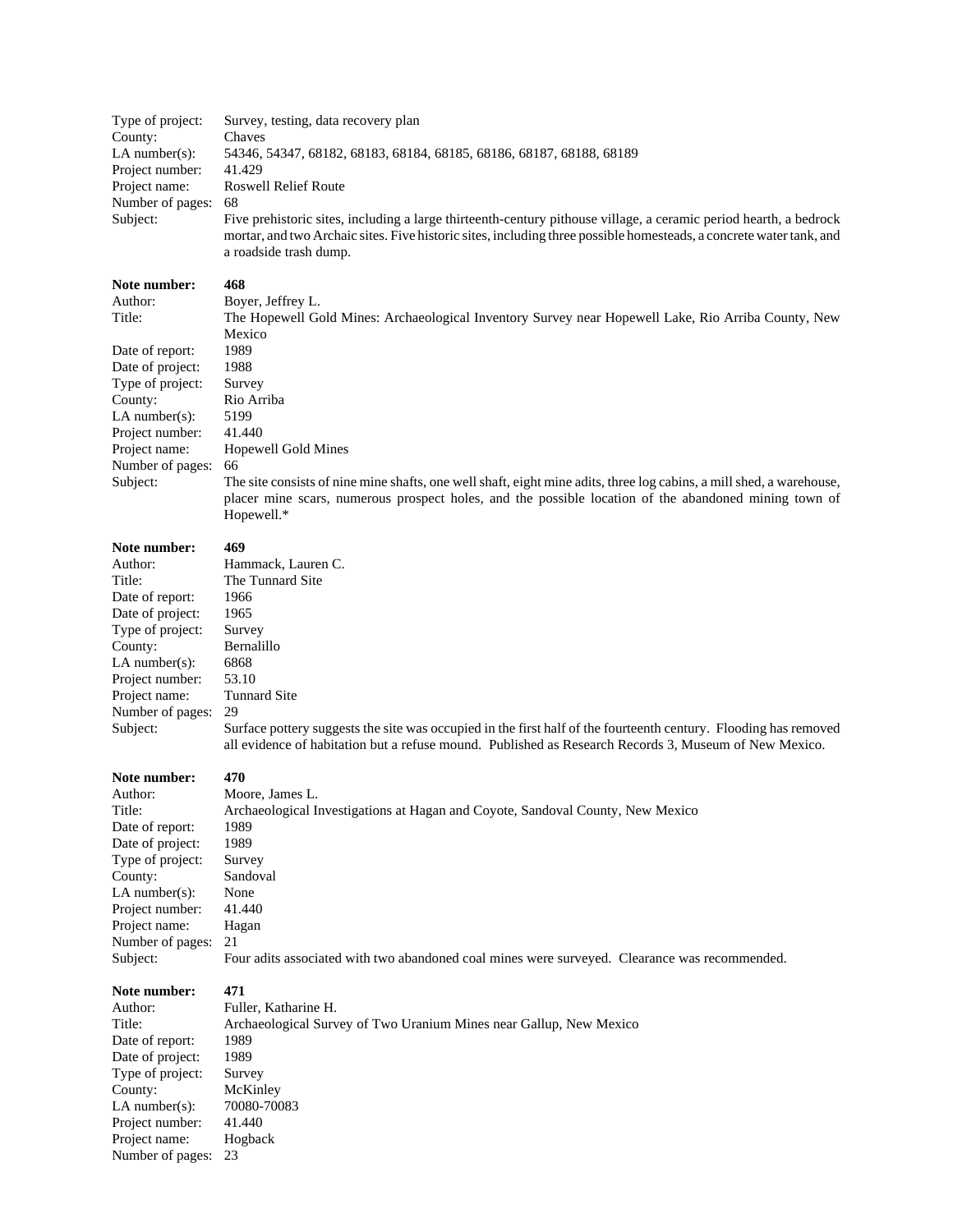| Subject:                                                                                                                                                                                         | Two uranium mines consisting of adits, tailings, an open mine pit, a powder room, a historic dugout complex,<br>and a prehistoric site were recorded.                                                                                                                                                                                                                                                                                                           |
|--------------------------------------------------------------------------------------------------------------------------------------------------------------------------------------------------|-----------------------------------------------------------------------------------------------------------------------------------------------------------------------------------------------------------------------------------------------------------------------------------------------------------------------------------------------------------------------------------------------------------------------------------------------------------------|
| Note number:<br>Author:<br>Title:<br>Date of report:<br>Date of project:<br>Type of project:<br>County:<br>LA number $(s)$ :<br>Project number:<br>Project name:<br>Number of pages:<br>Subject: | 472<br>Staff<br>Research Section 1988 Annual Report<br>1989<br>1988<br>Not applicable<br>Not applicable<br>Not applicable<br>Not applicable<br>1988 Annual Report<br>28<br>Summaries of projects completed in 1988.                                                                                                                                                                                                                                             |
| Note number:<br>Author:<br>Title:<br>Date of report:<br>Date of project:<br>Type of project:<br>County:<br>$LA$ number(s):<br>Project number:<br>Project name:<br>Number of pages:<br>Subject:   | 473<br>Moore, James L.<br>Data Recovery Plan for LA 160, a Spanish Colonial Site at the Pojoaque Port of Entry along U.S. 84, Santa Fe<br>County, New Mexico<br>1989<br>1989<br>Data recovery plan<br>Santa Fe<br>160<br>41.458<br>Cuyamungue<br>35<br>Data recovery plan for three possible cultural features at LA 160.                                                                                                                                       |
| Note number:<br>Author:<br>Title:<br>Date of report:<br>Date of project:<br>Type of project:<br>County:<br>$LA$ number(s):<br>Project number:<br>Project name:<br>Number of pages:<br>Subject:   | 474<br>Fuller, Katharine H.<br>An Archaeological Survey of a Proposed Borrow Pit near Mirabel Mine, Cibola County, New Mexico<br>1989<br>1989<br>Survey<br>Cibola<br>None<br>41.440<br>Mirabel Mine<br>9<br>No cultural resources were found.                                                                                                                                                                                                                   |
| Note number:<br>Author:<br>Title:<br>Date of report:<br>Date of project:<br>Type of project:<br>County:<br>LA number $(s)$ :<br>Project number:<br>Project name:<br>Number of pages:<br>Subject: | 475<br>Vierra, Bradley J.<br>A Sixteenth-Century Spanish Campsite in the Tiguex Province<br>1989<br>1986<br>Excavation<br>Bernalillo<br>54147<br>41.384<br>Coronado's Campsite<br>264<br>Fifteen shallow dugouts contained hearths, burned areas, pits, and postholes. After the dugouts were abandoned,<br>they were filled with trash, including charcoal, burned corn, sherds, and metal artifacts. The site was occupied<br>between ca. A.D. 1525 and 1625. |
| Note number:<br>Author:<br>Title:<br>Date of report:<br>Date of project:                                                                                                                         | 476<br>Post, Stephen S.<br>Archaeological Survey and Testing Results and Data Recovery Plan for Three Sites in Valencia County, New<br>Mexico<br>1989<br>1989                                                                                                                                                                                                                                                                                                   |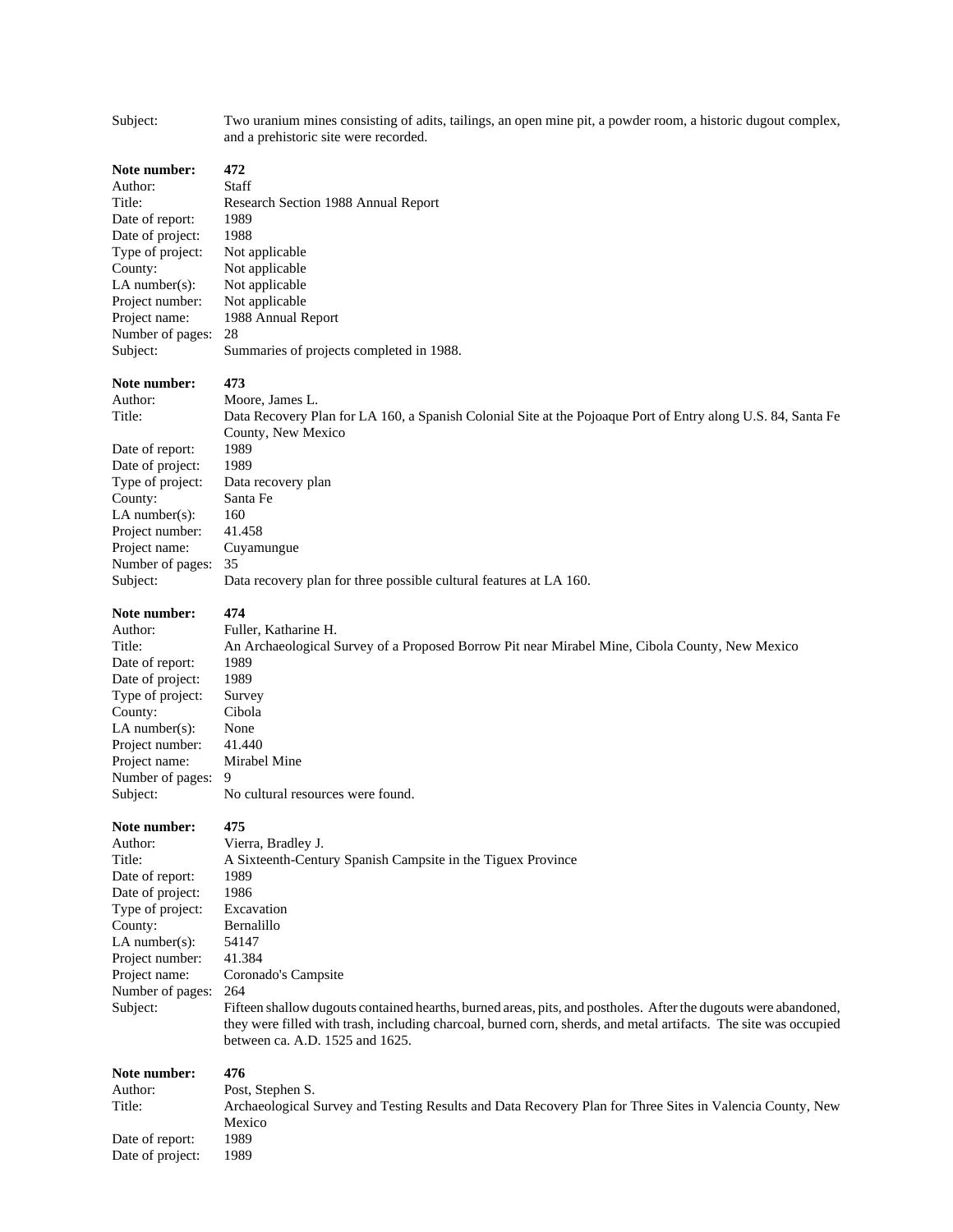| Type of project:<br>County:<br>$LA$ number(s):<br>Project number:<br>Project name:<br>Number of pages:<br>Subject:                                                                             | Survey, testing, and data recovery plan<br>Valencia<br>3558, 70162, 70163<br>41.456<br>I-40 Interchanges<br>92<br>A survey of three Interstate-40 interchanges. Sites include a lithic and sherd artifact scatter, an artifact<br>concentration with surface charcoal stains, and an artifact scatter with charcoal stains.                                                                                                                                                                                         |
|------------------------------------------------------------------------------------------------------------------------------------------------------------------------------------------------|---------------------------------------------------------------------------------------------------------------------------------------------------------------------------------------------------------------------------------------------------------------------------------------------------------------------------------------------------------------------------------------------------------------------------------------------------------------------------------------------------------------------|
| Note number:                                                                                                                                                                                   | 477                                                                                                                                                                                                                                                                                                                                                                                                                                                                                                                 |
| Author:                                                                                                                                                                                        | Wiseman, Regge N.                                                                                                                                                                                                                                                                                                                                                                                                                                                                                                   |
| Title:                                                                                                                                                                                         | Data Recovery Plan for the Sunset Shelters (LA 71167), Lincoln County, New Mexico                                                                                                                                                                                                                                                                                                                                                                                                                                   |
| Date of report:                                                                                                                                                                                | 1989                                                                                                                                                                                                                                                                                                                                                                                                                                                                                                                |
| Date of project:                                                                                                                                                                               | 1989                                                                                                                                                                                                                                                                                                                                                                                                                                                                                                                |
| Type of project:                                                                                                                                                                               | Testing, data recovery plan                                                                                                                                                                                                                                                                                                                                                                                                                                                                                         |
| County:                                                                                                                                                                                        | Lincoln                                                                                                                                                                                                                                                                                                                                                                                                                                                                                                             |
| LA number(s):                                                                                                                                                                                  | 71167                                                                                                                                                                                                                                                                                                                                                                                                                                                                                                               |
| Project number:                                                                                                                                                                                | 41.441                                                                                                                                                                                                                                                                                                                                                                                                                                                                                                              |
| Project name:                                                                                                                                                                                  | <b>Sunset Shelters</b>                                                                                                                                                                                                                                                                                                                                                                                                                                                                                              |
| Number of pages:                                                                                                                                                                               | 37                                                                                                                                                                                                                                                                                                                                                                                                                                                                                                                  |
| Subject:                                                                                                                                                                                       | Two small caves and two tiny shelters were tested and designated a single site.                                                                                                                                                                                                                                                                                                                                                                                                                                     |
| Note number:<br>Author:<br>Title:<br>Date of report:<br>Date of project:<br>Type of project:<br>County:<br>$LA$ number(s):<br>Project number:<br>Project name:<br>Number of pages:<br>Subject: | 478<br>Boyer, Jeffrey L.<br>The Pot Creek Project: Survey and testing Results and a Data Recovery Plan for Sites along State Road 518, Taos<br>County, New Mexico<br>1989<br>1989<br>Survey, testing, data recovery plan<br>Taos<br>243, 2742, 3570, 51670-51673, 69138, 69139, 69141, 70575-70577, 71186-71190, 71227<br>41.442<br>Pot Creek Testing<br>80<br>Eight pithouse sites, two small pueblos, two large pueblos, six prehistoric sherd and lithic scatters, and one<br>Apachean sherd and lithic scatter. |
| Note number:                                                                                                                                                                                   | 479                                                                                                                                                                                                                                                                                                                                                                                                                                                                                                                 |
| Author:                                                                                                                                                                                        | Geister, Scott                                                                                                                                                                                                                                                                                                                                                                                                                                                                                                      |
| Title:                                                                                                                                                                                         | Archaeological Survey of Five Abandoned Coal Mines near Twin Buttes, New Mexico                                                                                                                                                                                                                                                                                                                                                                                                                                     |
| Date of report:                                                                                                                                                                                | 1989                                                                                                                                                                                                                                                                                                                                                                                                                                                                                                                |
| Date of project:                                                                                                                                                                               | 1989                                                                                                                                                                                                                                                                                                                                                                                                                                                                                                                |
| Type of project:                                                                                                                                                                               | Survey                                                                                                                                                                                                                                                                                                                                                                                                                                                                                                              |
| County:                                                                                                                                                                                        | McKinley                                                                                                                                                                                                                                                                                                                                                                                                                                                                                                            |
| $LA$ number(s):                                                                                                                                                                                | 71703, 71704, 71726                                                                                                                                                                                                                                                                                                                                                                                                                                                                                                 |
| Project number:                                                                                                                                                                                | 41.440                                                                                                                                                                                                                                                                                                                                                                                                                                                                                                              |
| Project name:                                                                                                                                                                                  | <b>Twin Buttes</b>                                                                                                                                                                                                                                                                                                                                                                                                                                                                                                  |
| Number of pages:                                                                                                                                                                               | 29                                                                                                                                                                                                                                                                                                                                                                                                                                                                                                                  |
| Subject:                                                                                                                                                                                       | A survey of five coal mine locations for the Abandoned Mine Lands Bureau.                                                                                                                                                                                                                                                                                                                                                                                                                                           |
| Note number:                                                                                                                                                                                   | 480                                                                                                                                                                                                                                                                                                                                                                                                                                                                                                                 |
| Author:                                                                                                                                                                                        | Main, Rhonda                                                                                                                                                                                                                                                                                                                                                                                                                                                                                                        |
| Title:                                                                                                                                                                                         | An Archaeological Survey of an Abandoned Mine Site near Pecos, New Mexico                                                                                                                                                                                                                                                                                                                                                                                                                                           |
| Date of report:                                                                                                                                                                                | 1989                                                                                                                                                                                                                                                                                                                                                                                                                                                                                                                |
| Date of project:                                                                                                                                                                               | 1989                                                                                                                                                                                                                                                                                                                                                                                                                                                                                                                |
| Type of project:                                                                                                                                                                               | Survey                                                                                                                                                                                                                                                                                                                                                                                                                                                                                                              |
| County:                                                                                                                                                                                        | San Miguel                                                                                                                                                                                                                                                                                                                                                                                                                                                                                                          |
| LA number( $s$ ):                                                                                                                                                                              | 71725                                                                                                                                                                                                                                                                                                                                                                                                                                                                                                               |
| Project number:                                                                                                                                                                                | 41.440                                                                                                                                                                                                                                                                                                                                                                                                                                                                                                              |
| Project name:                                                                                                                                                                                  | La Posada                                                                                                                                                                                                                                                                                                                                                                                                                                                                                                           |
| Number of pages:                                                                                                                                                                               | 14                                                                                                                                                                                                                                                                                                                                                                                                                                                                                                                  |
| Subject:                                                                                                                                                                                       | One adit, one prospect hole, loadout timbers, two spoil piles, and a masonry wall. Clearance recommended.                                                                                                                                                                                                                                                                                                                                                                                                           |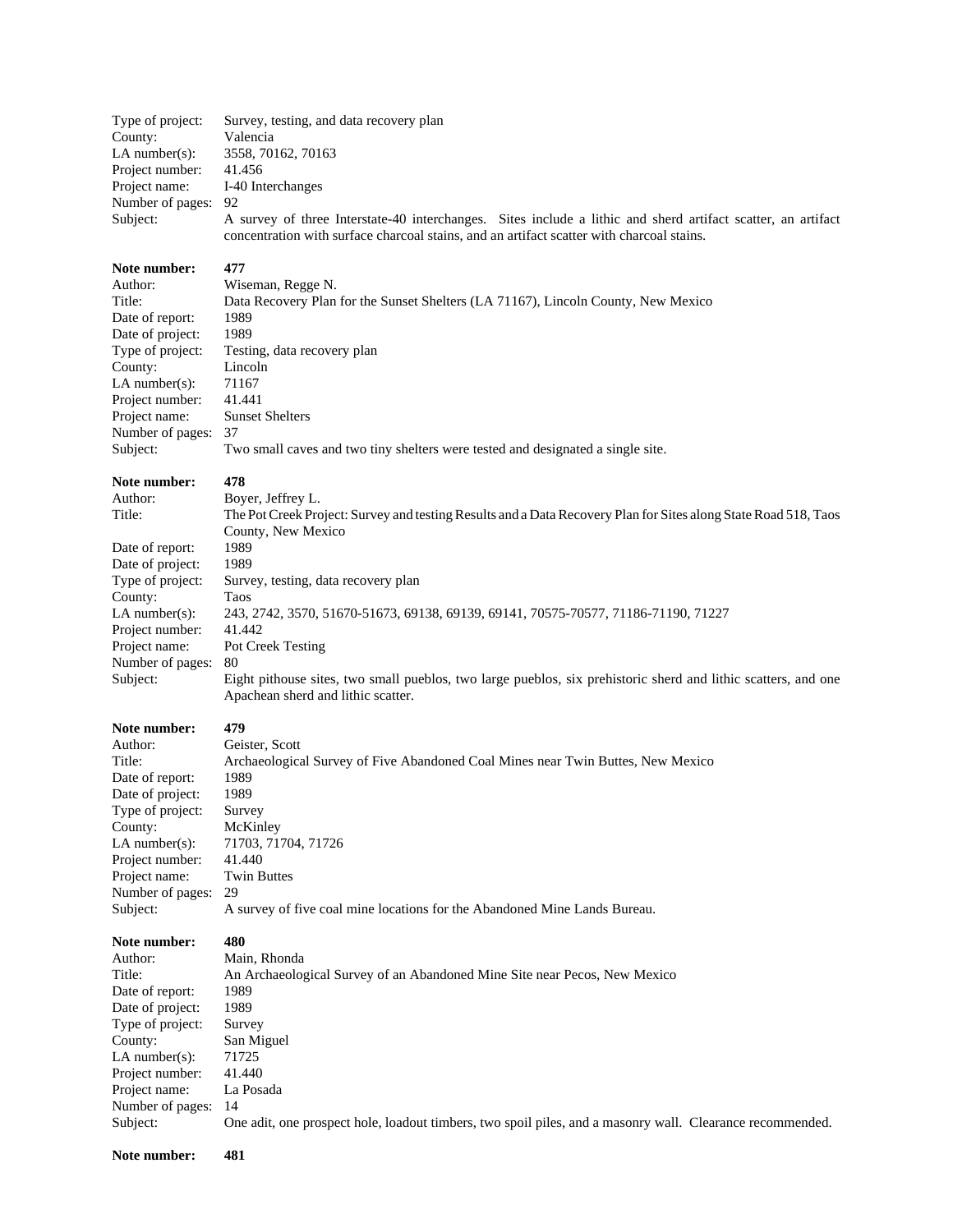| Author:                                                                                                                                                                                        | Boyer, Jeffrey L.                                                                                                                                                                                                                                                                                                                                      |
|------------------------------------------------------------------------------------------------------------------------------------------------------------------------------------------------|--------------------------------------------------------------------------------------------------------------------------------------------------------------------------------------------------------------------------------------------------------------------------------------------------------------------------------------------------------|
| Title:                                                                                                                                                                                         | The Rock Wall Coal Mine: Archaeological Inventory Survey near Tres Ritos, Taos County, New Mexico                                                                                                                                                                                                                                                      |
| Date of report:                                                                                                                                                                                | 1989                                                                                                                                                                                                                                                                                                                                                   |
| Date of project:                                                                                                                                                                               | 1989                                                                                                                                                                                                                                                                                                                                                   |
| Type of project:                                                                                                                                                                               | Survey                                                                                                                                                                                                                                                                                                                                                 |
| County:                                                                                                                                                                                        | Taos                                                                                                                                                                                                                                                                                                                                                   |
| LA number $(s)$ :                                                                                                                                                                              | 71762                                                                                                                                                                                                                                                                                                                                                  |
| Project number:                                                                                                                                                                                | 41.440                                                                                                                                                                                                                                                                                                                                                 |
| Project name:                                                                                                                                                                                  | Rock Wall                                                                                                                                                                                                                                                                                                                                              |
| Number of pages:                                                                                                                                                                               | 13                                                                                                                                                                                                                                                                                                                                                     |
| Subject:                                                                                                                                                                                       | Abandoned coal mine. Open adit and gob pile, no artifacts. Recommends adit closure, clearance.                                                                                                                                                                                                                                                         |
| Note number:<br>Author:<br>Title:                                                                                                                                                              | 482<br>Ware, John A.<br>Data Recovery Plan for LA 3333, an Early Coalition Pithouse Village in the Eastern Galisteo Basin along U.S.<br>285, Santa Fe County, New Mexico                                                                                                                                                                               |
| Date of report:<br>Date of project:<br>Type of project:<br>County:<br>$LA$ number(s):<br>Project number:<br>Project name:<br>Number of pages:<br>Subject:                                      | 1989<br>1989<br>Testing, data recovery plan<br>Santa Fe<br>3333<br>41.457<br>Galisteo<br>52<br>The plan focuses on cultural-environmental relationships and the problems of prehistoric food stress and<br>behavioral response.                                                                                                                        |
| Note number:                                                                                                                                                                                   | 483                                                                                                                                                                                                                                                                                                                                                    |
| Author:                                                                                                                                                                                        | Post, Stephen S.                                                                                                                                                                                                                                                                                                                                       |
| Title:                                                                                                                                                                                         | Archaeological Survey of the Rinconada Mine, Cibola County, New Mexico                                                                                                                                                                                                                                                                                 |
| Date of report:                                                                                                                                                                                | 1989                                                                                                                                                                                                                                                                                                                                                   |
| Date of project:                                                                                                                                                                               | 1989                                                                                                                                                                                                                                                                                                                                                   |
| Type of project:                                                                                                                                                                               | Survey                                                                                                                                                                                                                                                                                                                                                 |
| County:                                                                                                                                                                                        | Cibola                                                                                                                                                                                                                                                                                                                                                 |
| $LA$ number(s):                                                                                                                                                                                | None                                                                                                                                                                                                                                                                                                                                                   |
| Project number:                                                                                                                                                                                | 41.440                                                                                                                                                                                                                                                                                                                                                 |
| Project name:                                                                                                                                                                                  | Rinconada                                                                                                                                                                                                                                                                                                                                              |
| Number of pages:                                                                                                                                                                               | 9                                                                                                                                                                                                                                                                                                                                                      |
| Subject:                                                                                                                                                                                       | Mine survey, no features, recommend clearance.                                                                                                                                                                                                                                                                                                         |
| Note number:<br>Author:<br>Title:<br>Date of report:<br>Date of project:<br>Type of project:<br>County:<br>$LA$ number(s):<br>Project number:<br>Project name:<br>Number of pages:<br>Subject: | 484<br>Oakes, Yvonne R.<br>Archaeological Survey of the Riley Mine, Socorro County, New Mexico<br>1989<br>1989<br>Survey<br>Socorro<br>71971<br>41.440<br>Riley<br>19<br>Two adits, loadout, powder house, frame structure, adobe structure, three rock houses, and two foundations.<br>Closure of adit recommended, remaining features to be avoided. |
| Note number:                                                                                                                                                                                   | 485                                                                                                                                                                                                                                                                                                                                                    |
| Author:                                                                                                                                                                                        | Zamora, Dorothy A.                                                                                                                                                                                                                                                                                                                                     |
| Title:                                                                                                                                                                                         | Archaeological Survey in the Carthage Coal Fields, Socorro County, New Mexico                                                                                                                                                                                                                                                                          |
| Date of report:                                                                                                                                                                                | 1989                                                                                                                                                                                                                                                                                                                                                   |
| Date of project:                                                                                                                                                                               | 1989                                                                                                                                                                                                                                                                                                                                                   |
| Type of project:                                                                                                                                                                               | Survey                                                                                                                                                                                                                                                                                                                                                 |
| County:                                                                                                                                                                                        | Socorro                                                                                                                                                                                                                                                                                                                                                |
| LA number(s):                                                                                                                                                                                  | 27543, 71968-71970                                                                                                                                                                                                                                                                                                                                     |
| Project number:                                                                                                                                                                                | 41.440                                                                                                                                                                                                                                                                                                                                                 |
| Project name:                                                                                                                                                                                  | Tokay                                                                                                                                                                                                                                                                                                                                                  |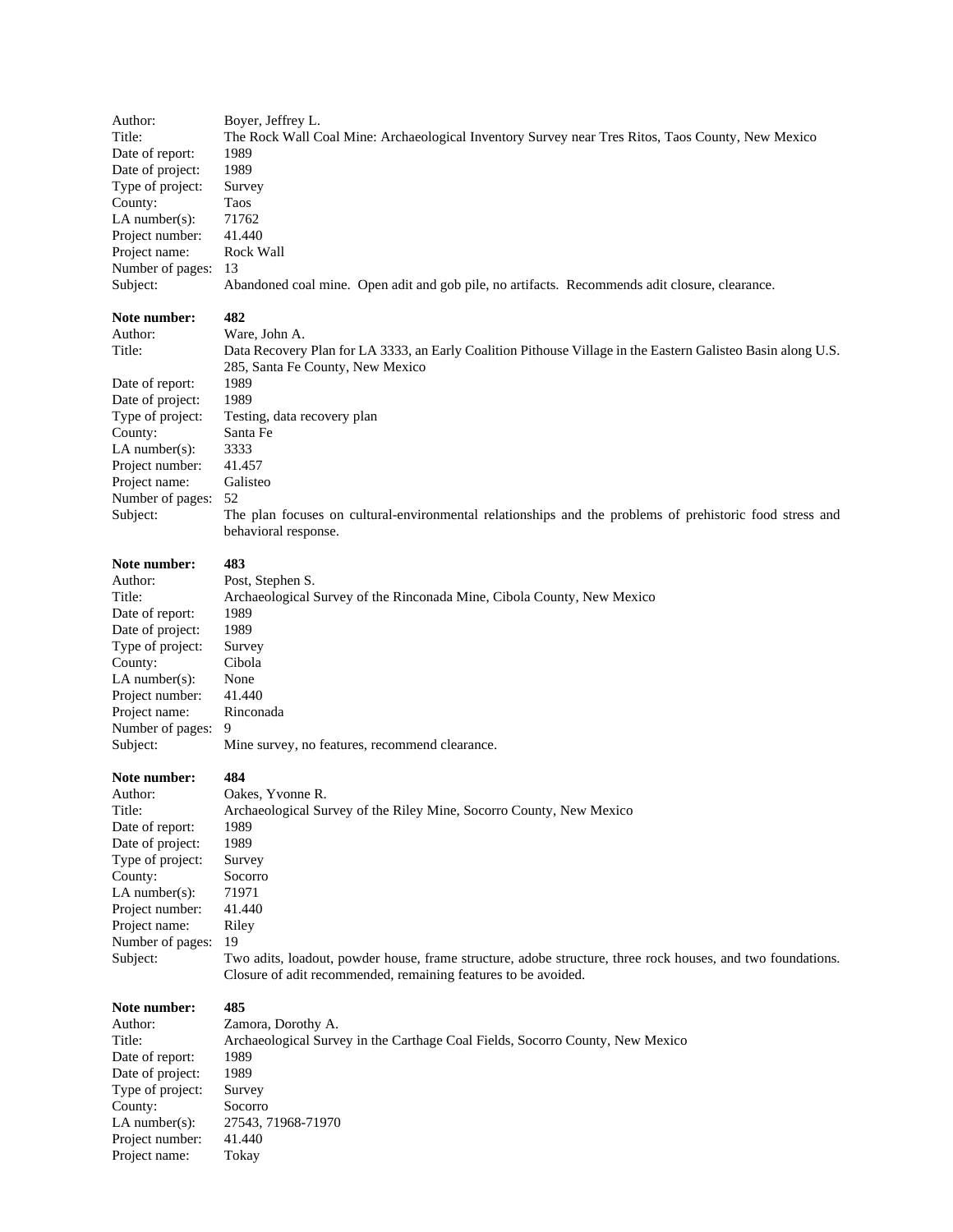#### Number of pages: 29 Subject: Closure of three declines and one shaft. Clearance recommended.

#### **Note number: 486**

Date of report: 1989 Date of project: 1989 Type of project: Testing County: Rio Arriba LA number(s): 14291, 71263 Project number: 41.461 Project name: Jicarilla Number of pages: 32

Author: Zamora, Dorothy A. Title: Archaeological Testing of the Cañada Larga and Los Ojitos Sites, Rio Arriba County, New Mexico

Subject: LA 14291 is a possible Gallina or Rosa phase pithouse. LA 71263 is a Jemez-phase campsite.

#### **Note number: 487**

Date of report: 1989 Date of project: 1989 Type of project: Survey County: Santa Fe Project number: 41.440 Project name: Madrid Number of pages: 37

Author: Geister, Scott Title: Archaeological Survey of Nine Abandoned Coal Mine Locations near Madrid, New Mexico LA number(s): 38642, 71861, 71960-71967 Subject: Clearance of closure of nine mine sites.

#### **Note number: 488**

Author: Fuller, Katharine H. Date of report: 1989 Date of project: 1989 Type of project: Survey County: McKinley Project number: Project name: Grants Number of pages: 29

Title: An Archaeological Survey of Six Uranium Mines near Grants, New Mexico LA number(s): 22404, 72370-72373, 72450<br>Project number: 41.440 Subject: Clearance of closure of mines.

#### **Note number: 489 a**

Author: Main, Rhonda Date of report: 1989 Date of project: 1989<br>Type of project: Survey Type of project: Project number: 41.440<br>Project name: La Ventana Project name: Number of pages: 33

Title: An Archaeological Survey of Four Abandoned Mine Sites near La Ventana, New Mexico County: Sandoval and Rio Arriba LA number(s): 47237, 59093, 72451, 72355 Subject: Clearance of four mining areas.

#### **Note number: 489 b**

Author: Main, Rhonda Title: Archaeological Survey in the Chacra Mesa Coal Field, Sandoval County, New Mexico Date of report: 1990 Date of project: 1989 Type of project: Survey County: Sandoval LA number(s): 72333, 72334 Project number: 41.464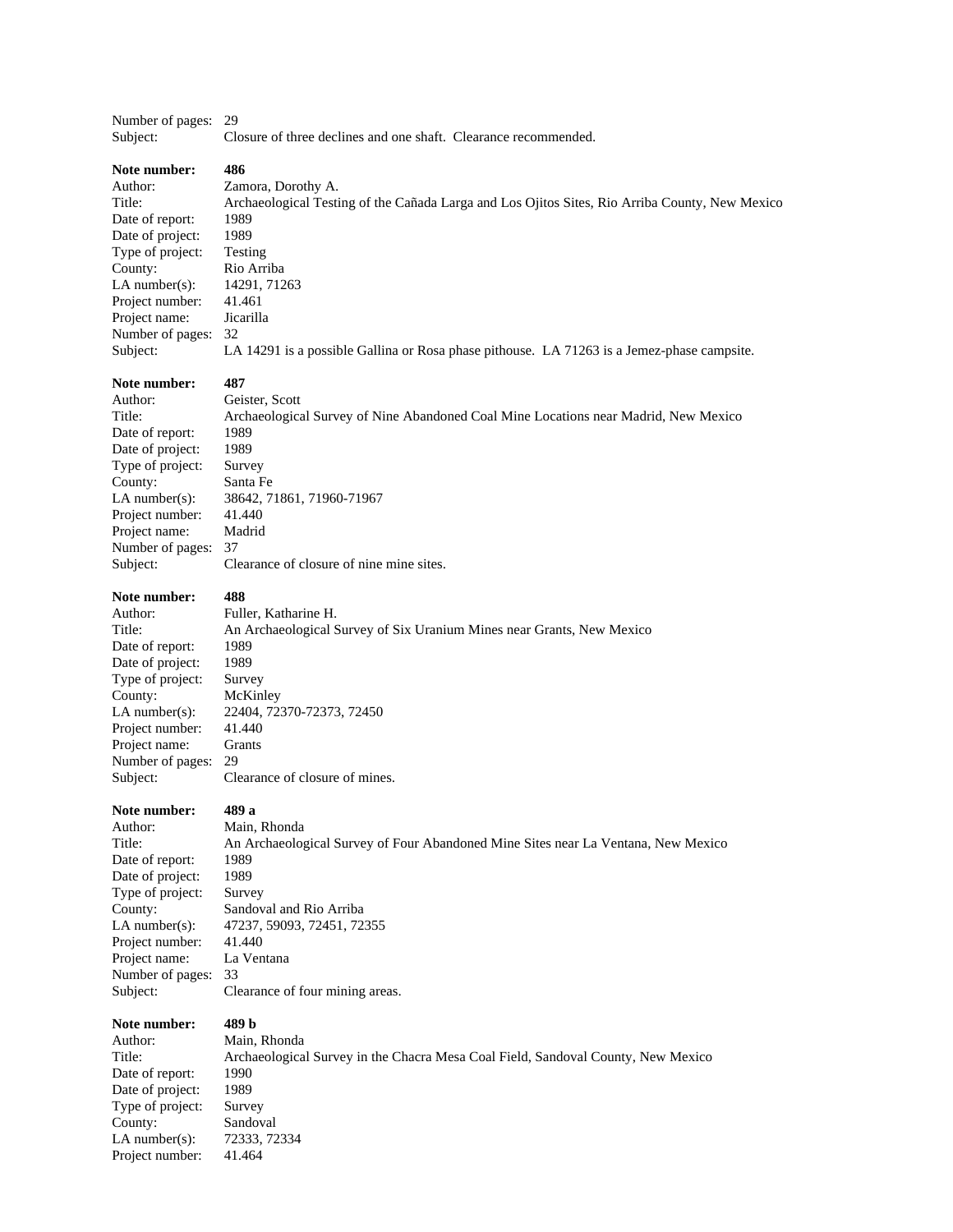| Project name:                        | La Ventana                                                                                                |
|--------------------------------------|-----------------------------------------------------------------------------------------------------------|
| Number of pages:                     | 12                                                                                                        |
| Subject:                             | Three adits associated with two abandoned coal mines. Clearance recommended.                              |
| Note number:                         | 490                                                                                                       |
| Author:                              | Willmer, Adisa J.                                                                                         |
| Title:                               | Archaeological Survey of Mine Lands near Carrizozo, New Mexico                                            |
| Date of report:                      | 1989                                                                                                      |
| Date of project:                     | 1989                                                                                                      |
| Type of project:                     | Survey                                                                                                    |
| County:                              | Lincoln                                                                                                   |
| $LA$ number $(s)$ :                  | 29562, 72437-72439                                                                                        |
| Project number:                      | 41.440                                                                                                    |
| Project name:                        | Carrizozo                                                                                                 |
| Number of pages:                     | 26                                                                                                        |
| Subject:                             | Clearance of three mine locales.                                                                          |
| Note number:                         | 491                                                                                                       |
| Author:                              | Post, Stephen S.                                                                                          |
| Title:                               | Archaeological Testing of Two Sites and an Isolated Occurrence along State Road 264, McKinley County, New |
|                                      | Mexico                                                                                                    |
| Date of report:                      | 1989                                                                                                      |
| Date of project:                     | 1986                                                                                                      |
| Type of project:                     | Testing                                                                                                   |
| County:                              | McKinley                                                                                                  |
| $LA$ number $(s)$ :                  | 55647, 55823                                                                                              |
| Project number:                      | 41.401                                                                                                    |
| Project name:<br>Number of pages: 57 | <b>Burned Death</b>                                                                                       |
| Subject:                             | Clearance of collector's pile, five cliff overhangs, and three-room masonry structure.                    |
|                                      |                                                                                                           |
| Note number:                         | 492                                                                                                       |
| Author:                              | Fuller, Katharine H.                                                                                      |
| Title:                               | An Archaeological Survey of the Amargo Knot 1 and 2 Coal Mines near Monero, Rio Arriba County, New        |
|                                      | Mexico                                                                                                    |
| Date of report:                      | 1989<br>1989                                                                                              |
| Date of project:<br>Type of project: | Survey                                                                                                    |
| County:                              | Rio Arriba                                                                                                |
| $LA$ number $(s)$ :                  | 73109                                                                                                     |
| Project number:                      | 41.464                                                                                                    |
| Project name:                        | Monero                                                                                                    |
| Number of pages:                     | 29                                                                                                        |
| Subject:                             | Clearance of mine features.                                                                               |
|                                      |                                                                                                           |
| Note number:                         | 493                                                                                                       |
| Author:                              | Levine, Daisy F.                                                                                          |
| Title:                               | Archaeological Survey of State Road 14, near Yrisarri, Bernalillo County, New Mexico                      |
| Date of report:                      | 1988                                                                                                      |
| Date of project:                     | 1988                                                                                                      |
| Type of project:                     | Survey                                                                                                    |
| County:                              | Bernalillo                                                                                                |
| $LA$ number(s):                      | 44160, 67128                                                                                              |
| Project number:                      | 41.436                                                                                                    |
| Project name:<br>Number of pages:    | Yrisarri<br>17                                                                                            |
| Subject:                             | In progress                                                                                               |
| Note number:                         | 494                                                                                                       |
| Author:                              | Wiseman, Regge N.                                                                                         |
| Title:                               | The KP Site and Late Developmental Period Archaeology in the Santa Fe District                            |
| Date of report:                      | 1989                                                                                                      |
| Date of project:                     | 1984                                                                                                      |
| Type of project:                     | Testing                                                                                                   |
|                                      |                                                                                                           |
|                                      |                                                                                                           |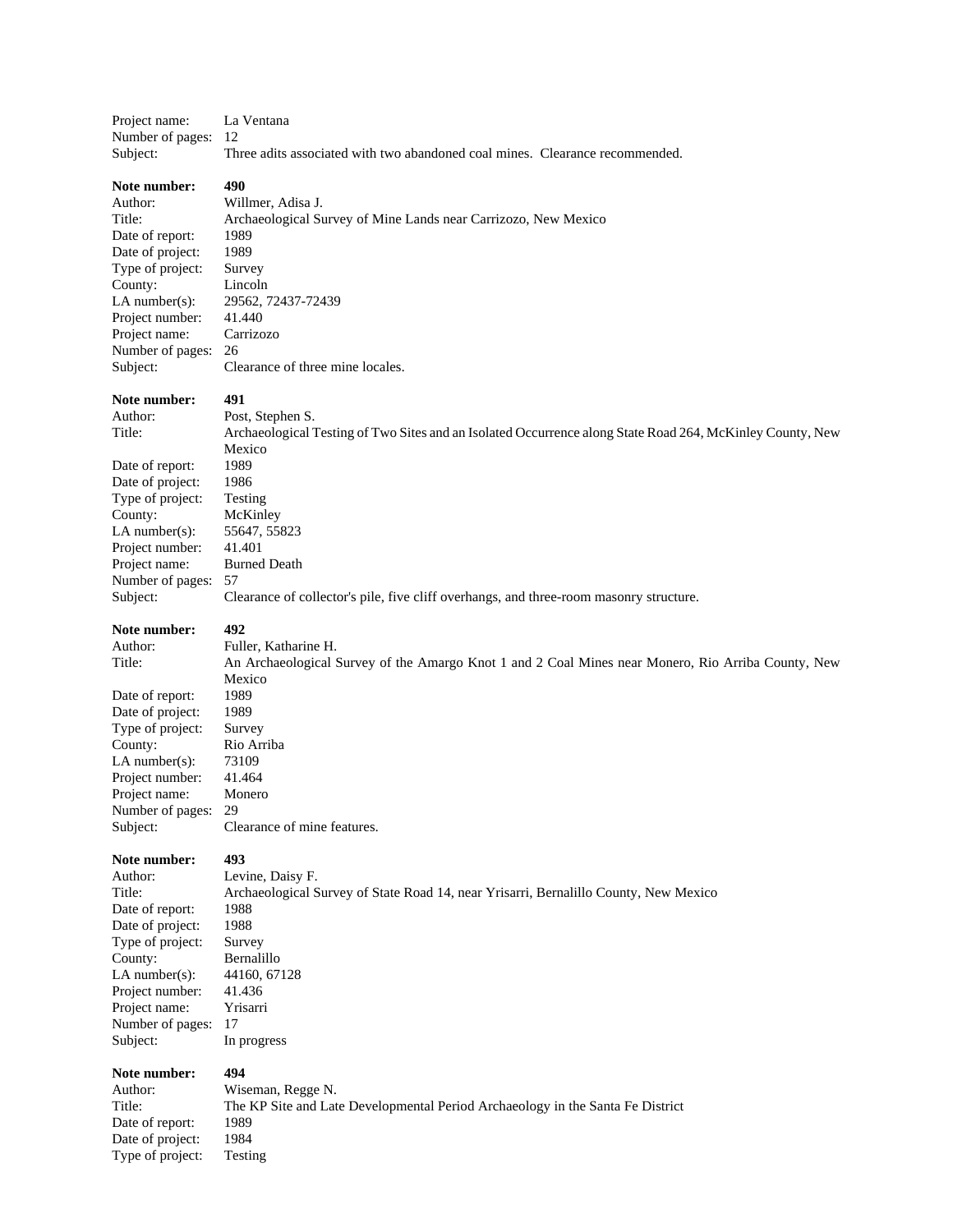| Santa Fe                              |
|---------------------------------------|
| 46300                                 |
| None                                  |
| <b>KP</b> Site                        |
| 150                                   |
| Testing of a Late Developmental site. |
|                                       |

#### **Note number: 495**

| Author:          | Moore, James L.                                                                                              |
|------------------|--------------------------------------------------------------------------------------------------------------|
| Title:           | Data Recovery Plan for Three Sites along State Road 502, Santa Fe County, New Mexico                         |
| Date of report:  | 1989                                                                                                         |
| Date of project: | 1989                                                                                                         |
| Type of project: | Data recovery plan                                                                                           |
| County:          | Santa Fe                                                                                                     |
| LA number(s):    | 65005, 65006, 65013                                                                                          |
| Project number:  | 41.444                                                                                                       |
| Project name:    | SR 502 Data Recovery                                                                                         |
| Number of pages: | 60                                                                                                           |
| Subject:         | LA 65005 is a Spanish colonial site. LA 65006 is a multicomponent site with buried Archaic deposits overlain |
|                  | by Anasazi and historic Tewa artifacts. LA 65013 is a small Anasazi field structure.                         |

### **Note number:** 496<br>Author: Wol

Date of report: 1989<br>Date of project: 1988-89 Date of project:<br>Type of project: Project number: 41.414 Number of pages: 215

Author: Wolfman, Daniel, Timothy D. Maxwell, David A. Phillips, Jr., Joan Gaunt, and Mollie Toll<br>Title: The Santa Fe Relief Route: Initial Results and Data Recovery Plan. Santa Fe County. New N The Santa Fe Relief Route: Initial Results and Data Recovery Plan, Santa Fe County, New Mexico Type of project: Testing and data recovery plan<br>County: Santa Fe Santa Fe LA number(s): 61281-61329; 67957-67960 Project name: Santa Fe Bypass Subject: Forty-three sites tested: 28 prehistoric (Basketmaker-Pueblo IV), 3 with checkdams or field recommended for further testing, remainder unknown. Seven sites have hearths with potentially datable deposits. Further study recommended for 12 sites.

#### **Note number: 497**

Author:<br>Title:

| Author:          | Staff                                    |
|------------------|------------------------------------------|
| Title:           | Research Section 1989 Annual Report      |
| Date of report:  | 1990                                     |
| Date of project: | 1989                                     |
| Type of project: | Not applicable                           |
| County:          | Not applicable                           |
| $LA$ number(s):  | Not applicable                           |
| Project number:  | Not applicable                           |
| Project name:    | 1989 Annual Report                       |
| Number of pages: | 48                                       |
| Subject:         | Summaries of projects completed in 1989. |

| том папрет.       | -71                                                                                    |
|-------------------|----------------------------------------------------------------------------------------|
| Author:           | Cronk, Lynn E.                                                                         |
| Title:            | Excavation at a Twentieth-Century Trading Post (LA 20237), San Juan County, New Mexico |
| Date of report:   | 1990                                                                                   |
| Date of project:  | 1982                                                                                   |
| Type of project:  | Excavation                                                                             |
| County:           | San Juan                                                                               |
| LA number $(s)$ : | 20237                                                                                  |
| Project number:   | 41.313 (70.15)                                                                         |
| Project name:     | Brimhall                                                                               |
| Number of pages:  | 135                                                                                    |
| Subject:          | Excavation of "Shorty" Al Hanan's Trading Post, operating in 1920s.                    |
|                   |                                                                                        |

| Note number: | 499               |
|--------------|-------------------|
| Author:      | Wiseman, Regge N. |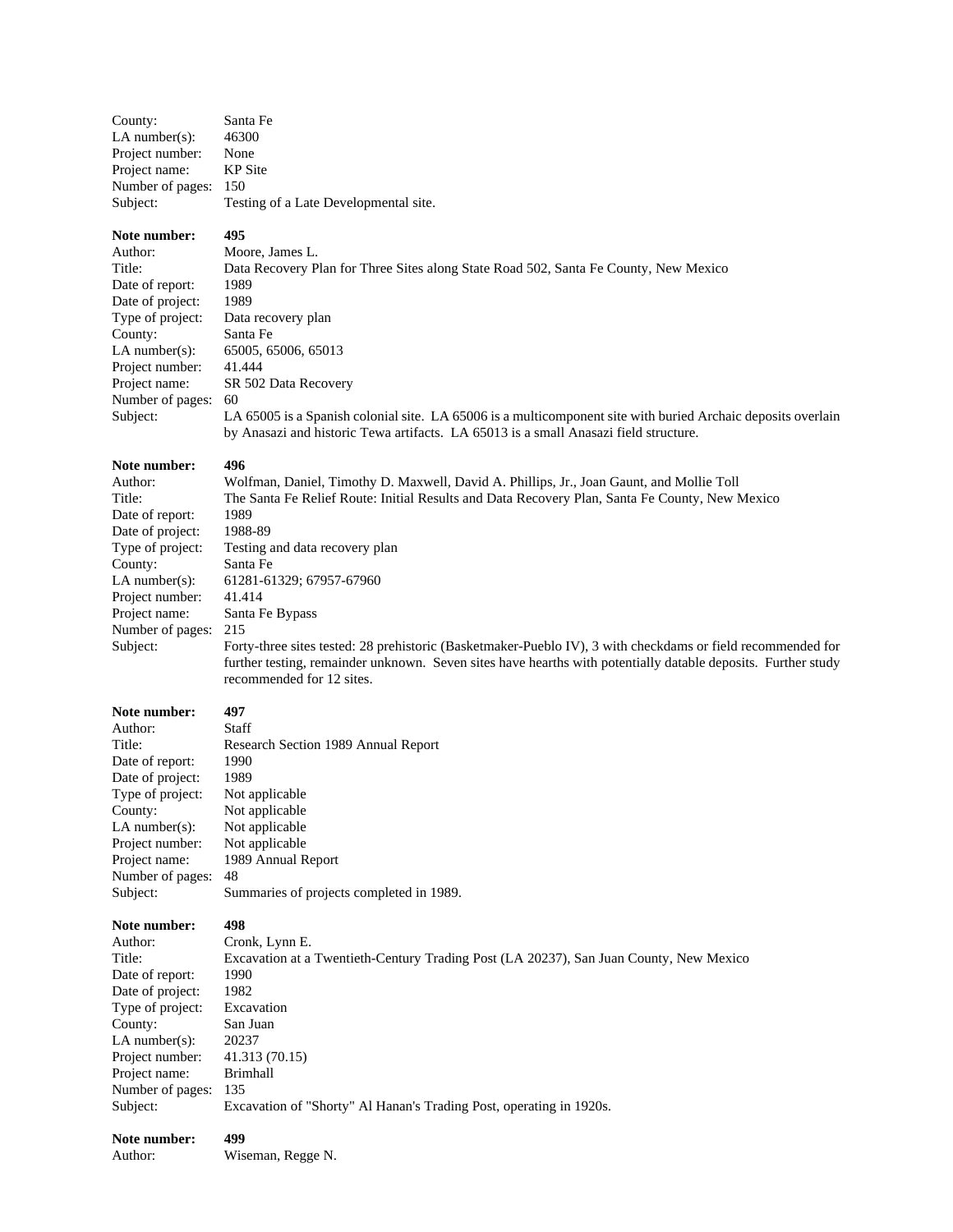| Title:                              | Pottery Production for the Spanish: A Preliminary Analysis of the Indian-Made Ceramics Recovered by the La<br>Fonda Project, Santa Fe, New Mexico            |
|-------------------------------------|--------------------------------------------------------------------------------------------------------------------------------------------------------------|
| Date of report:                     | 1990                                                                                                                                                         |
| Date of project:                    | 1985                                                                                                                                                         |
| Type of project:                    | Testing                                                                                                                                                      |
| County:                             | Santa Fe                                                                                                                                                     |
| $LA$ number(s):                     | None                                                                                                                                                         |
| Project number:<br>Project name:    | None<br>La Fonda Parking Lot                                                                                                                                 |
| Number of pages:                    | 38                                                                                                                                                           |
| Subject:                            | Disturbed remains from early Spanish occupation to the present                                                                                               |
| Note number:                        | 500                                                                                                                                                          |
| Author:                             | Oakes, Yvonne R.                                                                                                                                             |
| Title:                              | Archaeological Survey of the Mogollon Highlands along U.S. 180, Catron County, New Mexico<br>1990                                                            |
| Date of report:<br>Date of project: | 1989                                                                                                                                                         |
| Type of project:                    | Survey                                                                                                                                                       |
| County:                             | Catron                                                                                                                                                       |
| LA number(s):                       | 3563, 4428, 37917-37919, 39975, 39979, 39982, 43785, 43786, 43788, 45507, 45508, 45510, 70184-70192,<br>70196-70204, 43787, 70189, 70193-70195, 75791, 75792 |
| Project number:                     | 41.453                                                                                                                                                       |
| Project name:                       | Luna Survey                                                                                                                                                  |
| Number of pages:                    | 89                                                                                                                                                           |
| Subject:                            | Thirty-seven possible Archaic through Reserve-phase Mogollon sites and one historic site.                                                                    |
| Note number:                        | 501                                                                                                                                                          |
| Author:                             | Moore, James L.                                                                                                                                              |
| Title:<br>Date of report:           | Prehistoric Water and Soil Conservation in the Middle Puerco River Valley<br>1990                                                                            |
| Date of project:                    | 1981                                                                                                                                                         |
| Type of project:                    | M.A. thesis                                                                                                                                                  |
| County:                             | Not applicable                                                                                                                                               |
| $LA$ number(s):                     | Not applicable                                                                                                                                               |
| Project number:                     | Not applicable                                                                                                                                               |
| Project name:                       | Not applicable                                                                                                                                               |
| Number of pages:                    | 211                                                                                                                                                          |
| Subject:                            | An archaeological survey of 330 sq k and 45 water and soil conservation systems.                                                                             |
| Note number:                        | 502                                                                                                                                                          |
| Author:                             | Zamora, Dorothy A.                                                                                                                                           |
| Title:                              | Resurvey of State Road 50 and Testing Proposal for the Pecos Project, San Miguel and Santa Fe Counties, New                                                  |
| Date of report:                     | Mexico<br>1990                                                                                                                                               |
| Date of project:                    | 1989                                                                                                                                                         |
| Type of project:                    | Resurvey                                                                                                                                                     |
| County:                             | San Miguel and Santa Fe                                                                                                                                      |
| $LA$ number(s):                     | 76137-76141                                                                                                                                                  |
| Project number:                     | 41.348                                                                                                                                                       |
| Project name:                       | Pecos Resurvey                                                                                                                                               |
| Number of pages:                    | 46                                                                                                                                                           |
| Subject:                            | New sites consisted of two prehistoric sites, two historic structures, and one historic dump.                                                                |
| Note number:                        | 503                                                                                                                                                          |
| Author:                             | Wiseman, Regge N.                                                                                                                                            |
| Title:                              | The Aden Project: Archaeological Survey along Interstate 10, Doña Ana County, New Mexico<br>1990                                                             |
| Date of report:<br>Date of project: | 1989                                                                                                                                                         |
| Type of project:                    | Survey                                                                                                                                                       |
| County:                             | Doña Ana                                                                                                                                                     |
| $LA$ number(s):                     | 2804, 6302-6305, 54808, 54809, 69121, 74812, 74813                                                                                                           |
| Project number:                     | 41.475                                                                                                                                                       |
| Project name:                       | Aden                                                                                                                                                         |
| Number of pages:                    | 45                                                                                                                                                           |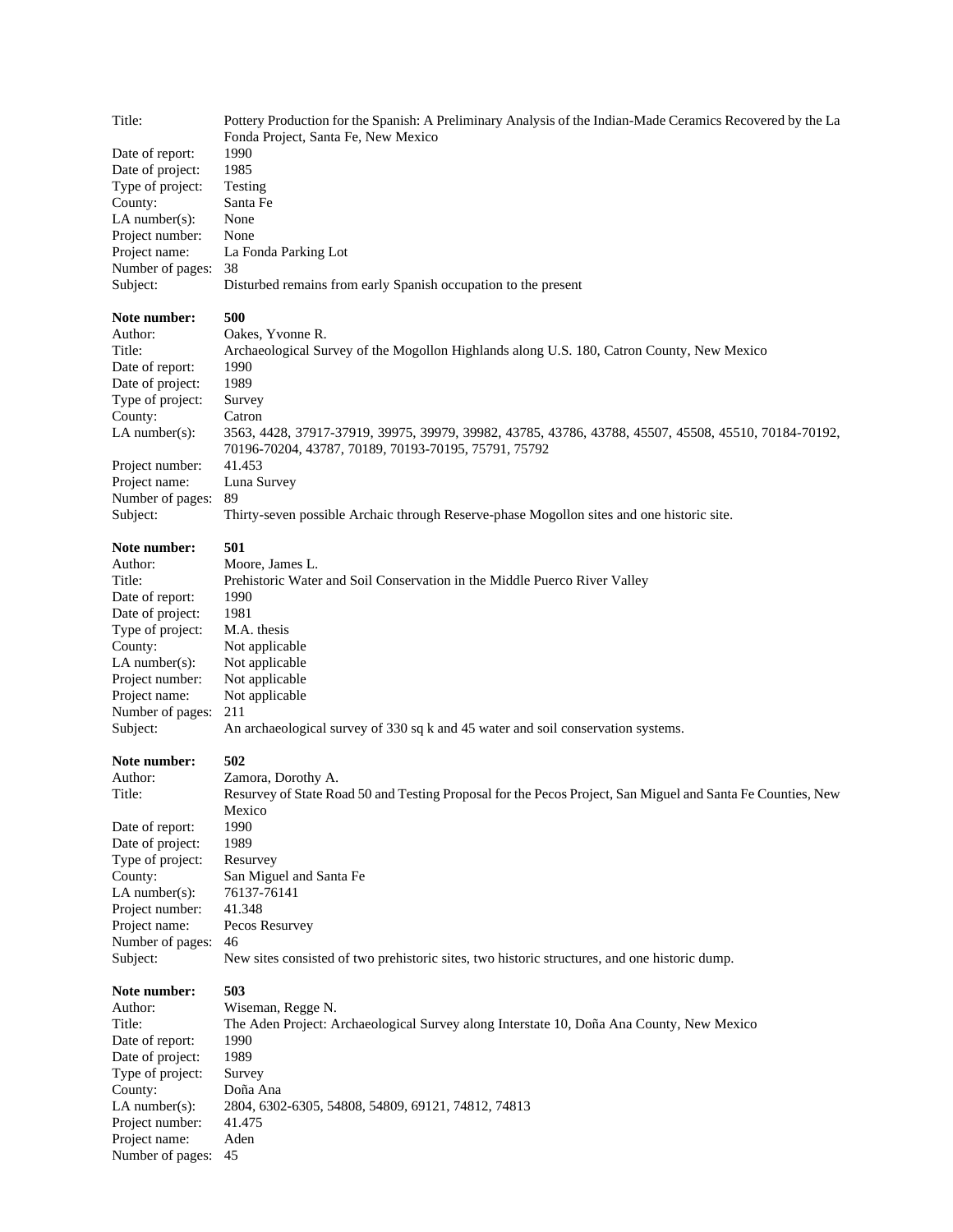#### Subject: Surface sherd and lithic scatters.

**Note number: 504** Author: Boyer, Jeffrey L. Title: Up to This Line of Bluffs: Navajo Pastoralism, Wealth, and Land Tenure in the Archaeological Record Date of report: 1990 Date of project: 1977 Type of project: Paper, University of Arizona County: Not applicable LA number(s): Not applicable Project number: Not applicable Project name: Not applicable Number of pages: 141 Subject: The effects of incorporating Navajo pastoralism into the national economy between 1868 and 1930 are examined with regard to changes in Navajo social structure. **Note number: 505** Author: Moore, James L., David A. Phillips, Jr., Timothy D. Maxwell, and Dorothy A. Zamora Title: Testing Report and Data Recovery Plan for Sites along SR 537, Rio Arriba County, New Mexico Date of report: 1991 Date of project: 1990 Type of project: Testing and data recovery plan County: Rio Arriba LA number(s): 71263, 76240 Project number: 41.485 Project name: Jicarilla Data Recovery Number of pages: 35 Subject: LA 71263 is a sizable site with ceramics, chipped stone, and ground stone. LA 76240 is a lithic artifact scatter; hearths may occur in the area. **Note number: 506** Author: Geister, Scott

Title: Archaeological Survey near Springer, Colfax County, New Mexico Date of report: 1990 Date of project: 1990<br>Type of project: Survey Type of project: County: Colfax LA number(s): None Project number: 41.470 Number of pages: 5 Subject: Borrow pit.

Type of project: Survey

Project name: Springer Survey **Note number: 507**

Author: Lent, Steven C., and Lewis A. Kimmelman Title: An Archaeological Survey of the I-40 Right-of-Way in the Vicinity of the Rio Puerco Bridge, Bernalillo County, New Mexico Date of report: 1990 Date of project: 1989 Type of project: Survey County: Bernalillo LA number(s): None Project number: 41.482 Project name: Rio Puerco Bridge Number of pages: 17 Subject: No further investigation recommended. **Note number: 508** Author: Levine, Daisy F., and Linda Goodman Title: An Archaeological and Ethnohistoric Survey within the Cerrillos Mining District, Santa Fe County, New Mexico [2 vols.]<br>1990 Date of report: Date of project: 1989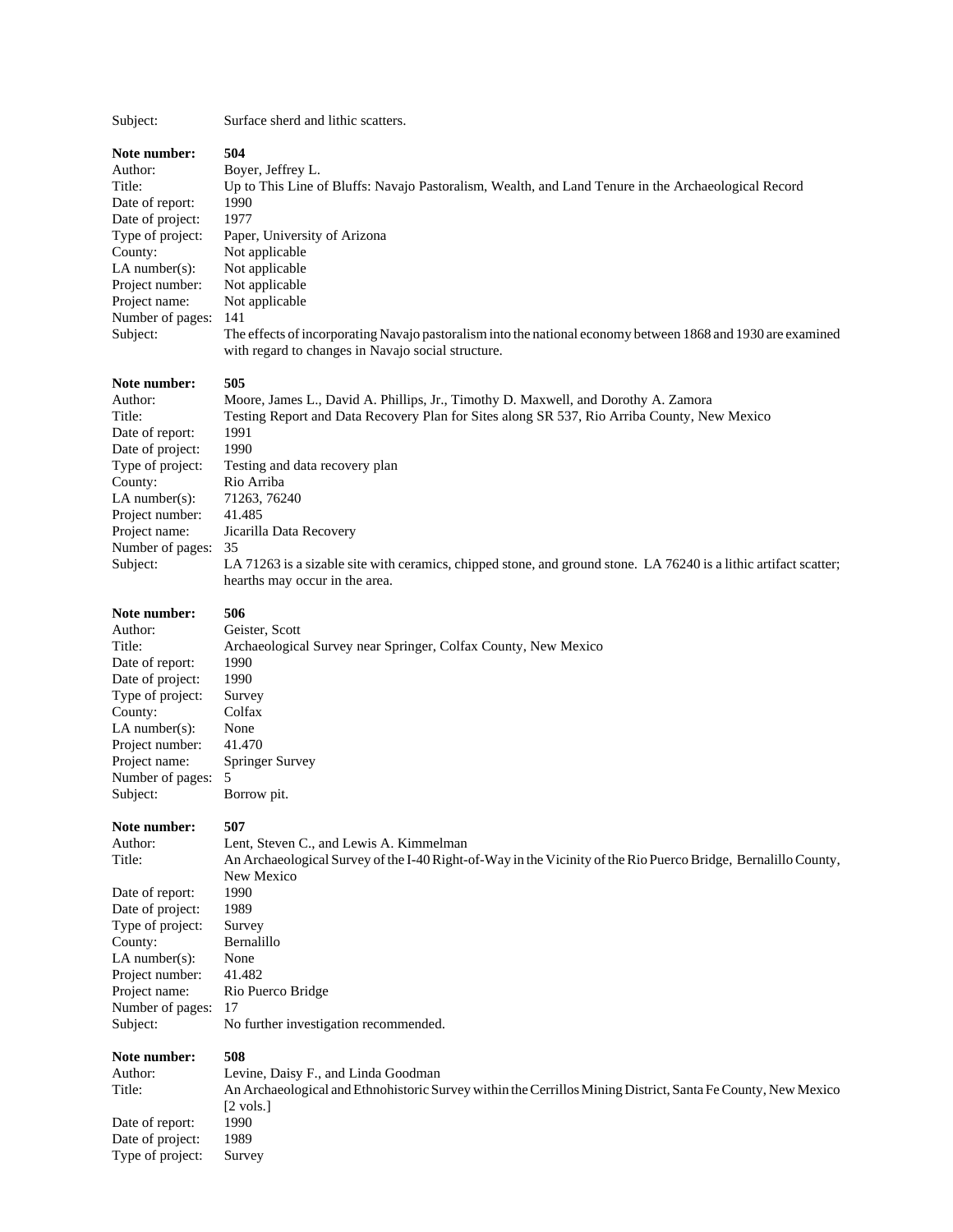| County:                                                                                                                                                                                        | Santa Fe                                                                                                                                                                                                                                                                                                                                                                              |
|------------------------------------------------------------------------------------------------------------------------------------------------------------------------------------------------|---------------------------------------------------------------------------------------------------------------------------------------------------------------------------------------------------------------------------------------------------------------------------------------------------------------------------------------------------------------------------------------|
| $LA$ number(s):                                                                                                                                                                                | 5027, 5030, 5033, 5040, 75290-75385, 75439, 75440-75443                                                                                                                                                                                                                                                                                                                               |
| Project number:                                                                                                                                                                                | 41.464                                                                                                                                                                                                                                                                                                                                                                                |
| Project name:                                                                                                                                                                                  | Cerrillos                                                                                                                                                                                                                                                                                                                                                                             |
| Number of pages:                                                                                                                                                                               | 76, 267                                                                                                                                                                                                                                                                                                                                                                               |
| Subject:                                                                                                                                                                                       | Survey of mining and prehistoric features in the Cerrillos Mining District                                                                                                                                                                                                                                                                                                            |
| Note number:<br>Author:<br>Title:<br>Date of report:                                                                                                                                           | 509<br>Willmer, Adisa J.<br>Archaeological Survey of the White Ash Mine and the Sandoval Coal Company-Weil Prospect in the La Ventana<br>Coal Field, New Mexico<br>1990                                                                                                                                                                                                               |
| Date of project:                                                                                                                                                                               | 1990                                                                                                                                                                                                                                                                                                                                                                                  |
| Type of project:                                                                                                                                                                               | Survey                                                                                                                                                                                                                                                                                                                                                                                |
| County:                                                                                                                                                                                        | Sandoval                                                                                                                                                                                                                                                                                                                                                                              |
| $LA$ number(s):                                                                                                                                                                                | 77480, 77508, 77509                                                                                                                                                                                                                                                                                                                                                                   |
| Project number:                                                                                                                                                                                | 41.464                                                                                                                                                                                                                                                                                                                                                                                |
| Project name:                                                                                                                                                                                  | White Ash-Weil                                                                                                                                                                                                                                                                                                                                                                        |
| Number of pages:                                                                                                                                                                               | 18                                                                                                                                                                                                                                                                                                                                                                                    |
| Subject:                                                                                                                                                                                       | Three mine areas were recorded and recommended for clearance.                                                                                                                                                                                                                                                                                                                         |
| Note number:<br>Author:<br>Title:<br>Date of report:<br>Date of project:<br>Type of project:<br>County:<br>$LA$ number(s):<br>Project number:<br>Project name:<br>Number of pages:<br>Subject: | 510<br>Boyer, Jeffrey L.<br>The Talpa Project: Archaeological Survey along State Road 518, Taos County, New Mexico<br>1990<br>1989-90<br>Survey<br>Taos<br>51670, 69138, 69139, 70575, 77861, 77862<br>41.489<br>Talpa<br>33<br>Seven sites including a historic house, an artifact scatter with prehistoric and historic components, and five sherd<br>and lithic artifact scatters. |
| Note number:                                                                                                                                                                                   | 511                                                                                                                                                                                                                                                                                                                                                                                   |
| Author:                                                                                                                                                                                        | Drake, Lynn, and Katharine Fuller                                                                                                                                                                                                                                                                                                                                                     |
| Title:                                                                                                                                                                                         | A Cultural Resource Inventory of Eight Uranium Mines near Grants, New Mexico                                                                                                                                                                                                                                                                                                          |
| Date of report:                                                                                                                                                                                | 1990                                                                                                                                                                                                                                                                                                                                                                                  |
| Date of project:                                                                                                                                                                               | 1990                                                                                                                                                                                                                                                                                                                                                                                  |
| Type of project:                                                                                                                                                                               | Survey                                                                                                                                                                                                                                                                                                                                                                                |
| County:                                                                                                                                                                                        | McKinley                                                                                                                                                                                                                                                                                                                                                                              |
| $LA$ number(s):                                                                                                                                                                                | 78097-78104                                                                                                                                                                                                                                                                                                                                                                           |
| Project number:                                                                                                                                                                                | 41.464                                                                                                                                                                                                                                                                                                                                                                                |
| Project name:                                                                                                                                                                                  | Grants                                                                                                                                                                                                                                                                                                                                                                                |
| Number of pages:                                                                                                                                                                               | 30                                                                                                                                                                                                                                                                                                                                                                                    |
| Subject:                                                                                                                                                                                       | Eight mines recorded. All cultural resources to be avoided, clearance recommended.                                                                                                                                                                                                                                                                                                    |
| Note number:                                                                                                                                                                                   | 512                                                                                                                                                                                                                                                                                                                                                                                   |
| Author:                                                                                                                                                                                        | Willmer, Adisa J.                                                                                                                                                                                                                                                                                                                                                                     |
| Title:                                                                                                                                                                                         | Archaeological Survey of the Ortiz Mine near Cañada de los Alamos, Santa Fe County, New Mexico                                                                                                                                                                                                                                                                                        |
| Date of report:                                                                                                                                                                                | 1990                                                                                                                                                                                                                                                                                                                                                                                  |
| Date of project:                                                                                                                                                                               | 1990                                                                                                                                                                                                                                                                                                                                                                                  |
| Type of project:                                                                                                                                                                               | Survey                                                                                                                                                                                                                                                                                                                                                                                |
| County:                                                                                                                                                                                        | Santa Fe                                                                                                                                                                                                                                                                                                                                                                              |
| $LA$ number $(s)$ :                                                                                                                                                                            | 78046                                                                                                                                                                                                                                                                                                                                                                                 |
| Project number:                                                                                                                                                                                | 41.464                                                                                                                                                                                                                                                                                                                                                                                |
| Project name:                                                                                                                                                                                  | Cañada de los Alamos                                                                                                                                                                                                                                                                                                                                                                  |
| Number of pages:                                                                                                                                                                               | 18                                                                                                                                                                                                                                                                                                                                                                                    |
| Subject:                                                                                                                                                                                       | Survey for closure of adit.                                                                                                                                                                                                                                                                                                                                                           |
| Note number:                                                                                                                                                                                   | 513                                                                                                                                                                                                                                                                                                                                                                                   |

Author: Levine, Daisy F.<br>Title: Archaeological E Archaeological Excavation in the Courtyard of the Palace of the Governors, Santa Fe, New Mexico